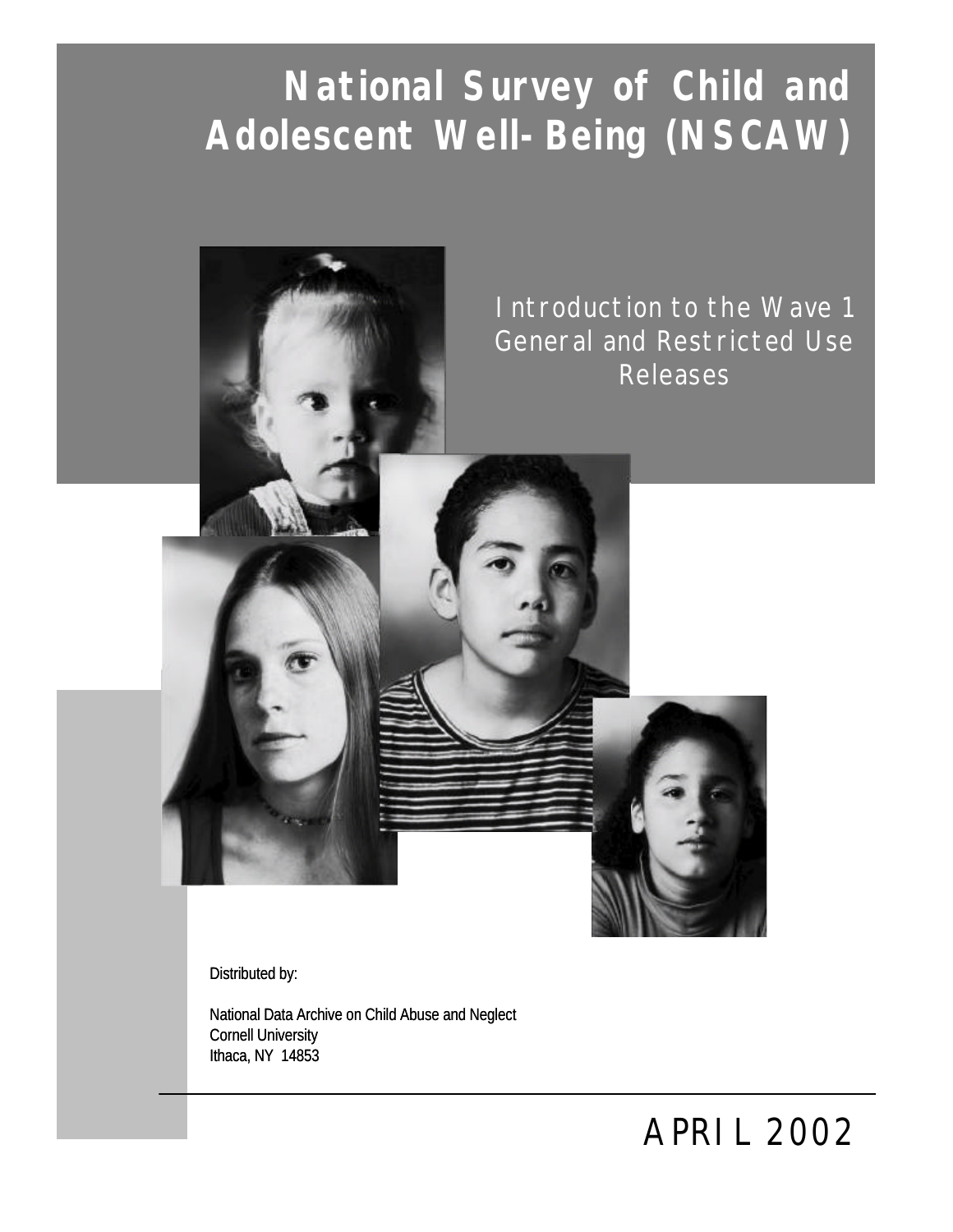# **National Survey of Child and Adolescent Well-Being NSCAW**

# **Introduction to the Wave 1 General and Restricted Use Releases**

| Sponsored by:        | <b>Administration on Children, Youth, and Families (ACYF)</b> |
|----------------------|---------------------------------------------------------------|
| <b>Conducted by:</b> | <b>Research Triangle Institute</b>                            |
|                      | <b>University of North Carolina at Chapel Hill</b>            |
|                      | <b>Caliber Associates</b>                                     |
|                      | <b>University of California at Berkeley</b>                   |
| Distributed by:      | <b>National Data Archive on Child Abuse and Neglect</b>       |
| <b>Authors:</b>      | <b>Kathryn Dowd</b>                                           |
|                      | <b>Susan Kinsey</b>                                           |
|                      | <b>Sara Wheeless</b>                                          |
|                      | <b>Rita Thissen</b>                                           |
|                      | <b>Jean Richardson</b>                                        |
|                      | <b>Frank Mierzwa</b>                                          |
|                      | <b>Paul Biemer</b>                                            |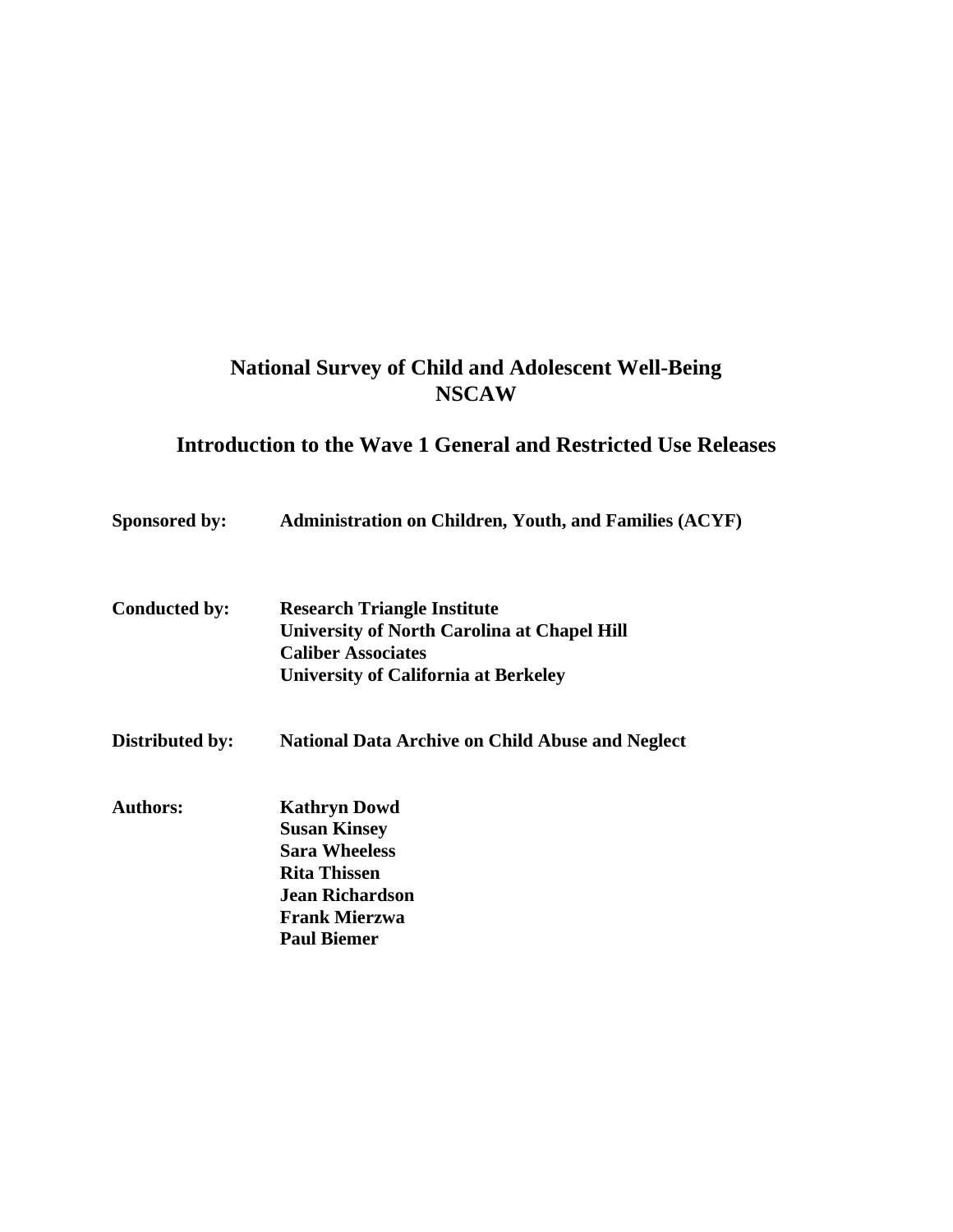# **Table of Contents**

| 1. |                                               |                                                                                 |
|----|-----------------------------------------------|---------------------------------------------------------------------------------|
|    | 1.1                                           | The National Survey of Child and Adolescent Well-Being (NSCAW)  1<br>1.1.1      |
|    | 1.2                                           | The Administration on Children, Youth, and Families (ACYF)  4<br>1.2.1<br>1.2.2 |
|    |                                               | 1.2.3<br>1.2.4<br>1.2.5                                                         |
|    | 1.3                                           | 1.2.6<br>1.3.1                                                                  |
|    | 1.4<br>1.5                                    | 1.3.2                                                                           |
| 2. |                                               |                                                                                 |
|    | 2.1<br>2.2<br>2.3<br>2.4                      |                                                                                 |
| 3. |                                               |                                                                                 |
|    | 3.1<br>3.2<br>3.3<br>3.4<br>3.5<br>3.6<br>3.7 |                                                                                 |
| 4. |                                               |                                                                                 |
|    | 4.1                                           | 4.1.1<br>Obtaining OMB Clearance and IRB Approval  48<br>4.1.2                  |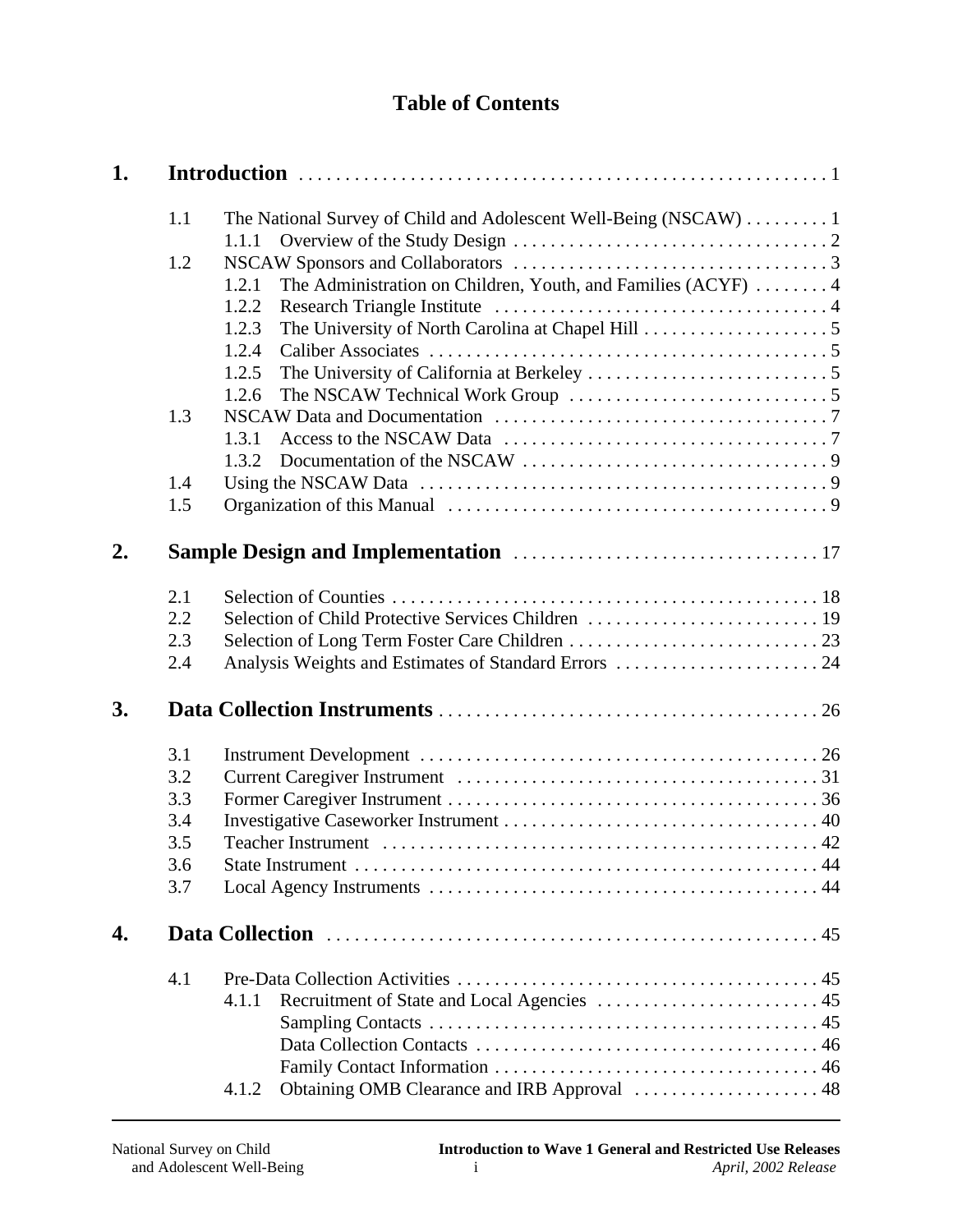### **Table of Contents (Continued)**

| 4.2 |       |                                                       |  |
|-----|-------|-------------------------------------------------------|--|
|     | 4.2.1 | Collection of Case Initiation Database Information 49 |  |
|     | 4.2.2 |                                                       |  |
|     |       |                                                       |  |
|     |       |                                                       |  |
|     |       |                                                       |  |
|     |       |                                                       |  |
|     |       |                                                       |  |
|     |       |                                                       |  |
|     |       |                                                       |  |
|     |       |                                                       |  |
|     |       |                                                       |  |
|     |       |                                                       |  |
|     | 4.2.3 |                                                       |  |
|     |       | Contacting Procedures and Informed Consent 57         |  |
|     |       |                                                       |  |
|     | 4.2.4 |                                                       |  |
|     |       |                                                       |  |
|     |       | Overcoming Objections and Gaining Cooperation 59      |  |
|     |       |                                                       |  |
|     |       |                                                       |  |
|     | 4.2.5 |                                                       |  |
|     | 4.2.6 |                                                       |  |
|     | 4.2.7 |                                                       |  |
| 4.3 |       |                                                       |  |
|     | 4.3.1 |                                                       |  |
|     | 4.3.2 |                                                       |  |
|     |       |                                                       |  |
|     | 4.3.3 |                                                       |  |
|     | 4.3.4 |                                                       |  |
|     | 4.3.5 |                                                       |  |
|     | 4.3.6 |                                                       |  |
|     | 4.3.7 |                                                       |  |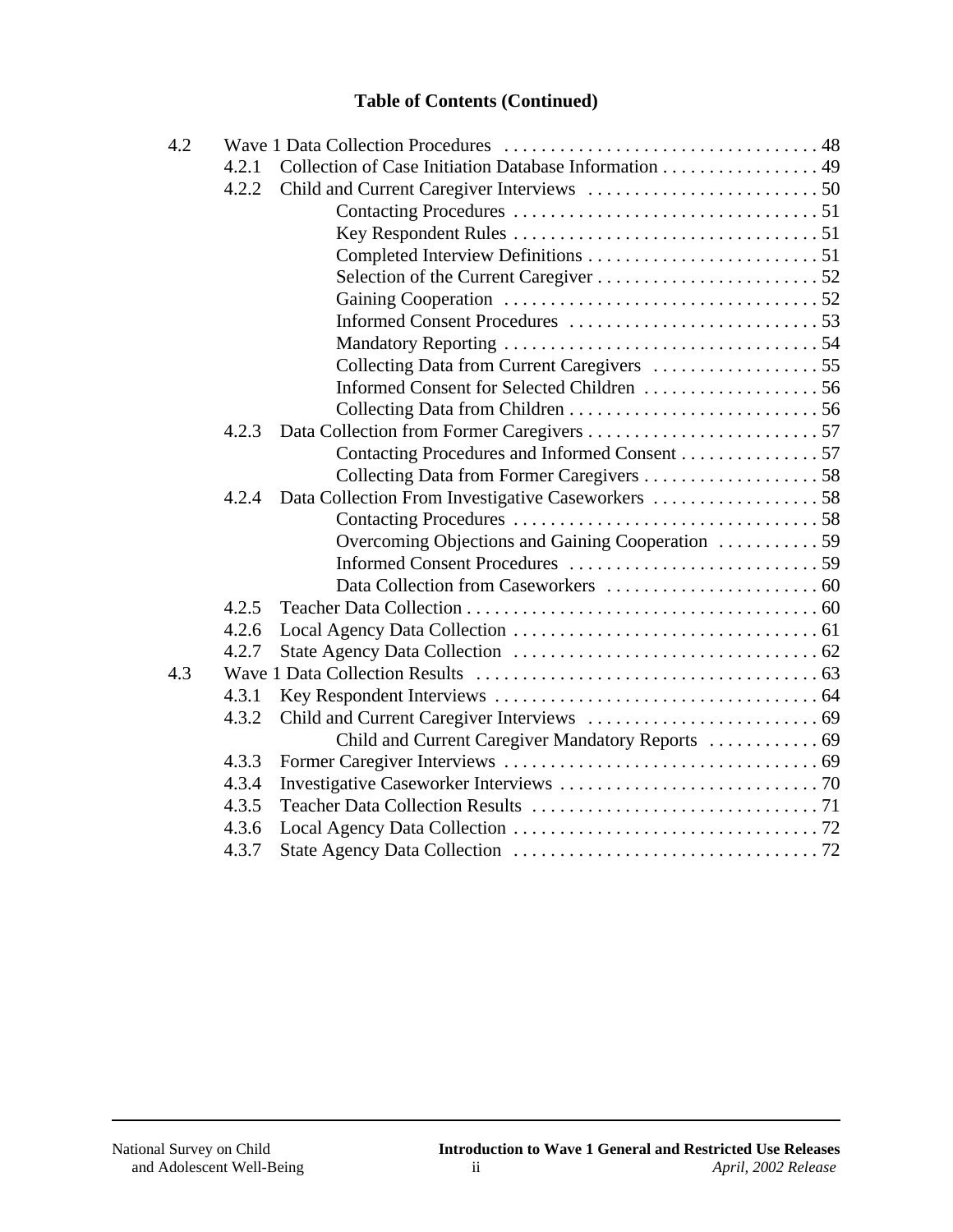### **Table of Contents (Continued)**

# **List of Exhibits**

| $1-1.$    |                                                                             |  |
|-----------|-----------------------------------------------------------------------------|--|
| $1-2.$    | Participants in the Design Options and Measures for Child Welfare Research  |  |
| $1-3.$    |                                                                             |  |
|           |                                                                             |  |
| $1-4.$    |                                                                             |  |
| $2 - 1$   |                                                                             |  |
| $2 - 2$   | Comparison of CPS Allocated Sample, Number Selected, and Responding Sample  |  |
|           |                                                                             |  |
| $2 - 3$   |                                                                             |  |
| $3-1.$    |                                                                             |  |
| $3-2.$    |                                                                             |  |
| $3-3.$    |                                                                             |  |
| $3-4.$    | Overview of NSCAW Investigative Caseworker Instrument  41                   |  |
| $3-5.$    |                                                                             |  |
| $4-1.$    | Key Respondent Weighted Response Rates for CPS Cases by Sampling            |  |
|           |                                                                             |  |
| $4-2.$    | Key Respondent Weighted Response Rates for LTFC Cases, Overall and by       |  |
|           |                                                                             |  |
| $4-3.$    |                                                                             |  |
| $4-4.$    |                                                                             |  |
| $4 - 5.$  | Average Interview Administration Times by Instrument and Child Age  69      |  |
| $4-6.$    |                                                                             |  |
| $4 - 7.$  | Final Disposition of Investigative Caseworker Interviews for Cases in which |  |
|           |                                                                             |  |
| $4 - 8$ . |                                                                             |  |

# **List of Appendices**

| Appendix A NSCAW Measures                                                     |
|-------------------------------------------------------------------------------|
| Appendix B NSCAW Item Overlap with Other Studies of Children and Adolescents  |
| Appendix C NSCAW Sampling Frame Data Request Specifications                   |
| Appendix D NSCAW Wave 1 Advance Letters, Project Brochures, and Consent Forms |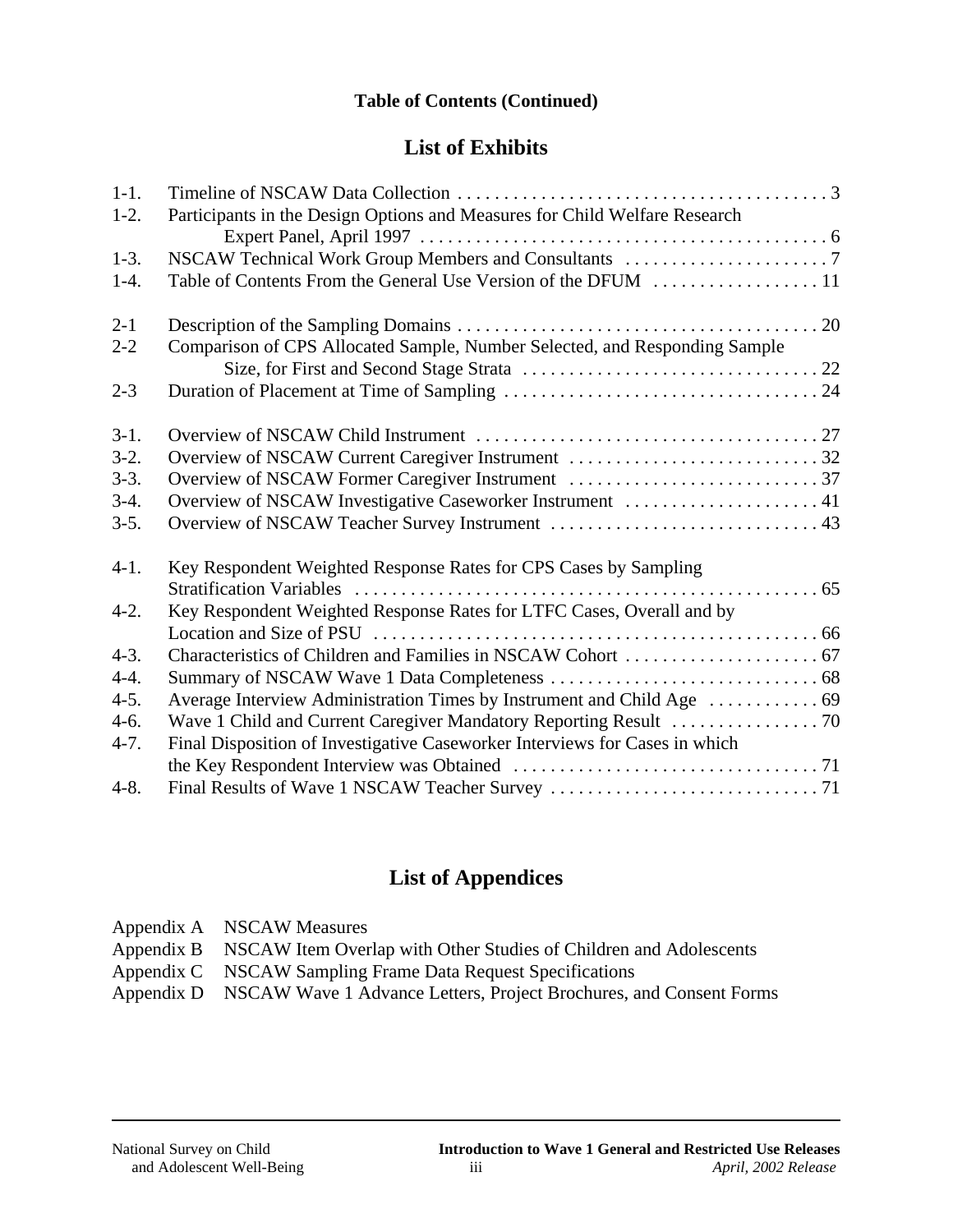# **1. Introduction**

This manual provides an overview of the general and restricted use release data for the National Survey of Child and Adolescent Well-Being (NSCAW). It will familiarize prospective data users with the study's baseline effort and provide an overview of the study team, the purposes of the study, the sample design, the data collection instruments, data collection procedures, and the processing of the data before release. It also provides information on how to obtain the general and restricted use data.

### **1.1 The National Survey of Child and Adolescent Well-Being (NSCAW)**

*The Personal Responsibility and Work Opportunity Reconciliation Act of 1996* (PL 104-193) authorized the Department of Health and Human Services (DHHS) to conduct a longitudinal study intended to answer a range of fundamental questions about the outcomes for abused and neglected children and their involvement in the child welfare system. The resulting study, named the National Survey of Child and Adolescent Well-Being, or NSCAW, was designed by a federal steering committee at DHHS with consultation from a wide range of child development and child welfare experts to address crucial program, policy, and practice issues of concern to the federal, state, and local governments, and child welfare agencies. NSCAW is the first national study of child welfare to collect data from children and families, and the first to relate child and family well-being to family characteristics, experience with the child welfare system, community environment, and other factors. Other studies (e.g., the National Studies of Protective, Preventive and Reunification Services and the National Incidence Studies) have been national in scope but have involved sampling of agency files or of information from professionals, but have not involved surveying children or families (Waldfogel, in press).

NSCAW examines the interplay among the history and characteristics of children and families, their experiences with the child welfare system, other concurrent life experiences, and outcomes. The study brings to bear perspectives from child welfare, child development, and other fields to focus on children's well-being, including their health and physical well-being, social functioning, academic achievement, mental health, and behavioral adjustment. These factors are placed in the context of developmental stage, prior experience, caregiver behavior, social services use, and community environment. By drawing on these different perspectives, the study aspires to provide new understandings of how family, child, community, and service factors affect children's well-being, and to provide the foundation for improving policies, programs, and practices. Key questions that the study intends to answer include the following: Who are the children and families that come into contact with the child welfare system? What pathways and services do children and families experience while in the child welfare system? What are the shorter- and longer-term outcomes for these children and families?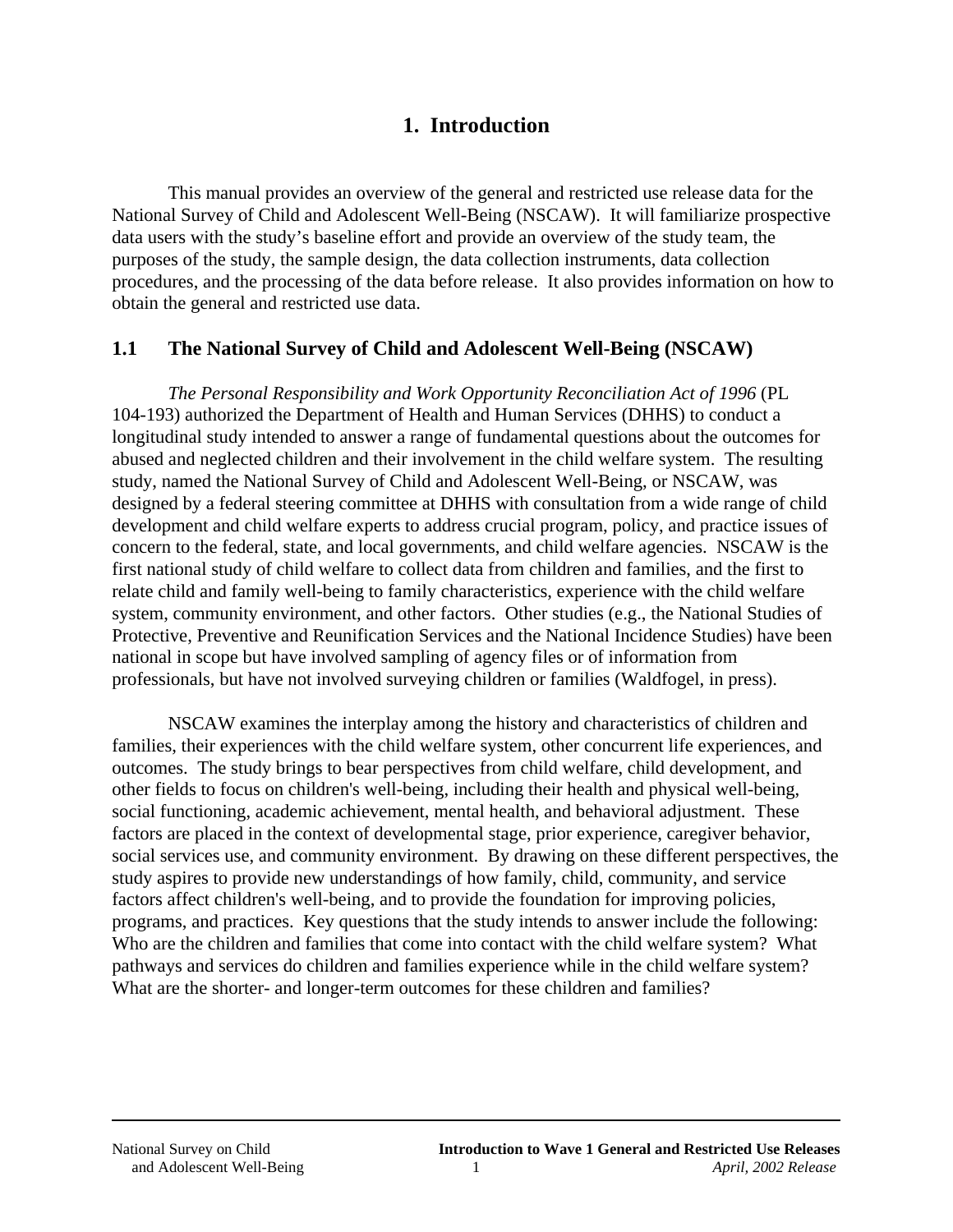#### **1.1.1 Overview of the Study Design**

Familiarity with the NSCAW design is crucial to appropriate use of the data. The NSCAW cohort includes 6,231 children, ages birth to 14 (at the time of sampling), who had contact with the child welfare system within a fifteen-month period which began in October, 1999. These children were selected from two groups: 5,504 interviewed from those entering the system during the reference period (October 1999 - December 2000), and 727 from among children who had been in out-of-home placement for about 12 months at the time of sampling. These 6,231 children were selected from 92 Primary Sampling Units (PSUs) in 97 counties nationwide. The sample of investigated/ assessed cases includes both cases that receive on-going services and cases that are not receiving services, either because they were not substantiated or because it was determined that services were not required.

This sample design required oversampling of infants (in order to ensure that we would have enough cases going through to permanency planning), sexual abuse cases (in order to ensure that we would have enough cases to have the statistical power to analyze this kind of abuse alone), and cases receiving ongoing services after investigation (to ensure adequate power to understand the process of services). The age of children at investigation was capped at 14 years of age to increase the likelihood that youth could be located—a task made more difficult when youth emancipate. This approach allows for generation of national estimates for the full population of children and families entering the system, with power to consider key sub-groups of the child welfare population. In response to the mandate in the authorizing legislation, the sample was designed to also calculate state-level estimates for the eight states with the largest numbers of CPS cases.

Both children who remain in the system and those who leave the system will be followed for the full study period. The current overall study design provides for

- baseline face-to-face interviews or assessments with children, their parents or other permanent caregivers, non-parent adult caregivers (e.g., foster parents and custodial kin caregivers) if applicable, teachers (for school-aged children), and child welfare investigators
- interim interviews at 12 months after the close of the investigation or assessment focused on the services received since the baseline interview. With the current caregiver, these interviews are primarily conducted by telephone, although families that cannot be contacted by phone are interviewed in person, and includes a brief child well-being measure. This round also includes interviews with services caseworker, conducted in person.
- face-to-face interviews or assessments with children, their parents or other permanent caregivers, non-parent adult caregivers (e.g., foster parents and custodial kin caregivers) if applicable, teachers (for school aged children), and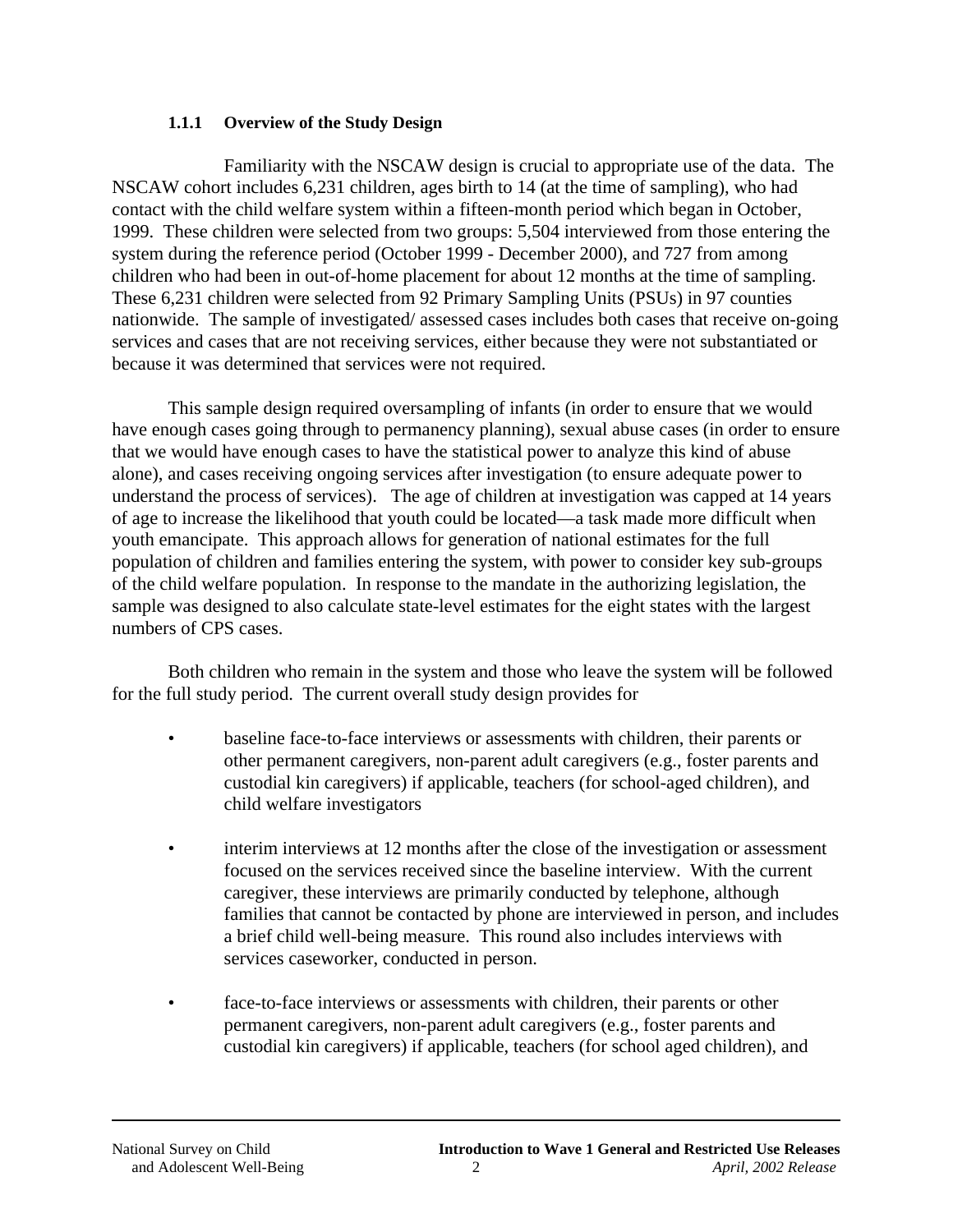child welfare workers at 18 months (Wave 3) and potentially at 36 months (Wave 4) after the close of the investigation or assessment

*Exhibit 1-1* below graphically represents the study design and timeline. As indicated, there are four possible respondents for each "case;" this is reduced to three when the child remains at home and is not school-aged.

#### **Exhibit 1-1. Timeline of NSCAW Data Collection**

| Wave                                |                       | 2                     | 3                     | $4^*$                 |
|-------------------------------------|-----------------------|-----------------------|-----------------------|-----------------------|
| <b>Start and End Dates</b>          | 11/15/99-<br>04/30/01 | 10/01/00-<br>03/31/02 | 04/01/01-<br>09/30/02 | 10/01/02-<br>03/31/04 |
| MONTHS AFTER CLOSE OF INVESTIGATION | $2 - 6$               | 12                    | 18                    | 36                    |
| <b>RESPONDENT</b>                   |                       |                       |                       |                       |
| Child                               | X                     |                       | X                     | X                     |
| <b>Current Caregiver</b>            | X                     | X                     | X                     | X                     |
| Investigator / Services Caseworker  | X                     | X                     | X                     | X                     |
| <b>Former Caregiver</b>             | X                     |                       |                       |                       |
| Teacher                             | Х                     |                       | X                     | х                     |

\* The 36-month follow-up is proposed but not yet funded.

# **1.2 NSCAW Sponsors and Collaborators**

The National Survey of Child and Adolescent Well-Being was undertaken under a contract funded and administered by the Administration on Children, Youth, and Families (ACYF) and the U.S. Department of Health and Human Services (DHHS). The study has been conducted through collaboration between staff at the Research Triangle Institute (RTI), the University of North Carolina at Chapel Hill (UNC), Caliber Associates (Caliber), and the University of California at Berkeley (UCB). The project team has engaged a number of experts in fields of research related to the NSCAW; this Technical Work Group, collectively and individually, has been enormously helpful in the design and implementation of the study. Information about each of these organizations and their contributions to the research appear in this section.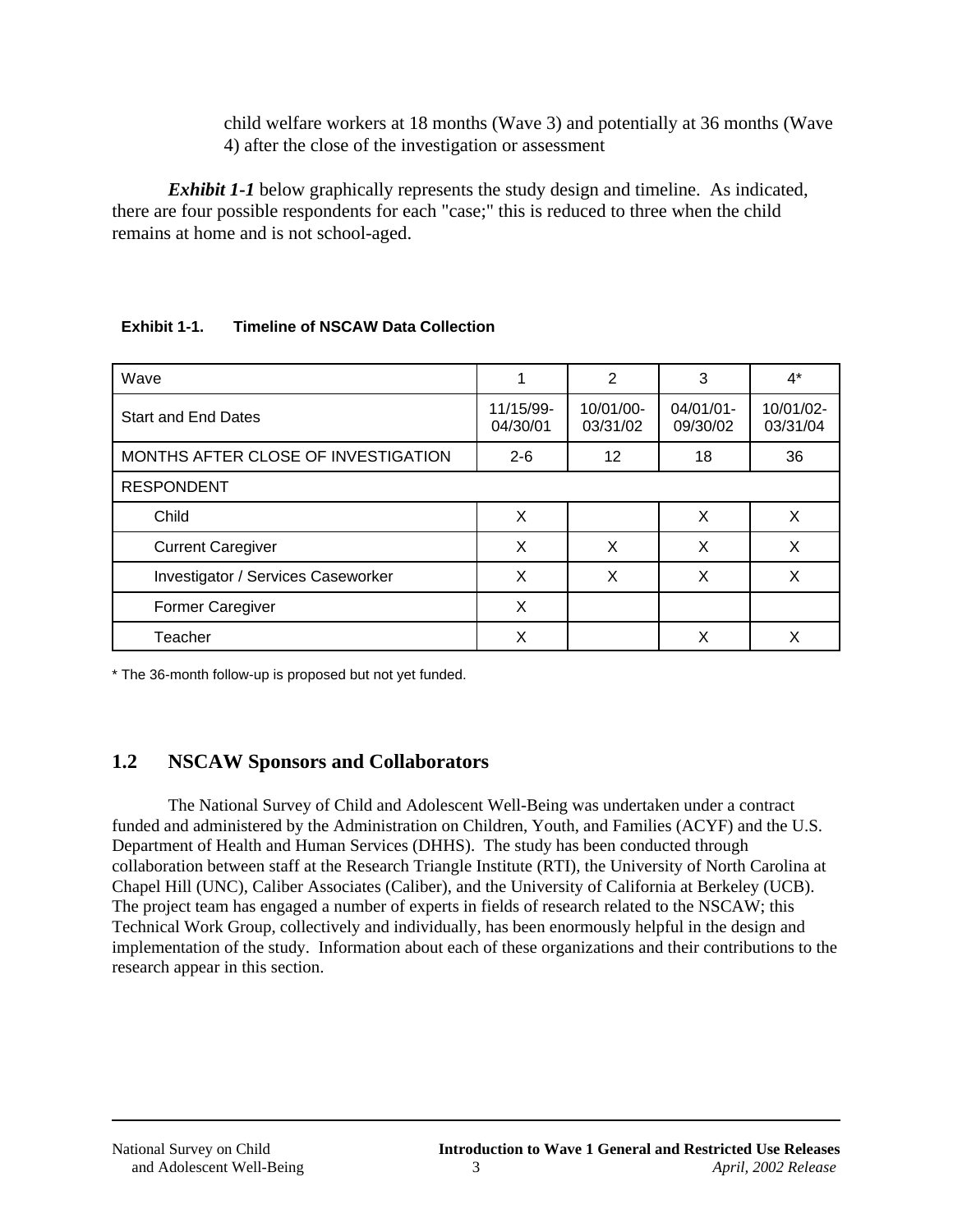#### **1.2.1 The Administration on Children, Youth, and Families (ACYF)**

The Administration for Children and Families (ACF), within the Department of Health and Human Services (DHHS) is responsible for federal programs that promote the economic and social well-being of families, children, individuals, and communities. ACF programs aim to achieve the following: families and individuals empowered to increase their own economic independence and productivity; strong, healthy, supportive communities that have a positive impact on the quality of life and the development of children; partnerships with individuals, front-line service providers, communities, American Indian tribes, Native communities, states, and Congress that enable solutions which transcend traditional agency boundaries; services planned, reformed, and integrated to improve needed access; and a strong commitment to working with people with developmental disabilities, refugees, and migrants to address their needs, strengths, and abilities. ACF programs provide financial assistance to states, community-based organizations, and academic institutions to provide services, carry out research and demonstration activities and undertake training, technical assistance, and information dissemination.

The Administration on Children, Youth and Families is a part of the Administration for Children and Families (ACF), under the Department of Health and Human Services. The Commissioner's Office of Research and Evaluation (CORE), located within the office of the Administration on Children, Youth and Families (ACYF) Commissioner, is the unit responsible for providing scientific consultation, coordination, executive direction, and support for the implementation of short- and long-term research agendas within and across the four Bureaus of ACYF: *Child Care Bureau, Children's Bureau, Family and Youth Services Bureau;* and *Head Start Bureau.* Each of these units is responsible for different issues involving children, youth and families. Dr. Mary Bruce Webb serves as the NSCAW Federal Project Officer.

#### **1.2.2 Research Triangle Institute**

Research Triangle Institute (RTI), working with ACYF and a team of collaborators, is responsible for sample design and selection, data collection, data processing, and reporting activities for the NSCAW.

RTI is a not-for-profit organization that conducts research for national, state and local government agencies, for public service organizations and trade associations, and for private associations and companies. RTI was incorporated as a separate entity in 1958 by the University of North Carolina at Chapel Hill, Duke University in Durham, and North Carolina State University in Raleigh. The Institute occupies a 180-acre campus in the Research Triangle Park, an area located near the center of a geographic triangle formed by Raleigh, Durham, and Chapel Hill, North Carolina. Dr. Paul Biemer serves as the principal investigator for statistics. Kathryn Dowd is the NSCAW Project Director. Michael Weeks and Dr. Richard Kulka provide senior technical and corporate oversight.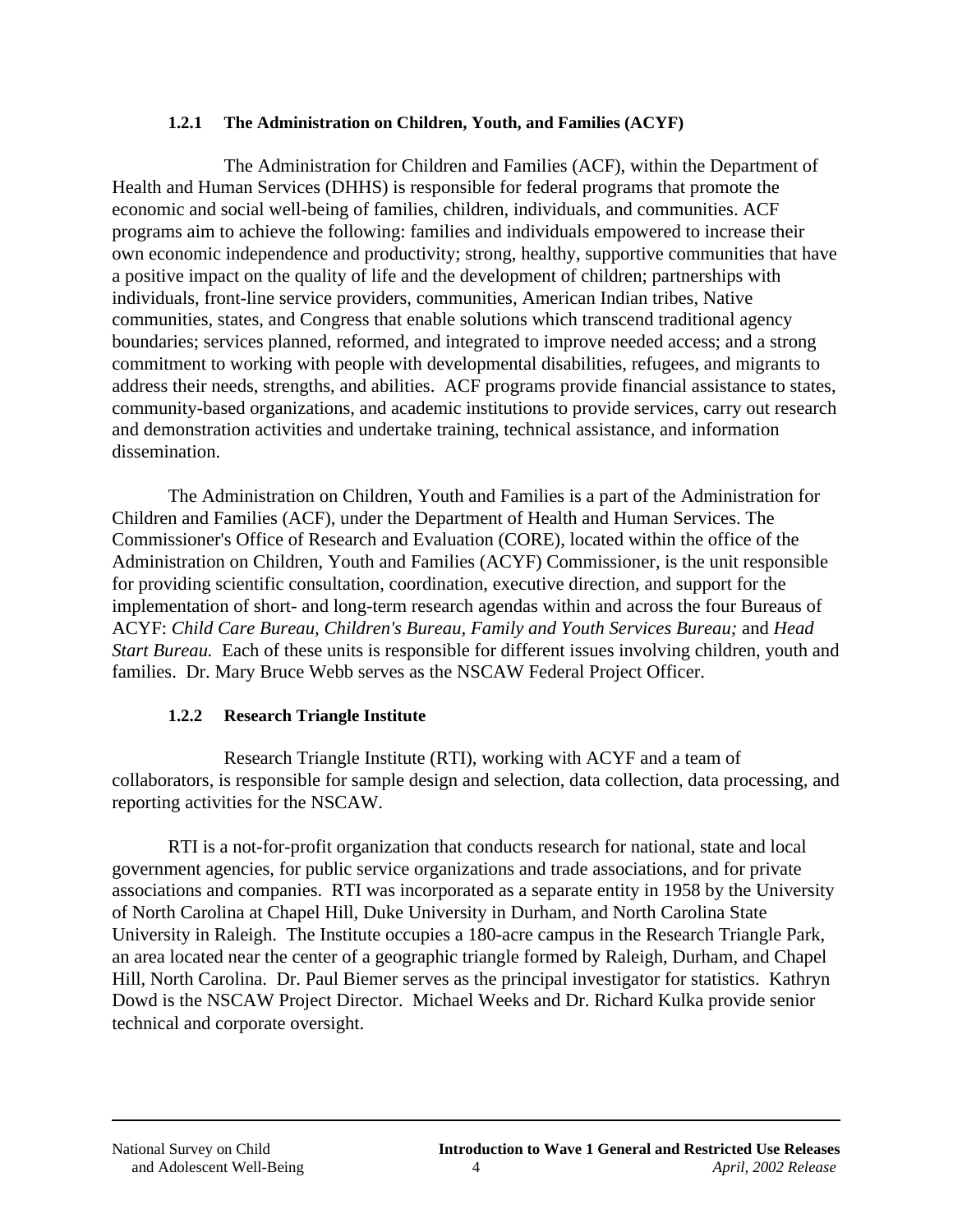#### **1.2.3 The University of North Carolina at Chapel Hill**

Faculty and staff from the University of North Carolina at Chapel Hill (UNC) Departments of Social Work and Social Medicine and in the Center for Maternal and Child Health, including NSCAW principal investigators Dr. Richard Barth and Dr. Desmond Runyan, have played critical roles in the development of the sampling plan, the design of the questions, and the analysis planning, and lead the conduct of the analysis activities.

### **1.2.4 Caliber Associates**

Caliber Associates, a Fairfax, Virginia social science research organization, serves a broad and expanding spectrum of policy making and management organizations within the federal, state, and local governments, and the private sector. Staff at Caliber led the state and county agency contacting and recruitment efforts, and coordinated the activities of a dozen professional child welfare researchers and practitioners who made visits to each state and county agency and made presentations to key policy, political, and bureaucratic contacts in each organization. Dr. Janet Griffith leads the Caliber team on NSCAW.

### **1.2.5 The University of California at Berkeley**

The Child Welfare Research Center (CWRC) at the University of California at Berkeley has also contributed to NSCAW. The CWRC is part of the Family Welfare Research Group of the Center for Social Services Research in the School of Social Welfare. CWRC staff have developed strong relationships with the practice and policy communities in California.

#### **1.2.6 The NSCAW Technical Work Group**

Two advisory groups were established once NSCAW began. Experts on child welfare agencies and systems, social welfare policy, child and youth development, and other areas serve as members of a Technical Work Group (TWG). This group meets periodically to provide advice and consultation to the Federal Project Officer and the project team on such areas as policy and research issues; research design, methods, and operations; and priorities and strategies for dissemination of results. In addition, TWG members and other experts participate in survey instrument development, sample design, and other study activities. *Exhibit 1-2* contains a list of the members of the Technical Work Group.

The Federal Steering Committee includes representatives from the Administration on Children, Youth, and Families; the Administration for Children and Families; the Children's Bureau; the Office on Child Abuse and Neglect; and the Office of the Assistant Secretary for Planning and Evaluation (ASPE). *Exhibit 1-3* lists the members of the Federal Steering Committee.

Participation in design and planning from other federal agencies has included representatives from the National Institute on Mental Health, the Office of Special Education Programs, the National Center for Education Statistics, the National Center for Health Statistics,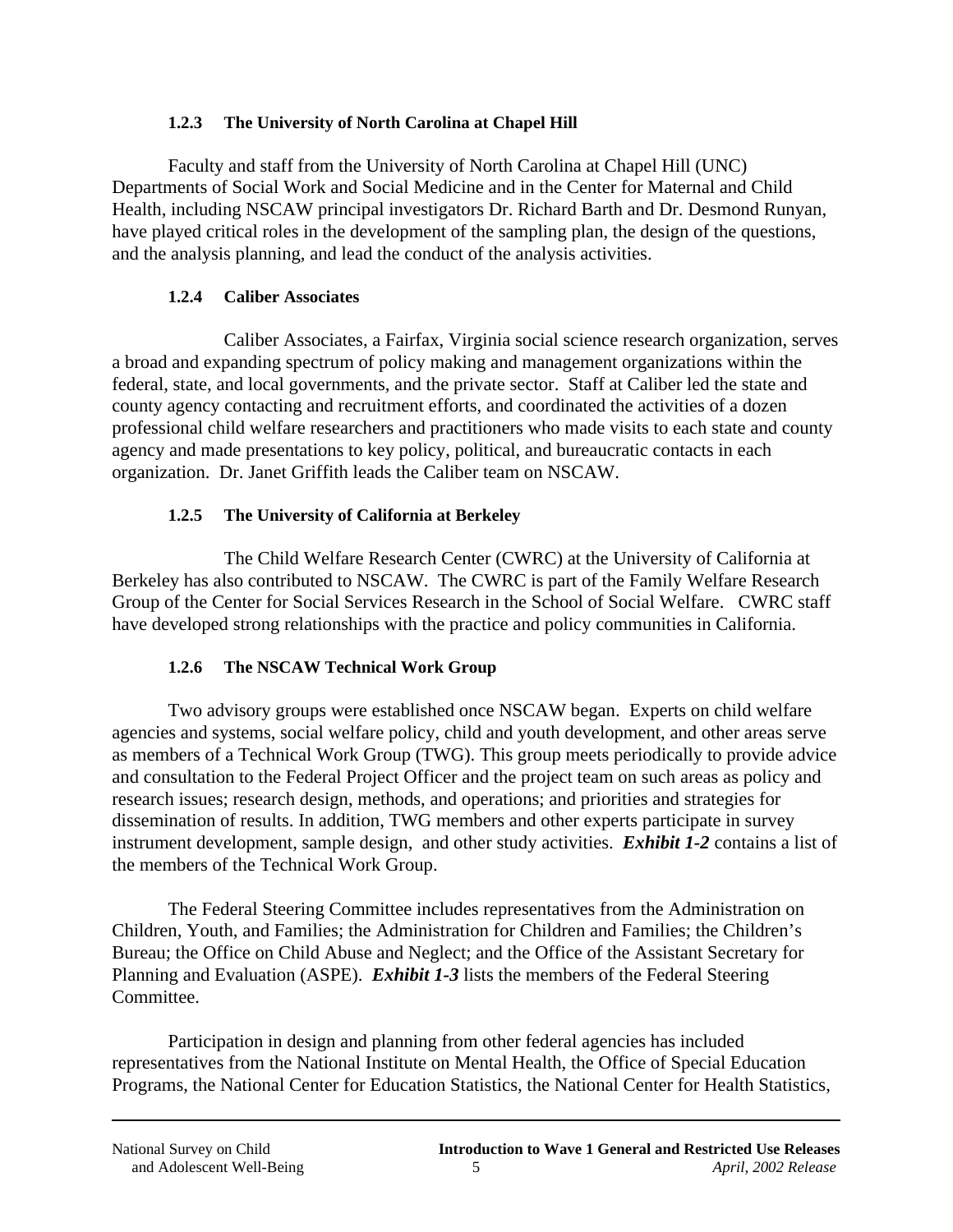**Exhibit 1-2. NSCAW Technical Work Group Members and Consultants** 

| <b>NAME</b>           | <b>AFFILIATION</b>                                                                                               | <b>PRIMARY AREA OF</b><br><b>CONTRIBUTION</b>                                                              |
|-----------------------|------------------------------------------------------------------------------------------------------------------|------------------------------------------------------------------------------------------------------------|
| Larry Aber            | Center on Poverty,<br><b>Columbia University</b>                                                                 | Schedule conflict has not<br>allowed participation to date                                                 |
| <b>Steven Barnett</b> | Graduate School of Education,<br><b>Rutgers University</b>                                                       | Instrument selection                                                                                       |
| Robert Clyman         | Department of Pediatric Psychiatry,<br><b>Children's National Medical Center</b>                                 | Child well-being instrumentation                                                                           |
| Peter Digre           | Director, Los Angeles County<br>Department of Children's Services                                                | Practitioner's perspective,<br>Challenges of implementation                                                |
| Greg Duncan           | Joint Center for Poverty Research,<br>Northwestern University                                                    | Caseworker Instrumentation                                                                                 |
| <b>Byron Egeland</b>  | Child Development,<br>University of Minnesota                                                                    | Instrument selection,<br>Sampling Plan                                                                     |
| Diana English         | Office of Children's Administration<br>Research,<br>Washington State Department of Social<br>and Health Services | Instrument selection,<br>Human subjects issues,<br>Challenges of implementation                            |
| John Fairbank         | Department of Psychiatric and Behavioral<br>Sciences, Duke University                                            | Human subjects issues,<br>Research design                                                                  |
| <b>Robert Goerge</b>  | The Chapin Hall Center for Children,<br>University of Chicago                                                    | Sampling Plan,<br>Instrument selection                                                                     |
| Brenda Jones-Hardin   | Human Development,<br>University of Maryland                                                                     | Research design,<br>Instrument selection                                                                   |
| Kimberly Hoagwood     | Services Research Branch, NIMH                                                                                   | Mental health status and<br>services instrumentation                                                       |
| Kelly Kelleher        | Child Services Research and<br>Development, University of Pittsburgh<br><b>Medical Center</b>                    | Services instrumentation,<br>Research design                                                               |
| John Landsverk        | Child and Family Research Group,<br>San Diego State University                                                   | Instrument selection,<br>Sampling Plan                                                                     |
| Jess McDonald         | Director, Illinois Department of Child<br>and Family Services                                                    | Human subjects issues,<br>Challenges to implementation,<br><b>Caseworker and Agency</b><br>instrumentation |
| Robert Ortega         | School of Social Work,<br>University of Michigan                                                                 | Cultural diversity,<br>Instrument selection                                                                |
| Karabelle Pizzigati   | Director of Research and Public Policy,<br>Child Welfare League of America                                       | Research design,<br>Instrument selection                                                                   |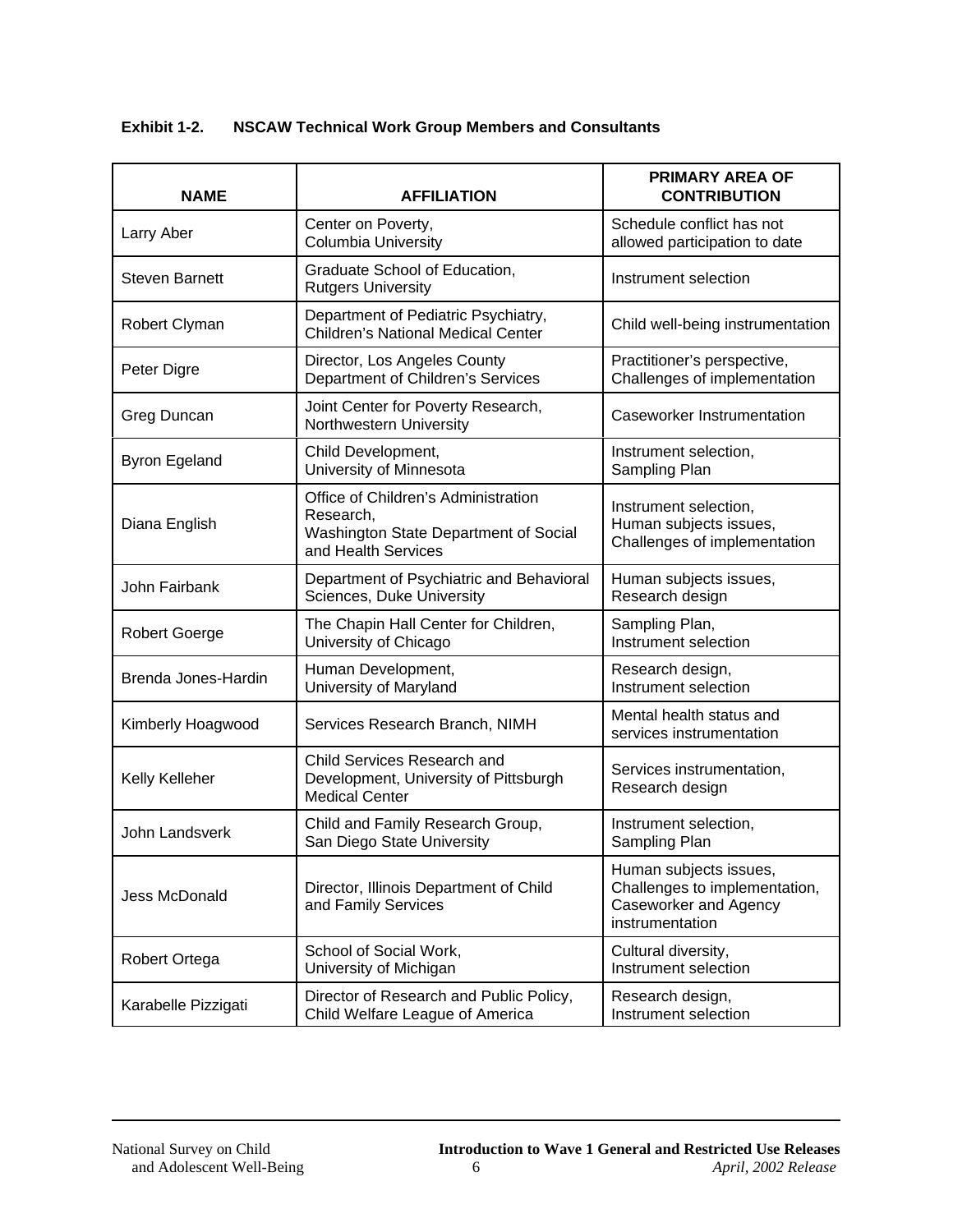| <b>NAME</b>            | <b>AFFILIATION</b>                                                          |
|------------------------|-----------------------------------------------------------------------------|
| Mary Bruce Webb        | Federal Project Officer,<br>Administration on Children, Youth, and Families |
| Matt Stagner           | Office of the Assistant Secretary for Planning and Evaluation               |
| Penny Maza             | Children's Bureau                                                           |
| <b>Catherine Nolan</b> | Director, Office of Child Abuse and Neglect (OCAN)                          |
| <b>Helen Howerton</b>  | Administration for Children and Families                                    |
| Cecelia Sudia          | Children's Bureau (now retired)                                             |

| <b>Members of the Federal Steering Committee</b> | Exhibit 1-3. |  |  |  |  |  |
|--------------------------------------------------|--------------|--|--|--|--|--|
|--------------------------------------------------|--------------|--|--|--|--|--|

the National Institute for Child Health and Human Development, and other agencies. Staff from the National Institute on Mental Health and the Office of Special Education Programs were particularly interested in the NSCAW and made helpful contributions on mental health and special education services.

### **1.3 NSCAW Data and Documentation**

Data obtained in the conduct of the National Survey of Child and Adolescent Well-Being are available through licensing agreements with the National Data Archive on Child Abuse and Neglect (NDACAN) at Cornell University (www.ndacan.cornell.edu). Two levels of data access are specified in the licensing agreements: a **general release** data file and a **restricted release**  data file. Both release versions contain the Child Protective Services (CPS) and Long Term Foster Care (LTFC) sample components, identified through one sample type variable. Data File User's Manuals, developed for use with the general release and restricted release versions, are available with the data.

#### **1.3.1 Access to the NSCAW Data**

This tiered approach to data release was developed because of the considerable risk to participants if their data were reidentified with them as individuals. The children are especially vulnerable to social stigmatization if details of their experiences and perceptions were to become known. Therefore, release of these data to the research community are more restrictive than in most federally funded studies involving human subjects.

The general release data are more accessible by researchers, requiring only the completion of the general release application and provision of the signed licensing agreement and her/his institution's Institutional Review Board (IRB) committee's approval for the proposed research. The general release does not, however, contain geographic or sampling strata identifiers and can therefore only be used for limited analytic purposes. The data have also been analyzed for disclosure risks, and some variables have been recoded to mitigate risks of participant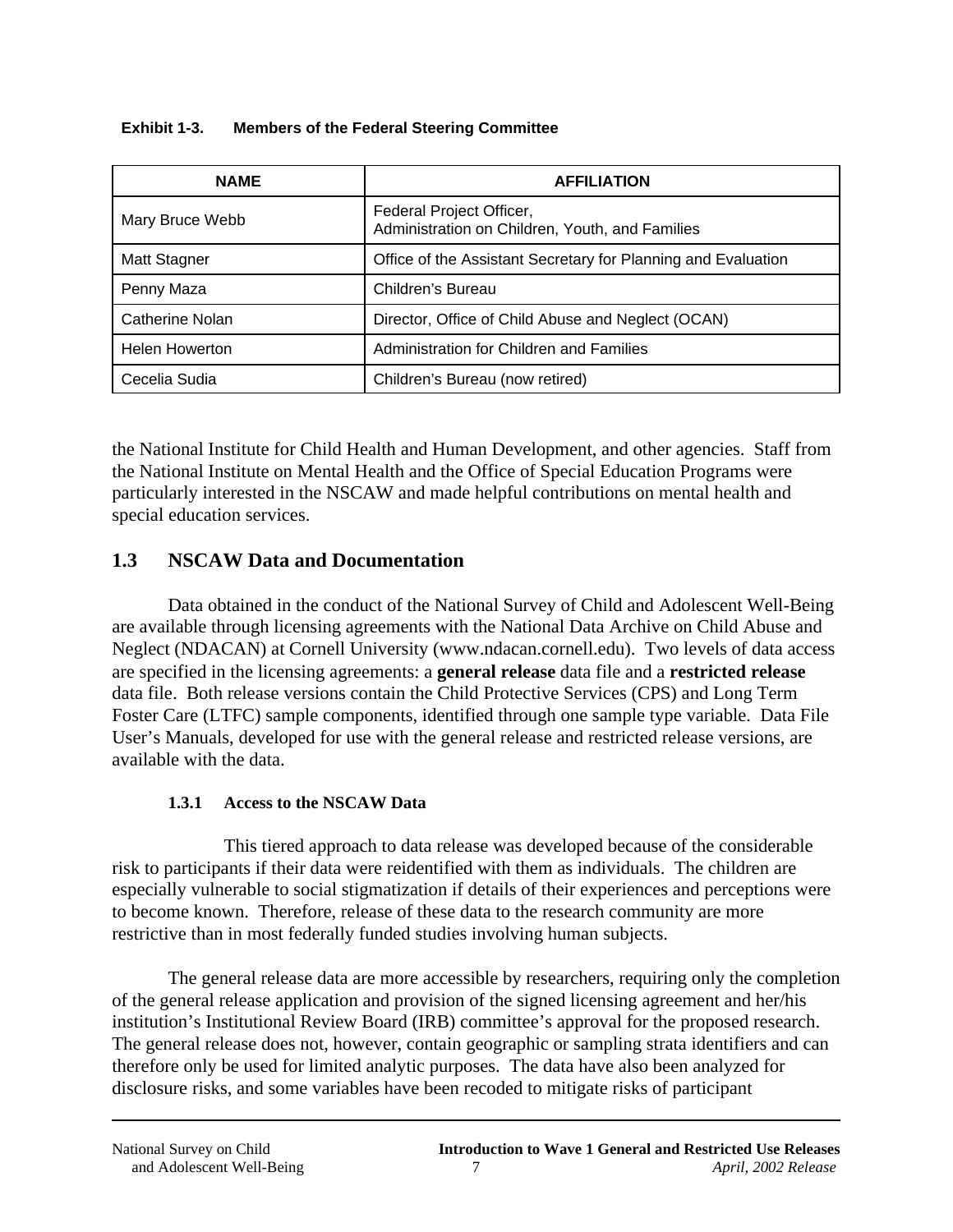reidentification. The general release will provide researchers with a detailed understanding of the data files (e.g., their structure and contents) and can be used for many descriptive analyses. Researchers are encouraged to obtain access to the general release before making application for the restricted release.

While the extremely high value that is placed on protecting participants—not only by federal regulation, but also by ACYF and contractor standards—justifies these alterations of the data, we recognize that some of these protections against reidentification may at times reduce the analysis potential of certain variables in the data set. For example, when only ranges of percentages are given for a variable, threshold points that may be important for some analyses may be obscured, or nonlinearities in relationships hidden. No matter how thoughtfully continuous variables are transformed into categorical form, different cut points for the categories may be desirable, depending on the particular analytic purpose. For these reasons, the NSCAW data are also available in the restricted release, providing more flexibility in analysis.

Because microdata (that is, individual-level data from multiple sources) carries with it some risk of statistical disclosure of institutional or individual identities, the NSCAW data at both levels of release have been extensively analyzed to determine which items of information, used alone or in conjunction with other variables, have significant disclosure potential. Variables that were found to pose significant risk of reidentification were suppressed or altered to remove or reduce such risks. For example, in some cases continuous variables have been recast as categorical variables, or fine-grained categorical variables have been more grossly recategorized. In a few instances, data elements have been suppressed or changed. Because of this, a particular individual child might be characterized in terms of a certain variable on the restricted release of the NSCAW data, but be coded to missing or to a different adjacent value in the general release data.

The restricted release data are more complete and have been only minimally altered through suppression and recoding, but have significantly greater controls on access. To obtain a licensing agreement for the restricted release, a researcher must complete an application and provide her/his institution's Institutional Review Board (IRB) committee's approval for the proposed research, a signed licensing agreement, a data security plan, signed confidentiality affidavits by research staff who will have access to the data, and payment of a fee to cover administrative costs and a site visit to monitor compliance with the data security plan.

To further protect those who provided data to us, individuals who could know of the participation status of sampled children, families, and the caseworkers who investigated the case or provided services are prohibited from having access to the data at either release level. This is because the data cannot be sanitized sufficiently to eliminate the possibility of reidentification of participants by individuals who have information about the children and families. State and county government and service provider staff interested in the NSCAW data should seek a collaborative relationship with academic researchers who can directly access the data, conduct the statistical analyses of interest, and provide the non-identifying results to their collaborators. Individuals who have interests other than legitimate research—for example, attorneys with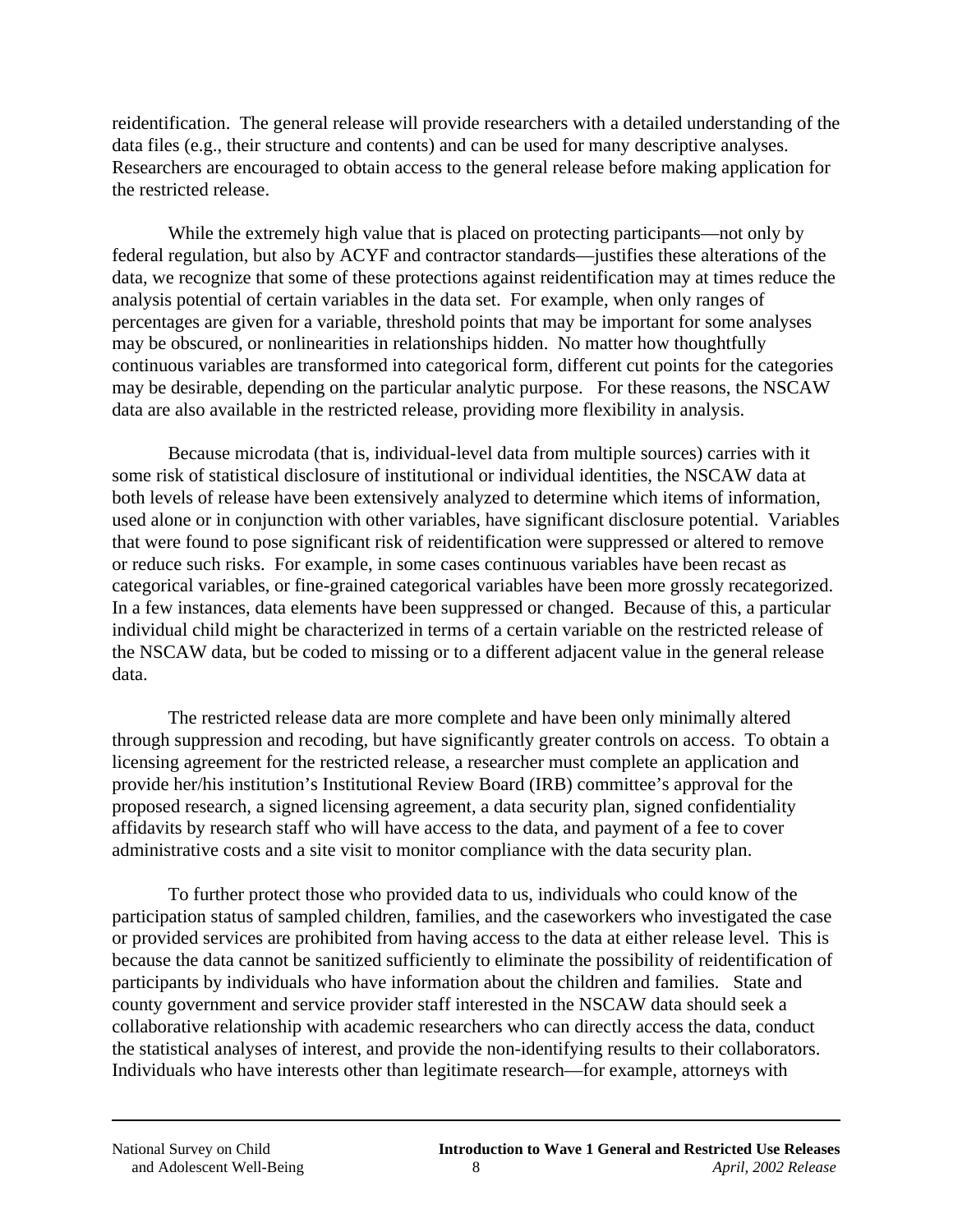pending divorce or child custody cases involving NSCAW participants—are expressly prohibited from accessing the data in any form.

### **1.3.2 Documentation of the NSCAW**

The general and restricted release versions of the Data File User's Manual provide much of the information necessary for most analytic purposes. For example, we have addressed in both versions of the manual the details of sample implementation, quality measures such as unit and item nonresponse, the calculation of the various analysis weights, and the derivation of constructed variables. Questions not anticipated in the manual can be directed to NDACAN staff, and responses will be provided.

Further assessment and analyses of the NSCAW data are planned by the study team. These include the *NSCAW Wave 1 Methodology Report*, which will investigative unit and item nonresponse in greater detail than provided here and will compare young child assessment data against norms and data from other national studies. The link to the ACF website for the *NSCAW Wave 1 Methodology Report* will be provided to licensees by NDACAN staff as soon as the report has been posted.

# **1.4 Using the NSCAW Data**

The NSCAW study design is very complex, and requires careful thought and planning for its use. The sheer volume of data—nearly 7,000 variables per case for children with five contributing respondents—can be overwhelming. Even the most basic descriptive analysis techniques require subsetting the data file by sample type, as well as the choice and application of the appropriate statistical weight, in order for results to be accurate. Similar care must be taken in the selection of variables; the same or analogous data elements may have been sought from multiple respondents and the various data sources may produce different results. Sophisticated analyses will require the use of a statistical software package (e.g., SUDAAN or WesVar) that can properly accommodate the complex sample design. We have attempted to maximize the utility of the data to users by encasing the data in a data delivery software system that facilitates the subsetting of cases and variables and the generation of files that can easily be imported into one of three common data analysis software packages (e.g., SPSS, SAS, and STATA).

# **1.5 Organization of this Document**

This manual is a condensed version of the general release version of the Data File User's Manual. It is designed to introduce users to the NSCAW and provide information to facilitate the research subject protection review necessary to complete licensing agreements for the general and/or restricted release data. *Chapter 2* describes the sample design and implementation procedures, and summarizes the analysis weights and estimation of standard errors. *Chapter 3*  provides a detailed description of the content of the baseline instruments for caregivers, children, caseworkers, and teachers, as well as the state and local agency interviews. The baseline data collection procedures and results are summarized in *Chapter 4.* The Appendices include a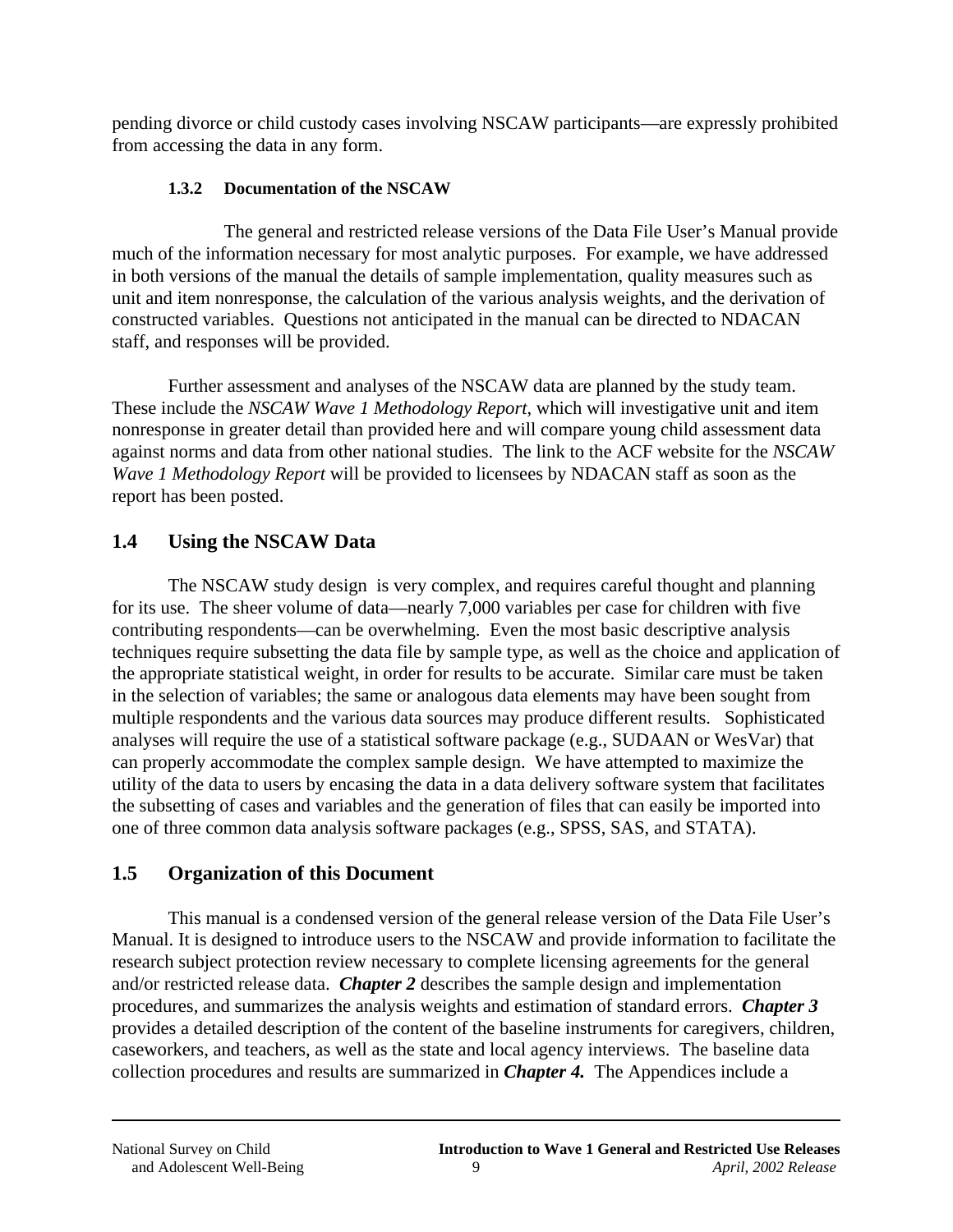summary of the NSCAW measures, a description of the NSCAW item overlap with other studies of children and adolescents, the sampling frame data request specifications, and copies of all baseline advance letters, project brochures, and consent forms.

The general and restricted release versions of the Data File User's Manual are more comprehensive and provide information to guide researchers through analysis planning and use of the NSCAW data. In addition to the information conveyed in this abbreviated manual, it provides a detailed discussion on the instrument development process, data collection procedures and results, quality control procedures, processing of the data files, calculation of the statistical weights, and use of the NSCAW data delivery system. It also includes additional appendices on the weights, flags, and derived variables; the specifications used to program the computerized questionnaires; hardcopy versions of the questionnaires administered via paper and pencil; and a glossary of NSCAW terms. The table of contents from the general use release version of the Data File User's Manual is provided as *Exhibit 1-4*.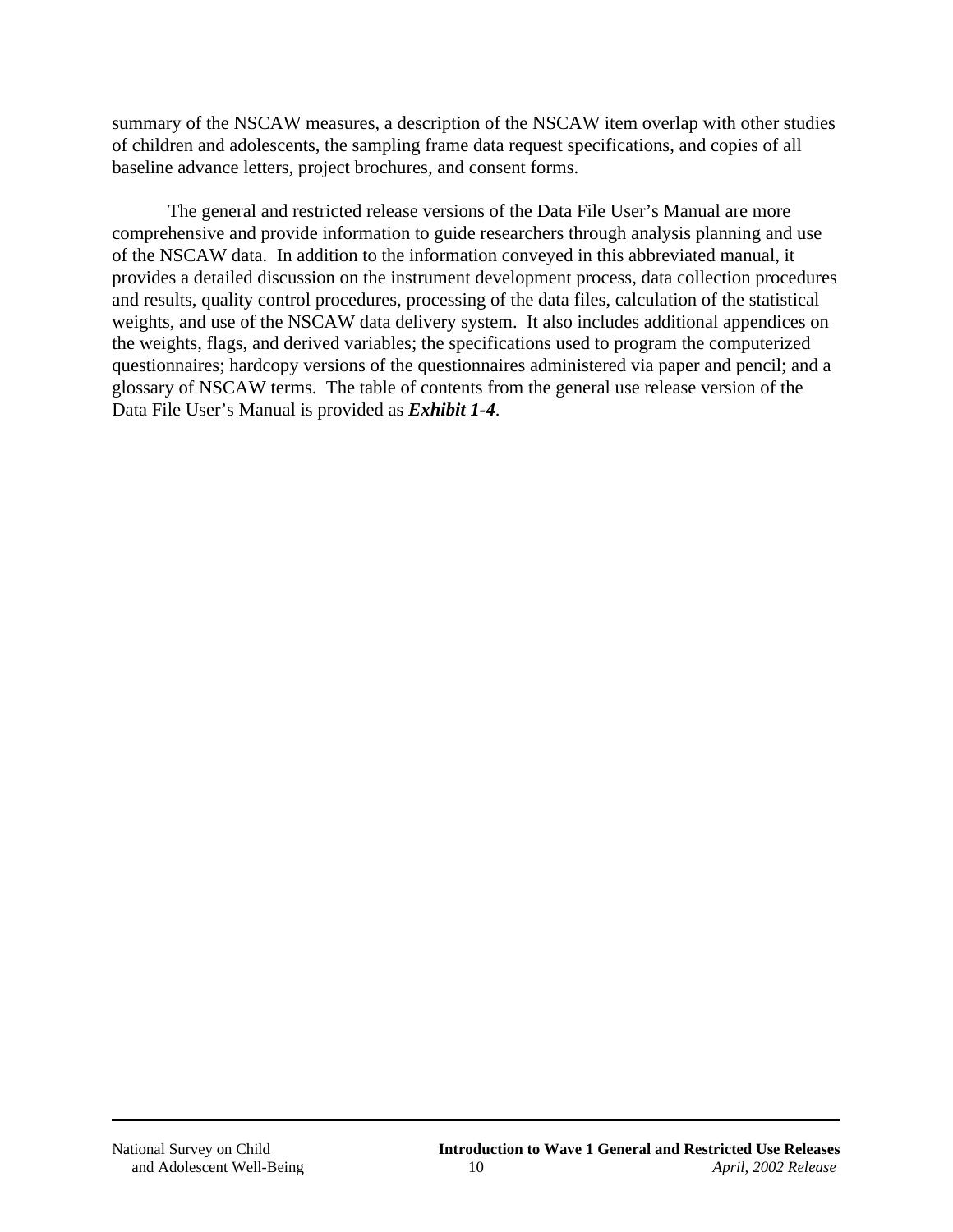# **Table of Contents**

| 1. |     |                                                                              |
|----|-----|------------------------------------------------------------------------------|
|    | 1.1 | The National Survey of Child and Adolescent Well-Being (NSCAW)  1            |
|    |     | 1.1.1                                                                        |
|    | 1.2 |                                                                              |
|    |     | The Administration on Children, Youth, and Families (ACYF)  4<br>1.2.1       |
|    |     | 1.2.2                                                                        |
|    |     | 1.2.3                                                                        |
|    |     | 1.2.4                                                                        |
|    |     | 1.2.5                                                                        |
|    |     | 1.2.6                                                                        |
|    | 1.3 |                                                                              |
|    |     | 1.3.1                                                                        |
|    |     | 1.3.2                                                                        |
|    | 1.4 |                                                                              |
|    | 1.5 |                                                                              |
| 2. |     |                                                                              |
|    | 2.1 |                                                                              |
|    | 2.2 |                                                                              |
|    | 2.3 |                                                                              |
| 3. |     |                                                                              |
|    | 3.1 |                                                                              |
|    |     | 3.1.1                                                                        |
|    |     | 3.1.2                                                                        |
|    |     | Criteria for Selecting Measures for Child and Family Well-Being  22<br>3.1.3 |
|    |     | Criteria for Selecting Measures for Caseworkers and Agency<br>3.1.4          |
|    |     |                                                                              |
|    |     | 3.1.5                                                                        |
|    |     | 3.1.6                                                                        |
|    |     | Programming, Testing, and Translating CAI Instruments  27<br>3.1.7           |
|    |     | Preparation of Audio Files for ACASI Modules  27<br>3.1.8                    |
|    | 3.2 |                                                                              |
|    |     | 3.2.1                                                                        |
|    |     | 3.2.2                                                                        |
|    |     | 3.2.3                                                                        |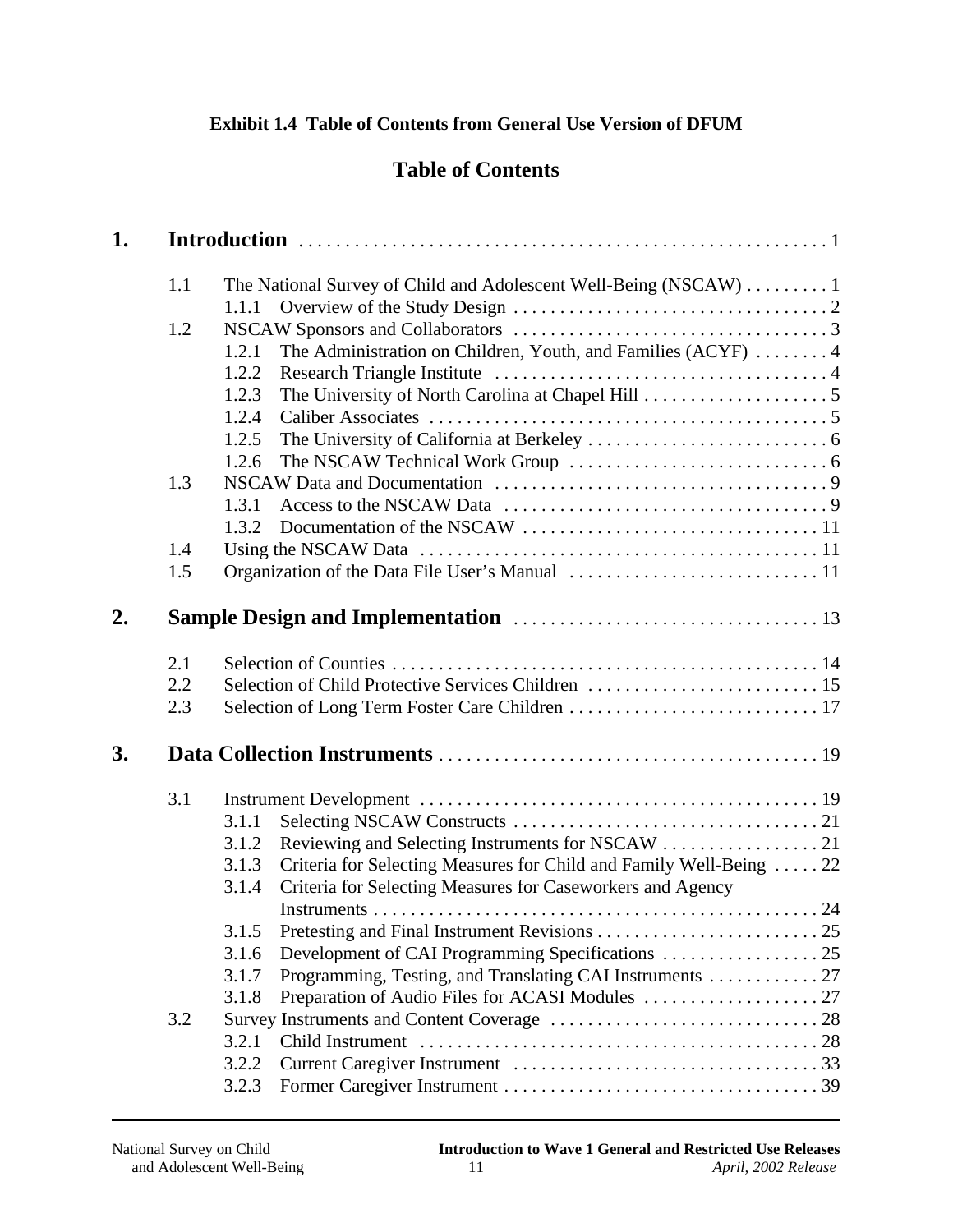|    |     | 3.2.4 |  |
|----|-----|-------|--|
|    |     | 3.2.5 |  |
|    |     | 3.2.6 |  |
|    |     | 3.2.7 |  |
| 4. |     |       |  |
|    | 4.1 |       |  |
|    |     | 4.1.1 |  |
|    |     |       |  |
|    |     |       |  |
|    |     |       |  |
|    |     | 4.1.2 |  |
|    |     |       |  |
|    |     |       |  |
|    |     | 4.1.3 |  |
|    |     |       |  |
|    |     |       |  |
|    |     |       |  |
|    |     |       |  |
|    |     |       |  |
|    |     | 4.1.4 |  |
|    |     |       |  |
|    |     |       |  |
|    |     | 4.1.5 |  |
|    |     |       |  |
|    | 4.2 |       |  |
|    |     | 4.2.1 |  |
|    |     | 4.2.2 |  |
|    |     |       |  |
|    |     |       |  |
|    |     |       |  |
|    |     |       |  |
|    |     |       |  |
|    |     |       |  |
|    |     |       |  |
|    |     |       |  |
|    |     |       |  |
|    |     |       |  |
|    |     | 4.2.3 |  |
|    |     |       |  |
|    |     |       |  |
|    |     |       |  |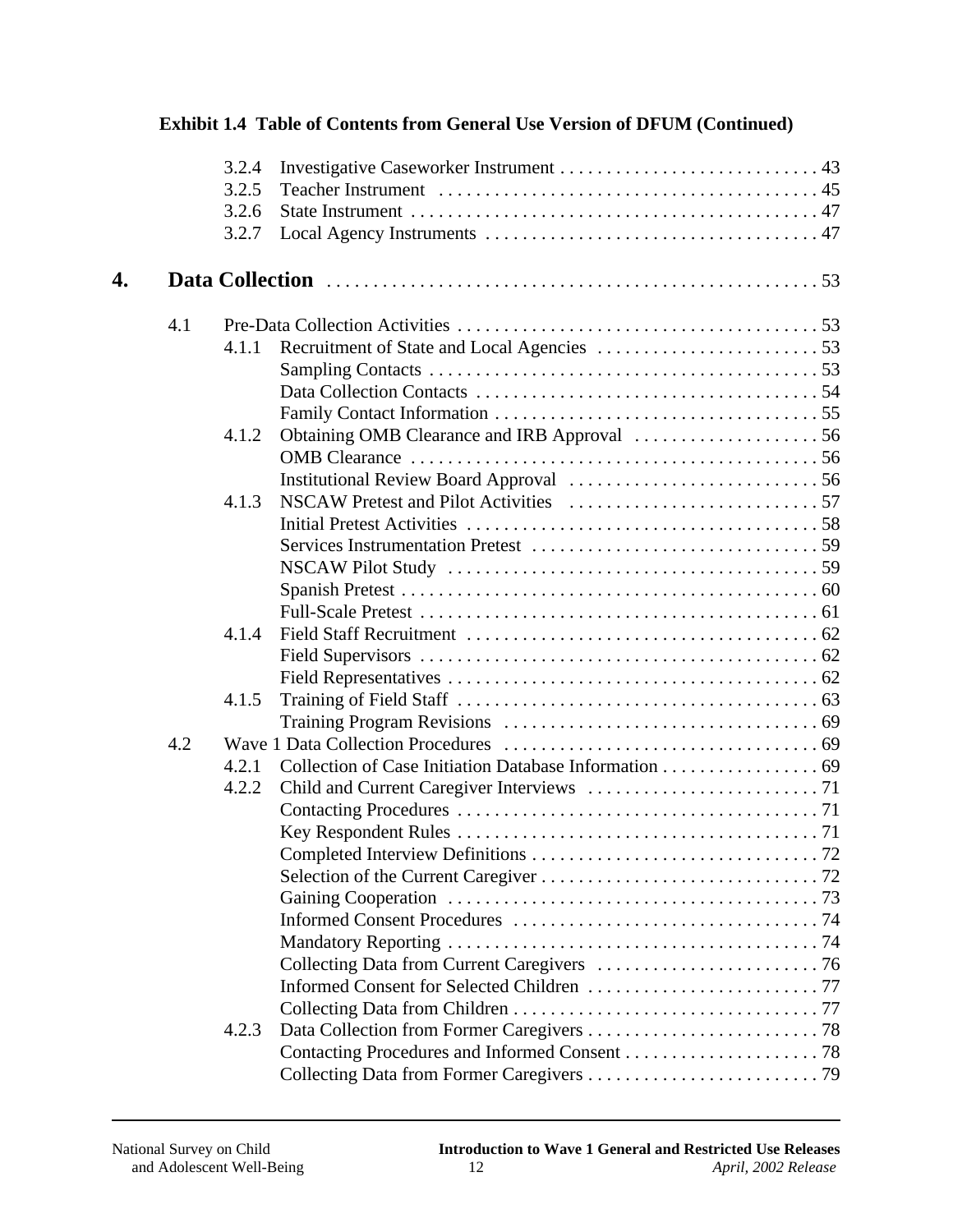|    |     | 4.2.4 |                                                       |  |
|----|-----|-------|-------------------------------------------------------|--|
|    |     |       |                                                       |  |
|    |     |       | Overcoming Objections and Gaining Cooperation  80     |  |
|    |     |       |                                                       |  |
|    |     |       |                                                       |  |
|    |     | 4.2.5 |                                                       |  |
|    |     | 4.2.6 |                                                       |  |
|    |     | 4.2.7 |                                                       |  |
|    | 4.3 |       |                                                       |  |
|    |     | 4.3.1 |                                                       |  |
|    |     |       | Key Respondent Weighted Response Rates  88            |  |
|    |     | 4.3.2 |                                                       |  |
|    |     |       |                                                       |  |
|    |     |       |                                                       |  |
|    |     | 4.3.3 |                                                       |  |
|    |     | 4.3.4 |                                                       |  |
|    |     | 4.3.5 |                                                       |  |
|    |     | 4.3.6 |                                                       |  |
|    |     | 4.3.7 |                                                       |  |
| 5. |     |       |                                                       |  |
|    | 5.1 |       |                                                       |  |
|    |     | 5.1.1 |                                                       |  |
|    |     | 5.1.2 |                                                       |  |
|    |     | 5.1.3 |                                                       |  |
|    |     | 5.1.4 |                                                       |  |
|    | 5.2 |       |                                                       |  |
|    |     | 5.2.1 |                                                       |  |
|    |     | 5.2.2 | Manual Scan Edit of Paper Questionnaires  105         |  |
|    | 5.3 |       |                                                       |  |
|    | 5.4 |       |                                                       |  |
| 6. |     |       |                                                       |  |
|    | 6.1 |       |                                                       |  |
|    |     | 6.1.1 |                                                       |  |
|    |     | 6.1.2 |                                                       |  |
|    |     | 6.1.3 |                                                       |  |
|    |     | 6.1.4 | Data Delivery System and Instrument Source Viewer 109 |  |
|    | 6.2 |       |                                                       |  |
|    |     |       |                                                       |  |
|    |     | 6.2.1 |                                                       |  |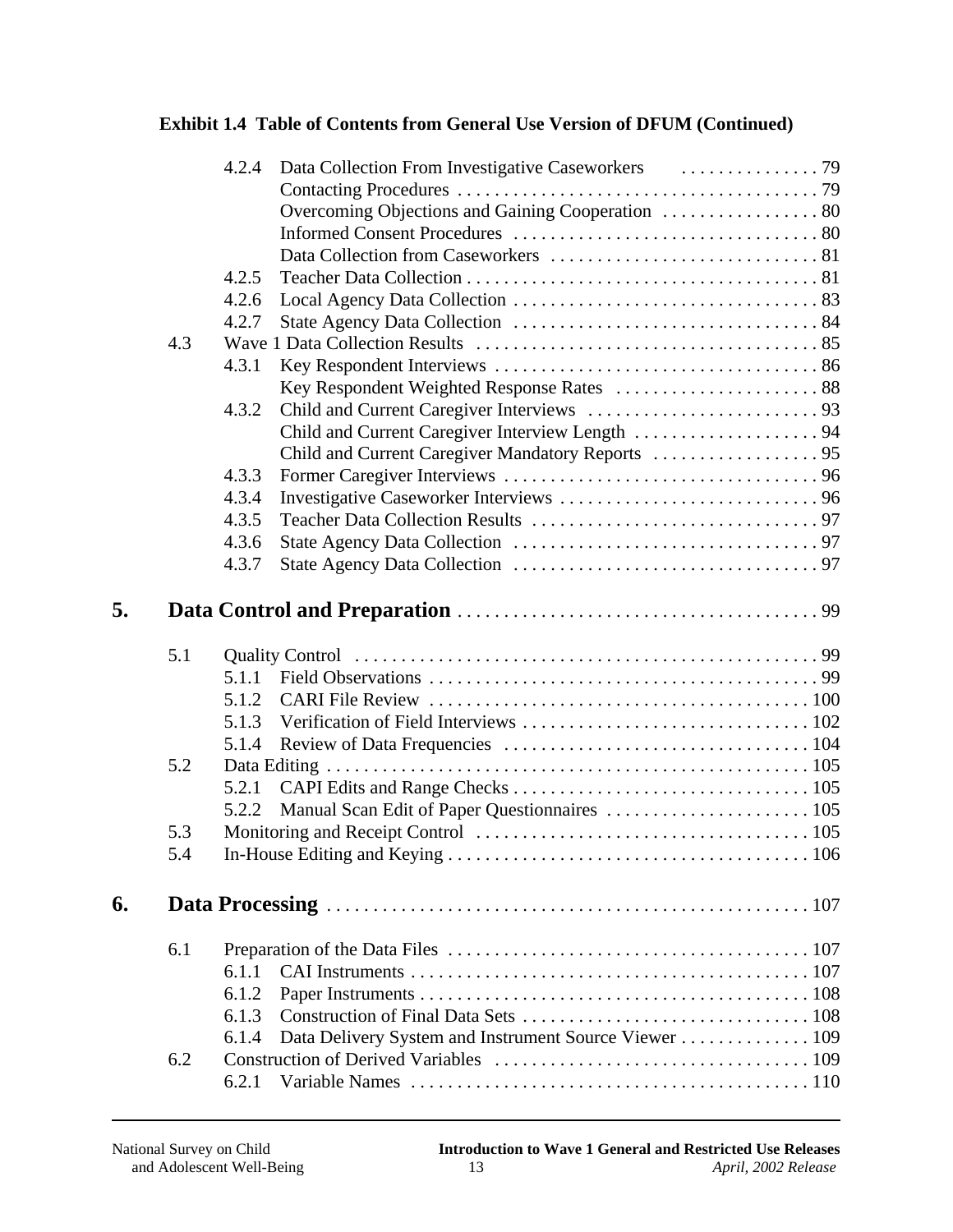|    | 6.3 | 6.2.2<br>6.2.3<br>6.2.4<br>6.2.5<br>6.2.6<br>6.2.7<br>6.3.1                                                                                                                                                                                                                                                                                                                                                                                                                                                               |
|----|-----|---------------------------------------------------------------------------------------------------------------------------------------------------------------------------------------------------------------------------------------------------------------------------------------------------------------------------------------------------------------------------------------------------------------------------------------------------------------------------------------------------------------------------|
| 7. |     |                                                                                                                                                                                                                                                                                                                                                                                                                                                                                                                           |
|    | 7.1 | Calculation of Weights for the Child Protective Services Sample<br>7.1.1<br>Calculation of the Base Weights for Stratum and National Estimates . 118<br>7.1.2<br>Adjustments for Jagged Starts/Stops and Missing Middle Months 120<br>7.1.3<br>7.1.4<br>Need for Different Adjustments Depending on the Level of<br>Adjustments for Strata Missing Unsubstantiated Cases from<br>Adjustments missing unsubstantiated cases in the Remainder<br>Adjustments for Missing Children Receiving Services  124<br>7.1.5<br>7.1.6 |
|    | 7.2 | 7.2.1<br>7.2.2<br>7.2.3                                                                                                                                                                                                                                                                                                                                                                                                                                                                                                   |
|    | 7.3 |                                                                                                                                                                                                                                                                                                                                                                                                                                                                                                                           |
|    | 7.4 | 7.4.1<br>Preliminary Analysis of Nonresponse Bias in the NSCAW  130<br>7.4.2                                                                                                                                                                                                                                                                                                                                                                                                                                              |
| 8. |     |                                                                                                                                                                                                                                                                                                                                                                                                                                                                                                                           |
|    | 8.1 | 8.1.1<br>8.1.2<br>8.1.3                                                                                                                                                                                                                                                                                                                                                                                                                                                                                                   |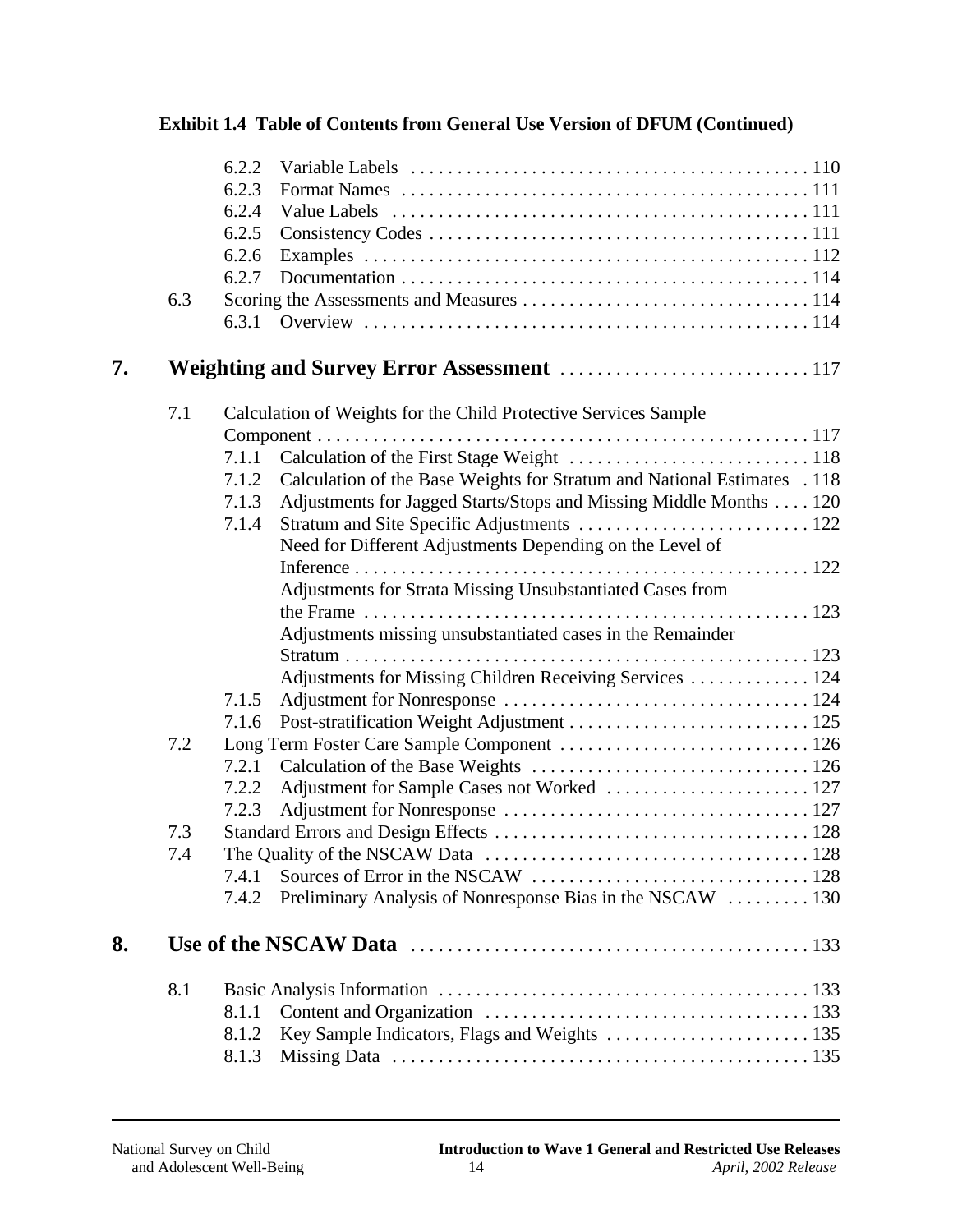|     | 8.1.4 |  |
|-----|-------|--|
|     |       |  |
|     |       |  |
|     | 8.1.5 |  |
| 8.2 |       |  |
|     |       |  |
|     |       |  |
|     |       |  |
|     |       |  |
|     | 8.2.2 |  |
|     | 8.2.3 |  |
|     | 8.2.4 |  |
|     |       |  |
|     |       |  |
|     |       |  |
|     | 8.2.5 |  |
|     | 8.2.6 |  |
|     | 8.2.7 |  |

# **List of Exhibits**

| $1-1.$ |                                                                                  |
|--------|----------------------------------------------------------------------------------|
| $1-2.$ | Participants in the Design Options and Measures for Child Welfare Research       |
|        |                                                                                  |
| $1-3.$ |                                                                                  |
| $1-4.$ |                                                                                  |
| $3-1.$ | Child, Family, and Caseworker Constructs, Their Rationale and the Data Source in |
|        |                                                                                  |
| $3-2.$ |                                                                                  |
| $3-3.$ |                                                                                  |
| $3-4.$ | Overview of NSCAW Former Caregiver Instrument  40                                |
| $3-5.$ | Overview of NSCAW Investigative Caseworker Instrument  44                        |
| $3-6.$ |                                                                                  |
| $4-1.$ |                                                                                  |
| $4-2.$ |                                                                                  |
| $4-3.$ | Key Respondent Weighted Response Rates for CPS Cases by Sampling                 |
|        |                                                                                  |
| $4-4.$ | Key Respondent Weighted Response Rates for LTFC Cases, Overall and by            |
|        |                                                                                  |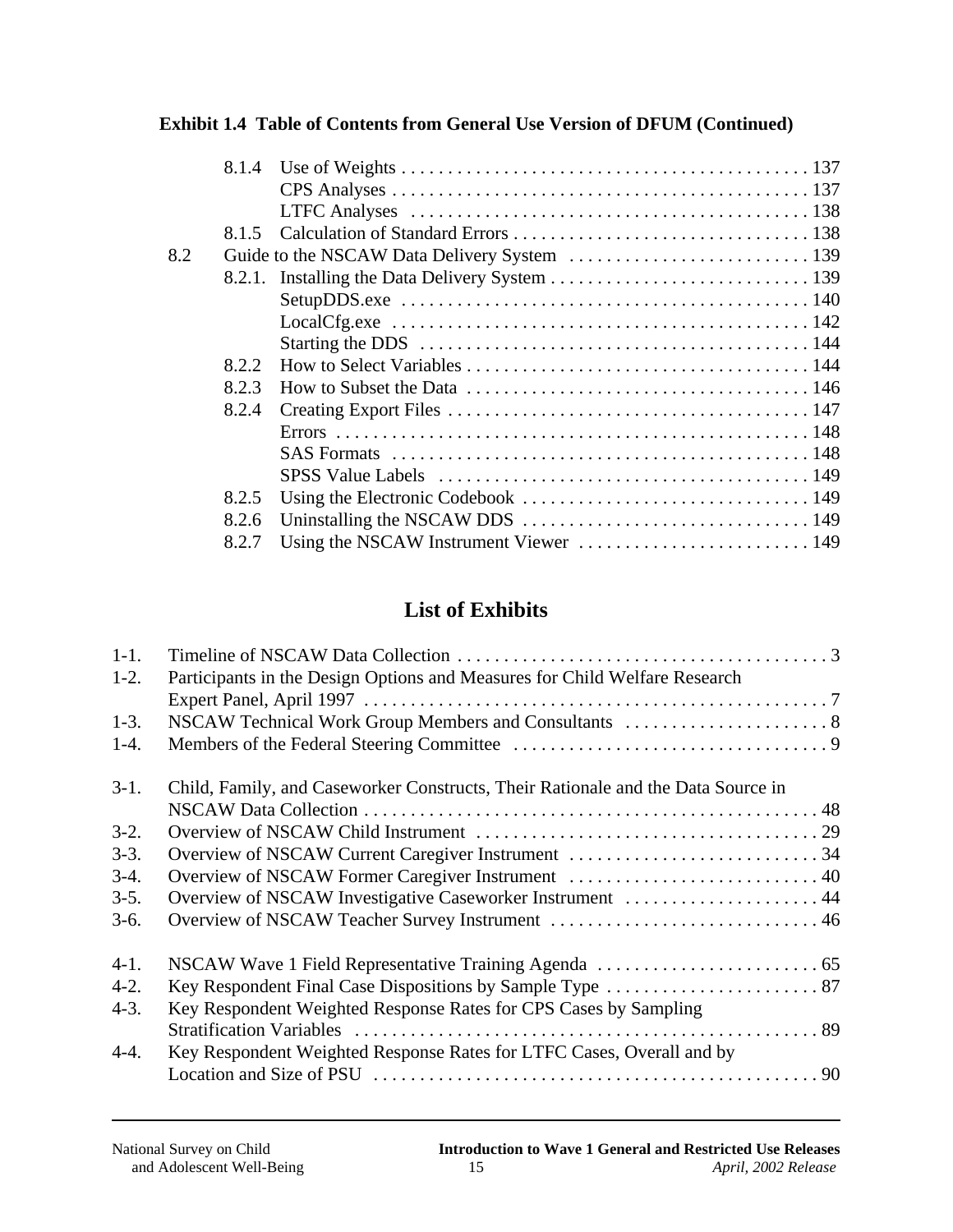| $4 - 5.$  |                                                                               |
|-----------|-------------------------------------------------------------------------------|
| 4-6.      |                                                                               |
| $4 - 7.$  | Final Disposition of Caregiver Interviews by Sample Type for Cases in Which   |
|           |                                                                               |
| $4 - 8.$  | Final Disposition of Child Interviews by Sample Type for Cases in Which       |
|           |                                                                               |
| $4-9.$    |                                                                               |
| $4 - 10.$ |                                                                               |
| $4 - 11.$ | Final Disposition of Investigative Caseworker Interviews for Cases in which   |
|           |                                                                               |
| $4-12.$   |                                                                               |
| $5-1.$    | NSCAW Wave 1 CARI Approval Rates by Respondent Type  102                      |
| $5-2.$    | Wave 1 Telephone Verification Results by Respondent Type  103                 |
| $7-1.$    | Number of Significant Biases Observed by Type of Respondent: CPS Sample  131  |
| $7-2.$    | Number of Significant Biases Observed by Type of Respondent: LTFC Sample  132 |
| $8-1.$    |                                                                               |
| $8-2.$    | Applying a filter to a selected variable through the DDS, to subset the cases |
|           |                                                                               |
| $8-3.$    | Specifying the location and file names of files for exported data and import  |
|           |                                                                               |
| $8-4.$    |                                                                               |

# **List of Appendices**

| Appendix A | <b>NSCAW Measures</b>                                              |
|------------|--------------------------------------------------------------------|
| Appendix B | NSCAW Item Overlap with Other Studies of Children and Adolescents  |
| Appendix C | NSCAW Sampling Frame Data Request Specifications                   |
| Appendix D | <b>NSCAW Child Instrument Specifications</b>                       |
| Appendix E | NSCAW Current Caregiver Instrument Specifications                  |
| Appendix F | NSCAW Former Caregiver Instrument Specifications                   |
| Appendix G | NSCAW Investigative Caseworker Instrument Specifications           |
| Appendix H | <b>NSCAW Teacher Questionnaire</b>                                 |
| Appendix I | <b>NSCAW State Agency Discussion Guide</b>                         |
| Appendix J | <b>NSCAW Local Agency Director Questionnaires</b>                  |
| Appendix K | NSCAW Wave 1 Advance Letters, Project Brochures, and Consent Forms |
|            |                                                                    |

- Appendix L Glossary of NSCAW Terms
- Appendix M NSCAW Data Weights, Flags, and Derived Variables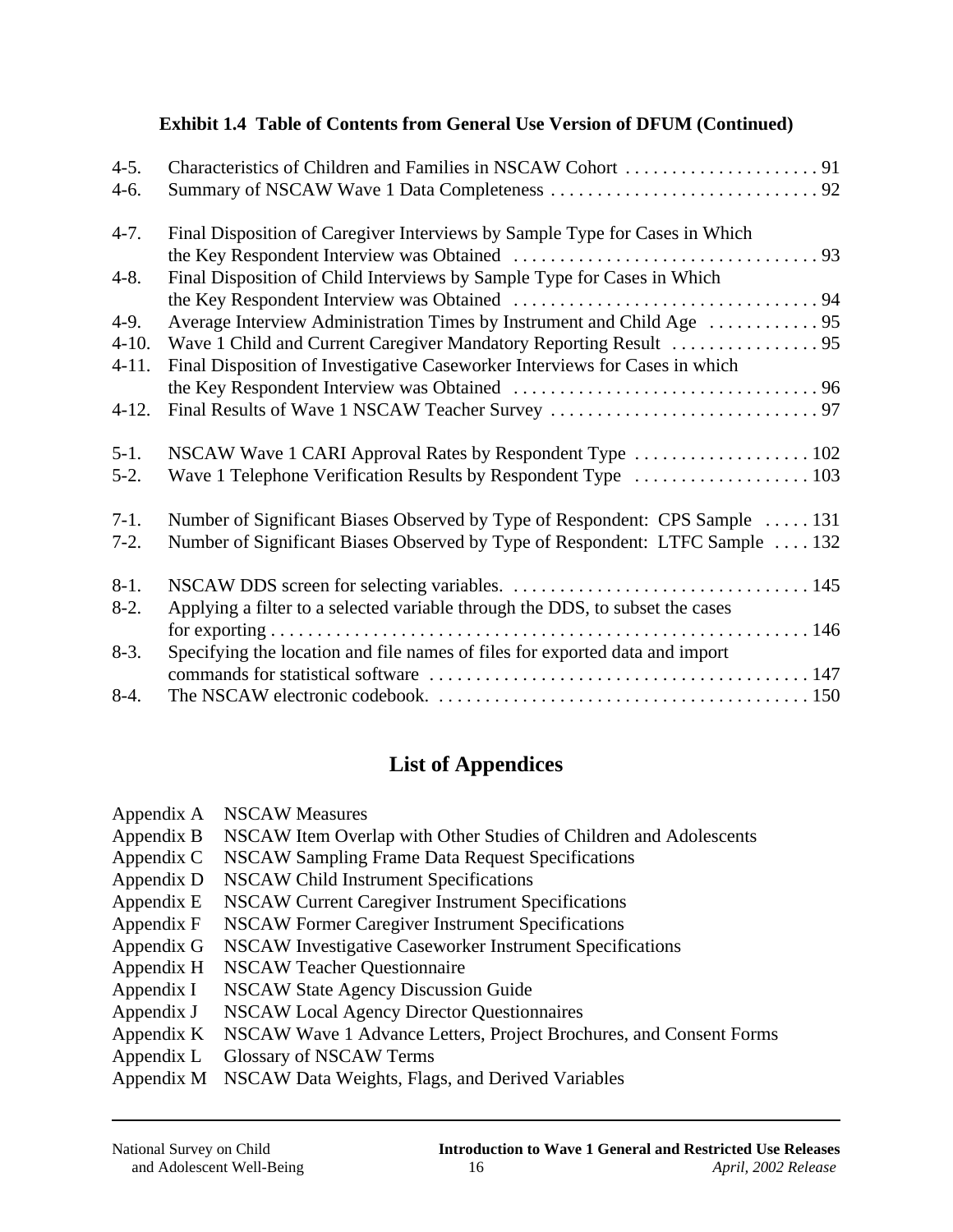# **2. Sample Design, Implementation, and Weighting**

The NSCAW sample consists of two populations of children:

Children who are the subject of child abuse or neglect investigations conducted by Child Protective Service agencies; this is is referred to as the CPS sample.

Children who had been in out-of home care for approximately one year and whose placement had been preceded by an investigation of child abuse or neglect; this is referred to as the LTFC sample.

The target population for the NSCAW CPS sample consists of all children in the U.S. who are subjects of child abuse or neglect investigations (or assessments) conducted by CPS agencies, with one exception. Excluded from the study were those states in which state law required that the first contact of a caregiver whose child was selected for the study be made by CPS agency staff rather than by a NSCAW Field Representative. Thus, the target population for the NSCAW CPS sample is modified to be "all children in the U.S. who are subjects of child abuse or neglect investigations (or assessments) conducted by CPS and who live in states not requiring agency first contact."

There were many definitional issues among the states and counties participating in NSCAW. To handle these differences to the extent possible, we chose the definitions in place for the National Child Abuse and Neglect Data System (NCANDS). Project staff worked with each site to map the data in their administrative systems to the NCANDS definitions. The document used to guide these discussions, the NSCAW Sampling Frame Data Request Specifications, is provided in *Appendix C*.

The target population for the NSCAW LTFC sample consists of children who had been in out-of home care for approximately one year, and whose placement in out-of-home care was preceded by an investigation of child abuse or neglect or by a period of in-home services. Like the CPS, children living in states requiring agency first contact are excluded.

The NSCAW sample was selected using a two-stage stratified sample design. At the first stage, the U. S. was divided into nine sampling strata. Eight of the strata correspond to the eight states with the largest child welfare caseloads, and the ninth stratum consists of the remaining 42 states and the District of Columbia. Within each of these nine strata, primary sampling units (PSUs) were formed and selected. The PSUs for the sample were defined, in general, as geographic areas that encompass the population served by a single child protective services (CPS) agency. In most cases, these areas correspond to counties or contiguous areas of two or more counties. Some agencies serving a small number of children were combined to form PSUs. However, in larger metropolitan areas, smaller geographic areas were defined so that sampling of the areas could be accomplished within a small number of CPS agencies/offices within the metropolitan area.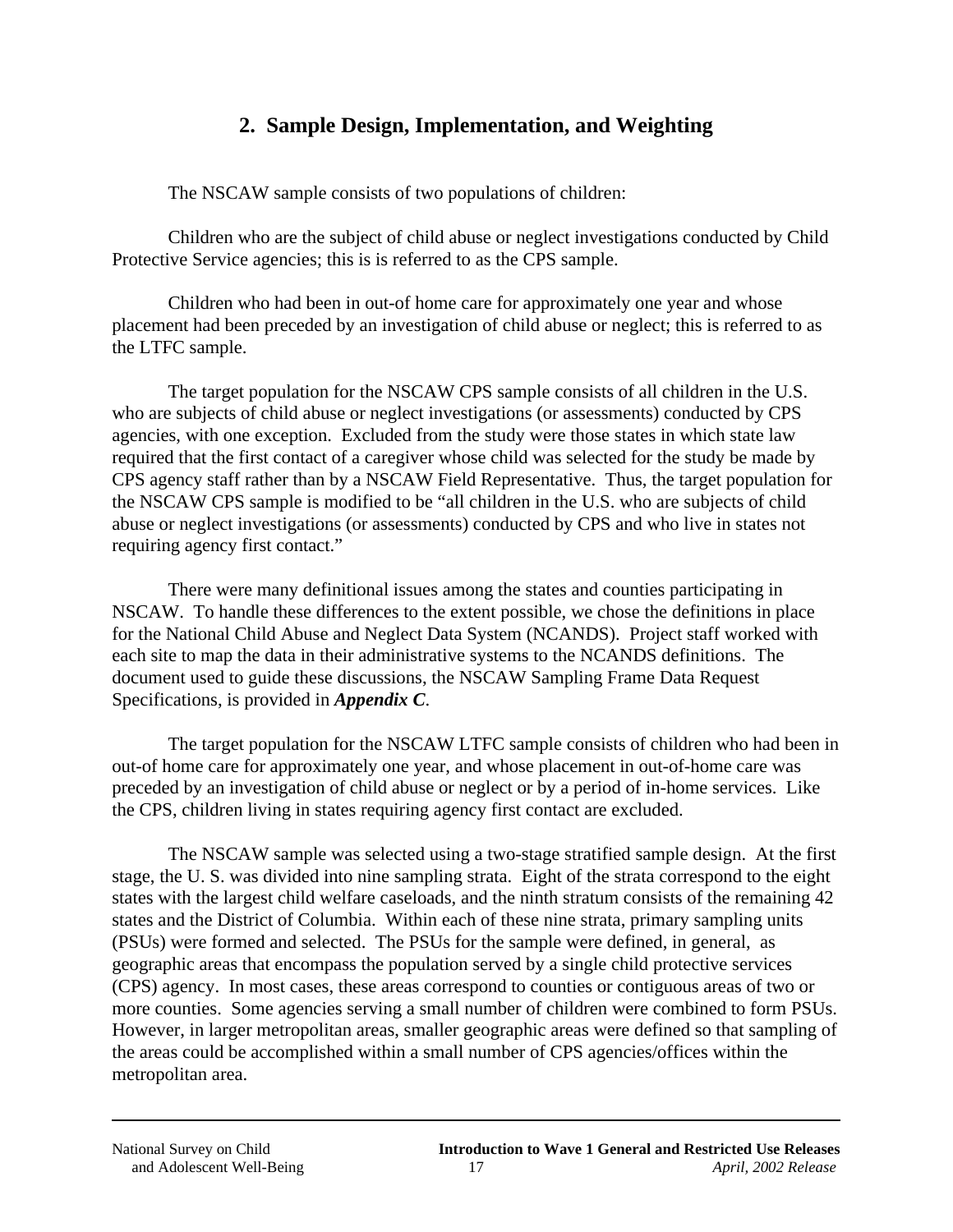The sample PSUs were randomly selected using a probability-proportionate-to-size (PPS) procedure that gave a higher chance of selection to PSUs having larger caseloads. To counterbalance this propensity to select areas having the largest caseloads, the sampling scheme prescribed selecting the same number of children within each PSU regardless of PSU size. In this manner, a child who was investigated for child abuse or neglect during the NSCAW sampling period would be included in the sample with approximately equal probabilities within sampling strata regardless of the relative size of the PSU.

### **2.1 Selection of Counties**

The NSCAW PSU frame was composed of all counties in the U.S. that were large enough to support at least one interviewer-workload, or about 60 cases or more per year. Counties smaller than this size were deleted from the frame; however, we estimate that less than 3 percent of the target population reside in these counties. The PSU frame was then stratified to create nine strata corresponding to the eight largest states and the remainder of the U.S. This ninth stratum (sometimes referred to as the Remainder Stratum) consists of the remaining states and DC, excluding the agency contact states. PSUs were sampled with probability proportionate to a composite size measure.

Eight mutually exclusive and exhaustive categories of children were of interest for the study. They form the within PSU sampling strata, which will be referred to in this document as sampling domains, to avoid confusion with the nine sampling strata formed for primary stage selection process. The eight within PSU sampling domains are described in *Section 2.2.* To select the sample of PSUs, each PSU in the population was assigned a size measure that was a function of the desired sampling rate for each of the eight domains within each stratum and the estimated target population size in each PSU. The actual PSU population counts from the National Child Abuse and Neglect Data System (NCANDS) data base were used when they were available or from data supplied by the state agencies when NCANDS data were not available. However, when neither were available, the population sizes for each domain were estimated using logistic and log-linear modeling methods.

The composite size measure for each PSU was computed as follows. There are 9 strata for PSU selection and within each selected PSU, there are 8 second-stage strata (or domains). Then, the composite size measure for the *i-*th PSU in the *h-*th stratum is calculated as following:

$$
S_{hi} ? ? ?_{d?1}^8 f_{hd} N_{hdi}, \qquad \text{for } d = 1, 2, \dots, 8, \quad h = 1, 2, \dots, 9,
$$
 (2.1)

where

 $f_{bd}$  is the sampling rate for the *d*-th second-stage stratum within the *h*-th first-stage stratum,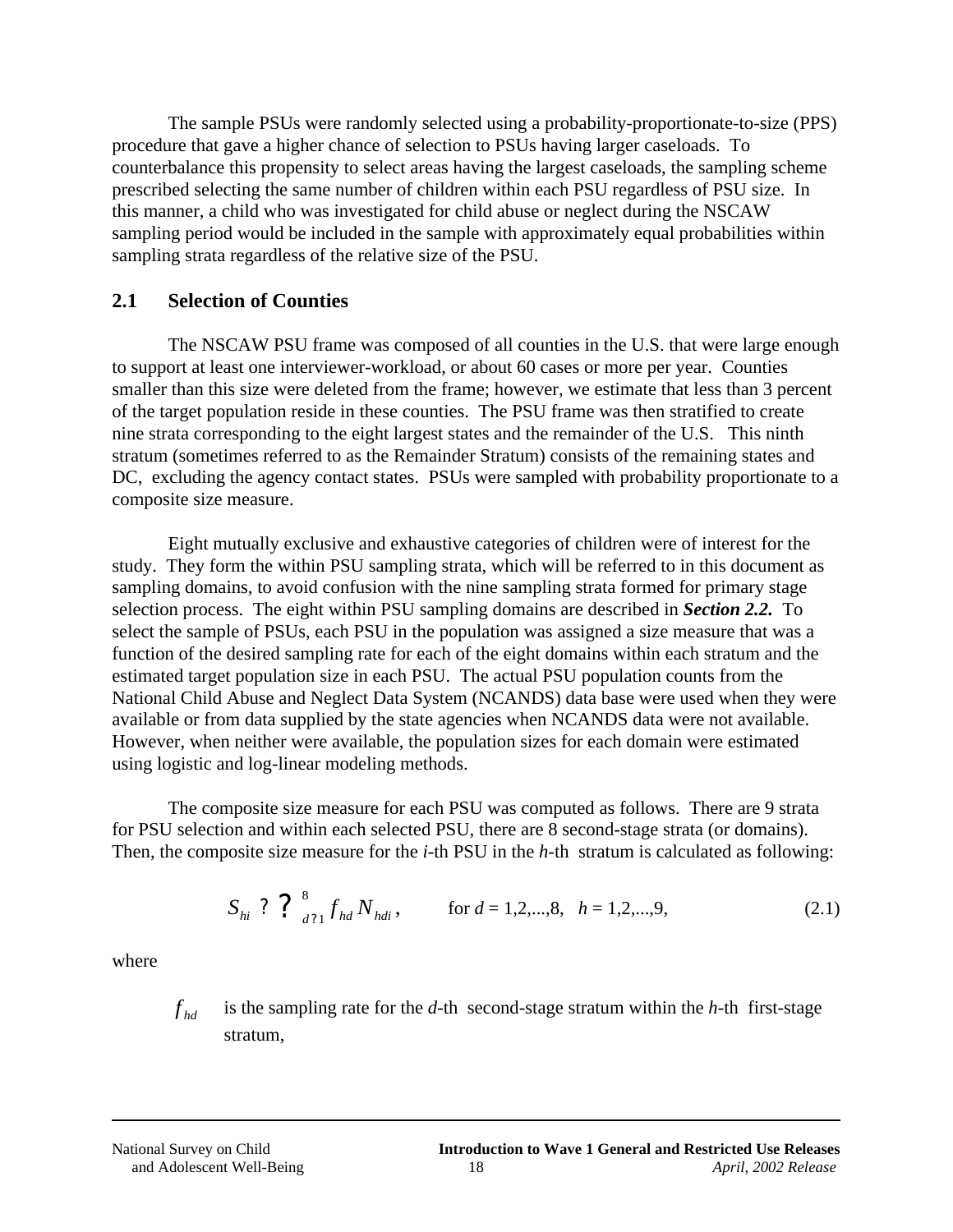is the population total of the  $d$ -th second-stage stratum within the  $i$ -th PSU, in the  $N_{hdi}$ *h*-th first-stage stratum.

The selection frequency of the *i-*th PSU in the *h-*th first-stage stratum was calculated as

$$
?_{hi} ? n_{1h} \frac{S_{hi}}{S_{h?}}, \qquad \text{for } h = 1, 2, ..., 9,
$$
 (2.2)

where  $S_{h?}$  ?  $\binom{9}{i}$   $S_{hi}$  is the total size measure of all PSUs in the *h*th first-stage stratum and  $n_{1h}$ was the desired sample size of PSUs from stratum h.

An independent sample was then drawn from each first-stage stratum with probability proportional to size (PPS) using systematic sampling. Implicit stratification was achieved by sorting the first-stage frame before the sample selection. The sample consisted of 100 PSUs. After selection, 7 of the sampled PSUs were determined to be very small and were combined with adjacent counties for the study. Of the original 100 sampled PSUs, 6 refused and were replaced with PSUs of approximately the same measure of size, and 8 were determined to be ineligible because they were in states requiring first contact and were dropped from the study. Thus, the sample consisted of 92 responding, eligible PSUs.

Note that the NSCAW target population includes all children who are subjects of either an investigation or CPS agency assessment of child abuse or neglect, whether or not the investigation was founded or substantiated. In some sites selected for the NSCAW sample, sampling unsubstantiated cases was problematic because of state law to maintain the privacy and confidentiality of the case files for unsubstantiated investigations, with no provision for access by researchers. Thus, in some PSUs the sampling procedures were modified to exclude unsubstantiated cases. However, unlike the exclusion described for the agency contact sites, the weighting procedures include coverage adjustments that account for these missing frame components. Thus, inferences to the entire population of unsubstantiated cases—excluding those in the aforementioned agency-contact sites, are possible at the national-level. However, at the stratum-level, inferences to the unsubstantiated child welfare populations will not be possible for some key states. These nuances of the NSCAW weighting scheme are described in more detail in *Section 7.1.* 

#### **2.2 Selection of Child Protective Services Children**

The within PSU sampling frame for selecting children for the CPS sample was constructed from lists or files of children who were investigated for child abuse or neglect within the sample PSUs during the months October 1999 through December 2000. Within each PSU, eight mutually exclusive and exhaustive categories of children were created and sampled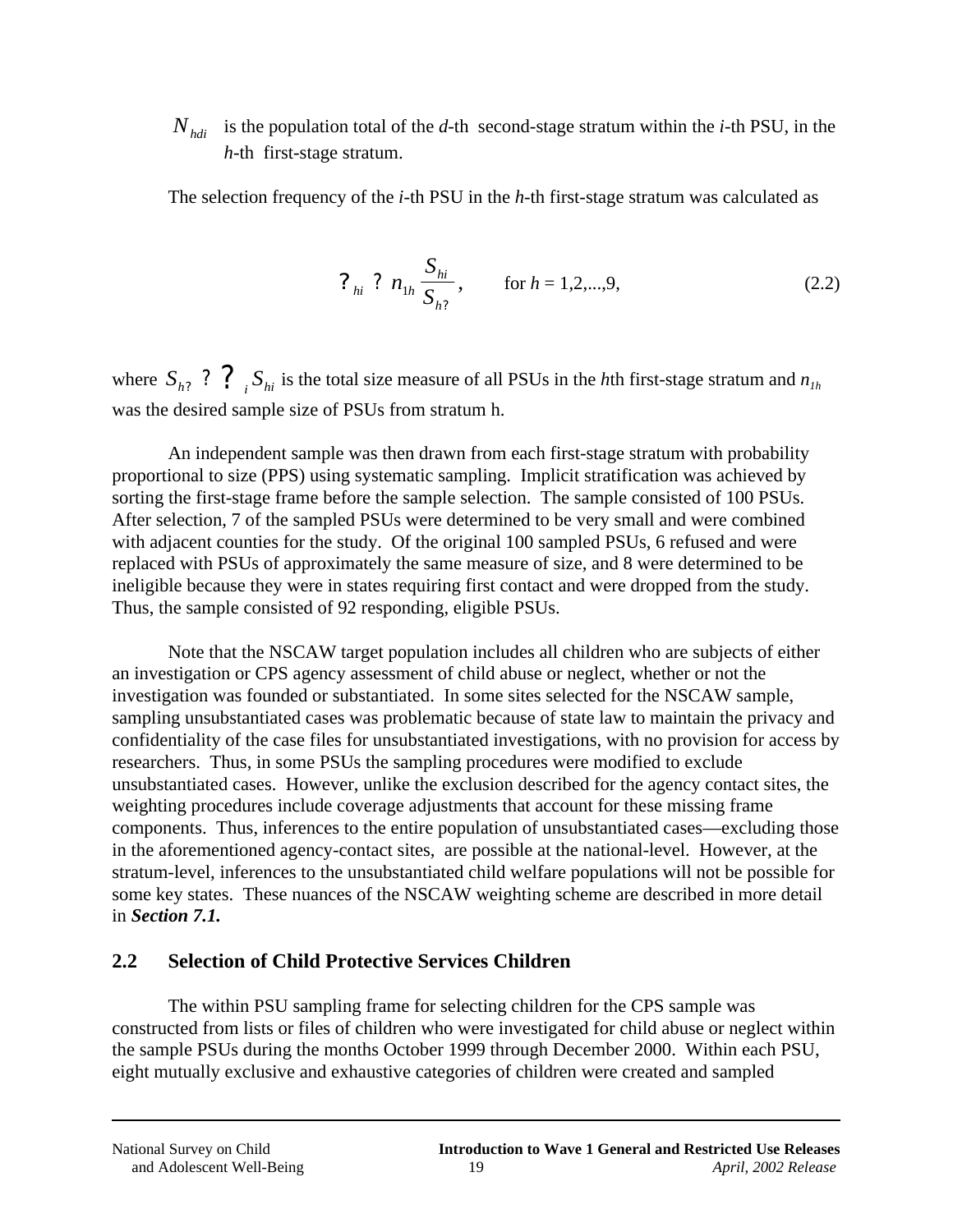independently. These within PSU sampling strata are referred to as sampling domains to avoid confusion with the nine sampling strata formed for primary stage selection process. *Exhibit 2-1*  contains descriptions of the eight within-PSU sampling domains.

| <b>Domain</b>  | <b>Description</b>                                                                                                                                                               |
|----------------|----------------------------------------------------------------------------------------------------------------------------------------------------------------------------------|
| 1              | Infants (age $< 1$ year old) who are not receiving CPS agency funded services                                                                                                    |
| $\overline{2}$ | Children age 1 to 14 years old who are not receiving CPS agency funded services                                                                                                  |
| 3              | Infants (age $\lt 1$ year old) who are receiving CPS agency funded services and are<br>not in out of home care                                                                   |
| $\overline{4}$ | Children age 1 to 14 years old who are receiving CPS agency funded services and<br>are not in out of home care and are investigated for allegations of sexual abuse              |
| 5              | Children age 1 to 14 years old who are receiving CPS agency funded services and<br>are not in out of home care and are investigated for allegations of other abuse or<br>neglect |
| 6              | Infants (age $\lt 1$ year old) who are receiving CPS agency funded services and are<br>in out of home care                                                                       |
| $\overline{7}$ | Children age 1 to 14 years old who are receiving CPS agency funded services and<br>are in out of home care and are investigated for allegations of sexual abuse                  |
| 8              | Children age 1 to 14 years old who are receiving CPS agency funded services, are<br>in out of home care, and are investigated for allegations of other abuse or neglect          |

### **Exhibit 2-1. Descriptions of the Sampling Domains**

Essentially, the domain structure consists of the cross-classification of four characteristics. At the first level, children are divided into "not receiving services" (Domains 1 and 2) and "receiving services" (Domains 3-8). The group "not receiving services" is further subdivided into two subdomains corresponding to children who are less than 1 year old (Domain 1) and older children (Domain 2). The group "receiving services" is further subdivided into six subdomains, first by age (less than 1 year old and 1-14 years old) and then, within each of these age groups by type of service (in-home care and out-of-home care). Finally, the older group by type of care domains are further subdivided by type of abuse/neglect (children who were investigated for sexual abuse allegations and all other children).

The NSCAW sampling process was conducted over a 15-month period and included all children investigated between October, 1999 and December 2000. Each month, the agencies in the sample provided files that contained all children who were investigated for child abuse or neglect in the previous month. (The specifications provided to data contacts in the state and local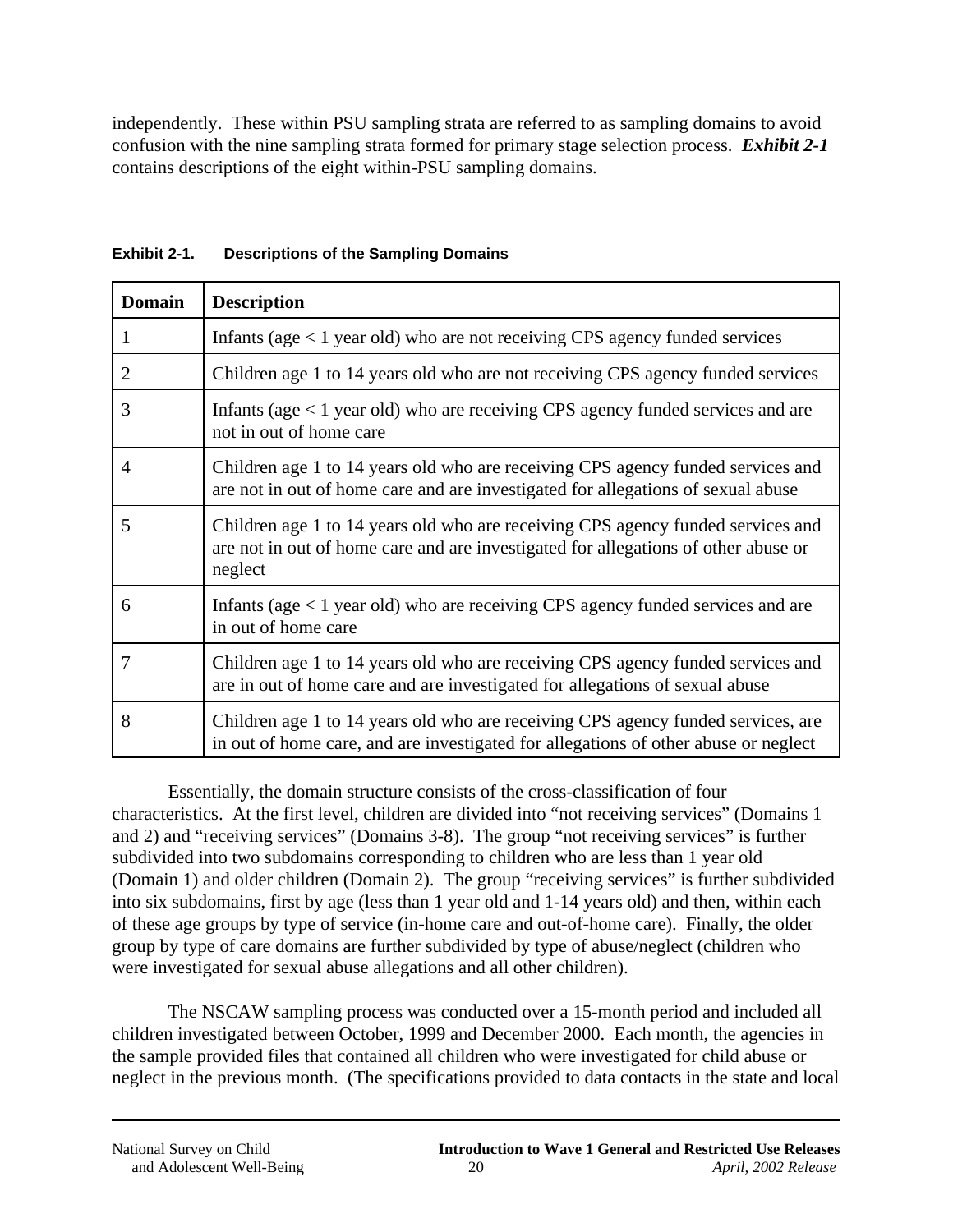agencies for the frame files is included in *Appendix C*.) Only children ages 0 to 14 were eligible for the study; children 15 years old or older were removed from the frame. Children on the file who were included in a prior month's file were deleted from the current month's file to avoid the chance of selecting the child again in the current month. In addition, children who were members of the same family of a previously selected child (for example, siblings of a previously selected child) were also deleted from the current month's file in order to limit the burden on families.

In addition, children who were investigated as perpetrators of the abuse, as opposed to victims, were also ineligible for the study and deleted, as were children older than 14 years of age. After deleting siblings and children selected in previous months and applying the other eligibility rules, a simple random sample of children was selected from within each domain.

In most PSUs, these frame files were provided by electronic file transfer (FT); however, in 11 sites, NSCAW field representatives keyed the frame information into a laptop computer from paper reports using computer assisted data entry (CADE) methods. These CADE files were handled in essentially the same manner as the FT files in the sampling process.

In one PSU, a listing of all children who were investigated was provided on paper reports which were printed from their computer system on a monthly basis. Identifiers for the 8 domains of interest were not provided. However, indictors for substantiated versus unsubstantiated were provided. As a result, the sampling procedures in this PSU were modified to accommodate a listbased manual sampling approach and to sample from the substantiated versus unsubstantiated domains.

**Exhibit 2-2** gives the targeted number of CPS respondents, the number selected, and the number of final respondents in each of the first and second stage strata. The actual number of respondents is very close to, and in many cases exceeds, the targeted number. Sampling rates and the achieved sample sizes were monitored monthly, and the sampling rates were adjusted as necessary so that at the end of data collection, the number of interviews in each domain would be as close as possible to the targeted sample sizes. Adjustments to the sampling rates were made so as to keep the monthly workload within each PSU within an acceptable rage, considering the interviewing staff available for the PSU, and to keep the unequal weighting effect for each domain as small as possible for each PSU.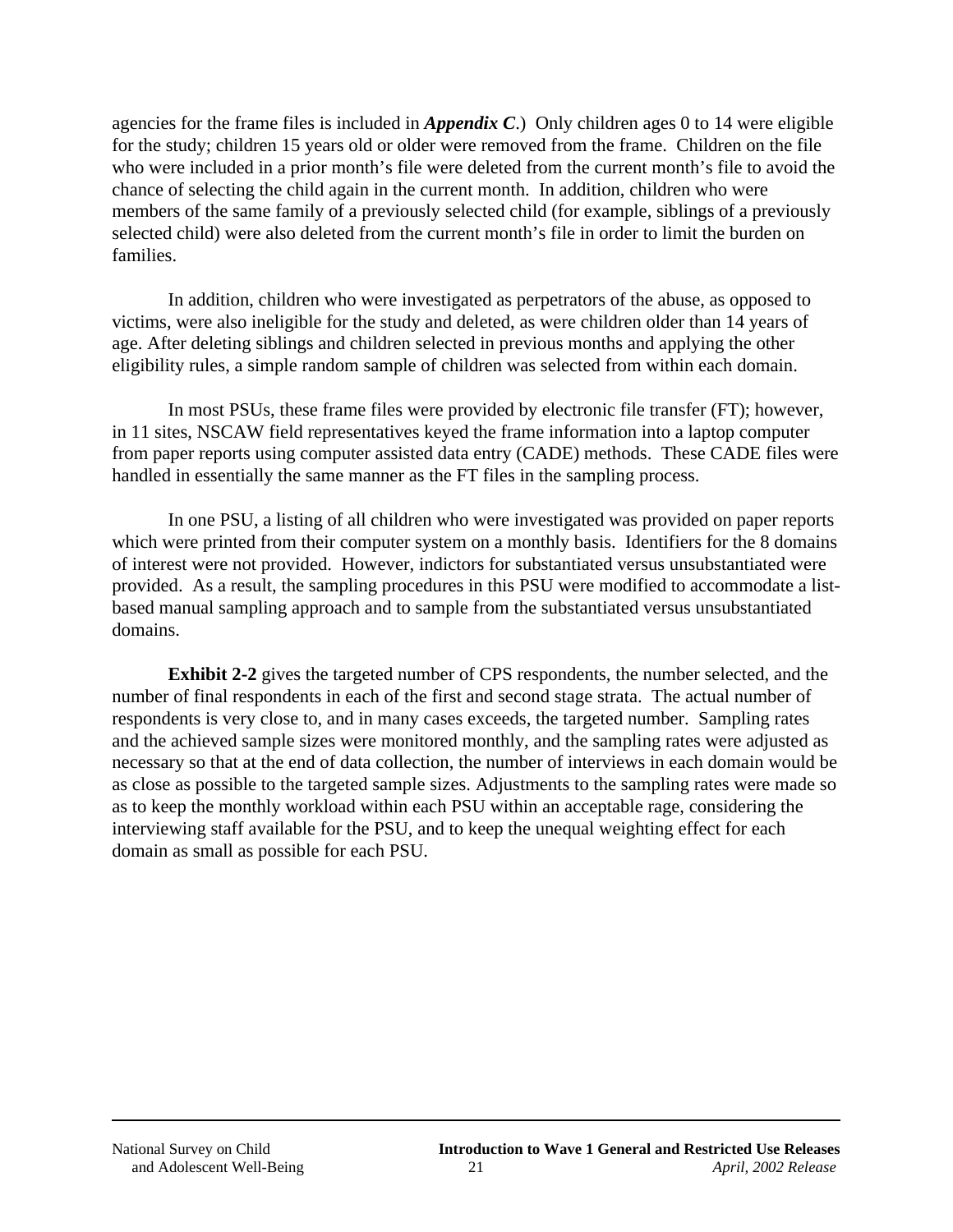|                                                               |              | <b>Second StageStrata (Domains)</b> |                         |                                          |                               |                  |                                   |                               |                  |
|---------------------------------------------------------------|--------------|-------------------------------------|-------------------------|------------------------------------------|-------------------------------|------------------|-----------------------------------|-------------------------------|------------------|
|                                                               |              | <b>Not Receiving</b>                |                         |                                          | <b>Receiving Services</b>     |                  | <b>Receivng Sevices</b>           |                               |                  |
|                                                               |              | <b>Services</b>                     |                         | <b>Not Placed In Out-of-Home</b><br>Care |                               |                  | <b>Placed in Out-of-Home Care</b> |                               |                  |
|                                                               |              | $<1$ yr.<br>old                     | $1 - 14$<br>yrs.<br>old | $<1$ yr.<br>old                          | $1 - 14$<br>yrs. old          | 1-14 yrs.<br>Old | $<1$ yr.                          | 1-14 yrs.<br>old              | 1-14 yrs.<br>old |
| <b>First Stage Strata</b>                                     | <b>Total</b> |                                     |                         |                                          | <b>Sexual</b><br><b>Abuse</b> | Other            |                                   | <b>Sexual</b><br><b>Abuse</b> | Other            |
| <b>Allocated Sample Size (Targeted number of Respondents)</b> |              |                                     |                         |                                          |                               |                  |                                   |                               |                  |
| <b>Key State 1</b>                                            | 703          | 52                                  | 121                     | 98                                       | 47                            | 220              | 39                                | 19                            | 107              |
| <b>Key State 2</b>                                            | 304          | 5                                   | 27                      | 47                                       | 29                            | 124              | 19                                | 10                            | 43               |
| <b>Key State 3</b>                                            | 284          | 18                                  | 52                      | 41                                       | 19                            | 86               | 19                                | 11                            | 38               |
| <b>Key State 4</b>                                            | 297          | 26                                  | 53                      | 44                                       | 25                            | 90               | 15                                | 8                             | 36               |
| <b>Key State 5</b>                                            | 402          | 27                                  | 67                      | 59                                       | 32                            | 124              | 27                                | 10                            | 56               |
| <b>Key State 6</b>                                            | 293          | 17                                  | 54                      | 39                                       | 21                            | 90               | 21                                | 12                            | 39               |
| <b>Key State 7</b>                                            | 300          | 16                                  | 43                      | 37                                       | 22                            | 110              | 18                                | 15                            | 39               |
| <b>Key State 8</b>                                            | 473          | 27                                  | 81                      | 77                                       | 38                            | 145              | 28                                | 14                            | 63               |
| <b>Remainder</b>                                              | 2,381        | 151                                 | 397                     | 341                                      | 179                           | 760              | 148                               | 78                            | 327              |
| <b>Total</b>                                                  | 5,437        | 339                                 | 895                     | 783                                      | 412                           | 1,749            | 334                               | 177                           | 748              |
| <b>Number Selected</b>                                        |              |                                     |                         |                                          |                               |                  |                                   |                               |                  |
| <b>Key State 1</b>                                            | 1,359        | 89                                  | 241                     | 179                                      | 102                           | 449              | 70                                | 38                            | 191              |
| <b>Key State 2</b>                                            | 503          | 17                                  | 54                      | 75                                       | 39                            | 209              | 33                                | 14                            | 62               |
| <b>Key State 3</b>                                            | 445          | 19                                  | 72                      | 67                                       | 31                            | 147              | 32                                | 22                            | 55               |
| <b>Key State 4</b>                                            | 435          | 43                                  | 96                      | 60                                       | 35                            | 132              | 18                                | $\mathbf{1}$                  | 50               |
| <b>Key State 5</b>                                            | 686          | 63                                  | 160                     | 73                                       | 29                            | 213              | 45                                | 9                             | 94               |
| <b>Key State 6</b>                                            | 433          | 27                                  | 85                      | 60                                       | 32                            | 128              | 30                                | 19                            | 52               |
| <b>Key Stare 7</b>                                            | 439          | 27                                  | 75                      | 51                                       | 32                            | 150              | 28                                | 22                            | 54               |
| <b>Key State 8</b>                                            | 683          | 48                                  | 133                     | 97                                       | 54                            | 202              | 41                                | 23                            | 85               |
| Remainder                                                     | 3,978        | 262                                 | 999                     | 472                                      | 264                           | 1,187            | 204                               | 104                           | 486              |
| <b>Total</b>                                                  | 8,961        | 595                                 | 1,915                   | 1,134                                    | 618                           | 2,817            | 501                               | 252                           | 1,129            |

**Exhibit 2-2. Comparison of CPS Allocated Sample, Number Selected, and Responding Sample Size, for First and Second Stage Strata**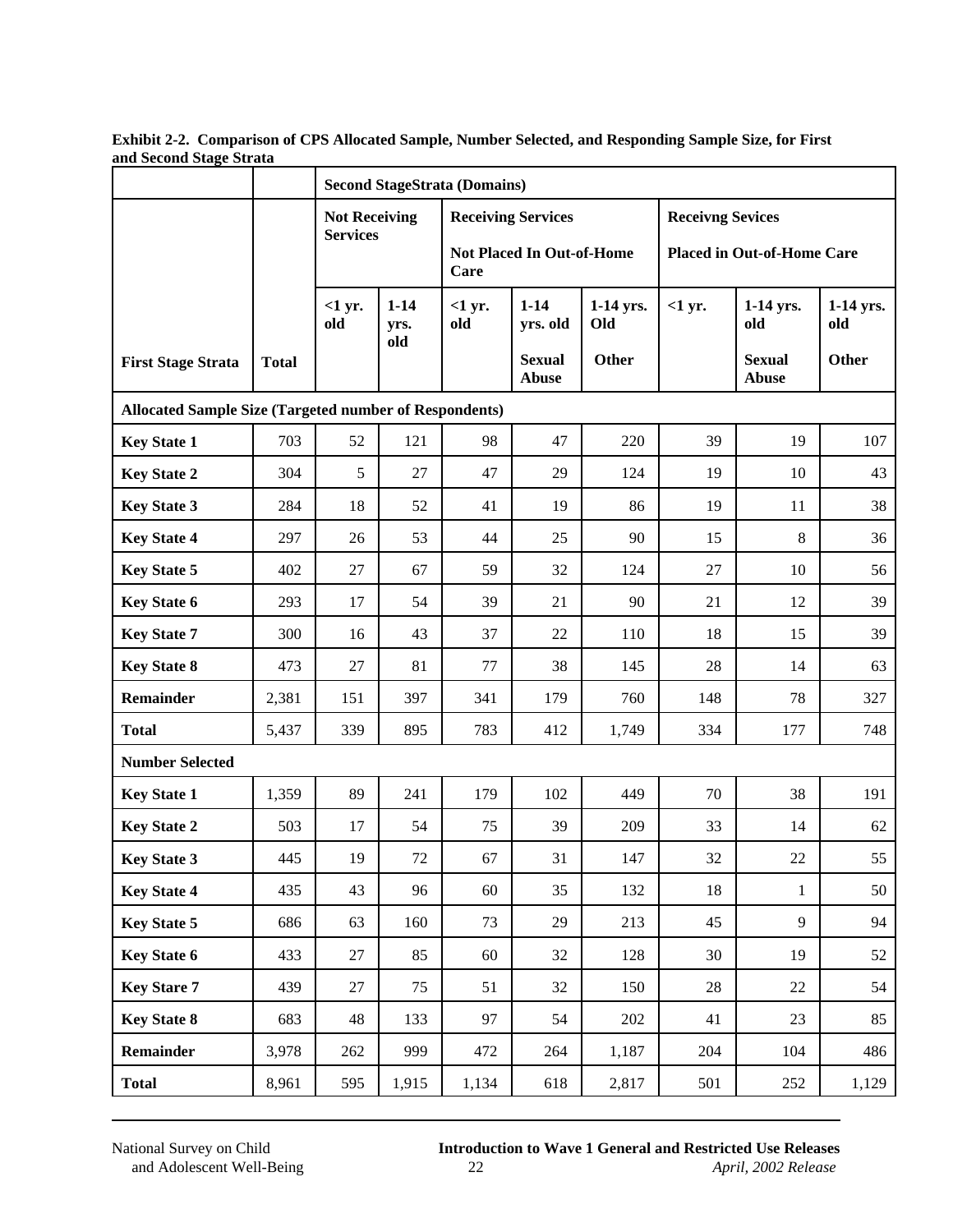| <b>Responding Sample Size</b> |       |     |       |     |     |       |     |                |     |
|-------------------------------|-------|-----|-------|-----|-----|-------|-----|----------------|-----|
| <b>Key State 1</b>            | 695   | 53  | 113   | 105 | 53  | 191   | 45  | 21             | 114 |
| <b>Key State 2</b>            | 298   | 8   | 28    | 45  | 26  | 114   | 21  | 11             | 45  |
| <b>Key State 3</b>            | 285   | 15  | 45    | 43  | 15  | 87    | 27  | 15             | 38  |
| <b>Key State 4</b>            | 336   | 33  | 64    | 48  | 26  | 107   | 16  |                | 41  |
| <b>Key State 5</b>            | 408   | 47  | 97    | 47  | 18  | 119   | 28  | $\overline{4}$ | 48  |
| <b>Key State 6</b>            | 314   | 17  | 53    | 46  | 22  | 91    | 27  | 13             | 45  |
| <b>Key State 7</b>            | 301   | 20  | 53    | 36  | 21  | 104   | 18  | 12             | 37  |
| <b>Key State 8</b>            | 485   | 29  | 84    | 78  | 37  | 144   | 33  | 16             | 64  |
| <b>Remainder</b>              | 2,382 | 138 | 524   | 321 | 157 | 703   | 155 | 71             | 313 |
| <b>Total</b>                  | 5,504 | 360 | 1,061 | 769 | 375 | 1,660 | 370 | 164            | 745 |

### **2.3 Selection of Long Term Foster Care Children**

The sampling frame for the Long Term Foster Care (LTFC) sample was constructed from lists or files obtained from the sampled PSUs. The children who were eligible for the LTFC sample are those who met the following criteria:

- Placed into out-of-home (OOH) care approximately one year before the sample selection period,
- Placement into out-of-home care was preceded by an investigation of child abuse or neglect or by a period of in-home services, and
- Were in out-of-home care at the time that the sampling frame was produced.

In order to reduce the burden on caregivers of the LTFC children, only one child per household (where the "household" is the residence where the child lives) was included in the frame for LTFC sample selection.

The LTFC sample selection period was December 1999 through February 2000. As a result, the time period from December 1998 to February 1999 was set as the time interval for eligibility—only children placed in out-of-home care in those three months were eligible for the LTFC sample. In many PSUs, the number of children on the frame for the original time period was found to be too small to support the sample sizes required. As a result, the window of inclusion for frame construction was extended in those PSUs, when necessary, to include children who were placed in out-of-home care between July 1998 and February 1999 to meet the desired allocations. Consequently, children in the LTFC sample spent between 8 and 18 months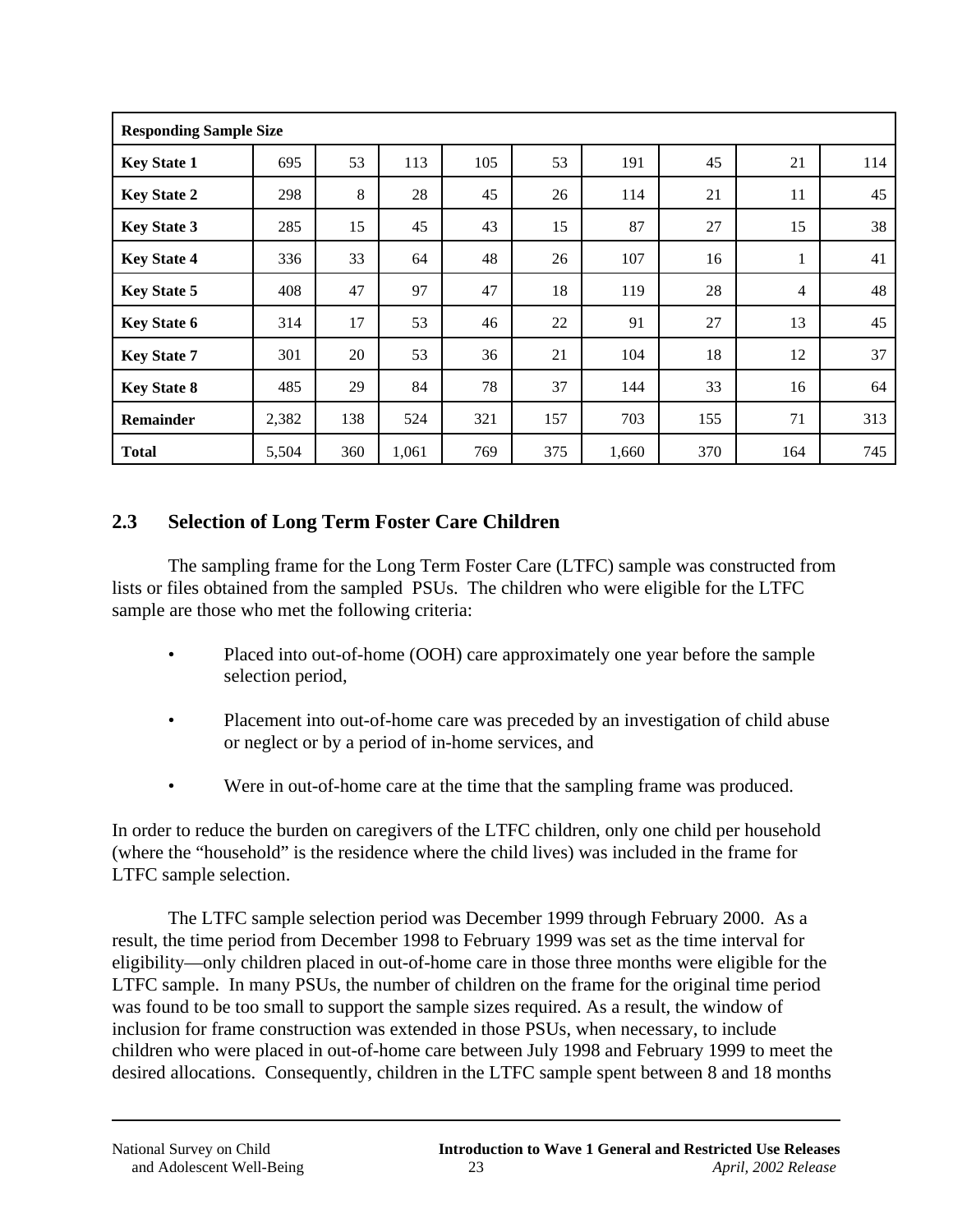in out-of-home care. *Exhibit 2-3* shows the distribution of responding LTFC children by their time in foster care.

| <b>Number of months</b> | <b>Number of children</b><br>in sample |
|-------------------------|----------------------------------------|
| Less than 12            | 45                                     |
| 12                      | 47                                     |
| $13 - 14$               | 373                                    |
| $15 - 17$               | 193                                    |
| 18-20                   | 69                                     |
| Total                   | 727                                    |

#### **Exhibit 2-3. Duration of Placement at Time of Sampling**

There were two primary reasons for the smaller than expected numbers of children in the PSUs. Some child protective services agencies were implementing new policies with regards to the placement of children in foster care. These agencies were initiating in-home services for children who before would have been placed directly into foster care. Only after unsuccessful attempts to improve the children's home environments or if the safety of the children were at risk, were the children removed from their homes and placed in out-of-home care. As a result, in many PSUs, the number of children in foster care and their length of stay in care were reduced dramatically. In addition, many small, rural PSUs in our sample did not have many foster care children, let alone long-term foster care children.

The completeness of some states' records affected the criteria for selecting these children. Children in the NSCAW LTFC sample component were in out-of-home care at the beginning and end of the time period; however, they may not have been in out-of-home care continuously for the entire time. Administrative records in many states and PSUs would not support the more rigorous definition.

### **2.4 Analysis Weights and Estimates of Standard Errors**

As just described, the children in the NSCAW CPS and LTFC samples were selected using a two-stage stratified sample design*.* Selection probabilities for children differed depending on the first stage strata and second stage domains, and were set to achieve specific sample sizes. Selection probabilities also varied due to more or fewer population members than expected on the frame, inadequate sampling domain population sizes to support the required sample, and restrictions on sampling to facilitate fieldwork. Consequently, the sample was weighted to account for the differential selection probabilities. These weights must be used when analyzing the NSCAW data, regardless of sample component (CPS or LTFC) in order to obtain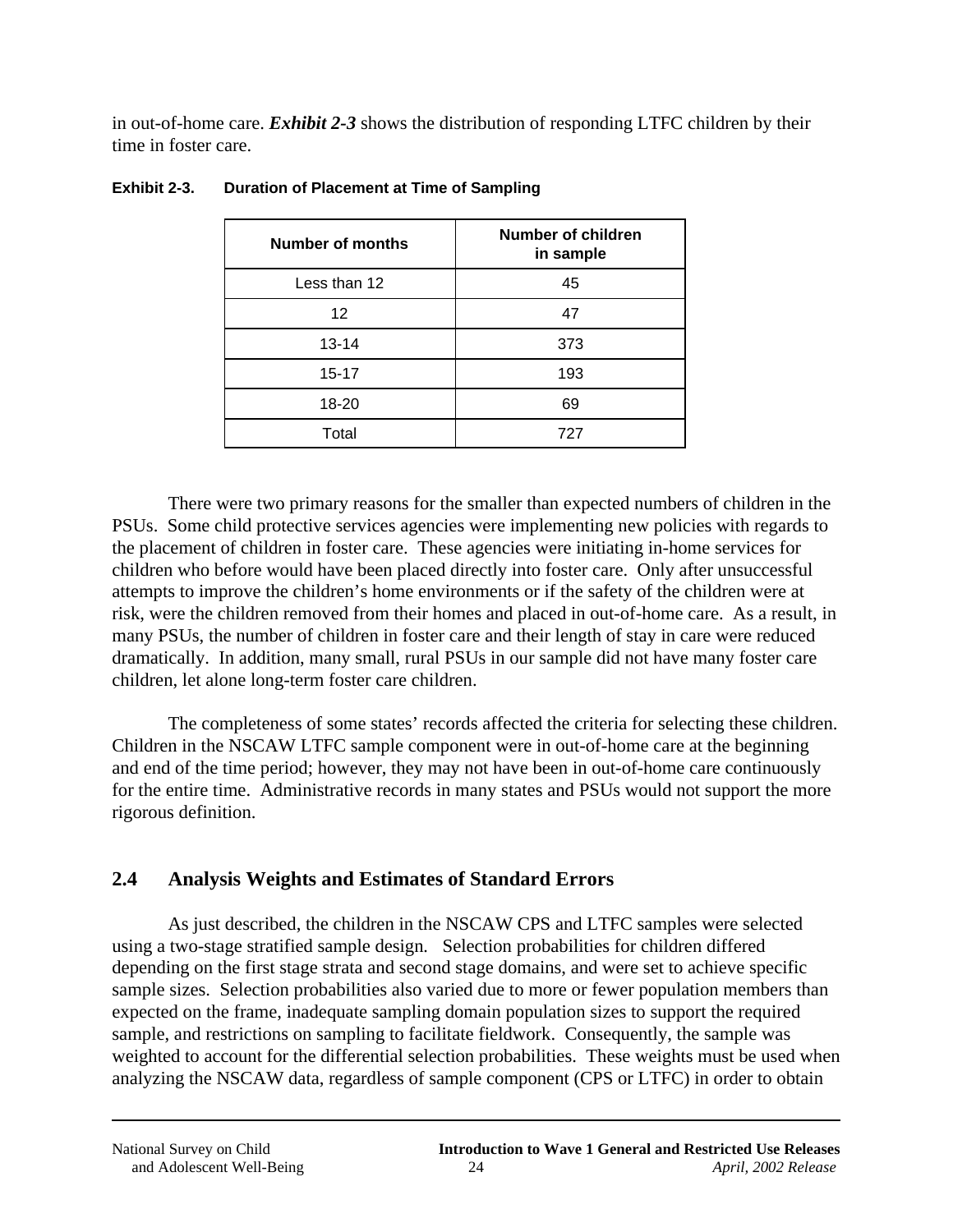unbiased estimates of characteristics such as means, proportions, and regression coefficients. Analyzing the data without the weights will likely result in misleading results. Unweighted data are appropriate to use for examining cell sizes prior to producing estimates.

In the weighting of the NSCAW sample, no attempt was made to adjust the estimates for the states that are missing due to requiring agency first contact; rather, these states are excluded from the NSCAW inferential population. This requires that inference from the NSCAW data should be limited to the U.S. child welfare population excluding the child welfare populations of the states requiring agency first contact. Inference beyond this target population is subject to unknown coverage bias and should be avoided.

 The analysis weights for CPS and LTFC were constructed in stages corresponding to the stages of the sample design, with adjustments due to missing months of frame data or types of children, nonresponse, and undercoverage.

Two analysis weights were constructed for the CPS cases. In some of the strata and/or PSUs, unsubstantiated cases were not included in the sampling frames. At the national level, the weights were adjusted to account for the undercoverage caused by not having these cases on the frame. A second weight was constructed to allow for inference at the stratum-level; in this case inferences will only apply to the substantiated cases.

Calculations of variances, standard errors, confidence intervals, and tests of hypotheses must take into account the stratified, clustered sample design. Software such as SUDAAN, WesVar, STATA, or the SAS procedures SURVEYMEANS and SURVEYREG will compute proper weighted estimates and design-based estimates of the standard errors. Ignoring the sample design will result in standard errors that are too small.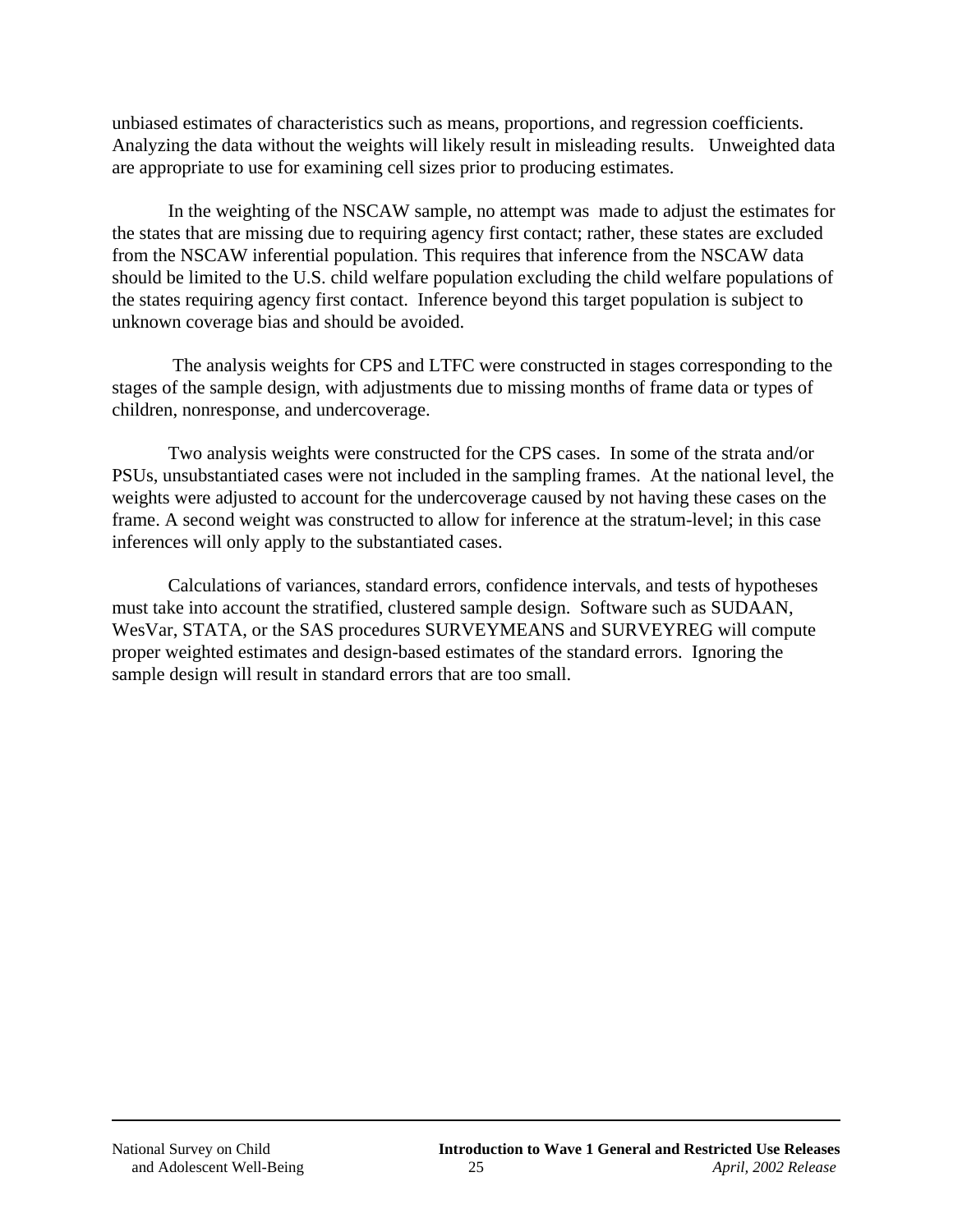# **3. Data Collection Instruments**

This chapter provides a brief description of the NSCAW Wave 1 data collection instruments: child, current caregiver, former caregiver, investigative caseworker, teacher, and state and local agency. The general and restricted release versions of the Data File User's Manual provide a comprehensive discussion on the instrument development process. The information is supplemented by *Appendix A*, which groups the child, family, and caseworker constructs by instrument, noting the CAPI section in which the data are collected, the selected measure, applicable child age, and author/publisher. *Appendix B* summarizes the item overlap with other studies of children and adolescents.

### **3.1 Child Instrument**

The NSCAW Wave 1 Child Instrument was designed for administration to all children, although the interview protocol varied considerably depending on the age of the child. Very young children were assessed to measure developmental, cognitive, and language skills using a variety of toys and other manipulatives. Physical measurements (height, weight, and head circumference) were taken for infants and toddlers (up to age 4). For school-aged children, the interview included items on social competence and relationships (including relationships with foster parents if in out-of-home care), behavior regulation, exposure to violence, mental health, school engagement, socialization, and achievement, and service experience and satisfaction. For children who were age 11 and older, the interview was significantly longer and included questions on physical health, mental health, and assessments of cognitive development and academic achievement. It also covered sensitive topics such as exposure to violence, substance abuse, sexual behavior, injuries and maltreatment, and risky behaviors and delinquency. These topics were presented using ACASI technology.

*Exhibit 3-1* provides an overview of the NSCAW Child Instrument, including:

- the module name and CAPI section identifier.
- the applicable construct and measure, including identification of projectdeveloped questions
- the author/publisher of established measures
- the age of the child administered each module
- the waves in which each module is administered
- a brief description of the information collected in the module.

The Child Instrument was designed for administration at Waves 1 and 3, with Wave 3 data collection slated for 18 months after the investigation completion date.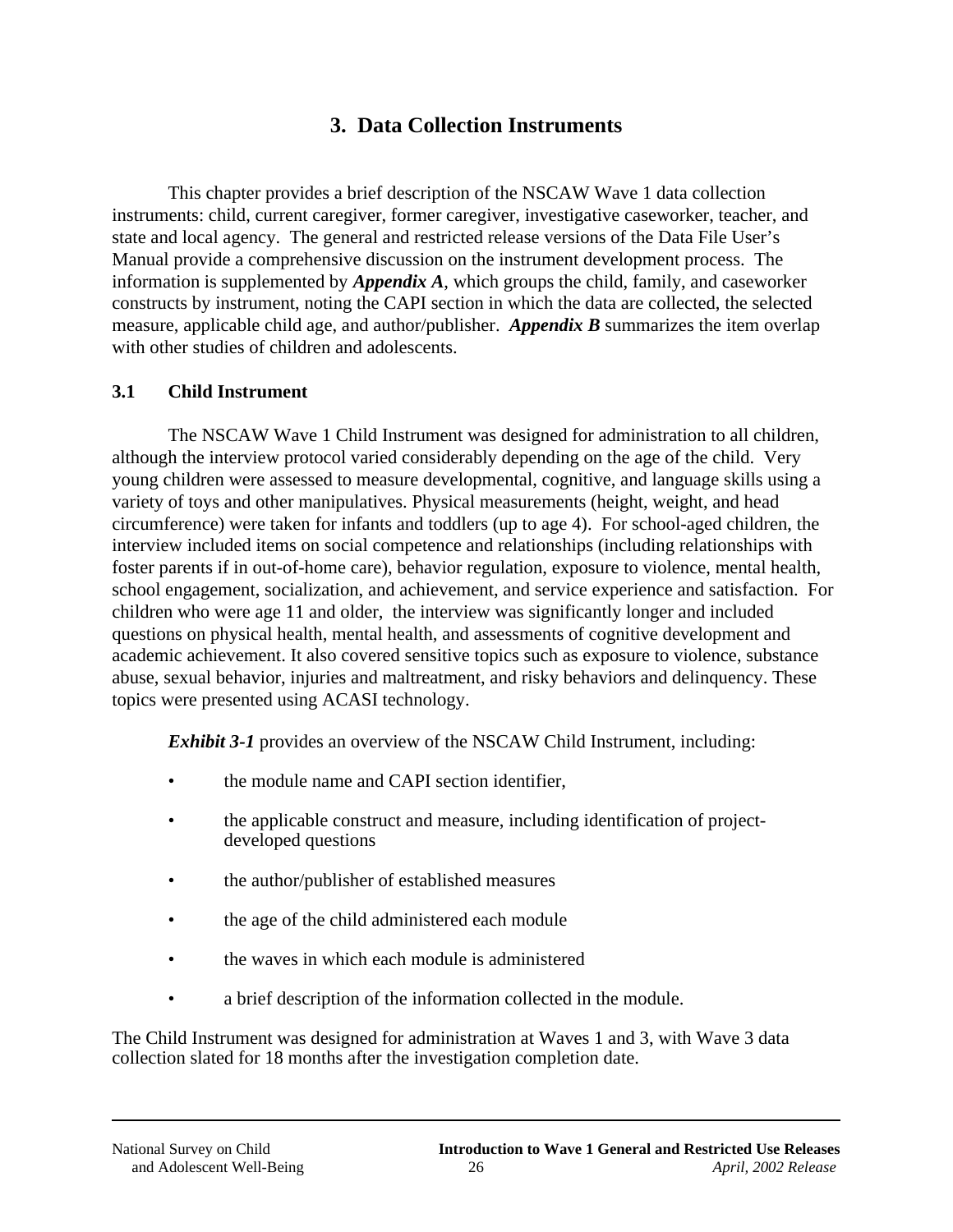| Exhibit 3-1. | <b>Overview of NSCAW Child Instrument</b> |
|--------------|-------------------------------------------|
|              |                                           |

| Module                           | <b>CAPI</b><br><b>Section</b> | Construct                           | Measure                                                                                                   | <b>Author / Publisher</b>                                                      | Child<br>Age           | <b>Information Gathered</b>                                                                                                                                                                   |
|----------------------------------|-------------------------------|-------------------------------------|-----------------------------------------------------------------------------------------------------------|--------------------------------------------------------------------------------|------------------------|-----------------------------------------------------------------------------------------------------------------------------------------------------------------------------------------------|
| Child Household                  | <b>CH</b>                     | Child characteristics               | Project-developed questions                                                                               | N/A                                                                            | All <sup>1</sup>       | Child's demographic information, and<br>height, weight, and head<br>circumference for children $<$ 4                                                                                          |
| <b>Cognitive Status</b>          | KB                            | Developmental /<br>Cognitive status | Kaufman Brief Intelligence<br>Test (K-BIT): Expressive<br>Vocabulary, Definitions, and<br><b>Matrices</b> | Kaufman & Kaufman, 1990,<br>American Guidance Service,<br>Inc.                 | $\mathbf{v}$ 4         | Standardized assessment tool<br>comprised of two subsets:<br>Vocabulary (expressive vocabulary<br>and definitions) & Matrices (ability to<br>perceive relationships & complete<br>analogies). |
| <b>Cognitive Status</b>          | <b>BC</b>                     | Developmental /<br>Cognitive status | <b>Battelle Developmental</b><br>Inventory (BDI) & Screening<br>Test: Cognitive Skills section            | Newborg, Stock, Wnek,<br>Guidubaldi, & Svinicki, 1988,<br>Riverside Publishing | $\lt 4$                | Cognitive skills                                                                                                                                                                              |
| Neurodevelopmental<br>Impairment | ΝI                            | Developmental /<br>Cognitive status | Bayley Infant<br>Neurodevelopmental<br>Screener (BINS)                                                    | Aylward, 1995                                                                  | $\blacktriangledown$ 2 | Basic brain function, ability to<br>comprehend and express, and<br>intellectual processes                                                                                                     |
| Communication                    | CO                            | Communication skills                | Preschool Language<br>Scales-3 (PLS-3)                                                                    | Zimmerman, Steiner, &<br>Pond, 1992, The<br><b>Psychological Corporation</b>   | <6                     | Standardized assessment tool<br>comprised of three scales:<br>expressive communication, auditory<br>comprehension, and total language,<br>which include pre-linguistic and<br>language skills |
| School Achievement               | AH                            | Academic achievement                | Mini Battery of Achievement<br>(MBA)                                                                      | Woodcock, McGrew, &<br>Werder, 1994, Riverside<br>Publishing                   | $\mathbf{v}$ 6         | Standardized test of academic<br>achievement with respect to reading<br>and mathematics                                                                                                       |
| School Engagement                | <b>SE</b>                     | School engagement                   | Drug Free Schools (DFSCA)<br><b>Outcome Study Questions</b>                                               | U.S. Department of<br>Education: Office of the<br><b>Under Secretary</b>       | $\mathbf{v}$ 6         | School achievement; student's<br>disposition toward learning and<br>school                                                                                                                    |

Child household information was provided by caregivers for very young children. 1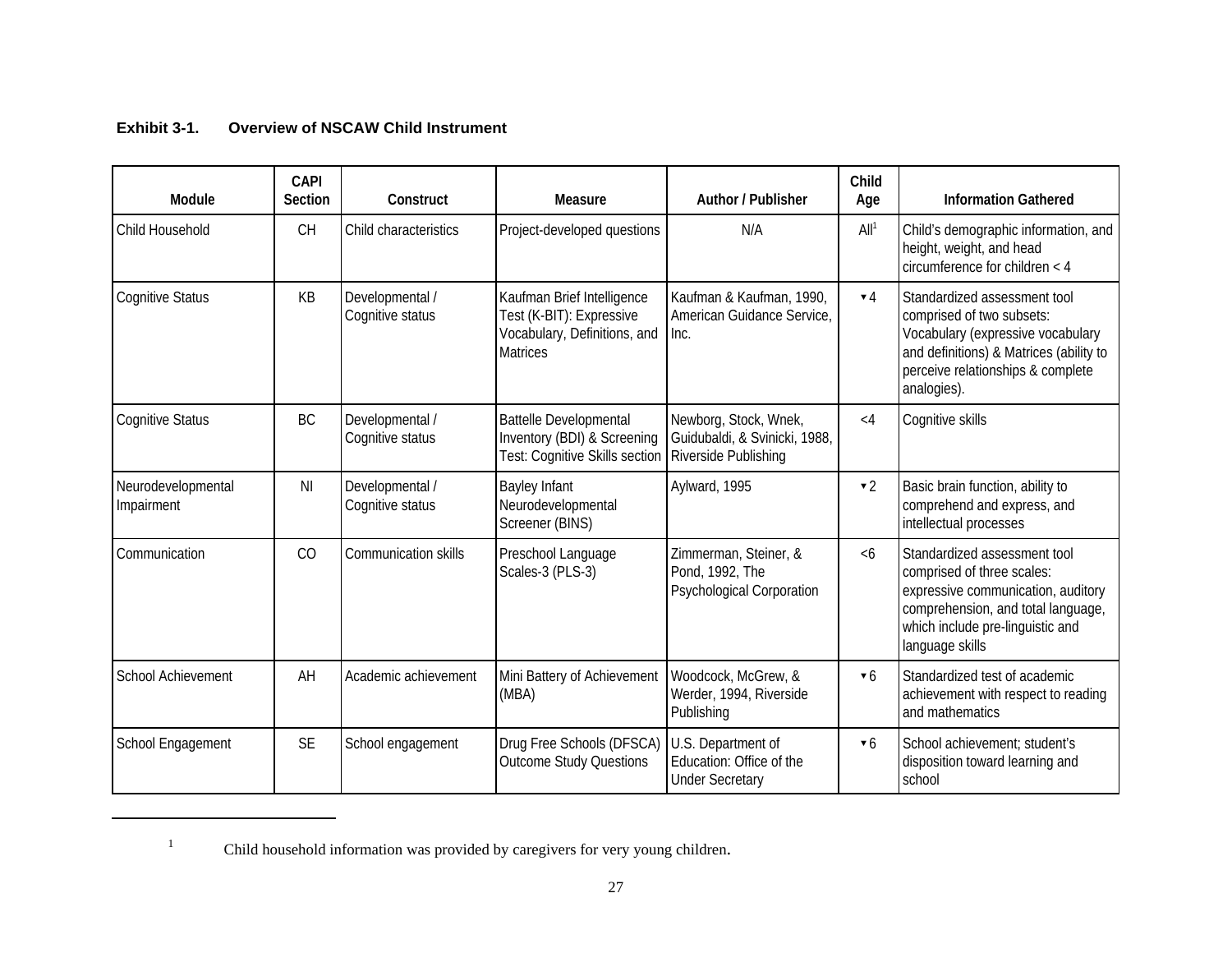| Module                                           | <b>CAPI</b><br><b>Section</b> | Construct                                                                                          | <b>Measure</b>                                                                                                                                                                                     | <b>Author / Publisher</b>                                                                                   | Child<br>Age            | <b>Information Gathered</b>                                                                                                                                                   |
|--------------------------------------------------|-------------------------------|----------------------------------------------------------------------------------------------------|----------------------------------------------------------------------------------------------------------------------------------------------------------------------------------------------------|-------------------------------------------------------------------------------------------------------------|-------------------------|-------------------------------------------------------------------------------------------------------------------------------------------------------------------------------|
| Relationship with Peers                          | <b>RP</b>                     | Peer relationships,<br>including social rejection                                                  | Loneliness and Social<br>Dissatisfaction<br>Questionnaire for Young<br>Children                                                                                                                    | Asher et al., 1984; Asher<br>and Wheeler (rev.), 1985                                                       | $5 - 7$                 | Success in making and keeping<br>friendships; school adjustment                                                                                                               |
| Relationship with Peers                          | RR                            | Peer relationships,<br>including social rejection                                                  | Loneliness and Social<br>Dissatisfaction<br>Questionnaire for Young<br>Children                                                                                                                    | Asher et al., 1984; Asher<br>and Wheeler (rev.), 1985                                                       | $\bullet$ 8             | Success in making and keeping<br>friendships; school adjustment                                                                                                               |
| <b>Protective Factors</b>                        | PF                            | Protective factors                                                                                 | Resiliency Scale -<br>LongSCAN                                                                                                                                                                     | Runyan, Curtis, Hunter,<br>Black, Kotch, Bangdiwala,<br>Dubowitz, English, Everson,<br>Landsverk, 1997      | $-11$                   | Resources that a child has that<br>facilitate resiliency                                                                                                                      |
| Relationship with<br>Caregiver(s)                | <b>RC</b>                     | Relationship with parents<br>and other significant<br>adults                                       | Revised Adolescent Health<br>Survey Questions;<br>Relatedness Scale from<br><b>Research Assessment</b><br>Package for Schools - Self-<br>Report Instrument for Middle<br>School Students (RAPS-SM) | James P. Connell, 1998                                                                                      | $\blacktriangledown$ 11 | Degree of supportive relationships<br>between child and adult                                                                                                                 |
| Closeness to Caregiver(s)                        | CL                            | Relationship with parents<br>and other significant<br>adults                                       | Project-developed questions                                                                                                                                                                        | N/A                                                                                                         | $\blacktriangledown$ 11 | Degree of supportive relationships<br>between child and adult                                                                                                                 |
| Parental Monitoring                              | PM                            | <b>Behavioral Monitoring</b>                                                                       | Parental Monitoring from<br><b>UNOCCAP</b>                                                                                                                                                         | Use, Need, Outcome, and<br>Costs in Child and<br><b>Adolescent Populations</b><br><b>Steering Committee</b> | $\blacktriangledown$ 10 | Extent to which the caregiver<br>monitors the child's activities                                                                                                              |
| Relationship with Out-of-<br><b>Home Parents</b> | OH                            | Child in out-of-home<br>care; Perceptions of<br>Permanency,<br>Disruptions, Contact with<br>Family | University of California at<br>Berkeley Foster Care Study                                                                                                                                          | Fox, Frasch, & Berrick, 2000                                                                                | $\bullet$ 6             | Adjustment of children in out-of-home<br>placement, including concerns about<br>how well they fit in with their foster<br>family and how permanent they view<br>the placement |

#### **Exhibit 3-1. Overview of NSCAW Child Instrument (Continued)**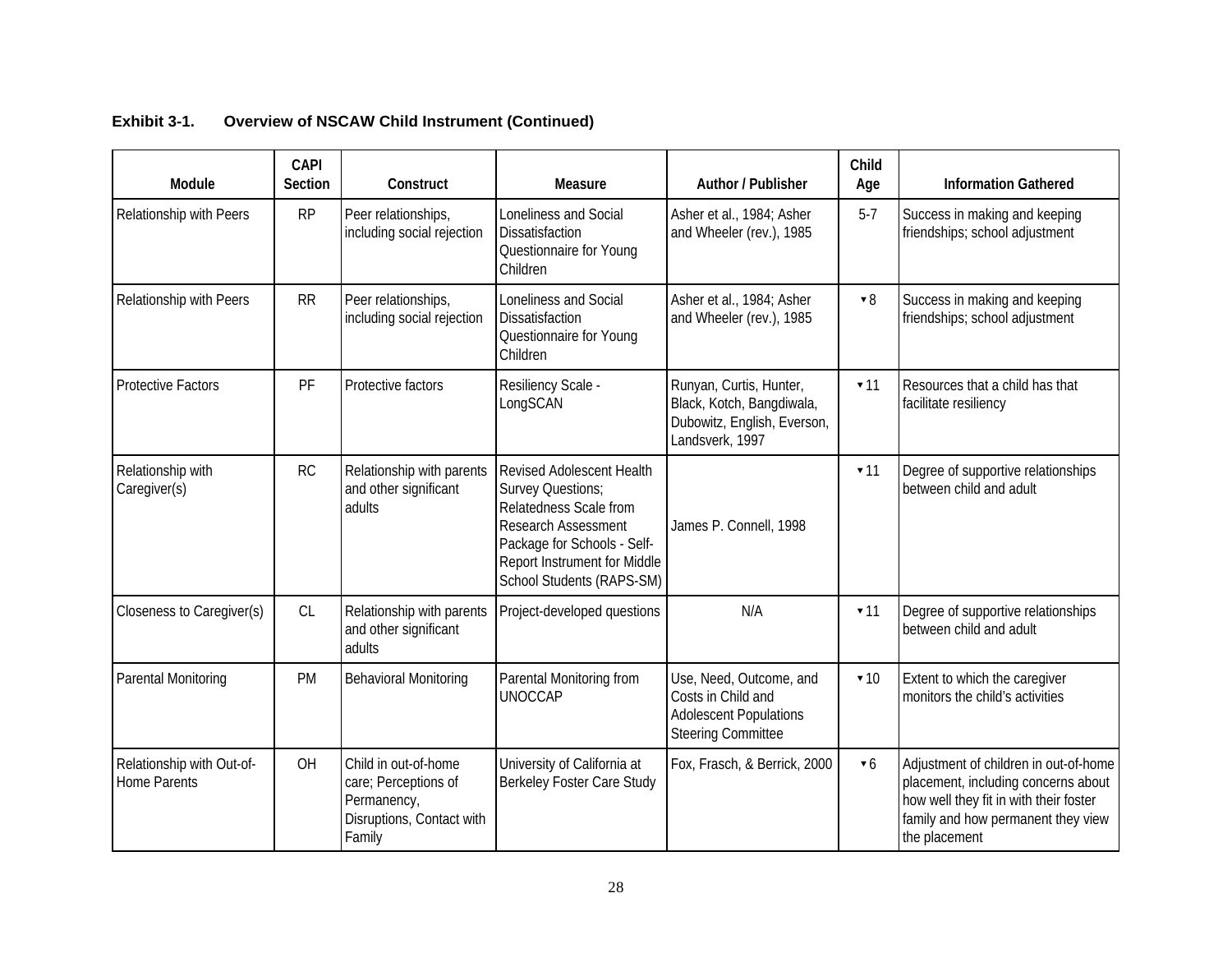| Module                                   | <b>CAPI</b><br><b>Section</b> | Construct                                                       | Measure                                                                                                       | <b>Author / Publisher</b>                                                  | Child<br>Age            | <b>Information Gathered</b>                                                              |
|------------------------------------------|-------------------------------|-----------------------------------------------------------------|---------------------------------------------------------------------------------------------------------------|----------------------------------------------------------------------------|-------------------------|------------------------------------------------------------------------------------------|
| Satisfaction with<br>Caseworker Services | <b>SW</b>                     | Satisfaction with<br>Caseworker services                        | Project developed<br>satisfaction questions                                                                   | N/A                                                                        | $-11$                   | Degree of satisfaction with<br>caseworker services                                       |
| <b>Future Expectations</b>               | FE.                           | Future expectations                                             | <b>Expectations About</b><br>Employment, Education,<br>and Life Span Section from<br>Adolescent Health Survey | Bearman, Jones, and Udry,<br>1997                                          | $\blacktriangledown$ 10 | Expectations as related to children's<br>life experiences                                |
| Depression                               | CD.                           | Mental health                                                   | Children's Depression<br>Inventory                                                                            | Kovacs, 1992; Multi Health<br>Systems                                      | 77                      | All aspects of well-being, including<br>behavior problems                                |
| Trauma                                   | <b>TR</b>                     | Mental health                                                   | Trauma Symptom Checklist<br>for Children - PTSD Section                                                       | <b>Briere, 1996</b>                                                        | $\mathbf{v} 8$          | Indicators of Post-traumatic Stress<br><b>Disorder</b>                                   |
| Exposure to Violence                     | EV                            | Loss, violence and other<br>stressors in and out of<br>the home | Violence Exposure Scale<br>(VEX-R) - Home Set                                                                 | Fox & Leavitt, 1995                                                        | $\bullet$ 5             | Violence observed and experienced<br>in the home                                         |
| <b>Youth Activities</b>                  | YA                            | Participation in activities                                     | Youth Self Report - Social<br>Competence Scale                                                                | Achenbach, 1991, University<br>Associates in Psychiatry;<br>Burlington, VT | $-11$                   | Involvement in activities which may<br>promote social skills or cognitive<br>development |
| <b>Youth Behavior</b>                    | <b>YB</b>                     | Behavior problems                                               | Youth Self Report -<br>Syndrome and Total<br>Problems Scale                                                   | Achenbach, 1991, University<br>Associates in Psychiatry;<br>Burlington, VT | 71                      | Magnitude of aggressive behavior<br>and impulse control                                  |
| <b>ACASI</b> Introduction                | <b>AC</b>                     | N/A                                                             | Project-developed practice<br>questions                                                                       | N/A                                                                        | $\blacktriangledown$ 11 | N/A                                                                                      |
| Services Received<br>(ACASI)             | <b>SV</b>                     | Services received                                               | Project-developed questions                                                                                   | N/A                                                                        | $\blacktriangledown$ 11 | Factors that affect the service<br>provision process                                     |
| Substance Abuse (ACASI)                  | <b>SA</b>                     | Substance abuse                                                 | Drug Free School<br><b>Community Act Outcome</b><br><b>Study Questions</b>                                    | U.S. Department of<br>Education: Office of the<br><b>Under Secretary</b>   | 71                      | Misuse of controlled substances as<br>associated with depression and<br>maltreatment     |

### **Exhibit 3-1. Overview of NSCAW Child Instrument (Continued)**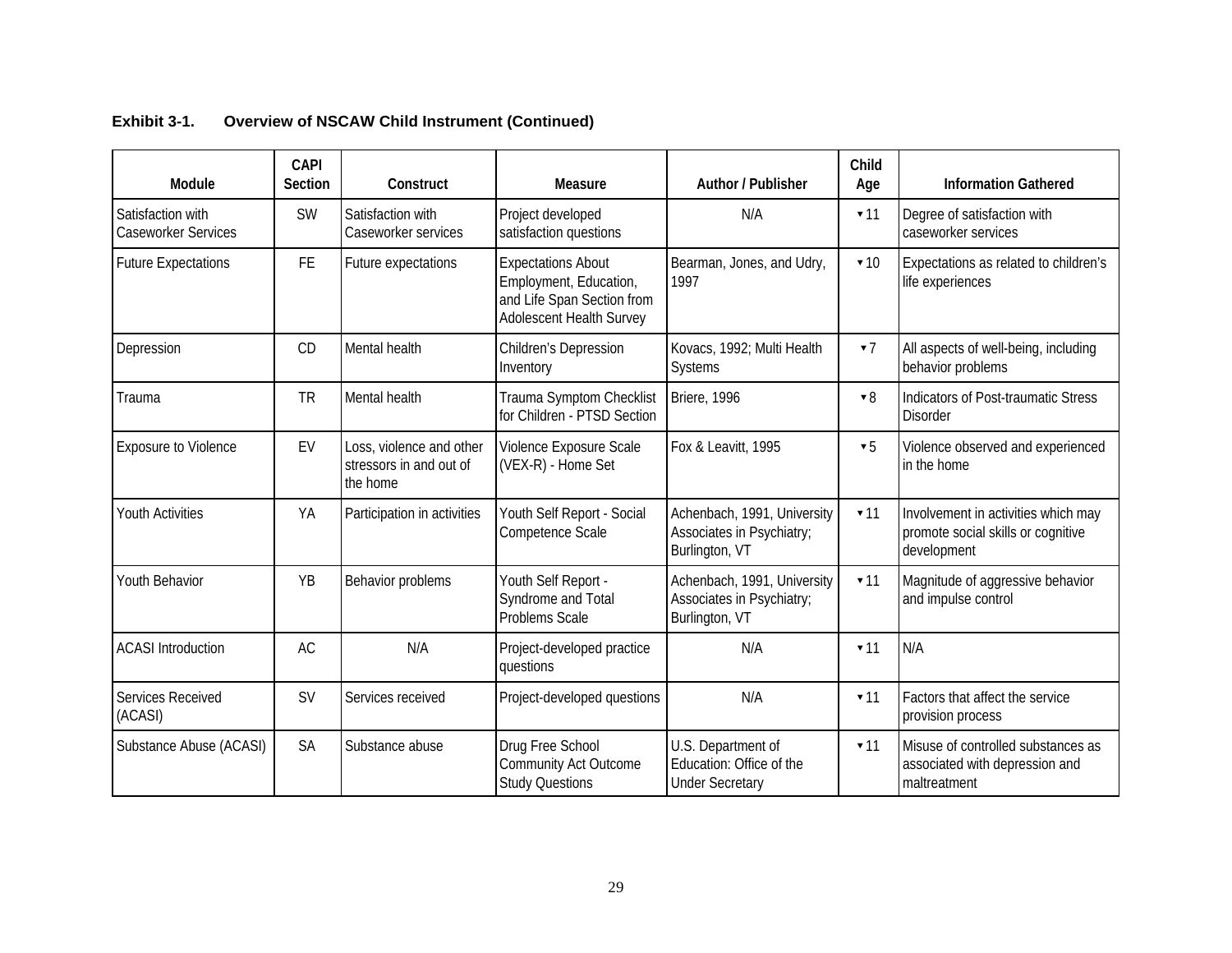| Module                               | <b>CAPI</b><br><b>Section</b> | Construct       | <b>Measure</b>                                                                          | <b>Author / Publisher</b>                                                                                     | <b>Child</b><br>Age     | <b>Information Gathered</b>                                                                                                       |
|--------------------------------------|-------------------------------|-----------------|-----------------------------------------------------------------------------------------|---------------------------------------------------------------------------------------------------------------|-------------------------|-----------------------------------------------------------------------------------------------------------------------------------|
| Sexual Activity (ACASI)              | <b>SX</b>                     | Sexual behavior | LongSCAN                                                                                | Runyan, Curtis, Hunter,<br>Black, Kotch, Bangdiwala,<br>Dubowitz, English, Everson,<br>Landsverk, 1997        | $-11$                   | Early sexual activity                                                                                                             |
| Delinquency (ACASI)                  | DE                            | Delinquency     | Modified Self Report of<br>Delinquency                                                  | Achenbach, 1991, University<br>Associates in Pyschiatry;<br>Burlington, VT; Elliott and<br><b>Busse, 1992</b> | $-11$                   | Participation in delinquent or criminal<br>activities                                                                             |
| Injuries (ACASI)                     | IJ                            | Maltreatment    | Injury Questions from Child<br>Health and Illness Profile-<br><b>Adolescent Edition</b> | Starfield, Ensminger, Green,<br>Riley, Ryan, Kim-Harris,<br>Crawford, Johnston, 1995                          | $-11$                   | Nature and extent of injuries in the<br>past 12 months                                                                            |
| <b>Child Maltreatment</b><br>(ACASI) | <b>CM</b>                     | Maltreatment    | Adaption of Parent-Child<br><b>Conflict Tactics Scale</b>                               | Straus, M.A., Hamby, S.L.,<br>Finkelhor, D., Moore, D.W.,<br>& Runyan, D, 1998                                | $-11$                   | Additional maltreatment information<br>in order to better understand the<br>effects of the severity and specific<br>type of abuse |
| <b>ACASI Finish</b>                  | AF                            | N/A             | Project-developed script to<br>close ACASI module                                       | N/A                                                                                                           | $\blacktriangledown$ 11 | N/A                                                                                                                               |
| Child Interview Close                | <sub>CC</sub>                 | N/A             | Project-developed end-of-<br>interview script                                           | N/A                                                                                                           | All                     | N/A                                                                                                                               |

### **Exhibit 3-1. Overview of NSCAW Child Instrument (Continued)**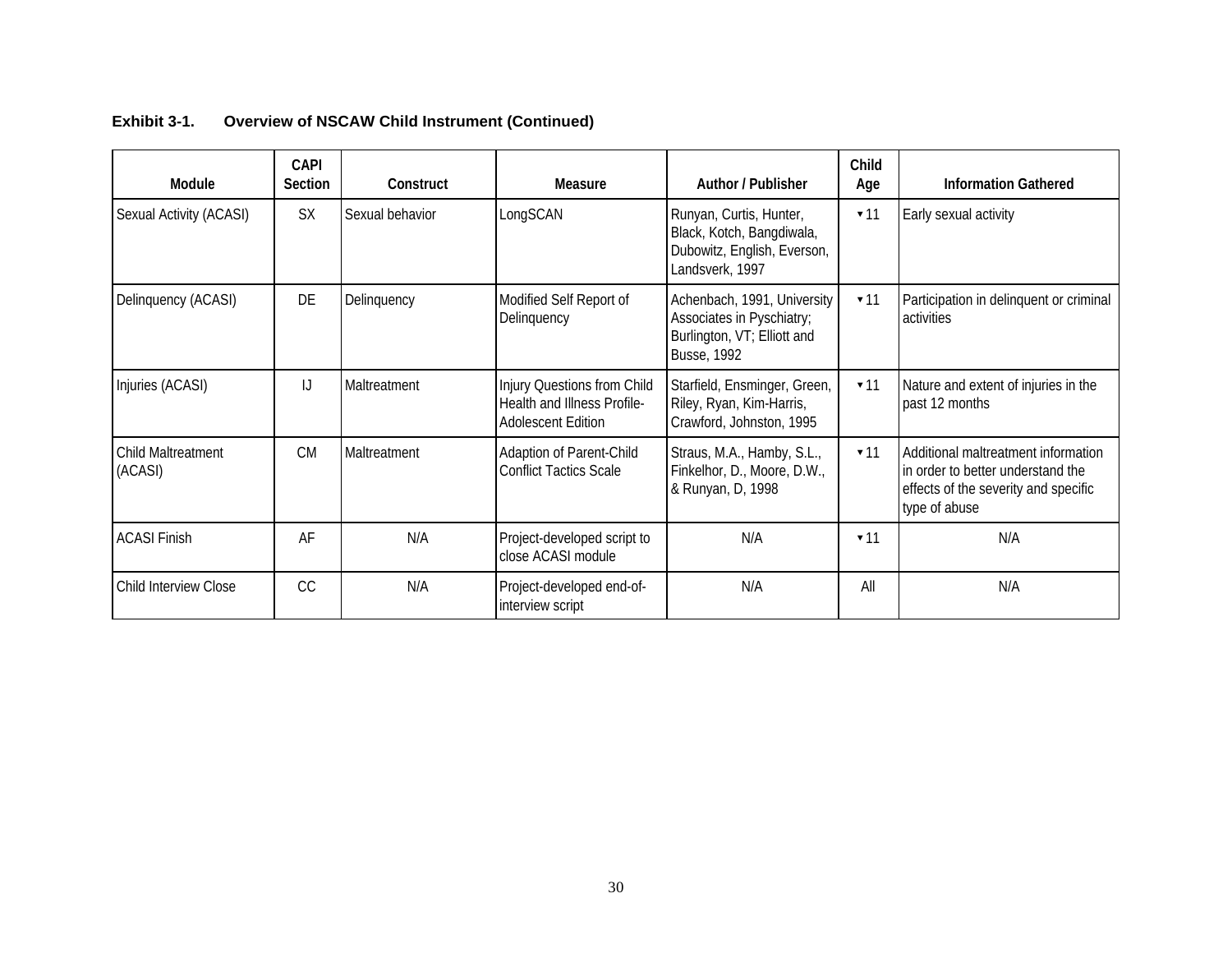### **3.2 Current Caregiver Instrument**

The NSCAW Current Caregiver Instrument was designed for administration at baseline and at each yearly wave to the child's permanent or non-permanent caregiver. Non-permanent caregivers included formal foster parents, kin foster parents, and informal foster caregivers. The content of the interview varied somewhat for permanent and non-permanent caregivers; nonpermanent caregivers received an additional module on foster parent services, and were not administered the ACASI portions of the interview.

The current caregiver interview captured information about the child, the caregiver, experiences with the child welfare system, and contextual factors such as the home and community environment. The instruments measuring child characteristics and functioning were included as constructs for which caregivers were the best informants. The broad areas measured in the child sections included social competence, health and disabilities, temperament, adaptive behavior, behavior problems, placement history and disruptions, and the child's service needs and experiences. The instruments measuring constructs relating to the caregivers included physical and mental health, caregiving behavior, monitoring and discipline, substance abuse and criminal behaviors, domestic violence, and social support. In addition, caregivers were asked to report on both formal and informal services they received, as well as their satisfaction with their caseworker. Instruments covering sensitive topics, including discipline, substance abuse, domestic violence, and criminality, were designed for administration via ACASI. Additional questions about the neighborhood, the quality of the home environment, and demographic information about the family were also asked of caregivers.

*Exhibit 3-2* provides an overview of the NSCAW Wave 1 Current Caregiver Instrument, including:

- the module name and CAPI section identifier, including the ages of children targeted by the module and identification of sections administered via ACASI
- the applicable construct and measure, including an identification of projectdeveloped questions
- the author/publisher of established measures
- an indicator of whether the module is administered to permanent caregivers, nonpermanent caregivers, or both (Permanent  $= P$ , Non-permanent  $= NP$ )
- the waves in which each module is administered
- a brief description of the information collected in the module.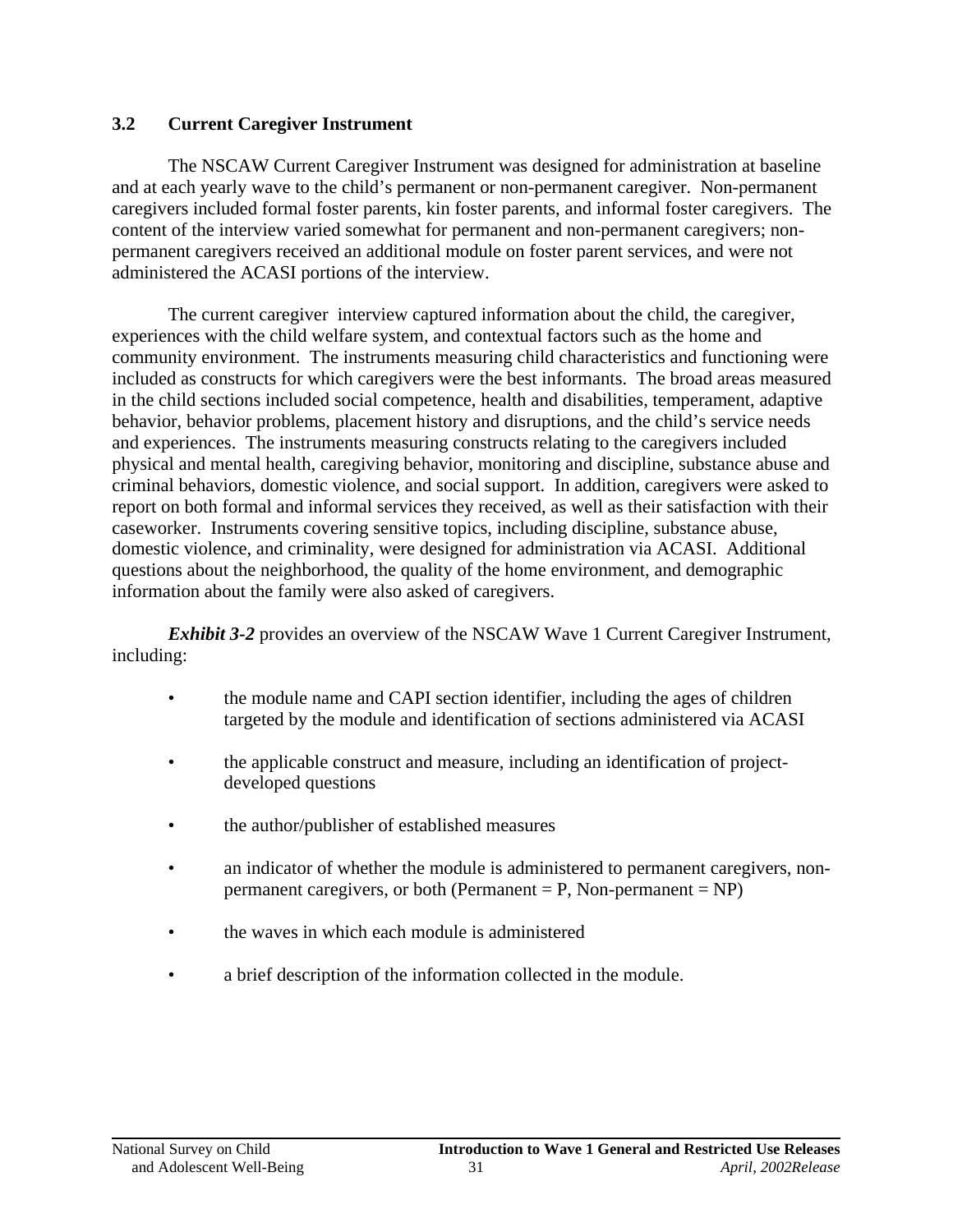| <b>Module</b>                   | <b>CAPI</b><br><b>Section</b> | Construct                              | Measure                                                                                                      | Author /<br><b>Publisher</b>  | Perm/<br>Non-Perm <sub>2</sub> | <b>Information Gathered</b>                                                                                                              |
|---------------------------------|-------------------------------|----------------------------------------|--------------------------------------------------------------------------------------------------------------|-------------------------------|--------------------------------|------------------------------------------------------------------------------------------------------------------------------------------|
| Questionnaire<br>Introduction   | QP                            | N/A                                    | Project-developed introduction script                                                                        | N/A                           | P/NP                           | N/A                                                                                                                                      |
| Up-Front Verification<br>Module | <b>NP</b>                     | N/A                                    | Project-developed verification<br>questions to drive instrument<br>wording/flow                              | N/A                           | P/NP                           | Verification of respondent<br>contact information,<br>relationship to child, out-of-<br>home placement status, and<br>legal guardianship |
| <b>Household Roster</b>         | <b>HH</b>                     | Family composition<br>and demographics | Project-developed questions                                                                                  | N/A                           | P/NP                           | Family composition and<br>demographic information<br>necessary for classification and<br>description of subjects.                        |
| Child Living<br>Environment     | LE                            | Disruption in living<br>environment    | Project-developed questions                                                                                  | N/A                           | P/NP                           | Variations/Changes of<br>household composition or<br>placement situations                                                                |
| Community<br>Environment        | <b>CE</b>                     | Neighborhood<br>factors                | <b>Abridged Community Environment</b><br>Scale from National Evaluation of<br><b>Family Support Programs</b> | Abt Associates,<br>Inc., 1996 | P/NP                           | Behavior of individuals and<br>families in terms of the<br>environment of their<br>community                                             |

#### **Exhibit 3-2. Overview of NSCAW Current Caregiver Instrument**

2

Some items or sections of the NSCAW Caregiver instrument were dependent on whether the sampled child was living with a permanent caregiver (e.g., biological parent, adoptive parent) or a non-permanent caregiver (e.g., foster parent, relative, or informal foster caregiver).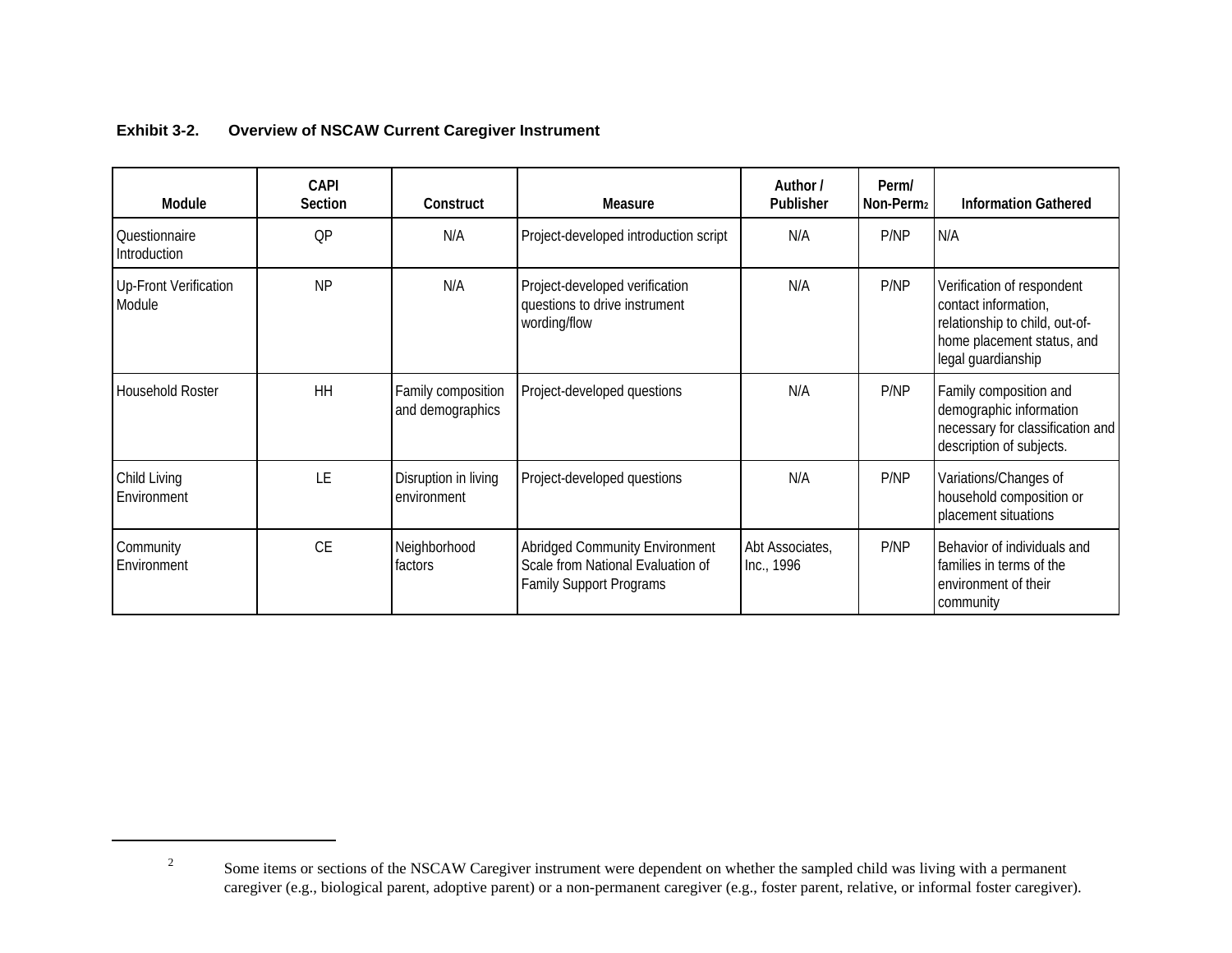| Module                                                                              | <b>CAPI</b><br><b>Section</b>                                      | Construct                                                   | <b>Measure</b>                                                                                                                                                                                                                       | Author/<br>Publisher                                                  | Perm/<br>Non-Perm2 | <b>Information Gathered</b>                                                                                                                                          |
|-------------------------------------------------------------------------------------|--------------------------------------------------------------------|-------------------------------------------------------------|--------------------------------------------------------------------------------------------------------------------------------------------------------------------------------------------------------------------------------------|-----------------------------------------------------------------------|--------------------|----------------------------------------------------------------------------------------------------------------------------------------------------------------------|
| Child Health & Services                                                             | <b>HS</b>                                                          | Health and<br>disabilities<br>Services received<br>by child | <b>Child and Adolescent Services</b><br>Assessment (CASA);<br>Child Health Questionnaire from<br>National Evaluation of Family Support<br>Programs; Brief Global Health<br>Inventory; and project developed<br>questions on services | Burns, Angold,<br>Magruder-Habib,<br>Costello, & Patrick,<br>1996     | P/NP               | History of health, injury, and<br>disability status of child;<br>services received by the child                                                                      |
| Adaptive Behavior                                                                   | VI for Children 0-2<br>VN for Children 3-5<br>VE for Children 6-10 | Adaptive Skills                                             | Vineland Adaptive Behavior Screener<br>Daily Living Skills                                                                                                                                                                           | Sparrow, Balla, &<br>Cicchetti, 1984,<br>American<br>Guidance Service | P/NP               | Regular behaviors the child<br>exhibits                                                                                                                              |
| <b>Prosocial Skills</b>                                                             | PS for Children 3-5<br>PT for Children 6-10<br>PU for Children 11+ | <b>Global Social</b><br>Competence                          | Social Skills Rating System -- Social<br><b>Skills Scale</b>                                                                                                                                                                         | Gresham and<br>Elliot, 1990,<br>American<br>Guidance Service          | P/NP               | Level of development of social<br>skills possessed by the child                                                                                                      |
| <b>Emotional Regulation -</b><br>Temperament (Child<br>Ages $\blacktriangledown$ 3) | <b>TE</b>                                                          | Emotional regulation<br>/ Temperament                       | How My Infant/Toddler/Child Usually<br>Acts from National Longitudinal<br>Survey of Youth                                                                                                                                            | Baker, Keck, Mott,<br>Quinlan, 1993                                   | P/NP               | Child's demonstration of ability<br>to express emotions and cope<br>with highly charged emotional<br>situations                                                      |
| Youth Behavior<br>Checklist                                                         | TC for Children 2-3<br>BC for Children 4-18                        | Behavior problems                                           | <b>Child Behavior Checklist</b>                                                                                                                                                                                                      | Achenbach, 1992,<br>University of<br>Vermont-<br>Burlington           | P/NP               | Degree to which child exhibits<br>different types of behaviors;<br>The Behavior Problems Index<br>(BPI) is administered at Wave<br>2 in place of the full checklist. |
| Income                                                                              | IN                                                                 | Income                                                      | Project-developed questions                                                                                                                                                                                                          | N/A                                                                   | P/NP               | Financial resources available<br>to the child's household                                                                                                            |
| <b>Caregiver Services</b>                                                           | SH/SR                                                              | Services received<br>by caregiver                           | Project-developed questions                                                                                                                                                                                                          | N/A                                                                   | P                  | Frequency and duration that<br>services have been/are being<br>received                                                                                              |

**Exhibit 3-2. Overview of NSCAW Current Caregiver Instrument (continued)**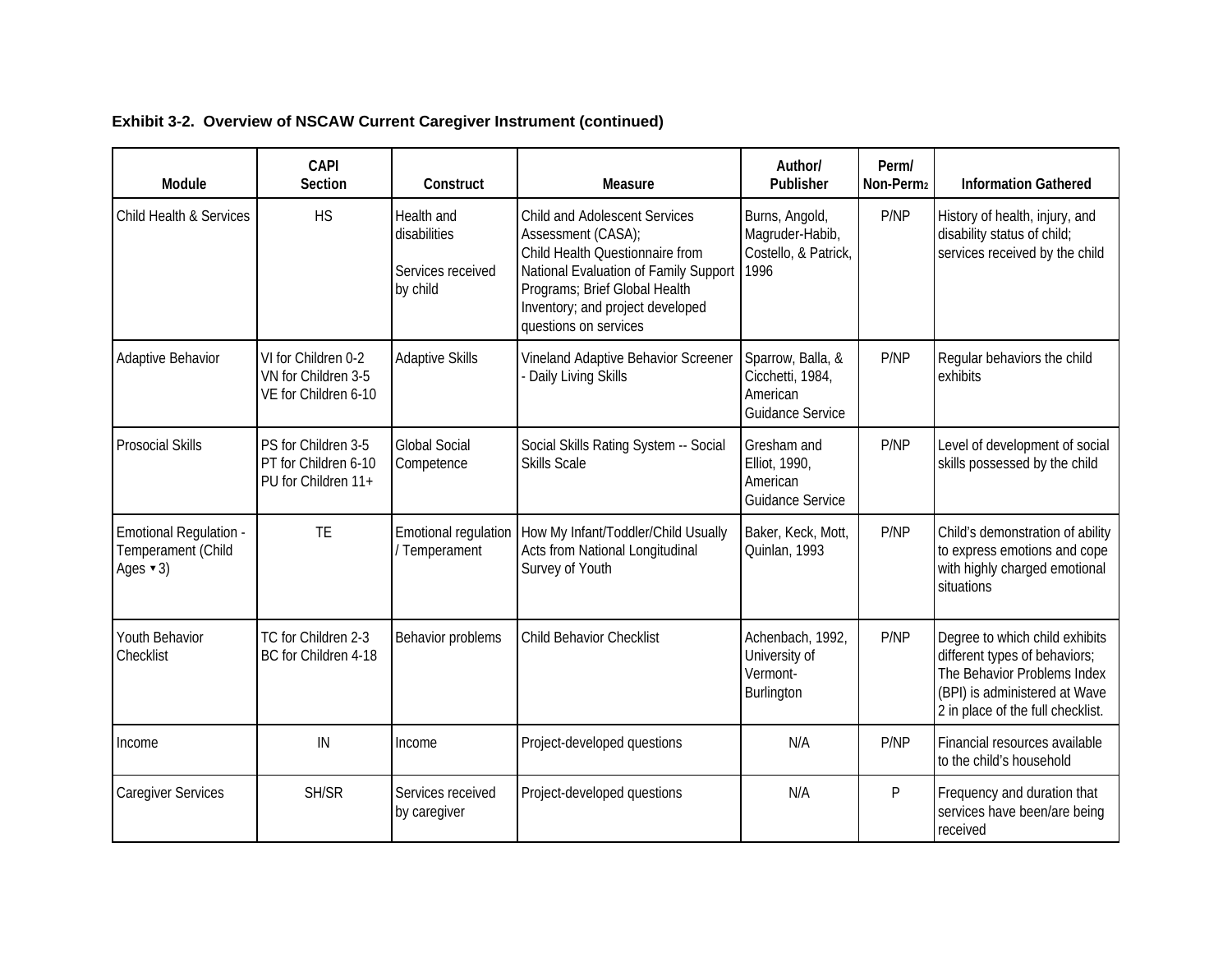| Exhibit 3-2. Overview of NSCAW Current Caregiver Instrument (continued) |  |  |
|-------------------------------------------------------------------------|--|--|
|                                                                         |  |  |

| Module                              | <b>CAPI</b><br><b>Section</b> | Construct                                                                                      | <b>Measure</b>                                                                                          | Author/<br>Publisher                                                                              | Perm/<br>Non-Perm2 | <b>Information Gathered</b>                                              |
|-------------------------------------|-------------------------------|------------------------------------------------------------------------------------------------|---------------------------------------------------------------------------------------------------------|---------------------------------------------------------------------------------------------------|--------------------|--------------------------------------------------------------------------|
| Social Support                      | SS                            | Social Support and<br>other family<br>resources, including<br>assistance with<br>child-rearing | Adapted from Duke Functional Social<br>Support Scale and Sarason Social<br>Support Questionnaire-3      | Sarason, Levine,<br>Basham, &<br>Sarason, 1983;<br>Sarason, Sarason,<br>Shearin & Pierce,<br>1987 | P                  | Perceived social support for<br>child and family                         |
| Physical Health - SF                | PH                            | Physical Health                                                                                | Short-Form Health Survey (SF-12)                                                                        | Ware, Kosinski &<br><b>Keller, 1996</b>                                                           | P/NP               | Caregiver's physical health<br>status                                    |
| <b>Foster Caregiver</b><br>Services | FC                            | Services received<br>by foster caregivers                                                      | Project-developed questions                                                                             | N/A                                                                                               | <b>NP</b>          | Frequency and duration that<br>services have been/are being<br>received  |
| Depression                          | <b>DP</b>                     | Mental Health -<br>Depression                                                                  | Composite International Diagnostic<br>Interview Short-Form (CIDI-SF) -<br>module for depression         | Kessler, Andres,<br>Mroczek, Ustun, &<br>Wittchen,<br>unpublished                                 | P                  | Caregiver experiences that<br>indicate symptoms of<br>depression         |
| <b>ACASI</b> Introduction           | AZ                            | N/A                                                                                            | Project-developed ACASI practice<br>questions                                                           | N/A                                                                                               | P                  | N/A                                                                      |
| Alcohol Dependence<br>(ACASI)       | <b>AD</b>                     | Mental Health -<br>Substance Abuse                                                             | Composite International Diagnostic<br>Interview Short-Form (CIDI-SF) -<br>module for alcohol dependence | Kessler, Andres,<br>Mroczek, Ustun, &<br>Wittchen,<br>unpublished                                 | P                  | Caregiver experiences that<br>indicate symptoms of alcohol<br>dependence |
| Drug Dependence<br>(ACASI)          | <b>DD</b>                     | Mental Health -<br>Substance Abuse                                                             | Composite International Diagnostic<br>Interview Short-Form (CIDI-SF) -<br>module for drug dependence    | Kessler, Andres,<br>Mroczek, Ustun, &<br>Wittchen,<br>unpublished                                 | P                  | Caregiver experiences that<br>indicate symptoms of drug<br>dependence    |
| Involvement with the<br>Law (ACASI) | IL                            | Criminal<br>Involvement of<br>Parents                                                          | Project-developed questions                                                                             | N/A                                                                                               | P                  | Caregiver criminal history and<br>involvement with the justice<br>system |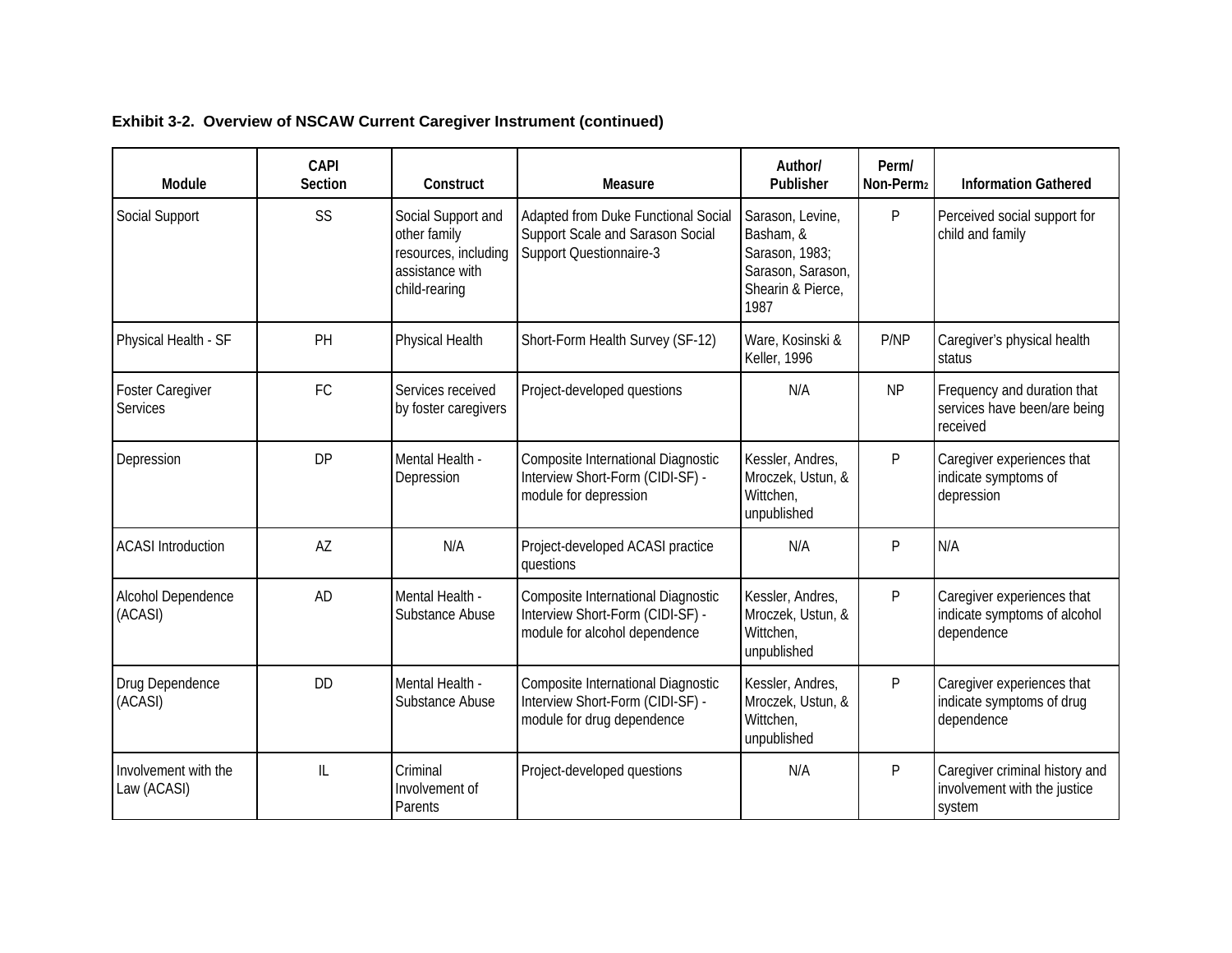| Module                                                            | <b>CAPI</b><br>Section | Construct                                                                     | <b>Measure</b>                                                                                       | Author/<br>Publisher                                          | Perm/<br>Non-Perm <sub>2</sub> | <b>Information Gathered</b>                                                                                                                                    |
|-------------------------------------------------------------------|------------------------|-------------------------------------------------------------------------------|------------------------------------------------------------------------------------------------------|---------------------------------------------------------------|--------------------------------|----------------------------------------------------------------------------------------------------------------------------------------------------------------|
| Discipline (ACASI)                                                | <b>DS</b>              | Behavioral<br>Monitoring and<br>Discipline                                    | Parent-Child Conflict Tactics Scale<br>(CTSPC) with Neglect and Substance<br>Abuse questions added   | Straus, Hamby,<br>Finkelhor, Moore,<br>& Runyon (in<br>press) | $\mathsf{P}$                   | Methods and frequency of<br>discipline measures used by<br>the caregiver with the child<br>during the last 12 months                                           |
| Domestic Violence<br>(ACASI)                                      | <b>DV</b>              | Domestic Violence<br>in the Home                                              | Conflict Tactics Scale (CTS1)                                                                        | Straus, M.A.<br>(1990)                                        | $\mathsf{P}$                   | Type and frequency of violence<br>occurring in the home and<br>directed toward female<br>caregiver in the last 12 months,<br>and subsequent use of<br>services |
| Satisfaction with<br>Caseworker                                   | SF                     | Satisfaction with<br>Caseworker                                               | Project-developed questions                                                                          | N/A                                                           | P                              | Satisfaction level with services<br>received from caseworker                                                                                                   |
| <b>HOME Scales -</b><br>Scripted Items (Child<br>Age $<$ 10)      | HO                     | Emotional Nurturing,<br>Cognitive/Verbal<br>Responsiveness<br>and Stimulation | Home Observation for Measurement<br>of the Environment-Short Form<br>(HOME-SF)                       | Baker, Keck, Mott,<br>& Quinlan, 1993                         | P/NP                           | Scripted items about the child's<br>home environment                                                                                                           |
| Locator Form                                                      | LF                     | N/A                                                                           | Project-developed questions to track<br>respondent for future interview waves                        | N/A                                                           | P/NP                           | Locator information for<br>caregiver and up to 3 contact<br>persons                                                                                            |
| Verifications                                                     | VF                     | N/A                                                                           | Project-developed script informing<br>respondent of potential recontact for<br>interview QC purposes | N/A                                                           | P/NP                           | N/A                                                                                                                                                            |
| <b>Teacher Authorization</b>                                      | <b>TA</b>              | N/A                                                                           | Project-developed questions to collect<br>contact information for teacher survey                     | N/A                                                           | P/NP                           | Teacher contact information,<br>including school name,<br>address, and phone number                                                                            |
| <b>HOME Scales -</b><br>Observational Items<br>(Child Age $<$ 10) | <b>OB</b>              | Emotional Nurturing,<br>Cognitive/Verbal<br>Responsiveness<br>and Stimulation | Home Observation for Measurement<br>of the Environment-Short Form<br>(HOME-SF)                       | Baker, Keck, Mott,<br>& Quinlan, 1993                         | P/NP                           | <b>Field Representative</b><br>observations of the child's<br>home environment                                                                                 |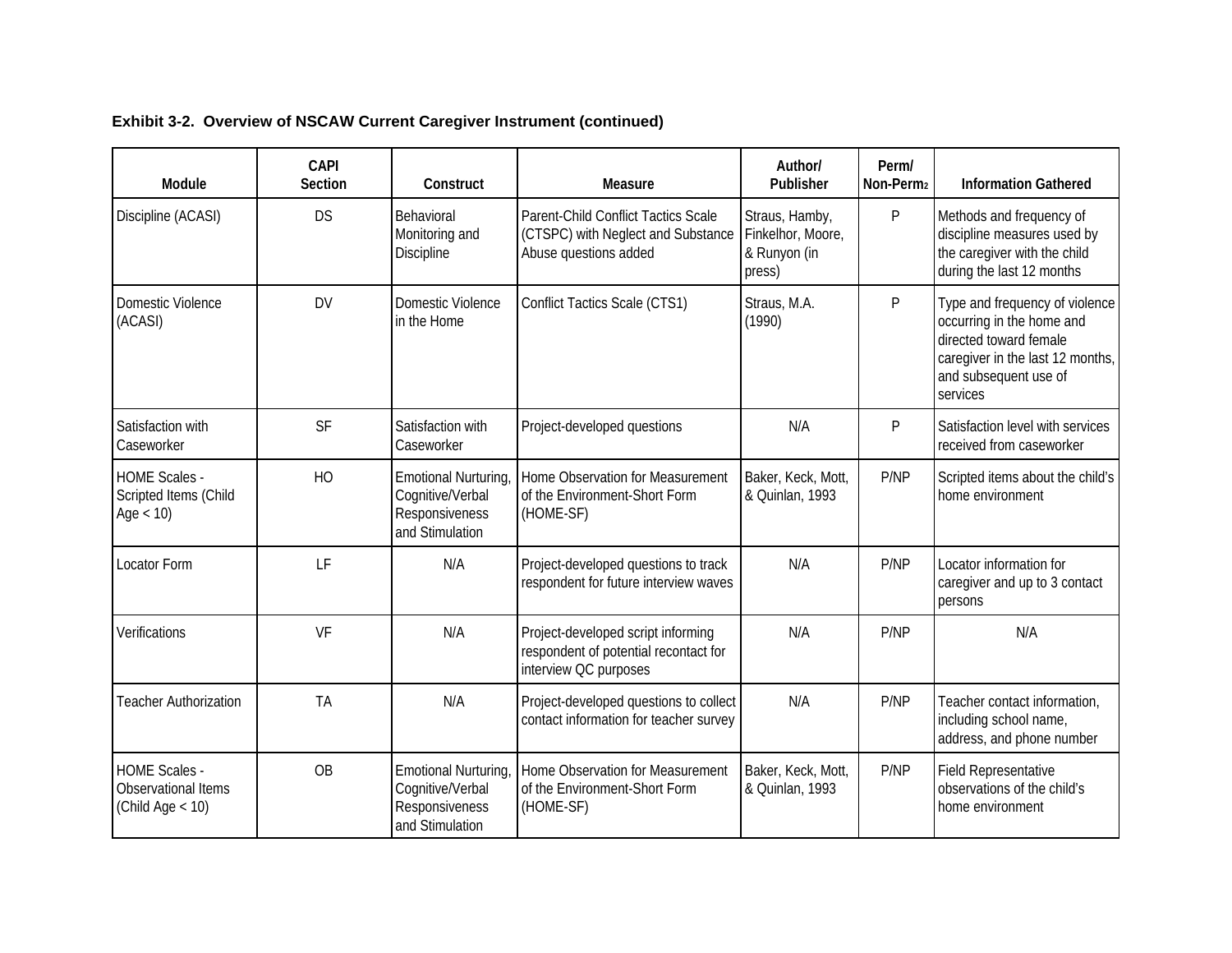#### **3.3 Former Caregiver Instrument**

The NSCAW Former Caregiver Instrument was designed to be administered to the caregiver from whom the child was removed when placed in out-of-home care. The interview served two purposes: (1) to provide information about the child's history (e.g., health and disabilities) and experiences (e.g., services, disruptions in living arrangements) during the period when the child was living with that caregiver, and (2) to gather information about the former caregiver. The constucts relating to the former caregiver included measures of his/her physical and mental health status; the contextual factors affecting her/him, including domestic violence, social support, and involvement with the law; the services the former caregiver had received; and satisfaction with the caseworker. Instruments including sensitive topics (e.g., substance abuse, involvement with the law, domestic violence) were designed for administration via ACASI.

*Exhibit 3-3* provides an overview of the NSCAW Former Caregiver Instrument, including:

- the module name and CAPI section identifier, including an identification of sections administered via ACASI
- the applicable construct and measure, including an identification of projectdeveloped questions
- the author/publisher of established measures
- the age of the child targeted by the module
- a brief description of the information collected in the module.

The content of the former caregiver interview was very similar to that of the current caregiver interview. However, former caregivers were not asked to provide information about the child's current functioning and service needs and experiences.

As noted earlier in this manual, former caregiver interviews were completed for only a portion of the sampled children, with data collected between October 1999 and October 2000. For this reason, data from these interviews should be used with great caution; generalizations cannot be made to any population.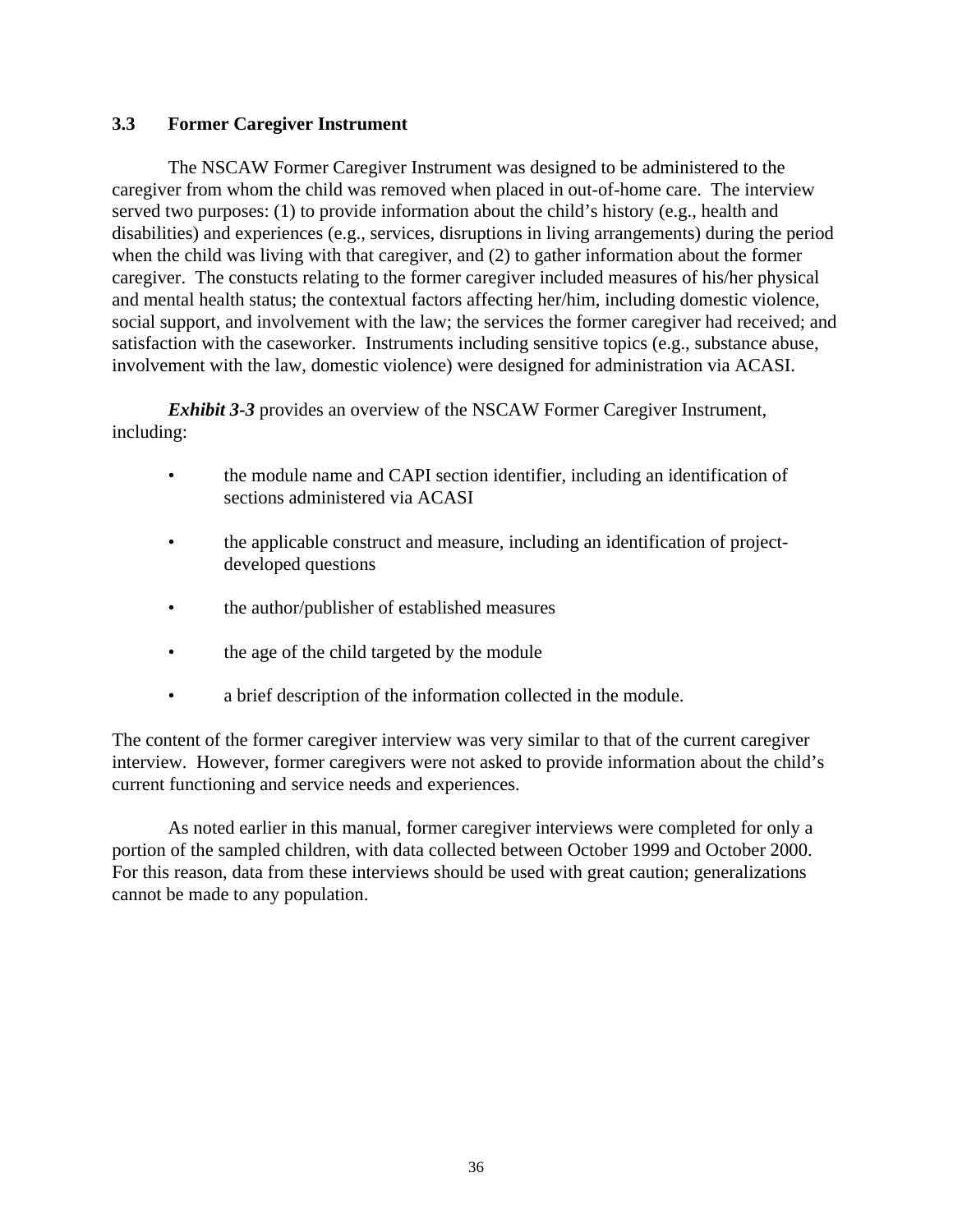| Module                         | <b>CAPI</b><br><b>Section</b> | Construct                                                                                      | Measure                                                                                                                                                                                                                                             | Author/Publisher                                                                               | Child<br>Age | <b>Information Gathered</b>                                                               |
|--------------------------------|-------------------------------|------------------------------------------------------------------------------------------------|-----------------------------------------------------------------------------------------------------------------------------------------------------------------------------------------------------------------------------------------------------|------------------------------------------------------------------------------------------------|--------------|-------------------------------------------------------------------------------------------|
| Questionnaire<br>Introduction  | QB                            | N/A                                                                                            | Project-developed<br>introduction script                                                                                                                                                                                                            | N/A                                                                                            | All          | N/A                                                                                       |
| <b>Household Roster</b>        | <b>HB</b>                     | Family composition<br>and demographics                                                         | Project-developed questions                                                                                                                                                                                                                         | N/A                                                                                            | All          | Family composition and demographics                                                       |
| Child's Living<br>Environment  | $\lfloor \ \rfloor$           | Disruption in living<br>environment                                                            | Project-developed questions                                                                                                                                                                                                                         | N/A                                                                                            | All          | Variations/changes of household<br>composition, or placement situation                    |
| Community<br>Environment       | <b>CV</b>                     | Neighborhood<br>factors                                                                        | Abridged Community<br><b>Environment Scale from</b><br>National Evaluation of Family<br><b>Support Programs</b>                                                                                                                                     | Abt Associates, Inc.,<br>1996                                                                  | All          | Behavior of individuals and families in<br>terms of the environment of their<br>community |
| Child's Health and<br>Services | <b>NS</b>                     | Health and<br>disabilities<br>Services received by<br>child                                    | Child and Adolescent<br><b>Services Assessment</b><br>(CASA)<br>Child Health Questionnaire<br>from National Evaluation of<br>Family Support Programs;<br><b>Brief Global Health</b><br>Inventory; and project<br>developed questions on<br>services | Burns, Angold,<br>Magruder-Habib,<br>Costello, & Patrick,<br>1996                              | All          | Health, injury, and disability status of<br>child                                         |
| Income                         | IC                            | Income                                                                                         | Project-developed questions                                                                                                                                                                                                                         | N/A                                                                                            | All          | Financial resources available to the<br>child's household                                 |
| Services                       | SB                            | Services received by<br>former caregiver                                                       | Project-developed questions                                                                                                                                                                                                                         | N/A                                                                                            | All          | Frequency and duration that services<br>have been/are being received                      |
| Social Support                 | SU                            | Social Support and<br>other family<br>resources, including<br>assistance with<br>child-rearing | Adapted from Duke<br><b>Functional Social Support</b><br>Scale and Sarason Social<br><b>Support Questionnaire-3</b>                                                                                                                                 | Sarason, Levine,<br>Basham, & Sarason,<br>1983; Sarason,<br>Sarason, Shearin &<br>Pierce, 1987 | All          | Perceived social support for child and<br>family                                          |

#### **Exhibit 3-3. Overview of NSCAW Former Caregiver Instrument**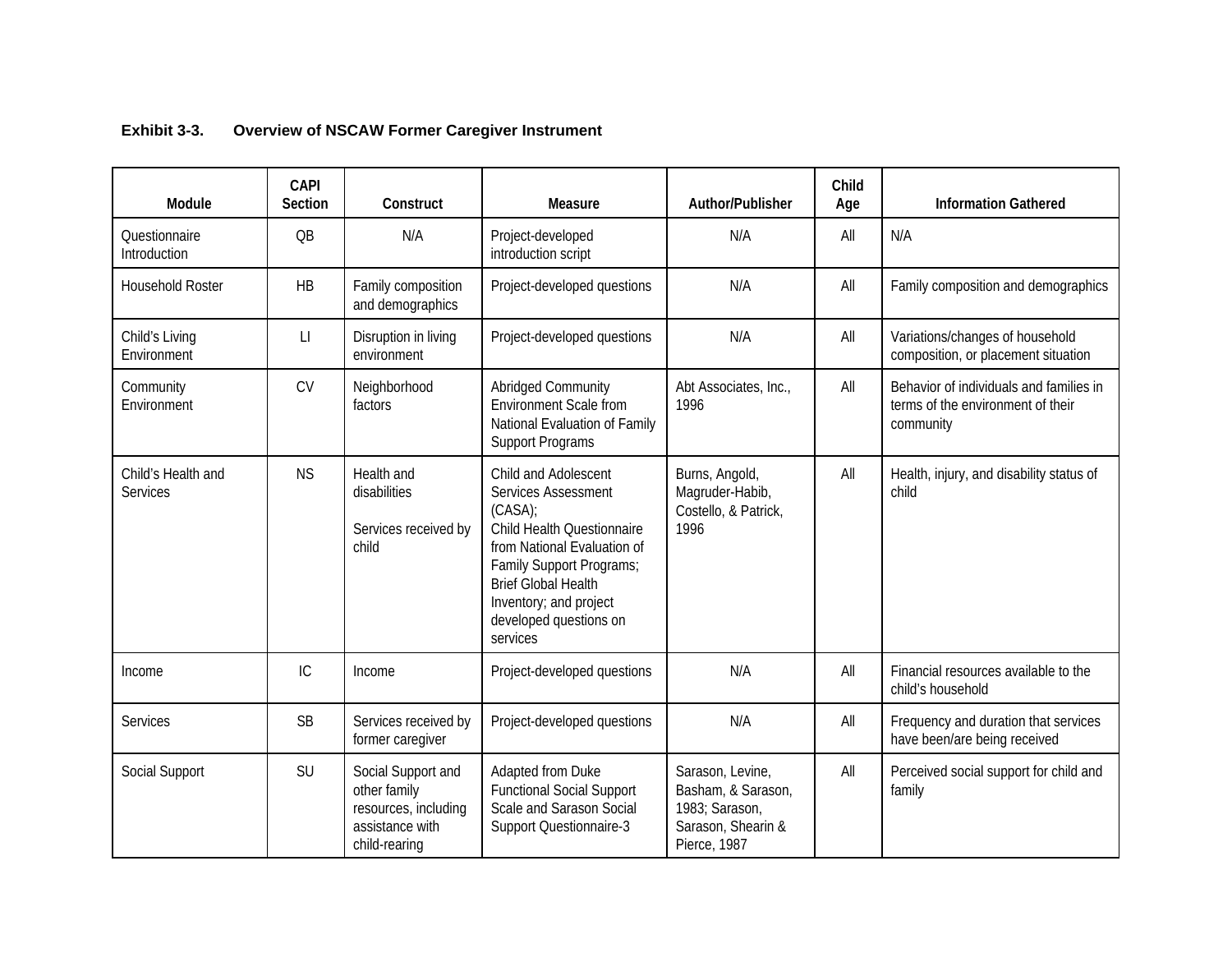| Module                              | <b>CAPI</b><br><b>Section</b> | Construct                                  | Measure                                                                                                     | Author/Publisher                                               | Child<br>Age | <b>Information Gathered</b>                                                                                                                                        |
|-------------------------------------|-------------------------------|--------------------------------------------|-------------------------------------------------------------------------------------------------------------|----------------------------------------------------------------|--------------|--------------------------------------------------------------------------------------------------------------------------------------------------------------------|
| Physical Health - SF12              | PY                            | Physical Health                            | Short-Form Health Survey<br>$(SF-12)$                                                                       | Ware, Kosinski &<br>Keller, 1996                               | All          | Former caregiver's physical health<br>status                                                                                                                       |
| Depression                          | <b>DR</b>                     | Mental Health -<br>Depression              | Composite International<br>Diagnostic Interview Short-<br>Form (CIDI-SF) - module for<br>depression         | Kessler, Andres,<br>Mroczek, Ustun, &<br>Wittchen, unpublished | All          | Former caregiver experiences that<br>indicate symptoms of depression                                                                                               |
| <b>ACASI</b> Introduction           | $\mathsf{Al}$                 | N/A                                        | Project-developed ACASI<br>practice questions                                                               | N/A                                                            | All          | N/A                                                                                                                                                                |
| Alcohol Dependence<br>(ACASI)       | AL                            | Mental Health -<br>Substance Abuse         | Composite International<br>Diagnostic Interview Short-<br>Form (CIDI-SF) - module for<br>alcohol dependence | Kessler, Andres,<br>Mroczek, Ustun, &<br>Wittchen, unpublished | All          | Former caregiver experiences that<br>indicate symptoms of alcohol<br>dependence                                                                                    |
| Drug Dependence<br>(ACASI)          | <b>DG</b>                     | Mental Health -<br>Substance Abuse         | Composite International<br>Diagnostic Interview Short-<br>Form (CIDI-SF) - module for<br>drug dependence    | Kessler, Andres,<br>Mroczek, Ustun, &<br>Wittchen, unpublished | All          | Former caregiver experiences that<br>indicate symptoms of drug<br>dependence                                                                                       |
| Involvement with the<br>Law (ACASI) | <b>IW</b>                     | Criminal Involvement<br>of Parents         | Project-developed questions                                                                                 | N/A                                                            | All          | Former caregiver criminal history and<br>involvement with the justice system                                                                                       |
| Discipline (ACASI)                  | DC                            | Behavioral<br>Monitoring and<br>Discipline | Parent-Child Conflict Tactics<br>Scale (CTSPC) with Neglect<br>and Substance Abuse<br>questions added       | Straus, Hamby,<br>Finkelhor, Moore, &<br>Runyon (in press)     | All          | Methods and frequency of discipline<br>measures used by the former<br>caregiver with the child during the last<br>12 months                                        |
| Domestic Violence<br>(ACASI)        | <b>DM</b>                     | Domestic Violence in<br>the Home           | Conflict Tactics Scale (CTS1)                                                                               | Straus, M.A. (1990)                                            | All          | Type and frequency of violence<br>occurring in the home and directed<br>toward female former caregiver in the<br>last 12 months, and subsequent use of<br>services |
| Satisfaction with<br>Caseworker     | <b>ST</b>                     | Satisfaction with<br>Caseworker            | Project-developed questions                                                                                 | N/A                                                            | All          | Satisfaction level with services<br>received from caseworker                                                                                                       |

**Exhibit 3-3. Overview of NSCAW Former Caregiver Instrument (continued)**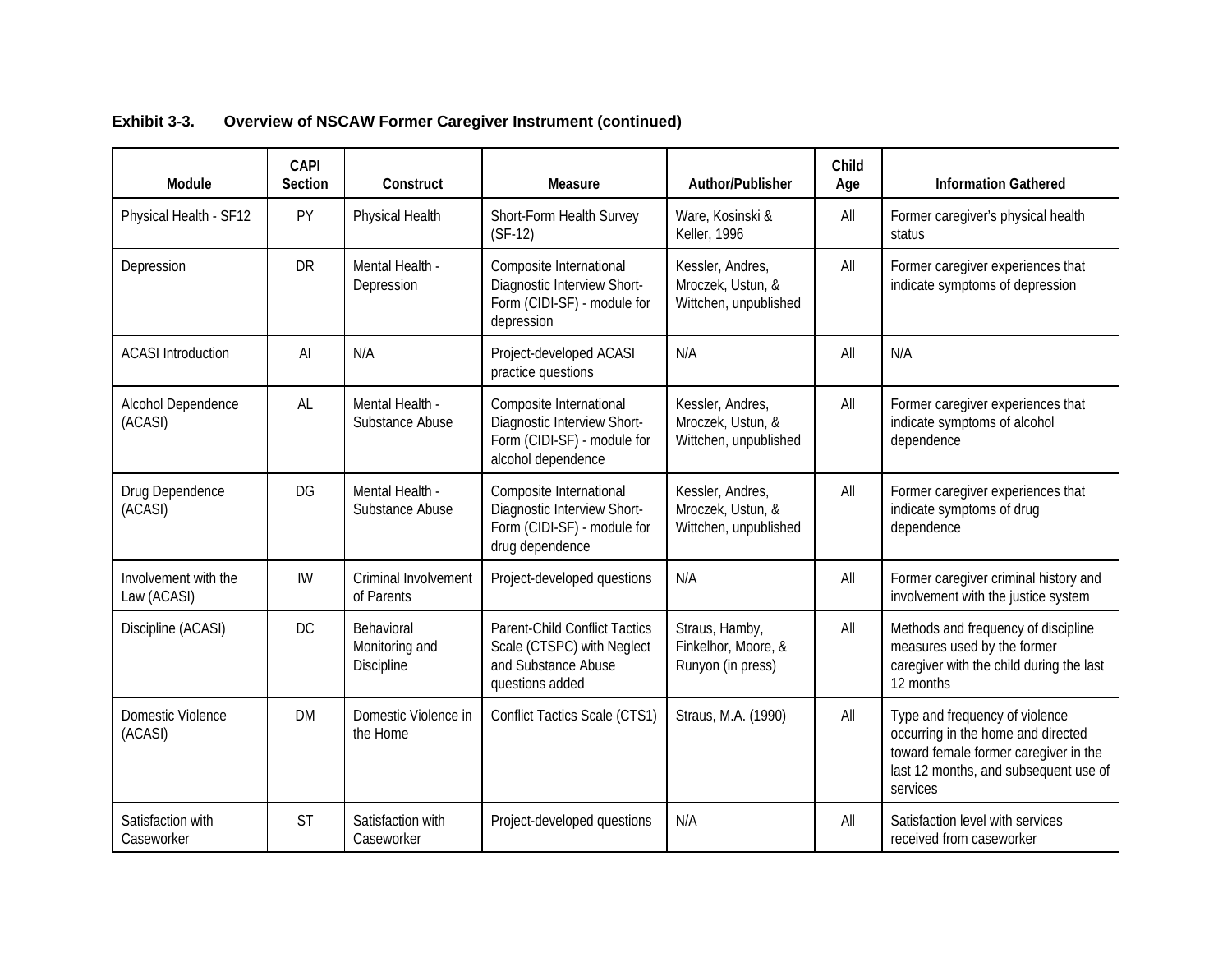| Exhibit 3-3. | <b>Overview of NSCAW Former Caregiver Instrument (continued)</b> |  |  |  |
|--------------|------------------------------------------------------------------|--|--|--|
|--------------|------------------------------------------------------------------|--|--|--|

| Module               | <b>CAPI</b><br>Section | Construct | Measure                                                                                                 | Author/Publisher | Child<br>Age | <b>Information Gathered</b>                                             |
|----------------------|------------------------|-----------|---------------------------------------------------------------------------------------------------------|------------------|--------------|-------------------------------------------------------------------------|
| Locator Form         | LO.                    | N/A       | Project-developed questions<br>to track respondent for future<br>interview waves                        | N/A              | All          | Locator information for former<br>caregiver and up to 3 contact persons |
| <b>Verifications</b> | VE                     | N/A       | Project-developed script<br>informing respondent of<br>potential recontact for<br>interview QC purposes | N/A              | All          | N/A                                                                     |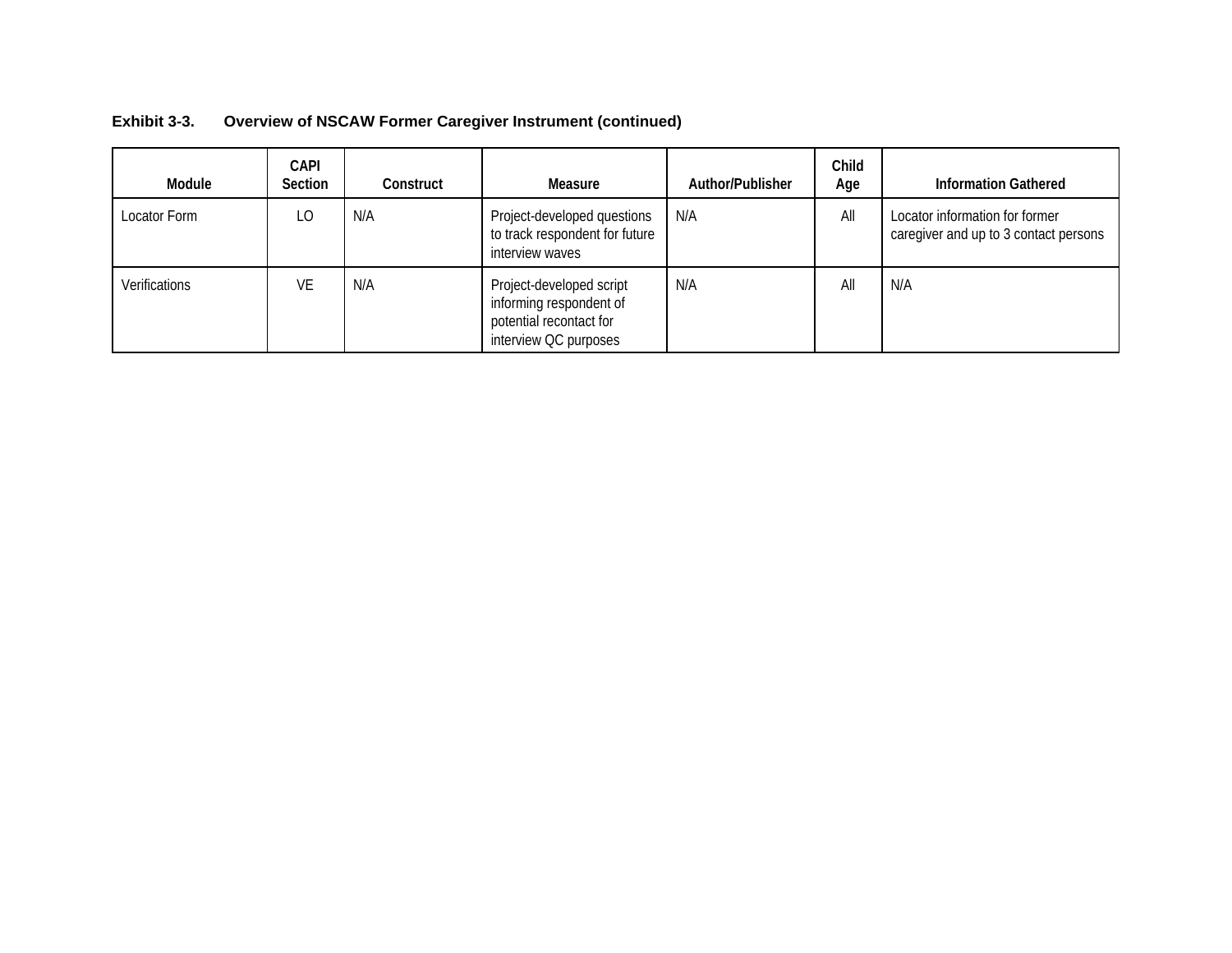#### **3.4 Investigative Caseworker Instrument**

The NSCAW Investigative Caseworker Instrument was designed to assess the investigator's opinion of the level of risk to the child at the time he/she conducted the investigation, as well as the investigator's decision-making process during the investigation. It also collected information about the investigation of the report of maltreatment that led to the child's inclusion in the NSCAW and the level of risk to the child from the primary and/or secondary caregivers. The instrument included questions about the decisions that were made about the case, such as substantiation of the report, placement of the child in out-of-home care, and referral to specific services, and the factors that influenced these decisions. The factors may have included the presence or absence of substance abuse, domestic violence, excessive discipline, or other problems in the home. The interview also contained detailed questions about the specific nature of the alleged abuse or neglect, including physical abuse, sexual abuse, physical neglect, abandonment, exploitation, and other forms of maltreatment. It also collected a few pieces of background information about the investigative caseworker. For long-term foster care cases, detailed questions about services to parents and children were asked as part of the Wave 1 caseworker interview.

*Exhibit 3-4* provides an overview of the NSCAW Investigative Caseworker Instrument, including:

- the module name and CAPI section identifier
- the applicable construct and measure, including an identification of projectdeveloped questions
- the author/publisher of established measures
- the waves in which each module is administered
- a brief description of the information collected in the module.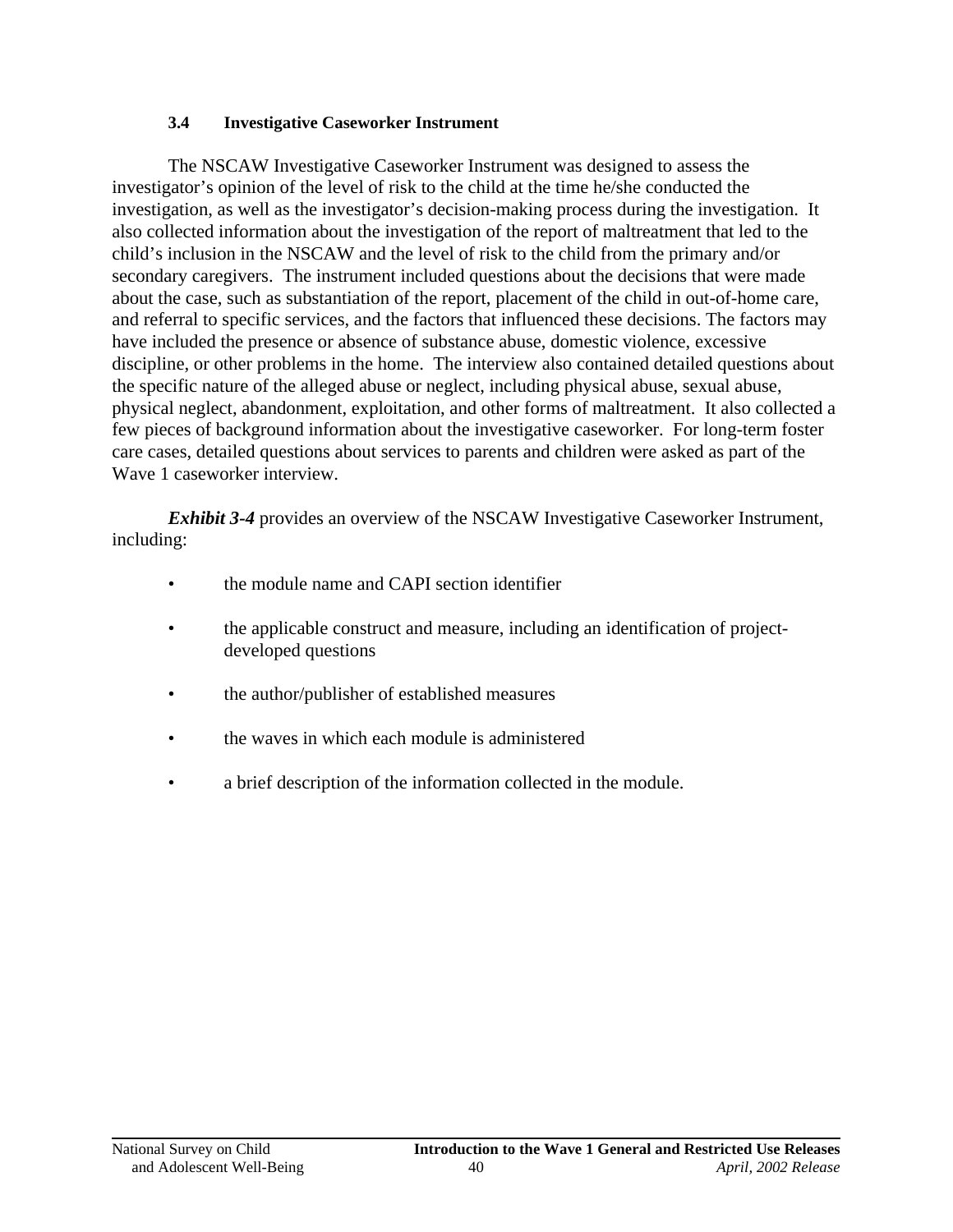| Module                        | <b>CAPI</b><br><b>Section</b> | Construct              | Measure                                                                                                                                                    | Author/Publisher | Waves        | <b>Information Gathered</b>                                                                                                                                                                                                                               |
|-------------------------------|-------------------------------|------------------------|------------------------------------------------------------------------------------------------------------------------------------------------------------|------------------|--------------|-----------------------------------------------------------------------------------------------------------------------------------------------------------------------------------------------------------------------------------------------------------|
| Questionnaire Introduction    | OC                            | N/A                    | Project-developed introduction<br>script                                                                                                                   | N/A              | 1,3          | N/A                                                                                                                                                                                                                                                       |
| Up-Front Module               | UF                            | N/A                    | Project-developed questions to<br>drive instrument wording/flow<br>and ensure data linkage                                                                 | N/A              | 1,3          | Caseworker name and employee ID (to<br>link child interviews to caseworker<br>interviews); employer, date of birth, and<br>name and relationship of child's current<br>caregiver                                                                          |
| Case Investigation            | CI                            | Case Investigation     | Project-developed questions                                                                                                                                | N/A              | $\mathbf{1}$ | Circumstances surrounding the<br>investigative report; background of the<br>caseworker                                                                                                                                                                    |
| Alleged Abuse                 | AA                            | Nature of abuse        | Project-developed questions                                                                                                                                | N/A              | $\mathbf 1$  | Details about the specific nature of the<br>alleged abuse or neglect                                                                                                                                                                                      |
| <b>Risk Assessment</b>        | <b>RA</b>                     | <b>Risk Assessment</b> | Project-developed questions<br>based on questions from<br>Michigan, New York,<br>Washington, Illinois, Colorado<br>risk assessment forms and<br>checklists | N/A              | $\mathbf{1}$ | Factors determining case decisions,<br>including prior history of abuse or<br>neglect, caregiver substance abuse,<br>domestic violence in the home,<br>caregiver mental health problems, poor<br>parenting skills, excessive discipline,<br>and so forth. |
| Services to Parents           | SP                            | Services to parents    | Project-developed questions                                                                                                                                | N/A              | 1,2,3        | Service needs, regardless of<br>availability; asked for long-term<br>foster care (LTFC) cases only at<br>Wave 1                                                                                                                                           |
| Services to Child             | <b>SC</b>                     | Services to child      | Project-developed questions                                                                                                                                | N/A              | 1,2,3        | Service the child may have received;<br>asked for long-term foster care<br>(LTFC) cases only at Wave 1                                                                                                                                                    |
| Caseworker Interview<br>Close | <b>CW</b>                     | N/A                    | Project-developed script to end<br>caseworker interview                                                                                                    | N/A              | 1,2,3        | N/A                                                                                                                                                                                                                                                       |

### **Exhibit 3-4. Overview of NSCAW Investigative Caseworker Instrument**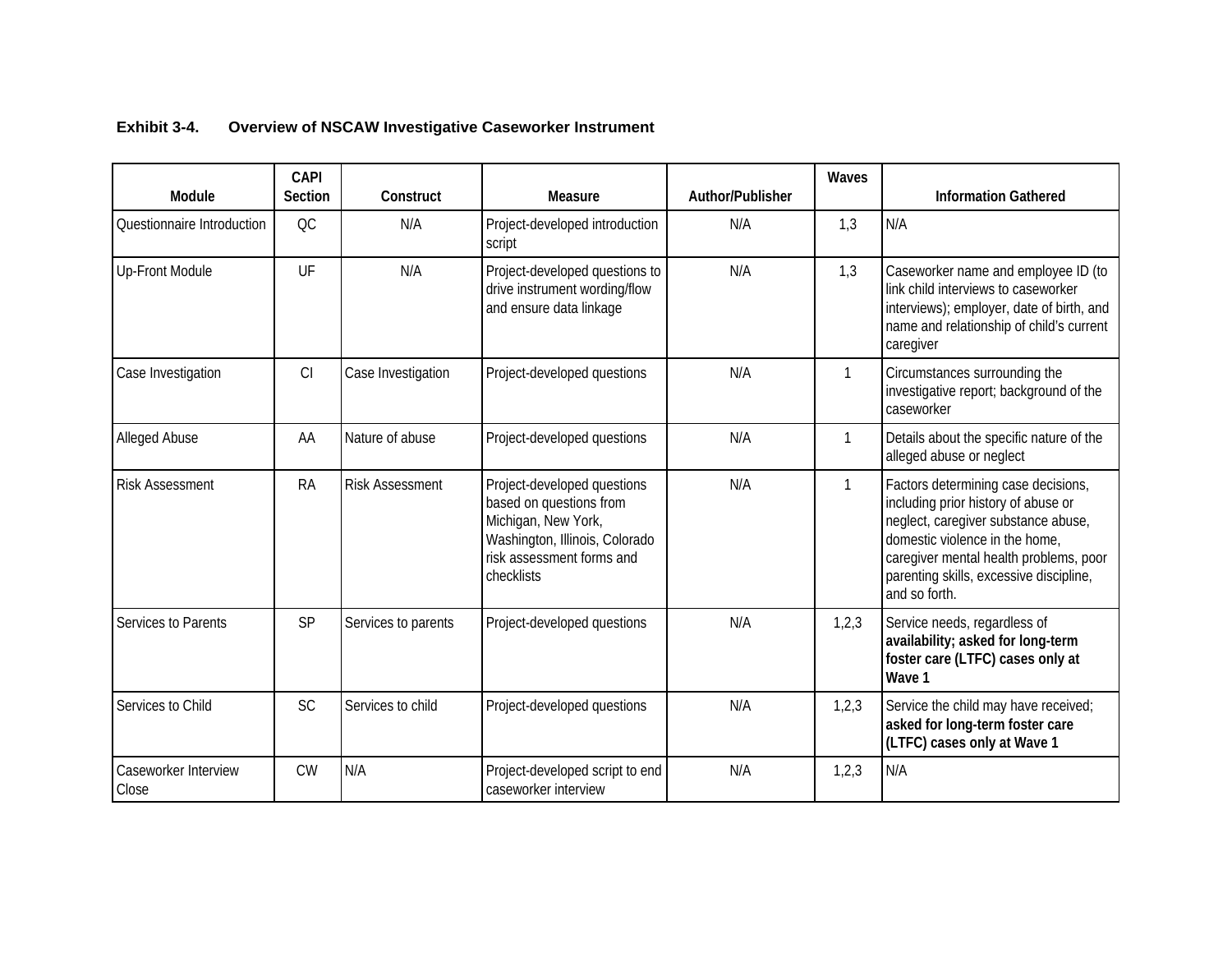### **3.5 Teacher Instrument**

The NSCAW Wave 1 teacher survey was designed as a self-administered, paper-andpencil (PAPI) questionnaire for teachers of children in grades K-12. In addition to collecting data on the child's achievement and behavior in the school setting, the instrument included constructs related to social competence and relationships, school socialization and engagement, behavior problems, academic achievement, and school-based services.

*Exhibit 3-5* summarizes the content of the instrument, as well as:

- **the module name**
- the applicable construct and measure, including an identification of projectdeveloped questions
- the author/publisher of established measures
- the waves in which each module is administered
- a brief description of the information collected in the module.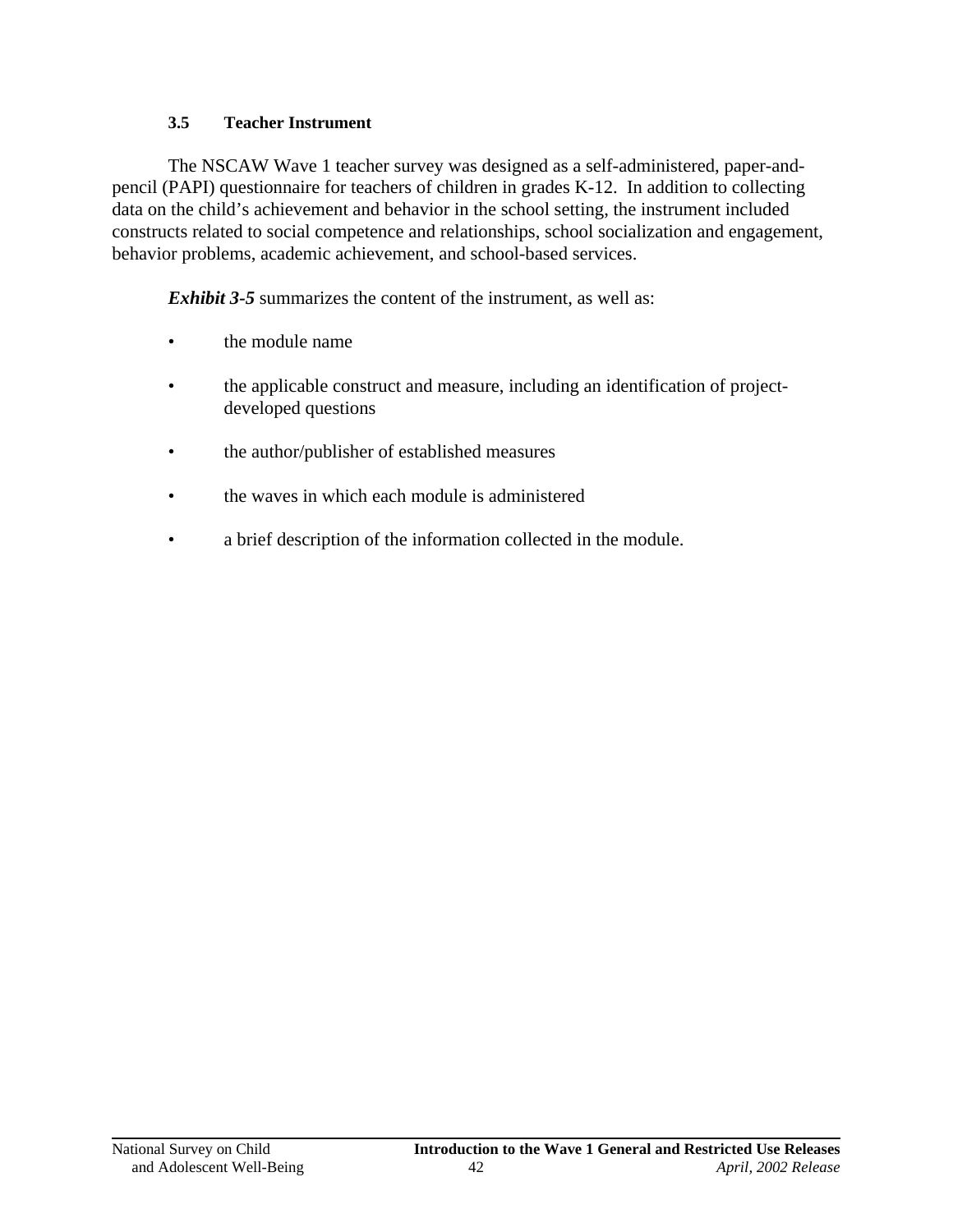|    | Module                                      | Construct                                                                                | <b>Measure</b>                                             | Author/Publisher                                           | Waves | <b>Information Gathered</b>                                                                              |
|----|---------------------------------------------|------------------------------------------------------------------------------------------|------------------------------------------------------------|------------------------------------------------------------|-------|----------------------------------------------------------------------------------------------------------|
| Α. | Your Relationship with<br>Student           | Teacher-Child relations                                                                  | Project-developed<br>questions                             | N/A                                                        | 1,3   | Subject area taught, average class size,<br>knowledge of child                                           |
| B. | Peer Relationships                          | Peer relationships                                                                       | Teacher Checklist of<br>Reactive and Proactive<br>Agession | Dodge and Coie, 1987                                       | 1,3   | Student's relationship with peers in class                                                               |
| C. | Social Skills<br>(Grades K-6)               | Social skills and school<br>socialization                                                | Social Skills Rating<br>System (SRSS)                      | Gresham and Elliott, 1990,<br>American Guidance<br>Service | 1,3   | Level of development of social skills<br>possessed by the child                                          |
| D. | Social Skills<br>(Grades 7-12)              | Social skills and school<br>socialization                                                | Social Skills Rating<br>System (SRSS)                      | Gresham and Elliott, 1990,<br>American Guidance<br>Service | 1,3   | Level of development of social skills<br>possessed by the child                                          |
| Ε. | <b>Student Behavior</b>                     | Student behavior                                                                         | Teacher Report Form                                        | Achenbach, 1991                                            | 1,3   | Behavior of student now or in the past 2<br>months                                                       |
| F. | Grade Progression &<br>Academic Performance | Grade progression,<br>academic performance,<br>school absences,<br>home-teacher contacts | Project-developed<br>questions                             | N/A                                                        | 1,3   | Grade progression, academic<br>performance by subject,<br>behavior/discipline problems, reading<br>level |
| G. | Special Educational Needs of<br>the Child   | Special educational needs                                                                | Project-developed<br>questions                             | N/A                                                        | 1,3   | Physical, emotional or mental conditions<br>which limit child, IEP, classification of<br>special needs   |

#### **Exhibit 3-5. Overview of NSCAW Teacher Survey Instrument**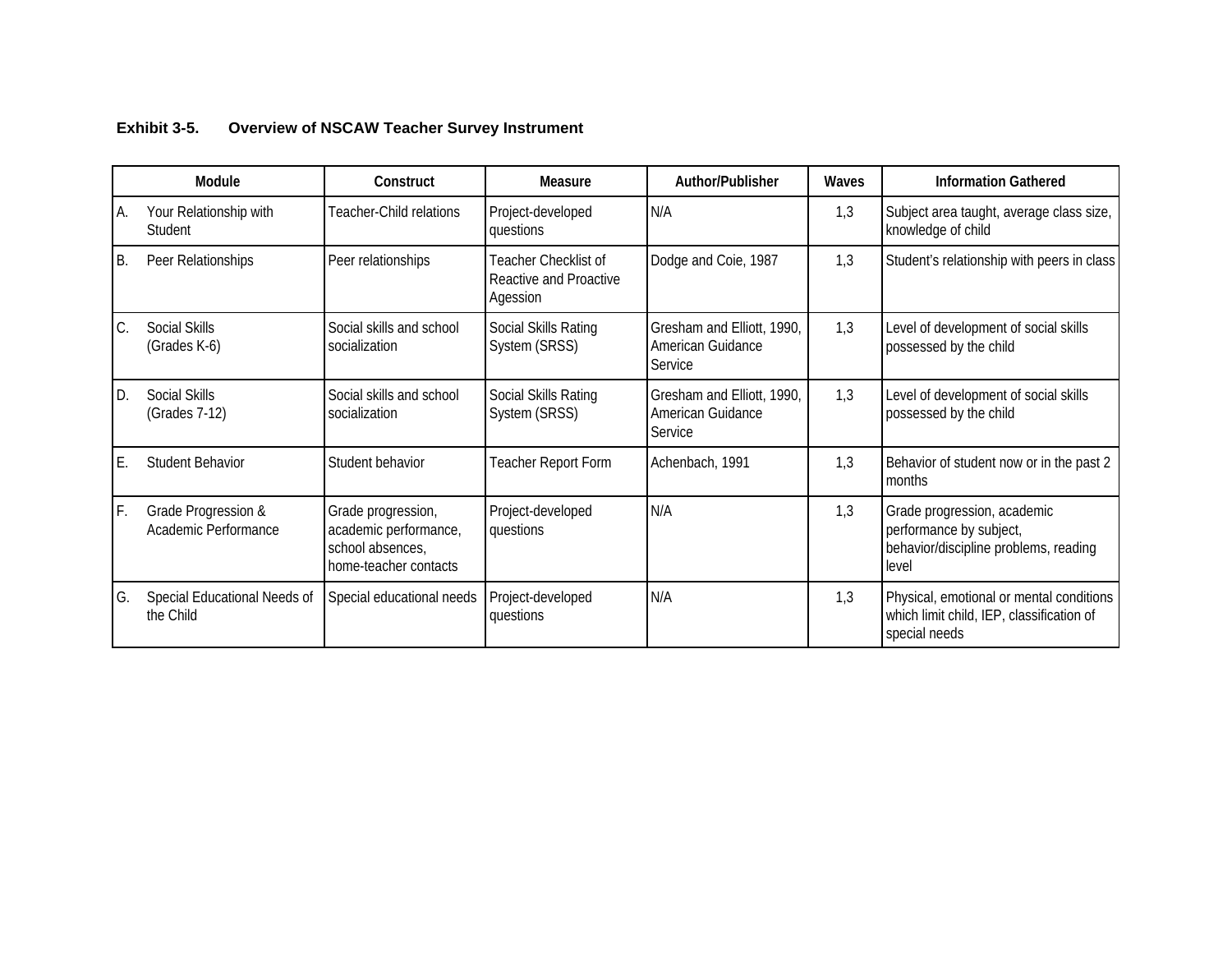#### **3.6 State Instrument**

A State Agency Discussion Guide (SADG) was developed to collect data from state agencies on a number of factors affecting the delivery of child welfare services. These included:

- Organization and structure of child welfare service delivery
- Formal and informal collaborative agreements with agencies and service providers
- Use of subcontractors for various types of service delivery
- Investigation processes and caseworker assignments
- Use of performance-based measures and accountability
- Impact of federal legislation on state policies and child welfare service delivery
- Concerns and promising developments in child welfare

State agency interviews were designed for telephone administration. In addition to informing the NSCAW, this information was requested by a number of state contacts when they agreed to participate in the study.

# **3.7 Local Agency Instruments**

A mixed-mode approach was used to collect information from the local agencies. The Local Agency Director Interview (LADI) was a paper-and-pencil instrument designed for administration by the field representatives to the agency director or his/her designee. The LADI collected information about agency characteristics and practices, and the service environment. A Self-Administered Questionnaire (SAQ) was also developed and provided to agency personnel at the time of the LADI interview. The SAQ was designed to collect more detailed information on agency expenditures, staff resources, foster care resources, service activities, and service delivery for the most recent fiscal year. These questions were placed in the self-administered questionnaire to allow agency staff to check records and other sources to provide the requested data. Other questions gauged the impact of various federal policies (e.g., Temporary Aid to Needy Families, Adoption and Safe Families Act ) on service delivery to children and families. These items were included in the self-administered questionnaire to allow agency staff to provide a detailed written response that might be difficult to obtain during an in-person interview.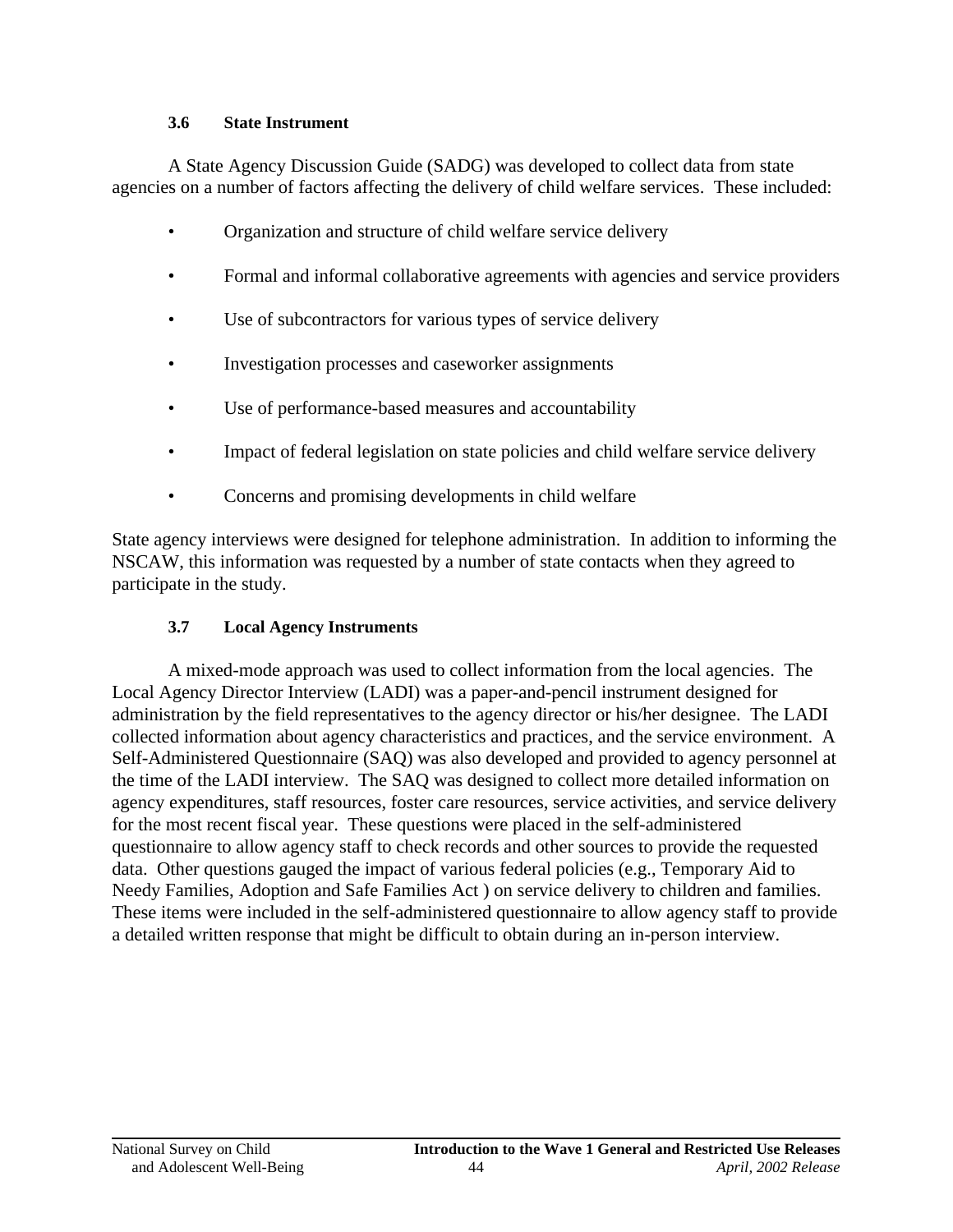# **4. Data Collection**

# **4.1 Pre-Data Collection Activities**

This section summarizes the data collection preparation activities that were undertaken for Wave 1. These included recruiting state and local agencies and obtaining OMB clearance and IRB approval. The Data File User's Manuals provide more comprehensive information on other pre-data collection activities, including pretesting and pilot testing the NSCAW instruments and auxiliary systems and recruiting and training field staff.

# **4.1.1 Recruitment of State and Local Agencies**

The goal of the recruitment effort was to inform the sampled states and agencies about the study and their role in the sampling and data collection activities, gain their cooperation, and secure a signed letter of agreement between the state or agency and the project. Additionally, recruiters sought to identify and address barriers to participation, such as access to family contact information, agency and caseworker burden, and confidentiality concerns arising from interpretations of state laws and agency policies.

Between April 1998 and July 1999, a total of 40 states and 110 county-level sites were recruited for NSCAW. (The term "site" is used here as the shorthand equivalent for county child welfare agency.) Among those were six replacement sites that were selected when the original sites declined to participate because of staff burden and confidentiality concerns. Replacement sites were selected based on their similarity to the sites that declined to participate.

# **Sampling Contacts**

After each site was recruited and a signed agreement letter was provided, NSCAW sampling team members contacted each participating agency to discuss the procedures for obtaining the monthly Wave 1 sample frame files. As part of these discussions, child eligibility guidelines and definitional differences (e.g., definitions of the target population and other key child welfare terms) were reviewed to ensure that sample files provided by each site met the needs of the study. Sites were also provided with detailed specifications for the sampling frame data, including:

- the data fields required to develop the list of children from which the NSCAW sample would be drawn
- the preferred formats for the requested data
- a description of each requested data field, and rationale for its use
- the preferred file format and method for transferring the file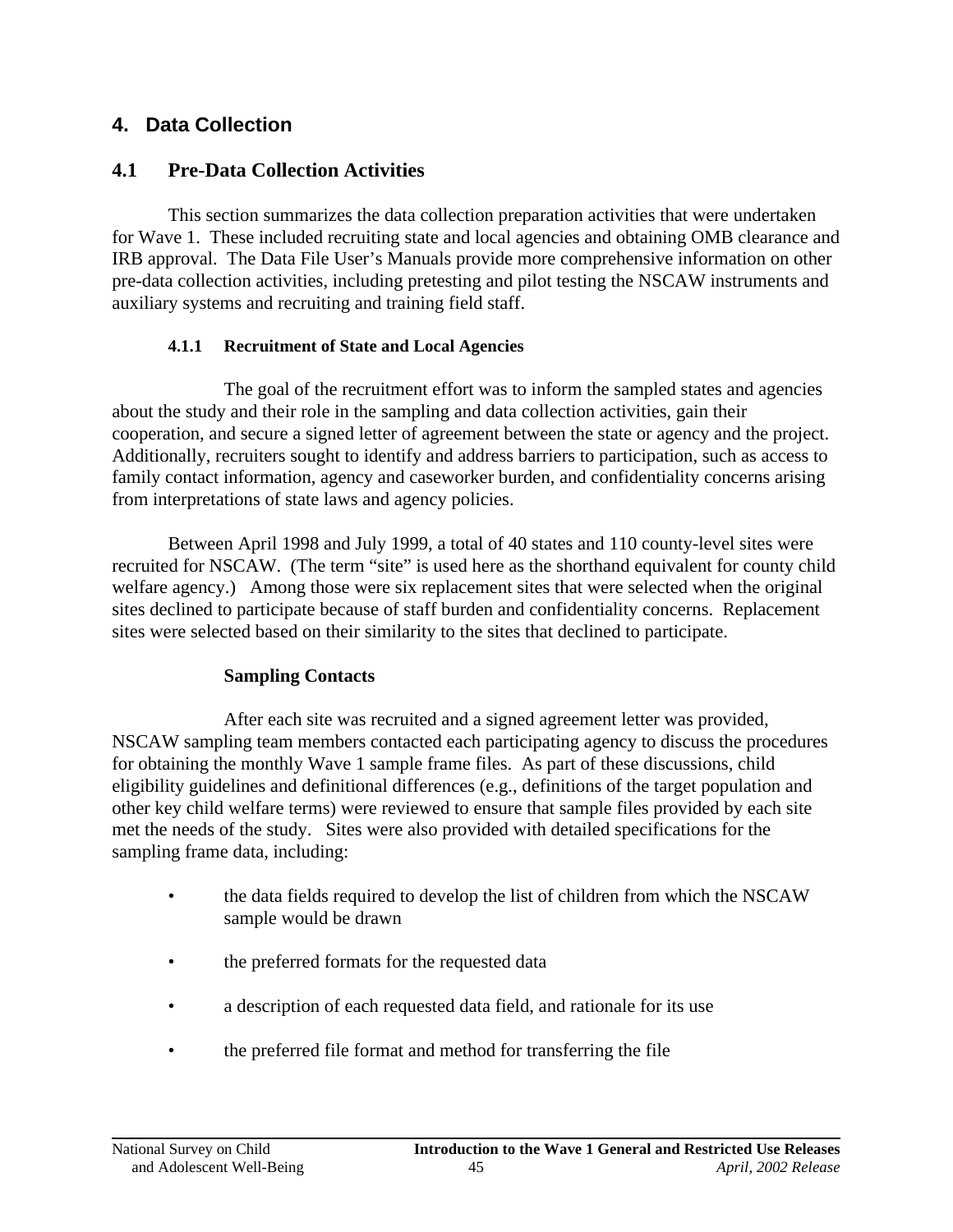a glossary containing definitions of the terms used in the data request specifications

*Appendix C* contains the NSCAW Sampling Frame Data Request Specifications distributed during this phase of the project.

## **Data Collection Contacts**

Following the sampling contacts, members of the NSCAW data collection team contacted the recruited agencies to collect information to facilitate the data collection effort in each site. These discussions focused on:

- general characteristics of the agency, including number of caseworkers and specialization of functional responsibilities (e.g., investigative versus service workers)
- record eeping methods, including processing and storage of intake forms, availability of computerized records, and storage of records for both CPS and Long Term Foster Care cases
- mandatory reporting requirements
- points of contact for various aspects of the data collection operation, including information access within the agency, obtaining consent for interviews with children in out-of-home care, and mandatory reporting
- the preferred approach for introducing the assigned field representative to agency staff

Additionally, the agency was asked to provide a list of caseworkers, a letter of endorsement from the agency director, any existing amplification of the state laws on child abuse and neglect, and a list of local resources (e.g., suicide hotlines, shelters, etc.). Information collected from each agency was compiled and provided to field representatives as part of their training package.

# **Family Contact Information**

A critical component of the recruitment process was the determination of which procedures for contacting sampled families would be implemented in each participating site. Recruiters presented states and agencies with several contact options, listed below, and worked with them to select an approach that would satisfy relevant state laws or agency policies. These options included:

- direct contact of sampled families by the NSCAW field representative
- postcard with passive consent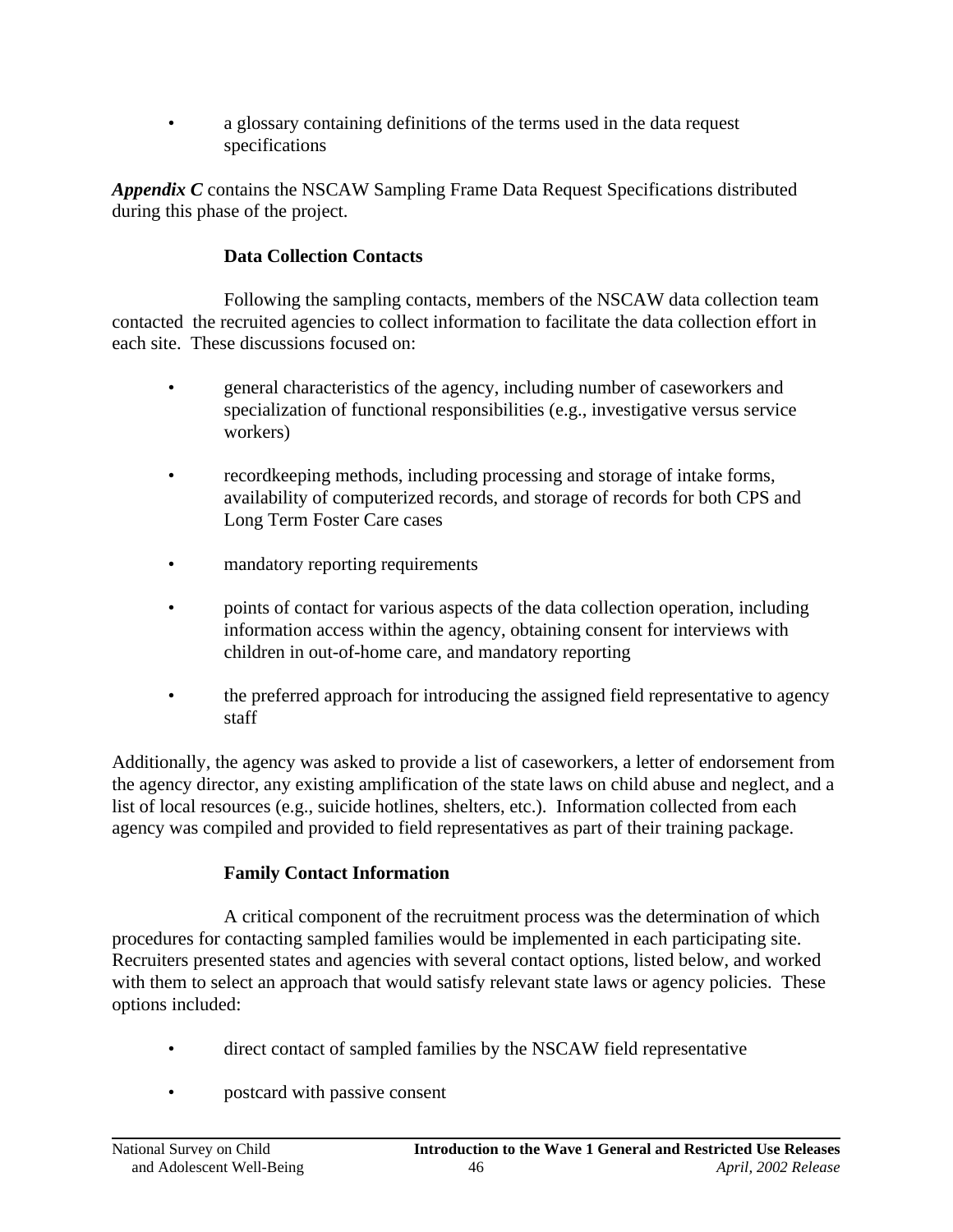- postcard with active consent
- direct contact of families by the agency (telephone and in-person)

With the passive consent process, sample members were notified about their selection for the study and asked to return a postcard refusing the NSCAW contact. Consent was inferred if the family did not return the postcard. The active consent option involved similar notification procedures; however, sample members were required to sign and return the postcard before information was released to NSCAW.

The majority of the states and agencies agreed to the direct field representative contact of sampled families. However, to address confidentiality concerns or work within state laws, 14 sites stipulated that parental/legal guardian consent be obtained via the active or passive postcard process before family contact information was released. Of these, nine sites mandated advance consent from all sampled families. The remaining five sites mandated advance consent from those families who had been investigated and had unsubstantiated outcomes. All but one of the 14 advance contact sites opted for the active consent process. The remaining site implemented the passive consent process.

The advance contact operations were carefully monitored by the NSCAW project team. Careful attention was given to each agency's ability to locate sampled families in a timely manner and obtain consent for the release of contact information. As Wave 1 data collection progressed, it became apparent that the advance contacts in the 13 sites requiring active consent from the family were yielding poor results. Families failed to return signed postcards and agencies were unable to provide the resources needed to contact them by telephone or in-person to seek consent. While efforts were made to improve the consent rates in these sites, including asking sites to switch to the passive consent option, the impact on the Wave 1 response rates was significant. As a result, the NSCAW project team, in consultation with the Federal Project Officer, withdrew from the sample the advance contact sites achieving little or no cooperation from the active consent process. Between March and April 2000, seven of the 14 advance contact sites, and all families selected in previous months, were withdrawn from the study. One site agreed to forego the advance agency contact in favor of the direct field representative contact for the remaining sample months. Five sites, struggling to obtain active consent for unsubstantiated cases, chose to stop sampling unsubstantiated cases in order to remain a part of the study. The remaining advance contact site, achieving acceptable consent rates from sampled families, continued their passive consent process for the duration of the Wave 1 sampling period.

It should be noted that one additional site was dropped from the study when approval of the study protocol could not be obtained from the state's child welfare system Institutional Review Board. Of the initial 110 recruited agencies, therefore, Wave 1 was completed with samples from a total of 97 sites in 92 PSUs.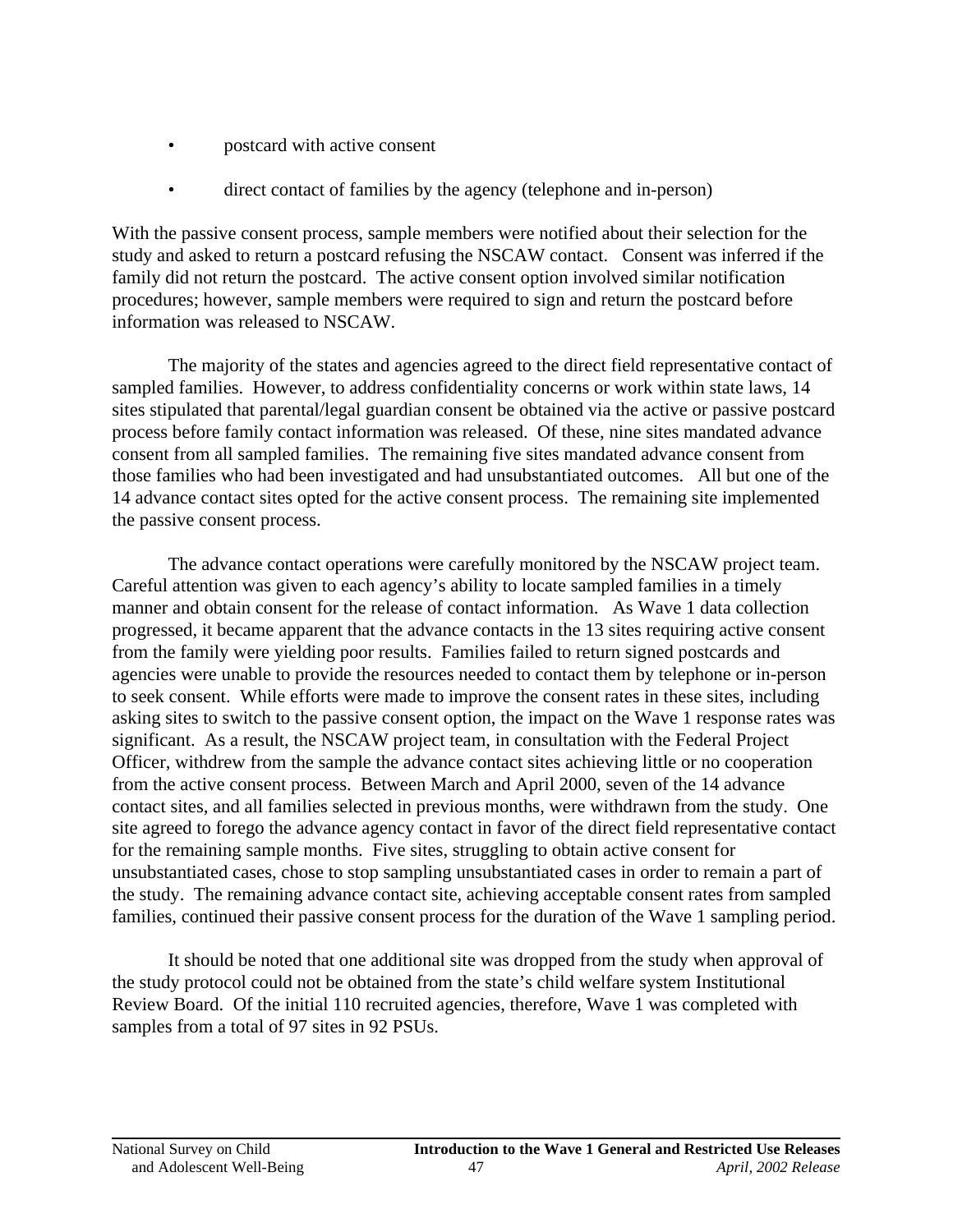### **4.1.2 Obtaining Institutional Review Board Approval**

The NSCAW IRB review process was iterative and quite lengthy, given the complexities of the study design, the sensitivity of the subject matter, the vulnerability of the children being sampled, and the risks to participating families. RTI's IRB paid particular attention to the content of the consent forms, mandatory reporting procedures, incentive payment plans, communication of update information including adverse events, and the data release plan for NSCAW. To reach accord on these issues, the committee appointed a subcommittee to work with the Project Director to finalize materials and procedures for Wave 1 data collection. As part of the approval process, the chair of the IRB committee accompanied Pilot Study interviewers to two homes to observe the informed consent and interview processes.

Over a 7-month period, the IRB subcommittee and the project team worked collaboratively to consider the designation of risk by type of respondent and the protections required in 45 CFR 46 for both adult and child respondents. The subcommittee recommended revised procedures and consent forms to the full committee for a vote in June 1999, at which time the Wave 1 and Wave 2 data collection procedures were approved. The RTI IRB approval was conditioned on quarterly update meetings with the Project Director, submission of a mutually acceptable data release plan, and timely reporting of any adverse events experienced (e.g., reporting of suspected child abuse or neglect, distressed respondents, intervention procedures initiated because of apparent suicidal intent).

Throughout Wave 1, project staff met quarterly with the RTI IRB committee to provide updates on the status of NSCAW. An annual renewal application was submitted and approved in June 2000 for continuation of Waves 1 and 2.

In addition to the RTI's IRB, NSCAW project staff were required to prepare and submit four state IRB review packages before the commencement of data collection. Other institutions within the NSCAW research consortium also prepared and submitted study protocols to their IRBs for approval. These included the University of North Carolina at Chapel Hill, the University of California at Berkeley, Duke University, San Diego Children's Hospital, and the University of Pittsburgh Medical Center.

An application for a federal Certificate of Confidentiality was submitted to NIMH in September 1999, and approval received immediately.

The consent and assent forms approved by the IRB and OMB and used in Wave 1 are included in *Appendix D*.

# **4.2 Wave 1 Data Collection Procedures**

This section describes the data collection procedures that were implemented for Wave 1 child, current caregiver, former caregiver, and investigative caseworker interviews, as well as the data collection activities for state and local agency interviews and teacher surveys. In general, field representatives received case samples on a monthly basis over the course of Wave 1. Upon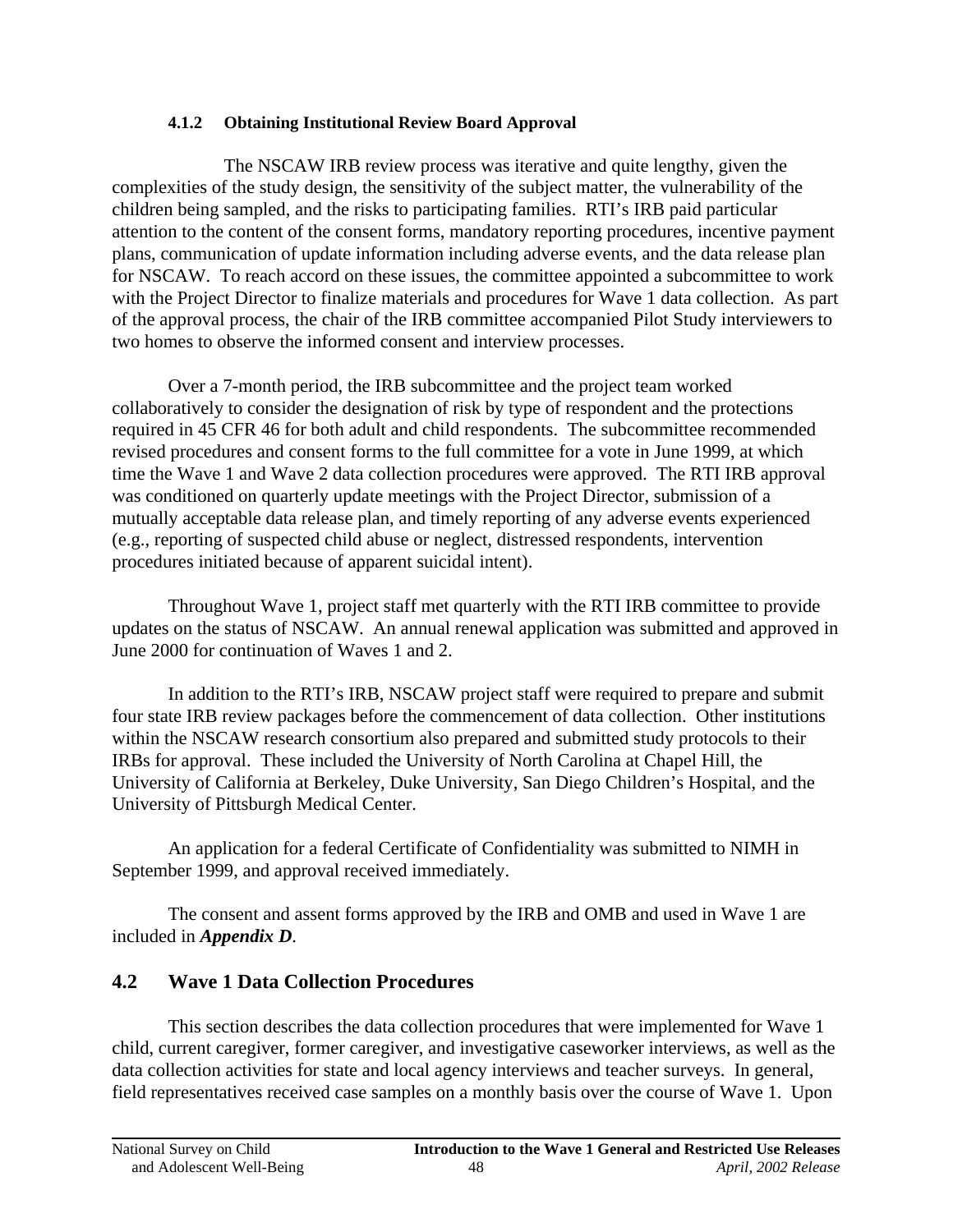receipt of their monthly case assignments, field representatives contacted the agency to collect detailed contact information for the child and family, mailed introductory letters and study brochures to sample members, contacted sampled families to obtain consent for the interview, and administered the interview in accordance with the study procedures. Detailed descriptions of these activities follow.

## **4.2.1 Collection of Case Initiation Database Information**

The NSCAW Case Initiation Database (CID) was designed as the primary tool for verifying and/or supplementing data collected during the sampling process and for collecting the contact data for current caregivers, former caregivers, children, and their legal guardians. In most cases, the sample selection task produced the following information:

- child name and unique case ID
- child date of birth and age
- child gender
- child case type (CPS or long-term foster care)
- whether the child was currently receiving services
- whether the child was in out-of-home care
- investigation completion date (the completion date for the investigation that led to the child's selection for NSCAW)
- investigation start date (the date that the report was made or the investigation was opened)
- start date of child/family services

The information obtained during sampling was a "snap shot" of the child's living situation and service receipt status, and was provided to the field representative through preloading the information into the CID. At any time after sample selection, it was recognized that the child's situation could change. For example, between sampling and the start of data collection, the child could have been placed in out-of-home care or reunified with his/her biological caregivers. As a result, the CID was developed to update or confirm the information collected from sampling, and to collect the contact information needed to facilitate the child and family interviews. The information collected in the CID served these purposes:

to determine which interviews were required for the case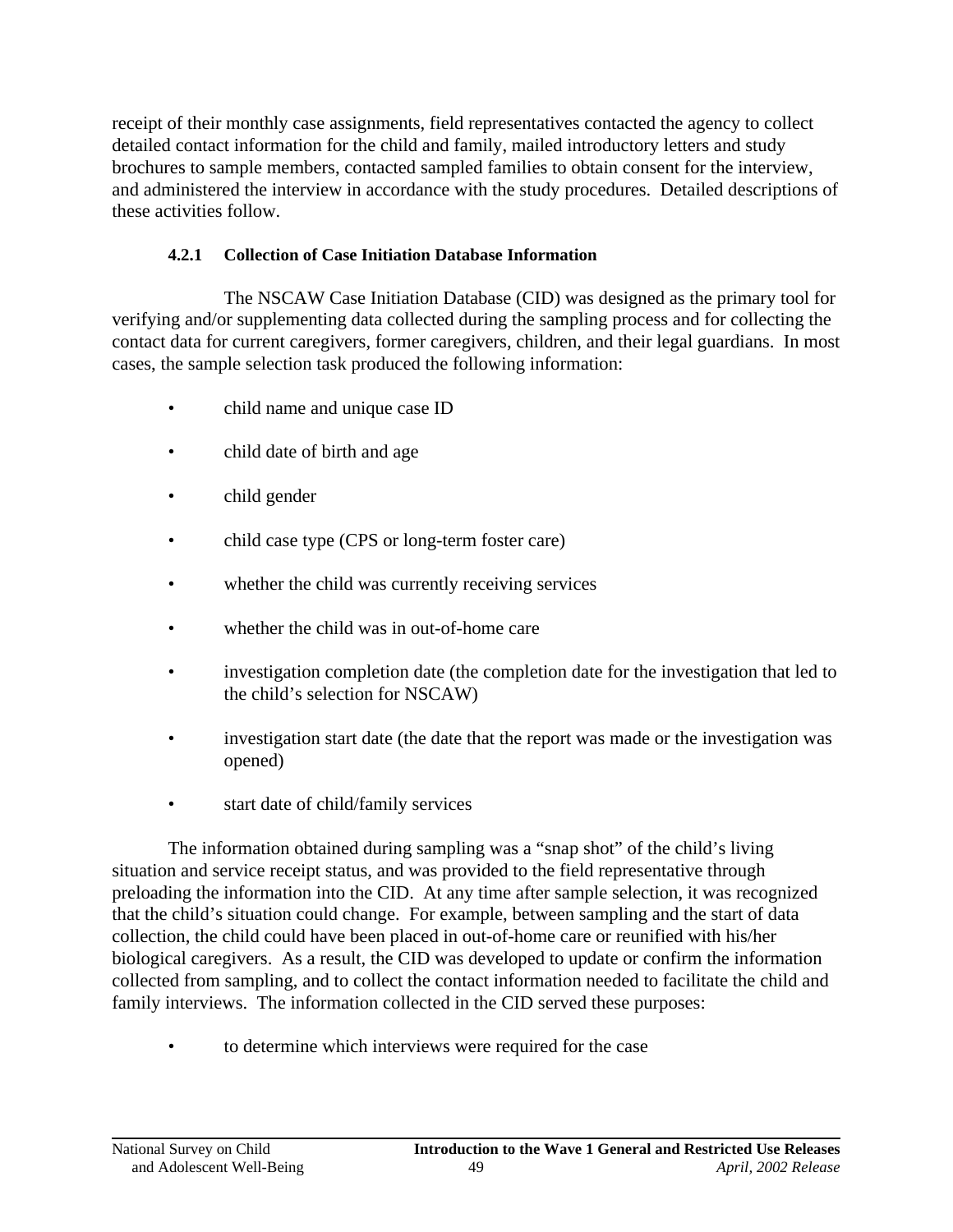- to drive wording (e.g., pronoun choice) and routing of the CAPI/ACASI instruments (e.g., administer the out-of-home module to all children for whom it was appropriate at the time of the interview, regardless of the child's status at the time of sampling)
- • to collect detailed contact information for children, caregivers, legal guardians, and investigative caseworkers

CID data were collected from the designated agency liaison within several days of case assignment. Field representatives entered the information into the laptop computer and then printed Interview Control Cards for each required interview. In Wave 1, the following CID data were confirmed from the sampling information, corrected, or collected for each sampled child:

- the name of the investigative caseworker who handled the child's case
- date the child/family began receiving services
- start date of the investigation that led to the child's inclusion in the study
- date of initial report that led to the investigation
- child name, date of birth, age, gender, language preference, Social Security Number, out-of-home status, and start date of current placement (for children in out-of-home care)
- child's current primary caregiver's name, address, telephone number, and their relationship to the child
- for children in out-of-home care, the names of primary and secondary caregivers the child was taken from, their relationship to the child, address and telephone number
- name and contact information of the legal guardian of the child (if different from the current or former caregiver)

Key elements of the sampling and CID data, such as child age and out-of-home placement status, were again verified at the start of the child and current caregiver interviews to ensure accurate routing in the CAPI/ACASI programs.

## **4.2.2 Child and Current Caregiver Interviews**

The following section describes the procedures for contacting sampled families and conducting the Wave 1 interviews. The procedures for contacting and interviewing CPS and LTFC cases were identical; only minor differences in the instruments were specified for the two sample types, as noted in *Chapter 3*.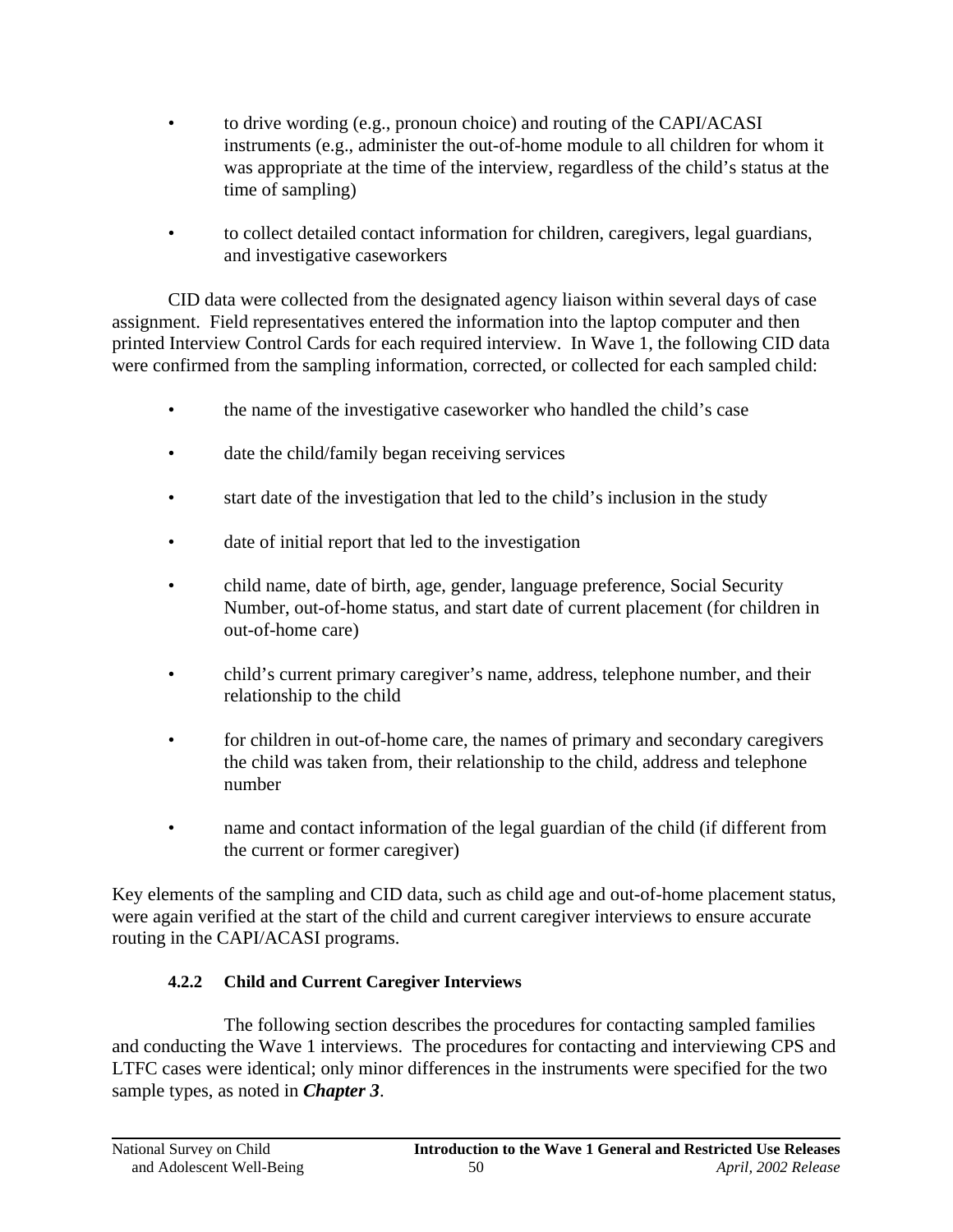### **Contacting Procedures**

Following the collection of the CID data, field representatives mailed a personalized introductory letter and NSCAW question and answer brochure to each caregiver. The lead materials, which were tailored to the various respondent types, were mailed approximately eight weeks after the close of the investigation. They emphasized the importance of the study, the study's sponsorship and non-affiliation with the local CPS agency, confidentiality of the data, and the fact that participation in the study provides each family the opportunity to register their experiences. (See *Appendix D* for copies of project materials.) After allowing sufficient time for receipt, the field representative telephoned or visited the household in order to schedule an appointment to conduct the in-person child and caregiver interviews.

# **Key Respondent Rules**

For the purposes of calculating response rates and determining which cases were included in the release to researchers, a key respondent was identified for each sampled child. For children younger than 10 years old, the key respondent was defined as the adult caregiver; for children 10 - 14 years old, the child was defined as the key respondent. Participation of the key respondent was necessary in Wave 1 for inclusion in the NSCAW cohort and in the NSCAW data files released for research. (Note that nonresponse in subsequent rounds will not effect cohort membership. All cohort members will be followed and contacted for particpation at each subsequent wave of data collection.) The overall response rate reported for NSCAW is based on this key respondent definition. *Section 4.3.1* provides these response rates.

The key respondent definition also established the ideal order for the NSCAW interviews. Field representatives were encouraged to conduct the key respondent interview first; however, it was common for the caregiver interview to be done first regardless of the child's age and key respondent designation. This allowed the caregiver to experience the interview process firsthand, which increased the likelihood of their child's cooperation.

## **Completed Interview Definitions**

As with the key respondent definitions, a set of rules was established to determine which cases would be included on the data files released to the research community. For partial interview cases—that is, cases in which the field representative was unable to complete some questions or sections with the respondent—the NSCAW project team used the following rules to categorize interviews as complete (and therefore included on the data file) or incomplete (and excluded from the data file):

- **Child:** Interviews were considered complete if at least one of the well-being measures was obtained (BINS, PLS-3, KBIT, Mini Battery, or BDI)
- **Caregiver:** Interviews were considered complete if the questionnaire module on services received by the child was completed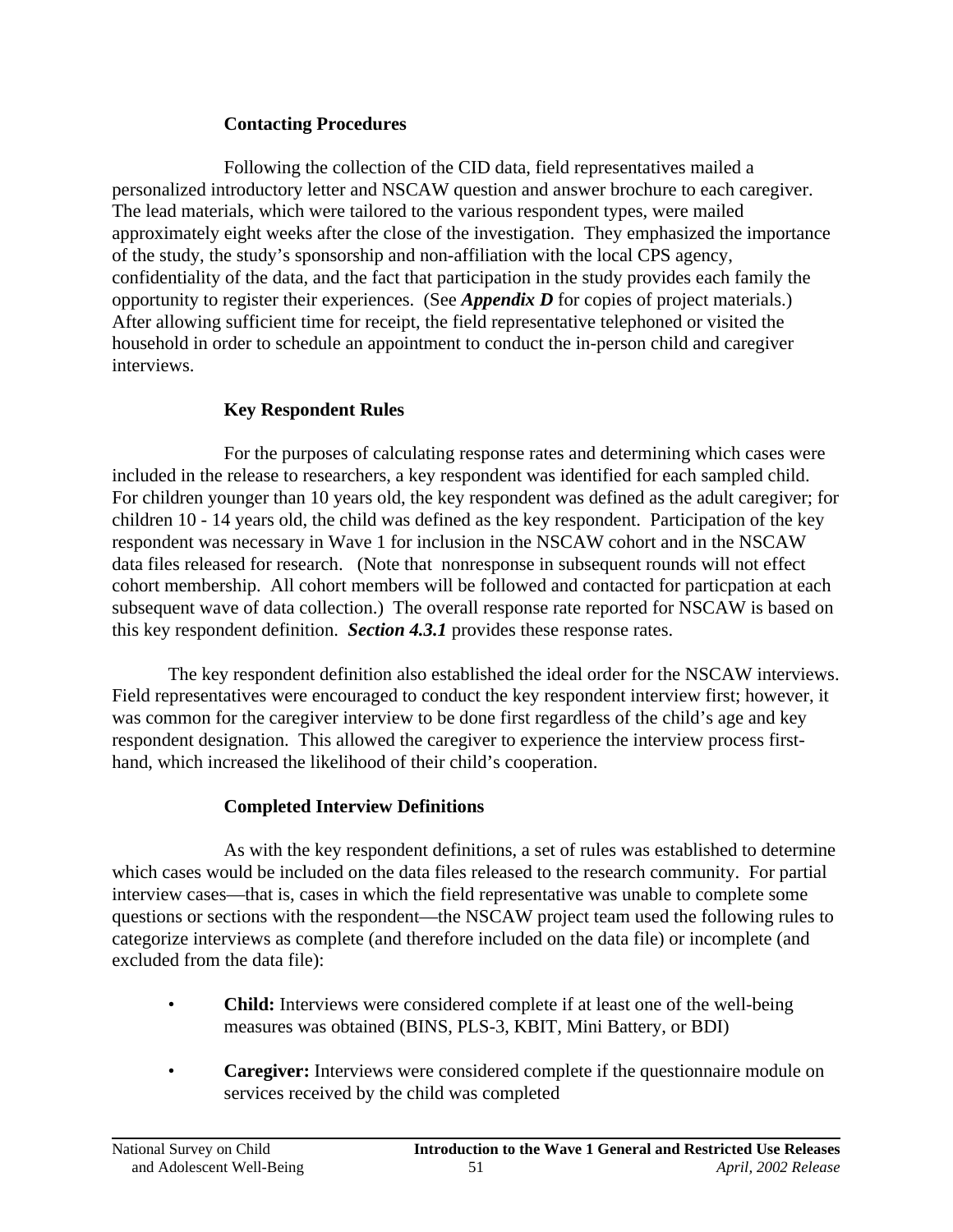## **Selection of the Current Caregiver**

In many instances there was little question regarding who should be interviewed about the child. In other situations we carefully sifted through information to identify the most appropriate adult respondent. Regardless of the family situation, the guiding principle was to interview the adult in the household who knew the sampled child best and who could most accurately answer questions about the child's well-being.

Specifically, in situations in which there was more than one caregiver in the household, we asked to interview the adult "most knowledgeable" about the child and who had co-resided with the child for two months or more. The co-residency requirement was important to ensure that caregiver respondents had sufficient knowledge of the child to answer the NSCAW questions. In situations where there were multiple possible respondents who met these criteria, we applied the hierarchy of parent-child relationships employed on the NIMH Methods for Epidemiology of Child and Adolescent Mental Disorders Study (MECA), and used in other studies of children and adolescents, to select the caregiver respondent. This hierarchy delineated the following order for respondent selection:

- Mother (biological, stepmother, adoptive mother, foster mother)
- **Grandmother**
- Father (biological, stepfather, adoptive father, foster father)
- Aunt
- Adult sister (biological, step, adoptive)
- Uncle
- Adult brother (biological, step, adoptive)
- Other

In situations where the sampled child was found to be living in therapeutic foster care or in a residential treatment center, the details of these cases were examined individually in order to appropriately weigh time spent directly interacting with the child and other factors to determine the adult respondent for the sampled child.

# **Gaining Cooperation**

Approximately one week after mailing an introductory letter to the caregiver respondent, field representatives attempted telephone and in-person contact. Study protocol mandated that the initial contact with the study subject be by telephone, unless information from the agency or caseworker indicated that an in-person visit was preferable or if the family did not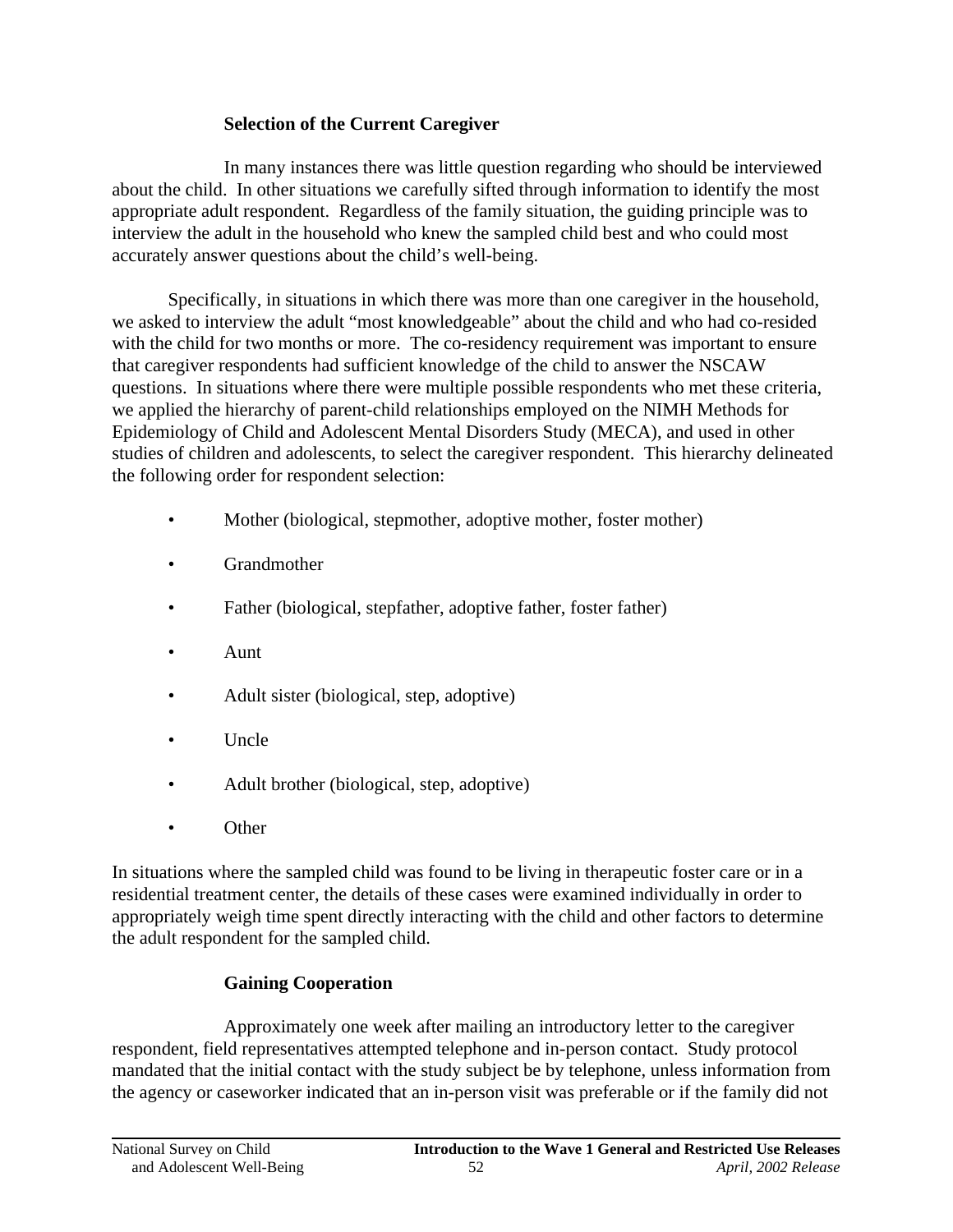have a phone. The telephone contact was used as a means to schedule either an interview or an in-person meeting to address any concerns the caregivers had. If two caregivers resided in the household, field representatives were instructed to try to schedule a time for an in-person visit when both caregivers could be present for explanation of the study. Field representatives were issued photo ID badges, a project authorization letter, a confidentiality agreement, and a copy of NSCAW's Federal Certificate of Confidentiality. These tools established the study's validity and the representatives' legitimacy.

Once initial concerns and questions about the survey were answered, field representatives conveyed the need for a private setting to conduct both the caregiver and child interviews. The private interview setting was necessary for children ages 5 and older and caregivers. Given the sensitive nature of some questions in CAPI, it was important that the study subject, no matter what age, be comfortable enough with the situation to answer questions honestly. Privacy also helped to minimize the number of distractions, and thereby minimize cognitive burden and promote data quality.

Wave 1 child and family interviews were originally initiated at 63 days after the close of the investigation. This window was viewed as both a "cooling off period" for families who had been the target of an investigation and a "honeymoon period" for children whose placement had changed. This window was shortened to 40 days early in the data collection period in response to the significant difficulties field staff experienced in contacting and interviewing families at the addresses provided by the agencies. This reduced the age of the contact data, decreasing the need for locating activities, while maintaining a reasonable window of time between the investigation and the NSCAW interview.

## **Informed Consent Procedures**

The adult respondent was asked to consent to participate for both her/himself and the sampled child. However, field representatives were carefully trained to confirm with the agency that the adult respondent chosen had legal guardianship and the resulting legal right to consent to the child's participation. If the chosen adult respondent did not have legal guardianship, the field representative identified and contacted the person or agency who did have the authority to consent for the child. In some sites the agency had legal guardianship for out-ofhome placement children; in other sites the juvenile or family court held legal guardianship. The field representative contacted the legal guardian, explained the study and the child's selection, and sought permission to interview the child and authorization for others (e.g., a teacher) to release information about the child.

As with the informational letters and brochures, the content of the NSCAW consent forms was tailored to the different respondent types—current caregiver, former caregiver, and legal guardian. The consent forms explained the sample selection procedures; the purpose of the study; the study's sponsorship and non-affiliation with the local CPS agency; the data collection procedures and types of questions to be asked; the approximate length of the interviews; any discomforts, risks, or benefits associated with participation; and data confidentiality protections. The consent forms also included a separate request for the CARI quality control recordings, as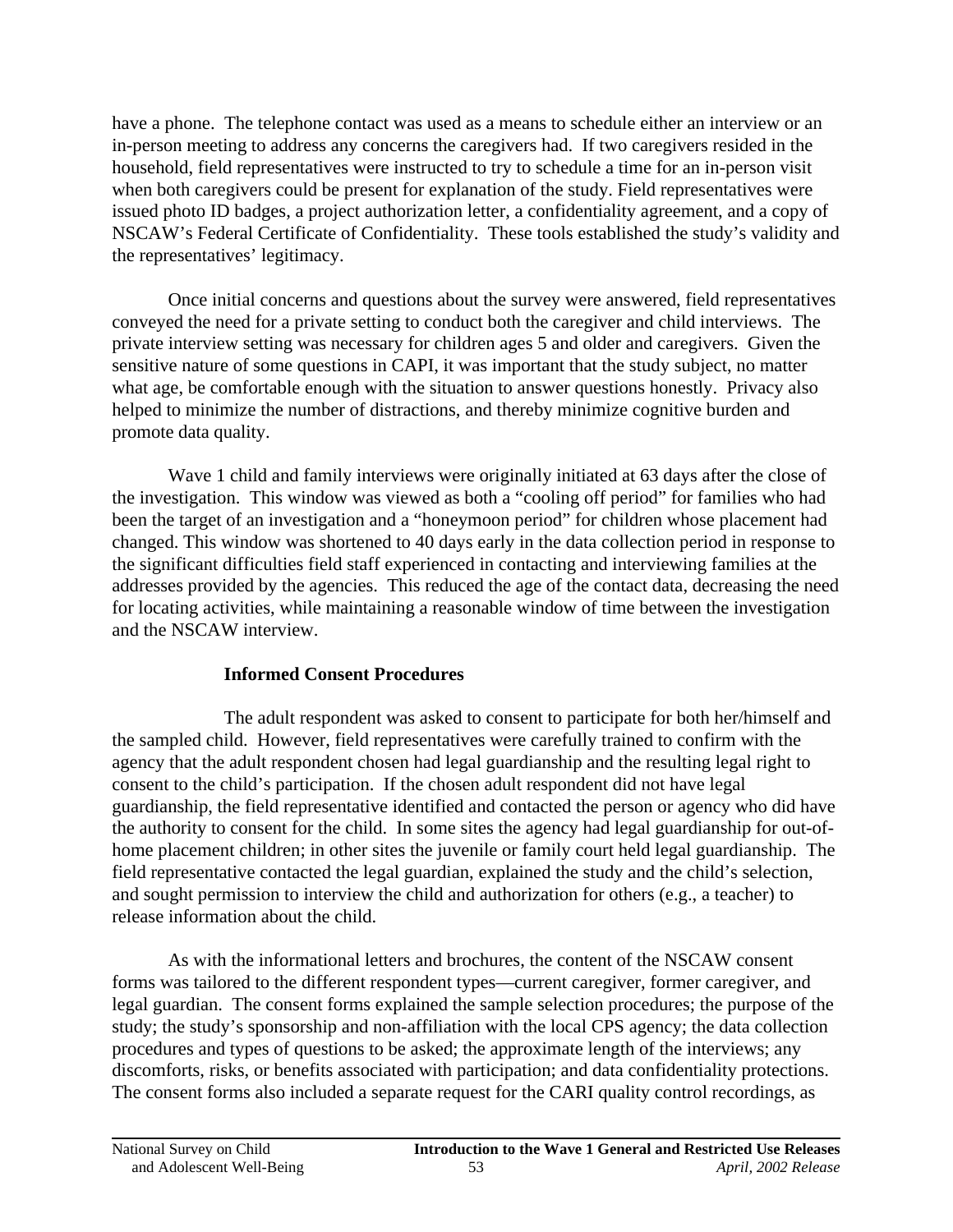described in detail in the Data File User's Manual. Copies of the adult consent forms are provided in *Appendix D.* The field representative was responsible for reading the full consent form to the respondent and obtaining his/her signed approval before proceeding with the interview.

We also utilized a form for the legal guardian to permit teachers to release information about the child's school behavior, peer relationships, and academic functioning. (Refer to *Appendix D*.)

## **Mandatory Reporting**

The human subjects and research ethics issues presented by the NSCAW were quite challenging. To address these issues thoroughly, the project convened a work group to discuss and recommend approaches to these challenges. The work group was aided by input from members of the NSCAW Technical Work Group, and extensive discussions with RTI's IRB.

Using an approach developed for the Longitudinal Study of Child Abuse and Neglect (LongSCAN), we narrowly defined "serious ongoing abuse" for the NSCAW baseline interviews. By using a narrow definition, we were able to alert authorities to situations of a serious nature, while not intruding on the process started by the child welfare investigation finished only weeks before the child and adult caregiver interviews. To define these threats more broadly at baseline would have put participating families at greater risk of losing custody of their children than nonparticipation, would have second guessed the child welfare investigative process recently completed, and may have introduced a confounding intervention in a study that seeks to evaluate the very processes established to intervene on the children's behalf. However, it was recognized that definitions and procedures in post-baseline interviews would need to be less narrow in definition because of the lag in time from the family's interactions with the child welfare system.

Using the definitions for serious ongoing abuse, the NSCAW work group identified questionnaire items that could illicit information requiring mandatory reports, developed scripted probes to help the field representative clarify the situation, and discussed ways that field representatives were to interact with both respondents and local child welfare agency staff in mandatory reporting and other distressing situations. Items most likely to illicit reportable responses , as well as any scripted follow-up questions that were administered as a result of positive responses to potential report-triggering items, were placed in the ACASI modules of the instruments in order to:

- provide a more private setting in which to respond to the questions
- minimize the field representatives' involvement in any resulting mandatory reports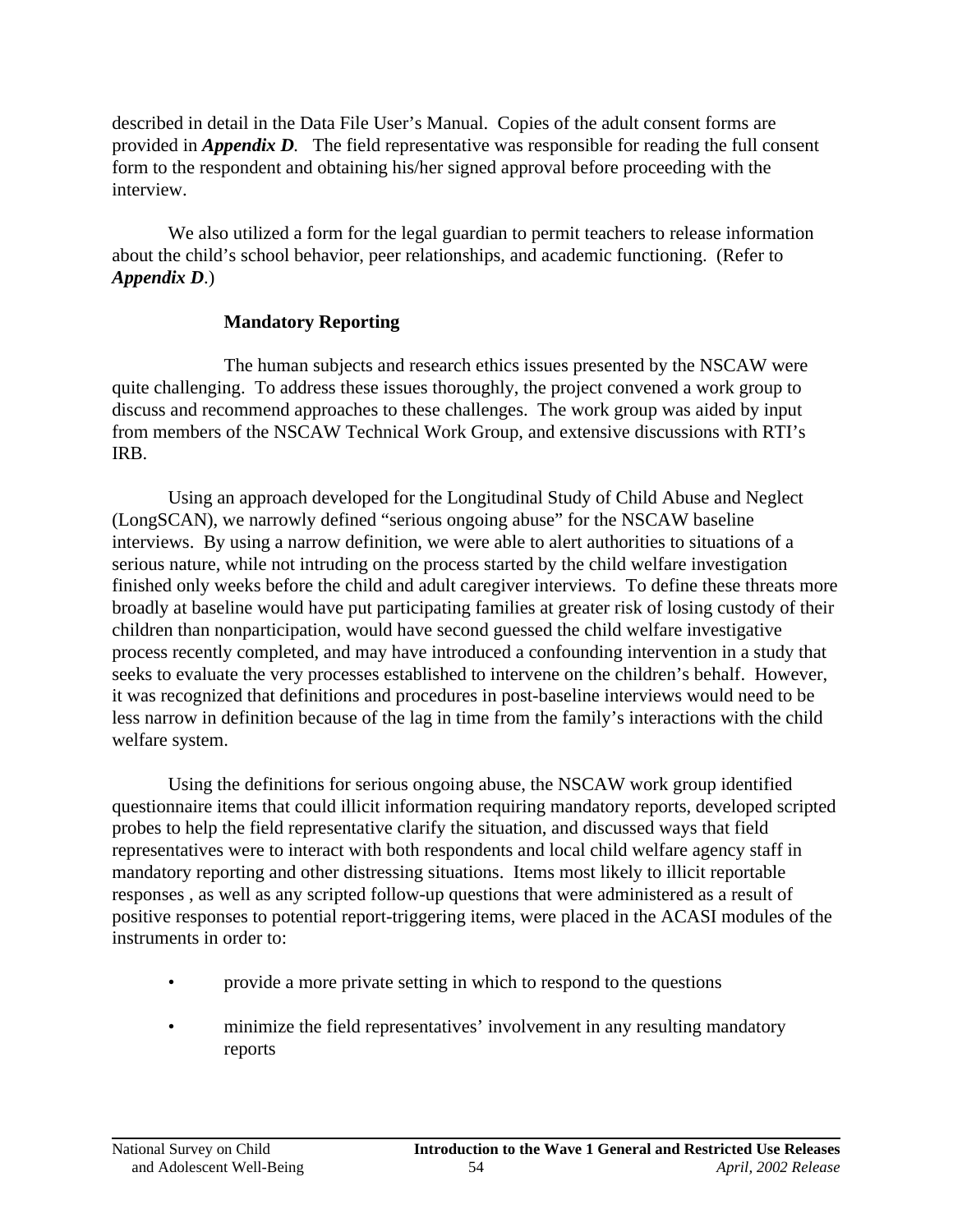The ACASI probes were designed to collect additional information on the frequency and recency of a positive report of maltreatment, and whether the alleged abuse involved an adult caregiver living in the household. Field representatives were not notified about positive responses to mandatory report items triggered by transmitted data; instead, the interview data were transmitted to RTI daily, reviewed by members of the NSCAW project team, and decisions made about the necessity of a report based on the responses to the interview questions, report probes, and guidelines established with the affected site. Mandatory reports were filed by NSCAW project team members, in accordance with the procedures established with the individual sites. Copies of all reports were provided to the RTI IRB and, as required, to IRBs in two participating states.

In addition to mandatory report situations, the NSCAW Child Interview included several questions about suicide ideation, including probes about suicidal thoughts in the past two weeks and presence of a plan to commit suicide. In cases where the answer to both items was affirmative, the field representative was alerted at the end of the interview by the CAPI program and required to take steps in response to the situation. These included telling the child that his/her parent or caregiver would be told about the situation, and reporting the situation to the parent or caregiver. Children were given the option of being present for the discussion with the parent/caregiver. The field representative was not allowed to leave the home until the report was made to the parent/caregiver. Parents and caregivers were encouraged to alert appropriate mental health professionals or another service provider. Field representatives were trained to handle spontaneous reports of suicidal attempts or threats that were not in response to interview questions, including those from adult respondents, in a similar manner.

Beyond these procedures, field representatives were trained to prepare Incident/Adverse Event Reports in situations in which a respondent became distressed during the course of an interview or in which they observed or suspected abuse or neglect as defined on state CAN laws. (During training field representatives were provided with detailed documentation of the report requirements and guidelines for their assigned sites, as related to governing state and local laws.) Additionally, field representatives were advised to consult with their field supervisors or NSCAW project team members about potential report situations to ensure appropriate procedures were followed. *Section 4.3.2* details the number and type of reports filed in Wave 1.

# **Collecting Data from Current Caregivers**

As noted earlier, Wave 1 current caregiver interviews were conducted in-person with the selected adult respondent. In addition to gaining cooperation and obtaining informed consent, key elements of the data collection task included:

- administering the CAPI interview in accordance with the procedures covered in training, including resolving inconsistencies detected during the interview and probing to elicit more detailed responses
- utilizing the appropriate interview aides, including a showcard booklet listing response choices for specific questions in the instrument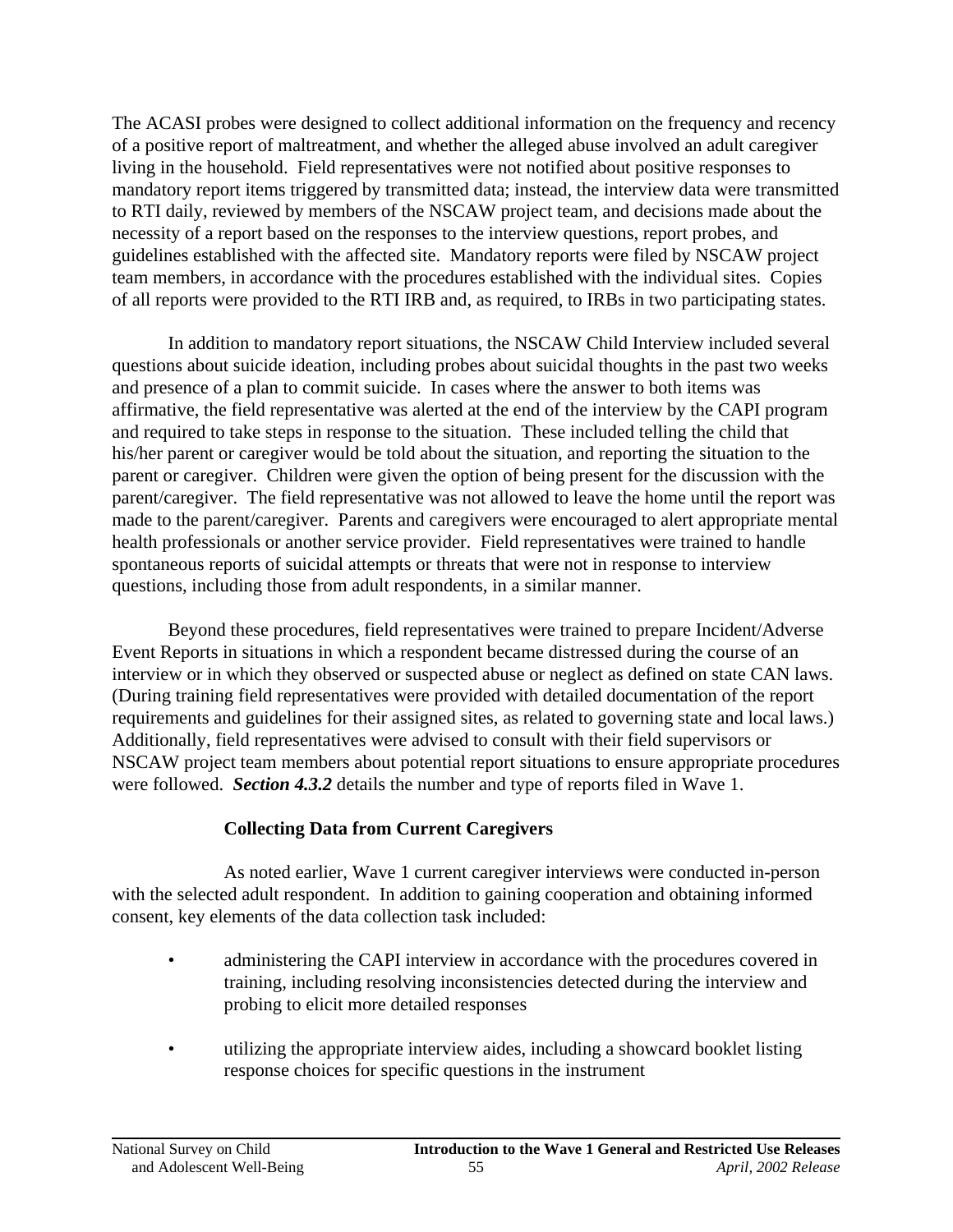- teaching the respondent to use the laptop computer for the ACASI portion of the interview, including use of the keyboard and entry of responses
- collecting detailed locator information to facilitate contact in future interview waves
- paying incentives
- obtaining authorization to contact the child's teacher for the NSCAW teacher survey (for children in grades K-12)
- leaving a change of address card for the respondent to return to the project team in the event they move before the next interview wave

At the end of the interview, current caregivers were paid a \$25 cash incentive, later increased with OMB and IRB approval to \$50, for their participation in the interview. The incentive increase was adopted to improve response rates, reduce the number of contact attempts required to obtain child and family interviews, and to address respondent concerns about interview burden.

# **Informed Consent for Selected Children**

As noted earlier, signed consent for the child interview was obtained from the child's legal guardian. However, children age 7 to 14 were asked for their assent for the interview. As with the adult caregivers, the field representatives were required to read the assent forms aloud and obtain signed permission to conduct the interview. The assent form introduced the study to the child, described the types of questions to be asked, assured the child that almost everything they said would kept confidential (with the exceptions of serious ongoing abuse and suicidal intent), and addressed the voluntary nature of participation and his/her right to refuse to answer any question. Given the vulnerability of this particular population, it was considered especially important to provide the children with this information, even though their signed assent form is not legally binding and the Office for Protection against Research Risks (OPRR), now the Office for Human Research Protections (OHRP), regulations did not mandate this assent process. Assent from younger children was not sought because the pretest experience suggested that children younger than 7 would not fully understand some of the fundamental concepts of informed consent, necessary to meaningfully process the information. *Appendix D* includes copies of the NSCAW assent forms for children age 7 to 10 and the assent form for children age 11 and older.

# **Collecting Data from Children**

Once a signed consent form was obtained from the legal guardian, the study was explained to the child's caregiver (if different), and the child's assent form was signed, the field representative attempted to conduct a CAPI interview with the child, and for infants and toddlers, collect physical measurements and observation data. The timing of the adult caregiver and child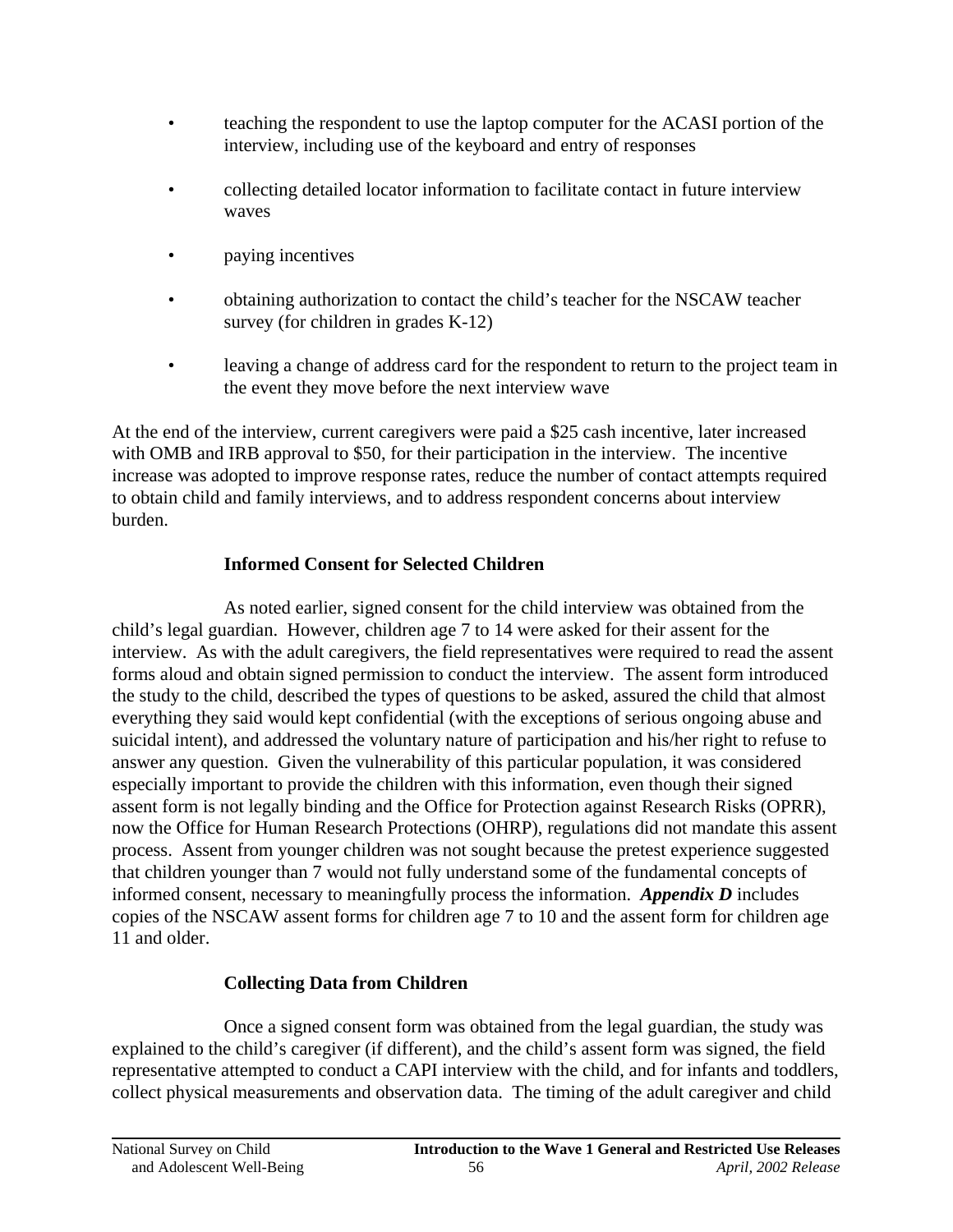interviews varied by circumstances and the convenience of respondents; field representatives were encouraged to schedule both interviews in the same visit to the household when possible. The ease of accomplishing this goal varied with the age of the child and with the associated interview time required, being much easier for cases that involved young children and more difficult for older children who were more independent from their caregivers and whose interviews were longer on average. Approximately 30% of the NSCAW interviews required repeat visits to the home to secure both the caregiver and child interviews.

The CAPI instrument guided the child interview and prompted the field representative to administer the required assessments in the designated order. When prompted, the field representative retrieved the assessment materials and administered the various activities appropriate for the child's age. The child's item-level scores were entered directly into the computer, and the program's logic controlled routing to the next appropriate item or section, and calculated basals and ceilings and subdomain scores.

To maintain an effective testing environment, field representatives were instructed to provide breaks for children who became distracted, bored, tired, or otherwise unresponsive during the interview/assessment. When an appropriate interview environment could not be reestablished, the field representative ended the session with the child and rescheduled the interview for another day.

At the end of the interview, young children (age 10 and under) were given a \$10 gift certification to a local toy store. Children age 11 and older were given a \$10 gift certificate to a local music or video store. The incentive for older children was increased during data collection, with OMB and IRB approval, to \$20. The incentive increase was adopted to increase response rates, reduce the number of contact attempts required to complete child and family interviews, and to address interview burden concerns for older children.

# **4.2.3 Data Collection from Former Caregivers**

As described in *Chapter 3*, former caregiver interviews were attempted for a small portion of children in out-of-home settings. In these cases, field representatives attempted to interview the adult caregiver from whom the child was removed as a result of the investigation. As with other caregiver respondents, a selection hierarchy was used to select the adult respondent for the former caregiver interview if multiple adults had equal knowledge of the child.

# **Contacting Procedures and Informed Consent**

Contact information for former caregivers was collected in the CID. Field representatives were instructed to follow the same contacting procedures for former caregivers as they did for current caregivers. In cases where the former caregiver had to be contacted in order to obtain informed consent for the child's participation, the field representative talked with the caseworker and relied on his/her suggestions for the best approach. Appropriate introductory letters were mailed and field representatives attempted contact within a week of the mailing. The content of the letters and consent forms varied depending upon whether or not the former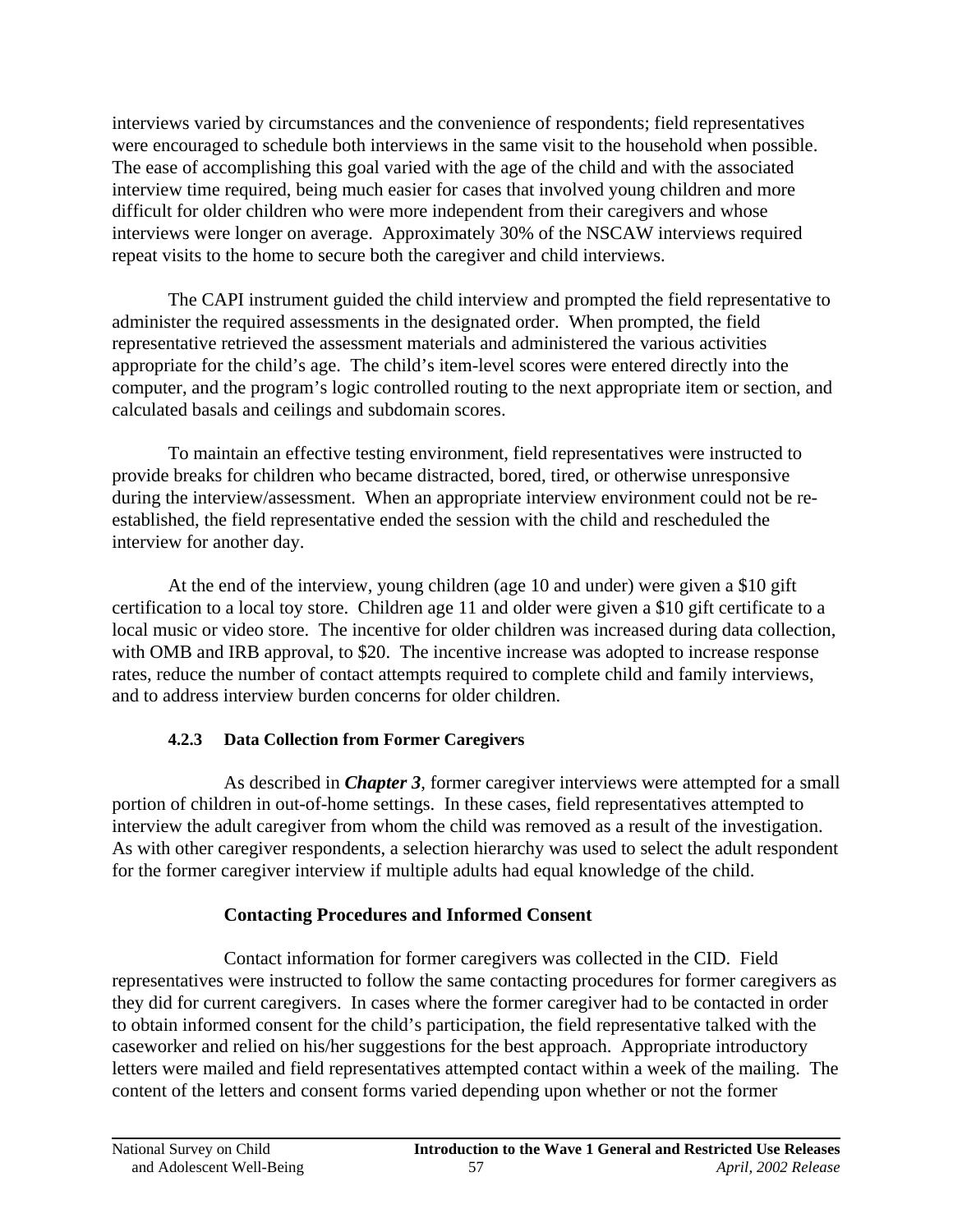caregiver retained legal guardianship of the sampled child (see *Appendix D)*. Informed consent procedures were similar to those of the current caregiver. Former caregivers who retained legal guardianship of the sampled child were asked to consent to the child interview and the teacher survey.

Field representatives were trained to understand, and to the extent possible, to be sensitive to some of the possible experiences and feelings of caregivers who lost custody of their children as a result of a CPS investigation or assessment. This understanding aided them in maintaining control of the interview, while still demonstrating respect for and sensitivity to the feelings of the respondent.

## **Collecting Data from Former Caregivers**

The data collection procedures for former caregivers mirrored those described for current caregivers. From the outset of the Wave 1 data collection period, the field staff experienced significant problems with the quality and availability of contact data for former caregivers. While these caregivers were assumed to be highly transient, field staff found that agencies often did not have reliable contact data, especially in situations where there were no plans to reunify the child with the former caregiver. As a result, extensive in-house and field tracing was required to locate former caregivers. Moreover, significant response rate problems were experienced as a result of the former caregivers' reluctance to participate in the interviews.

In response to these problems and the high costs associated with obtaining the former caregiver interviews, the NSCAW project team, in consultation with the Federal Project Officer, decided to halt efforts to interview former caregivers. This change in field procedures was implemented in October 2000, affecting samples that were pending in the field and those scheduled for release in subsequent months. Following this change, field representatives were instructed to pursue only those former caregivers who retained legal guardianship of the child, in order to obtain signed consent for the child interview.

# **4.2.4 Data Collection From Investigative Caseworkers**

# **Contacting Procedures**

Upon receipt of their monthly case assignments, field representatives used the CID to collect information to facilitate contact with the investigative caseworker—that is, the caseworker who conducted the investigation or assessment of the alleged abuse or neglect of the child. The field representatives then mailed or delivered a copy of the introductory letter and study brochure to the caseworkers, and made arrangements for a convenient time to conduct the Wave 1 interview. All caseworker interviews were conducted in-person at the child welfare agency to facilitate access to confidential case records. In setting appointments, field representative were sensitive to the demands on the caseworkers' time.

Wave 1 caseworker interviews were originally intended to be conducted within 10 days of sampling and case assignment. The tight schedule was important because the caseworker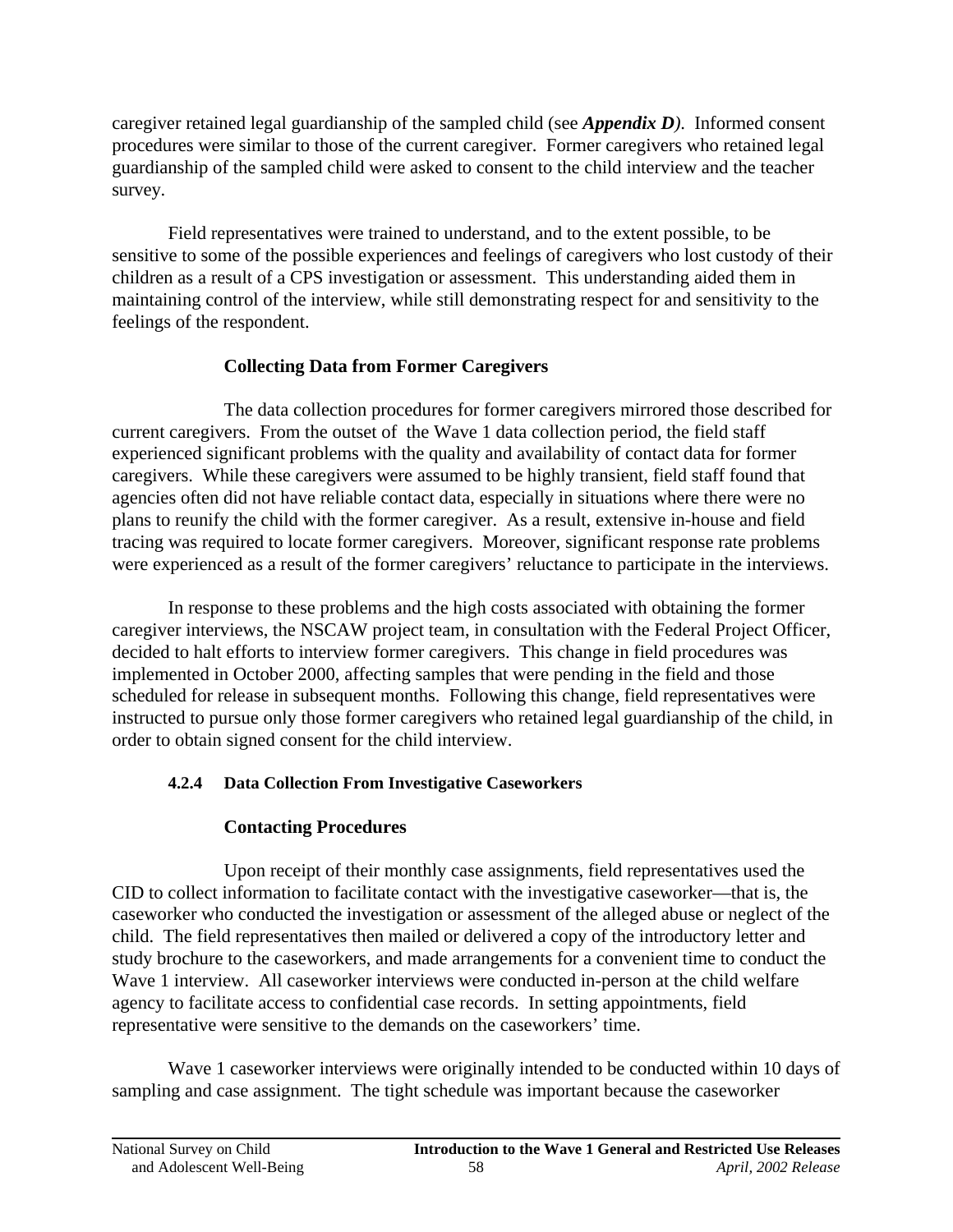interview was designed to assess the investigator's opinion of the level of risk to the child at the time he/she conducted the investigation. Over the course of data collection, however, field staff experienced problems in completing caseworker interviews within this prescribed time frame. For example, it was difficult to collect the CID data in a timely manner in some sites as a result of more cumbersome record-keeping processes; it was also difficult for some caseworkers to fit the interview into their busy schedules without several week's notice.

Field staff collected more caseworker interviews than child and family interviews, since the caseworker interviews were completed first and not all families agreed to cooperate. To address the high costs associated with completing caseworker interviews for which no corresponding key respondent interview was obtained, the NSCAW project team, in consultation with the Federal Project Officer, altered the field contact procedures in May 2000, encouraging field staff to conduct the child and family interviews before obtaining the caseworker interview. As noted in *Section 4.3.4*, there were 1,687 more caseworker interviews obtained than key respondent interviews. However, as required by RTI's IRB, these interviews were used only for purposes of nonresponse analysis and nonresponse adjustment in calculation of the statistical weights and were subsequently destroyed.

## **Overcoming Objections and Gaining Cooperation**

The child welfare agencies were critical to the success of the NSCAW data collection operations. In addition to providing the monthly sample files, the agencies were responsible for providing family contact information for the sampled cases and for participating in the Wave 1 interviews. Field representatives made every effort to foster the ongoing cooperation of the agency staff, with special attention given to maintaining a positive relationship with the agency liaison and caseworkers. A variety of tools and techniques were used to foster these relationships, including meetings with and presentations to agency personnel, study introductory materials, agency agreement letters, and other materials to introduce the study to caseworkers and explain the agency's role in the data collection effort. Field representatives also asked the agency director to encourage continued cooperation of his/her agency staff.

Thank-you and letters of support were provided by the Federal Project Officer to the agency director and liaison during data collection, encouraging their ongoing commitment to the study. Field representatives also provided small tokens of appreciation (e.g., holiday poinsettias and candy) to the agency for their assistance with the study. Finally, agencies were given a small remuneration, ranging from \$100 to \$1000, to help cover the costs associated with participation in the study. These contributions were often made to special funds maintained by the agency to meet special needs of the children in the system or to purchase toys or other materials for the agency waiting room.

# **Informed Consent Procedures**

Caseworkers were required to provide signed consent for participating in the NSCAW Wave 1 interview. The consent form, included in *Appendix D*, covered the selection of the child; the purpose of the study; the study's sponsorship; sampling and data collection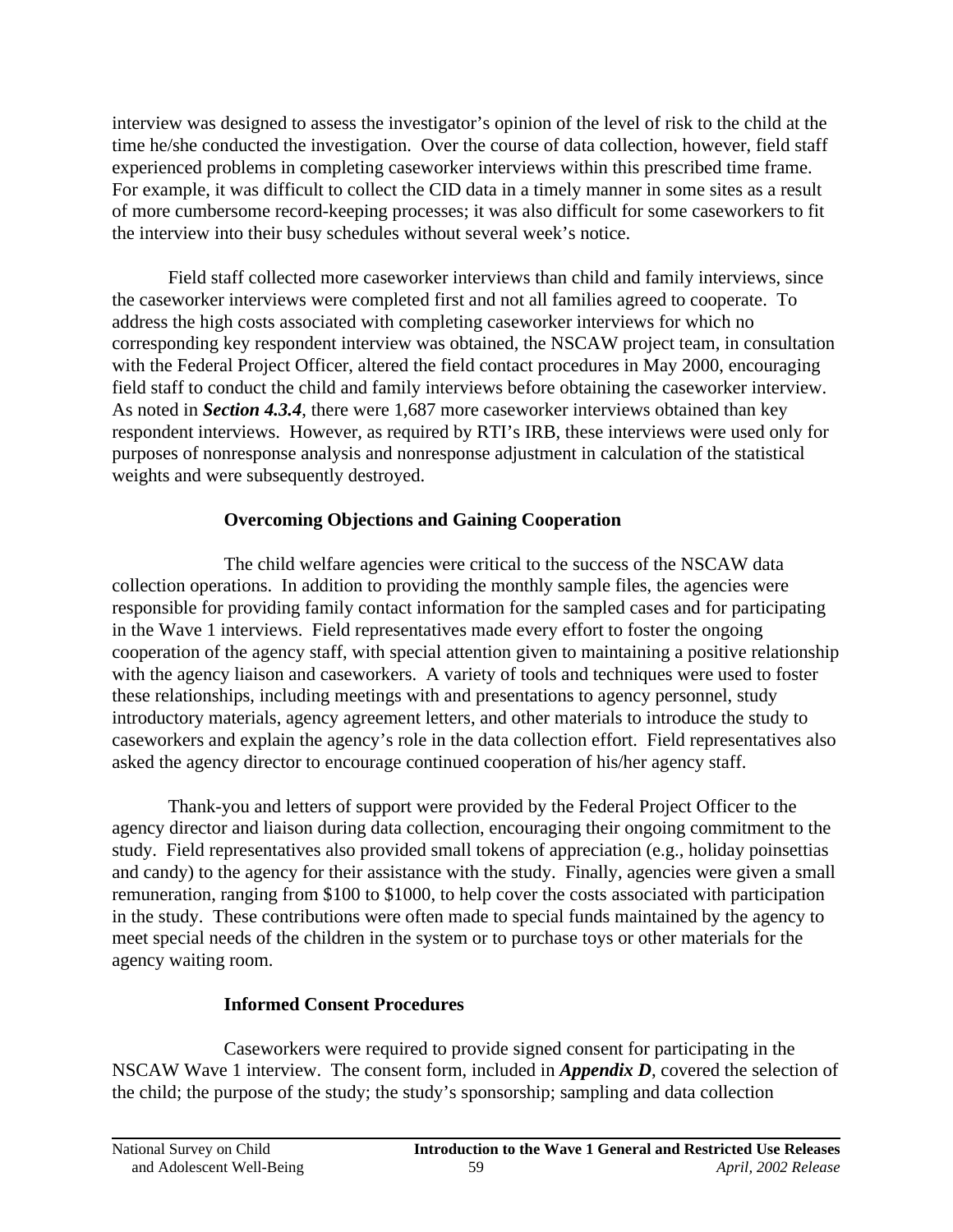procedures; the approximate length of the interview; any discomforts, risks, or benefits associated with the caseworker's participation; and data confidentiality protections. The consent form also provided telephone numbers to call if the respondent had any questions about the study or his or her rights as a study participant.

# **Data Collection from Caseworkers**

As described above, the investigative caseworker was interviewed about the level of risk to the child at the time of the investigation and the factors influencing the decisiosn made about the case. For children who were living with a permanent caregiver (e.g., mother, father, both parents, or other permanent caretakers), the focus of the interview was on the child's primary and secondary caregivers. For children in out-of-home care, that is, those children who were placed in foster care or other living situations, the focus of the interview was on the caregivers from whom the child was removed.

The content of the Wave 1 caseworker interview varied for children in the LTFC sample component. For these cases, the investigator was asked additional questions about the services the child and his/her caregivers received in the twelve months prior to the interview. These were included in the Wave 1 interview because long-term foster care children, unlike children who had been involved in a recent investigation, were likely to have been receiving services provided or paid for by the child welfare system. With these additional sections, the Wave 1 caseworker interview for LTFC cases took more time to administer and required scheduling longer appointments with the caseworkers.

## **4.2.5 Teacher Data Collection**

In addition to data collected from caregivers, children and caseworkers, another component of the NSCAW involved collecting data from the child's teacher via a mailed paperand-pencil questionnaire. No teacher was contacted without the legal guardian's express approval. At the close of each current caregiver interview, the CAPI program prompted the field representative to complete a Teacher Authorization Form if the sampled child was of school-age (grades K-12) and not home-schooled. In situations where the current caregiver did not have legal guardianship of the child, appropriate consent for the teacher contact was obtained from the legal guardian.

The current or former caregiver interview included a script for field representatives to use in explaining the need for and purpose of the teacher survey. Field representatives were also provided with instructions for selecting the most appropriate teacher respondent for the child. This was especially important in situations in which the child had multiple teachers—for example, in middle and high school settings—and in situations where the child had regular and special education teachers. The following teacher selection rules were applied for NSCAW:

If the child had more than one teacher who had taught the child for at least two months, the field representative requested the name of the English or Language Arts teacher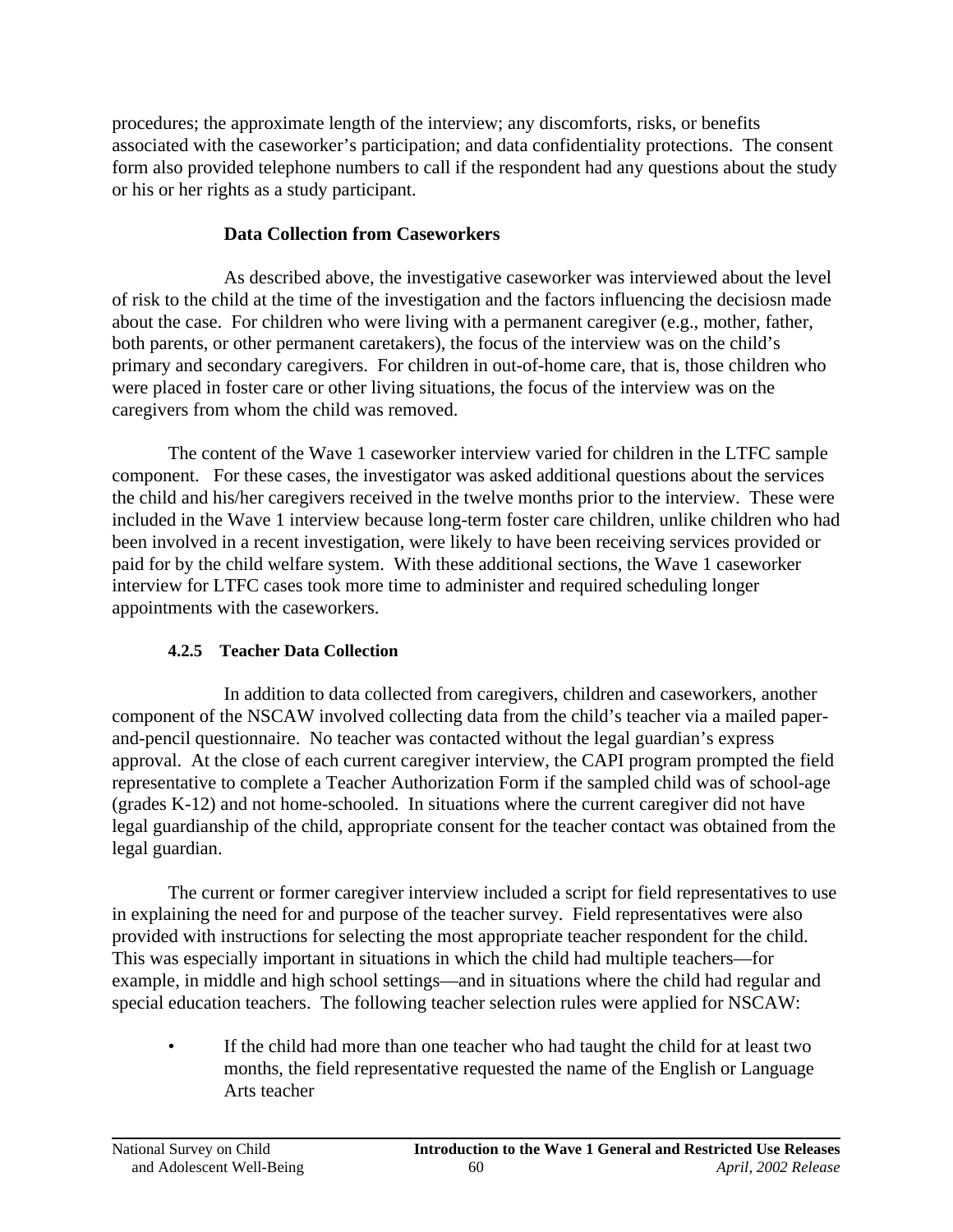- If the child had a regular classroom teacher and a special education teacher, the field representative requested the name of the regular classroom teacher. The special education teacher was selected if he/she was the child's only teacher.
- For situations in which the caregiver interview occurred during summer or other school breaks between grades, field representatives requested the name of the teacher in the previous year.

In situations where the child had only recently started school (for example, children recently enrolled in kindergarten) and the teacher had not had a 2-month period to get to know the child, the field representative obtained the name of the kindergarten teacher and made a note on the teacher authorization form. The teacher survey mailing was then delayed by two months.

In addition to teacher name, field representatives were trained to collect school names and addresses to ensure prompt delivery of the teacher survey packets. Field representatives were provided with detailed lists of schools in their assigned areas, but also relied on telephone books and information available in the child's home to obtain accurate contact information. This information was entered on the paper authorization form, as well as in the CAPI interview program. These data were used to generate mailing labels for the teacher questionnaire packets.

Because this survey targeted teachers, questionnaire mailings only took place during the school year. The first mailing was conducted in early May 2000 for all cases in which the teacher authorization had been provided by the child's guardian. The next batch of teacher surveys were mailed in September 2000 when the next school year began, with subsequent mailings occurring every other month thereafter. Teacher data collection efforts concluded in June 2001. (Completed teacher questionnaires returned after the deadline for delivery of the Wave 1 data will be processed and delivered in the next release of the NSCAW data.)

The results of the teacher survey are presented in *Section 4.3.5*.

# **4.2.6 Local Agency Data Collection**

Information about the local agencies was collected in two stages from agency administrators, with data collection completed about eight months into the Wave 1 data collection period. Field representatives assigned to each site interviewed child welfare agency directors using the Local Agency Director Interview (LADI). At the end of that interview, directors were asked to complete a Self-Administered Questionnaire (SAQ), which included questions focusing on staff resources, foster care resources, and service activities for the most recent fiscal year. The LADI was designed to provide important information about agency characteristics and practices, and the service environment. The self-administered portion of the Local Agency Director Survey, which was completed by agency staff, was designed to capture more detailed information about agency expenditures, staff resources, foster care resources, service activities, and service delivery. These questions were purposefully placed in the selfadministered questionnaire to allow agency staff to check records and other sources to provide the requested data, much of which focused on the most recent fiscal year. Additionally, other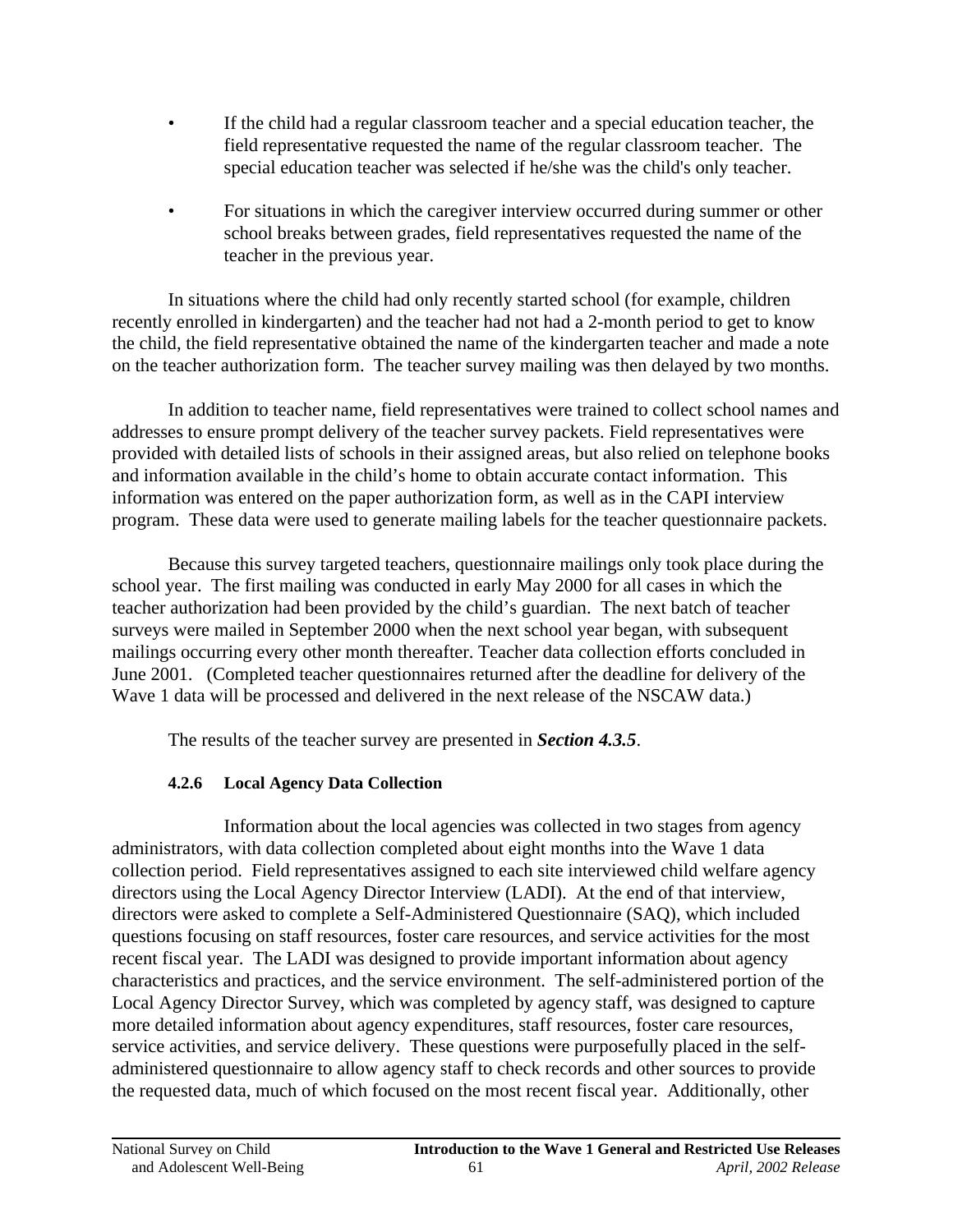questions gauged the impact of various federal programs (e.g., TANF, Adoption and Safe Families Act ) on service delivery to children and families.

The SAQ and LADI were first pilot tested with administrators from a small convenience sample of PSUs, and revisions were made based on participant feedback. Revised instruments and procedures were developed.

The Local Agency interviews with child welfare managers, on average, took 44 minutes to complete. The child welfare directors were then given a copy of the SAQ and asked to complete and return the questionnaire to the field representatives within two weeks. During pilot testing, the NSCAW project team found that completion of many of the items about caseload and financing would require input from administrative databases and other agency staff—for example, personnel managers or fiscal officers—hence the decision to split the instrument. Based on information provided on the form, the completion of these SAQs took longer than anticipated, an average of 6 hours, 43 minutes, with high item nonresponse.

To improve data quality, the field representative conducted a brief manual edit of the completed self-administered questionnaire when it was picked up from the agency director to ensure that all required items had been completed. The field representatives encouraged the agency director to provide any missing data or to explain why information could not be provided.

To expedite the closure of data collection for the SAQ, a shortened version of the questionnaire, containing only critical items, was offered to the agency personnel in sites that had not yet completed the SAQ. Only four of the final 65 completes were critical-item-only versions.

After completed SAQs and LADIs were received, the responses were keyed for analysis. NSCAW project team members converted the few critical-item-only questionnaires to standard questionnaires for keying.

## **4.2.7 State Agency Data Collection**

Team members from Caliber Associates used the State Agency Discussion Guide (SADG) to collect data from state agencies on a number of factors affecting the delivery of child welfare services, among them:

- Organization and structure of child welfare service delivery;
- Formal and informal collaborative agreements with agencies and service providers;
- Use of subcontractors for various types of service delivery;
- Investigation processes and caseworker assignments;
- Use of performance-based measures and accountability;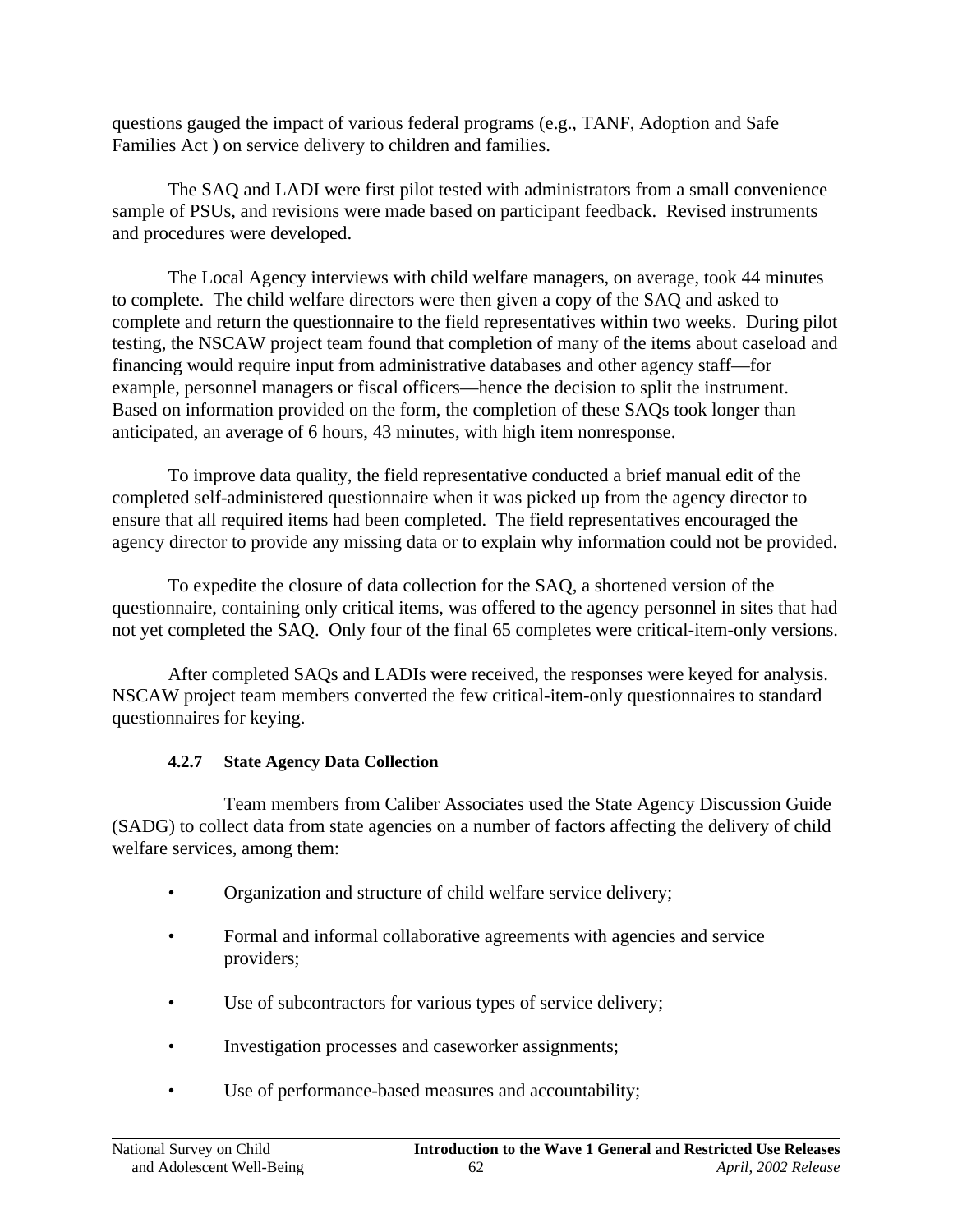- Impact of Federal legislation on state policies and child welfare service delivery;
- Concerns and promising developments in child welfare.

Information on innovative programs and state representatives' perspectives on the future of child welfare was also collected. This information was requested by the majority of the states when they agreed to participate in NSCAW.

The SADG was used to facilitate discussions with those who had been designated as the state policy representative (for states participating in NSCAW) or with the State Liaison Officers (for states not participating in NSCAW). The effort to include all 50 states was intended to provide a national perspective on extant and emerging child welfare polices and practices.

The SADG was pilot-tested with representatives from three states. Revisions were made based on participant feedback. A revised SADG was developed, and a second pilot-test was conducted with two states. Based on positive participant response, the data collection process was initiated. Representatives from each of the 50 states were contacted and asked to participate. A list of the general areas of inquiry included in the SADG was faxed to each of the 50 participants prior to the interview. This approach allowed respondents to seek input from colleagues on issues with which they may not have been directly familiar. Data collection was conducted by a trained team of interviewers between March and September 2000. All interviews were conducted by telephone, and the average length of time for each interview was 55 minutes. Telephone interviews were completed with 46 state representatives. Representatives in the remaining four states did not respond to interview requests.

In April 2000 a new item was added to the SADG concerning the use of IV-E funding and licensure of temporary, emergency, or kinship caregivers. States that had been interviewed in March were re-contacted to collect the additional information. However, only three states interviewed in March responded, resulting in data on this item only being collected from 27 states.

# **4.3 Wave 1 Data Collection Results**

This section summarizes the results of the Wave 1 data collection activities for key respondents, including:

- weighted response rates by case type and respondent characteristics
- interview administration time by instrument and child age
- mandatory reporting results by respondent type

We also provide a summary of the completeness of the key respondent data records, that is, the number of cases in which all required interviews were obtained.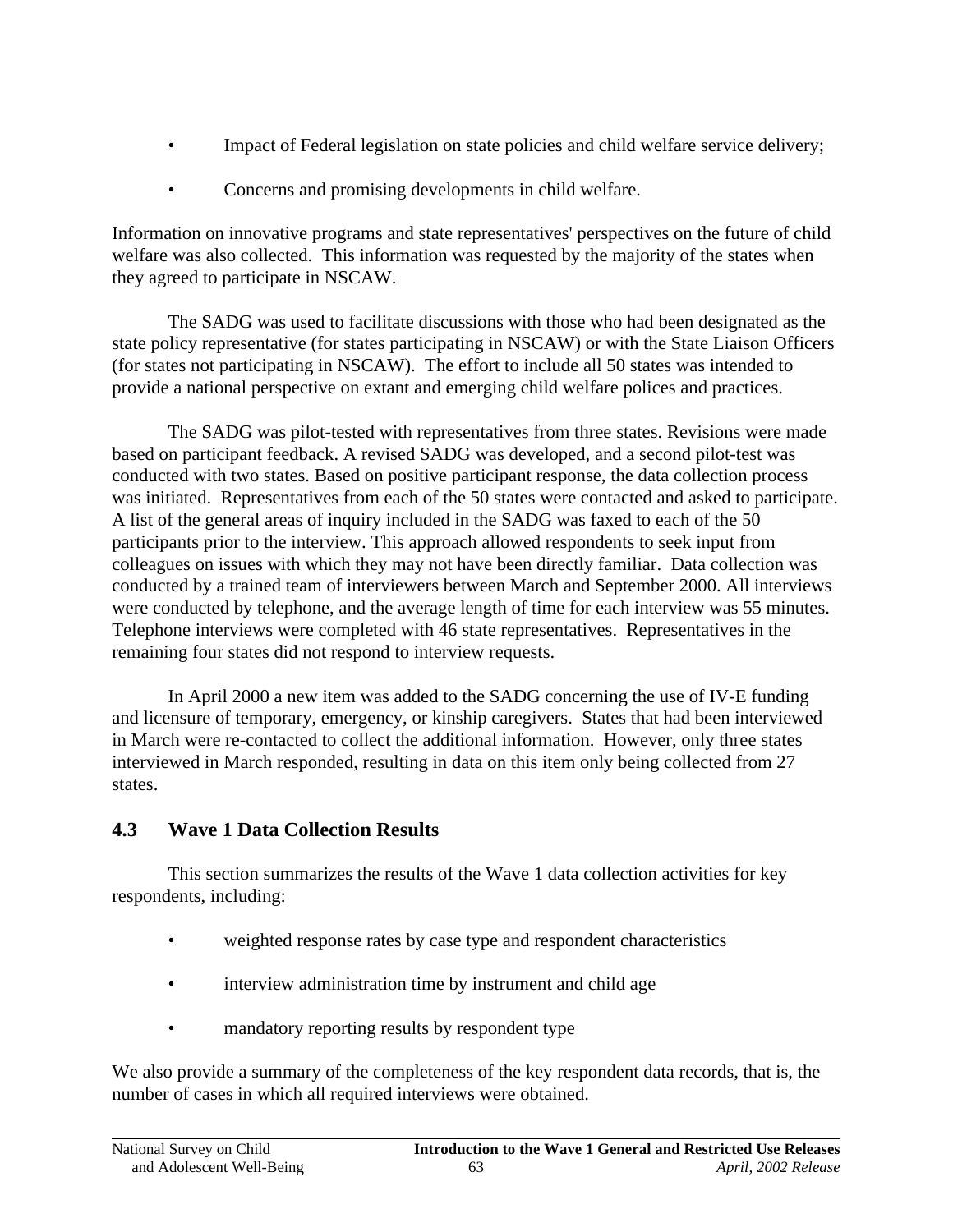#### **4.3.1 Key Respondent Interviews**

The key respondent weighted response rates are presented in *Exhibits 4-1* and *4-2*  for the CPS and LTFC samples, respectively. The CPS weighted response rates are presented by sampling stratification variables, as defined in the NSCAW Sampling Frame Data Request Specifications included in *Appendix C*. *Exhibit 4-3* summarizes the characteristics of the children and families in the NSCAW cohort. A summary of the completeness of the NSCAW Wave 1 data records, including the frequency of cases in which all attempted interviews were obtained, is provided in *Exhibit 4-4*. The majority (64.3%) of cases have complete data records—2,704 have all three data sources for which the case was eligible (the child was too young to be eligible the Teacher Survey or was home schooled) and 1,303 have all four types of respondents represented in the data record. Only 10.8% of the cases have data from only one or two data sources.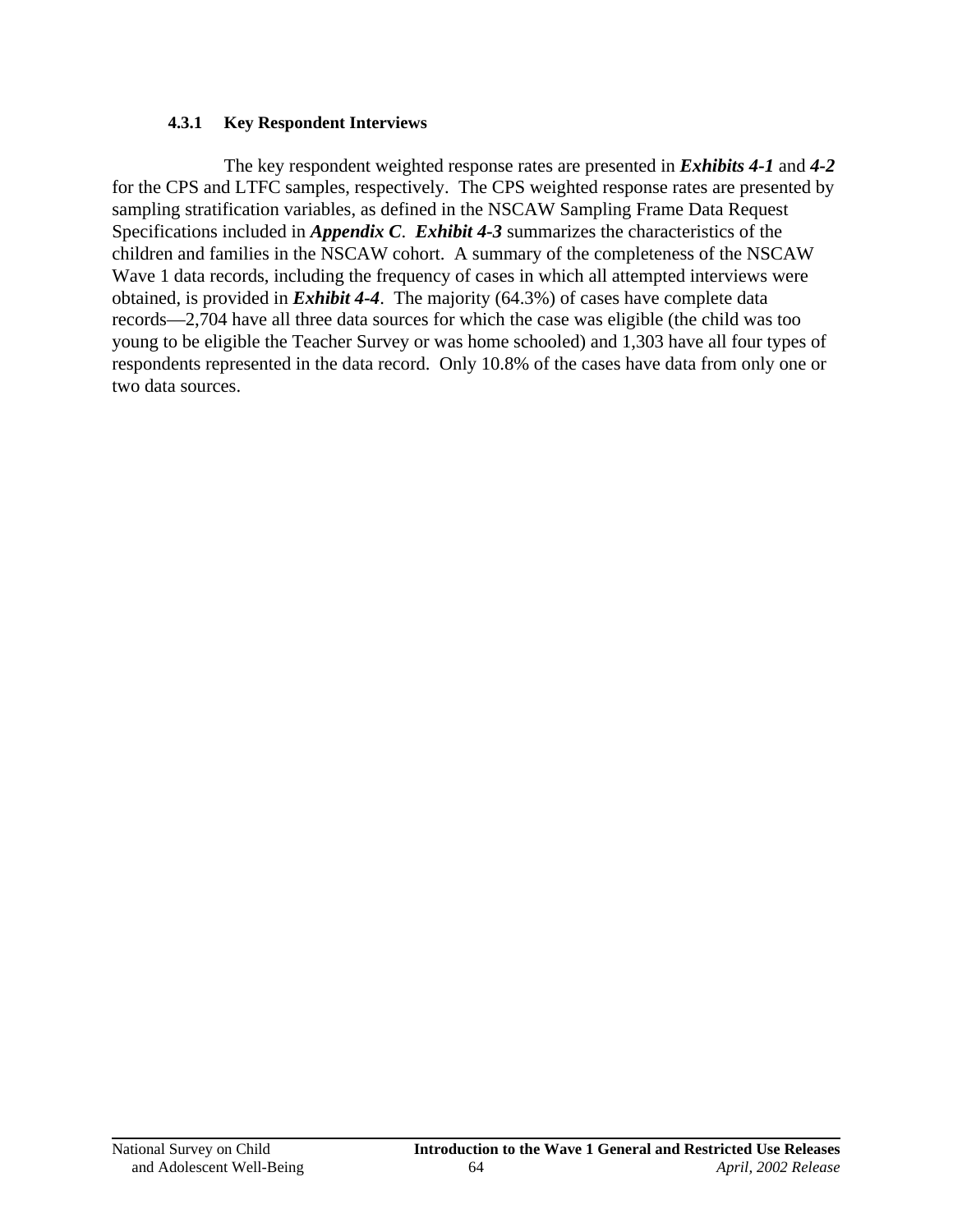#### **Exhibit 4-1. Key Respondent Weighted Response Rates for CPS Cases by Sampling Stratification Variables**

| <b>Sampling Stratification Variable</b>     | <b>Weighted Response Rate</b> |  |  |  |  |
|---------------------------------------------|-------------------------------|--|--|--|--|
| Overall                                     | 64.3%                         |  |  |  |  |
| Case Type:                                  |                               |  |  |  |  |
| Substantiated                               | 67.3%                         |  |  |  |  |
| Unsubstantiated                             | 62.2%                         |  |  |  |  |
| <b>Status Not Provided on Sampling File</b> | 67.7%                         |  |  |  |  |
| Service Receipt:                            |                               |  |  |  |  |
| <b>Receiving Services</b>                   | 68.1%                         |  |  |  |  |
| Not Receiving Services                      | 62.9%                         |  |  |  |  |
| Abuse Type:                                 |                               |  |  |  |  |
| <b>Sexual Abuse</b>                         | 60.6%                         |  |  |  |  |
| <b>Other Abuse</b>                          | 64.7%                         |  |  |  |  |
| Out-of-Home Placement:                      |                               |  |  |  |  |
| In Out-of-Home Placement                    | 88.6%                         |  |  |  |  |
| Not in Out-of-Home Placement                | 62.0%                         |  |  |  |  |
| Location of PSU <sup>3</sup> :              |                               |  |  |  |  |
| Urban                                       | 63.5%                         |  |  |  |  |
| Rural                                       | 67.4%                         |  |  |  |  |
| Size of Agency <sup>4</sup> :               |                               |  |  |  |  |
| Small                                       | 67.0%                         |  |  |  |  |
| Medium                                      | 62.7%                         |  |  |  |  |
| Large                                       | 64.2%                         |  |  |  |  |

<sup>&</sup>lt;sup>3</sup> Based on 1990 U.S. Census data for the county. Counties with > 50% urban were classified as Urban. The remaining counties were classified as Rural.

<sup>&</sup>lt;sup>4</sup> The size of the agency was determined by the frame count of the number of CPS children in the sample. Small, medium, and large classifications were based on the  $33<sup>rd</sup>$  and  $66<sup>th</sup>$  percentiles of the distribution.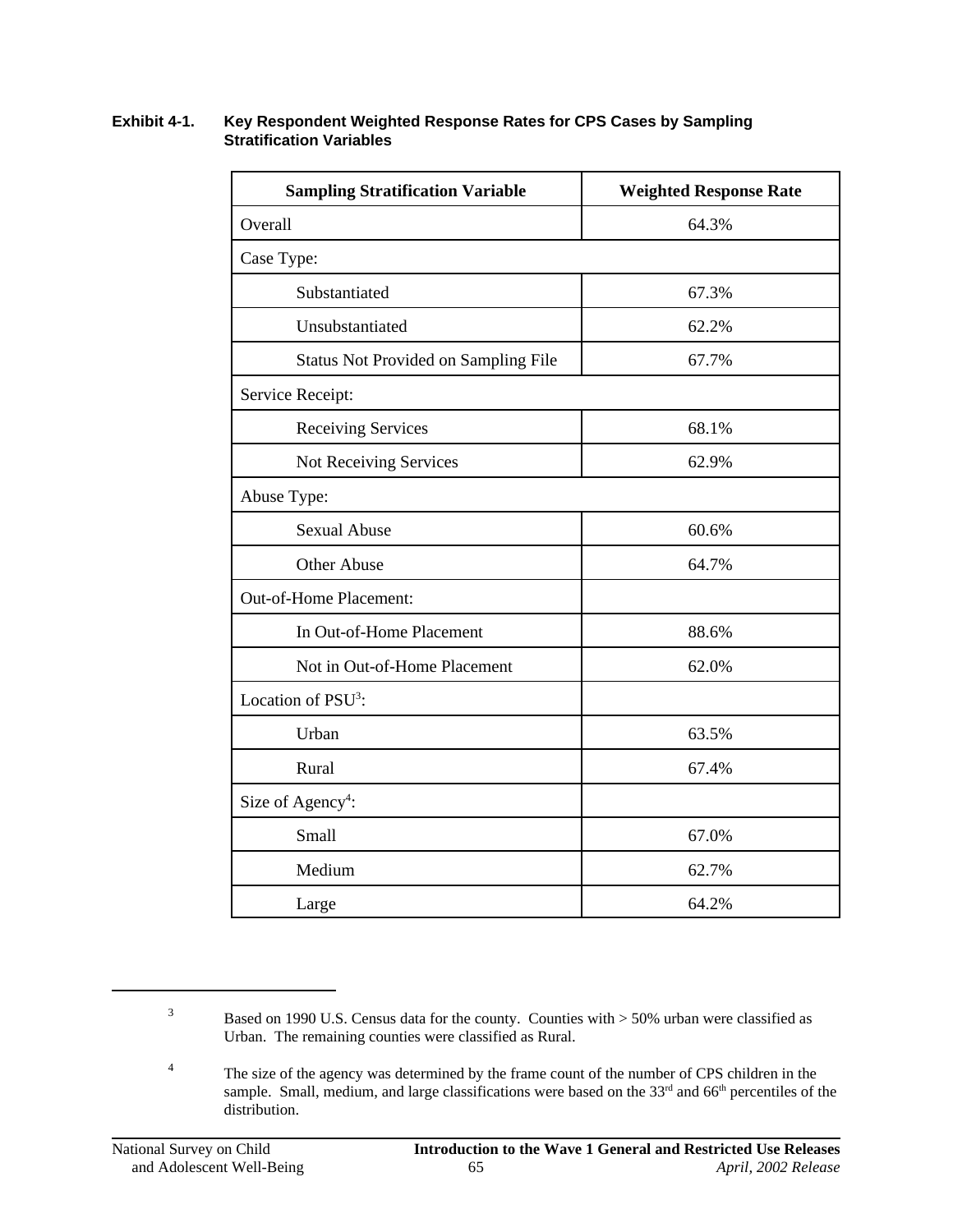#### **Exhibit 4-2. Key Respondent Weighted Response Rates for LTFC Cases, Overall and by Location and Size of PSU**

| <b>Sample Characteristic</b>   | <b>Weighted Response Rate</b> |  |  |  |
|--------------------------------|-------------------------------|--|--|--|
| Overall                        | 73.4%                         |  |  |  |
| Location of PSU <sup>5</sup> : |                               |  |  |  |
| Urban                          | 72.7%                         |  |  |  |
| Rural                          | 81.6%                         |  |  |  |
| Size of Agency <sup>6</sup> :  |                               |  |  |  |
| Small                          | 69.8%                         |  |  |  |
| Medium                         | 71.0%                         |  |  |  |
| Large                          | 75.5%                         |  |  |  |

<sup>&</sup>lt;sup>5</sup> Based on 1990 U.S. Census data for the county. Counties with  $>$  50% urban were classified as Urban. The remaining counties were classified as Rural.

<sup>&</sup>lt;sup>6</sup> The size of the agency was determined by the frame count of the number of CPS children in the sample. Small, medium, and large classifications were based on the  $33<sup>rd</sup>$  and 66<sup>th</sup> percentiles of the distribution.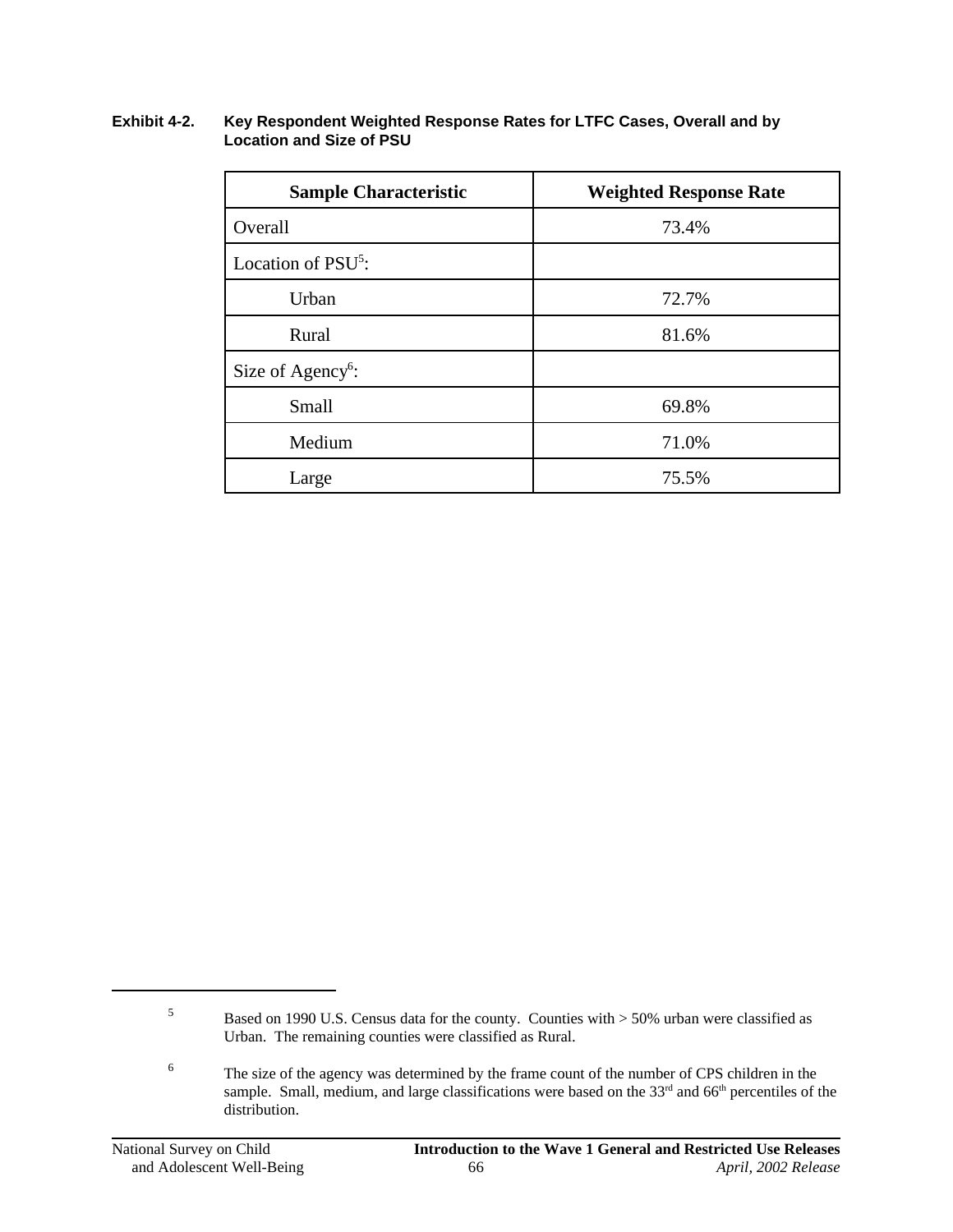| <b>Characteristics of Children and</b><br><b>Families</b> | <b>CPS</b> |               | <b>LTFC</b>    |               | <b>Total</b> |               |  |  |
|-----------------------------------------------------------|------------|---------------|----------------|---------------|--------------|---------------|--|--|
|                                                           | N          | $\frac{0}{0}$ | N              | $\frac{0}{0}$ | N            | $\frac{0}{0}$ |  |  |
| Child's Age:                                              |            |               |                |               |              |               |  |  |
| Age birth $- < 2$                                         | 1,701      | 30.9%         | 124            | 17.1%         | 1,825        | 29.3%         |  |  |
| Age 2-5                                                   | 1,131      | 20.5%         | 215            | 29.5%         | 1,346        | 21.6%         |  |  |
| Age 6-10                                                  | 1,492      | 27.2%         | 200            | 27.5%         | 1,692        | 27.1%         |  |  |
| Age 11-147                                                | 1,180      | 21.4%         | 188            | 25.9%         | 1,368        | 22.0%         |  |  |
| Child's Race:                                             |            |               |                |               |              |               |  |  |
| American Indian or Alaskan<br>Native                      | 342        | 6.2%          | 47             | 6.5%          | 389          | 6.2%          |  |  |
| Asian, Hawaiian, or other<br>Pacific Islander             | 142        | 2.6%          | 9              | 1.2%          | 151          | 2.4%          |  |  |
| <b>Black or African American</b>                          | 1,863      | 33.8%         | 362            | 49.8%         | 2,225        | 35.7%         |  |  |
| White                                                     | 2,817      | 51.2%         | 272            | 37.4%         | 3,089        | 49.6%         |  |  |
| Some Other Race                                           | 335        | 6.1%          | 37             | 5.1%          | 372          | 6.0%          |  |  |
| <b>Unknown/Not Ascertained</b>                            | 5          | 0.1%          | $\overline{0}$ | 0.0%          | 5            | 0.1%          |  |  |
| Child's Ethnicity:                                        |            |               |                |               |              |               |  |  |
| Hispanic                                                  | 956        | 17.4%         | 119            | 16.4%         | 1,075        | 17.3%         |  |  |
| Not Hispanic                                              | 4,531      | 82.3%         | 606            | 83.4%         | 5,137        | 82.4%         |  |  |
| <b>Unknown/Not Ascertained</b>                            | 17         | 0.3%          | $\overline{2}$ | 0.3%          | 19           | 0.3%          |  |  |
| Caregiver's Age:                                          |            |               |                |               |              |               |  |  |
| $<$ 35 years old                                          | 2,976      | 54.1%         | 153            | 21.0%         | 3,129        | 50.2%         |  |  |
| 35-44 years old                                           | 1,445      | 26.3%         | 247            | 34.0%         | 1,692        | 27.2%         |  |  |
| 45-54 years old                                           | 659        | 12.0%         | 180            | 24.8%         | 839          | 13.5%         |  |  |
| Age 55 and older                                          | 376        | 6.8%          | 141            | 19.4%         | 517          | 8.3%          |  |  |
| Unknown/Not Ascertained                                   | 48         | 0.8%          | 6              | 0.9%          | 54           | 0.9%          |  |  |
| Family's Income:                                          |            |               |                |               |              |               |  |  |
| Less than \$20,000                                        | 2,497      | 45.4%         | 160            | 22.0%         | 2,657        | 42.6%         |  |  |
| \$20,000 - \$39,999                                       | 1,454      | 26.4%         | 181            | 24.9%         | 1,635        | 26.2%         |  |  |
| \$40,000 or more                                          | 1,042      | 18.9%         | 284            | 39.1%         | 1,326        | 21.3%         |  |  |
| Unknown/Not Ascertained                                   | 511        | 9.3%          | 102            | 14.0%         | 613          | 9.8%          |  |  |

#### **Exhibit 4-3. Characteristics of Children and Families in NSCAW Cohort**

<sup>7</sup> Includes 126 children who turned 15 and 2 who turned 16 between the investigation date and the Wave 1 interview date.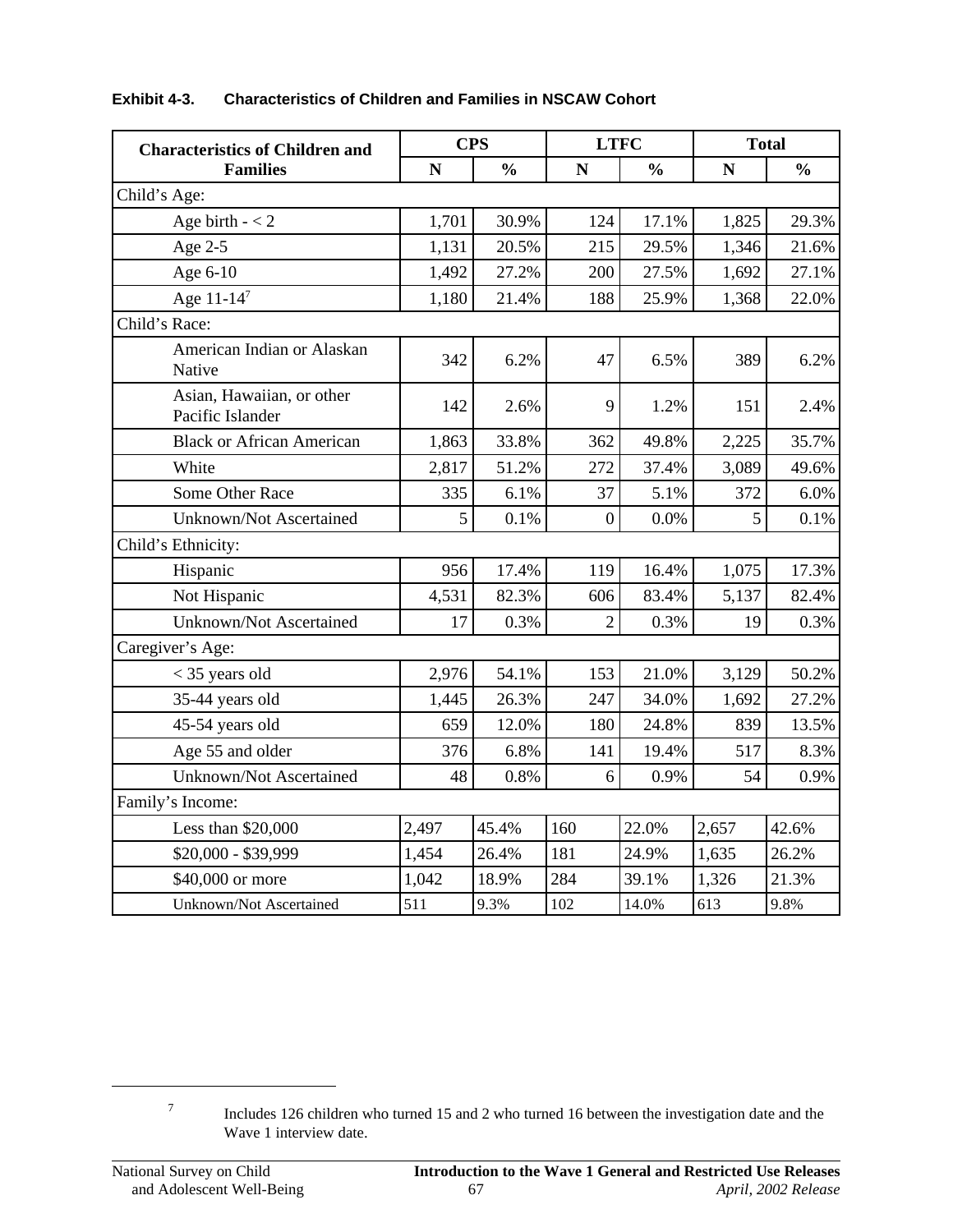| <b>Data Record Summary</b>                                                                                                                                    | <b>Number</b><br>of<br><b>Cases</b> |
|---------------------------------------------------------------------------------------------------------------------------------------------------------------|-------------------------------------|
| Total Key-Respondent Interviews at Wave 1                                                                                                                     | 6,231                               |
| Number of Cases with Child as Key-Respondent:                                                                                                                 | 1,368                               |
| Number of Cases with Caregiver as Key-Respondent:                                                                                                             | 4,863                               |
| <b>Completeness of Records</b>                                                                                                                                |                                     |
| Number of Cases where the Key-Respondent interview was the only data<br>obtained:                                                                             | 76<br>$(1.2\%)$                     |
| Number of cases where the Key-Respondent and other family<br>compliment (child or caregiver) were the only data obtained (no<br>caseworker interview):        | 302<br>$(4.8\%)$                    |
| Number of cases where the Key-Respondent and Caseworker interview<br>were the only data obtained (no other family compliment or teacher<br>interview):        | 295<br>$(4.7\%)$                    |
| Number of cases with complete data and child not eligible for Teacher<br>Survey:                                                                              | 2,704<br>$(43.4\%)$                 |
| Number of cases where Child, Caregiver, and Caseworker Interview<br>were completed, but Teacher data not obtained (for child eligible for<br>Teacher Survey): | 1,424<br>$(22.9\%)$                 |
| Number of cases containing complete data (including teacher data):                                                                                            | 1,303<br>$(20.9\%)$                 |
| Number of cases where the Caregiver and Teacher Survey were the only<br>data obtained (no caseworker or child interview):                                     | 3<br>$(0\%)$                        |
| Number of cases where the Caregiver, Caseworker, and Teacher survey<br>were the only data obtained (no child interview):                                      | 48<br>$(0.8\%)$                     |
| Number of cases where the Caregiver, Child, and Teacher survey were<br>the only data obtained (no caseworker interview):                                      | 76<br>$(1.2\%)$                     |

### **Exhibit 4-4. Summary of NSCAW Wave 1 Data Completeness**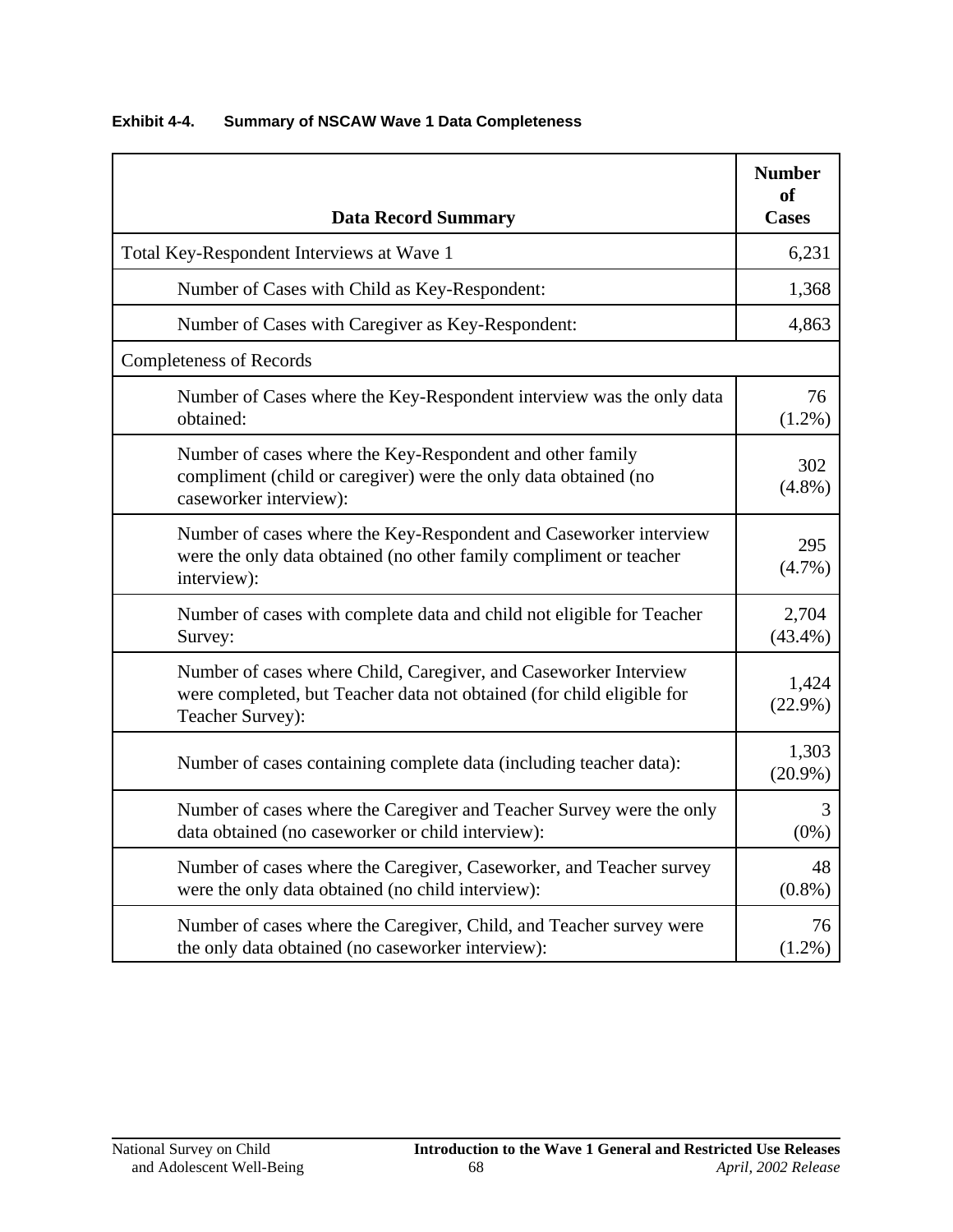### **4.3.2 Child and Current Caregiver Interview Length**

The Wave 1 child and current caregiver interview administration times are presented in *Exhibit 4-5* by instrument and child age. Overall, Wave 1 child interviews averaged 73 minutes in length, with the administration time ranging from 36.3 to 119.7 minutes depending on the child's age. (As noted in *Chapter 3*, older children received a number of interview modules that younger children did not, including those administered via ACASI.) The Wave 1 current caregiver interview averaged 92.9 minutes in length, though the administration time varied by child age.

| Category           | <b>Child</b>  | Caregiver     |
|--------------------|---------------|---------------|
| Overall:           | 72.7 minutes  | 92.9 minutes  |
| By Child Age:      |               |               |
| Birth to Age $<$ 2 | 36.3 minutes  | 75.3 minutes  |
| Age $2 - 5$        | 63.8 minutes  | 100.8 minutes |
| Age 6 - 10         | 79.1 minutes  | 106.3 minutes |
| Age $11+$          | 119.7 minutes | 92.1 minutes  |

### **Exhibit 4-5. Average Interview Administration Times by Instrument and Child Age**

On average, Wave 1 current caregiver interviews were conducted 117 days after the investigation completion date; child interviews were conducted 118 days after the investigation completion date.

### **Child and Current Caregiver Mandatory Reports**

During Wave 1 data collection, a total of 52 mandatory reports of serious ongoing abuse or suicidal intent were made to state or local authorities, in accordance with reporting requirements established in each site. This included 49 reports triggered by responses in the ACASI portion of the child interview, and one report triggered by responses in the ACASI portion of the current caregiver interview. In addition to the reports that were prompted by responses to the ACASI questions, there were two additional reports filed by NSCAW field representatives. The reports are summarized by type and child age in *Exhibit 4-6*.

### **4.3.3 Former Caregiver Interviews**

A total of 657 former caregiver interviews were completed in Wave 1 for cases in which the key respondent interview was obtained. This included 393 CPS cases and 264 LTFC cases. Former caregiver interviews averaged 85.7 minutes in length, with a range of 73 to 98 minutes depending on the child's age. Interviews were conducted 121 days, on average, after the investigation completion date.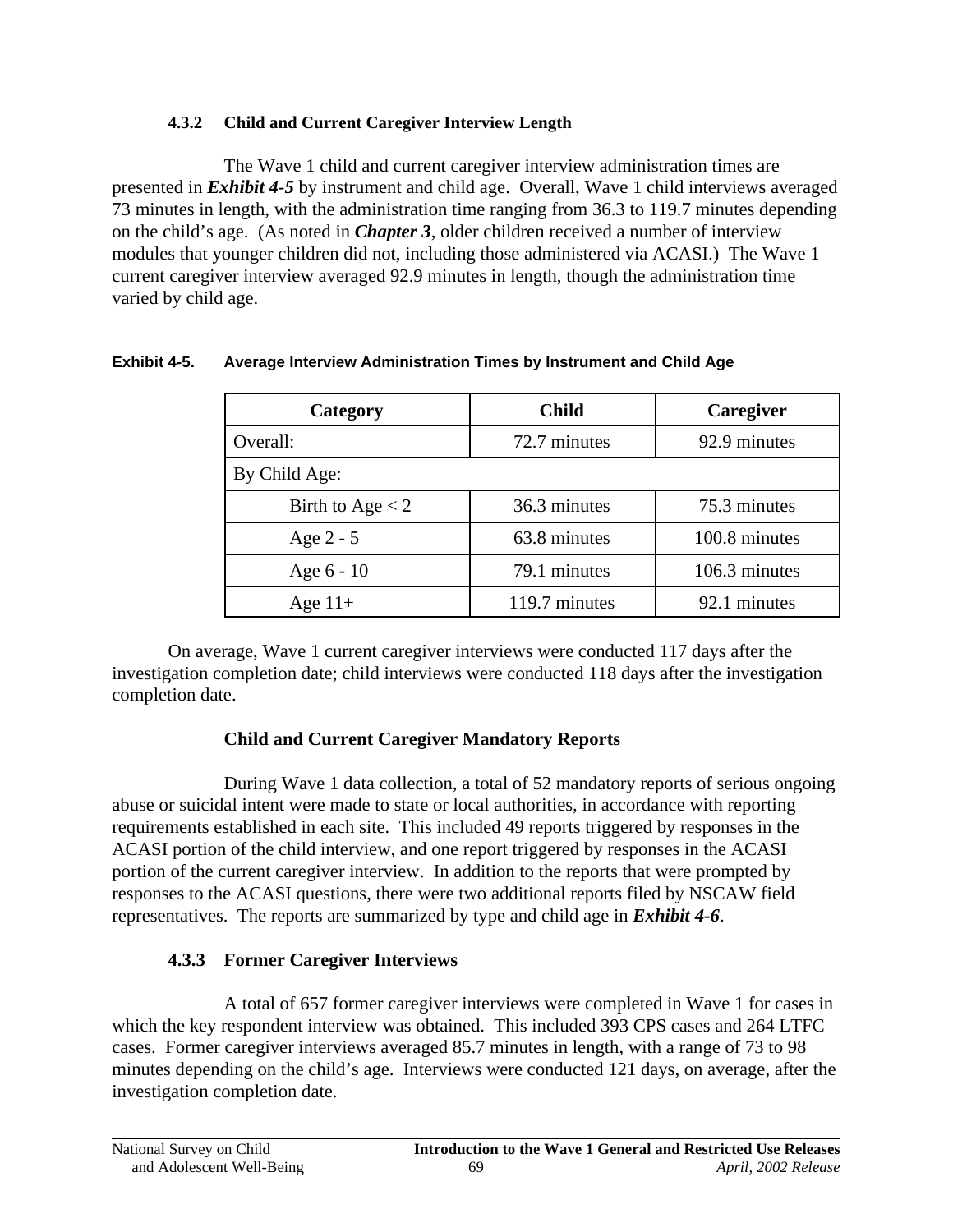|                                             | <b>Child</b>   |      | <b>Current</b><br>Caregiver |       | <b>Interviewer</b><br><b>Reports</b> |       |
|---------------------------------------------|----------------|------|-----------------------------|-------|--------------------------------------|-------|
| <b>Results</b>                              | N              | %    | N                           | %     | N                                    | %     |
| <b>Total Interviews Completed</b>           | 5,849          | 100% | 6,191                       | 100%  | 6,231                                | 100%  |
| <b>Total Mandatory Reports</b>              | 51             | 0.9% |                             | 0.02% | 2                                    | 0.03% |
| Type of Report:                             |                |      |                             |       |                                      |       |
| Serious on-going abuse or neglect           | 27             | 0.5% | 1                           | 0.02% | $\overline{2}$                       | 0.03% |
| Suicidal intent                             | 24             | 0.4% | 0                           | 0.0%  | 0                                    | 0.0%  |
| Serious on-going abuse or neglect (by age): |                |      |                             |       |                                      |       |
| Child age 0-4                               |                |      |                             |       |                                      | 0.02% |
| Child age 5-9                               | 14             | 0.2% |                             |       |                                      |       |
| Child age 10-12                             | 6              | 0.1% | 1                           | 0.02% | 1                                    | 0.02% |
| Child age 13 and older                      | $\overline{7}$ | 0.1% |                             |       |                                      |       |
| Suicidal Intent (by age):                   |                |      |                             |       |                                      |       |
| Child age 5-9                               | 4              | 0.1% |                             |       |                                      |       |
| Child age 10-12                             | 6              | 0.1% |                             |       |                                      |       |
| Child age 13 and older                      | 14             | 0.2% |                             |       |                                      |       |

**Exhibit 4-6. Wave 1 Child and Current Caregiver Mandatory Reporting Result** 

### **4.3.4 Investigative Caseworker Interviews**

**Exhibit 4-7** presents the final disposition of Wave 1 investigative caseworker interviews for cases in which the key respondent interview was completed. As shown, interviews were completed with 5,099 of the CPS cases (92.6%) and 669 LTFC cases (92.0%) in which the key respondent was interviewed. Partial interviews were completed for an additional 2 CPS and 4 LTFC cases. The primary source of caseworker non-response was lack of availability during the data collection window, affecting 6.5% and 6.7% of the CPS and LTFC cases, respectively.

Wave 1 caseworker interviews averaged 19.7 minutes in length for CPS cases and 44.3 minutes for LTFC cases. The longer LTFC interview was due to the administration of the child and family services modules, as described in *Section 4.2.4.* Caseworker interviews were conducted an average of 101 days after the investigation completion date. This lag reflects the decision made by the NSCAW project team, and described in *Section 4.2.4*, to reduce field costs by pursuing only those caseworkers for whom a key respondent interview had already been obtained.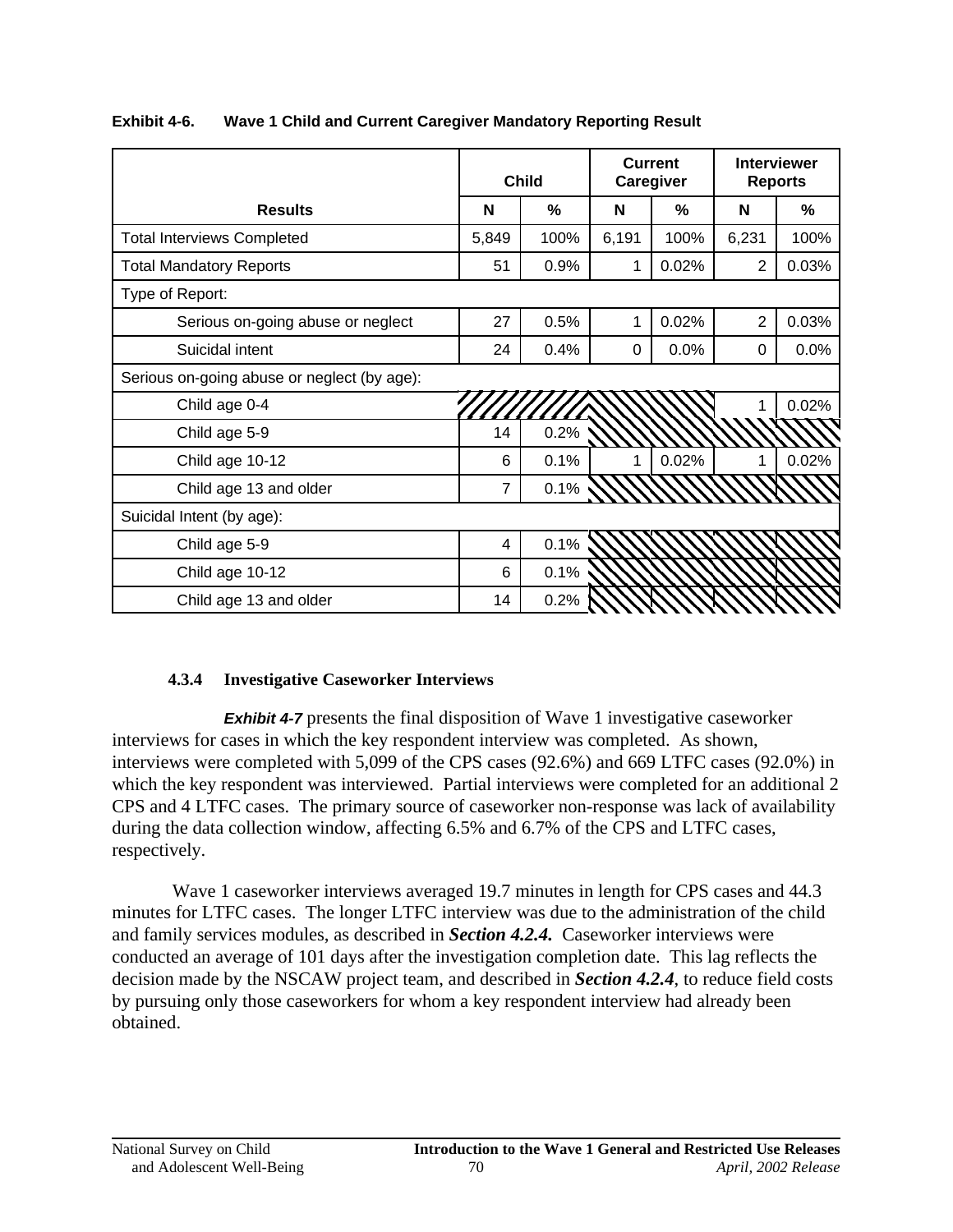#### **Exhibit 4-7. Final Disposition of Investigative Caseworker Interviews for Cases in which the Key Respondent Interview was Obtained**

|                                              | <b>CPS</b> |        | <b>LTFC</b> |        |  |
|----------------------------------------------|------------|--------|-------------|--------|--|
| <b>Disposition</b>                           | N          | ℅      | N           | %      |  |
| Number of Key Respondent Interviews Obtained | 5,504      | 100%   | 727         | 100%   |  |
| <b>Investigative Caseworker Case Status:</b> |            |        |             |        |  |
| <b>Completed Full Interview</b>              | 5,099      | 92.64% | 669         | 92.79% |  |
| <b>Completed Partial Interview</b>           | 2          | 0.04%  | 4           | 0.55%  |  |
| Investigative Caseworker Non-Response:       |            |        |             |        |  |
| Unavailable after Repeated Attempts          | 359        | 6.52%  | 49          | 6.74%  |  |
| <b>Final Refusal</b>                         | 42         | 0.76%  | 2           | 0.28%  |  |
| <b>Final Other</b>                           | 2          | 0.04%  | 3           | 0.41%  |  |

### **4.3.5 Teacher Data Collection Results**

As described in *Section 4.2.5*, teacher surveys were attempted for all children in grades K-12 who were not home schooled. A total of 3,108 children met this eligibility criteria, and signed permission forms were received for 2,559 (or 82.3%) of these children. However, a number of the signed forms could not be used because of incomplete and/or inaccurate contact data provided by respondents. For example, respondents often could not provide the name of the child's school or his/her teacher. Although extensive efforts were made to collect missing data, including searching school databases via the Internet, recontacting field representatives, and calling schools, teacher surveys could only be mailed to 84.6% of the cases (2,164) for which a signed form was received. Of these, completed questionnaires were received from 1,430 teachers, including 1,264 CPS and 166 LTFC cases, for a 66.1% cooperation rate.

#### **Exhibit 4-8. Final Results of Wave 1 NSCAW Teacher Survey**

| <b>Final Disposition</b>                                                                                     | <b>Frequency</b> | <b>Percent</b>     |
|--------------------------------------------------------------------------------------------------------------|------------------|--------------------|
| Total number of children in NSCAW cohort ages 4 and older who were in<br>grades K-12 (and not home schooled) | 3.108            | 100%               |
| Number of children for whom a signed authorization form received                                             | 2,559            | 82.3%              |
| Number of children for whom a teacher survey was mailed                                                      | 2.164            | 84.6% <sup>8</sup> |
| Number of completed teacher surveys received                                                                 | 1.430            | 66.1% <sup>9</sup> |

<sup>&</sup>lt;sup>8</sup> Questionnaires were mailed to 82.3% of the cases for which a signed authorization form was received. Other authorization forms could not be used because of incomplete or inaccurate teacher/school contact data.

<sup>&</sup>lt;sup>9</sup> 69.6% represents the cooperation rate among those teachers that received a questionnaire.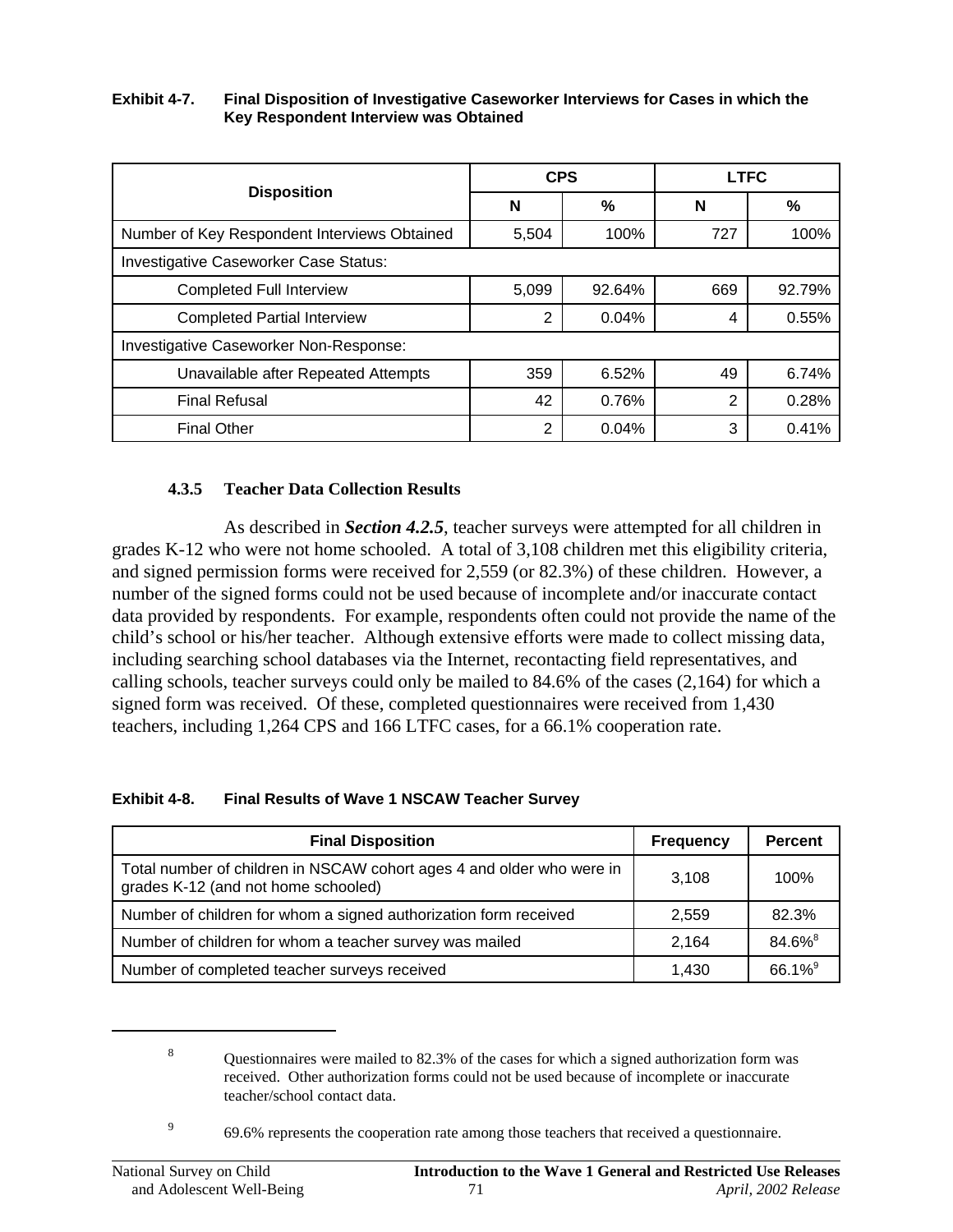### **4.3.6 Local Agency Data Collection**

Ultimately, Local Agency Director Interviews (LADIs) and Self-Administered Questionnaires (SAQs) were collected from administrators representing 92 PSUs involved in the overall NSCAW study. There were 83 LADIs completed out of 92 that were expected, for a 90.2% response rate. Sixty-four 64 out of 92 expected SAQs were returned, for a 69.6% response rate. The weighted response rates are 96.0% for the LADIs and 85.8% for the SAQs.

#### **4.3.7 State Agency Data Collection**

State Agency Discussion Guide (SADG) interviews were completed with 46 of 50 state representatives, resulting in a 92% response rate. Representatives in the remaining four states did not respond to interview requests. In April 2000 a new item was added to the SADG concerning the use of IV-E funding and licensure of temporary, emergency, or kinship caregivers. States that had been interviewed in March were re-contacted to collect this additional information. However, only three of these states responded, resulting in data on this item only being collected from 27 of the 46 cooperating states.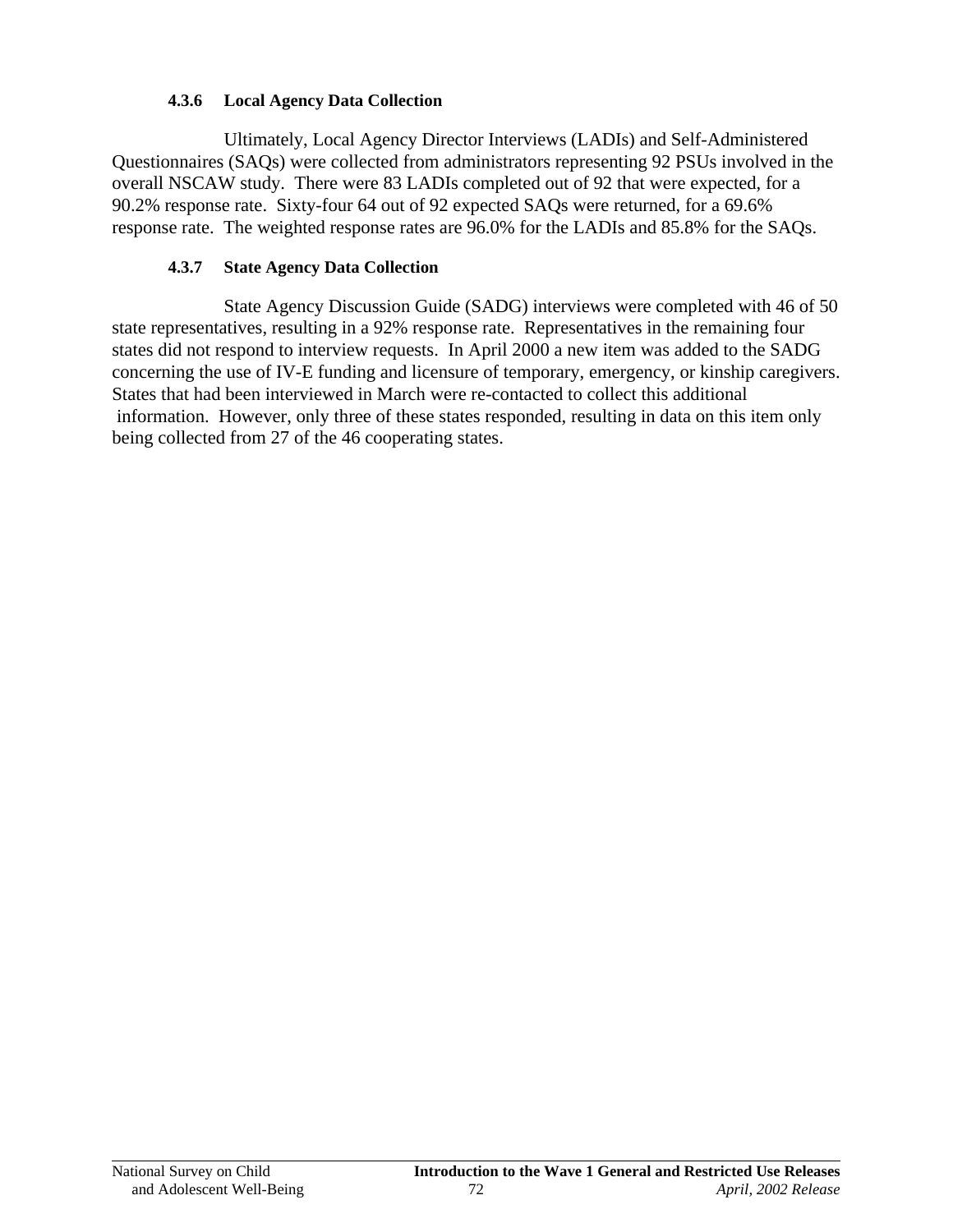# **Appendix A**

**Description of Instruments to be Used to Measure Child and Family Well-Being in the NSCAW**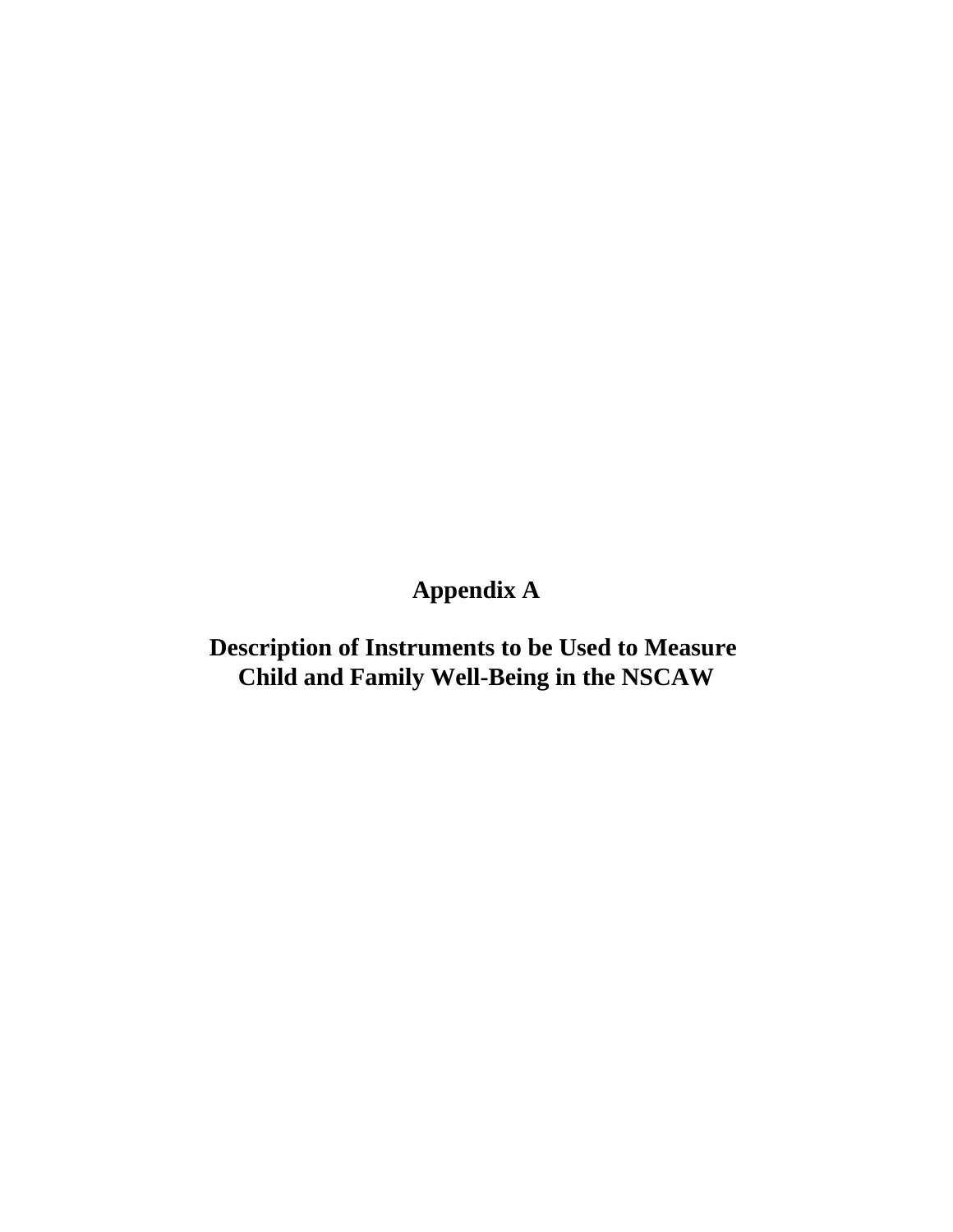# **Description of Instruments to be Used to Measure Child and Family Well-Being in the NSCAW**

### **Social Competence/Relationships**

| Title,<br>Author,<br><b>Publisher</b>                                                                                           | <b>General Description</b><br>(Domains/Scales, Score, Age,<br>Time)                                                                                                                                                                                                                                                                                                                                                                                                                                                                                                                                                                                                                                                                                                      | <b>Standardization</b><br><b>Sample</b>                                                                                                                                                                             | <b>Psychometrics</b><br>(Reliability & Validity)                                                                                                                                                                                                                                                                                                                                                                                                                                                                                                                                                                                                                                                                                                                                                                                                                        | <b>Comments</b>                                                                                                                                                                                                                      | <b>References</b>                                        |
|---------------------------------------------------------------------------------------------------------------------------------|--------------------------------------------------------------------------------------------------------------------------------------------------------------------------------------------------------------------------------------------------------------------------------------------------------------------------------------------------------------------------------------------------------------------------------------------------------------------------------------------------------------------------------------------------------------------------------------------------------------------------------------------------------------------------------------------------------------------------------------------------------------------------|---------------------------------------------------------------------------------------------------------------------------------------------------------------------------------------------------------------------|-------------------------------------------------------------------------------------------------------------------------------------------------------------------------------------------------------------------------------------------------------------------------------------------------------------------------------------------------------------------------------------------------------------------------------------------------------------------------------------------------------------------------------------------------------------------------------------------------------------------------------------------------------------------------------------------------------------------------------------------------------------------------------------------------------------------------------------------------------------------------|--------------------------------------------------------------------------------------------------------------------------------------------------------------------------------------------------------------------------------------|----------------------------------------------------------|
| <b>Social Skills</b><br><b>Rating System,</b><br>Gresham and<br><b>Elliott, 1990,</b><br>American<br>Guidance<br><b>Service</b> | 3 Forms: Parent, Teacher,<br><b>Student</b><br><b>Parent Form: Social</b><br><b>Skills Scale</b><br>(Cooperation, Assertive,<br>Responsibility, Self-<br>Control<br>subscales); Problem<br><b>Behaviors</b><br>Scale (Externalizing,<br>Internalizing<br>subscales);<br>Teacher Form: same<br>as Parent Form but<br>includes an<br><b>Academic Competence</b><br>Scale;<br><b>Student Form: Social</b><br><b>Skills Scale</b><br>(Cooperation, Assertive,<br>Self-<br>control, Empathy<br>subscales)<br>Yields: raw scores for<br><b>Social Skills</b><br>Scale and subscales;<br>raw scores<br>for Problem Behaviors<br><b>Scale and</b><br>subscales; standard<br>scores for<br><b>Social Skills Scale and</b><br>Problem<br><b>Behaviors Scale:</b><br>Age range: v 5 | 4,170 children/youth,<br>gender-balanced,<br>reqular and special<br>education students:<br>slight over-<br>representation of<br>whites and blacks;<br>27% minority<br>students;<br>1027 parents and 259<br>teachers | Internal consistency: $\mathbf{v} = 73 - 95$ (median $\mathbf{O} = 90$ )<br>Test-retest reliability: Teacher rating: v = .84-.93;<br>Parent rating: v=.65-.87; Student rating: v=.68<br><b>Criterion-Related Validity:</b><br><b>Teacher Form: Correlations between the Social</b><br>Behavior Assessment (SBA) and the social skills<br>scale ranged from -.15 to -.73. Total scale<br>correlations were -.68. The social skills scale<br>correlated .70 with the Harter Teacher Rating Scale<br>(TRS).<br><b>Parent Form: The Child Behavior Checklist- Parent</b><br>Report Form (CBCL) correlates .58 with the social<br>skills scale<br>Convergent Validity: Teacher-parent ratings of<br>social skills subscales at the preschool level range<br>from $r = 16$ to .25 with a median of $r = 18$ . All<br>coefficients are significant at, at least the .02 level. | <b>Multirater system</b><br>Benes (1995) finds that Gresham &<br>Elliot have provided a<br>psychometrically sound means of<br>measuring the perceived social skills<br>of youth from preschool to secondary<br>school with the SSRS. | <b>Benes, 1995;</b><br>Gresham &<br><b>Elliott, 1990</b> |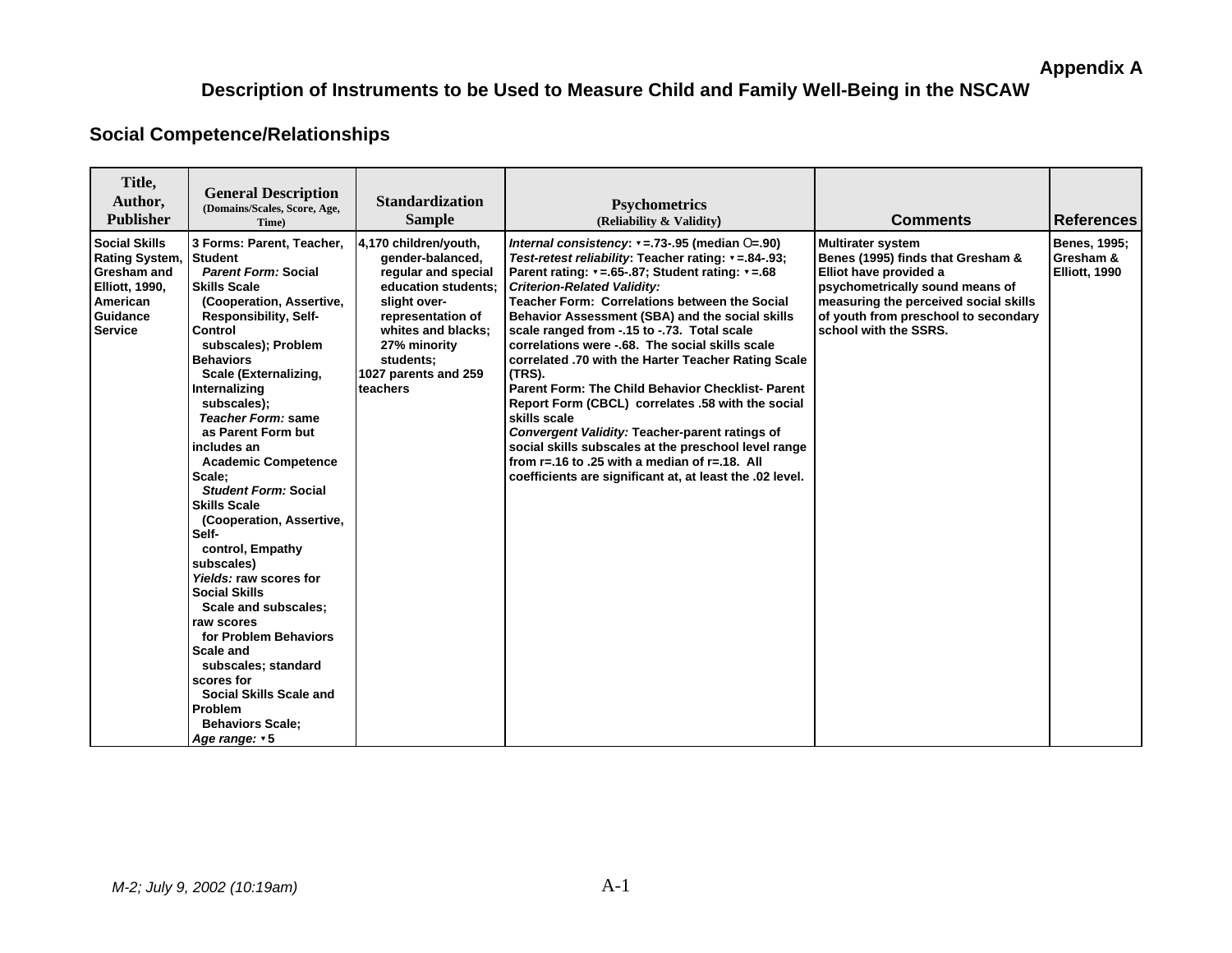| Title,<br>Author,<br><b>Publisher</b>                                                                                                                                      | <b>General Description</b><br>(Domains/Scales, Score, Age,<br>Time)                                                                                                                                                                                                                                                                                                                                                                                            | <b>Standardization</b><br><b>Sample</b>                                                                                                                                                     | <b>Psychometrics</b><br>(Reliability & Validity)                                                                                                                                                                                                                                                                                                                                                                                                                                                                                                                                                                                                                                                                                                                                                                                                                                                                  | <b>Comments</b>                                                                                                                                                                                                                                                                                                                                      | <b>References</b>                                                                                                 |
|----------------------------------------------------------------------------------------------------------------------------------------------------------------------------|----------------------------------------------------------------------------------------------------------------------------------------------------------------------------------------------------------------------------------------------------------------------------------------------------------------------------------------------------------------------------------------------------------------------------------------------------------------|---------------------------------------------------------------------------------------------------------------------------------------------------------------------------------------------|-------------------------------------------------------------------------------------------------------------------------------------------------------------------------------------------------------------------------------------------------------------------------------------------------------------------------------------------------------------------------------------------------------------------------------------------------------------------------------------------------------------------------------------------------------------------------------------------------------------------------------------------------------------------------------------------------------------------------------------------------------------------------------------------------------------------------------------------------------------------------------------------------------------------|------------------------------------------------------------------------------------------------------------------------------------------------------------------------------------------------------------------------------------------------------------------------------------------------------------------------------------------------------|-------------------------------------------------------------------------------------------------------------------|
| Research<br>Assessment<br>Package for<br>Schools - Self-<br>Report<br>Instrument for<br><b>Middle School</b><br><b>Students</b><br>(RAPS-SM);<br>James P.<br>Connell, 1998 | Domains: Engagement,<br><b>Beliefs about Self, and</b><br><b>Experiences of</b><br><b>Interpersonal Support</b><br>Subdomains: Ongoing<br><b>Engagement, Reaction to</b><br><b>Challenge, Perceived</b><br><b>Competence, Perceived</b><br>Autonomy, Perceived<br><b>Relatedness, Experiences</b><br>of Support From Parents,<br>and Experiences of<br><b>Support From Teachers</b><br>Age Range: v11                                                          | 2,429 male and female<br>subjects from three<br>Imiddle schools in an<br>lurban school district<br>land one from an<br>adjacent suburban<br>district; stratified by<br>gender and ethnicity | <b>Reliability:</b><br>Construct: Parental Emotional Security $r_{ii} = .49$ .<br>O=.74 (all students) Construct: Peer Emotional<br>Security $r_{ii} = .40$ , O=.73 (all students)<br>Subdomain: Perceived Parental Support $r_{ii} = .27$ ,<br>$O=.86$ (all students)<br>Validity: Parental Emotional Security: High Risk,<br>Optimal, and High Risk v. Optimal (extreme<br>groups) - correlations and phi coefficients of .10-<br>.50 (all significant at p<.0001) Peer Emotional<br>Security: High Risk, Optimal, and High Risk v.<br>Optimal (extreme groups) - correlations and phi<br>coefficients of .10-.50 (all significant at p<.0001)<br>Parental Support: High Risk and Optimal -<br>correlations and phi coefficients of 10-.50 (all<br>significant at p<.0001) High Risk v. Optimal<br>(extreme groups) - correlations and phi<br>coefficients of .51 and higher (all significant at<br>$p<.0001$ ) |                                                                                                                                                                                                                                                                                                                                                      |                                                                                                                   |
| <b>Loneliness</b><br>and Social<br><b>Dissatisfaction</b><br>Questionnaire<br>for Young<br>Children:<br>Asher et al.,<br>1984; Asher<br>and Wheeler<br>(rev.), 1985        | 16 principal items:<br>yes/no/sometimes<br>questions focusing on<br>feelings of loneliness,<br>social adequacy vs.<br>Inadequacy, subjective<br>estimations of peer status,<br>and appraisals of whether<br>important relationship<br>provisions are being met<br>8 "filler" items: e.g., re:<br>hobbies to help children<br>feel open and relaxed<br>Score: created using all<br>principal items<br>Age range: as early as<br>kindergarten and first<br>grade |                                                                                                                                                                                             | Item-to-Total Score correlation: ranged from .26 to<br>.55<br>Internal reliability: $v = 79$<br>Validity: Low scores may be suspect due to the<br>possibility of children providing socially desirable<br>or defensive responses. The underreporting of<br>feelings, thoughts, and behaviors that might reflect<br>negatively on the self may result in scores that<br>underestimate true feelings.                                                                                                                                                                                                                                                                                                                                                                                                                                                                                                               | Focus on school setting<br>For research focused on connections<br>between loneliness and related<br>constructs, the use of only items that<br>directly tap loneliness (ie., vs.<br>dissatisfaction) is recommended<br>Note: in the study described in the<br>reference article, one item was<br>inadvertently omitted from the 16<br>principal items | Asher et al.,<br>1984; Asher &<br>Wheeler,<br>1985; Cassidy<br>& Asher,<br>1992: &<br>Parkhurst &<br>Asher, 1992. |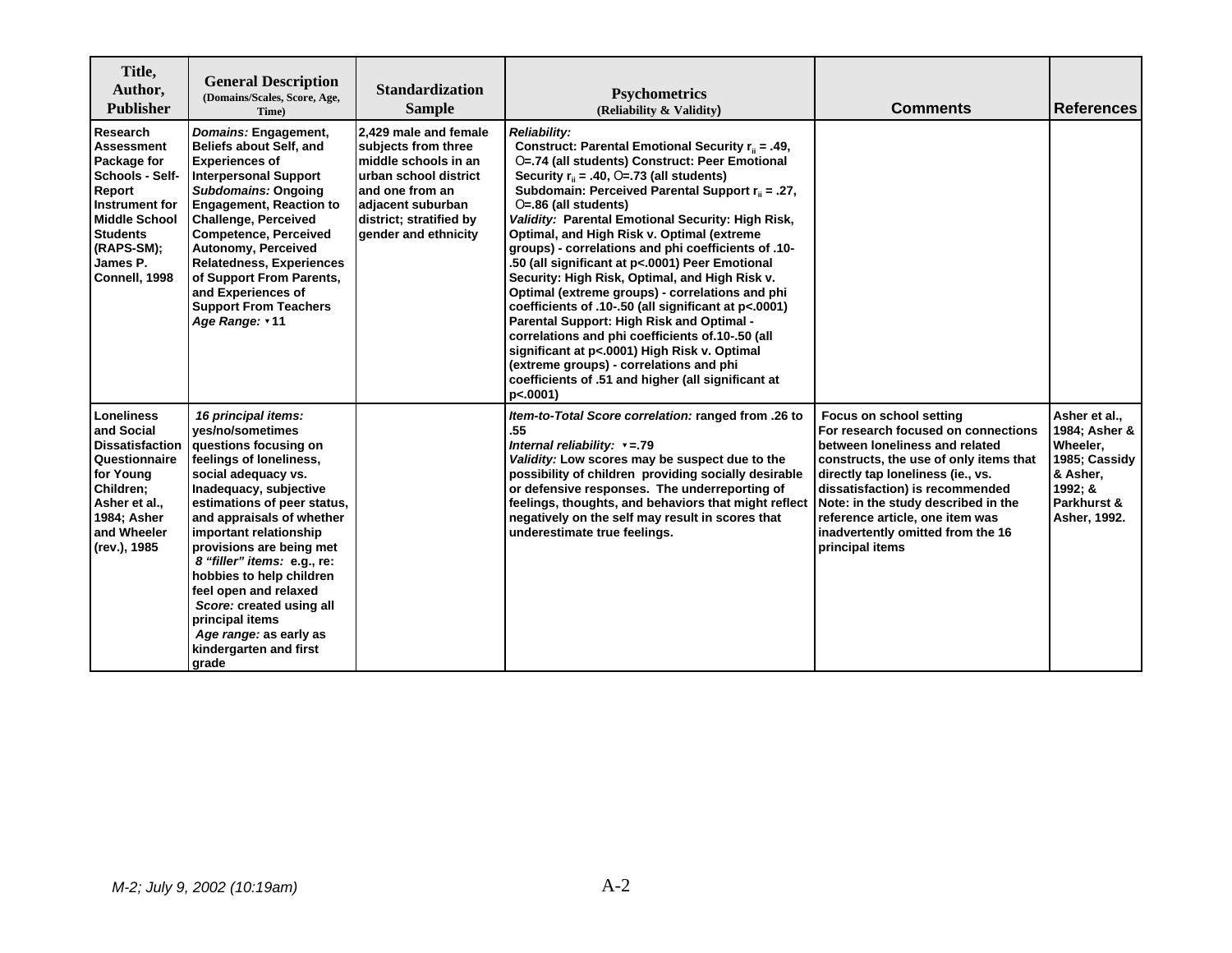# **Functional Status/Adaptive Behavior**

| Title,                                                                                                                                                                                           |                                                                                                                                                                                                                                                                                                                                                                  |                                                                                                                                                                                                                                                                                                                           |                                                                                                                                                                                                                                                                                                                                                                                                                                                                                                                                                                                                                                                                                                                                                                                                                                                                                                                                    |                                                                                                                                                            |                                                                              |
|--------------------------------------------------------------------------------------------------------------------------------------------------------------------------------------------------|------------------------------------------------------------------------------------------------------------------------------------------------------------------------------------------------------------------------------------------------------------------------------------------------------------------------------------------------------------------|---------------------------------------------------------------------------------------------------------------------------------------------------------------------------------------------------------------------------------------------------------------------------------------------------------------------------|------------------------------------------------------------------------------------------------------------------------------------------------------------------------------------------------------------------------------------------------------------------------------------------------------------------------------------------------------------------------------------------------------------------------------------------------------------------------------------------------------------------------------------------------------------------------------------------------------------------------------------------------------------------------------------------------------------------------------------------------------------------------------------------------------------------------------------------------------------------------------------------------------------------------------------|------------------------------------------------------------------------------------------------------------------------------------------------------------|------------------------------------------------------------------------------|
| Author,                                                                                                                                                                                          | <b>General Description</b>                                                                                                                                                                                                                                                                                                                                       | <b>Standardization</b>                                                                                                                                                                                                                                                                                                    | <b>Psychometrics</b>                                                                                                                                                                                                                                                                                                                                                                                                                                                                                                                                                                                                                                                                                                                                                                                                                                                                                                               |                                                                                                                                                            |                                                                              |
| <b>Publisher</b>                                                                                                                                                                                 | (Subtests, Score, Age, Time)                                                                                                                                                                                                                                                                                                                                     | <b>Sample</b>                                                                                                                                                                                                                                                                                                             | (Reliability & Validity)                                                                                                                                                                                                                                                                                                                                                                                                                                                                                                                                                                                                                                                                                                                                                                                                                                                                                                           | <b>Comments</b>                                                                                                                                            | <b>References</b>                                                            |
| <b>Mini-Battery</b><br>οf<br>Achievemen<br>$t$ (MBA);<br>Woodcock,<br>McGrew, &<br>Werder,<br>1994,<br><b>Riverside</b><br><b>Publishing</b>                                                     | 4 subtests: Reading (includes letter-<br>word identification, vocabulary, &<br>comprehension), Writing, Mathematics,<br>& General Knowledge);<br>Yields: standardized scores, percentile<br>ranks, age & grade equivalents, & 1-page<br>narrative report via computer scoring<br>program;<br>Age range: v6                                                       | 6,026 individuals 4 to<br>95 yrs. from 100<br>geographically<br>diverse communities;<br>Stratified by region,<br>community size,<br>gender, ethnicity,<br>funding & type of<br>college, distribution of<br>adult education, &<br>adult occupation in<br>the<br>community/Represent<br>ative of the population<br>at large | Internal consistency reliability: Reading r=.88-<br>.98, Mdn $r = 94$ (across age groups);<br>Mathematics $r = 70-0.98$ ; Msn $r = 0.93$ ; Factural<br>Knowledge $r = .80-.96$ ; Mdn $r = .87$ ;<br>Test-retest reliability: ) Reading $r = .89$<br>Mathematics $r = .86$ ; Factual Knowledge $r =$<br>.88; (6th graders);<br>Concurrent validity: Reading r = 70-75;<br>Mathematics r = .57-.72; Factural Knowledge r<br>$=.64-.74$<br>Convergent & discriminant validity:<br>Correlations of speciific areas higher with<br>same areass than those of differet areas.                                                                                                                                                                                                                                                                                                                                                            | Brief, broad battery of basic<br>skills & knowledge;<br>New measure/No reviews<br>available;<br>Items are a subset from WJ-R<br>which had positive reviews | <b>Woodcock et</b><br>al., 1994                                              |
| Vineland<br><b>Adaptive</b><br><b>Behavior</b><br><b>Screener</b><br>$(VABS)$ ;-<br><b>Daily Living</b><br>Sparrow,<br>Balla, &<br>Cicchetti,<br>1984,<br>American<br>Guidance<br><b>Service</b> | 33 domains: communication (C), daily<br>living skills (DL), socialization (S)<br>Yields: standard scores, percentile<br>scores, adaptive level, & age<br>equivalence scores for each domain,<br>Adaptive Behavior (AB) composite, &<br>Maladaptive Behavior (MB) as well as<br>age equivalent scores & adaptive levels<br>for subdomains:<br>Age range: all ages | 536 children,<br>representative in<br>terms of gender,<br>ethnicity, region of the<br>country, community<br>size, & parental<br>education by 1980<br><b>U.S. Census Bureau</b><br>data;                                                                                                                                   | Reliability: has been high. Results indicate<br>excellent corresondence between the<br>screeners and the full Vineland (correlations<br>between .87 and .98)<br>Validity:<br>Screener Standard Score Correlations w/<br>Vineland Full Scale: Daily Living (ages 6-12)<br>$=.93$ (ages 13-18) = .92<br><b>Correlations between Same Day</b><br><b>Administration of Vineland Screener and</b><br>Survey Form: Standard Scores (DL) = .71 Age<br>Equivalents $(DL) = .90$<br>For Full Vineland:<br>Internal consistency reliability: Mdn r=.90<br>(DL),<br>Test-retest reliability: r=.85 (DL), r<br>Interrater reliability: r=.72 (DL),<br>Criterion-related validity: r=.55 (AB &<br><b>Vineland Social Maturity Scale Social</b><br>Quotient), r=.58 (AB & Adaptive Behavior<br>Inventory for Children), r=.40-.70<br>(subdomains & AAMD Adaptive Behavior<br>Scale); r=.13-.41 (VABS & K-ABC MPC), r=.12-<br>.37 (VABS & PPVT-R) |                                                                                                                                                            | Campbell,<br>1985; Sattler,<br>1989; Sparrow,<br>Balla, &<br>Cicchetti, 1984 |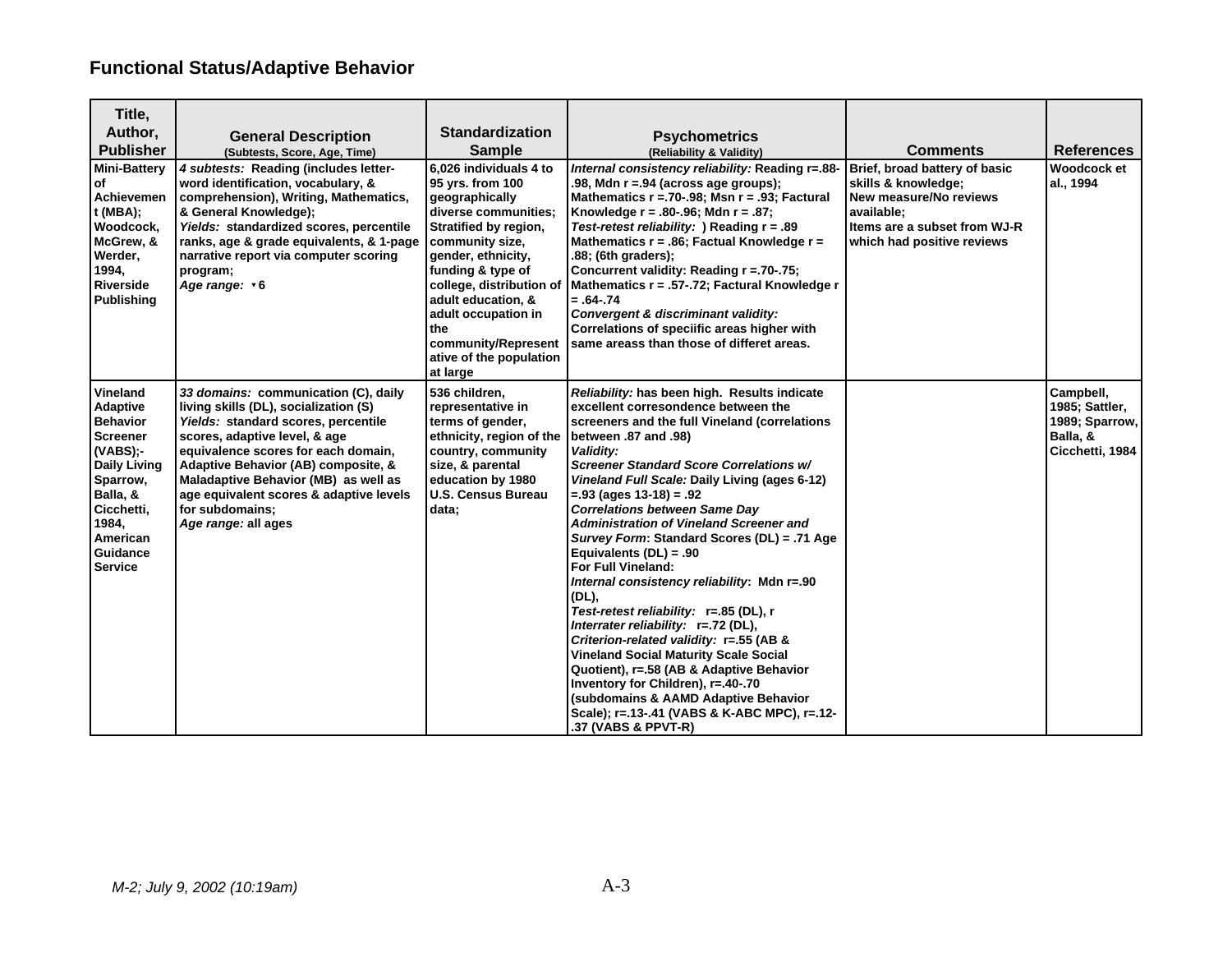# **Emotional Development, Behavior Regulation, and Mental Health**

| Title,<br>Author,<br><b>Publisher</b>                                                                                                                        | <b>General Description</b><br>(Domains/Scales, Score, Age,<br>Time)                                                                                                                                                                                                                                                                                                                                                                                                                                                                                                             | <b>Standardization</b><br><b>Sample</b>                                                                                                                                                                                                                              | <b>Psychometrics</b><br>(Reliability & Validity)                                                                                                                                                                                                                                                                                                                                                                                                                                                                                                                                                                                                                                                                                                                                                                        | <b>Comments</b>                                                                                                                                                                                                                                                                                                                                                                                                                                                                                                                                                                                             | <b>References</b>                                                                                                               |
|--------------------------------------------------------------------------------------------------------------------------------------------------------------|---------------------------------------------------------------------------------------------------------------------------------------------------------------------------------------------------------------------------------------------------------------------------------------------------------------------------------------------------------------------------------------------------------------------------------------------------------------------------------------------------------------------------------------------------------------------------------|----------------------------------------------------------------------------------------------------------------------------------------------------------------------------------------------------------------------------------------------------------------------|-------------------------------------------------------------------------------------------------------------------------------------------------------------------------------------------------------------------------------------------------------------------------------------------------------------------------------------------------------------------------------------------------------------------------------------------------------------------------------------------------------------------------------------------------------------------------------------------------------------------------------------------------------------------------------------------------------------------------------------------------------------------------------------------------------------------------|-------------------------------------------------------------------------------------------------------------------------------------------------------------------------------------------------------------------------------------------------------------------------------------------------------------------------------------------------------------------------------------------------------------------------------------------------------------------------------------------------------------------------------------------------------------------------------------------------------------|---------------------------------------------------------------------------------------------------------------------------------|
| <b>Child Behavior</b><br><b>Checklist for</b><br>Ages 2-3<br>(CBCL 2-3);<br>Achenbach,<br>1992,<br>University of<br>Vermont-<br><b>Burlington</b>            | 9 scales: 6 syndrome<br>(Anxious/Depressed,<br>Sleep Problems,<br><b>Aggressive Behavior,</b><br><b>Withdraw, Somatic</b><br><b>Problems, &amp; Destructive</b><br>Behavior) & 3 compiled<br>{Internalizing (I),<br>Externalizing (E), & Total<br>Problems (TP)};<br>Yields: raw scores for<br>syndrome scales &<br>standardized scores &<br>percentiles for syndrome<br>& compiled scales;<br>Age range: 2 to 3 yrs.;                                                                                                                                                          | 368 children ages 2 to 3<br>vrs.,<br>levels equally<br>represented,<br>predominately white<br>Northeasterners;<br><b>Additional 640 mental</b><br>health service<br>recipients used to<br>derive syndrome scales                                                     | Test-retest reliability: r=.72-.93 (syndrome scales),<br>$r=.87$ (I), $r=.84$ (E), $r=.91$ (TP);<br>gender-balanced, 3 SES   Interrater agreement: r=.45-.71 (syndrome scales),<br>r=.69 (l.), r=.67 (E.), r=.67 (TP) (all 2 yrs.); r=.39-.65<br>(syndrome scales), r=.67 (l.), r=.60 (E.), r=.60 (TP)<br>(all 3 vrs.);<br>Stability: r=.50-.69 (syndrome scales), r=.65 (I),<br>$r=.67$ (E), $r=.78$ (TP);<br>Criterion validity: differences between referred &<br>non-referred children on all syndrome scales; odds<br>ratios for clinical range & referral status significant<br>for all scores (3.7-10.9);<br>Construct validity: significant relation with<br>Richman Behavior Checklist (r=.56-.77);<br>Discriminant validity: no significant associations<br>with developmental test scores                    | Based on empirical research/reliable<br>& valid:<br>Comprehensive;<br>Easy to administer & score;<br>Used in IHDP                                                                                                                                                                                                                                                                                                                                                                                                                                                                                           | Achenbach,<br>1988:<br>Achenbach,<br>1992:<br>Freeman,<br>1985;Kelley,<br>1985:<br><b>McConaughy</b><br>&<br>Achenbach,<br>1992 |
| <b>Child Behavior</b><br><b>Checklist</b><br>(CBCL 4-18)<br>Achenbach,<br>1992<br><b>University</b><br>Associates in<br>Psychiatry:<br><b>Burlington, VT</b> | <b>Behavior problem scales:</b><br>2 broad problem scales--<br><b>Externalizing and</b><br>Internalizing; also,<br><b>Withdrawn, Somatic</b><br>Complaints,<br>Anxious/Depressed, Social not developed for<br><b>Problems, Thought</b><br><b>Problems, Attention</b><br><b>Problems, Delinquent</b><br><b>Behavior, Aggressive</b><br><b>Behavior, and Sex</b><br><b>Problems</b><br>Social competence scales:<br>Activities, Social, and<br><b>School</b><br>Yields: raw and<br>standardized scores for<br>each problem scale and<br>compiled scores;<br>Age Group: 4-18 years | 2,368 children; 73%<br>white, 16% black, 7%<br>Hispanic, 4% "other";<br>81% from middle to<br>upper class<br>Separate norms were<br>different ethnic groups<br>or social classes<br>because the differences<br>between these groups<br>were judged to be<br>Iminimal | Internal consistency: very high for the Total,<br>Internalizing and Externalizing scores and<br>reasonably good for most of the scale scores;<br>noticeably lower for the social competence scores<br>Test-retest reliability: high for both the problem<br>and social competence scales in the short term<br>Interrater reliability: reasonably high between<br>parents<br>Construct validity: the problem items cluster into<br>meaningful scales, and the problem scales<br>correlate highly with similar scales from other<br>checklists and with corresponding DSM diagnoses<br>Criterion-related validity: in research studies, both<br>the problem scales and social competence scales<br>have discriminated between a number of different<br>childhood problem groups and their respective<br>comparison groups | One component of a five-part<br>assessment tool (rarely sufficient by<br>itself as either a clinical or program<br>evaluation tool);<br>Computerized scoring available;<br>Relatively easy to administer;<br>May be used with a wide range of<br>outpatient children;<br>Supported by data on very large<br>samples;<br>May prove difficult for respondents<br>with limited reading skills;<br>May potentially misrepresent the<br>capability of such groups as children<br>with chronic illness;<br>Results may be distorted where<br>parents have reason to exaggerate or<br>minimize children's problems | Achenbach.<br>1991a                                                                                                             |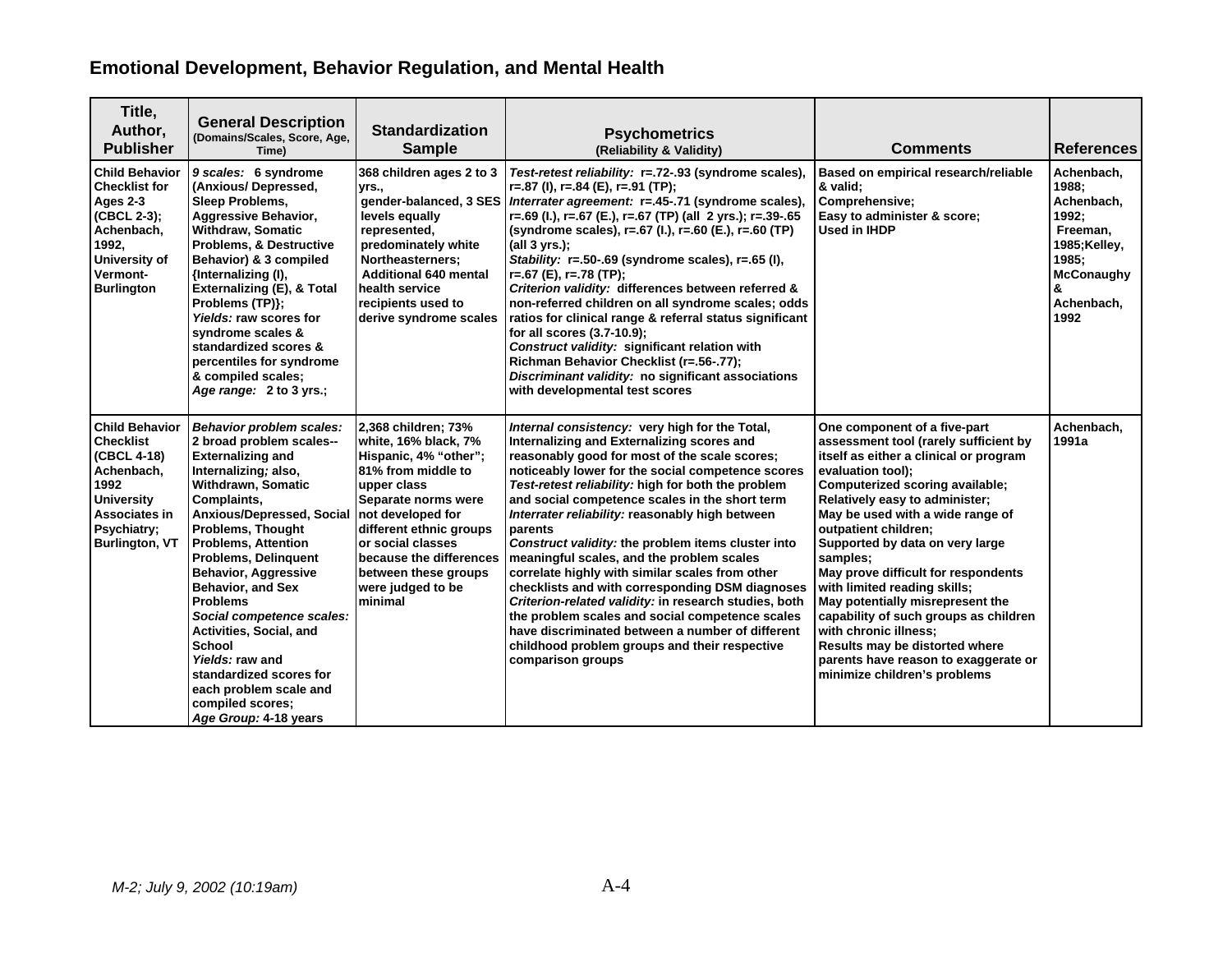| Title,<br>Author,<br><b>Publisher</b>                                                                                             | <b>General Description</b><br>(Domains/Scales, Score, Age,<br>Time)                                                                                                                                                                                                                                                                                                                                                                                                                                                                | <b>Standardization</b><br><b>Sample</b>                                                                                                                                                                                                                                                                                                                                              | <b>Psychometrics</b><br>(Reliability & Validity)                                                                                                                                                                                                                                                                                                                                                                                                                                                                                                                                                                                 | <b>Comments</b>                                                                                                                                                                                                                                                                                                                                                                                                                                                                                                                                          | <b>References</b>                            |
|-----------------------------------------------------------------------------------------------------------------------------------|------------------------------------------------------------------------------------------------------------------------------------------------------------------------------------------------------------------------------------------------------------------------------------------------------------------------------------------------------------------------------------------------------------------------------------------------------------------------------------------------------------------------------------|--------------------------------------------------------------------------------------------------------------------------------------------------------------------------------------------------------------------------------------------------------------------------------------------------------------------------------------------------------------------------------------|----------------------------------------------------------------------------------------------------------------------------------------------------------------------------------------------------------------------------------------------------------------------------------------------------------------------------------------------------------------------------------------------------------------------------------------------------------------------------------------------------------------------------------------------------------------------------------------------------------------------------------|----------------------------------------------------------------------------------------------------------------------------------------------------------------------------------------------------------------------------------------------------------------------------------------------------------------------------------------------------------------------------------------------------------------------------------------------------------------------------------------------------------------------------------------------------------|----------------------------------------------|
| Youth Self-<br>Report (YSR);<br>Achenbach,<br>1992;<br><b>University</b><br>Associates in<br>Psychiatry;<br><b>Burlington, VT</b> | <b>Problem behavior scales:</b><br>syndromes (Withdrawn,<br><b>Somatic</b><br>Complaints,<br>Anxious/Depressed,<br><b>Social Problems,</b><br>Thought<br><b>Disorder, Attention</b><br>Problems,<br><b>Delinquent Behavior,</b><br>Aggressive<br>Behavior); and 3<br>compiled<br>(Internalizing,<br><b>Externalizing, and</b><br><b>Total Problems):</b><br>Social competence scales:<br>Total<br><b>Competence and</b><br><b>Activities and</b><br>Social:<br>Yields: raw scores and<br>standardized<br>scores<br>Age range: v 11 | 1.719 children out of a<br>pool of 1,942 ages 11<br>to 18 who were<br>considered to be<br>healthy (i.e., not<br>received mental health<br>services or special<br>remedial school in past<br>12 months).<br>Sample representative<br>in terms of gender, SES,<br>ethnicity, and region<br>Norms are provided for<br>boys and girls<br>separately divided into<br>two age groups each. | Test-retest reliability: Whole sample r=.80 (Total<br>Competence), $r = .79^{\circ}$ (Total Problems), $r = .80^{\circ}$<br>(Internalizing); $r = .81^{ab}$ (Externalizing); Boys $r = .74$<br>(Total Competence), $r = 78$ (Total Problems), $r = 76$<br>(Internalizing); $r = 0.80$ (Externalizing); Girls $r = 0.84$<br>(Total Competence), $r = .86^{\circ}$ (Total Problems), r<br>=.85 <sup>a</sup> (Internalizing); $r = .84^{ab}$ (Externalizing).<br><sup>a</sup> Time 1 > Time 2, p<.05, by t test.<br><sup>b</sup> When corrected for the number of comparisons,<br>Time 1 vs. Time 2 difference was not significant. | A number of translations of the<br>instrument are<br>available<br>Comparisons with appropriate age<br>and sex group<br>norms are possible<br>Psychometric properties of the Social<br>Competence<br>scales need additional research<br>Reading level of the adolescent may<br>affect time<br>required to complete the instrument<br>Elliot & Busse (1992) recognize the<br>satisfactory test-retest validity,<br>adequate behavior reliabilities, and<br>adequate discriminant validity for the<br>problem scales, but not for the<br>competence scales. | Achenbach<br>1991c; Elliott<br>& Busse, 1992 |
| <b>Teachers</b><br><b>Report Form:</b><br>Achenbach,<br>1991                                                                      | 8 scales: Withdrawn,<br><b>Somatic Complaints,</b><br>Anxious/Depressed, Social 18 who were considered<br><b>Problems, Thought</b><br><b>Problems, Attention</b><br><b>Problems, Delinquent</b><br><b>Behavior, and Aggressive</b><br>Behavior; also<br>Internalizing,<br><b>Externalizing, and Mixed</b><br>scales<br>Age Range: v 5                                                                                                                                                                                              | 1,391 children out of a<br>pool of 1,613 ages 5 to<br>to be healthy (i.e., not<br>received mental health<br>services or special<br>remedial school in past<br>12 months).<br>Sample representative<br>in terms of gender, SES,<br>ethnicity, and region<br>Norms are provided for<br>boys and girls<br>separately divided into<br>two age groups each.                               | Test-retest reliability: Whole sample r=.93 (Total<br>Adaptive), $r = .95$ (Total Problems), $r = .92$<br>(Internalizing); $r = 0.95$ (Externalizing); Boys $r = 0.93$<br>(Total Adaptive), $r = 92$ (Total Problems), $r = 92$<br>(Internalizing); $r = 0.86$ (Externalizing); Girls $r = 0.94$<br>(Total Adaptive), r = 99 (Total Problems), r = 87<br>(Internalizing); r = .97 (Externalizing).                                                                                                                                                                                                                               |                                                                                                                                                                                                                                                                                                                                                                                                                                                                                                                                                          | Achenbach.<br>1991b                          |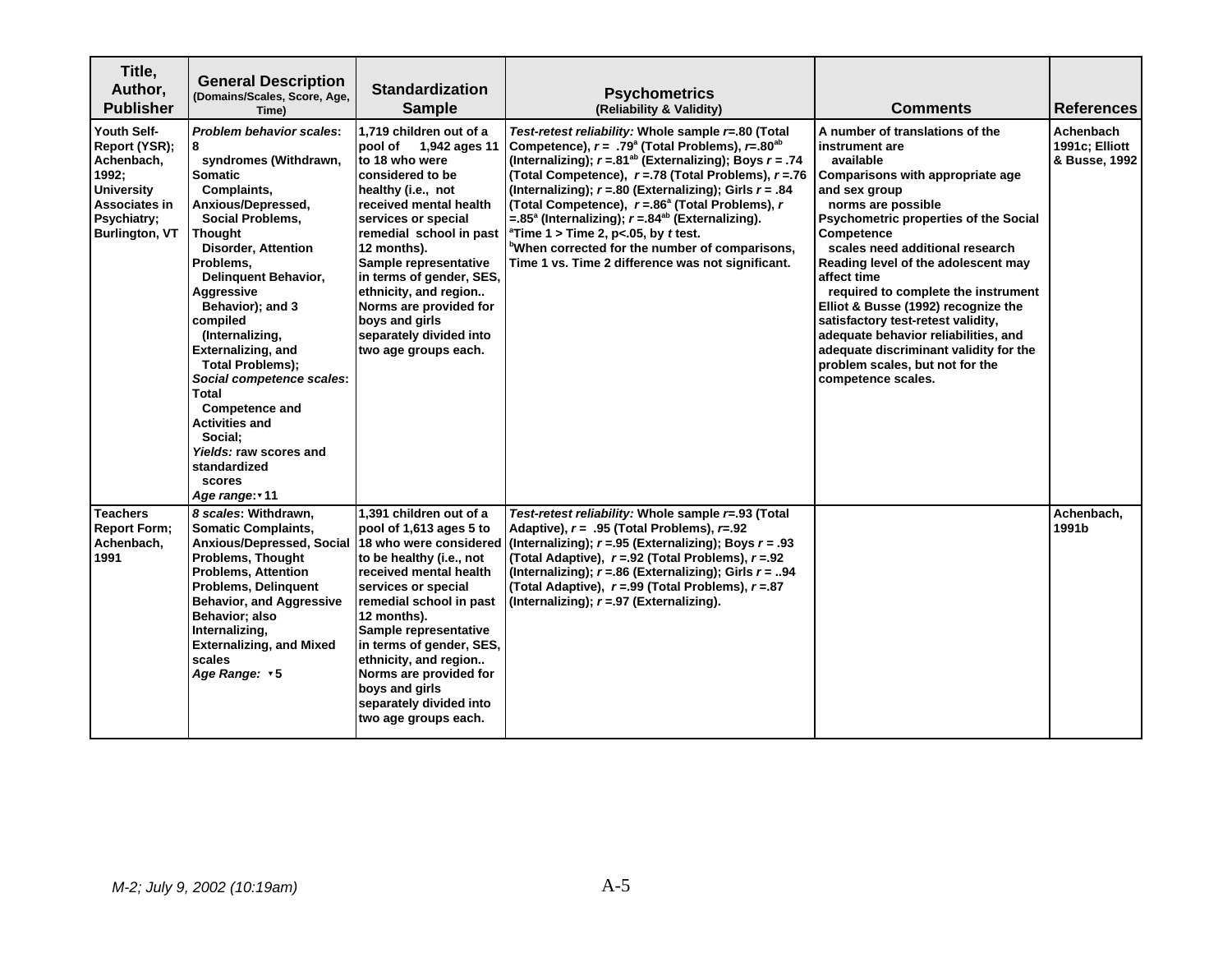| Title,<br>Author,<br><b>Publisher</b>                                                                                             | <b>General Description</b><br>(Domains/Scales, Score, Age,<br>Time)                                                                                                                                                                                                                                   | <b>Standardization</b><br><b>Sample</b>                                                                                                                                                                                                                                                                                                                                                                                          | <b>Psychometrics</b><br>(Reliability & Validity)                                                                                                                                                                                                                                                                                                                                                                                                                                                                                                                                                                                 | <b>Comments</b>                                                                               | <b>References</b>                                                                                                                            |
|-----------------------------------------------------------------------------------------------------------------------------------|-------------------------------------------------------------------------------------------------------------------------------------------------------------------------------------------------------------------------------------------------------------------------------------------------------|----------------------------------------------------------------------------------------------------------------------------------------------------------------------------------------------------------------------------------------------------------------------------------------------------------------------------------------------------------------------------------------------------------------------------------|----------------------------------------------------------------------------------------------------------------------------------------------------------------------------------------------------------------------------------------------------------------------------------------------------------------------------------------------------------------------------------------------------------------------------------------------------------------------------------------------------------------------------------------------------------------------------------------------------------------------------------|-----------------------------------------------------------------------------------------------|----------------------------------------------------------------------------------------------------------------------------------------------|
| Caregiver-<br><b>Teacher</b><br><b>Report Form</b><br>for Ages 2-5<br>$(C-TRF/2-5)$ ;<br>Achenbach,<br>1997                       | Scales: 7 Syndrome<br>(Anxious/Obsessive,<br>Depressed/Withdrawn,<br>Fears, Somatic Problems,<br><b>Immature, Attention</b><br><b>Problems, and Aggressive</b><br>Behavior) and 3 compiled<br>{Internalizing (I),<br><b>Externalizing (E), and Total</b><br>Problems (TP)};<br>Age Range: 2 to 5 yrs. | 405 boys and 405 girls<br>out of a pool of 596<br>boys and 405 girls ages<br>2 to 5 drawn from<br>diverse daycare and<br>preschool settings in 15<br>states, Australia, and<br>Holland. (Including<br>children referred for<br>mental health or special<br>education services or<br>those with total<br>problems scores at or<br>above the median)<br>Sample representative<br>in terms of gender, SES,<br>ethnicity, and region | Test-retest reliability: r=.84 (syndrome scales),<br>$r=.77$ (I), $r=.90$ (E), $r=.88$ (TP)                                                                                                                                                                                                                                                                                                                                                                                                                                                                                                                                      |                                                                                               | Achenbach.<br>1997                                                                                                                           |
| Children's<br><b>Depression</b><br>Inventory;<br>Kovacs, 1982;<br>Western<br><b>Psychiatric</b><br>Institute and<br><b>Clinic</b> | Domains: Single<br>dimension of<br>depression<br>Yield: Total depression<br>score with<br>cutoff scores for<br>determining<br>depression<br>Age range: v7                                                                                                                                             | No large<br>standardization sample<br>and no norms for<br>specific age<br>groups or minority<br>populations                                                                                                                                                                                                                                                                                                                      | Internal consistency: $=$ 71-87;<br>Test-retest reliability: r=.38-.87(depending on<br>interval and sample);<br>Concurrent validity: correlated positively with<br><b>Revised Children's</b><br><b>Manifest Anxiety Scale scores and negatively</b><br>with Coopersmith<br><b>Self-Esteem Inventory:</b><br>Construct validity: with non-clinically referred<br>children, factor analysis found one factor; with<br>clinically-referred children, factor analysis has<br>shown multiple factors.<br>Criterion-related validity: correlates with global<br>severity ratings of depression based on semi-<br>structured interviews | Limited normative data<br>Additional investigation of test-retest<br>reliability is<br>needed | <b>Kovacs, 1982;</b><br>Saylor, Finch,<br>Spirito, &<br>Bennett,<br>1984; Helsel<br>& Matson,<br>1984; and<br>Hodges &<br>Craighead<br>1990. |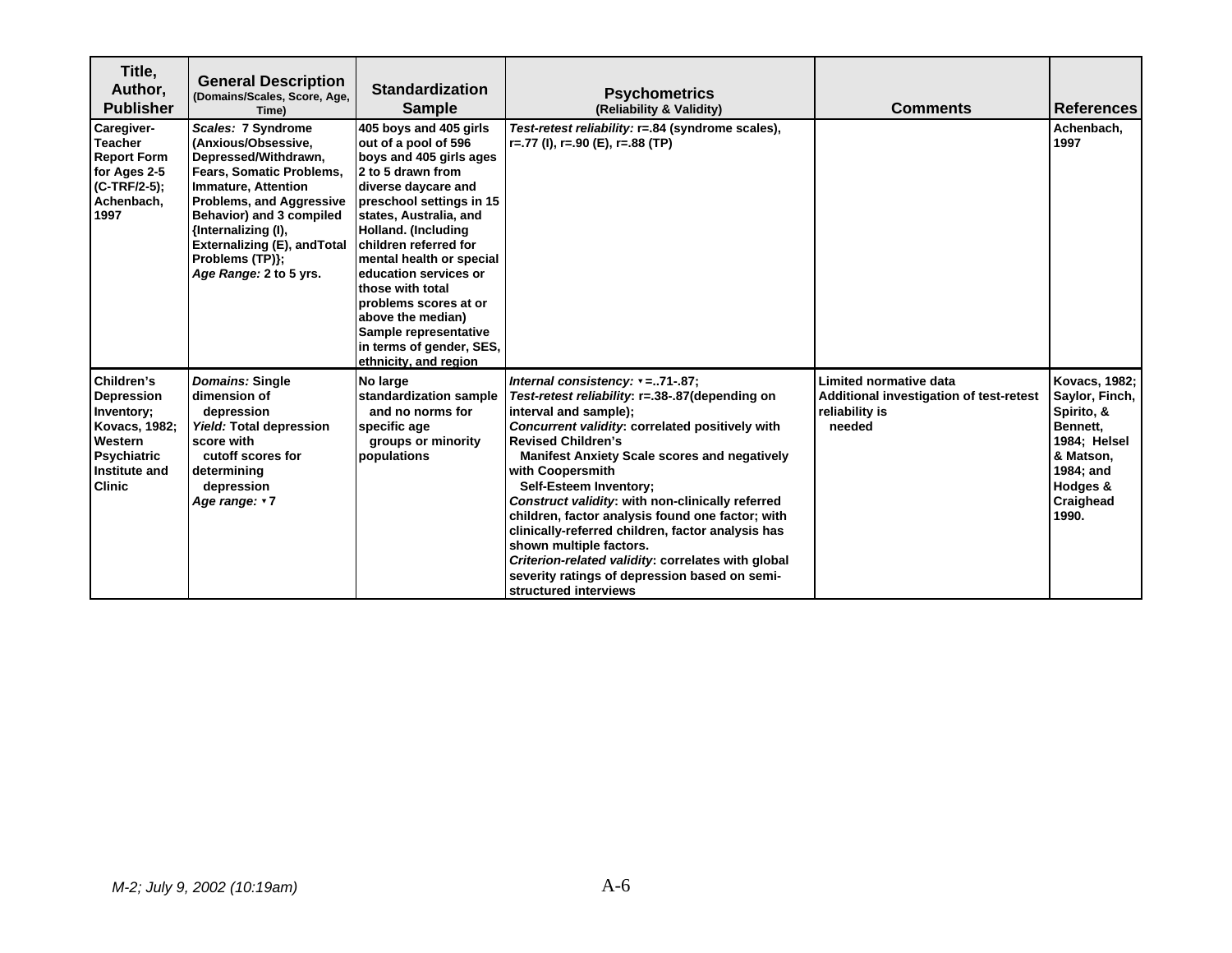| Title,<br>Author,<br><b>Publisher</b>                                                                                                                                                     | <b>General Description</b><br>(Domains/Scales, Score, Age,<br>Time)                                                                                                                                                        | <b>Standardization</b><br><b>Sample</b>                                                                                                                                                                                                                                                                        | <b>Psychometrics</b><br>(Reliability & Validity)                                                                                                                                                                                                                                                                                                                                                                                                                                                                                                                                                                                                                                                                                                                                                                                                         | <b>Comments</b>                                                                                                                                                                                                                      | <b>References</b>                                                                                                                                                   |
|-------------------------------------------------------------------------------------------------------------------------------------------------------------------------------------------|----------------------------------------------------------------------------------------------------------------------------------------------------------------------------------------------------------------------------|----------------------------------------------------------------------------------------------------------------------------------------------------------------------------------------------------------------------------------------------------------------------------------------------------------------|----------------------------------------------------------------------------------------------------------------------------------------------------------------------------------------------------------------------------------------------------------------------------------------------------------------------------------------------------------------------------------------------------------------------------------------------------------------------------------------------------------------------------------------------------------------------------------------------------------------------------------------------------------------------------------------------------------------------------------------------------------------------------------------------------------------------------------------------------------|--------------------------------------------------------------------------------------------------------------------------------------------------------------------------------------------------------------------------------------|---------------------------------------------------------------------------------------------------------------------------------------------------------------------|
| <b>Violence</b><br><b>Exposure</b><br>Scale for<br><b>Children</b><br>(VEX); Fox &<br>Leavitt, 1995                                                                                       | Domains: Witness or<br>Victim of violence at<br>school, home,<br>neighborhood, or on TV<br>Age: ▼6                                                                                                                         | 134 Israeli children in<br>the second and fourth<br>grades of two schools<br>and their mothers<br><b>155 Families with</b><br>children ages $3\frac{1}{2}$ to 4<br>$\frac{1}{2}$ living in a low-<br>income, moderately<br>violent neighborgood<br>near Washington, D.C.<br>predominantly African-<br>American | Israeli children:<br>Reliability: Cronbach's $O = .822-.824$ (mild<br>violence), O= .484 - .562 (severe violence) Home<br>Subscale: 0=.514 (mild violence), 0=.040 (severe<br>violence)<br>Validity: There was no significant differences<br>between child report as witness compared to<br>victim regarding mild violence at home. There<br>were no reports of child as victims of severe<br>violence at home and very few reports of child as<br>witness. Negative correlation between PRQ scores<br>and child report of exposure to mild violence as a<br>witness at home, $r(134)$ = -.230, $p$ <.05 and exposure<br>to mild violence as a victim at home, r (134)=-<br>385,p<.01<br>D.C. Children:<br>Reliability: Cronbach's $O = .80$ (mild violence), $O =$<br>86 (severe violence)<br>Validity: Discordance between parent and child<br>reports |                                                                                                                                                                                                                                      | Fox & Leavitt<br>1995; Raviv,<br>Dar, Fox,<br>Leavitt,<br>Shahinfar,<br>Raviv,<br>Greenbaum, &<br>Erel; &<br>Shahinfar,<br>Fox, Leavitt, &<br><b>Richters</b>       |
| <b>Trauma</b><br>Symptom<br><b>Checklist for</b><br><b>Children</b><br>(TSCC); Briere,<br>1989                                                                                            | Domains: Anxiety,<br><b>Depression, Post-</b><br><b>Traumatic Stress (PTS),</b><br><b>Sexual</b><br><b>Concerns, Dissociation,</b><br>Anger<br><b>Yields: Total and subscale</b><br>raw<br><b>scores</b><br>Age range: v 8 | 3,008 children<br>combined from three<br>nonclinical samples in<br>Illinois, Colorado, and<br><b>Minnesota</b><br>sample representative<br>of gender and ethnicity                                                                                                                                             | Internal consistency: v = 82-.89<br>Concurrent validity: with CBCL r=.72-.80<br>Reliability: Internal consistency (Standardization<br>sample for PTS scale) O=.87<br><b>Convergent Validity: CBCL Youth-report</b><br>Internalization correlated most with PTS: r=.75 with<br>p<.01                                                                                                                                                                                                                                                                                                                                                                                                                                                                                                                                                                      |                                                                                                                                                                                                                                      | <b>Briere, 1989;</b><br>Lanktree,<br>Briere, &<br>Hernandez,<br>1991; Briere<br>1996                                                                                |
| Infant<br><b>Behavior</b><br>Questionnaire<br>(IBQ);<br>Rothbart, 1981,<br>University of<br>Oregon-<br>Eugene;<br>Worobey &<br><b>Blajda, 1989,</b><br><b>Developmental</b><br>Psychology | 6 scales: Activity Level,<br>Smiling/Laughter, Fear,<br><b>Distress to Limitations,</b><br>Soothability, & Duration of<br>Orienting:<br>Yields: 6 scale scores;<br>Age range: v 1 yr.                                      | 463 parents of children<br>aged 3, 6, 9, & 12 mos.;<br>Heterogeneous social<br>class                                                                                                                                                                                                                           | Original<br>Alpha reliability: r=.79 (Activity Level, Smiling &<br>Laughter, & Distress to Limitations), r=.81 (Fear),<br>r=.71 (Duration of Orienting), r=.78 (Soothability);<br>Stability: r=.11-.86 (increased with age);<br>Discriminant validity: interscale correlations less<br>than intrascale correlations;<br>Concurrent validity: few significant correlations<br>between maternal ratings & observer report;<br><b>Adapted version</b><br>Split-half reliability: r=.70 (2 wks.), r=.79 (2 mos.);<br>Test-retest reliability: r=.33-.65, Mdn=.46 (2 wks. &<br>2 mos.), r=.20-.50, Mdn=.38 (2 & 12 mos.)                                                                                                                                                                                                                                      | Recommended for studies with wide<br>range of social class groups;<br>Most specific of temperament<br>measures in terms of behavior,<br>context, & time frame;<br>No norms available;<br>Conflicting validity data between<br>scales | Hubert, et al.,<br>1982:<br>Rothbart,<br>1981:<br>Rothbart &<br>Mauro, 1990;<br>Seifer, 1988;<br>Williamson &<br>Zeitlin, 1990;<br>Worobey &<br><b>Blajda, 1989</b> |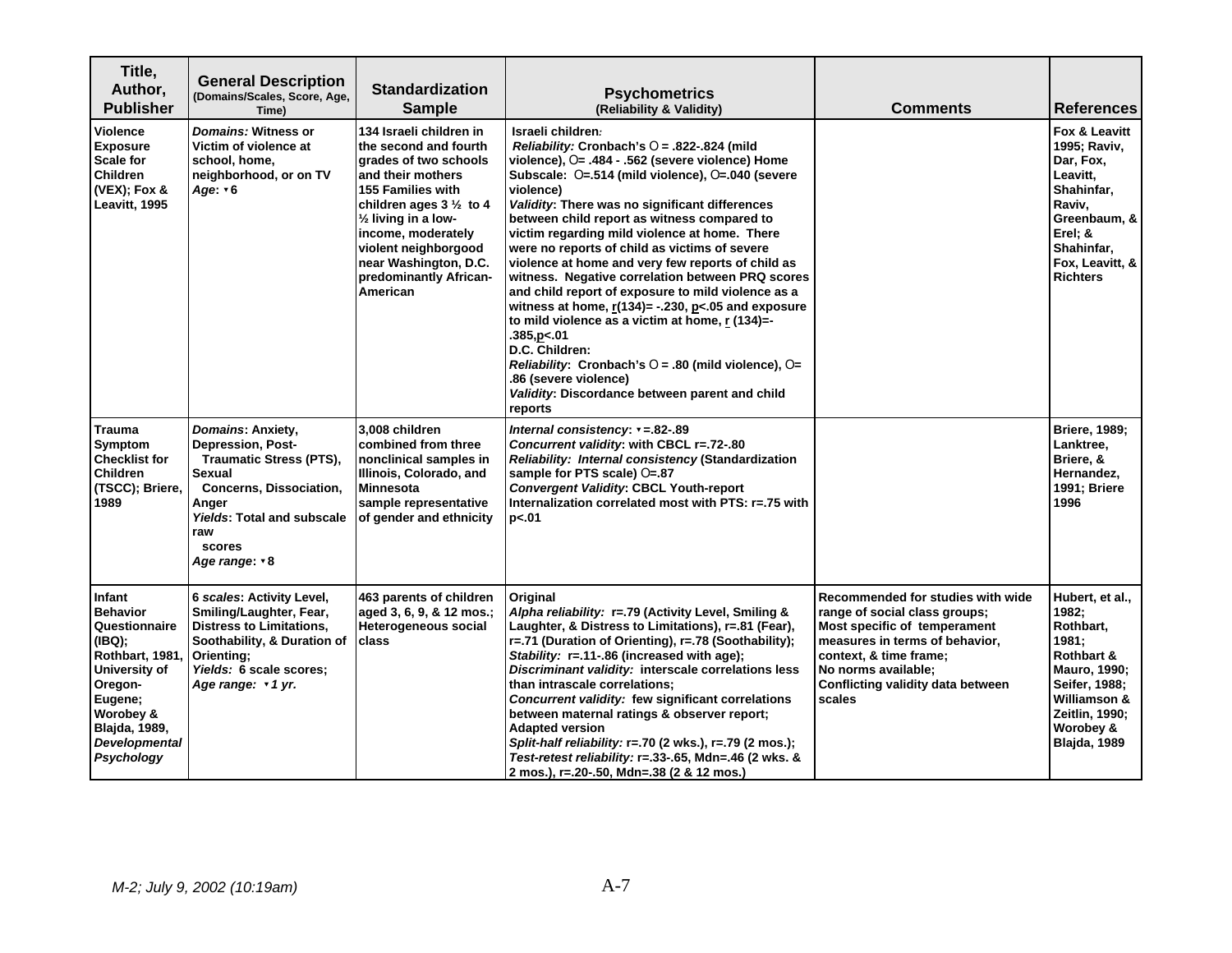| Title,<br>Author,<br><b>Publisher</b>                                                                          | <b>General Description</b><br>(Domains/Scales, Score, Age,<br>Time)                                                                                               | <b>Standardization</b><br><b>Sample</b>                                       | <b>Psychometrics</b><br>(Reliability & Validity)                                                                                                                                                                                                   | <b>Comments</b> | <b>∣ReferencesI</b> |
|----------------------------------------------------------------------------------------------------------------|-------------------------------------------------------------------------------------------------------------------------------------------------------------------|-------------------------------------------------------------------------------|----------------------------------------------------------------------------------------------------------------------------------------------------------------------------------------------------------------------------------------------------|-----------------|---------------------|
| <b>Toddler</b><br><b>Behavior</b><br><b>Assessment</b><br>Questionnaire<br>(TBAQ);<br><b>Goldsmith</b><br>1996 | <b>Dimensions: Activity</b><br>Level, Tendency to<br><b>Express Pleasure, Social</b><br>Fearfulness, Anger<br>Proneness,<br>Interest/Persistence<br>Age range: <3 | 261 children, age 14-24<br>months, mixed gender;<br>no stratification for age | Internal consistency reliability: $= .78-.89$<br>Discriminant validity: scales are largely<br>independent<br>Convergent validity: TBAQ Activity level with ICQ<br>Overall Difficulty, Fussy/Difficult subscale,<br>Persistence subscale r=.54-.64: |                 | Goldsmith,<br>1996  |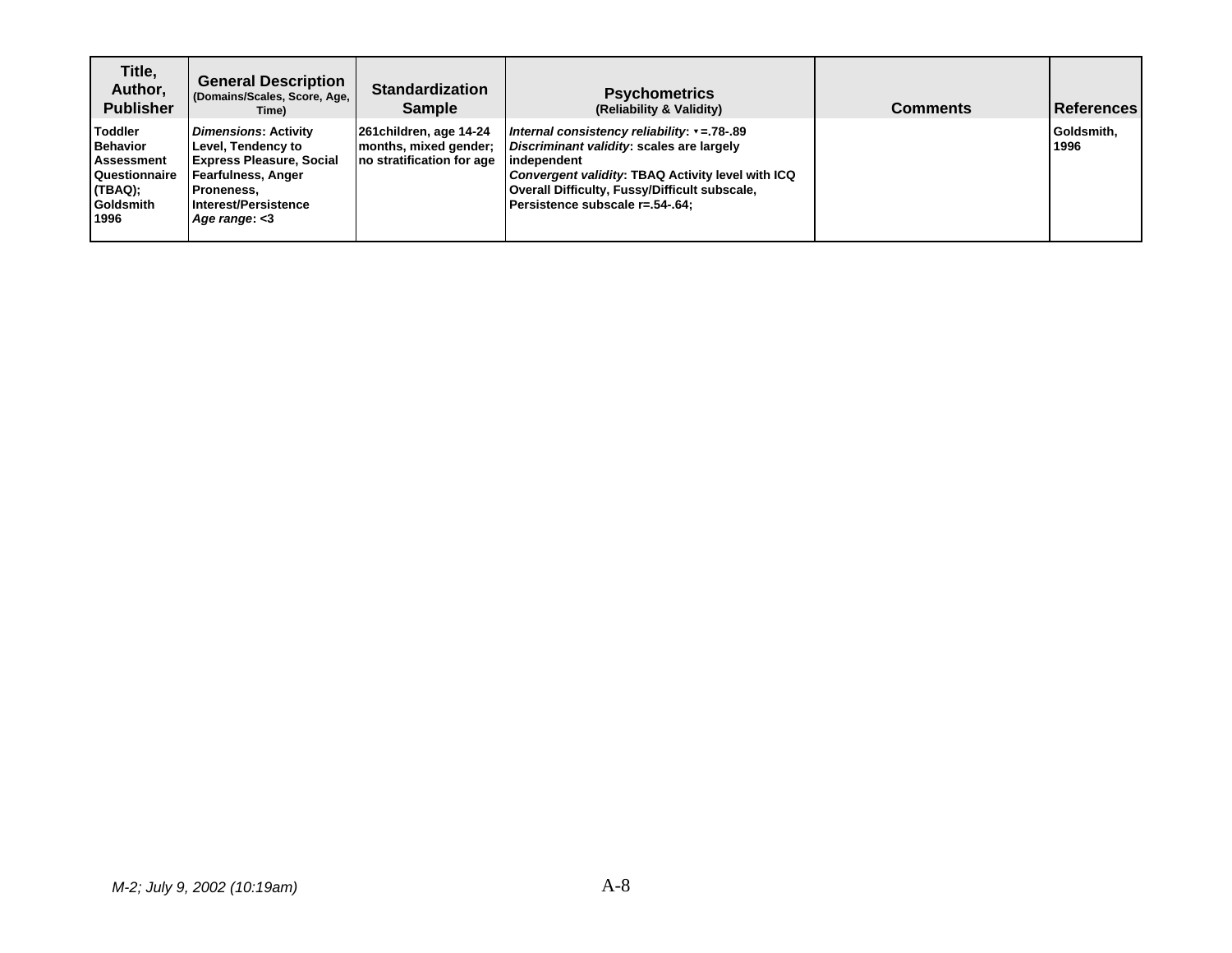# **Child Health, Neurophysiological, and Cognitive and Academic Status**

| Title,<br>Author,<br><b>Publisher</b>                                                                                                                                                  | <b>General Description</b><br>(Domains/Scales, Score,<br>Age, Time)                                                                                                                                                                                                                                | <b>Standardization</b><br><b>Sample</b>                                                                                                                                                                                                                                                                                                                                                      | <b>Psychometrics</b><br>(Reliability & Validity)                                                                                                                                                                                                                                                                                                                                                                                                                                                                                                                                                                                                                                                                                                               | <b>Comments</b>                                                                                                                                                                                                                                                                                              | <b>References</b>                                                                                           |
|----------------------------------------------------------------------------------------------------------------------------------------------------------------------------------------|----------------------------------------------------------------------------------------------------------------------------------------------------------------------------------------------------------------------------------------------------------------------------------------------------|----------------------------------------------------------------------------------------------------------------------------------------------------------------------------------------------------------------------------------------------------------------------------------------------------------------------------------------------------------------------------------------------|----------------------------------------------------------------------------------------------------------------------------------------------------------------------------------------------------------------------------------------------------------------------------------------------------------------------------------------------------------------------------------------------------------------------------------------------------------------------------------------------------------------------------------------------------------------------------------------------------------------------------------------------------------------------------------------------------------------------------------------------------------------|--------------------------------------------------------------------------------------------------------------------------------------------------------------------------------------------------------------------------------------------------------------------------------------------------------------|-------------------------------------------------------------------------------------------------------------|
| <b>Bayley</b><br>Infant<br><b>Neurodevel</b><br>op-mental<br><b>Screener</b><br>(BINS); Aylw<br>ard, 1995.                                                                             | 4 conceptual areas<br>assessed: Basic<br>Neurological<br><b>Functions/Intactness,</b><br><b>Receptive Functions,</b><br><b>Expressive Functions,</b><br>and Cognitive Processes<br>6 item sets (for different<br>developmental ages) The<br>set contains 11 to 13<br>items.<br>Age range: v 2 yrs. | (For 9- and 18-month)<br>item sets): 608 infants at<br>five sites representative<br>in terms of gender,<br>ethnicity, region, and<br>parental education<br>(For 3-, 6-, 12-, and 24-<br>month item sets): 595<br>infants who participated<br>in the St. John's<br><b>Hospital/Southern</b><br><b>Illinois University School</b><br>of Medicine<br>Developmental<br><b>Continuity Clinic.</b> | Internal Consistency Reliability: 3 mos.<br>O=.73; 6mos. O=.83; 9 mos. O=.84; 12 mos.<br>$O=.73$ ; 18 mos. $O=.83$ ; and 24 mos. $O=.85$<br>Test-Retest Reliability: r=.71 (3 mos.), r=.83 (9<br>mos.), and r=.84 (18 mos.)<br><b>Construct Validity: The BINS correlates with</b><br>the Bayley Scales of Infant Development-<br>Second Edition (BSID-II; Bayley, 1993)<br>(median r=.6275 for Mental Development<br>Index and median r= .465 for Psychomotor<br>Development Index), the Battelle<br>Developmental Inventory (Battelle; Newborg<br>et al., 1988) (for 12 mos. Communication<br>$r=.50$ , Cognitive $r=.51$ and motor $r=.50$ ), and<br>the Denver II (Frankenberg et al., 1990). They<br>assess cognitive, language and motor<br>development. |                                                                                                                                                                                                                                                                                                              | Aylward 1995;<br>Bayley 1993                                                                                |
| <b>Battelle</b><br>Developmen<br>tal Inventory<br>& Screening<br>Test (BDI);<br>Newborg,<br>Stock,<br>Wnek,<br>Guidubaldi.<br>& Svinicki,<br>1988, DLM<br>Teaching<br><b>Resources</b> | 5 domains: personal-<br>social, adaptive behavior,<br>motor, communication, &<br>cognitive skills;<br>Yields: developmental<br>quotient age scores for<br>domains, subdomains, &<br>total;<br>Age range: v 4 yrs.                                                                                  | 800 children in 10 age<br>groups from 0 to 95 mos.<br>(49 to 108 children per<br>age group);<br><b>Roughly gender-</b><br>balanced, predominately<br>white & urban, quotas<br>set to match 1981 U.S.<br>Census Bureau data                                                                                                                                                                   | Test-retest reliability: r=.76-.99, most above<br>.90 (domains &total);<br>Construct validity: high intercorrelations of<br>domain & subdomain scores that support<br>prediction of common rate of development;<br>supported by factor analysis;<br>Concurrent validity: with SB r=.43, with<br>Vineland $r = 94$                                                                                                                                                                                                                                                                                                                                                                                                                                              | No significant differences in performance by<br>race or gender;<br>No formal requirements for training;<br>Validity data use old tests as criterion<br>measures; concurrent validity uses<br>small sample sizes;<br>Long-term stability studies needed;<br>Domains more accurate for children over 2<br>yrs. | Jens, Huber,<br>Coop, 1993;<br>Newborg et<br>al., 1988;<br>Oehler-<br><b>Stinnett, 1989;</b><br>Paget, 1989 |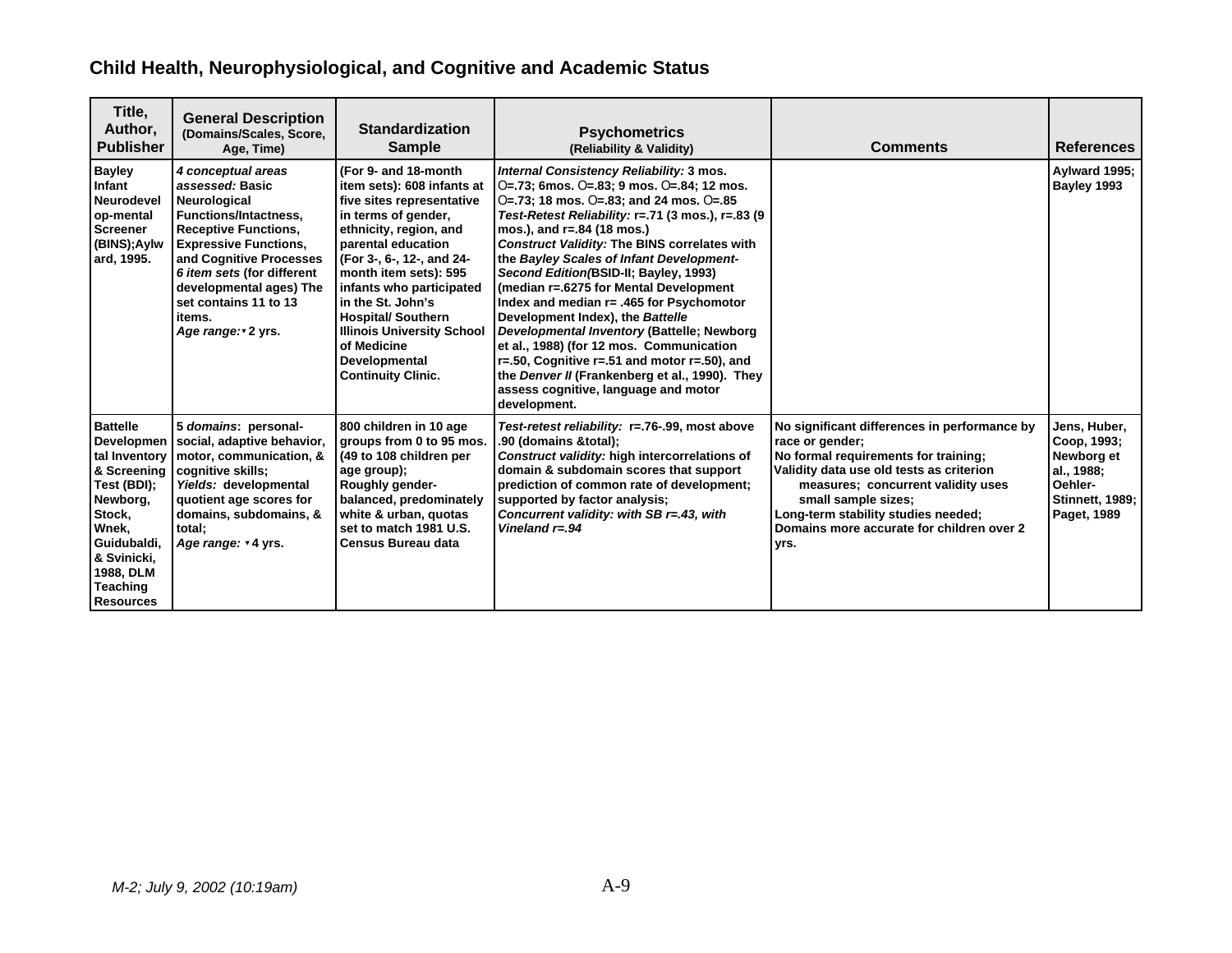| Title,<br>Author,<br><b>Publisher</b>                                                                                                     | <b>General Description</b><br>(Domains/Scales, Score,<br>Age, Time)                                                                                                                                                                                                                                                                                                                         | <b>Standardization</b><br><b>Sample</b>                                                                                                                                                                                                                                                                                                                                                                                                                                                                                      | <b>Psychometrics</b><br>(Reliability & Validity)                                                                                                                                                                                                                                                                                                                                                                                                                                                                                                                                                                                                                                                                                                                                                                                                                                                                                                        | <b>Comments</b>                                                                                                                                                                                                                                                                                                                                                                                                                             | <b>References</b>                                                                                                                          |
|-------------------------------------------------------------------------------------------------------------------------------------------|---------------------------------------------------------------------------------------------------------------------------------------------------------------------------------------------------------------------------------------------------------------------------------------------------------------------------------------------------------------------------------------------|------------------------------------------------------------------------------------------------------------------------------------------------------------------------------------------------------------------------------------------------------------------------------------------------------------------------------------------------------------------------------------------------------------------------------------------------------------------------------------------------------------------------------|---------------------------------------------------------------------------------------------------------------------------------------------------------------------------------------------------------------------------------------------------------------------------------------------------------------------------------------------------------------------------------------------------------------------------------------------------------------------------------------------------------------------------------------------------------------------------------------------------------------------------------------------------------------------------------------------------------------------------------------------------------------------------------------------------------------------------------------------------------------------------------------------------------------------------------------------------------|---------------------------------------------------------------------------------------------------------------------------------------------------------------------------------------------------------------------------------------------------------------------------------------------------------------------------------------------------------------------------------------------------------------------------------------------|--------------------------------------------------------------------------------------------------------------------------------------------|
| Kaufman<br><b>Brief</b><br>Intelligence<br>Test<br>(K-BIT);<br>Kaufman &<br>Kaufman.<br>1990,<br>American<br>Guidance<br>Service, Inc.    | 2 subtests: Vocabulary<br>(expressive vocabulary &<br>definitions) & Matrices<br>(ability to perceive<br>relationships & complete<br>analogies);<br>Yields: standard scores.<br>percentile ranks, normal<br>curve equivalents,<br>stanines, & qualitative<br>descriptions for<br><b>Vocabulary &amp; Matrices</b><br>subtests as well as IQ<br><b>Composite:</b><br>Age range: v 4 yrs.     | 2,022 individuals ages 4<br>to 92 yrs. with 105 to 116<br>children at yearly age<br>intervals through 10 yrs.,<br>148 to 207 individuals at<br>biyearly age intervals<br>through 19 yrs., 213<br>adults ages 20 to 34 yrs.,<br>172 adults ages 35 to 54<br>yrs., & 115 adults ages<br>55 to 90 yrs.;<br>Stratified by gender,<br>geographic region, SES,<br>& ethnicity; from 60<br>different locations in 29<br>states; not randomly<br>selected but matched<br>U.S. population in terms<br>of gender, race, &<br>ethnicity | Internal consistency: r=.89-.98, Mdn=.92<br>(Vocabulary), r=.74-.95, Mdn=.88 (Matrices),<br>r=.88-.98, Mdn=.93 (IQ);<br>Test-retest reliability: r=.96 (Vocabulary),<br>r=.80 (Matrices), r=.93 (IQ) (adolescents 13 to<br>19 yrs.); r=.97 (Vocabulary), r=.86 (Matrices),<br>r=.95 (IQ) (adults 20 to 54 yrs.);<br>Content validity: domains correspond to<br>distinctions found in full-length measures of<br>intelligence (i.e., Wechsler, K-ABC, Stanford-<br>Binet, & Woodcock-Johnson-Revised);<br>subtests both found to be good measures of<br>general intelligence;<br>Construct validity: subtest intercorrelations<br>indicate overlap but distinction in domains<br>(r=.38-.75, Mdn=.58); mean scores of<br>standardization sample show expected<br>pattern of increases & decreases across age<br>range;<br>Concurrent validity: with K-ABC MPC r=.58-<br>.69, with K-ABC Achievement r=.74-.76; with<br>WISC-R Full-Scale $IQr=.75 & .80$ | Well-constructed brief measure of<br>intelligence; State of the art procedures used<br>for norming;<br>Internal consistency estimates may be<br>inflated due to items included below/above<br>basal/ceiling;<br>Validity studies not performed to examine<br>uses recommended by authors (i.e.,<br>screening);<br>Interpretation of standard scores for subjects<br>over 20 yrs. questionable given small sample<br>size of normative group | Kaufman &<br>Kaufman.<br>1990; Miller,<br>1994                                                                                             |
| <b>Preschool</b><br>Language<br>Scale-3<br>(PLS-3);<br>Zimmerman.<br>Steiner, &<br>Pond, 1992,<br>The<br>Psychologic<br>al<br>Corporation | 3 scales: Expressive<br>Communication (EC),<br>Auditory<br>Comprehension(AC), &<br><b>Total Language which</b><br>include pre-linguistic<br>skills (attention, vocal<br>development, & social<br>communication) &<br>language skills (syntax,<br>morphology, vocabulary,<br>concept development);<br>Yields: standard & age<br>equivalent scores for all 3<br>scales:<br>Age range: <6 yrs. | 1200 children 2 wks. to 6-<br>11 yrs. with 50 to 100 at<br>each of 14 age levels;<br>Gender-balanced &<br>stratified by parent<br>education, geographic<br>region, & ethnicity by<br>data update                                                                                                                                                                                                                                                                                                                             | Internal consistency: Mdn r=.84 (EC), Mdn<br>r=.79 (AC), Mdn r=.88 (Total);<br>Test-retest reliability: r=.82-.92 (EC), r=.89-.90<br>(AC), r= .91-.94 (Total);<br>Interrater reliability: 89%, r=.98 (EC);<br>Construct validity: discriminates language<br>disordered children 66%-80% of the time;<br>1986 U.S. Census Bureau   Concurrent validity: with PLS-R r=.86 (EC),<br>r=.66 (AC), r=.88 (Total); with CELF-R r=.69<br>(AC), r=.82 (EC & Total)                                                                                                                                                                                                                                                                                                                                                                                                                                                                                               | Relies on observed behavior/eliminates<br>problems of parental report;<br>Age norms through age 6; offers a single<br>measure throughout early childhood;<br>Spanish version & data available but more<br>information is needed about its validity;<br>No published reviews; most original<br>deficiencies have been corrected                                                                                                              | Jens, Huber,<br>&<br>Coop, 1993;<br>Proger, 1978;<br>Stark, 1972;<br>Wallace &<br>Roberts, 1995;<br>Zimmerman,<br>Steiner, &<br>Pond, 1992 |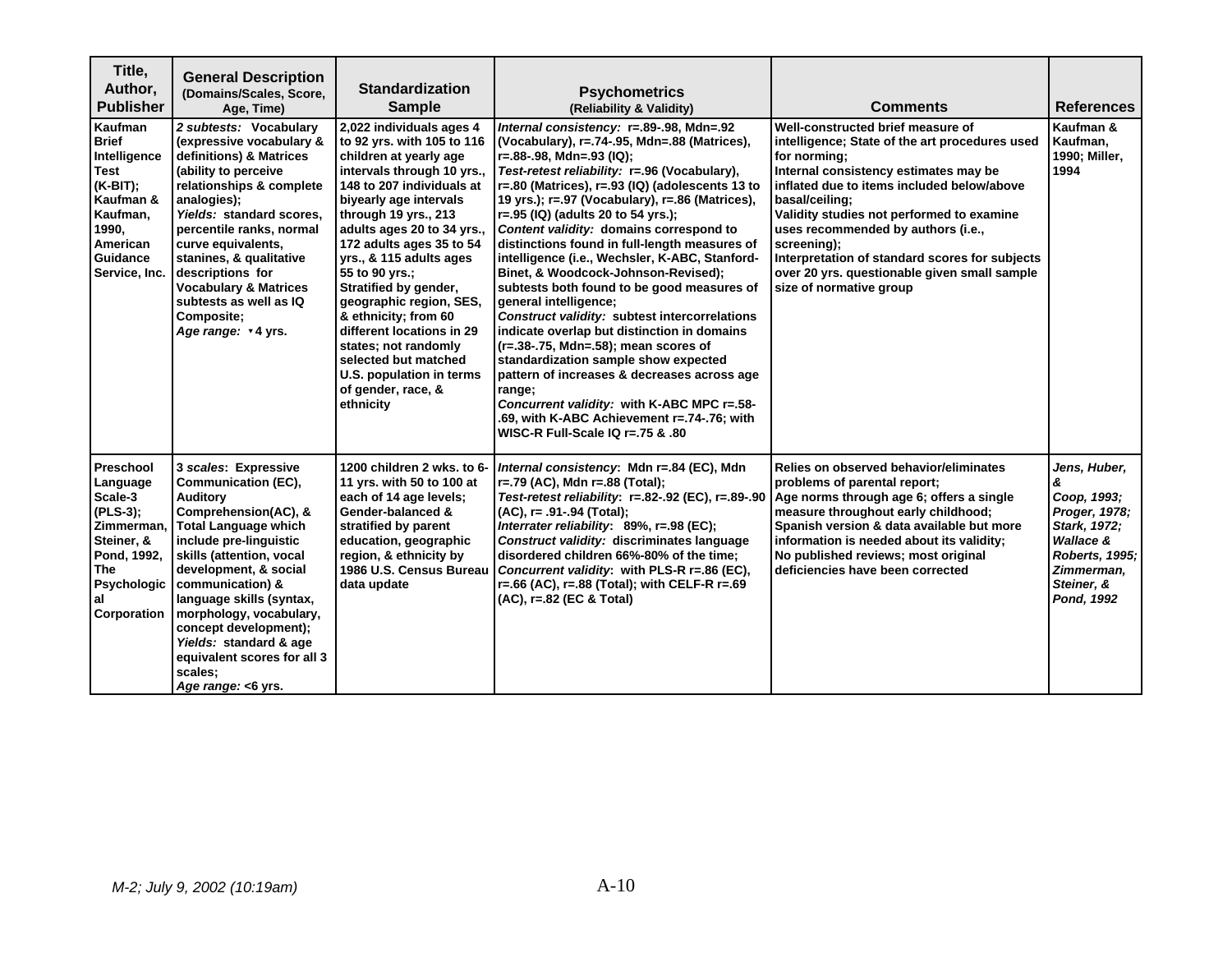### **Parental Health**

| Title,<br>Author,<br><b>Publisher</b>                                                           | <b>General Description</b><br>(Domains/Scales, Score,<br>Age, Time)                                                                                                                                                                                                                                                                                                | <b>Standardization</b><br><b>Sample</b>                                                                                                                                                                                                                                                                                     | <b>Psychometrics</b><br>(Reliability & Validity)                                                                                                                                                                                                                                                                                                                                 | <b>Comments</b> | <b>References</b>                   |
|-------------------------------------------------------------------------------------------------|--------------------------------------------------------------------------------------------------------------------------------------------------------------------------------------------------------------------------------------------------------------------------------------------------------------------------------------------------------------------|-----------------------------------------------------------------------------------------------------------------------------------------------------------------------------------------------------------------------------------------------------------------------------------------------------------------------------|----------------------------------------------------------------------------------------------------------------------------------------------------------------------------------------------------------------------------------------------------------------------------------------------------------------------------------------------------------------------------------|-----------------|-------------------------------------|
| <b>Short-Form</b><br>l Health<br><b>Survey (SF-</b><br>12); Ware,<br>Kosinski &<br>Keller, 1996 | 8 health concepts (12<br>items): physical<br>functioning, role<br>limitations due to phyical<br>helath problems, bodily<br>pain, general health,<br>vitality (energy/fatique),<br>social functioning, role<br>limitations due to<br>emotional problems, and<br>mental health<br>(psychological distress<br>and psychological well<br>being)<br>Age Range: all ages | 12 items were selected<br>and scored from the SF-<br>36 Health Survey from<br>the National Survey of<br><b>Functional Health Status</b><br>(NSFHS) database. Also,<br>the Medical Outcomes<br>Study (MOS), an<br>observaional study of<br>adult patients with<br>chronic conditions<br>provided data to cross-<br>validate. | Test-Retest correlations: 0=0.89 (Physical<br>component summary) and O=0.76 (Mental<br>component summary)<br>Validity: In 14 validity tests involving physical<br>criteria, relative validity estimates ranged<br>from 0.43 to 0.93 (median = $0.67$ ). In 6 tests<br>involving mental criteria, relative validity<br>estimates ranged from 0.60 to 1.07 (median =<br>$(0.97)$ . |                 | Ware,<br>Kosinski, &<br>Keller 1996 |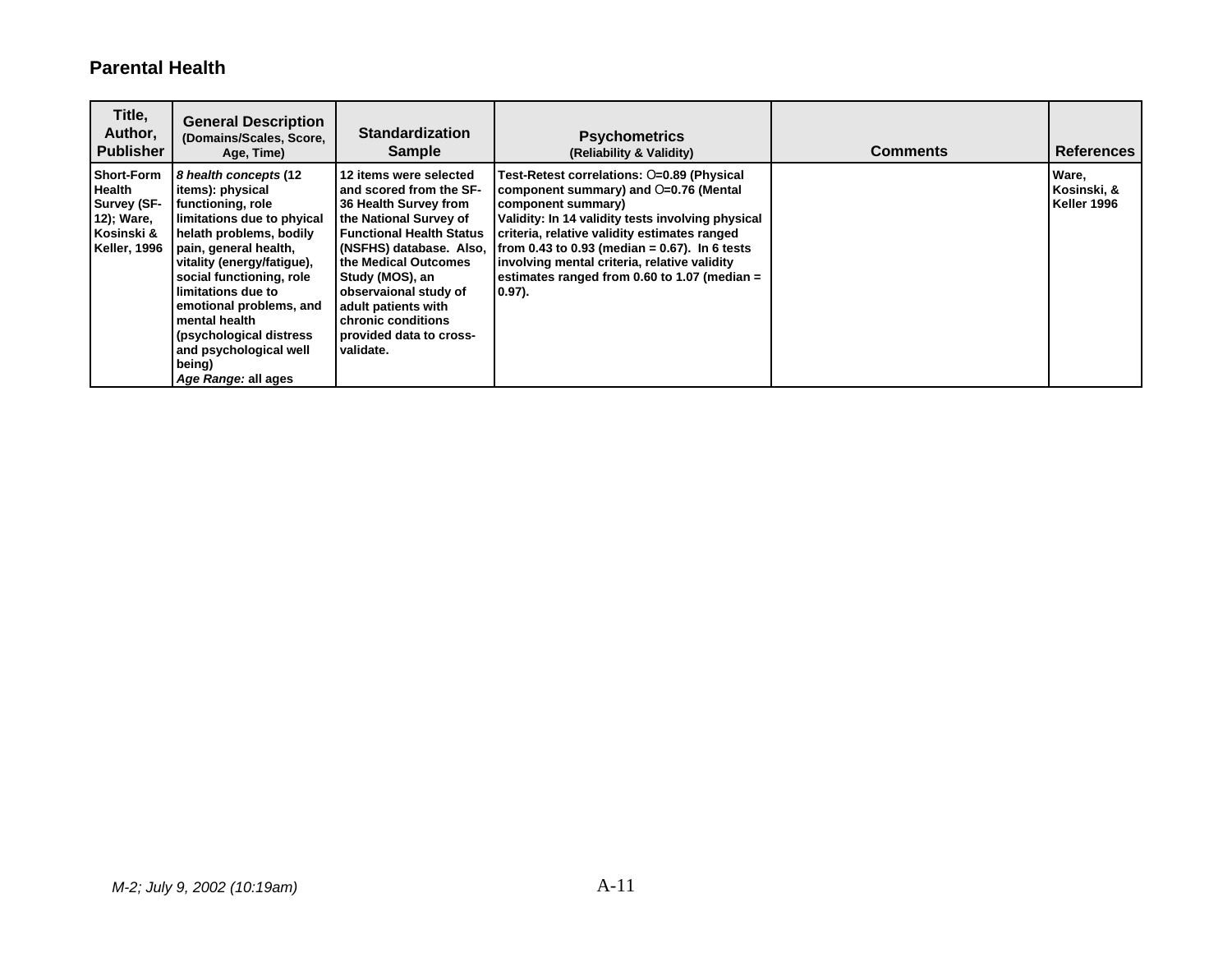# **Parent/Caregiver Attitudes and Behaviors**

| Title, Author,                                                                                                                                                        | <b>General Description</b>                                                                                                                                                                                                                                                                                                                                                                                                                                                                                                                                                                                                        | <b>Standardization</b>                                                                                                                                                                                                                                                              | <b>Psychometrics</b>                                                                                                                                                                                                                                                                                                                                                                                                                                                                                                                                                                                                                                                                                                                                                                                                                                                                                                                          |                                                                                                                                                                                                                                                                                                                                                                                                                                                                                                                                                                                                                                                                                                                                    |                                                                                                                                                                                                                                                                                                                                                                    |
|-----------------------------------------------------------------------------------------------------------------------------------------------------------------------|-----------------------------------------------------------------------------------------------------------------------------------------------------------------------------------------------------------------------------------------------------------------------------------------------------------------------------------------------------------------------------------------------------------------------------------------------------------------------------------------------------------------------------------------------------------------------------------------------------------------------------------|-------------------------------------------------------------------------------------------------------------------------------------------------------------------------------------------------------------------------------------------------------------------------------------|-----------------------------------------------------------------------------------------------------------------------------------------------------------------------------------------------------------------------------------------------------------------------------------------------------------------------------------------------------------------------------------------------------------------------------------------------------------------------------------------------------------------------------------------------------------------------------------------------------------------------------------------------------------------------------------------------------------------------------------------------------------------------------------------------------------------------------------------------------------------------------------------------------------------------------------------------|------------------------------------------------------------------------------------------------------------------------------------------------------------------------------------------------------------------------------------------------------------------------------------------------------------------------------------------------------------------------------------------------------------------------------------------------------------------------------------------------------------------------------------------------------------------------------------------------------------------------------------------------------------------------------------------------------------------------------------|--------------------------------------------------------------------------------------------------------------------------------------------------------------------------------------------------------------------------------------------------------------------------------------------------------------------------------------------------------------------|
| <b>Publisher</b>                                                                                                                                                      | (Domains/Scales, Score, Time)                                                                                                                                                                                                                                                                                                                                                                                                                                                                                                                                                                                                     | <b>Sample</b>                                                                                                                                                                                                                                                                       | (Reliability & Validity)                                                                                                                                                                                                                                                                                                                                                                                                                                                                                                                                                                                                                                                                                                                                                                                                                                                                                                                      | <b>Comments</b>                                                                                                                                                                                                                                                                                                                                                                                                                                                                                                                                                                                                                                                                                                                    | <b>References</b>                                                                                                                                                                                                                                                                                                                                                  |
| Adult-<br><b>Adolescent</b><br><b>Parenting</b><br>Inventory (AAPI);<br>Bavolek, 1984,<br>Family<br><b>Development</b><br><b>Resources, Inc.</b>                      | 4 domains: developmental<br>expectations of children, belief<br>in the use of corporal<br>punishment, empathetic<br>awareness of children's needs,<br>reversing parent-child family<br>needs:<br>Yields: standard scores in each<br>domain & index of risk;                                                                                                                                                                                                                                                                                                                                                                       | 782 adults with known<br>histories of abuse.<br>1,045 adults from the<br>general population,<br>2,541 high-school<br>students, 91 teens with<br>documented histories of<br>physical & sexual abuse<br>& neglect                                                                     | Alpha reliability: $v = 70-82$ ,<br>Mdn=.78 (dimensions,<br>adolescents), v = .75-.86, Mdn=.84<br>(dimensions, adults);<br>Test-retest reliability: r=.39-.89<br>(dimensions), r=.76 (total);<br><b>Construct validity: parenting</b><br>attitudes of abused adolescents<br>& abusive parents significantly<br>more abusive than those of non-<br>abused/abusive<br>adolescents/parents; parents<br>showed less abusive parenting<br>attitudes upon completing<br>comprehensive parenting &<br>nurturing program                                                                                                                                                                                                                                                                                                                                                                                                                              | Alternate test forms available to reduce practice<br>effect; Spanish version available;<br>Broader conception of abuse than other<br>measures;<br>Used in CCDP & Parent-Child Problem Solving<br>Program/Problem Solving Program found:<br>some scales did not adequately reflect<br>parenting attitudes, pre-post data did not<br>indicate change in attitudes although change<br>detected by other measures, & racial<br>differences with blacks & Hispanics showing<br>more negative scores than whites                                                                                                                                                                                                                         | Bavolek,<br>1984;<br>Bavolek,<br>1989; Haskett<br>& Myers,<br><b>1994</b> ; Larsen<br>& Juhasz,<br>1985                                                                                                                                                                                                                                                            |
| The Home<br><b>Observation for</b><br><b>Measurement of</b><br>the Environment<br>(HOME);<br>Caldwell &<br>Bradley, 1984,<br>University of<br>Arkansas-Little<br>Rock | 6-7 scales: Emotional & Verbal<br>Responsivity, Acceptance of<br><b>Child's Behavior, Organization</b><br>of the Environment, Provision of<br><b>Play Materials, Parental</b><br><b>Involvement with Child, &amp;</b><br><b>Opportunities for Variety</b><br>(Infant/Toddler); Learning<br><b>Stimulation, Language</b><br><b>Stimulation, Physical</b><br><b>Environment, Warmth &amp;</b><br>Affection, Academic<br><b>Stimulation, &amp; Modeling</b><br>(Preschool);<br>Yields: total & subscale scores<br>with separate means and<br>standard deviations for 6, 12,<br>24, 36 to 42, & 48 to 57 mos.;<br>Age range: <11 yrs; | 174 infants with 67 4 to<br>12 mos., 59 13 to 24<br>mos., & 48 25 to 36<br>mos.; 51% male & 66%<br>African American with<br>59 families receiving<br>public assistance &<br>most parents high<br>school graduates<br>(Infant/Toddler);<br>117 preschool age<br>children (Preschool) | Infant/Toddler<br>Internal consistency: r=.89 (total),<br>r=.44-.89, Mdn=.74 (subscales);<br>Stability: r=.62 (total), r=.29-.62,<br>Mdn=.42 (subscales) (6 $&$ 12<br>mos.); r=.64 (total), r=.27-.64,<br>Mdn= $.34$ (subscales)(6 & 24<br>$mos.$ ; r = .77 (total), r= .30-.77,<br>Mdn=.56 (subscales)(12 & 24<br>$mos.$ );<br>Preschool<br>Internal consistency: r=.93 (total),<br>r=.53-.88, Mdn=.67 (subscales);<br>Stability: r=.70 (total), r=.05-.70,<br>Mdn=.33 (subscales) (36 & 54<br>$mos.$ );<br><b>Both</b><br><b>Construct validity: scores</b><br>associated with race (r=-.09-(-<br>$(1.54)$ , crowding in the home (r=-<br>.19-(-).51), & SES (r=-.02-.31);<br>mothers with higher HOME<br>scores talked & read to infants<br>more & turned on TV less;<br>Predictive validity: higher than<br>distal measures of environment<br>(including SES); associated with<br>measures of language<br>development & success in school | Used in over 200 published studies including<br>studies of intellectual & academic attainment,<br>SES, language competence, low<br>birthweight/disabled children, cognitive<br>development, social & behavioral development,<br>health-related outcomes, family ecology,<br>program evaluation;<br>Effective across race & various specialized<br>groups;<br>Sensitive to interventions designed to improve<br>mother-child interaction;<br>Can provide user with in-depth understanding<br>of quality of environment & lead to identification<br>of aspects of the home in need of intervention<br>Newly devised supplement for families living in<br>impoverished urban environments with<br>excellent reliability and validity. | Barrera, et al.,<br>1986; Boehm,<br>1985; Bradley<br>et al., 1989;<br>Bradley,<br>1993; Bradley<br>& Caldwell,<br>1984a;<br><b>Bradley &amp;</b><br>Caldwell,<br>1984b;<br>Caldwell &<br>Bradley,<br>1984; Casey<br>et al., in<br>press; Elardo<br>& Bradley,<br>1981; Elardo<br>et al., 1977;<br>Ertem et al.,<br>1997 Olds et<br>al., 1985;<br><b>Ross, 1984</b> |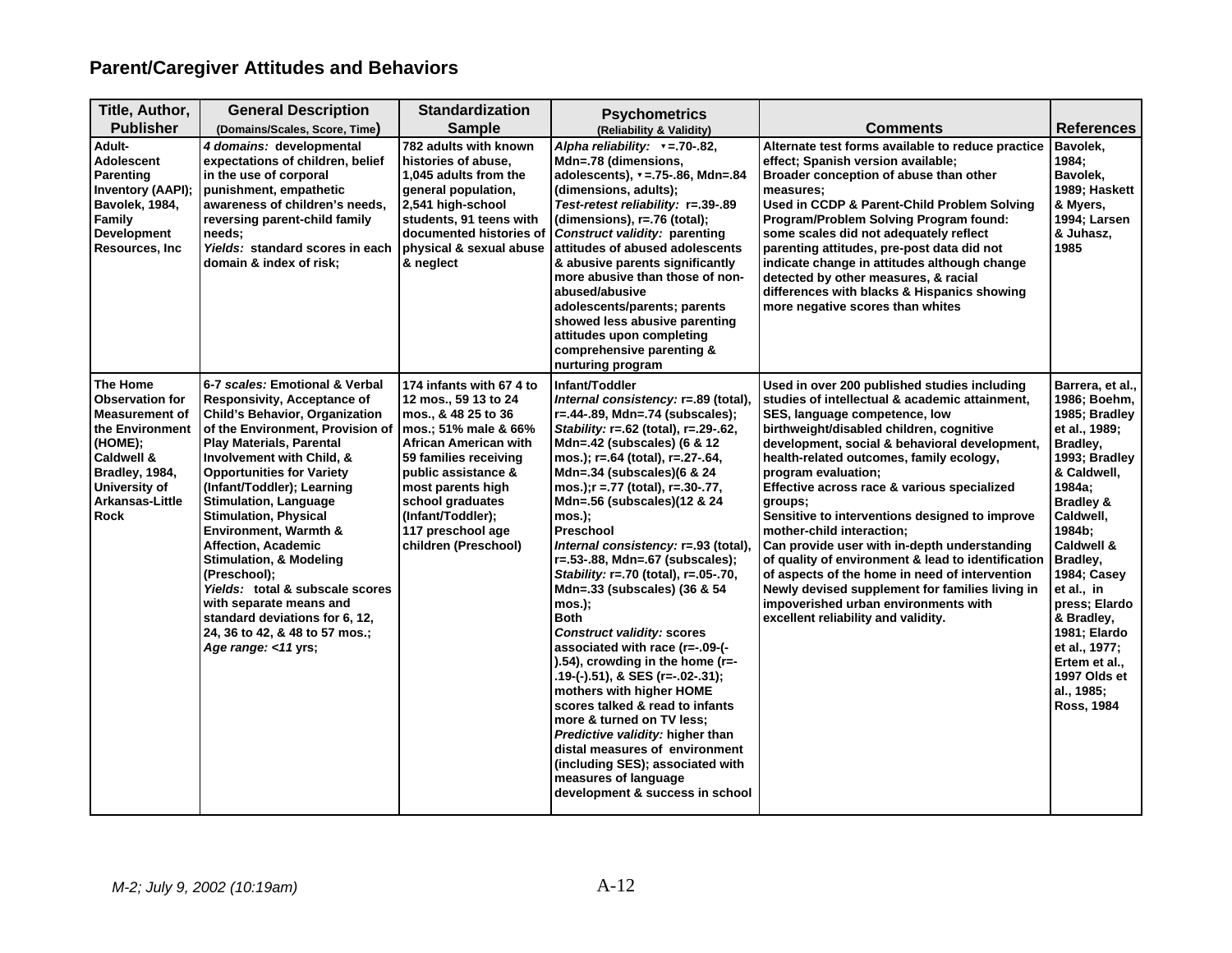| Title, Author,<br><b>Publisher</b>                                                 | <b>General Description</b><br>(Domains/Scales, Score, Time)                                                                                                                                             | <b>Standardization</b><br><b>Sample</b>                       | <b>Psychometrics</b><br>(Reliability & Validity)                                                                                                                                                                                                                                                                                                                                          | <b>Comments</b>                                                                                                     | <b>References</b>                                                     |
|------------------------------------------------------------------------------------|---------------------------------------------------------------------------------------------------------------------------------------------------------------------------------------------------------|---------------------------------------------------------------|-------------------------------------------------------------------------------------------------------------------------------------------------------------------------------------------------------------------------------------------------------------------------------------------------------------------------------------------------------------------------------------------|---------------------------------------------------------------------------------------------------------------------|-----------------------------------------------------------------------|
| <b>The Conflict</b><br><b>Tactics Scale</b><br>(CTS1); Straus                      | <b>Domains: Physical Assault,</b><br><b>Psychological Aggression,</b><br><b>Negotiation, Injury, and Sexual</b><br><b>Coercion</b><br>Age Range: Adults with at least<br>a 6th grade reading level      | Pretest of 317 male and<br>female undergraduate<br>students   | Internal consistency reliability:<br>O=.79 to .95<br>There is preliminary evidence of<br>construct validity and<br>discriminant validity. Since the<br>CTS2 is fundamentally the same<br>as the CTS1, the extensive<br>evidence supporting the validity<br>of the CTS1 may also apply to<br>the CTS2.                                                                                     |                                                                                                                     | Straus,<br>Hamby,<br>Boney-<br>McCoy, &<br>Sugarman<br>1996.          |
| <b>Parent-Child</b><br><b>Conflict Tactics</b><br>Scales (CTSPC);<br><b>Straus</b> | 6 scales: nonviolent discipline,<br>psychological aggression,<br>physical assault, supplemental<br>questions on discipline in the<br>previous week, neglect, and<br>sexual abuse<br>Age range: all ages | Nationally<br>representative sample<br>of 1,000 U.S. children | Alpha reliability: r=.55 (Overall<br>Physical Assault), r=.60<br>(Psychological Aggression), r=.70<br>(Nonviolent Discipline), r=.22<br>(Neglect), r=-.02 (Severe Physical<br><b>Assault</b> )<br>Test-retest reliability: data not yet<br>available for the CTSPC, it is<br>available from the three studies<br>using the parent-to-child physical<br>assault scale of the original CTS. | The low internal consistencyreliability of the<br>severe assault scale is because the items<br>measure rare events. | Straus,<br>Hamby,<br>Finkelhor,<br>Moore, &<br>Runyoun (in<br>press). |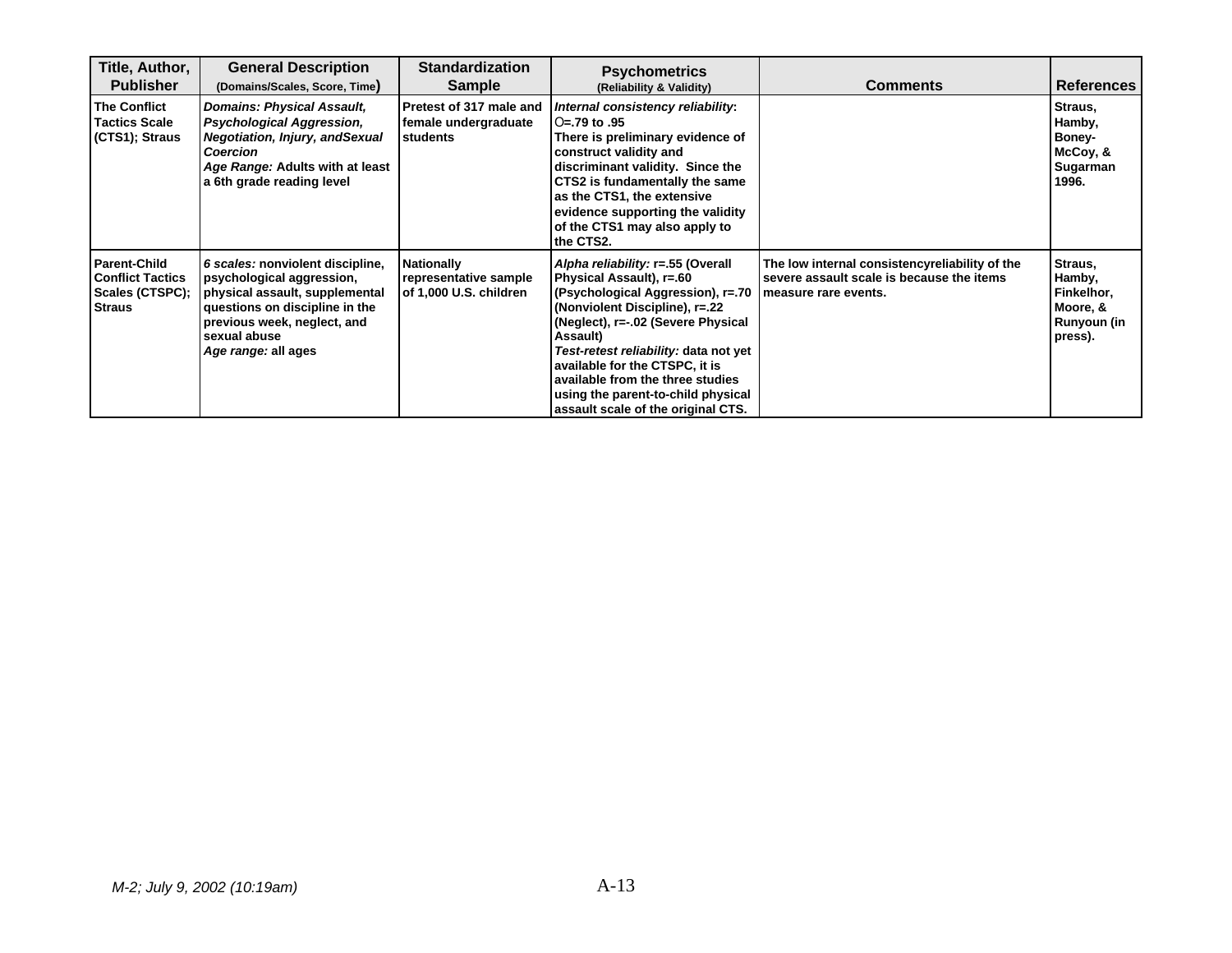### **Contextual Factors**

| Title, Author,<br><b>Publisher</b>                                                           | <b>General Description</b><br>(Domains/Scales, Score, Time)                                                                                                                        | <b>Standardization</b><br><b>Sample</b>                                                                                                                          | <b>Psychometrics</b><br>(Reliability & Validity)                                                                                                                                                                                                                                                                                                                                                                                                                                                                                                                                                                                                                                                                                                                                                                                                                                                                                                                                                                                                                                                                                                                                                                                                                                                                 | <b>Comments</b> | <b>References</b>                                                                                           |
|----------------------------------------------------------------------------------------------|------------------------------------------------------------------------------------------------------------------------------------------------------------------------------------|------------------------------------------------------------------------------------------------------------------------------------------------------------------|------------------------------------------------------------------------------------------------------------------------------------------------------------------------------------------------------------------------------------------------------------------------------------------------------------------------------------------------------------------------------------------------------------------------------------------------------------------------------------------------------------------------------------------------------------------------------------------------------------------------------------------------------------------------------------------------------------------------------------------------------------------------------------------------------------------------------------------------------------------------------------------------------------------------------------------------------------------------------------------------------------------------------------------------------------------------------------------------------------------------------------------------------------------------------------------------------------------------------------------------------------------------------------------------------------------|-----------------|-------------------------------------------------------------------------------------------------------------|
| <b>Social Support</b><br>Questinnaire<br>(SSQ3);<br>Sarason,<br>Sarason, Levine,<br>& Basham | Three item measure of social<br>support that can be<br>administered in a few minutes<br>and is psychometrically sound.<br>(Derived from original SSQ of<br>27 items- 2 parts each) | 182 male and female<br>undergraduates (47<br>women & 29 men were<br>only tested once and 61<br>women & 45 men were<br>retested to provide test-<br>retest data.) | Internal reliability: 0=0.75 (SSQ3<br>number), O=0.79 (SSQ3<br>satisfaction) O=0.97 (SSQ<br>number & satisfaction)<br>Validity: Correlations of number-<br>$r(100) = 0.84$ (p<0.001) and<br>satisfaction- $r(97) = 0.85$<br>(p<0.001)<br><b>Correlations of SSQ3 with</b><br>SSQ: Number-r=0.81<br>(p<0.001) and Satisfaction-<br>$r = 0.85$<br><b>Correlations of SSQ3 with</b><br>adjusted (short-form items<br>removed) SSQ: Number-<br>$r(179) = 0.80$ (p<0.001) and<br>Satisfaction- $r(172)=0.84$<br>(p<0.001)<br>There were significant negative<br>correlations for women between<br>the SSQ(Number) and<br><b>SSQ(Satisfaction) measures of</b><br>social support and measures of<br>emotional discomfort, such as<br>the MAACL (Three Multiple<br><b>Adjective Affect Check List</b><br>Scales) Anxiety, Depression, and<br>Hostility scales. A similar result<br>obtained for the LP (Lack of<br>Protection scale) that dealt with<br>recollections of separation<br>anxiety in childhood. The EPI<br>(Eysenck Personality Inventory)<br><b>Extraversion measure was</b><br>negatively correlated only with<br>SSQ(Number) only and<br>Neuroticism measure was<br>negatively correlated with SSQ<br>(Satisfaction) in women. The<br>results for men were in the same<br>direction, but not as strong. |                 | Sarason,<br>Levine,<br>Basham, &<br>Sarason,<br>1983;<br>Sarason,<br>Sarason,<br>Shearin, &<br>Pierce, 1987 |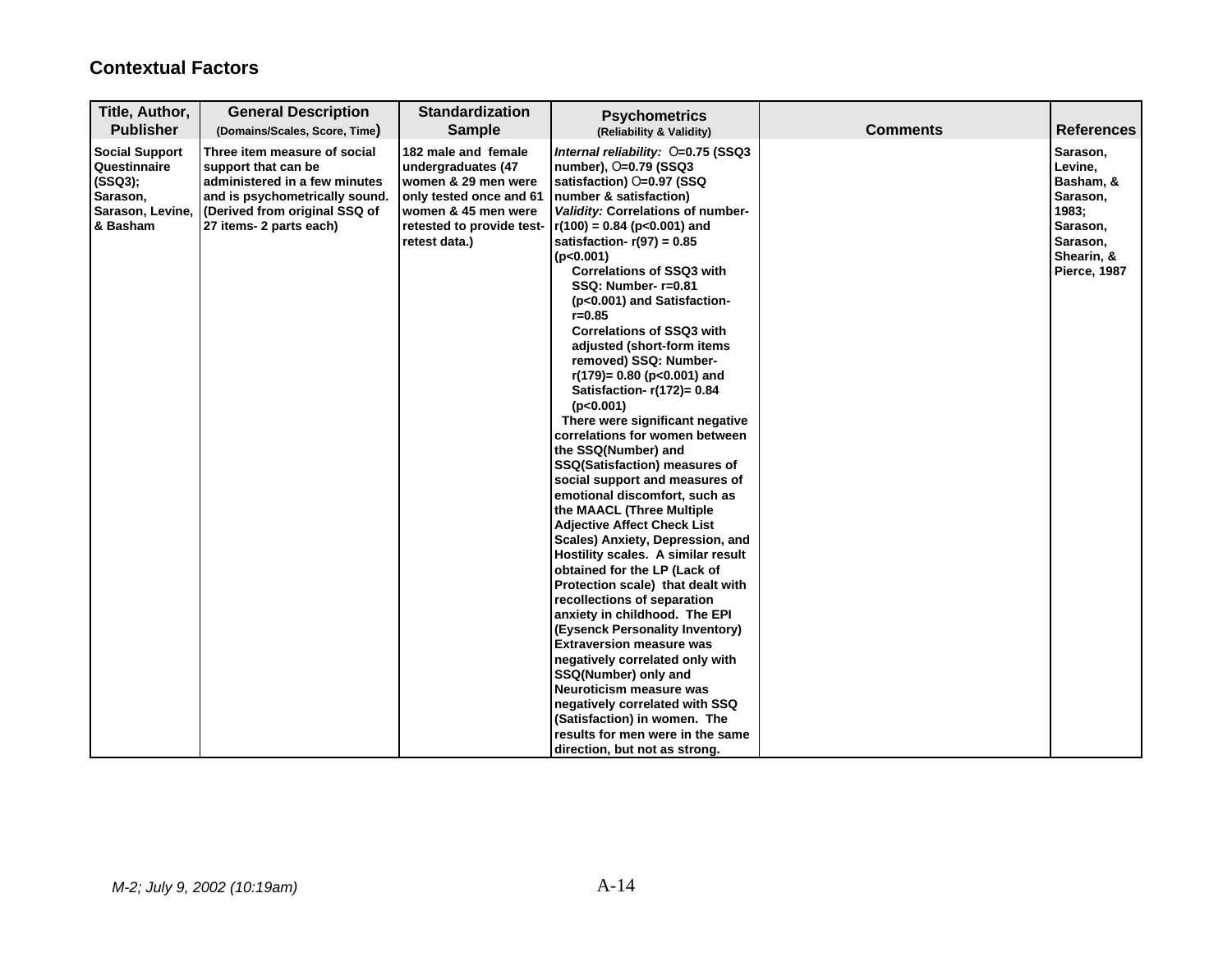| Title, Author,<br><b>Publisher</b>                                                                                                                                                                                            | <b>General Description</b><br>(Domains/Scales, Score, Time)                                                                                          | <b>Standardization</b><br><b>Sample</b> | <b>Psychometrics</b><br>(Reliability & Validity)                                                                                                                                                                                                                                                                                                                                          | <b>Comments</b>                                                                                                                                                                                   | <b>References</b>                                                                            |
|-------------------------------------------------------------------------------------------------------------------------------------------------------------------------------------------------------------------------------|------------------------------------------------------------------------------------------------------------------------------------------------------|-----------------------------------------|-------------------------------------------------------------------------------------------------------------------------------------------------------------------------------------------------------------------------------------------------------------------------------------------------------------------------------------------------------------------------------------------|---------------------------------------------------------------------------------------------------------------------------------------------------------------------------------------------------|----------------------------------------------------------------------------------------------|
| Duke-UNC<br><b>Functional</b><br><b>Social Support</b><br><b>Questionnaire</b><br>(FSSQ);<br>Broadhead et al.,<br>1988, Dept. of<br>Community &<br><b>Family Medicine,</b><br><b>Duke University</b><br><b>Medical Center</b> | 2 scales: confidant support and<br>affective support<br>Yield: total score (sum of<br>response values)<br>Age range: adults<br>Time required: 5 min. |                                         | Test-retest reliability: r=.66 (2-<br>l week)<br>Construct validity: demonstrated<br>by significant correlations with<br>health and demogrphic variables<br>known to be significant correlates acceptable reliability and validity<br>of social support<br>Concurrent validity: shown by<br>significant correlation with 3 out<br>of 4 previously described social<br>activities measures | Original scale weak on instrumental support-2<br>items on instrumental support added for<br>LONGSCAN, increasing questionnaire to 3<br><b>scales</b><br>Short, simple, used at age 4 in LONGSCAN, | Broadhead.<br>let al., 1989;<br>Broadhead,<br>Gehlbach.<br>DeGruy, &<br><b>Kaplan, 1988.</b> |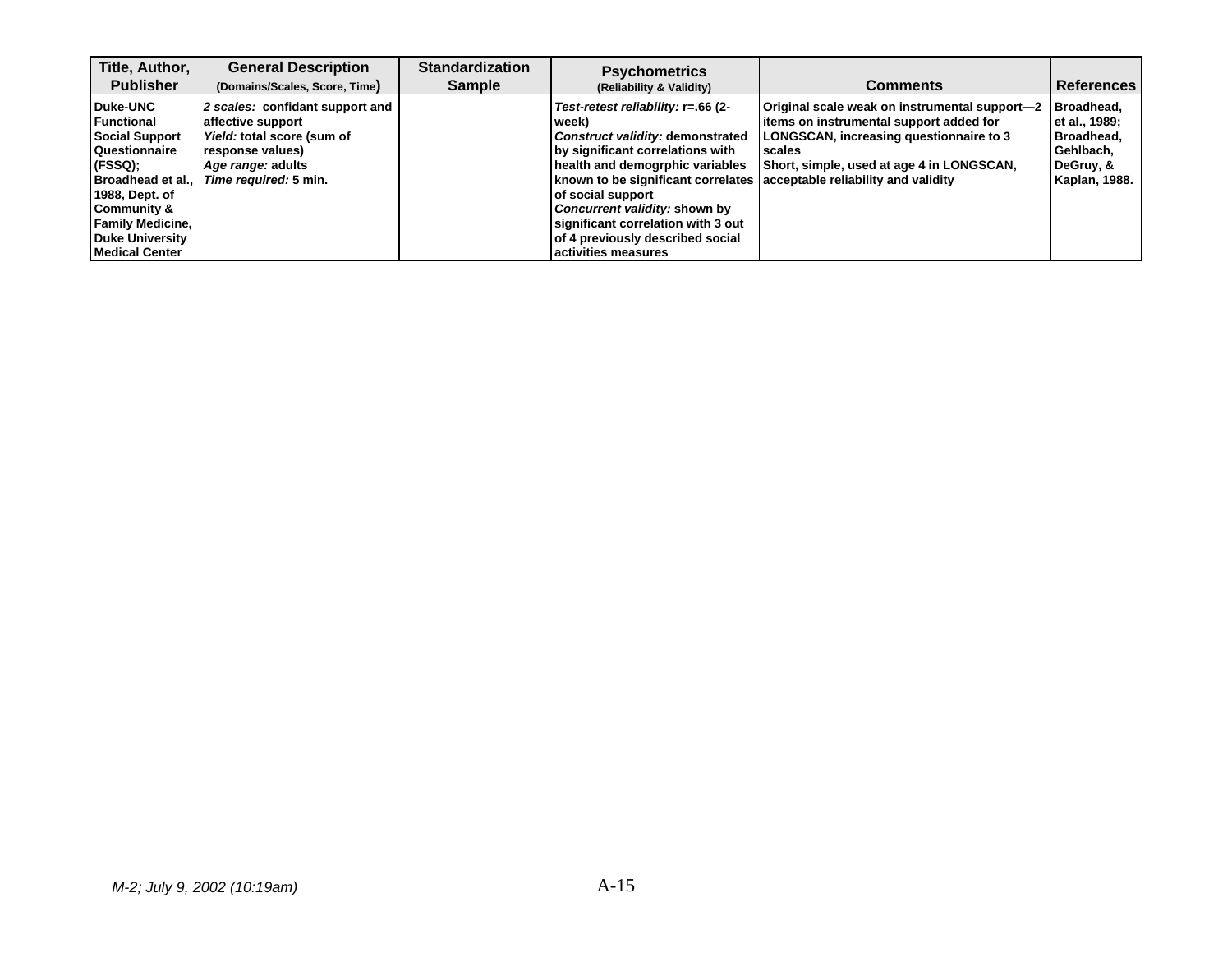# **Appendix B**

**Description of NSCAW Measures Adapted From Other Studies of Children and Adolescents**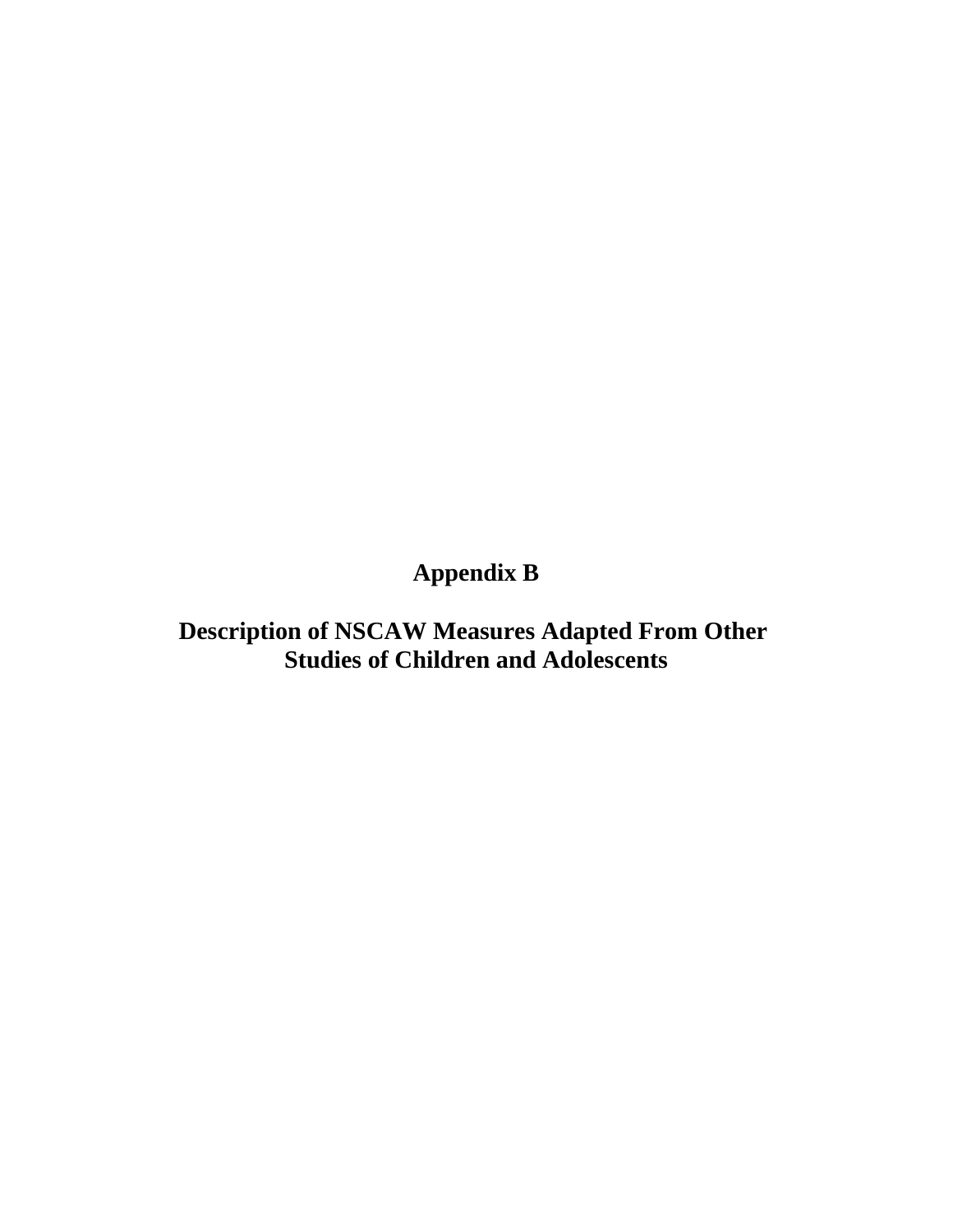# **Appendix B. Description of NSCAW Measures Adapted From Other Studies of Children and Adolescents**

| <b>Survey Name and Sponsor</b>                                                                                                                                                                       | Years       | <b>Participant Information</b>                                                                                                                                                                                                                                                                                                                                                                                                                                                                                 | <b>Survey Purpose and Topics</b>                                                                                                                                                                                                                                                                                                                                                                                                         | <b>Measures Adapted</b><br>for NSCAW                                              | References                                                                                                                                                                                                                  |
|------------------------------------------------------------------------------------------------------------------------------------------------------------------------------------------------------|-------------|----------------------------------------------------------------------------------------------------------------------------------------------------------------------------------------------------------------------------------------------------------------------------------------------------------------------------------------------------------------------------------------------------------------------------------------------------------------------------------------------------------------|------------------------------------------------------------------------------------------------------------------------------------------------------------------------------------------------------------------------------------------------------------------------------------------------------------------------------------------------------------------------------------------------------------------------------------------|-----------------------------------------------------------------------------------|-----------------------------------------------------------------------------------------------------------------------------------------------------------------------------------------------------------------------------|
| <b>National Evaluation of Family</b><br><b>Support Programs</b><br><b>Administration on Children,</b><br>Youth, and Families, DHHS                                                                   | 1994-1999   | Participants in state family<br>resource initiatives in<br>Virginia, Maryland,<br><b>Connecticut and in</b><br>prospectively designed<br>studies of family support<br>programs that include<br>program families and<br>comparison families<br>(approximately 1,000 families)                                                                                                                                                                                                                                   | To document, describe, and assess<br>the relative impact and effectiveness<br>of family support programs<br>designed to improve the life<br>chances of low-income families and<br>their children. Outcomes include<br>measures of child, family, and<br>community well being. The data                                                                                                                                                   | <b>Community Environment</b><br><b>Scale</b><br><b>Child Health Questionnaire</b> | Abt Associates, Inc. (1996)<br><b>Design Report: National</b><br><b>Evaluation of Family</b><br><b>Support Programs.</b>                                                                                                    |
| <b>Outcomes of the Drug-Free</b><br><b>Schools and Communities Act</b><br>(DFSCA): State and Local<br>Programs                                                                                       | 1990 - 1998 | 10,000 fifth and sixth graders<br>from 19 school districts<br>across the U.S.                                                                                                                                                                                                                                                                                                                                                                                                                                  | Self-reported knowledge, attitudes,<br>and behavior regarding use of<br>alcohol and other drugs                                                                                                                                                                                                                                                                                                                                          | <b>Child Substance Use</b><br><b>School Engagement</b>                            |                                                                                                                                                                                                                             |
| <b>U.S. Department of Education:</b><br><b>Office of the Under Secretary</b>                                                                                                                         |             |                                                                                                                                                                                                                                                                                                                                                                                                                                                                                                                |                                                                                                                                                                                                                                                                                                                                                                                                                                          |                                                                                   |                                                                                                                                                                                                                             |
| <b>Longitudinal Studies of Child</b><br><b>Abuse and Neglect</b><br>(LONGSCAN)<br><b>National Center on Child Abuse</b><br>and Neglect, DHHS                                                         | 1989 - 2001 | Multi-site study of maltreated<br>children. Recruited at 4 years<br>of age or younger; followed at<br>regular scheduled intervals<br>into young adulthood (4, 6, 8,<br>12, 16, 20). No identified risk<br>beyond their low income<br>status to a sample of children<br>in foster care.                                                                                                                                                                                                                         | Provides a scientific understanding<br>regarding the risks and protective<br>factors influencing the risk of<br>maltreatment and to inform service<br>providers, policymakers, and<br>legislators regarding optimal<br>strategies to provide protection and<br>effective interventions for children.                                                                                                                                     | <b>Resiliency Scale</b><br><b>Sexual Behavior (ASEA)</b>                          | Runyan, Curtis, Hunter,<br>Black, Kotch, Bangdiwal,<br>Dubowitz, English, Everson,<br>Landsverk (1997).<br><b>LONGSCAN: A consortium</b><br>for longitudinal Studies of<br>maltreatment and the life<br>course of children. |
| <b>UNOCCAP: Use, Need,</b><br><b>Outcomes, and Costs in Child</b><br>and Adolescent Populations<br><b>National Institute of Mental</b><br><b>Health, Department of Health</b><br>and Human Resources | 1996 - 1999 | Nationwide household<br>sample of approximately<br>10,000 children and<br>adolescents between the<br>ages of 4 and 17 years;<br>households screened to<br>identify approximately 2,400<br>additional children in the<br>target age range who have<br>received services from<br>outpatient mental health<br>clinics and school services; a<br>sample of about 2,000<br>children who have received<br>or are presently receiving<br>inpatient hospitalization or<br>residential treatment will be<br>interviewed | The research objectives are to<br>investigate issues relating to the<br>mental health and the use of mental<br>health ser vices among children and<br>youth (ages 4 to 17 years) and to<br>estimate the costs of that service<br>usage for policymaking purposes; of<br>particular interest is the nature of<br>outpatient, inpatient, and residential<br>mental health services used by<br>children and adolescents in this<br>country. | <b>Parental Monitoring</b>                                                        |                                                                                                                                                                                                                             |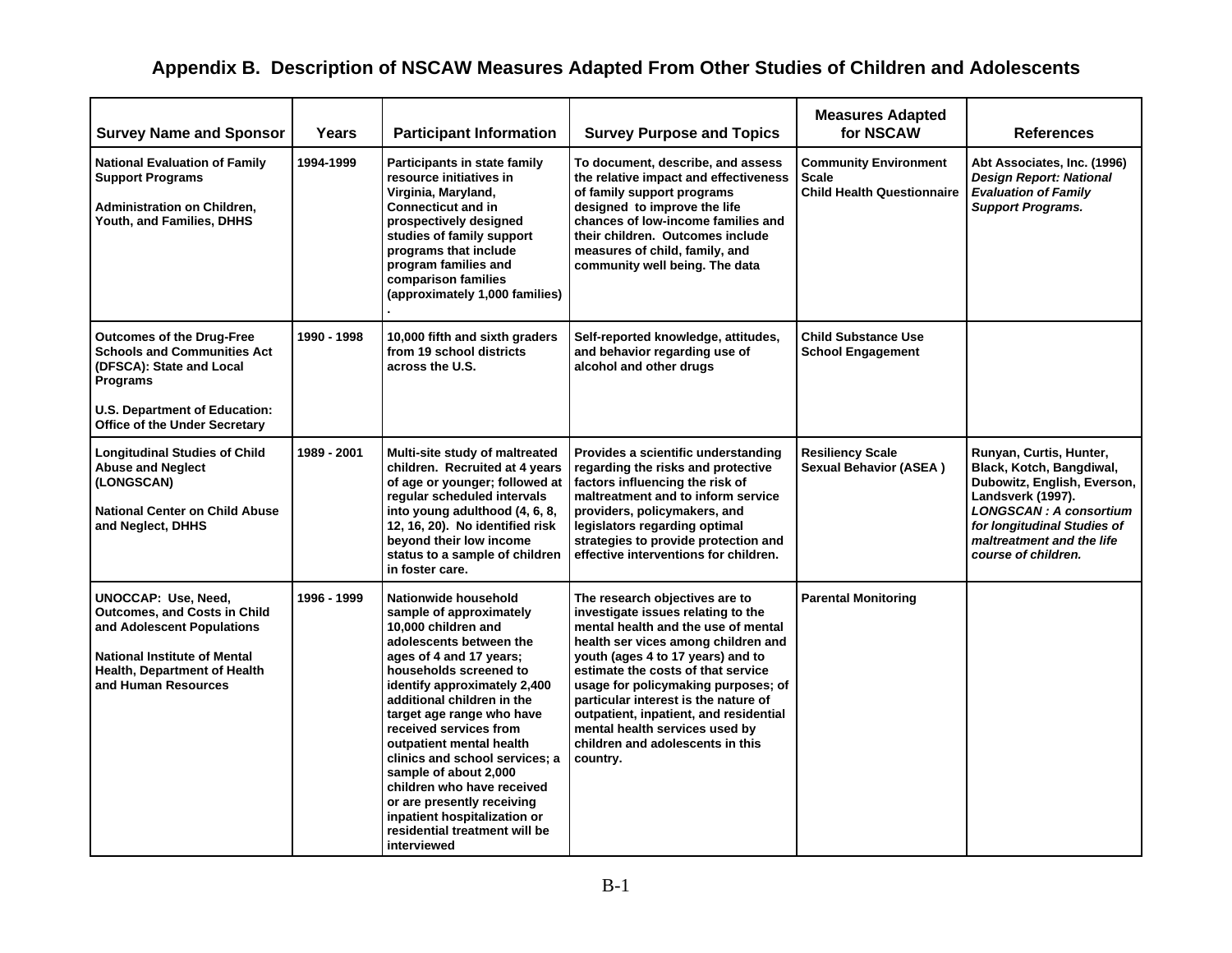| <b>Survey Name and Sponsor</b>                                                                                                                                                            | Years                              | <b>Participant Information</b>                                                                                                                                                                                                                                                                                                                                                                                                                     | <b>Survey Purpose and Topics</b>                                                                                                                                                                                                                                                                                                                  | <b>Measures Adapted</b><br>for NSCAW                                                                       | <b>References</b>                                                       |
|-------------------------------------------------------------------------------------------------------------------------------------------------------------------------------------------|------------------------------------|----------------------------------------------------------------------------------------------------------------------------------------------------------------------------------------------------------------------------------------------------------------------------------------------------------------------------------------------------------------------------------------------------------------------------------------------------|---------------------------------------------------------------------------------------------------------------------------------------------------------------------------------------------------------------------------------------------------------------------------------------------------------------------------------------------------|------------------------------------------------------------------------------------------------------------|-------------------------------------------------------------------------|
| National Longitudinal Survey of<br>Youth (NLSY) Child<br><b>Bureau of Labor Statistics, US</b><br>Dept of Labor and National<br>Institute of Child Health and<br><b>Human Development</b> | 1986, 1988,<br>1990, 1992,<br>1994 | Children born to one of the<br>original NLSY female<br>respondents who were,<br>themselves, a nationally<br>representative sample of<br>women between the ages of<br>25 and 32 on 1/190, 409<br>children < 1 year old 457<br>children 1 years old 1326<br>children 2-6 years old of<br>whom 897 were $2 - < 3$ yrs old.<br>In the 1979 cohort, there was<br>over representation of blacks,<br>Hispanics, and economically<br>disadvantaged whites. | The studies of the children of the<br>NLSY mothers were designed to<br>examine child cognition, health,<br>socio-emotional functioning,<br>behavior, and the home<br>environment. The data collected<br>were designed to be used in<br>conjunction with the extensive body<br>of data collected from their<br>mothers.                            | <b>HOME-Short Form</b><br><b>Temperament Scales/How</b><br>My Infant/Toddler/<br><b>Child Usually Acts</b> | Baker, Keck, Mott, Quinlan<br>(1993). NLSY Child<br>Handbook (rev. ed.) |
| <b>National Longitudinal Study of</b><br><b>Adolescent Health (Ad Health)</b><br>National Institute of Child Health<br>and Human Development                                              | 1994 - 1996                        | 90,000 adolescents in grades<br>7 - 12 surveyed in 80 high<br>schools and a feeder school<br>for each high school, of<br>whom 15,991 were included<br>in an in-home survey. There<br>was additional sampling of 4<br>ethnic groups: African<br>American adolescents from<br>high education families, and<br><b>Cuban, Chinese, and Puerto</b><br><b>Rican adolescents.</b>                                                                         | Survey examines causes of<br>adolescent health related behavior.<br>It includes topics such as diet,<br>physical activity, health service use,<br>morbidity, injury, violence, sexual<br>behavior, suicidal ideation,<br>substance use/abuse, mental health,<br>chronic and disabling conditions,<br>height, weight, and pubertal<br>development. | <b>Relationships with parents</b><br>and other significant<br>adults<br><b>Future Expectations</b>         |                                                                         |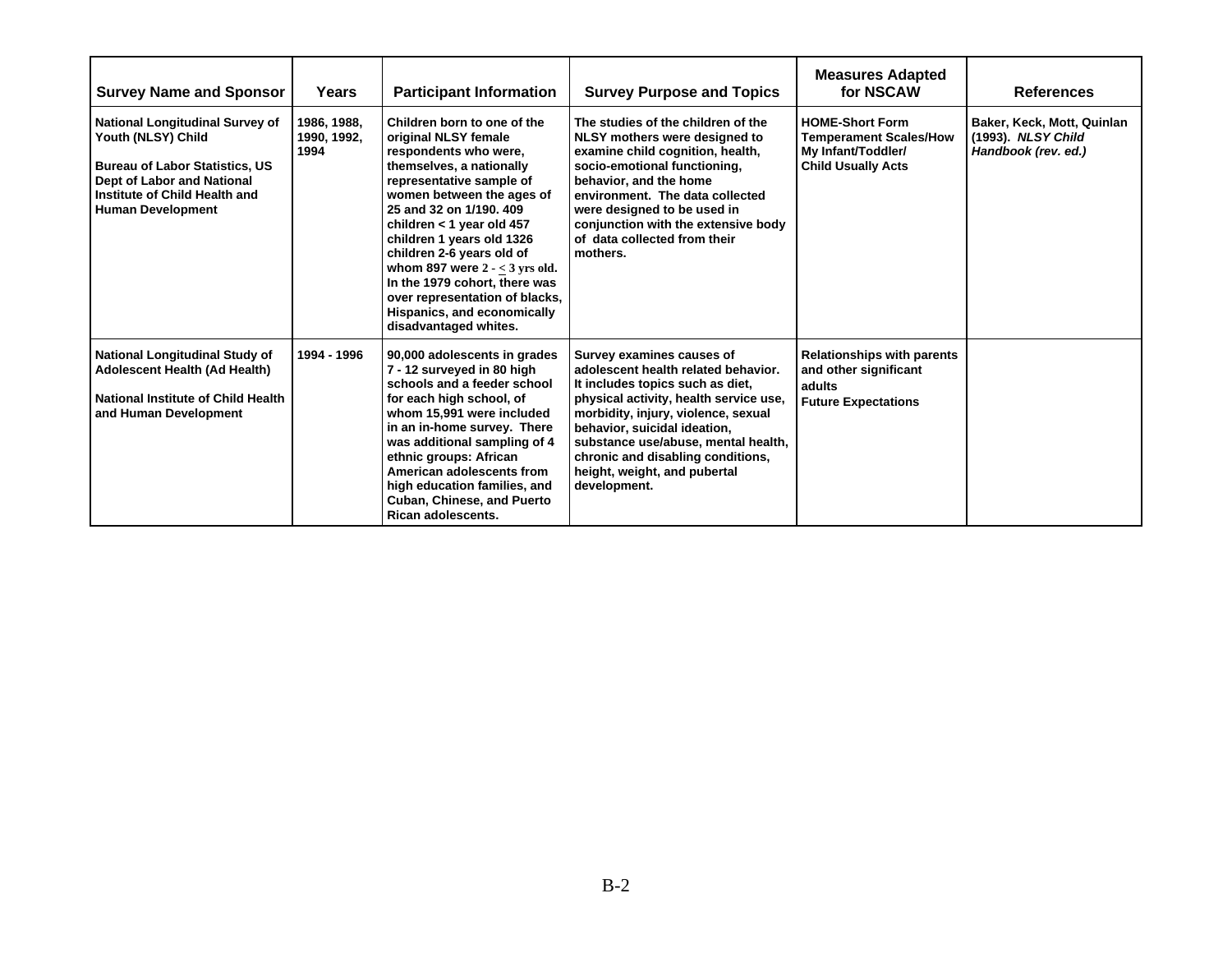# **Appendix C**

**NSCAW Sampling Frame Data Request Specifications**  *Revised: February 26, 1999*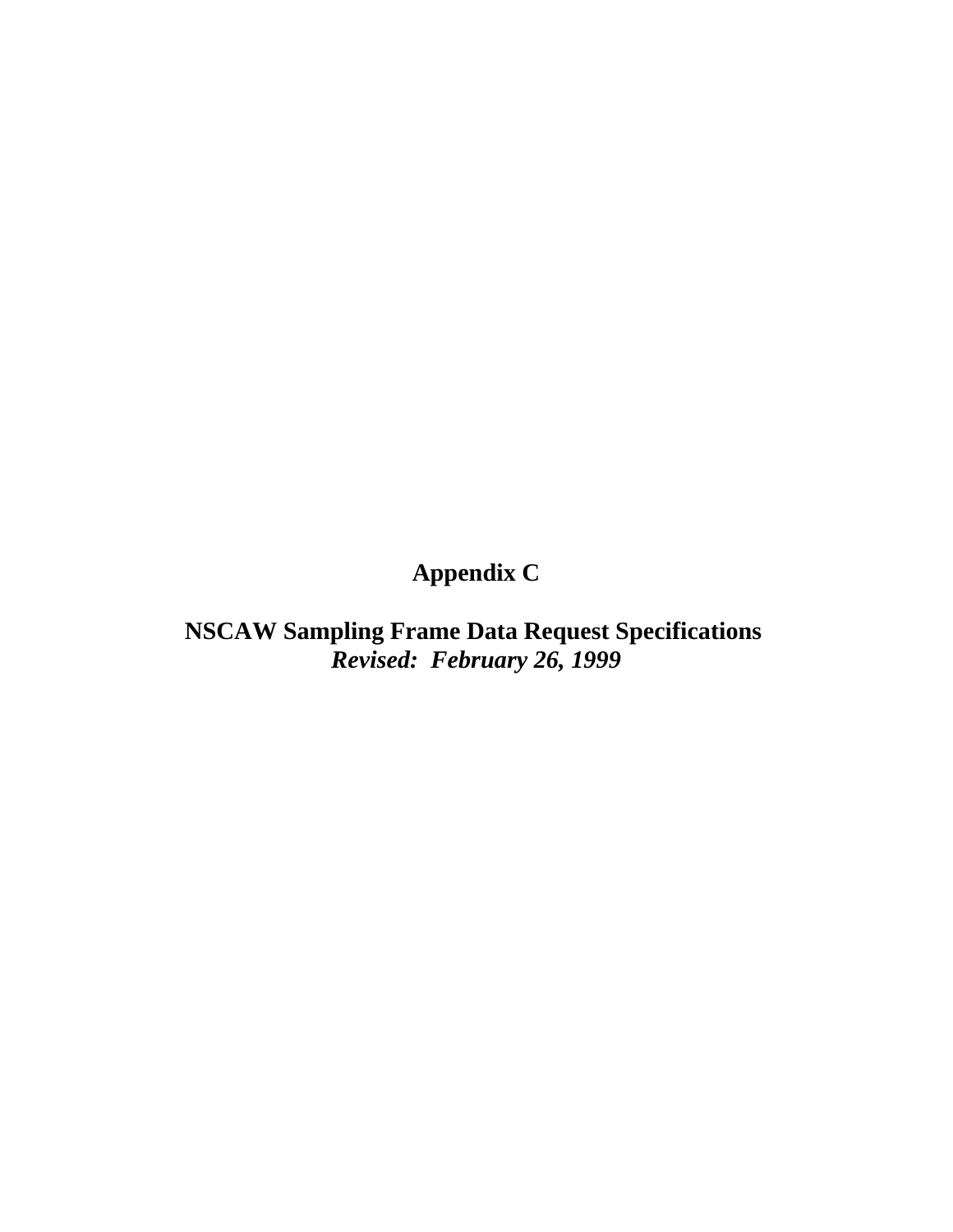# **Appendix C NSCAW Sampling Frame Data Request Specifications** *Revised: February 26, 1999*



 This document describes the types of samples we will select from your state or county for the National Survey of Child and Adolescent Well-Being (NSCAW). It also provides the specifications for the data files we have requested in order that we may select the sample. In the tables to follow, the following items are included:

- ? the data fields we require in order to develop a list of children, from which the NSCAW sample will be drawn,
- the preferred formats for the data that we have requested,
- ? a description of each requested field and the reason we need it,
- ? the preferred file format and method for transferring the file to RTI, and
- a glossary containing definitions for the terms used in the documentation.

 These data file specifications have been developed for general use in all NSCAW agencies so some of the items may not apply to your particular situation. Nevertheless, we hope the specifications will still be useful for communicating some of the specifics of our data request and for adapting our procedures for the types of files and data fields available in your agency.

### **I. NSCAW Samples**

 The following is a brief description of the samples that we will be selecting from the requested data files during the 12 months of the NSCAW data collection:

### **1. The CPS Sample**

 The CPS sample consists of children who have gone through the formal CPS investigation / assessment process that follows reports of child abuse or neglect. All children who have been investigated are eligible for sampling regardless of whether the allegations of child abuse or neglect were substantiated. Our sample size goal is to interview 5,400 CPS children nationwide.

 To do this, we will start with a list of all children who had a closed (or completed) investigation / assessment in the previous month. For example, in May, 1999 we will be selecting from April, 1999's list of CPS cases. From this list of the previous month's cases, we will select a random sample of about 5 to 7 children. This will be done each month for 12 months so that over the course of the 12-month period, between 65 and 73 children will be selected from each county. The actual size of the sample needed will depend upon our success in obtaining interviews.

 Children who have certain characteristics that we are particularly interested in will be selected at higher rates than other children; ie. in survey sampling terminology, interested in changes in measures of well-being for children, particularly as these changes are related to the particular types of services they receive. For this reason, we will oversample children who are receiving services. Each child will be classified into one of the following sampling strata listed in Table 1, regardless of certain groups will be "oversampled". In the NSCAW, we are particularly the disposition of his/her investigation / assessment.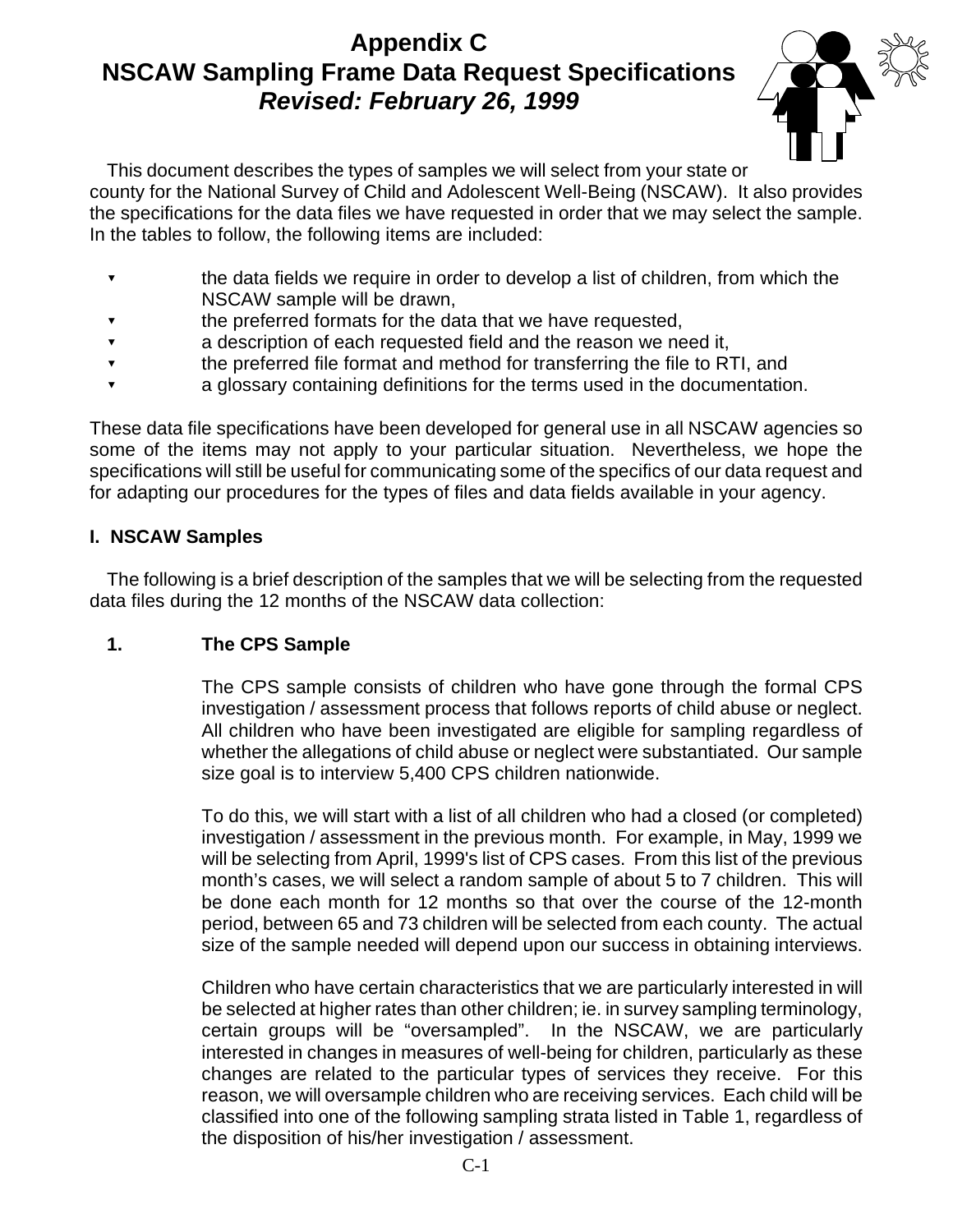#### **Table 1. NSCAW Within-County Sampling Strata**

| Not receiving services<br>Age less than 1 year old<br>Age 1 to 14 years old                                                                                         |
|---------------------------------------------------------------------------------------------------------------------------------------------------------------------|
| Receiving services<br>Not in Out-of-Home Placement<br>Age less than 1 year old<br>▼<br>Age 1 to 14 years old<br>Alleged sexual abuse<br>Alleged other abuse/neglect |
| Out-of-Home Placement<br>Age less than 1 year old<br>Age 1 to 14 years old<br>Alleged sexual abuse<br>▼<br>Alleged other abuse/neglect                              |

 For the groups listed in the table, the following groups will be oversampled: children who receive CWS services, children who receive out-of-home placement services, children who are less than one year old, and children who were alleged or substantiated to have been sexually abused.

 Once the children are selected to be in the study, we will be interviewing either the children or their care givers between 9 and 14 weeks after the investigation we are willing to work with each site to obtain the most recent records of completed investigations / assessments despite any time lags that might exist in the data entry of the disposition information into the computer system after the was completed. Due to the time sensitive nature of the data we are requesting, investigation / assessment has been completed.

#### **2. Non-CPS Sample**

 In most agencies, there are some children in the child welfare system who are receiving some types of child welfare funded service, but who did not enter the CPS system due to a CPS investigation / assessment. Such children could have entered the CPS system through voluntary services, court ordered services or other channels. For a definition of Non-CPS cases, please refer to the attached glossary at the end of this document. Nationally, we will conduct 600 completed interviews from children in this sample or about 6 interviews per sample county.

 receiving services in the previous month and from this list select approximately 7 to 8 such children at random. This sample will only be drawn once per county during the 12 months of data collection. The month this sample will be drawn will differ by county and will be determined for your county/counties after further To select this sample, we will create a list of Non-CPS children who started discussions with the data specialists.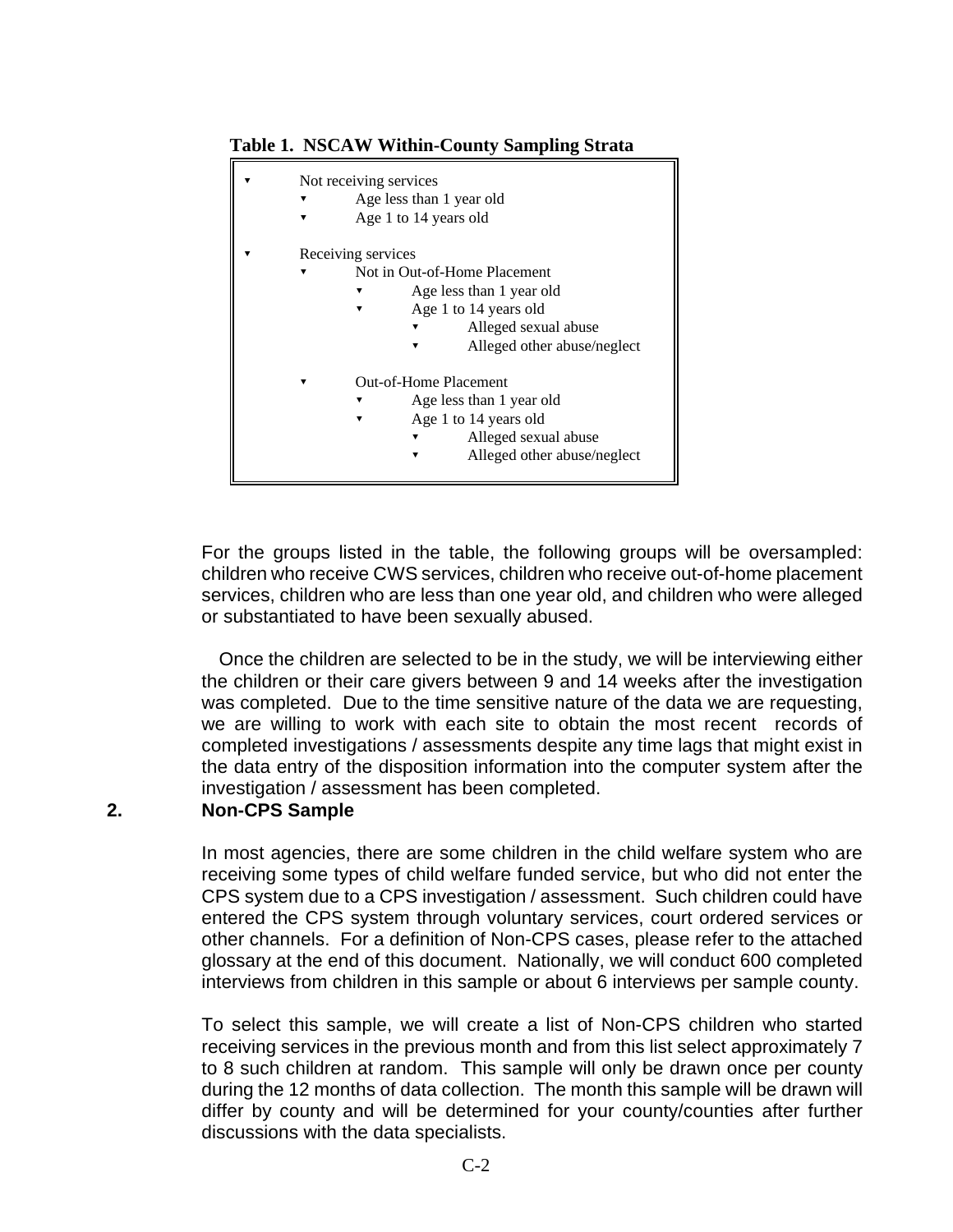#### **3. Long Term Foster Care Placement Sample**

 We are also interested in interviewing about 7 children in each sample county who have been in foster care, more or less continuously, for 12 months. This sample will also be selected in only one month during the 12-month baseline period. To draw this sample, we will require a list of children who have been in foster care continuously for 12 months and are still in foster care at the time the list is being created. From this list, we will select a simple random sample of 8 to 9 children in each sample county.

#### **II. Data Elements Specifications**

 Table II (Data Elements Needed for NSCAW Within-County Sampling) contains the minimal set of data elements that are critical to the NSCAW sampling frame construction. The data elements and formats that are listed are what we consider to be the ideal; however, we will accept virtually any format should the preferred format prove to be too burdensome for your programming staff.

 Included in the table are four columns: (1) the data element name (Data Element), (2) the preferred data type (Preferred Format), (3) the sample for which the data element is required In general, the Explanations / Comments column provides the guidance on how equivalent information can be obtained if the data elements requested are not available. Inside the construction of the sampling frame. Second is the *comments*, which describes the variable as variables that we could use to obtain the required information. Next is the *confidentiality concerns*, which describes confidentiality issues which may arise in gathering the data element and some alternatives. The final variable is *mapping*, which describes the data element in relation to variables on other data bases in order to denote how this data element compares to the variables that the site may already be submitting to NCANDS and AFCARS. The *mapping*  also includes any mappings between the requested data elements and corresponding SACWIS definitions, where appropriate. Each of these four detailed comments in the Explanations / (Sample), and (4) brief explanations / comments of that element (Explanations / Comments). Explanations / Comments box (column 4) can be found several items describing the data element. First is the *purpose*, which explains our need for the item and its purpose in the we understand it and special requirements on the variable. It also discusses alternative Comments column is included as it applies to that item.

 We hope that the inclusion of these mappings will help to ease the programming burdens in preparing the data files. If variables that are different from those requested, but provide the same information, are available and can be extracted, we will work with the site to formulate a strategy to utilize those variables in obtaining the required information.

### **III. File Specifications and Methods of Transfer**

 As mentioned previously, we will accept the data in almost any format that the site can provide it, but the preferred method of transfer of these data is an ASCII flat, comma delimited or fixed width file sent via FTP (File Transfer Protocol). In case this transfer method is not possible we documentation, such as a data dictionary specifying each variable that is included in the file. prefer that the data be placed on a CD-ROM or a 1.44MB floppy disk with other vital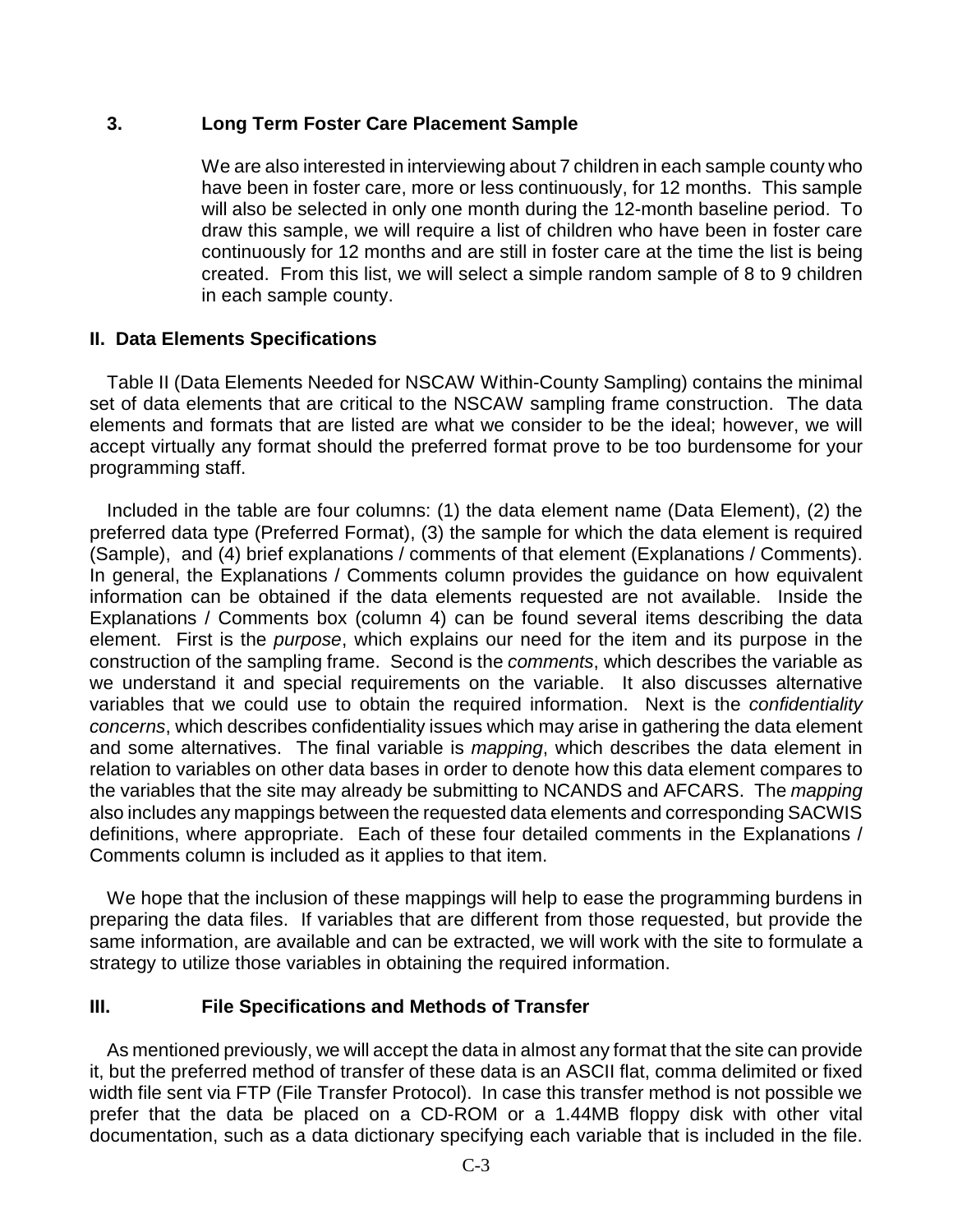Because of the sensitivity of these files and the identifying data elements on the files, we software, as well as instruction and documentation for this purpose. In subsequent discussions strongly encourage encryption, regardless of the transfer method. We will offer encryption with the data specialists, we will review these options in more detail.

### **IV. Glossary of Important Terms**

 The attached glossary is a collection of terms that are used in the descriptions of the different samples and in the tables listing the preferred data elements. For the most part, the definitions are based on those in the SACWIS glossary; however, modifications have been made when necessary, to address the specific needs of this study.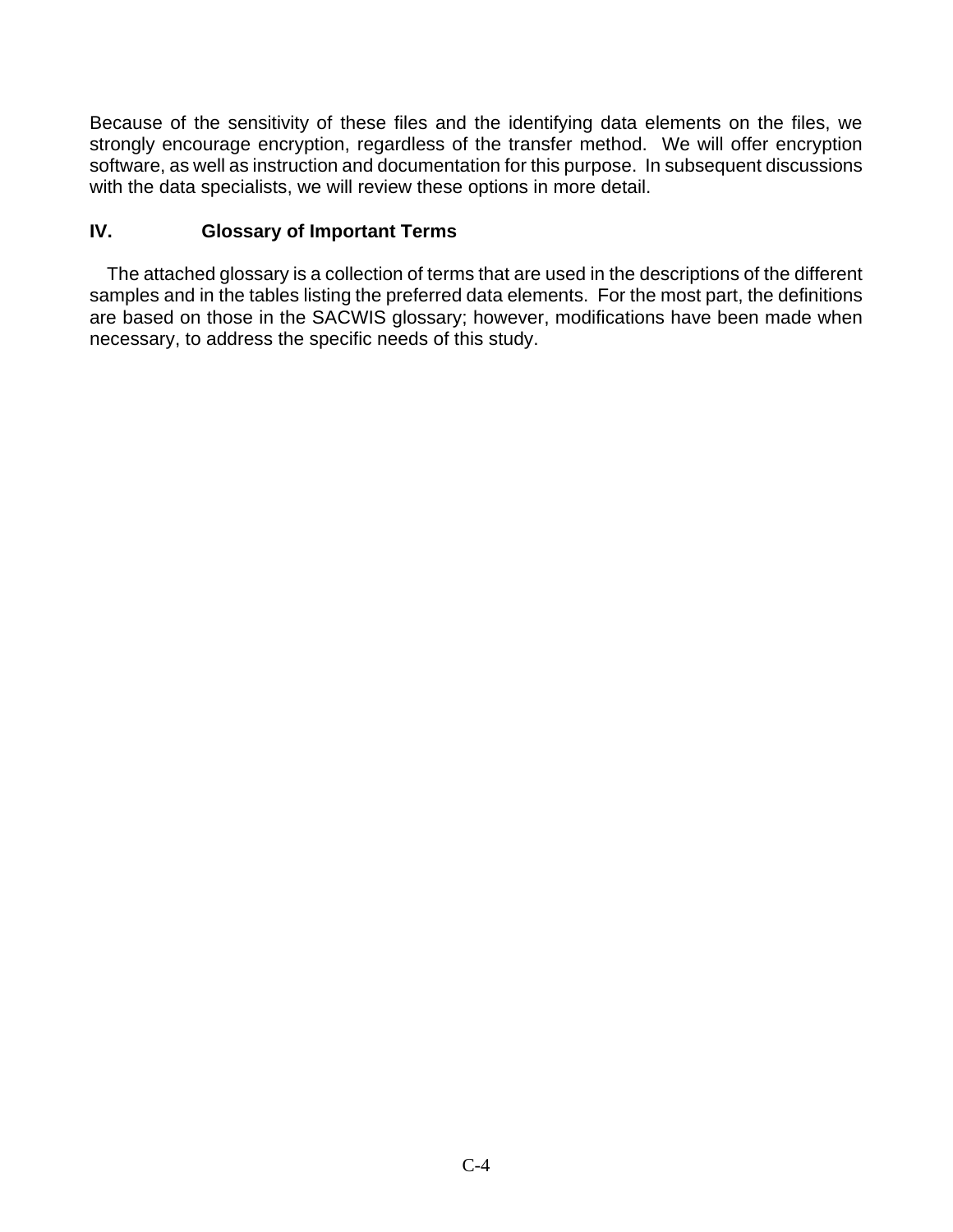### **Table II. Data Elements Needed for NSCAW Within-County Sampling**

| Data Element (1)                                                                                              | <b>Preferred Format (2)</b>                                   | Sample (3)                            | <b>Explanations / Comments (4)</b>                                                                                                                                                                                                                                                                                                                                                                                                                                                                                                                                                                                                                                                                                                                                                                |
|---------------------------------------------------------------------------------------------------------------|---------------------------------------------------------------|---------------------------------------|---------------------------------------------------------------------------------------------------------------------------------------------------------------------------------------------------------------------------------------------------------------------------------------------------------------------------------------------------------------------------------------------------------------------------------------------------------------------------------------------------------------------------------------------------------------------------------------------------------------------------------------------------------------------------------------------------------------------------------------------------------------------------------------------------|
| 1. CPS Child ID/SSN<br>(key)                                                                                  | None                                                          | <b>CPS</b><br>Non-CPS<br>Long Term FC | Purpose: The CPS Child ID/SSN is to link the selected sample records back to the CPS agency<br>data system.<br>Comments: The CPS child ID should be a unique ID for the child, not for the case. This ID<br>should be permanent and the child should not receive a second ID if he/she is investigated again.<br>Mapping: None.                                                                                                                                                                                                                                                                                                                                                                                                                                                                   |
| 2. County of<br>Investigation/Assessme<br>nt (key)<br>2A. Regional/Local<br>Office ID (key, if<br>applicable) | Alphanumeric 3                                                | <b>CPS</b><br>Long Term FC            | Purpose: To identify the case's geographical origin. The County of Investigation/Assessment<br>should reflect the county in which the investigation/assessment of the case was conducted. If<br>applicable, the Regional/Local Office ID should indicate the office that has jurisdiction over the<br>investigation / assessment.<br>Comments: A 3-digit County FIPS code or other county identifier that is being used by the<br>agency system. If the county is divided between 2 or more regional offices and/or if there are<br>2 or more local offices within the county, a Regional/Local Office ID should be included in<br>the file.<br>Mapping: None.                                                                                                                                    |
| 3. Date of Birth/Child<br>Age (key)                                                                           | Age: Alphanumeric 2<br>DOB: Alphanumeric 8<br>(CCYYMMDD)      | <b>CPS</b><br>Non-CPS<br>Long Term FC | Purpose: Date of Birth is used to distinguish infants (less than 1 year old) from the older children.<br>Children who are 15 or older at the closing of the investigation/assessment will be excluded from<br>the study.<br>Comments: Date of Birth should follow as: century (2), year (2), month (2), day (2). When the<br>date of birth (DOB) is not available, the child's age should be accurate as of the closing of the<br>investigation / assessment.<br>Mapping: Date of Birth can be mapped to SACWIS (Date of Birth), NCANDS (CHBDATE), and<br>AFCAR (field 06 of the Foster Care Detail File). Child Age can be mapped to SACWIS (Age)<br>and NCANDS (CHAGE).                                                                                                                         |
| 4. Sexual Abuse (key)                                                                                         | Alphanumeric: 1 or 0<br>1 - Sexual abuse<br>$0$ – Other abuse | <b>CPS</b>                            | Purpose: To distinguish sexual abuse cases from those with other types of abuse and neglect so<br>that more sexual abuse cases can be selected.<br>Comments: For a definition of sexual abuse, see Glossary. For substantiated cases, the abuse<br>type should be determined from the disposition. For unsubstantiated cases, the abuse type should<br>be determined from the allegation. If the system is not able to create a sexual abuse indicator<br>variable, we will accept abuse type variables or allegation variables that would allow us to extract<br>the required information.<br>Mapping: This maps to AFCARS (field 27 of the Foster Care Detail File). Sexual abuse can be<br>indirectly mapped to SACWIS (Allegation=Sexual Abuse) and NCANDS (CHMAL1 -<br>CHMAL4). <sup>1</sup> |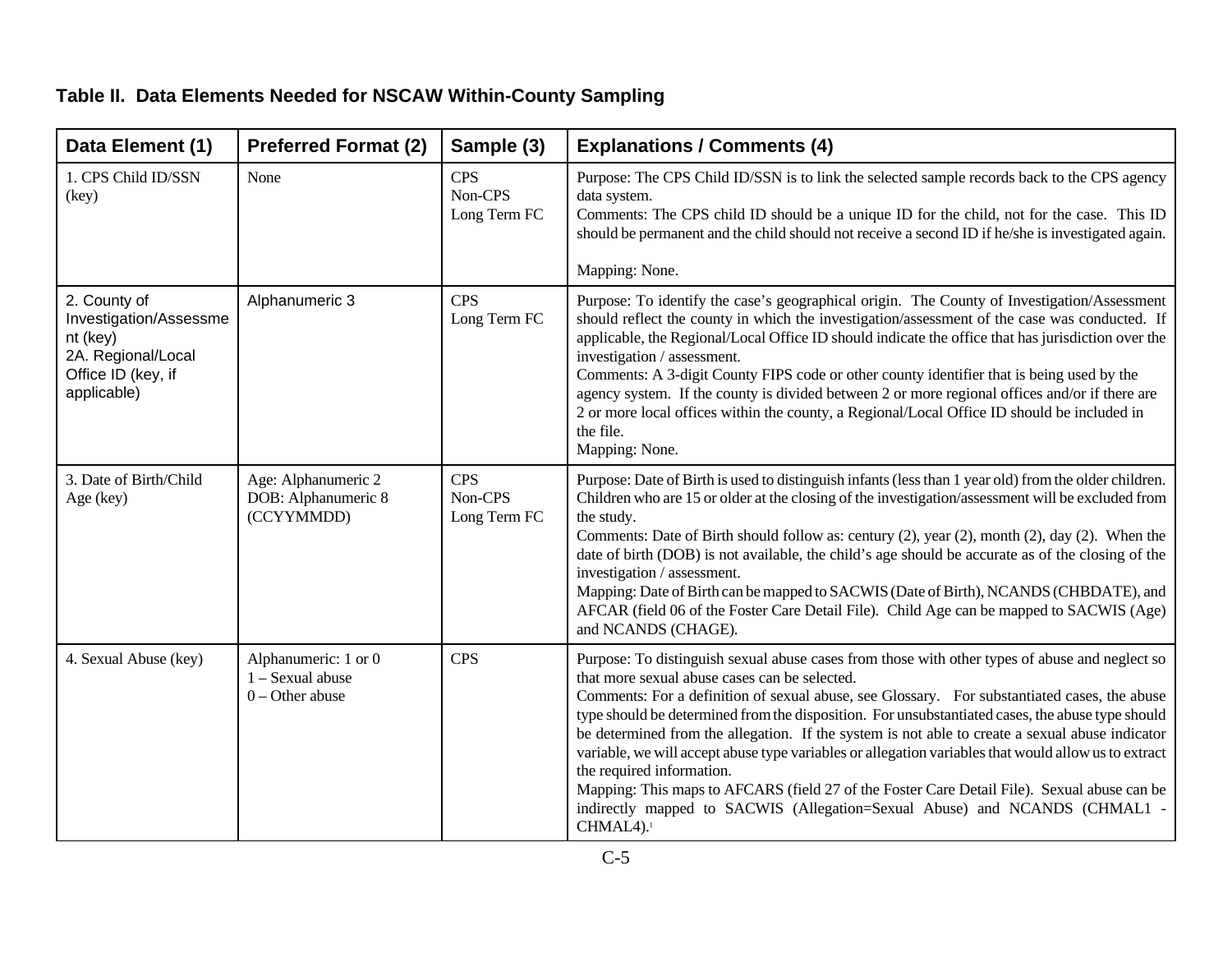| 5. Receiving CWS<br>Services (key)                                         | Alphanumeric: 1 or 0<br>$1 -$ Receiving services<br>$0$ – Not receiving services | <b>CPS</b><br>Non-CPS      | Purpose: To distinguish children and their families who receive services provided by the CPS<br>agencies from those who do not receive CWS services. This information will be used to<br>oversample children who receive CWS services.<br>Comments: For a definition of services provided by CPS agencies, see Glossary. Whether or not<br>a child is receiving services should be indicated by the child or family's current service status at<br>the time the data files are compiled. If the system is not able to create a receiving services<br>indicator variable, we will accept service variables that would allow us to extract the required<br>information.<br>Mapping: Can be directly mapped to SACWIS (service) only.                                                                                                                                                                                                                                                                                                                                                                               |
|----------------------------------------------------------------------------|----------------------------------------------------------------------------------|----------------------------|------------------------------------------------------------------------------------------------------------------------------------------------------------------------------------------------------------------------------------------------------------------------------------------------------------------------------------------------------------------------------------------------------------------------------------------------------------------------------------------------------------------------------------------------------------------------------------------------------------------------------------------------------------------------------------------------------------------------------------------------------------------------------------------------------------------------------------------------------------------------------------------------------------------------------------------------------------------------------------------------------------------------------------------------------------------------------------------------------------------|
| 6. Receiving Out-of-<br>Home Placement Service<br>(key)                    | Alphanumeric: 1 or 0<br>1 - Placement service<br>$0 - No$ placement service      | <b>CPS</b><br>Long Term FC | Purpose: To distinguish children who receive out-home-placement services so that more foster<br>care children can be selected.<br>Comments: For a definition of the out-of-home placement services provided by CPS agencies,<br>see Glossary. Any child who has been placed in out-of-home care for more than 72 hours or<br>who has an open out-of-home placement case management plan as a result of the recent<br>investigation / assessment should be classified as receiving out-of-home placement services.<br>Also, any child who is currently receiving out-of-home placement services as a result of a<br>previous investigation / assessment should be classified as receiving out-of-home placement<br>services. If the system is not able to create a receiving out-of-home placement services<br>indicator variable, we will accept service variables that would allow us to extract the required<br>information.<br>Mapping: Can be indirectly mapped to SACWIS (Service=Foster Care Services). Any record<br>in AFCARS Foster Care Detail File implies a child has received Foster Care Services. |
| 7. Date Placed (key)                                                       | Alphanumeric 8<br>(CCYYMMDD)                                                     | <b>CPS</b><br>Long Term FC | Purpose: To establish the eligibility of the cases for inclusion on the sampling frame.<br>Comments: Date the child received the most recent out-of-home placement services.<br>Mapping: Can be mapped to AFCARS (field 23 of the Foster Care Detail File).                                                                                                                                                                                                                                                                                                                                                                                                                                                                                                                                                                                                                                                                                                                                                                                                                                                      |
| 8. Investigation Start<br>Date (key)<br>9. Investigation End Date<br>(key) | Alphanumeric 8<br>(CCYYMMDD)<br>Alphanumeric 8<br>(CCYYMMDD)                     | <b>CPS</b>                 | Purpose: To establish the eligibility of the cases for inclusion in the sampling frame.<br>Comments: Dates for when the investigation/assessment of child abuse or neglect began and<br>ended (or closed).<br>Mapping: Can be mapped to SACWIS (Opened(Case) and Case Close Date).                                                                                                                                                                                                                                                                                                                                                                                                                                                                                                                                                                                                                                                                                                                                                                                                                               |
| 8A. Services Start Date<br>(key)<br>9A. Services End Date<br>(key)         | Alphanumeric 8<br>(CCYYMMDD)<br>Alphanumeric 8<br>(CCYYMMDD)                     | Non-CPS                    | Purpose: To establish the eligibility of the cases for inclusion in the sampling frame.<br>Comments: Dates for when the child or family is/was receiving CW services. If the child is<br>currently receiving services at the time that the data file is compiled, the Services End Date field<br>should be left blank.<br>Mapping: None                                                                                                                                                                                                                                                                                                                                                                                                                                                                                                                                                                                                                                                                                                                                                                          |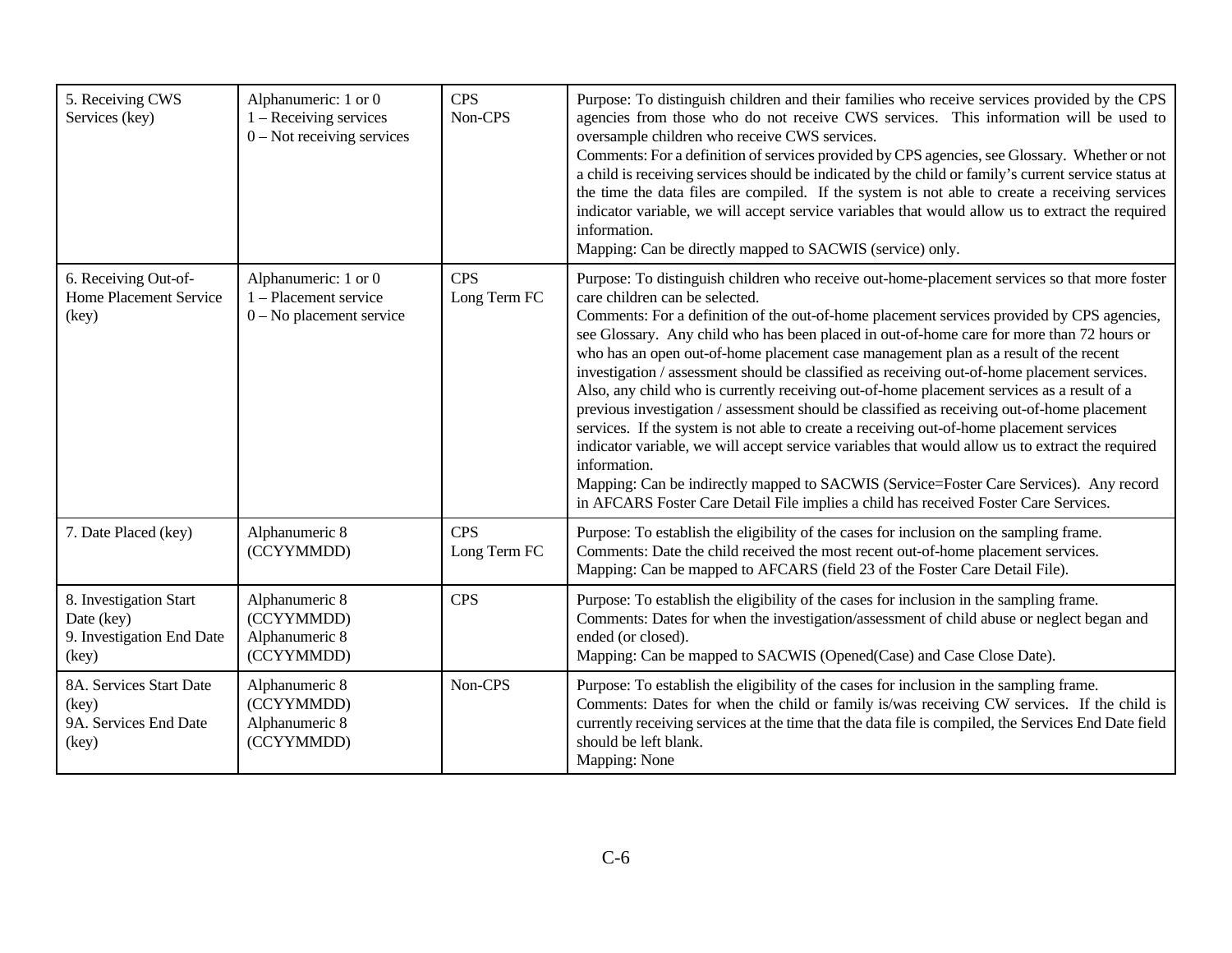| 10. Family ID (key)                           | None                                                                                    | <b>CPS</b><br>Non-CPS<br>Long Term FC | Purpose: The Family ID will allow us to identify families so that only one child will be selected<br>from a family.<br>Comments: A unique identification number given to families under investigation / assessment.<br>Mapping: Can be mapped to SACWIS (Family ID).                                                                                                                              |
|-----------------------------------------------|-----------------------------------------------------------------------------------------|---------------------------------------|---------------------------------------------------------------------------------------------------------------------------------------------------------------------------------------------------------------------------------------------------------------------------------------------------------------------------------------------------------------------------------------------------|
| 11. Case / Investigation /<br>Report ID (key) | None                                                                                    | <b>CPS</b>                            | Purpose: The Case ID should be used to link selected sample records back to the same case/report<br>in the CPS data system. This also will allow us to uniquely identify child records for<br>unduplication.<br>Comments: A unique identification number given to a case or report under investigation /<br>assessment. The Case/Report ID may be the same as the Family ID.<br>Mapping: None.    |
| 12. Substantiated/<br>Indicated (Key)         | Alphanumeric: 1 or 0<br>1 - Substantiated/Indicated<br>case<br>0 - Unsubstantiated case | <b>CPS</b>                            | Purpose: The disposition of the investigation / assessment will allow us to refine our sampling<br>strata. It will also be important information for improved estimates when conducting analysis<br>of the data.<br>Comments: A disposition of substantiated or indicated as a result of a CPS investigation /<br>assessment.<br>Mapping: Can be mapped indirectly to NCANDS (MAL1LEV - MAL4LEV). |
| 13. Child's Race (key)                        | Alphanumeric: 1, 2, 3<br>$1 - Black$<br>$2 - White$<br>$3 - Other$                      | <b>CPS</b><br>Non-CPS<br>Long Term FC | Purpose: Key demographic information. It can also be used to assist us in uniquely identifying<br>child records for unduplication.<br>Comments: The race of the child. For a definition please see Glossary.<br>Mapping: Can be indirectly mapped to SACWIS (Race), NCANDS (CHRACE), and AFCARS<br>(field 08 of the Foster Care Detail File).                                                     |
| 14. Hispanic Origin (key)                     | Alphanumeric: 1 or 0<br>1 – Hispanic origin<br>$0$ – Otherwise                          | <b>CPS</b><br>Non-CPS<br>Long Term FC | Purpose: Key demographic information. It can also be used to assist us in uniquely identifying<br>child records for unduplication.<br>Comments: Denotes a child has a Hispanic ethnicity. For a definition please see Glossary.<br>Mapping: Can be mapped to SACWIS (Hispanic Origin), NCANDS(CHISP), and AFCARS<br>(field 09 of the Foster Care Detail File).                                    |
| 15. Child's Gender (key)                      | Alphanumeric: 1 or 0<br>$1 - Male$<br>$0$ – Female                                      | <b>CPS</b><br>Non-CPS<br>Long Term FC | Purpose: Key demographic information. It can also be used to assist us in uniquely identifying<br>child records for unduplication.<br>Comments: Sex of child, male or female.<br>Mapping: Can be mapped to SACWIS (Sex), NCANDS (CHSEX), and AFCARS (field 07 of the<br>Foster Care Detail File).                                                                                                 |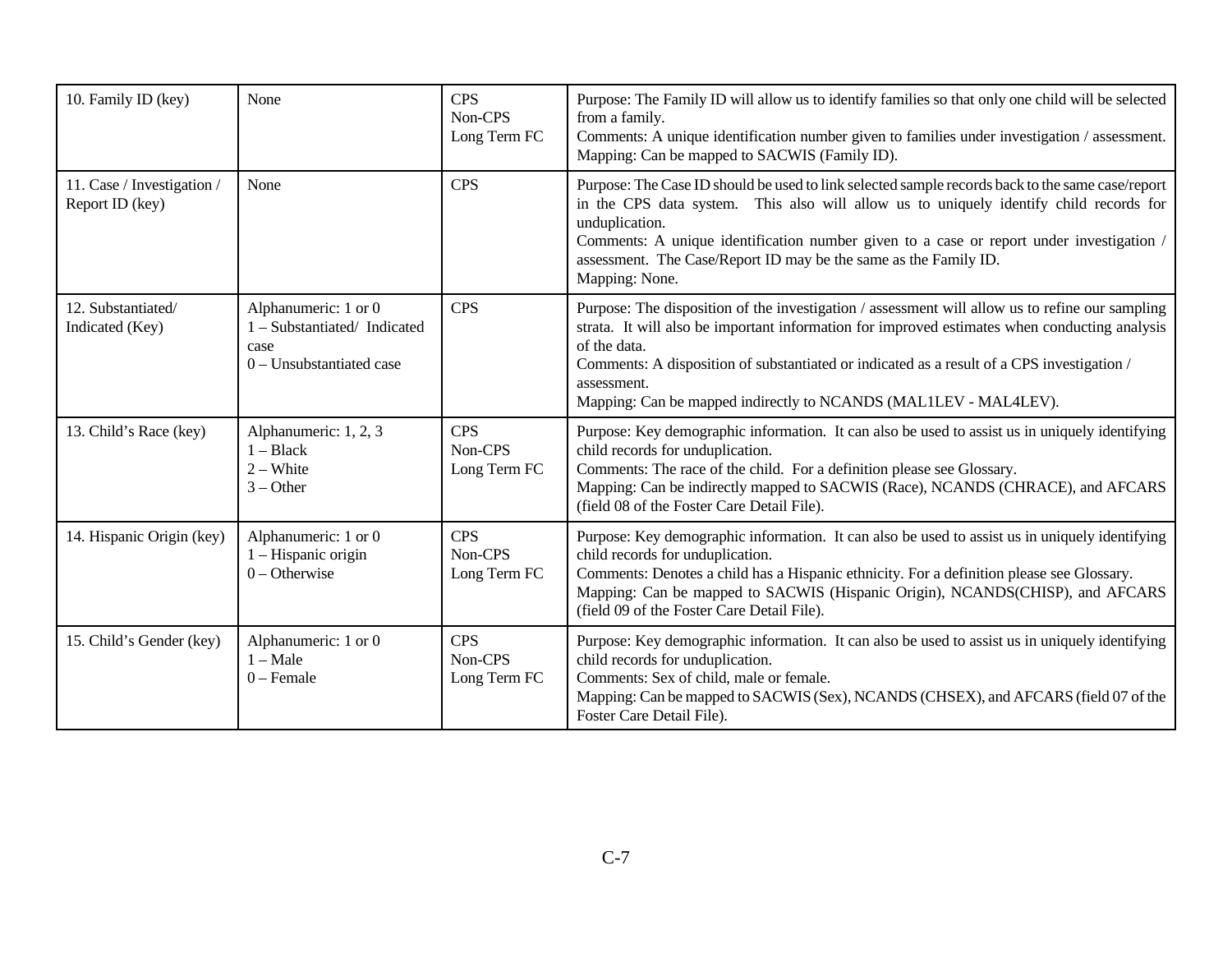| 16. Child's First Name<br>(optional)<br>17. Child's Middle Name<br>(optional)<br>18. Child's Last Name<br>(optional)                                                                                       | Char 25<br>Char 25<br>Char 25                           | <b>CPS</b><br>Non-CPS<br>Long Term FC | Purpose: To assist in uniquely identifying child and family records for unduplication.<br>Comments: The child's legal name.<br>Confidentiality Concerns: If the child's name can not be released, any other information that<br>allows us to unduplicate the child records would also be useful.<br>Mapping: Can be mapped indirectly to SACWIS (Name).                                                                                                                                                                                                                                                                                                                                                                                                                                                                 |
|------------------------------------------------------------------------------------------------------------------------------------------------------------------------------------------------------------|---------------------------------------------------------|---------------------------------------|-------------------------------------------------------------------------------------------------------------------------------------------------------------------------------------------------------------------------------------------------------------------------------------------------------------------------------------------------------------------------------------------------------------------------------------------------------------------------------------------------------------------------------------------------------------------------------------------------------------------------------------------------------------------------------------------------------------------------------------------------------------------------------------------------------------------------|
| 19. Child's Residential<br><b>Street Address (optional)</b><br>20. Child's Residential<br>City (optional)<br>21. Child's Residential<br>State (optional)<br>22. Child's Residential<br>Zip Code (optional) | Alphanumeric 40<br>Char 25<br>Char 2<br>Alphanumeric 10 | <b>CPS</b><br>Non-CPS<br>Long Term FC | Purpose: To assist in uniquely identifying child records for unduplication.<br>Comments: For the CPS file, this is the child's home address at the time of the report, rather than<br>the child's current residential address. For the Long Term FC children, we would prefer to have<br>the address at the time of the report, if it is available; otherwise, we would like to receive the<br>child's current address. For the Non-CPS file, the child's current residential address would be<br>of interest.<br>Confidentiality Concerns: If the child's full address can not be released, the zip code would be<br>useful to allow us to unduplicate child records and to identify the county in which the child<br>should be classified.<br>Mapping: This can be mapped indirectly to SACWIS (Address (Residence)). |
| 23. Mother's or Head of<br>Household's (HoH)<br>ID/SSN (optional)                                                                                                                                          | ID - None<br>SSN - Alphanumeric 9                       | <b>CPS</b><br>Non-CPS<br>Long Term FC | Purpose: To assist in identifying children from the same family for unduplication.<br>Comments: Mother's or Head of Household's ID or social security number.<br>Confidentiality Concerns: If the mother's ID/SSN can not be released, any other information that<br>allows us to identify children from the same family would also be useful.<br>Mapping: None.                                                                                                                                                                                                                                                                                                                                                                                                                                                        |
| 25. Mother's or HoH's<br>First Name (optional)<br>26. Mother's or HoH's<br>Middle Name (optional)<br>27. Mother's or HoH's<br>Last Name (optional)                                                         | Char 25<br>Char 25<br>Char 25                           | <b>CPS</b><br>Non-CPS<br>Long Term FC | Purpose: To assist in identifying children from the same family for unduplication.<br>Comments: Mother's or Head of Household's legal name.<br>Confidentiality Concerns: If the mother's name can not be released, any other information<br>that allows us to identify children from the same family would also be useful.<br>Mapping: No known direct or indirect mapping scheme.                                                                                                                                                                                                                                                                                                                                                                                                                                      |

1 – When mapping comments mention that items are indirectly mapped, this implies that some recoding may be required.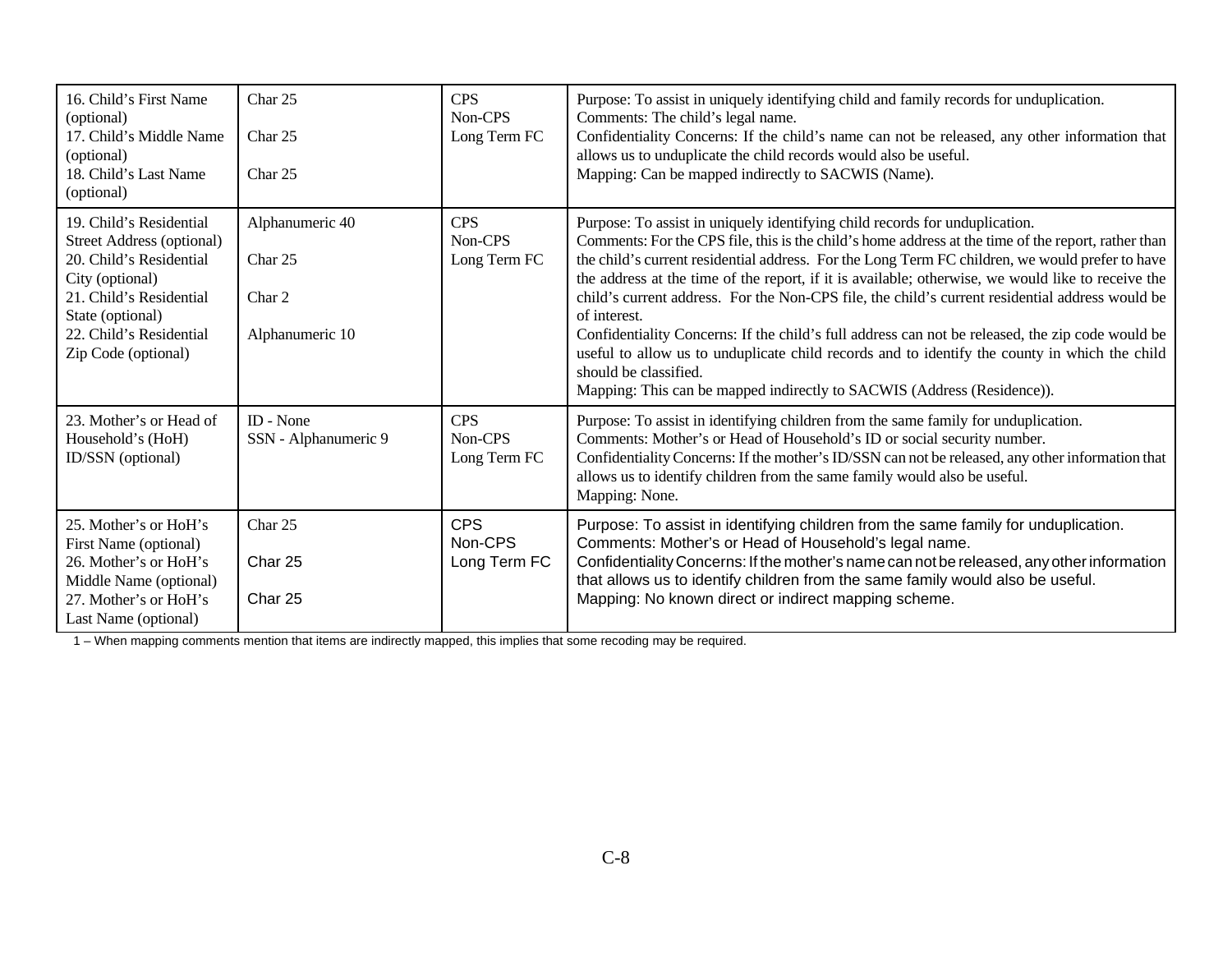### NSCAW Glossary

 ADOPTION SERVICES: Services or activities provided to assist in bringing about the adoption of a child. Examples may include, but are not limited to, counseling the biological parent(s), recruitment of adoptive homes, and pre- and post-placement training and/or counseling.

 AFCARS: The Adoption and Foster Care Analysis Reporting System. The Administration for Children and Families' system for tracking abuse and neglect children for the Department of Health and Human Services.

 AGE: An individual's age in years calculated from his/her date of birth. When reporting for NCANDS, age refers to the victim's age at the time of the report of abuse or neglect. Age can be the primary factor or condition for special needs as defined by the State.

 caused or allowed the child to be subjected to physical abuse, neglect, medical neglect, sexual abuse, ALLEGATION: An assertion that a parent, caretaker, or other person, as defined under State law, or emotional abuse, harm, or risk of harm.

ASSESSMENT: See CPS Investigation / Assessment.

 BIOLOGICAL MOTHER / FATHER: The birth mother or father rather than the adoptive or foster parent or the stepparent.

 BLACK / AFRICAN-AMERICAN: A person whose ancestry is any of the black racial groups of Africa.

 CASE / INVESTIGATION / REPORT ID: A unique identification assigned to each report of child maltreatment. The ID should uniquely identify the case/investigation/report record within the agency's data system.

 CASE MANAGEMENT SERVICES: Services or activities for the arrangement, coordination, and monitoring of services to meet the needs of children and their families. These may include, but are not limited to, individual service plan development; counseling; monitoring, developing, securing, and coordinating services; monitoring and evaluating client progress; and assuring that clients' rights are protected.

 CHILD ID: A unique identification assigned to each child. The ID should uniquely identify the child within the agency's data system.

 CHILD WELFARE SERVICES: Services paid by the Child Welfare Agency and provided to the child or family. Such services include adoption, case management, counseling, day care, educational and training, employment, family planning, family support, family preservation/reunification, foster information and referral, legal, mental, post investigation / assessment, pregnancy and parenting, care, health-related and home health, home-based, housing, independent and transitional living,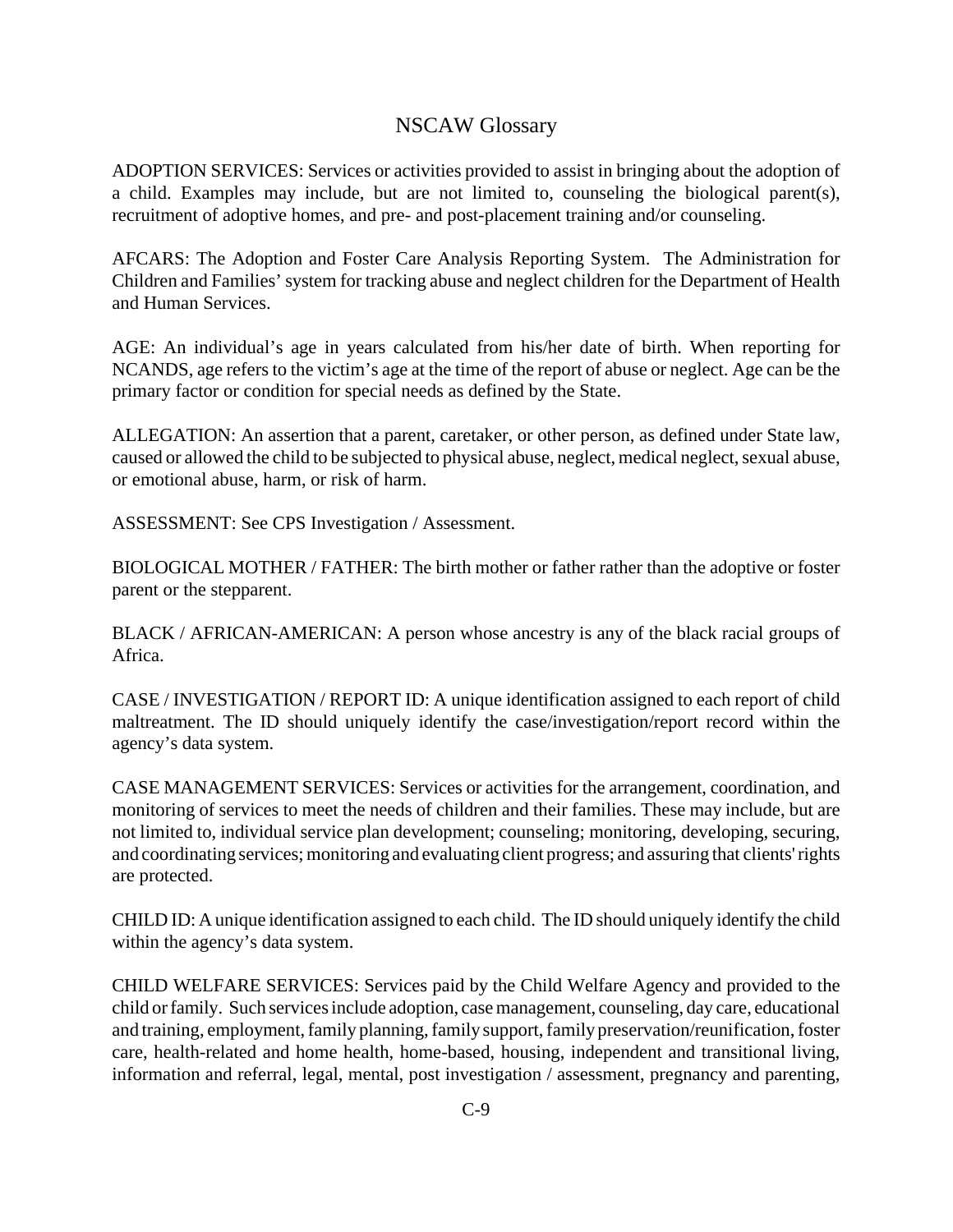prevention and intervention, recreation, residential treatment, transportation, and others. Any child will be classified as receiving CW services if s/he or his/her family is receiving at least one of the above types of CW services at the time that the data files are compiled.

CHILD'S AGE: See Age.

CHILD'S GENDER: See Sex.

CHILD'S RACE: See Race.

CHILD'S RESIDENTIAL STREET ADDRESS: The street address for the child's current residence.

CHILD'S RESIDENTIAL CITY: The city for the child's current residence.

CHILD'S RESIDENTIAL STATE: The state postal abbreviation for the child's current residence.

 CHILD'S RESIDENTIAL ZIP CODE: The zip code for the child's current residence. The zip code may be in the form of the 5 digit zip code (12345) or the  $(9 \text{ digit})$  zip code + 4 (12345-6789).

 CLOSED-NO FINDING: A type of investigation / assessment disposition that does not conclude with a specific finding because the investigation / assessment could not be completed for such reasons as: the family moved out of the jurisdiction; the family could not be located; or necessary diagnostic or other reports were not received within required time limits.

 COUNSELING SERVICES: Services or activities that apply the therapeutic processes to personal, family, situational or occupational problems in order to bring about a positive resolution of the problem or improved individual or family functioning or circumstances. Problem areas may include family and marital relationships, parent-child problems, or drug abuse.

 COUNTY OF INVESTIGATION / ASSESSMENT: The geopolitical substate jurisdiction in which the report originated. The unique identification number assigned to the county under the Federal Information Processing Standards (FIPS) guidelines is preferred.

CPS CHILD ID: See Child ID.

 CPS CHILD: A child who has gone through a Child Protective Services agency initiated investigation / assessment because of a report of child abuse and neglect.

 CPS INVESTIGATION / ASSESSMENT: The gathering and assessment of objective information to determine if the child has been or is at-risk of being maltreated.

 DATE PLACED (IN CURRENT FOSTER CARE SETTING): Century, year, month, and day the child moved into the current foster home, facility, residence, shelter, institution, etc. for purposes of continued foster care.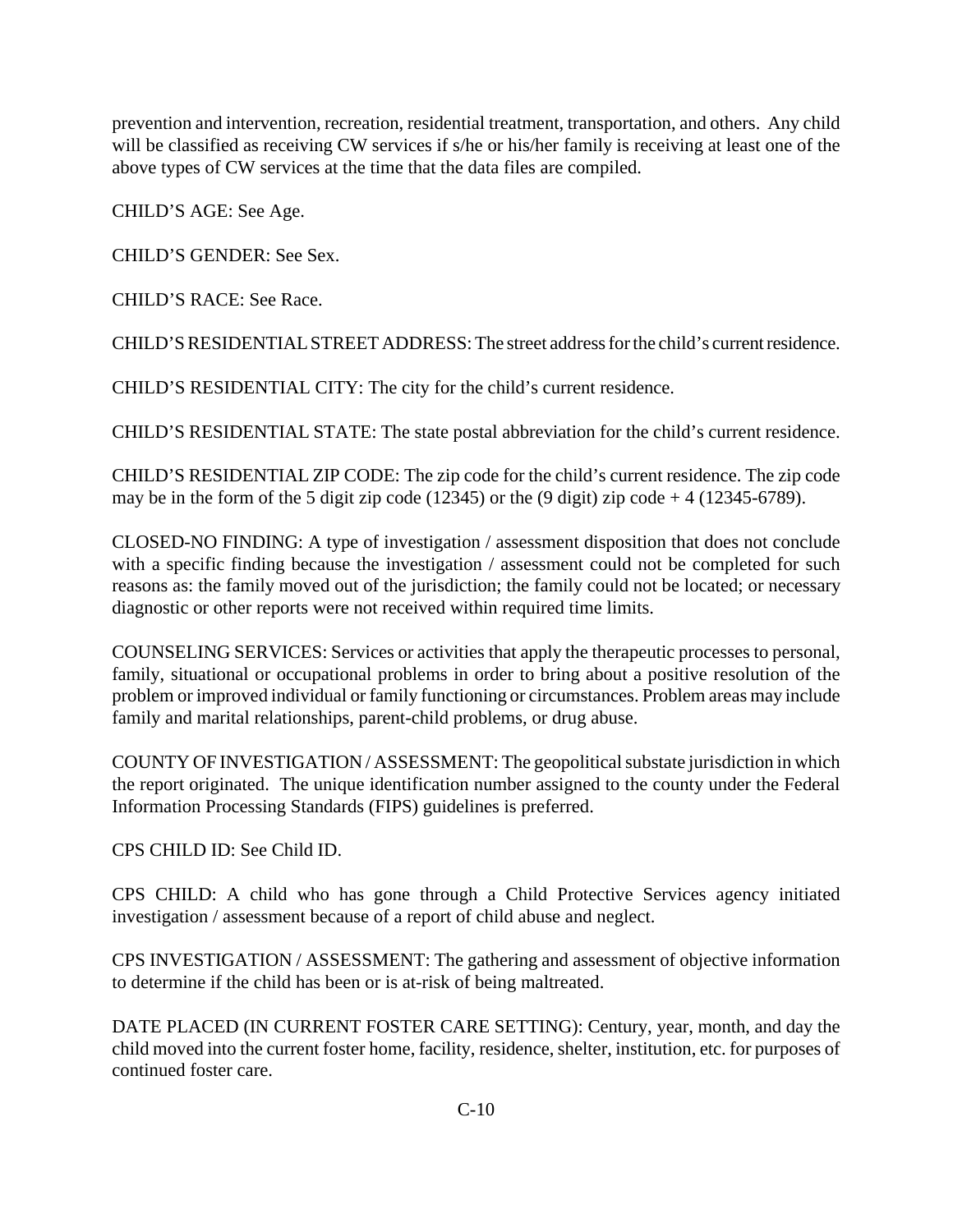DATE OF BIRTH: The century, year, month, and day of birth for the individual selected (e.g., child).

 DAY CARE SERVICES: Services or activities provided in a setting that meets applicable standards of state and local law, in a center or in a home, for a portion of a 24-hour day. The component services or activities mayinclude a comprehensive and coordinated set of appropriate developmental activities for children, recreation, meals and snacks, transportation, health support services, social service counseling for parents, plan development, and licensing and monitoring of child care homes and facilities.

 DISPOSITION: The determination of a CPS investigation / assessment. The investigation / assessment could be determined as substantiated, indicated or reason to suspect, unsubstantiated, closed-no finding, or other.

 EDUCATIONAL AND TRAINING SERVICES: Services provided to improve knowledge or daily but are not limited to, such issues as consumer education, health education, community protection and safety education, literacy education, English as a second language, and General Educational testing; individual or group instruction; tutoring; provision of books, supplies and instructional living skills and to enhance cultural opportunities. Services may include instruction or training in, Development (GED). Component services or activities may include screening, assessment and material; counseling; transportation; and referral to community resources.

 EMPLOYMENT SERVICES: Services or activities provided to assist individuals in securing employment or acquiring learning skills that promote opportunities for employment. Component services or activities mayinclude employment screening, assessment, or testing; structured job skills and job seeking skills; specialized therapy (occupational, speech, physical); special training and tutoring, including literacy training and pre-vocational training; provision of books, supplies and instructional material; counseling, transportation; and referral to community resources.

 FAMILY ID: Unique identifier assigned to the family case for use in documenting and providing agency services. The ID should uniquely identify the family record within the agency's data system.

 activities which enable individuals, including minors, to determine freely the number and spacing of their children and to select the means by which this may be achieved. These services and activities include a broad range of acceptable and effective methods and services to limit or enhance fertility, including contraceptive methods (including natural family planning and abstinence), and the management of infertility(including referral to adoption). Specific component services and activities may include preconceptional counseling, education, and general reproductive health care, including FAMILY PLANNING SERVICES: Educational, comprehensive medical or social services or diagnosis and treatment of infections which threaten reproductive capability. Family planning services do not include pregnancy care (including obstetric or prenatal care).

 FAMILY PRESERVATION / REUNIFICATION SERVICES: Family preservation services placement of children; maintain the safetyof children in their own homes; support families preparing typically are services designed to help families alleviate crises that might lead to out of home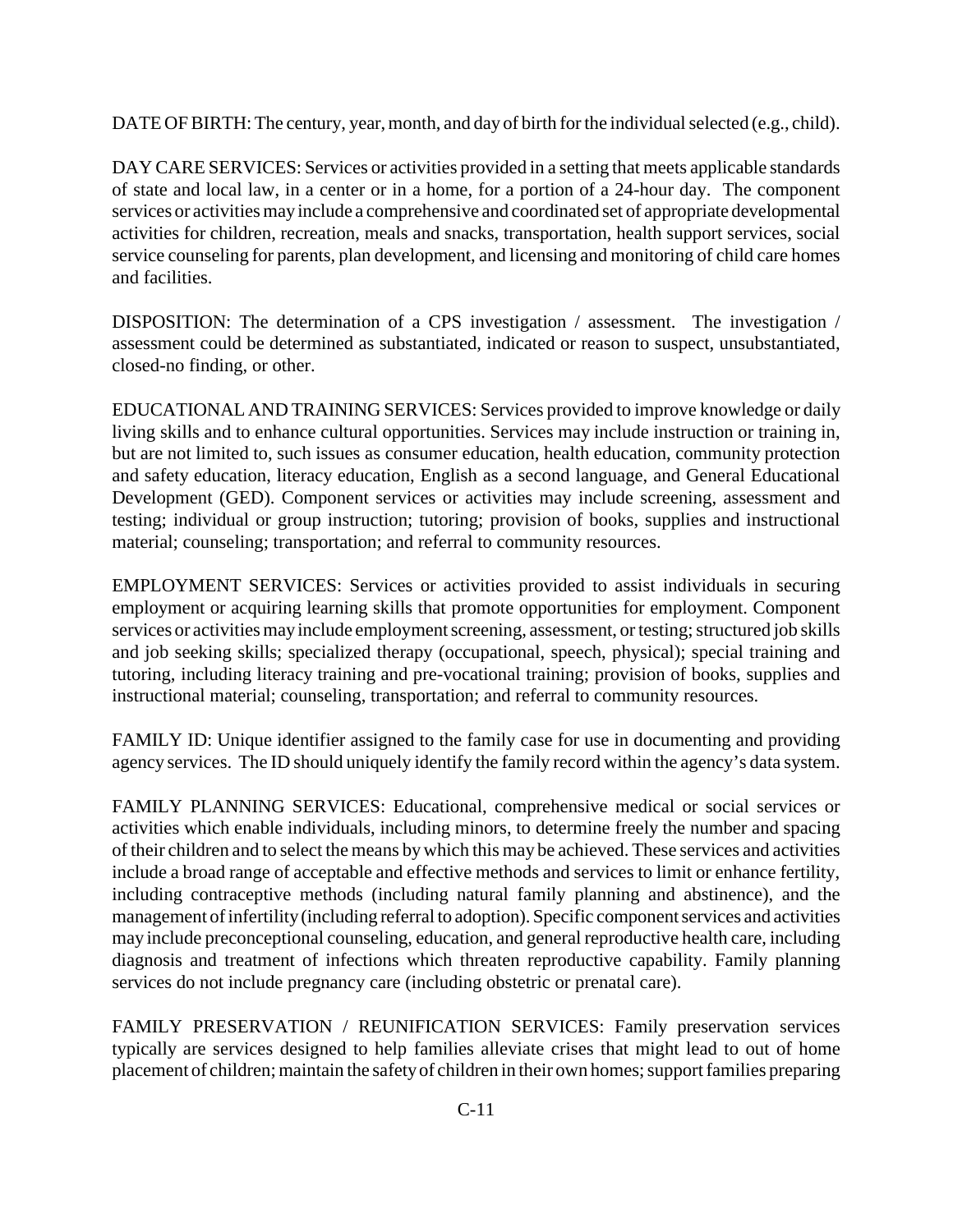to reunify or adopt; and assist families in obtaining services and other supports necessary to address their multiple needs in a culturally sensitive manner. (If a child cannot be protected from harm without placement or the family does not have adequate strengths on which to build, family preservation services are not appropriate).

 preventative activities designed to alleviate stress and promote parental competencies and behaviors that will increase the ability of families to successfully nurture their children; enable families to use other resources and opportunities available in the community; and create supportive networks to enhance child-rearing abilities of parents and help compensate for the increased social isolation and FAMILY SUPPORT SERVICES: Family support services are primarily community-based vulnerability of families.

 FOSTER CARE DETAIL FILE (AFCARS): Section V of the Federal AFCAR System. Contains all records of those children receiving foster care services.

FOSTER CARE PLACEMENT: See Out-of-Home Placement.

FOSTER CARE SERVICES: See Out-of-Home Placement Services.

FOSTER FAMILY HOME (NON-RELATIVE): A licensed foster family home regarded by the state as a foster care living arrangement.

 FOSTER FAMILY HOME (RELATIVE): A licensed or unlicenced home of the child's relatives regarded by the state as a foster care living arrangement for the child.

 FOSTER PARENT: An individual who is licensed to provide a home for orphaned, abused, neglected, delinquent or disabled children, usually with the approval of the government or a social service agency. This individual can be a relative or a non-relative.

 HEALTH-RELATED AND HOME HEALTH SERVICES: Services to attain and maintain a favorable condition of health. Component services and activities may include providing an analysis or assessment of an individual's health problems and the development of a treatment plan; assisting individuals to identify and understand their health needs; assisting individuals to locate, provide or secure, and utilize appropriate medical treatment, preventive medical care, and health maintenance services, including in-home health services and emergency medical services; and providing followup services as needed.

 HISPANIC ORIGIN: A Mexican, Puerto Rican, Cuban, Central or South American person, or person of other Spanish cultural origin regardless of race. Whether or not a person is Hispanic is determined by how others define them or by how they define themselves. In the case of young children, parents determine the race of the child.

 HOME-BASED SERVICES: In-home services or activities provided to individuals or families to assist with household or personal care activities that improve or maintain adequate family well-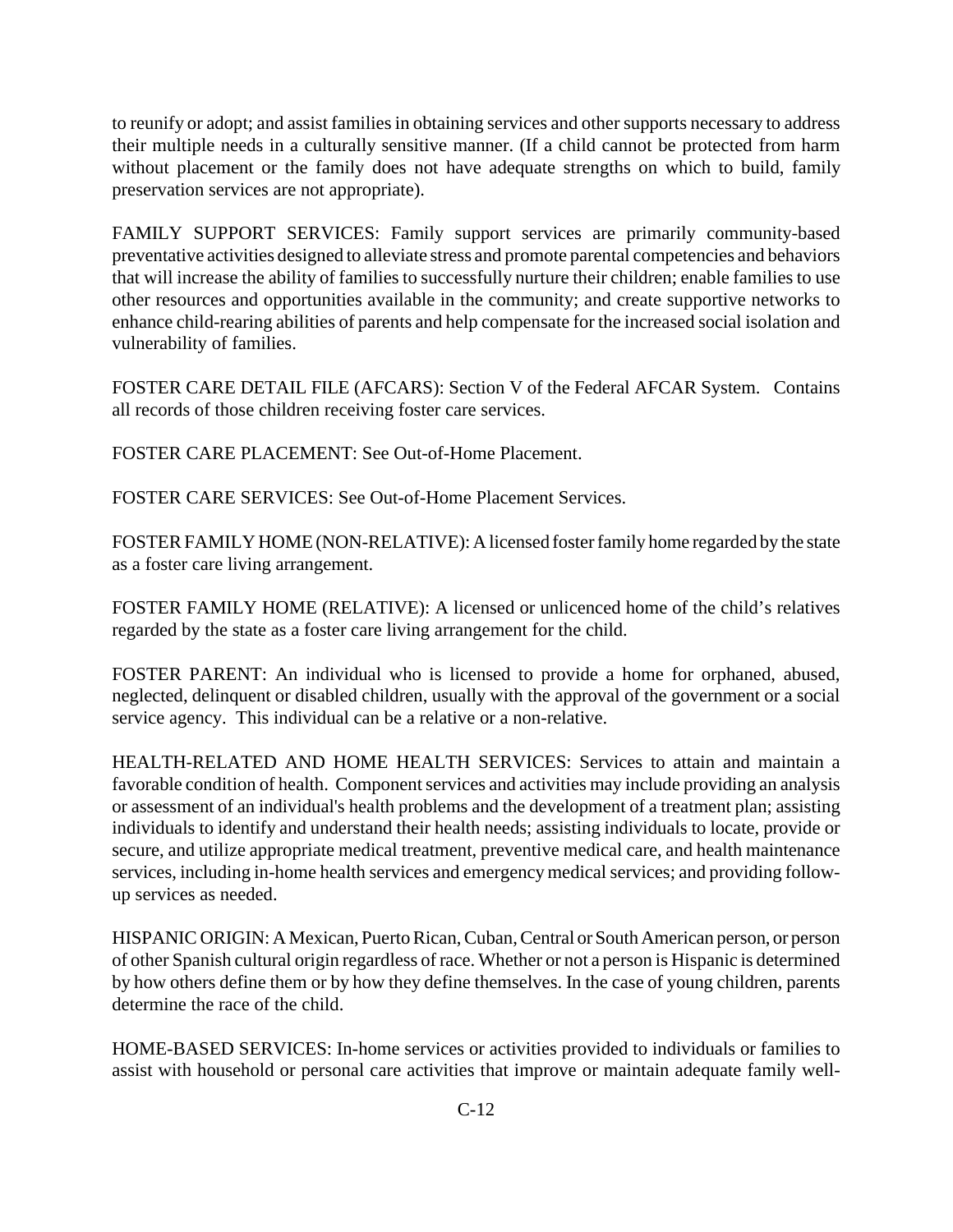management services. These services may be provided for reasons of illness, incapacity, frailty, absence of a caretaker relative, or to prevent abuse and neglect of a child. Component services or activities may include protective supervision of children to help prevent abuse, temporary non- medical personal care, house-cleaning, essential shopping, simple household repairs, yard maintenance; teaching of homemaking skills, training in self-help and self-care skills, assistance with being. Includes homemaker services, chore services, home maintenance services and household meal planning and preparation, sanitation, budgeting, and general household management.

 HOUSING SERVICES: Services or activities designed to assist individuals or families in locating, obtaining or retaining suitable housing. Component services or activities may include tenant counseling; helping individuals and families to identify and correct substandard housing conditions on behalf of individuals and families who are unable to protect their own interests; and assisting individuals and families to understand leases, secure utilities, make moving arrangements and minor renovations.

 INDEPENDENT AND TRANSITIONAL LIVING SERVICES: Services and activities designed to help older youth in foster care or homeless youth make the transition to independent living. Component services or activities may include educational and employment assistance, training in daily living skills, and housing assistance. Specific component services and activities may include supervised practice living and post-foster care services.

 INDICATED OR REASON TO SUSPECT: A type of investigation / assessment disposition that concludes that maltreatment could not be substantiated under state law or policy, but there was reason to suspect that the child may have been maltreated or was at-risk of maltreatment.

 information about services provided by public and private service providers and a brief assessment of client needs (but not a diagnosis and evaluation) to facilitate appropriate referral to these INFORMATION AND REFERRAL SERVICES: Services or activities designed to provide community resources.

INVESTIGATION: See CPS Investigation / Assessment.

 INVESTIGATION END DATE: The century, year, month, and day that the investigation/ assessment was closed (completed).

 INVESTIGATION START DATE: The century, year, month, and day that the investigation/ assessment was opened.

 LEGAL SERVICES: Services or activities provided by a lawyer, or other person(s) under the supervision of a lawyer, to assist individuals in seeking or obtaining legal help in civil matters such as housing, divorce, child support, guardianship, paternity and legal separation. Component services or activities may include receiving and preparing cases for trial, provision of legal advice, representation at hearings, and counseling.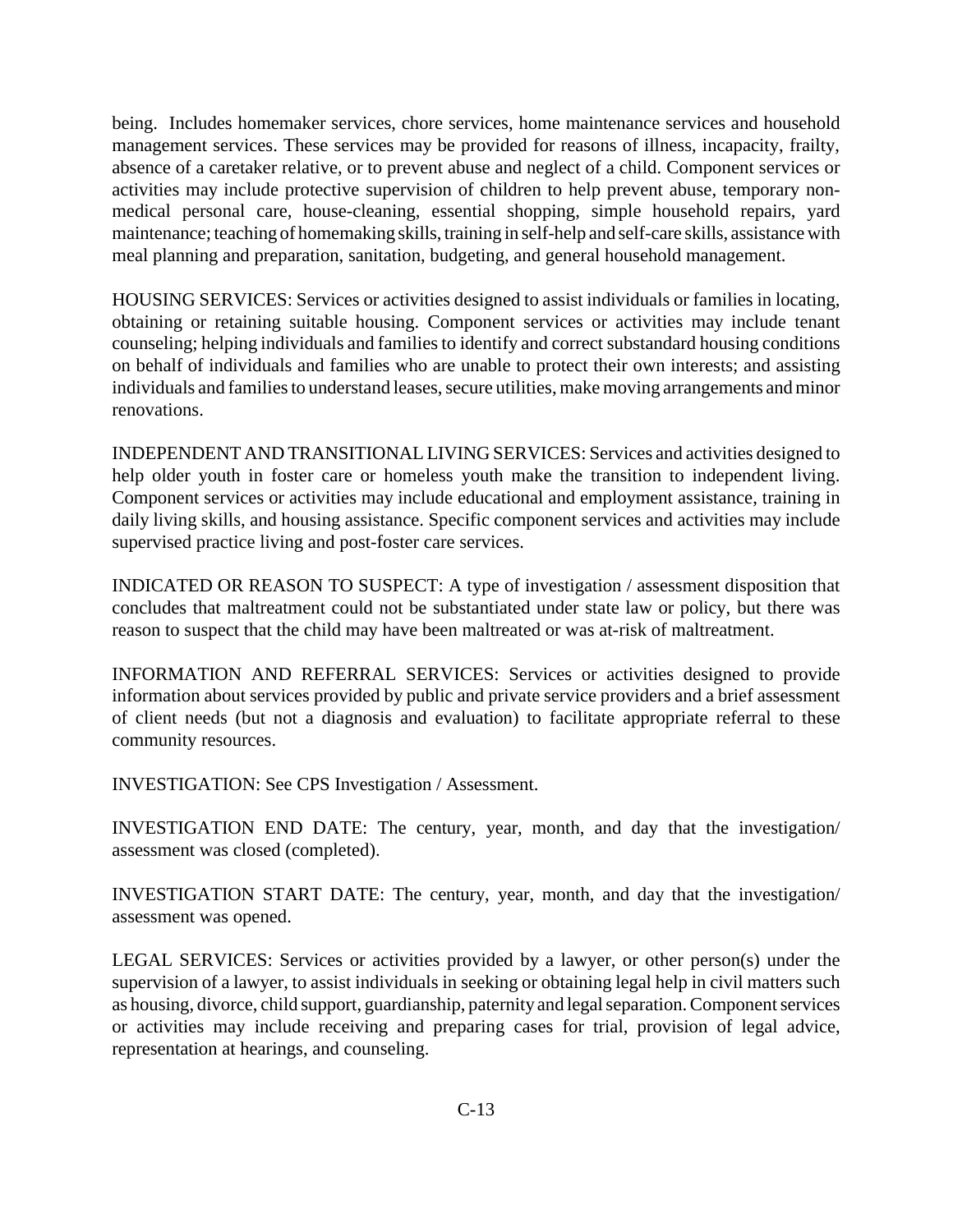LONG TERM FOSTER CARE: Children who have been receiving out-of-home placement services continuously during the previous 12 months will be classified under this category.

 MALTREATMENT DISPOSITION LEVEL: The disposition of each alleged maltreatment. The disposition level may be substantiated, indicated or reason to suspect, unsubstantiated, closed-no finding, other, or unknown.

 MALTREATMENT TYPE: A particular form of child maltreatment that is either alleged or substantiated, such as physical abuse, neglect or deprivation of necessities, sexual abuse, psychological or emotional maltreatment, and other forms included in state law.

 MEDICAL NEGLECT: The harm by a caretaker to a child's health due to failure to provide for appropriate health care of the child, although financially able to do so, or offered financial or other means to do so.

 MENTAL HEALTH SERVICES: Services to overcome issues involving emotional disturbance or hospitalization, residential treatment, and supported independent living) and non-residential services (partial day treatment, outpatient services, home-based services, emergency services, intensive case maladaptive behavior adversely affecting socialization, learning, or development. It is usually provided by public or private mental health agencies and includes residential services (inpatient management and assessment).

NAME: The legal first name, middle name, and last name of the client.

 NCANDS: The National Child Abuse and Neglect Data System. This study uses the Detailed Case Data Component Guidelines and Procedures.

 NEGLECT: Alleged or substantiated negligent treatment or maltreatment, including failure to provide adequate food, clothing, shelter or care.

 NON-CPS CHILD: A child that is receiving CPS services and is assigned a caseworker, but entered the CPS system by any other means other than a Child Protective Services Agency initiated investigation / assessment. Examples of non-CPS children includes dependency cases, status offenders, children on probation or persons in need of supervision (PINS), and children of families who voluntarily seek child welfare services. Cases that receive only such services as well-baby visits from a public health nurse, mental health services, or preventive services to teen mothers are not included, except when the child is in child welfare custody, or the services are provided under the child welfare budget.

OTHER ABUSE: Any other abuse to a child besides sexual abuse. See Maltreatment Type.

OTHER RACE: Any other race besides Black or White.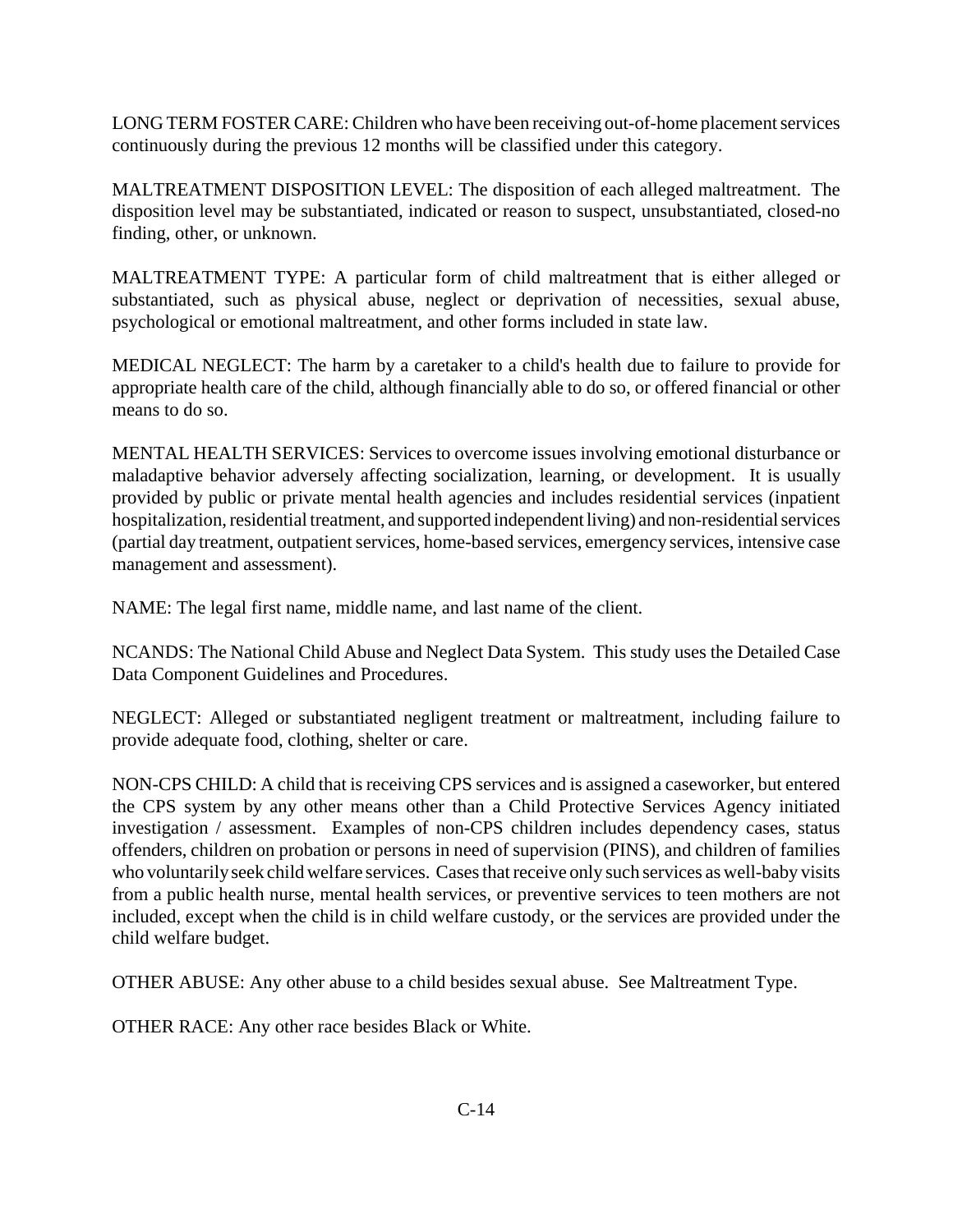OTHER SERVICES: Services or activities that have been provided to the child victim or family of the child victim, but which are not included in these services listed. See CPS Services.

 OUT-OF-HOME PLACEMENT: The child is placed with an individual or facility which is licensed to provide a home for orphaned, abused, neglected, delinquent or disabled children, usually with the approval of the government or a social service agency.

 substitute care for all children placed away from their parents or guardians and for whom the state agency has placement and care responsibility. Any child who has been placed in out-of-home care for more than 72 hours or has an open out-of-home placement case management plan should be classified as receiving out-of-home services. Also, any child who is currently receiving out-of-home placement services at the time that the data files are compiled should be classified as receiving out-OUT-OF-HOME PLACEMENT SERVICES: Services or activities associated with 24 hour of-home services.

 strata that is higher than the probability that the members of the sampling strata would be selected from the complete sampling frame under simple random sampling (each member of the sampling OVERSAMPLE: To assign a probability of selection or sampling rate to members of a sampling frame has the same probability of being selected for the sample).

 PHYSICAL ABUSE: Alleged or substantiated physical abuse, injury, or maltreatment of the child by a person responsible for the child's welfare.

 POST INVESTIGATION SERVICES: The child protective services agency, social services agency, and/or the child welfare agency provides or arranges post investigation / assessment services for the services were being provided at the time of the report of alleged child maltreatment, the continuation of, or addition to, the service provisions constitute post investigation / assessment services. Services include: family preservation, family support, foster care and other services. See also CPS Services. child/family as a result of needs discovered during the course of the investigation / assessment. If

 PREGNANCY AND PARENTING SERVICES FOR YOUNG PARENTS: Services or activities for married or unmarried adolescent parents and their families to assist them in coping with social, emotional, and economic problems related to pregnancy and in planning for the future. Component services or activities may include securing necessary health care and living arrangements; obtaining legal services; and providing counseling, child care education, and training in and development of parenting skills.

 PREVENTION AND INTERVENTION SERVICES: Those services or activities designed to provide early identification and/or timely intervention to support families and prevent or ameliorate alternate placements or living arrangements where necessary. Such services may also be provided to prevent the removal of a child or adult from the home. Component services and activities may include investigation; assessment and/or evaluation of the extent of the problem; counseling, the consequences of abuse, neglect, or family violence, or to assist in making arrangements for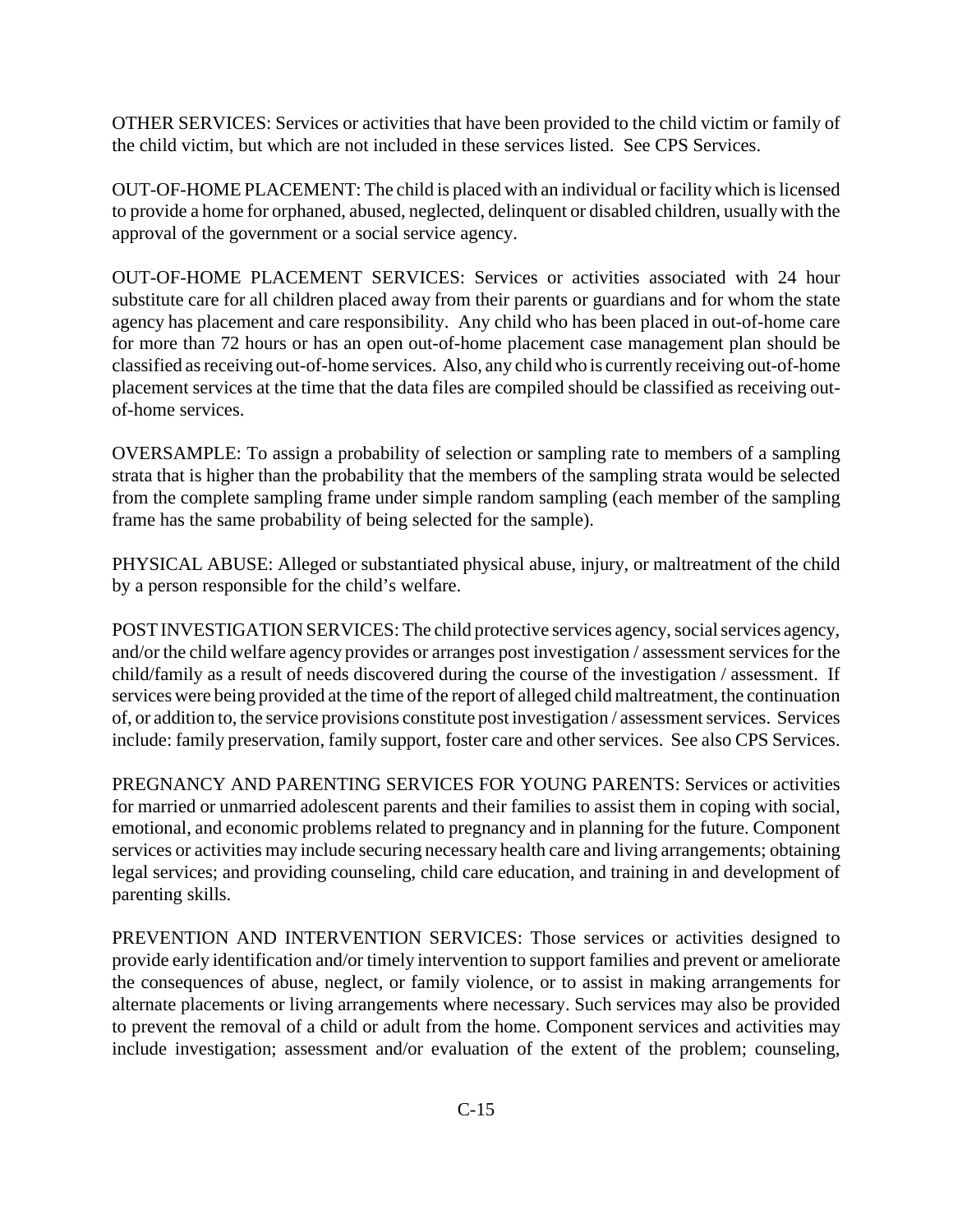including mental health counseling or therapy as needed; developmental and parenting skills training; respite care; and other services including supervision, case management, and transportation.

 PSYCHOLOGICAL OR EMOTIONAL MALTREATMENT: A type of maltreatment that refers to acts or omissions, other than physical abuse or sexual abuse, that caused, or could have caused, conduct, cognitive, affective, or other mental disorders; such as emotional neglect, psychological abuse, mental injury, etc.

 RACE: In general, a person's race is determined by how others define them or by how they define themselves. In the case of young children, parents determine the race of the child.

 RECEIVING CWS SERVICES: Children or their families receiving services that are either provided or paid by CWS agencies. For CPS children (i.e., children who have gone through formal CPS investigations) and their families, CWS services include only post-investigation services.

 to take advantage of, individual or group activities directed towards promoting physical, cultural, RECREATIONAL SERVICES: Those services or activities designed to provide, or assist individuals and/or social development.

 RESIDENTIAL TREATMENT SERVICES: Those services that provide short-term residential care and comprehensive treatment and services for children whose problems are so severe or are such that they cannot be cared for at home or in foster care and need the specialized services provided by counseling; remedial education and GED preparation; vocational or prevocational training; training specialized facilities. Component services and activities may include diagnosis and psychological evaluation; alcohol and drug detoxification services; individual, family, and group therapy and in activities of daily living; supervised recreational and social activities; case management; transportation; and referral to and utilization of other services.

 SACWIS: Statewide Automated Child Welfare Information System. State agency case management system for monitoring child welfare.

 SAMPLING FRAME: A list of all members of the desired population from which the sample will be selected.

 SAMPLING STRATA: Category in which the members on the sampling frame are selected at a specified sampling rate or probability, which may be different from other members in the sampling frame placed in a different category.

SERVICES: See Child Welfare Services.

SEX: The gender of a person.

 SEXUAL ABUSE: Alleged or substantiated sexual abuse or exploitation of a child by a person who is responsible for the child's welfare. Sexual abuse is a type of maltreatment that refers to the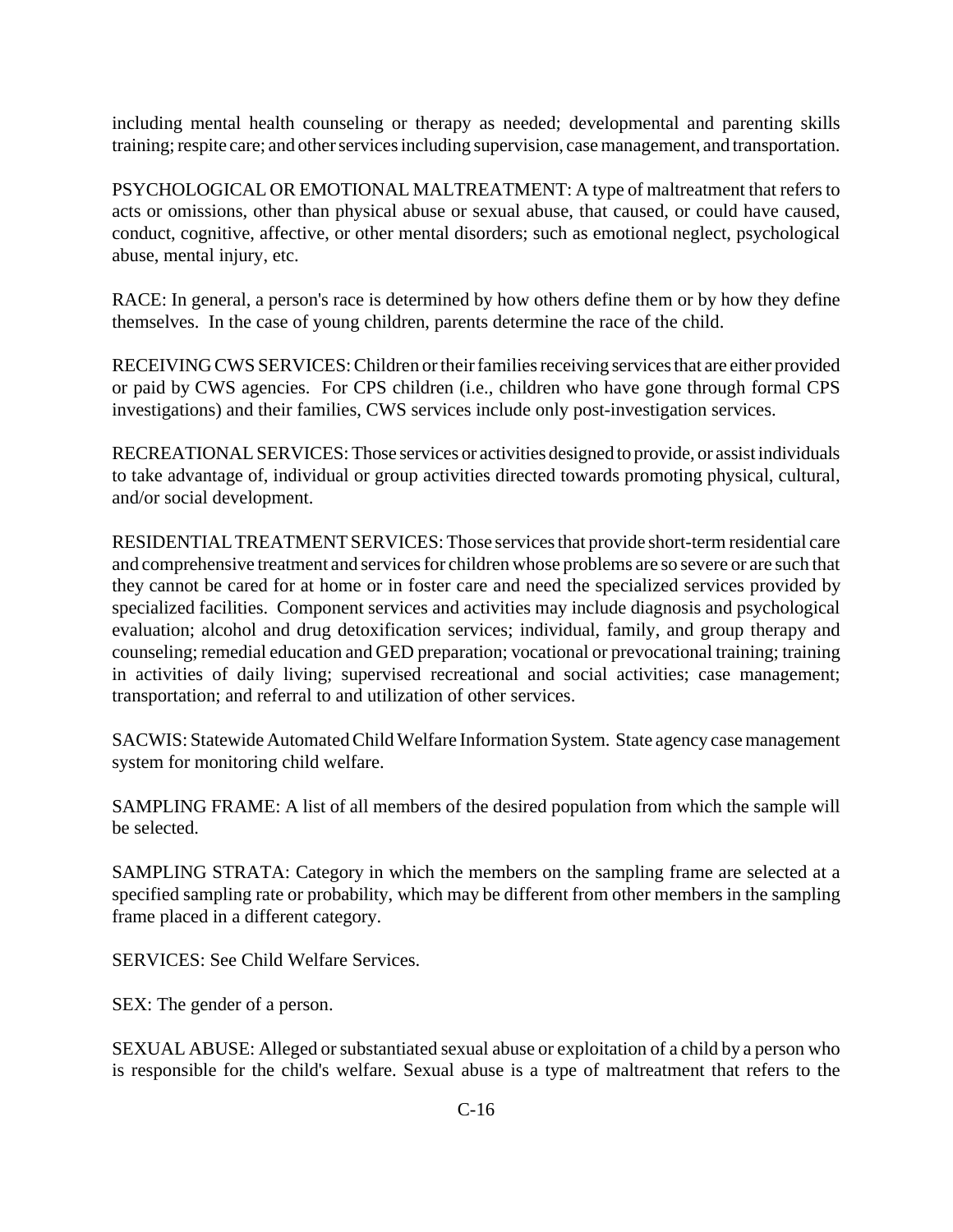involvement of the child in sexual activity to provide sexual gratification or financial benefit to the perpetrator, including contacts for sexual purposes, prostitution, pornography, exposure, or other sexually exploitative activities.

 SOCIAL SECURITY NUMBER: Number assigned by the Social Security Administration for the selected individual.

SUBSTANTIATED: A type of investigation / assessment disposition that is used when the allegation of maltreatment or risk of maltreatment was supported or founded by state law or state policy.

 TRANSPORTATION SERVICES: Services or activities that provide or arrange for travel, including travel costs of individuals, in order to access services, or obtain medical care or employment. Component services or activities may include special travel arrangements such as special modes of transportation and personnel to accompany or assist individuals or families to utilize transportation.

 UNSUBSTANTIATED: A type of investigation / assessment disposition that determines that there is not sufficient evidence under state law to conclude or suspect that the child has been maltreated or is at-risk of being maltreated.

WHITE: A person of European, North African, or Middle Eastern Origin.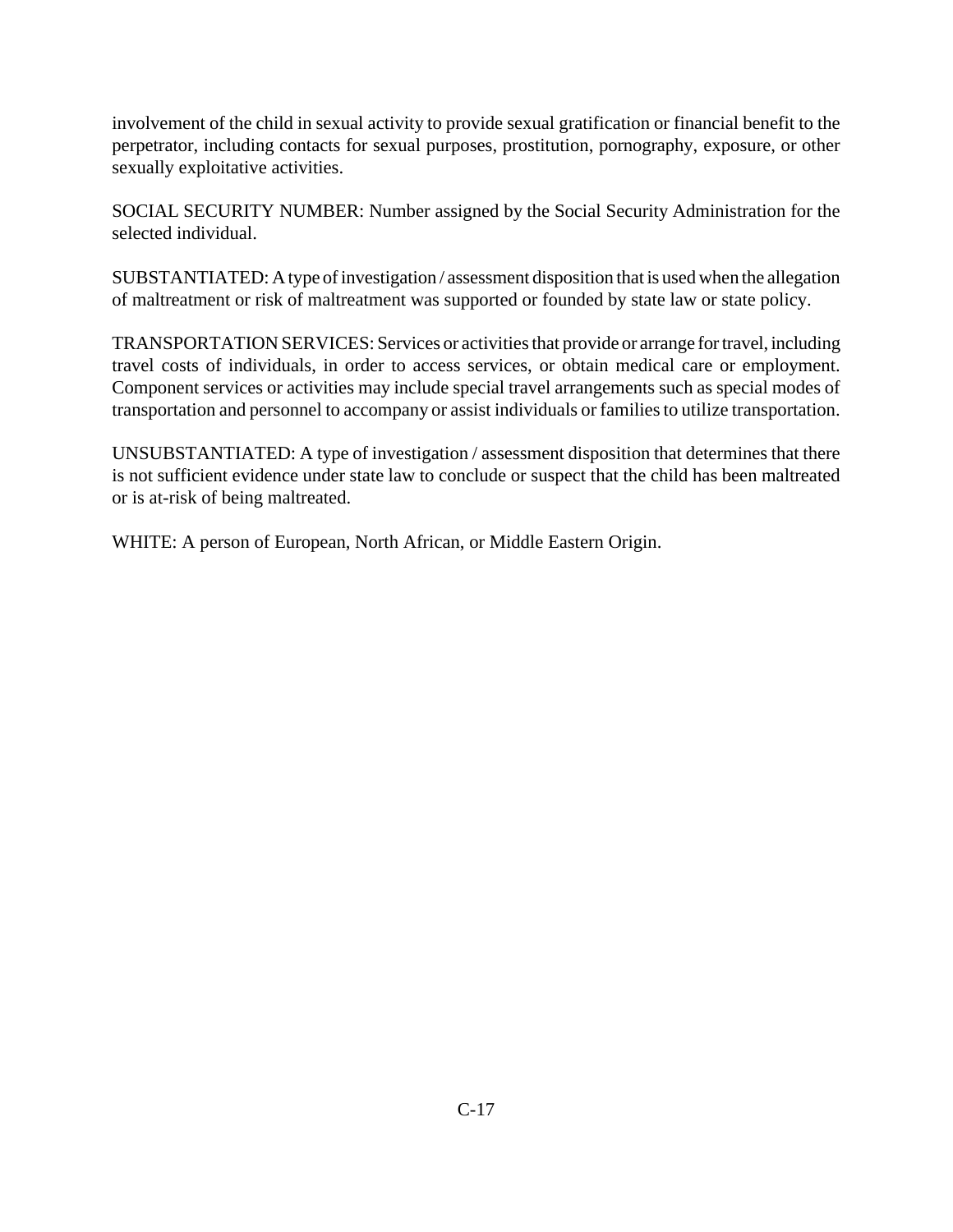# **Appendix D**

## **NSCAW Advance Letters, Project Brochures, and Consent Forms**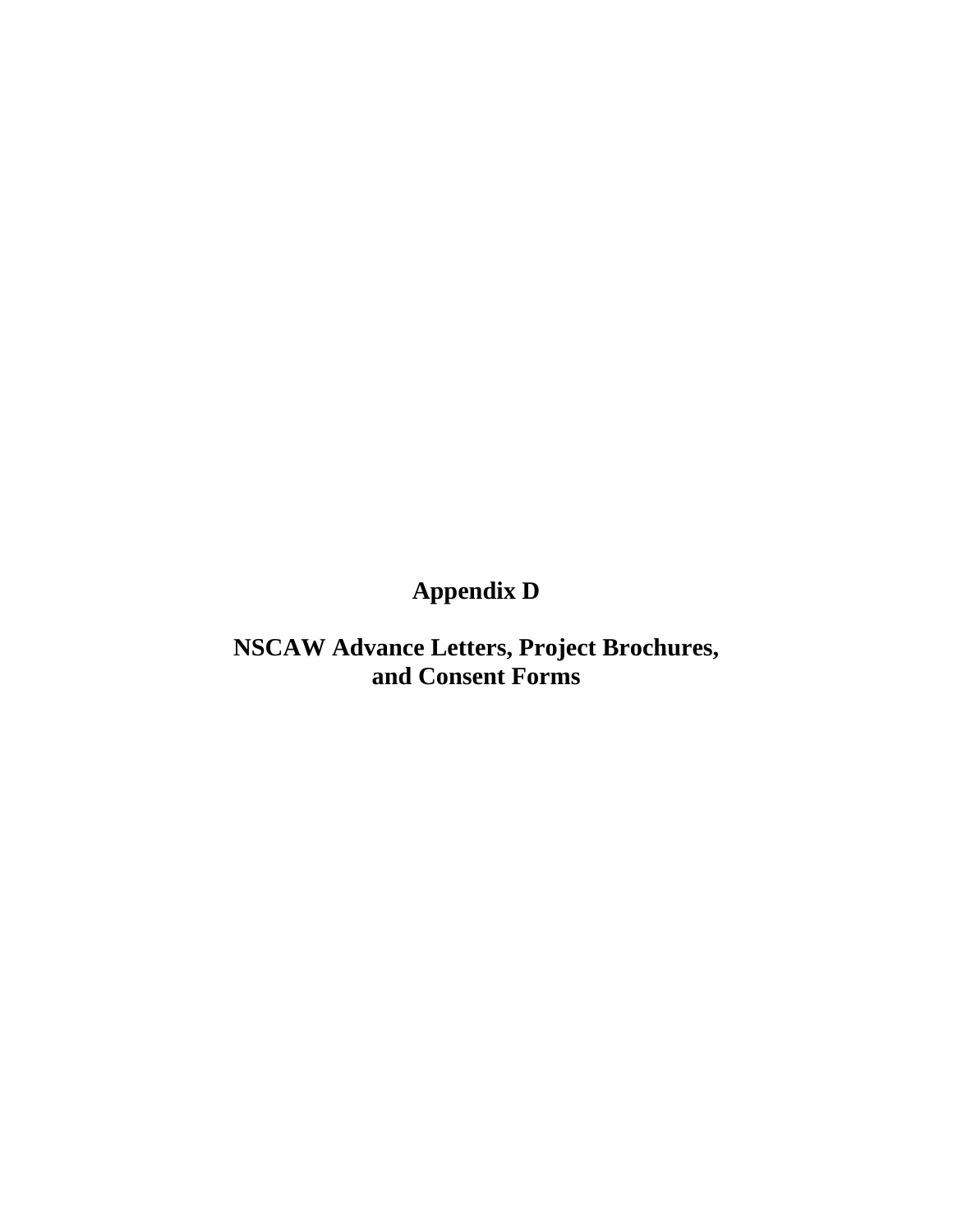### **Parent Lead Letter NATIONAL SURVEY OF CHILD AND ADOLESCENT WELL-BEING**



Research Triangle Institute • P.O. Box 12194 • Research Triangle Park, North Carolina 27709-2194 USA

PARENT **[Date] [Address] [Address #2] [City, State, Zip]**

Dear Parent:

The Children's Bureau and the Administration on Children, Youth, and Families (ACYF), an agency within the United States Department of Health and Human Services, is sponsoring the first ever nationwide survey of children and families who have had contact with the child welfare system. The survey is called the National Survey of Child and Adolescent Well-Being. Our organization, the Children's Bureau, has hired the Research Triangle Institute (RTI), a not-for-profit survey research organization, to conduct the study. The results of this study will be used to make improvements to the child welfare system.

This survey gives you a unique opportunity to talk about your experiences with the child welfare system and your level of satisfaction with the services your family may have received. By participating, you can help us better understand the issues that affect children and families like yours. We want to talk with you about your family's experiences in the child welfare system and about your child, [NAME OF CHILD]. Depending on the age of your child, we also want to observe or talk with him or her to learn how the system serves children of different ages with different needs. Because your contribution is important, we will pay you **\$50** and give your child a gift certificate for participating in the interview. The amount of the gift certificate is **\$20** for children age 11 or older and **\$10** for children age 10 or younger.

We realize you are busy, taking care of a family, working outside the home, or going to school — possibly all three. The professional interviewer who will contact you will conduct the interview whenever it is convenient for you and your child.

Your help in this study is voluntary, but we urge you to participate. Your participation will help us learn about the child welfare system from a family's point of view. The information you provide will be completely confidential, as required by law. Neither this project or the local representative who will contact you is affiliated with the child welfare agency. No individual participant or family will be identified in reports or data files released by ACYF. Your participation will not affect any benefits or services you or your child receives.

Additional information about the survey is in the enclosed brochure. When the RTI interviewer arrives to explain the survey, he or she will be glad to answer any questions you have. Please ask to see his or her personal identification card; an example of the ID card is shown below.

Your help is extremely important to the success of this survey, and I thank you in advance for your cooperation.

Sincerely yours,

Mary Sem Will

 Mary Bruce Webb, Ph.D. Project Officer Administration on Children, Youth and Families

Name of Interviewer Who Will Contact You: \_\_\_\_\_\_\_\_\_\_\_\_\_\_\_\_\_\_\_\_\_\_\_\_\_\_\_\_\_\_\_\_\_\_\_\_ Version C

**SEARCH TRIANGLE INSTITUTE** 

Research Triangle Patk, N

Interviewer Identification

12/31/99

New Mary Smith Foreture

 $1/1/99$ Certried by

7KT

D 015246

Picture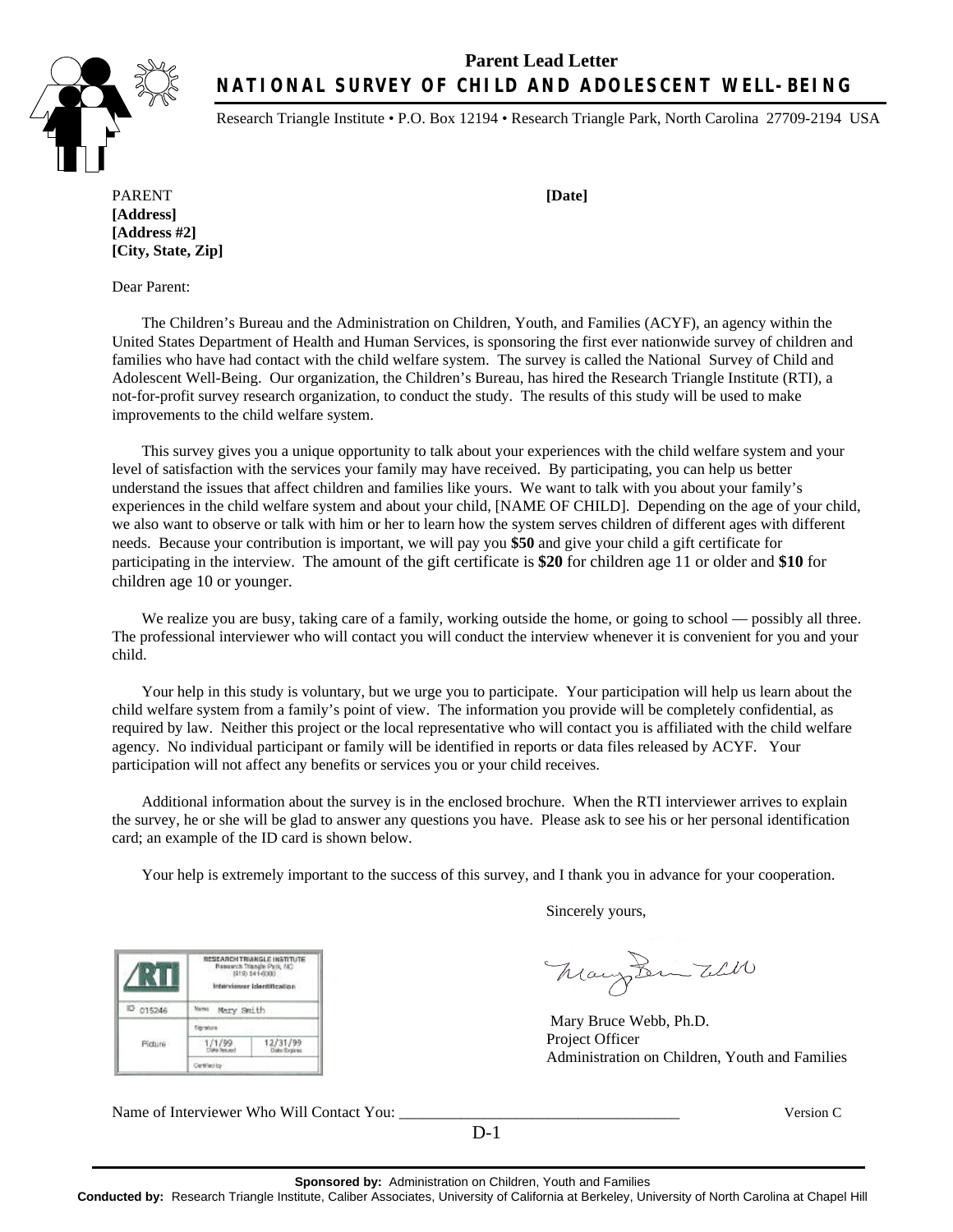### **Foster Parent Lead Letter NATIONAL SURVEY OF CHILD AND ADOLESCENT WELL-BEING**



Research Triangle Institute • P.O. Box 12194 • Research Triangle Park, North Carolina 27709-2194 USA

FOSTER PARENT **[Date] [Address] [Address #2] [City, State, Zip]**

Dear Foster Parent:

The Children's Bureau and the Administration on Children, Youth, and Families (ACYF), an agency within the United States Department of Health and Human Services, is sponsoring a large national study of children and families in the child welfare system. The study is called the National Survey of Child and Adolescent Well-Being. It will help us learn about the needs of children and families and their use of child welfare services. Our organization, the Children's Bureau, has hired the Research Triangle Institute (RTI), a not-for-profit survey research organization, to conduct the study. The results of this study will be used to help policy makers improve the child welfare system.

As a foster parent, you have a unique understanding of the issues that face children and families in the child welfare system. To better understand the issues, we want to talk with you about one of your foster children, [CHILD], and about your experiences in the child welfare system. Depending on the age of your foster child, we also want to observe or talk with him or her to learn how the system serves children of different ages with different needs. By participating, you have the opportunity to contribute to this important study. Because your contribution is important, we will pay you **\$50**  and give your foster child a gift certificate for participating in the interview. The amount of the gift certificate is **\$20**  for children age 11 or older and **\$10** for children age 10 or younger.

We realize you are busy, taking care of a family, working outside the home, or going to school — possibly all three. The professional interviewer who will contact you will conduct the interview whenever it is convenient for you and your foster child.

Your help in this study is voluntary, but we urge you to participate. The information you provide will be completely confidential, as required by law. Neither this project or the local representative who will contact you is affiliated with the child welfare agency. No individual participant or family will be identified in reports or data files released by ACYF. Your participation will not affect any benefits or services you or your foster child receives.

Additional information about the study is in the enclosed brochure. When the RTI interviewer arrives to explain the survey, he or she will be glad to answer any questions you have. Please ask to see his or her personal identification card; an example of the ID card is shown below.

Your help is extremely important to the success of this study, and I thank you in advance for your cooperation.

Sincerely yours,

Mary Sem Will

Mary Bruce Webb, Ph.D. Project Officer Administration on Children, Youth and Families

Name of Interviewer Who Will Contact You: \_\_\_\_\_\_\_\_\_\_\_\_\_\_\_\_\_\_\_\_\_\_\_\_\_\_\_\_\_\_\_\_\_\_\_\_ Version B

12/31/99

RESEARCHTRIANGLE INSTITUTE rch Triangle Pa<br>1919) 541-6000

Interviewer Identification

Mary Smith

Signature  $1/1/99$ 

KU

Picture

ID 015246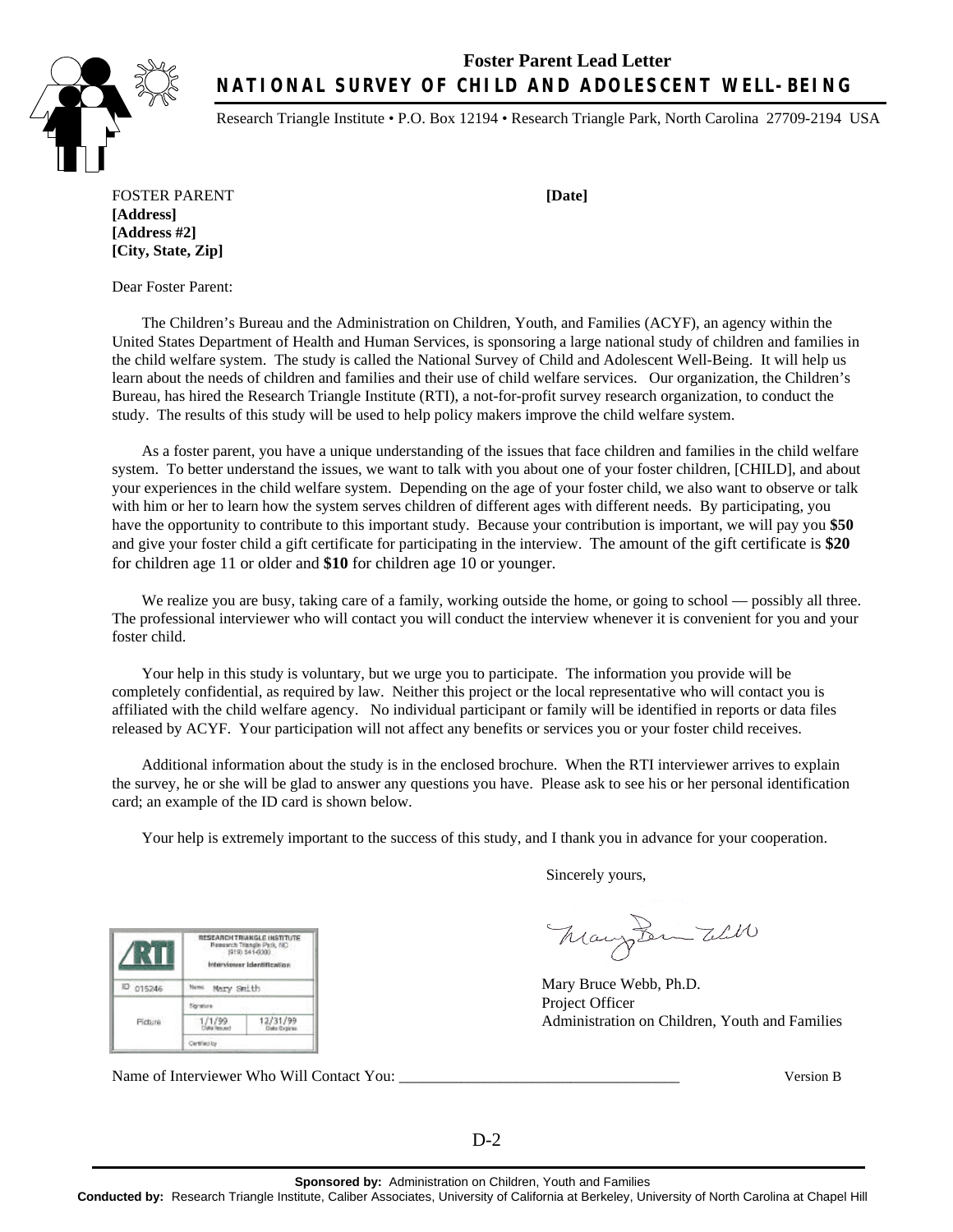

## **NATIONAL SURVEY OF CHILD AND ADOLESCENT WELL-BEING**

Research Triangle Institute • P.O. Box 12194 • Research Triangle Park, North Carolina 27709-2194 USA

**[Address] [Address #2] [City, State, Zip]** 

Dear Caseworker:

The Children's Bureau and the Administration on Children, Youth, and Families (ACYF), an agency within the U.S. Department of Health and Human Services, is sponsoring a Congressionally mandated study of children and families in the child welfare system. Called the *National Survey of Child and Adolescent Well-Being* (NSCAW), the study will make available for the first time nationally representative longitudinal data drawn from first-hand reports from children and families or other caregivers, as well as reports from service providers, teachers, and data from administrative records. Our organization, ACYF, has hired the Research Triangle Institute (RTI), a not-for-profit survey research organization, to conduct the study. In the short-term, the results of this study will provide policy makers and practitioners with important information about the characteristics of children and families who enter the child welfare system, their service needs, and the kinds of services provided to them. In the longer term, the study will examine outcomes for children and families who enter the system. Information gathered will be used to improve policy and practice in child welfare.

Your agency has agreed to help us with this monumental study. During the next 12 months, a small number of children will be selected from your agency each month for inclusion in the study. If you are the primary caseworker for one of the selected children, the professional interviewer assigned to your agency will contact you to schedule a convenient time to talk with you about the child.

Your caseworker expertise is vital to helping us better understand the issues that face children and families in the child welfare system and how the system serves children of different ages and with different needs. There are two ways you may be asked to participate in the NSCAW. If you completed the investigation or assessment on any selected case, you will be asked to complete a brief interview so we can obtain some basic information about the circumstances surrounding the investigation/assessment and the report or other situation that led to it, about the characteristics of the family, and about the factors that contributed to your recommendation. We will contact you about this interview just after the agency's cases have been selected for the month. If you serve as the primary caseworker for one of the participating children, you will be asked to complete a lengthier interview at sixmonth intervals after the investigation/assessment closing date, as long as the child or the family is receiving services from you. This interview will focus on the child's history in the child welfare system and the services he/she receives. In addition, you will be asked a few questions about your work, background, and other work-related topics.

We recognize the heavy demands your work places on your time; however, the success of this important national study rests on collecting a complete history of the child's services in the child welfare system. Be assured that the information you share with us will be used for research purposes only and will be completely confidential, as required by law. No individual participant or family will be identified in reports or data files released by ACYF.

Additional information about the study is in the enclosed brochure. The interviewer assigned to your agency will be glad to answer any questions you have. Your help is extremely important to the success of this study, and I thank you in advance for your cooperation.

Sincerely yours,

Mary Sem Will

Mary Bruce Webb, Ph.D. Project Officer Administration on Children, Youth and Families

Name of Interviewer Who Will Contact You: \_\_\_\_\_\_\_\_\_\_\_\_\_\_\_\_\_\_\_\_\_\_\_\_\_\_\_\_\_\_\_\_\_\_\_\_ Version A

**CHTRIANGLE INSTITUTE** 1919) 541-6000

12/31/99

Interviewer Identification

Mary Smith

Signature

 $1/1/99$ Certriest

KU

D 015246

Picture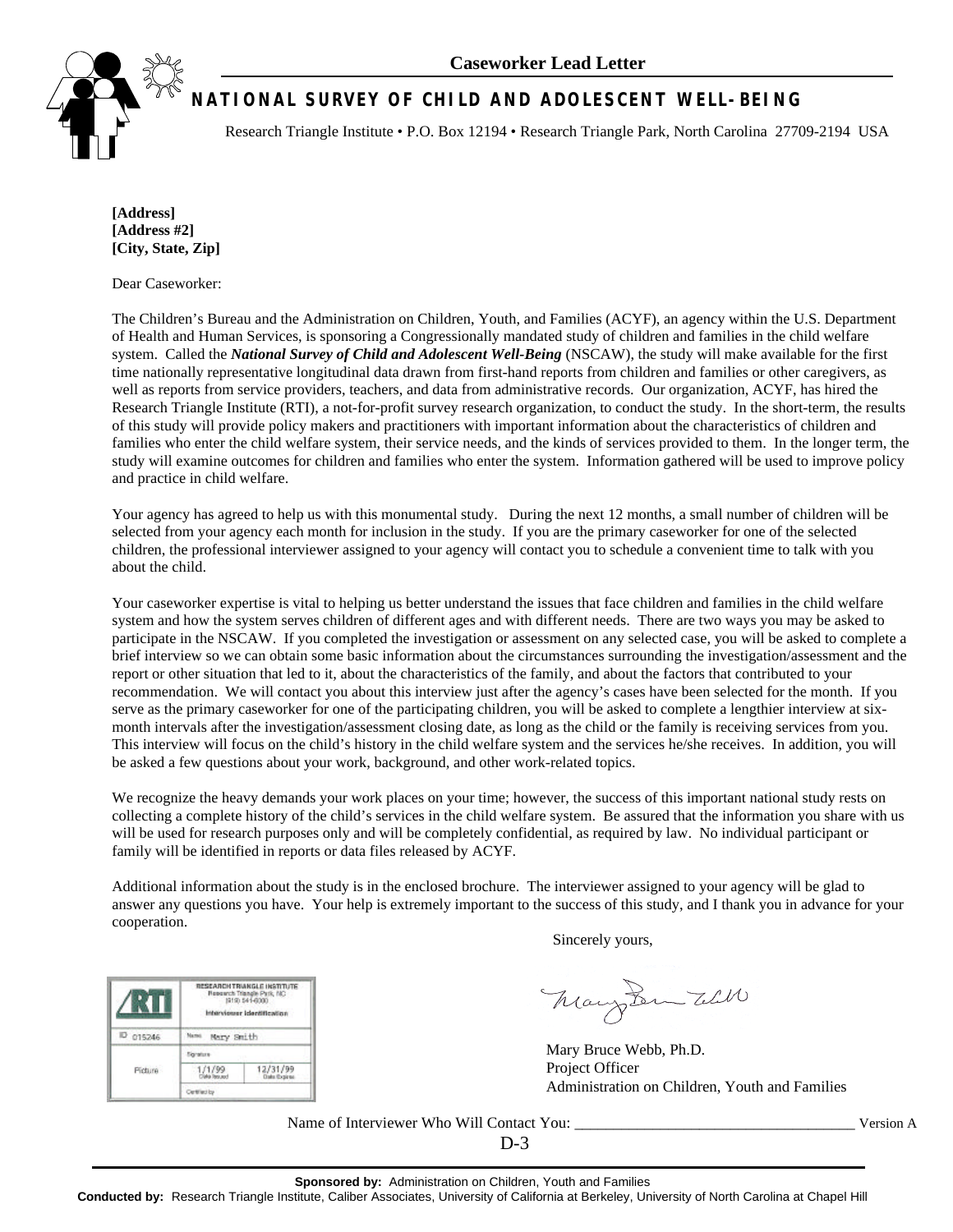**Former Caregiver who is also Child's Legal Guardian Lead Letter NATIONAL SURVEY OF CHILD AND ADOLESCENT WELL-BEING** 

Research Triangle Institute • P.O. Box 12194 • Research Triangle Park, North Carolina 27709-2194 USA

PARENT **[Date] [Address] [Address #2] [City, State, Zip]**

Dear Parent,

The Children's Bureau and the Administration on Children, Youth, and Families (ACYF), an agency within the United States Department of Health and Human Services, is sponsoring the first ever nationwide survey of children and families who have had contact with the child welfare system. The survey is called the National Survey of Child and Adolescent Well-Being. Our organization, the Children's Bureau, has hired the Research Triangle Institute (RTI), a not-for-profit survey research organization, to conduct the study. The results of this study will be used to make improvements to the child welfare system.

This survey gives you a unique opportunity to talk about your experiences with the child welfare system and your level of satisfaction with the services your family may have received. By participating, you can help us better understand the issues that affect children and families like yours. We want to talk with you about your family's experiences in the child welfare system and about your child, [NAME OF CHILD]. Depending on the age of your child, we also want to observe or talk with him or her to learn how the system serves children of different ages with different needs. Because your contribution is important, we will pay you **\$50** and give your child a gift certificate for participating in the interview. The amount of the gift certificate is **\$20** for children age 11 or older and **\$10** for children age 10 or younger.

We realize you are busy, taking care of a family, working outside the home, or going to school — possibly all three. The professional interviewer who will contact you will conduct the interview whenever it is convenient for you.

Your help in this study is voluntary, but we urge you to participate. Your participation will help us learn about the child welfare system from a parent's point of view. The information you provide will be completely confidential, as required by law. Neither this project or the local representative who will contact you is affiliated with the child welfare agency. No individual participant or family will be identified in reports or data files released by ACYF. Your participation will not affect any benefits or services you or your child receives.

Additional information about the survey is in the enclosed brochure. When the RTI interviewer arrives to explain the survey, he or she will be glad to answer any questions you have. Please ask to see his or her personal identification card; an example of the ID card is shown below.

Your help is extremely important to the success of this survey, and I thank you in advance for your cooperation.

Sincerely yours,

Mary Lem Will

Mary Bruce Webb, Ph.D. Project Officer Administration on Children, Youth and Families

Name of Interviewer Who Will Contact You: \_\_\_\_\_\_\_\_\_\_\_\_\_\_\_\_\_\_\_\_\_\_\_\_\_\_\_\_\_\_\_\_\_\_\_\_ Version E

RESEARCH TRIANGLE HISTORITE

rch Triangle Pat

Interviewer Identification

12/31/99

New Nery Smith Significes

 $1/1/99$ 

Certified by

KI

D 015246

Picture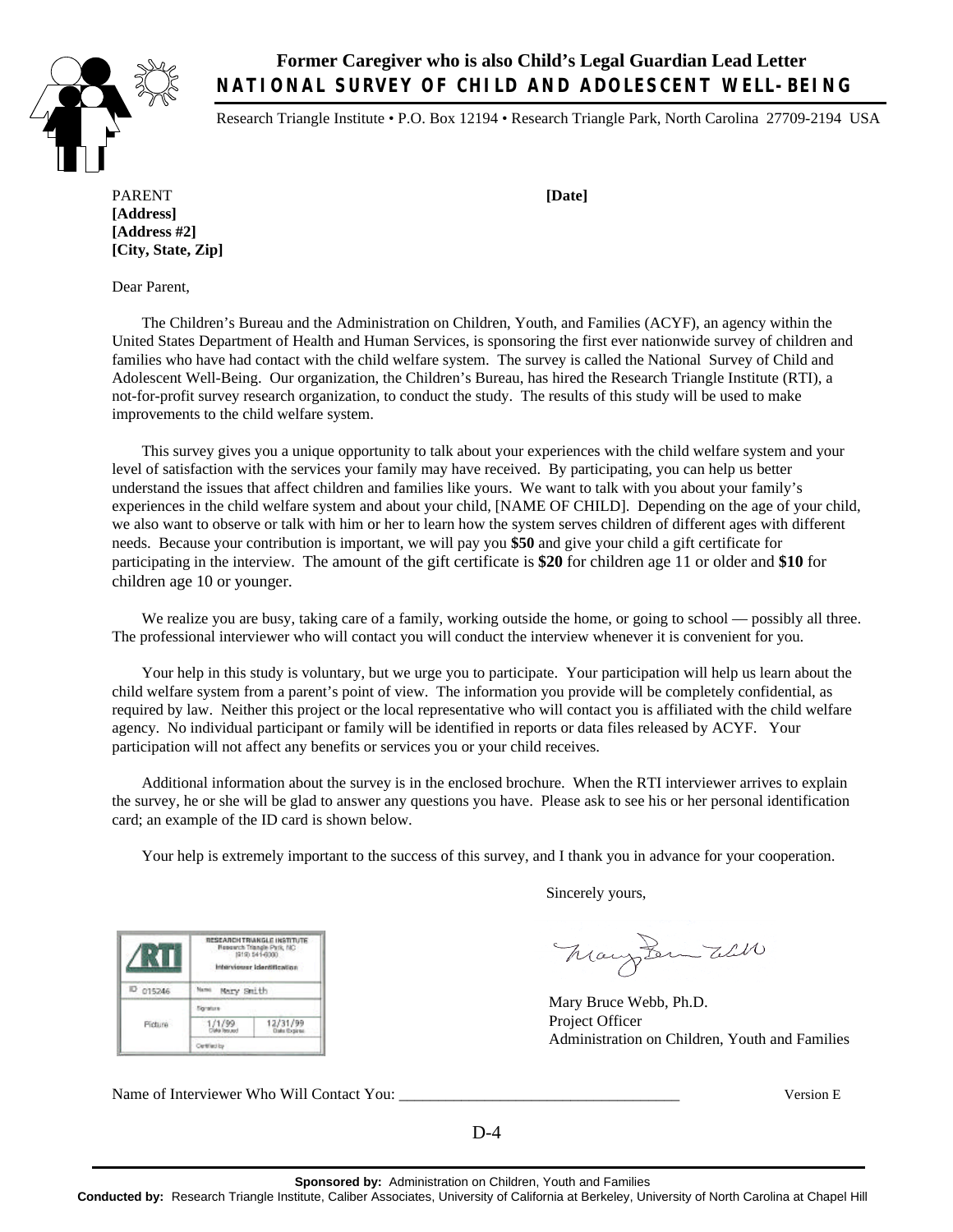### **Former Caregiver Lead Letter NATIONAL SURVEY OF CHILD AND ADOLESCENT WELL-BEING**



Research Triangle Institute • P.O. Box 12194 • Research Triangle Park, North Carolina 27709-2194 USA

PARENT **[Date] [Address] [Address #2] [City, State, Zip]**

Dear Parent,

The Children's Bureau and the Administration on Children, Youth, and Families (ACYF), an agency within the United States Department of Health and Human Services, is sponsoring the first ever nationwide survey of children and families who have had contact with the child welfare system. The survey is called the National Survey of Child and Adolescent Well-Being. Our organization, the Children's Bureau, has hired the Research Triangle Institute (RTI), a not-for-profit survey research organization, to conduct the study. The results of this study will be used to make improvements to the child welfare system.

This survey gives you a unique opportunity to talk about your experiences with the child welfare system and your level of satisfaction with the services your family may have received. By participating, you can help us better understand the issues that affect children and families like yours. We want to talk with you about your family's experiences in the child welfare system and about your child, [NAME OF CHILD]. Because your contribution is important, we will pay you **\$50** for participating in the interview.

We realize you are busy, taking care of a family, working outside the home, or going to school — possibly all three. The professional interviewer who will contact you will conduct the interview whenever it is convenient for you.

Your help in this study is voluntary, but we urge you to participate. Your participation will help us learn about the child welfare system from a parent's point of view. The information you provide will be completely confidential, as required by law. Neither this project or the local representative who will contact you is affiliated with the child welfare agency. No individual participant or family will be identified in reports or data files released by ACYF. Your participation will not affect any benefits or services you receive.

Additional information about the survey is in the enclosed brochure. When the RTI interviewer arrives to explain the survey, he or she will be glad to answer any questions you have. Please ask to see his or her personal identification card; an example of the ID card is shown below.

Your help is extremely important to the success of this survey, and I thank you in advance for your cooperation.

|          |              | <b>RESEARCH TRIANGLE INSTITUTE</b><br>Research Triangle Park, NC<br>(919) 541-6000<br>RESEARCH TRIANGLE INSTITUTE<br>Research Triangle Park, NC<br>(919) 541-6000<br>Interviewer Identification |  |  |  |  |
|----------|--------------|-------------------------------------------------------------------------------------------------------------------------------------------------------------------------------------------------|--|--|--|--|
|          |              |                                                                                                                                                                                                 |  |  |  |  |
| D 015246 | Name.        | Mary Smith                                                                                                                                                                                      |  |  |  |  |
| Picture  |              |                                                                                                                                                                                                 |  |  |  |  |
|          |              | 12/31/99<br><b>Data Expire</b>                                                                                                                                                                  |  |  |  |  |
|          | Certified by |                                                                                                                                                                                                 |  |  |  |  |

Sincerely yours,

Mary Sem Will

Mary Bruce Webb, Ph.D. Project Officer Administration on Children, Youth and Families

Name of Interviewer Who Will Contact You: \_\_\_\_\_\_\_\_\_\_\_\_\_\_\_\_\_\_\_\_\_\_\_\_\_\_\_\_\_\_\_\_\_\_\_\_ Version D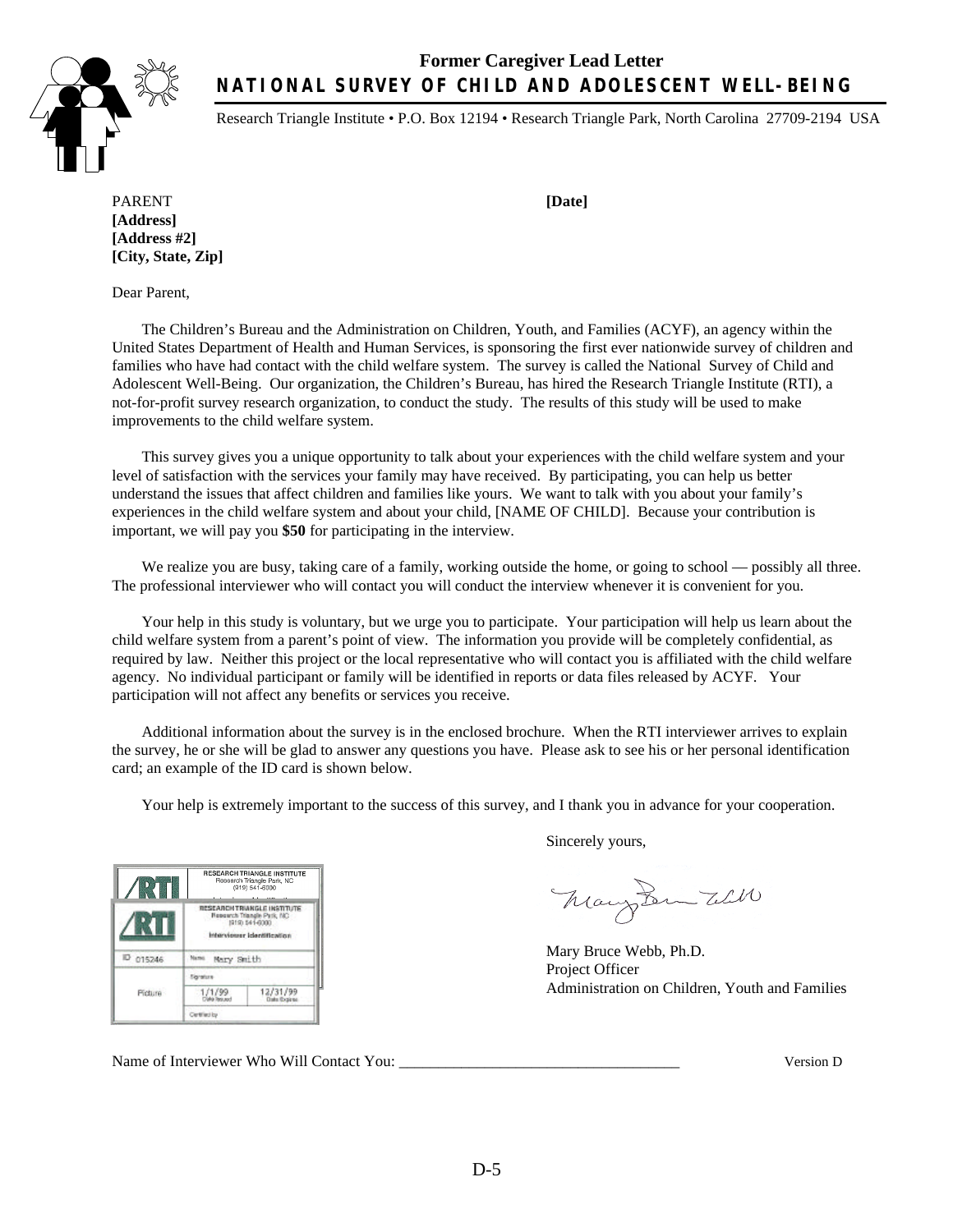**Legal Guardian (non-respondent) Lead Letter NATIONAL SURVEY OF CHILD AND ADOLESCENT WELL-BEING** 



Research Triangle Institute • P.O. Box 12194 • Research Triangle Park, North Carolina 27709-2194 USA

LEGAL GUARDIAN **[Date] [Address] [Address #2] [City, State, Zip]**

Dear Legal Guardian,

The Children's Bureau and the Administration on Children, Youth, and Families (ACYF), an agency within the United States Department of Health and Human Services, is sponsoring the first ever nationwide survey of children and families who have had contact with the child welfare system. The survey is called the National Survey of Child and Adolescent Well-Being. Our organization, the Children's Bureau, has hired the Research Triangle Institute (RTI), a not-for-profit survey research organization, to conduct the study. The results of this study will be used to make improvements to the child welfare system.

This survey gives respondents a unique opportunity to talk about their experiences with the child welfare system. By participating, they can help us better understand the issues that affect children and families. Depending on the age of the child, we want to observe or talk with a child for whom you (or your state or agency) are a legal guardian. We would like to talk with him or her to learn how the system serves children of different ages with different needs. Because every child's participation is important, we will give each child a gift certificate for participating in the interview. The amount of the gift certificate is **\$20** for children age 11 or older and **\$10** for children age 10 or younger.

We realize you are busy. The professional interviewer who will contact you will meet with you to discuss the consent for the child interview whenever it is convenient for you.

Your consent for the child's participation in this study is voluntary, but we urge you to allow the child to participate. Each child's participation will help us learn about the child welfare system from a child's point of view. The information the child provides will be completely confidential, as required by law. Neither this project or the local representative who will contact you or the child is affiliated with the child welfare agency. No individual participant or family will be identified in reports or data files released by ACYF. The child's participation will not affect any benefits or services the child or his/her family receives.

When the RTI interviewer arrives to gather consent for the child's interview, he or she will be glad to answer any questions you have. Please ask to see his or her personal identification card; an example of the ID card is shown below.

Your help is extremely important to the success of this survey, and I thank you in advance for your cooperation.

Sincerely yours,

Mary Sem Will

Mary Bruce Webb, Ph.D. Project Officer Administration on Children, Youth and Families

Name of Interviewer Who Will Contact You: **Will Contact You:** Wessel Wessel Wessel Wessel Wessel Wessel Wessel W

RESEARCH TRIANGLE INSTITUTE ırch Triangle Park, NO<br>(919) 541-6000

Interviewer Identification

 $12/31/99$ 

Name Mary Smith Signature

 $1/1/99$ Certified by

K

ID 015246

Picture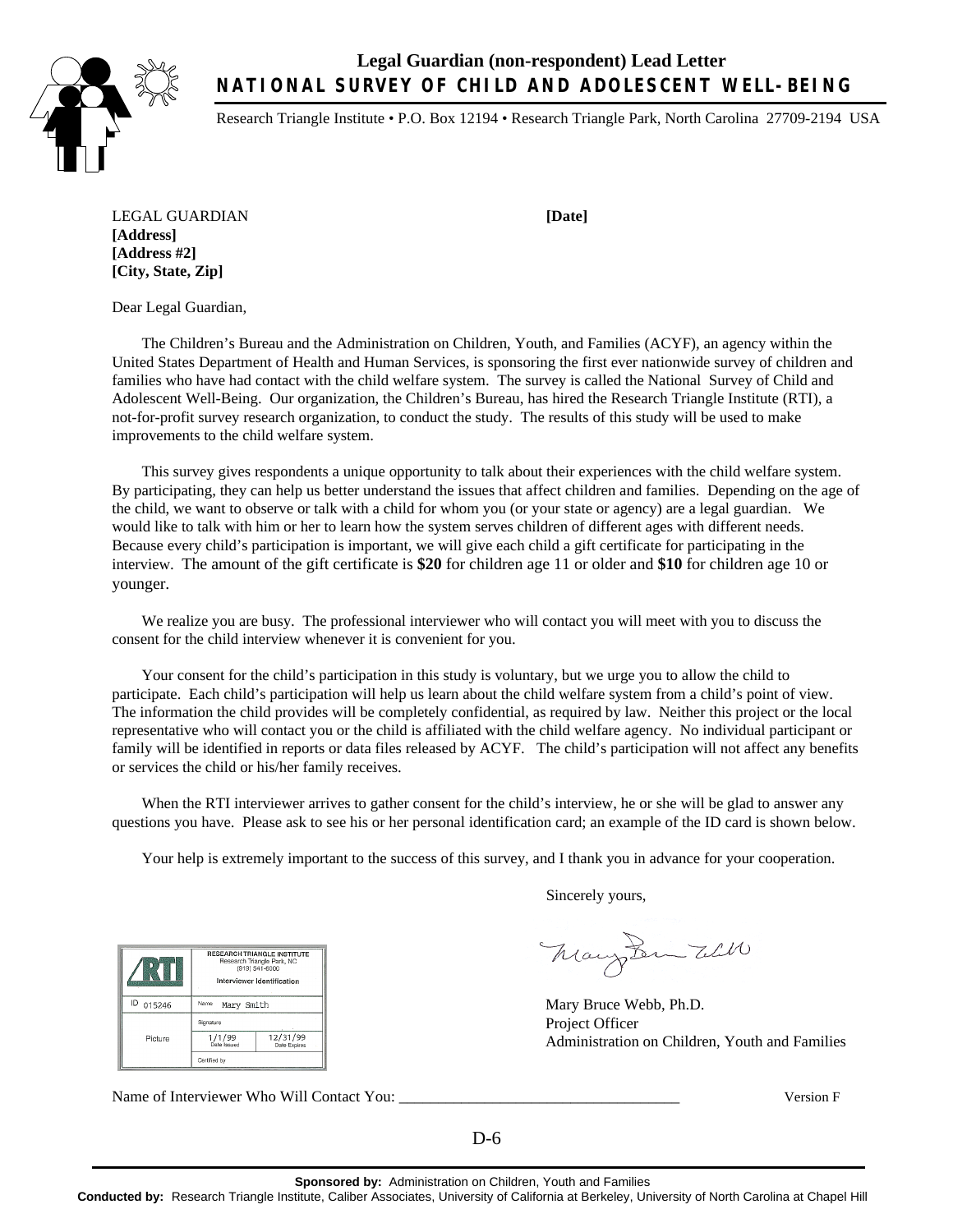## QUESTIONS AND ANSWERS ABOUT THE **NATIONAL SURVEY OF CHILD AND ADOLESCENT WELL-BEING**

You have been chosen to participate in an important survey called the National Survey of Child and Adolescent Well-Being. In this brochure, you will find answers to some of the most common questions that are asked about the survey.

#### **What is the National Survey of Child and Adolescent Well-Being?**

The National Survey of Child and Adolescent Well-Being (NSCAW) is designed to collect data from children and their parents or guardians. Information will also be collected from teachers, case workers and other child welfare agency personnel, and administrative records. The information will be used to learn about the needs of children and families, about the kinds of services used by children and families, and about other services provided by child welfare agencies.

### **Why should I participate?**

This is an opportunity to have your voice heard, to talk about your child's needs from your own point of view, and help other families in similar situations.

#### **Who is doing this study?**

The survey is being sponsored by the Children's Bureau of the United States Department of Health and Human Services. Research Triangle Institute (RTI) is conducting the survey, and is not affiliated with the child welfare agency.

### **Who is RTI?**

Research Triangle Institute (RTI) is a private, notfor-profit research organization located in Research Triangle Park, North Carolina. Closely associated with the University of North Carolina, Duke University and North Carolina State University, RTI conducts laboratory and survey research for

government and industrial clients. Professional RTI interviewers will conduct the interviews with children, families, and case workers.

### **How was I chosen?**

In doing this survey, we cannot talk to everyone in the country. That would cost too much and take too long. So, we scientifically selected a "sample" of children who have come into contact with the child welfare system during the past 12 months. Because your contribution is important, we will pay you \$50 for your time and will give your child a gift certificate for participating in the study. The amount of the gift certificate is \$20 for children age 11 or older and \$10 for children age 10 or younger.

### **How will I be involved?**

You will be asked to answer questions about your child's development, including his or her learning, behavior, health, and friendships. You will also be asked about the services your family receives and your family's situation.

To help us understand how the well-being of children changes over time, we would like to contact you and your child again 1 year, 2 years, and 3 years after the first interview. We would also like to talk with you again if the child is still in your care. Each of these additional interviews will also be completely voluntary.

We will also call you in between these visits to ask some questions about services the child may have received.

#### **How will my child be involved?**

Your child's involvement will vary depending on his or her age. Young children will be observed by a professional RTI interviewer to assess their

development and language skills. The interviewer will talk with older children about their development, family experiences, school, and friends. The interviewer will ask your permission to observe or talk with the sampled child.

#### **How is the study being conducted?**

A professional RTI interviewer will make a personal visit to interview the child's primary care giver, usually the child's mother, foster mother, stepmother, or father. The interviewer will read the questions off of a computer screen and type the answers into the computer.

Upon completion of the interview with the child's primary caregiver, we will request permission to keep and use in our research any information we may obtain in talking to the child's caseworker. Also, we will request permission to contact the child's teacher or child care provider.

### **How will I recognize the RTI interviewer?**

The interviewer will carry an RTI identification badge with his or her picture on it. The interviewer will also have letters of authorization from the Children's Bureau, U.S. Department of Health and Human Services and the Research Triangle Institute.

### **How long will it take?**

The length of the interview varies by the age of the child and his or her family experiences. Generally, interviews with young children will last about 45 minutes and about one hour for children ages 4-8. Interviews with 9-17 year olds will take a little longer. The parent/caregiver interview may last up to 90 minutes. We will schedule the interview whenever it is most convenient for you and your child.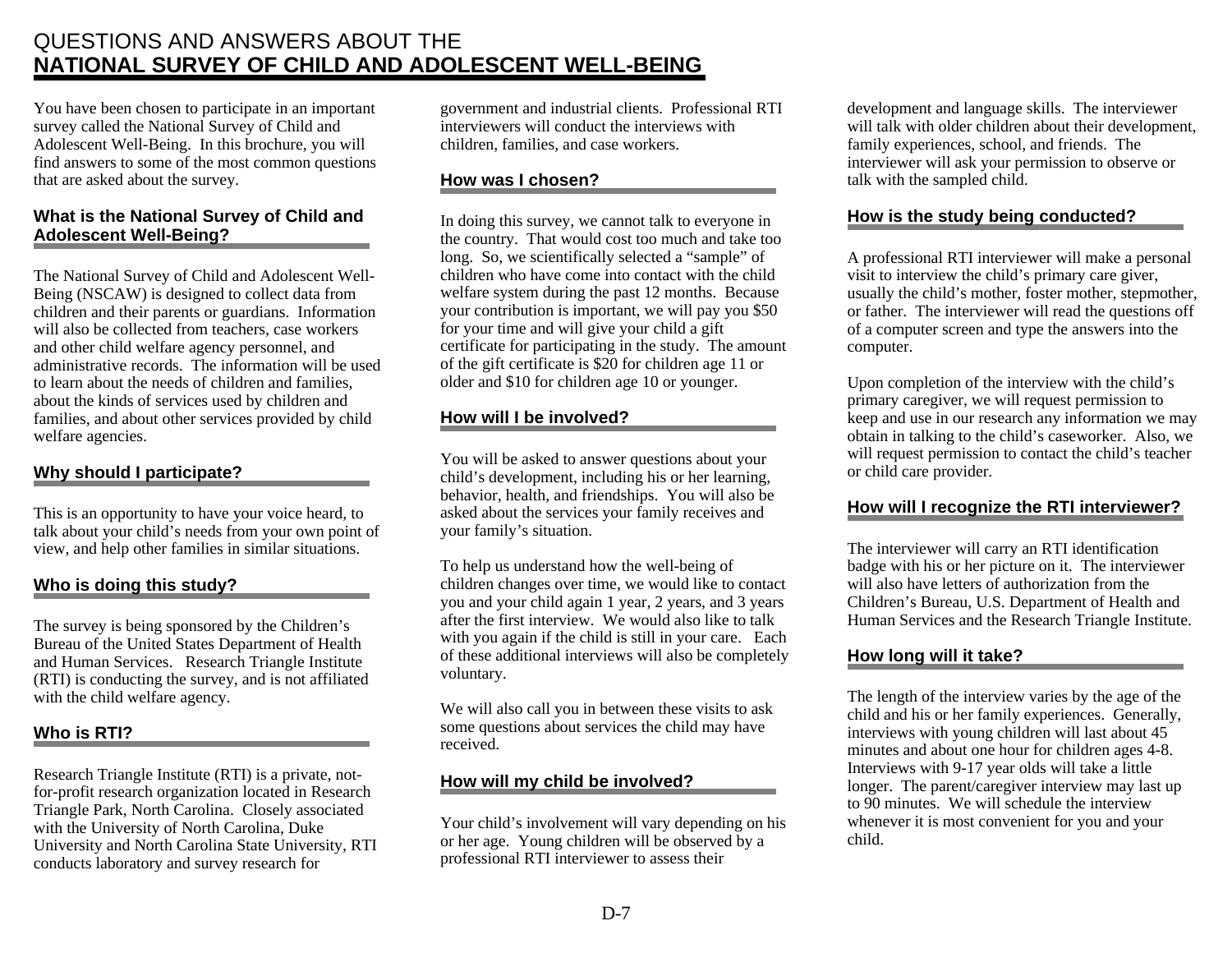Some questions may seem a little personal to some people. All answers are confidential; no one else (even other household members) will know what you said during the interview. Respondents do not have to answer any question that they do not want to answer.

### **What happens to the information?**

The information the interviewer enters into the computer is sent to RTI. The answers are then combined with other interviews and reported in summary form. Your name and your child's name will not be linked with the information you provide. Your names and other identifying information will be kept separate from your answers. It will only be used when we contact you again. RTI may also telephone you or send a letter to check on the quality of the interviewer's work.

#### **How will teachers and child welfare agency personnel be contacted?**

After you have given us permission, we will contact your child's teacher or child care provider by mail to participate in the survey. Teachers will be asked questions about your child's school performance, behavior, relationships with other children, and participation in school activities such as sports and clubs but will not be told about the family's contact with the child welfare system. Child care providers will be asked about your child's behavior while in child care, his or her play, and how he or she gets along with other children.

Also we will ask permission to keep and use in our research any information we may obtain from talking to the child's caseworker. The caseworker will be asked questions about the child welfare services provided to your child and family. The caseworker will be asked to refer to your child's service records.

### **What about Confidentiality?**

All information collected as part of the study will be held strictly confidential. All RTI staff members and interviewers have signed a Confidentiality Agreement guaranteeing that they will not reveal any information to anyone other than authorized project staff. In addition, Research Triangle Institute has obtained a federal Certificate of Confidentiality for this study to protect the identity of the research subjects.

However, there are two important exceptions. If the interviewer or project staff feel they are required by law to report that the life or health of your child is in danger, they will inform the appropriate county or state agency. Also, if they feel that your life or health is in serious danger, they will contact appropriate professional assistance.

The interviewer will ask for your permission before approaching your child for an interview. At that point, your child may choose whether or not to participate in the study. We will ask for your permission before we contact your child's teacher or child care provider. We will also request your permission to keep and use any information we may obtain from talking to your child's caseworker.

To protect your privacy and that of your child, neither of you will know the other's answers to the interview questions. Answers obtained during all NSCAW surveys will be combined with those from thousands of others from around the country. The results will be reported only in percentages, averages and other statistics.

### **Where do I get more information?**

If you have other questions about this survey, you may call:

**Kathryn Dowd** at *Research Triangle Institute*  at 1-877-254-1953, extension 59.

If you have any questions about your rights as a study participant, or the rights of your child, call: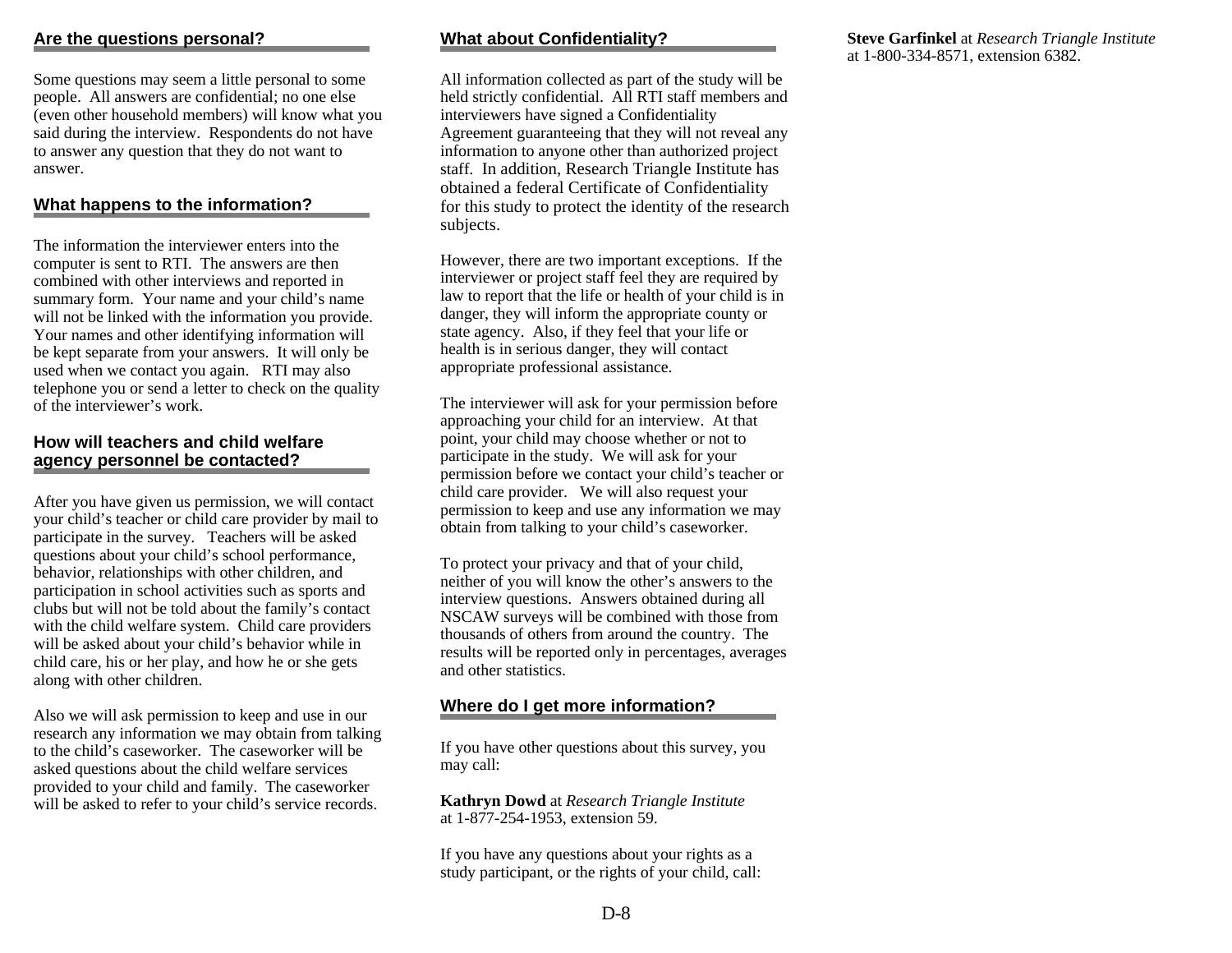### **QUESTIONS AND ANSWERS ABOUT THE**

## **NATIONAL SURVEY OF CHILD AND ADOLESCENT WELL-BEING**



**Parent Brochure** 

Conducted by:

*Research Triangle Institute* 

Collaborating scientists from:

*the University of California at Berkeley*, *University of North Carolina at Chapel Hill*, *and Caliber Associates* 

Sponsored by*:* 

*The Administration on Children, Youth and Families of the U.S. Department of Health and Human Services* 

Version C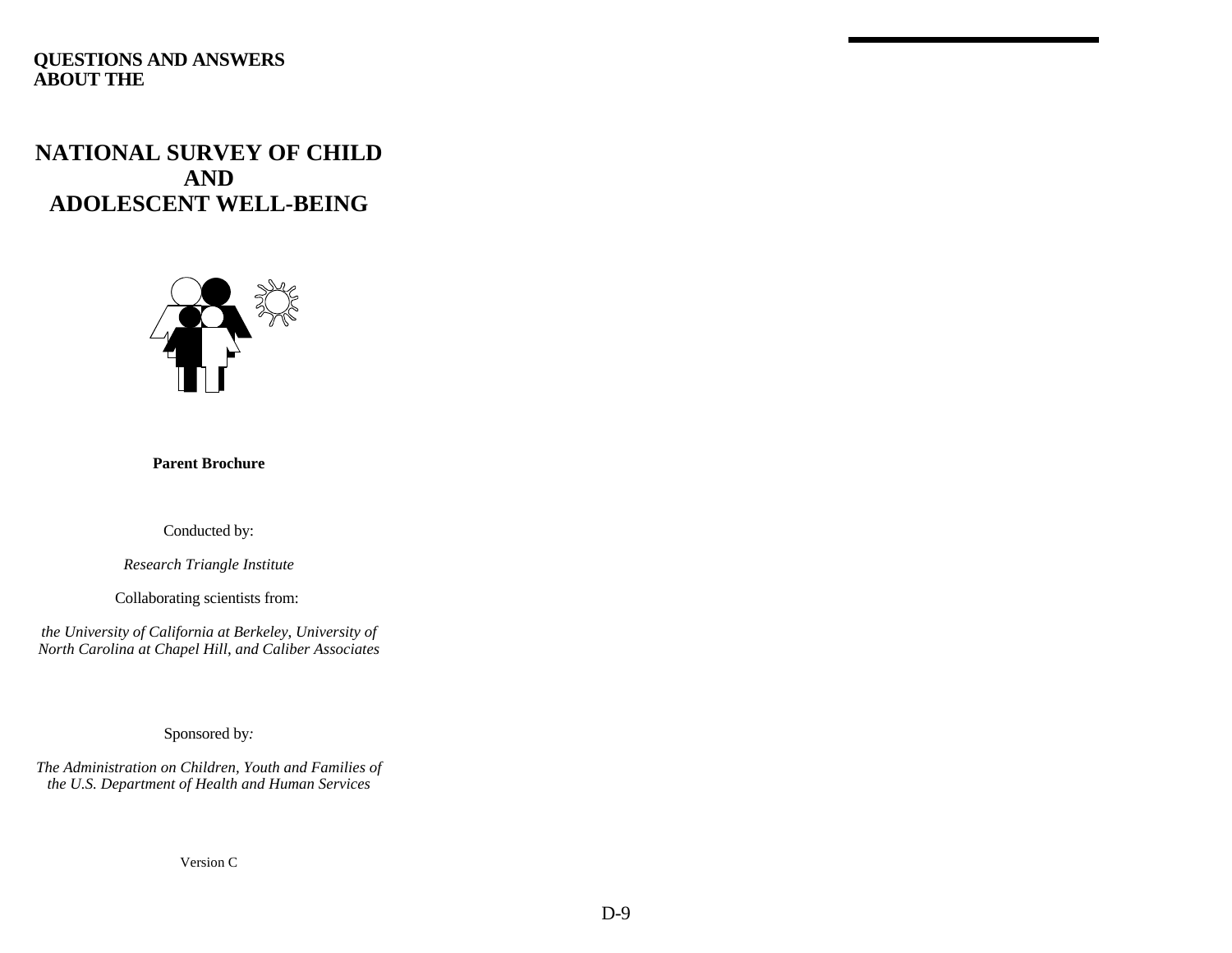## QUESTIONS AND ANSWERS ABOUT THE **NATIONAL SURVEY OF CHILD AND ADOLESCENT WELL-BEING**

You have been chosen to participate in an important study called the National Survey of Child and Adolescent Well-Being. In this brochure, you will find answers to some of the most common questions that are asked about the survey.

### **What is the National Survey of Child and Adolescent Well-Being?**

The National Survey of Child and Adolescent Well-Being (NSCAW) is designed to collect data from children and their parents or guardians. Information will also be collected from teachers, case workers and other child welfare agency personnel, and administrative records. The information will be used to learn about the needs of children and families, about the kinds of services used by children and families, and about other services provided by child welfare agencies.

### **Who is doing this study?**

The study is being sponsored by the Children's Bureau of the United States Department of Health and Human Services. Research Triangle Institute (RTI) is conducting the study, and is not affiliated with the child welfare agency.

### **Who is RTI?**

Research Triangle Institute (RTI) is a private, notfor-profit research organization located in Research Triangle Park, North Carolina. Closely associated with the University of North Carolina, Duke University and North Carolina State University, RTI conducts laboratory and survey research for government and industrial clients. Professional RTI interviewers will conduct the interviews with children, families, and case workers.

### **How was I chosen?**

In doing this survey, we cannot talk to everyone in the country. That would cost too much and take too long. So, we scientifically selected a "sample" of children who have entered the child welfare system during the past 12 months. Because your contribution is important, we will pay you \$50 for your time and will give your foster child a gift certificate for participating in the study. The amount of the gift certificate is  $\frac{50}{20}$  for children age 11 or older and \$10 for children age 10 or younger.

### **How will I be involved?**

You will be asked to answer questions about your child's development, including his or her learning, behavior, health, and friendships. You will also be asked about the services your family receives and your family environment.

To help us understand how the well-being of children changes over time, we would like to contact your foster child again 1 year, 2 years, and 3 years after this first interview. We would also like to talk with you again then if the child is still in your care. Each of these additional interviews will also be completely voluntary.

### **How will my child be involved?**

 talk with the sampled child. Your child's involvement will vary depending on his or her age. Young children will be observed by a professional RTI interviewer to assess their development and language skills. The interviewer will talk with older children about their development, family experiences, school, and friends. The interviewer will ask your permission to observe or

### **How is the study being conducted?**

A professional RTI interviewer will make a personal visit to interview the child's primary care giver, usually the child's mother, foster mother, stepmother, or father. The interviewer will read the questions off

of a computer screen and type the answers into the computer.

Upon completion of the interview with the child's primary caregiver, we will request permission to keep and use in our research any information we may obtain from talking to the child's caseworker. Also, we will request permission to contact the child's teacher or child care provider.

### **How will I recognize the RTI interviewer?**

The interviewer will carry an RTI identification badge with his or her picture on it. The interviewer will also have letters of authorization from the Children's Bureau, the U.S. Department of Health and Human Services and the Research Triangle Institute.

### **How long will it take?**

The length of the interview varies by the age of the child and his or her family experiences. Generally, interviews with young children will last about 45 minutes and about one hour for children ages 4-8. Interviews with 9-17 year olds will take a little longer, while the parent/caregiver interview may last up to 90 minutes. We will schedule the interview whenever it is most convenient for you and your child.

### **Are the questions personal?**

Some questions may seem a little personal to some people. All answers are confidential; no one else (even other household members) will know what you said during the interview. Respondents do not have to answer any question that they do not want to answer.

### **What happens to the information?**

The information the interviewer enters into the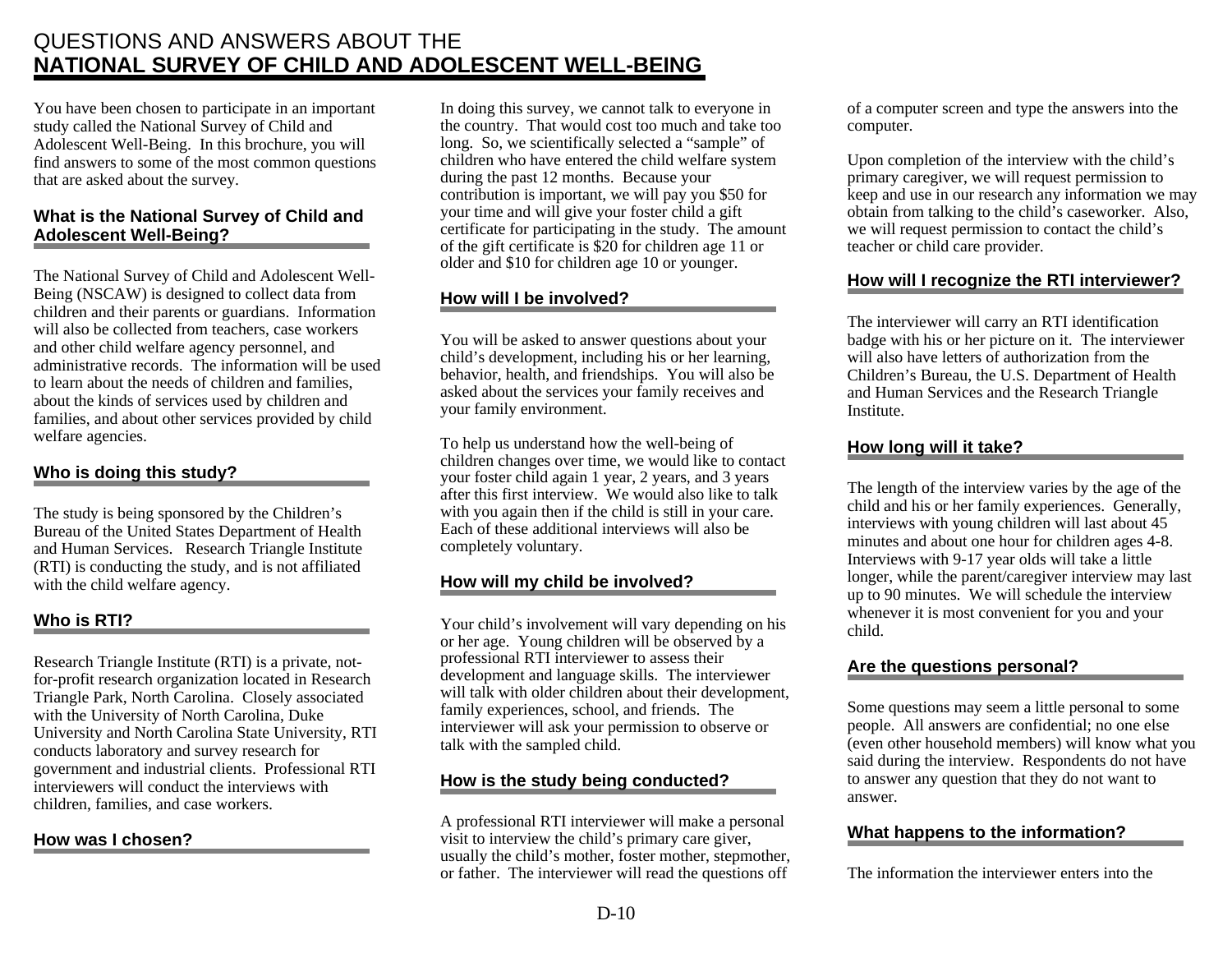computer is sent to RTI. The answers are then combined with other interviews and reported in summary form. Your name and your child's name will not be linked with the information you provide. Your names and other identifying information will be kept separate from your answers. It will be used only when we contact you again. RTI may also telephone you or send a letter to check on the quality of the interviewer's work.

#### **How will teachers and child welfare agency personnel be contacted?**

After you have given us permission, we will contact your child's teacher or child care provider by mail to participate in the survey. Teachers will be asked questions about your child's school performance, behavior, relationships with other children, and participation in school activities such as sports and clubs. Child care providers will be asked about your child's behavior while in child care, his or her play, and how he or she gets along with other children.

Also we will ask your permission to keep and use in our research any information we may obtain in talking to the child's caseworker. The caseworker will be asked questions about the child welfare services provided to your child and family. The caseworker will be asked to refer to your child's service records.

### **What about Confidentiality?**

All information collected as part of the study will be held strictly confidential. All RTI staff members and interviewers have signed a Confidentiality Agreement guaranteeing that they will not reveal any information to anyone other than authorized project staff. In addition, Research Triangle Institute has obtained a federal Certificate of Confidentiality for this study to protect the identity of the research subjects.

However, there is one important exception. If the interviewer or project staff feel that they are required by law to report that the life or health of the your child is in danger, they will inform the appropriate county or state agency.

The interviewer will ask for your permission before approaching your child for an interview. At that point, your child may choose whether or not to participate in the study. We will ask for your permission before we contact your child's teacher or child care provider. We will also request your permission to keep and use any information we may obtain from talking to your child's caseworker.

To protect your privacy and that of your child, neither of you will know the other's answers to the interview questions. Answers obtained during all NSCAW surveys will be combined with those from thousands of others from around the country. The results will be reported only in percentages, averages and other statistics.

### **Where do I get more information?**

If you have other questions about this survey, you may call:

**Kathryn Dowd** at *Research Triangle Institute*  at 1-877-254-1953, extension 59.

If you have any questions about your rights as a study participant, or the rights of your child, call:

**Steven Garfinkel** at *Research Triangle Institute*  at 1-800-334-8571, extension 6382.

### **QUESTIONS AND ANSWERS ABOUT THE**

## **NATIONAL SURVEY OF CHILD AND ADOLESCENT WELL-BEING**



#### **Foster Parent Brochure**

Conducted by:

*Research Triangle Institute* 

Collaborating scientists from:

*the University of California at Berkeley*, *University of North Carolina at Chapel Hill*, *and Caliber Associates* 

Sponsored by*:* 

*The Administration on Children, Youth and Families of the U.S. Department of Health and Human Services* 

Version B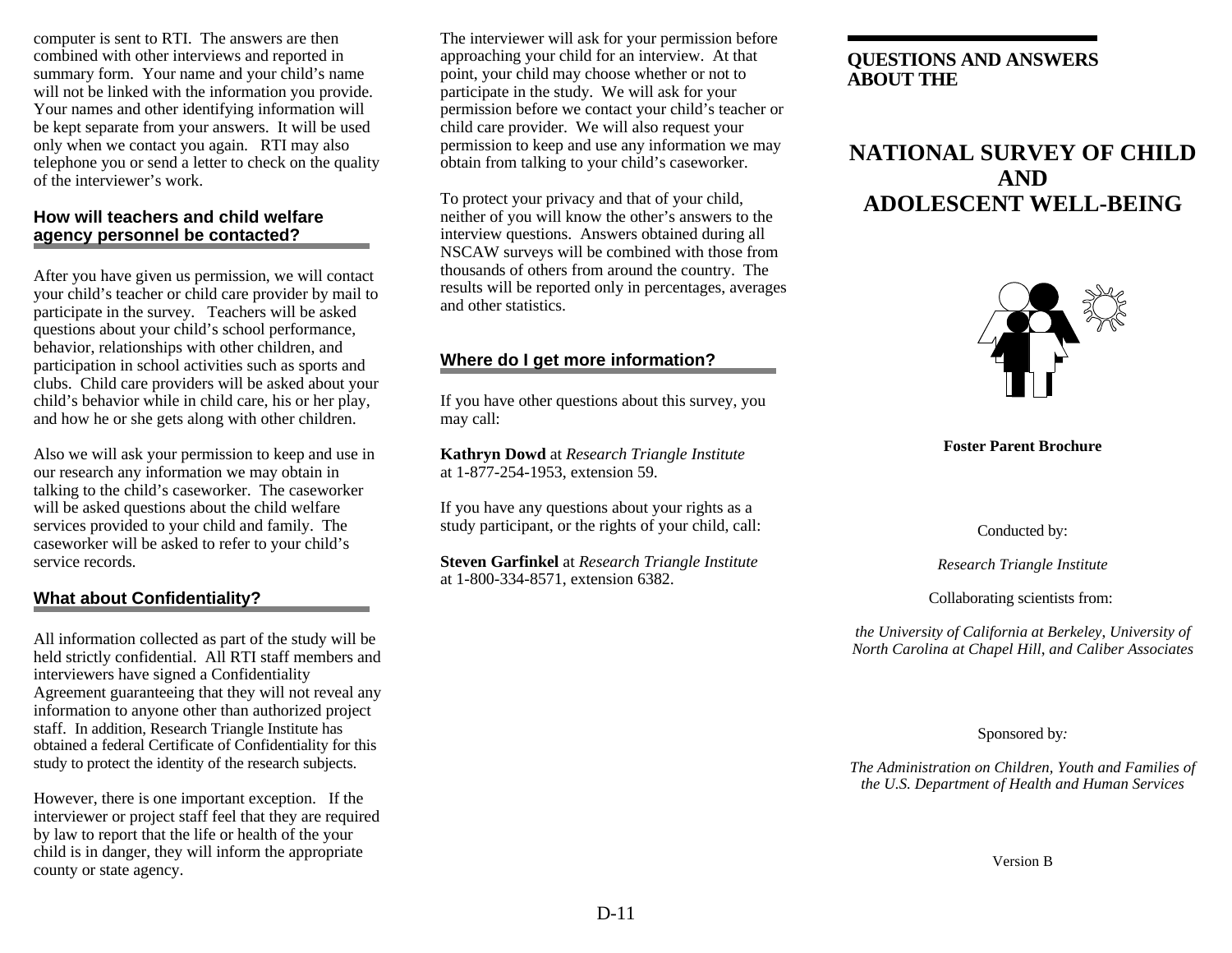## QUESTIONS AND ANSWERS ABOUT THE **NATIONAL SURVEY OF CHILD AND ADOLESCENT WELL-BEING**

Your agency has agreed to participate in an important study called the *National Survey of Child and Adolescent Well-Being*. In this brochure, you will find answers to some of the most common questions that are asked about the study.

#### **What is the National Survey of Child and Adolescent Well-Being (NSCAW)?**

The National Survey of Child and Adolescent Well-Being (NSCAW) is a Congressionally-mandated study designed to collect for the first time, nationally representative longitudinal data from children and families in the child welfare system. Information will also be collected from teachers and child care providers, caseworkers, other child welfare agency personnel, and administrative records. The data will be used to learn about the needs of children and families, about the kinds of services used by children and families, and about other services provided by child welfare agencies. In addition, this will be the first national study that examines child and family well-being outcomes within the context of their experience in the child welfare system.

#### **Who is doing this study?**

The study is being sponsored by the Administration on Children, Youth and Families (ACYF) of the U.S. Department of Health and Human Services. Research Triangle Institute (RTI) has been hired to conduct the study.

### **Who is RTI?**

Research Triangle Institute (RTI) is a private, not-forprofit research organization in North Carolina founded in 1958 by the University of North Carolina at Chapel Hill, Duke University at Durham and North Carolina State University at Raleigh. RTI conducts research projects for a wide variety of government agencies, universities, and private companies.

### **What is the NSCAW Caseworker Survey?**

During the next 12 months, children will be selected from your agency for inclusion in this study. Note that you may be asked to complete interviews for more than one child during the year. We will work with you to find a convenient time to do the interview. There are two ways you may be asked to participate in NSCAW:

#### *Baseline Interview*

If you completed the investigation or assessment on any selected case, we will ask you to complete a brief interview so we can obtain some basic information about the circumstances surrounding the investigation/assessment and the report or other situation that led to it, about the characteristics of the family, and about the factors that contributed to your recommendation. We will contact you about this interview just after the agency's cases have been selected for the month, and several weeks before we contact the family. When we contact the family, we will seek permission from the child's parent or legal guardian to keep and use these data in our research. If that permission is not granted, we will retain only a small portion of the data for purposes of calculating weights for participants' data, to statistically adjust for those who choose not to participate.

#### *Interviews about Services Received*

If you serve as the primary caseworker for one of the participating children, you will be asked to complete a lengthier interview at six-month intervals after the investigation/assessment closing date, as long as the child or the family is receiving services from you. The questionnaire focuses on the child's history in the child welfare system and the services he/she receives. In answering these questions, it may be necessary for you to refer to the child's service records. In addition, you will be asked a few questions about your work,

background, and other work-related topics. For these interviews, we will only be asking about children and families who have agreed to participate in the study.

#### **How will children be chosen to participate?**

Most surveys involve drawing a scientific sample from the population of interest and then concentrating the study on this relatively small sample. This is also the approach that will be used in the NSCAW. First, a random sample of 100 child welfare agencies was drawn from the entire U.S. Now, within each of these agencies, we are randomly selecting a small sample of children who enter the child welfare system between August 1, 1999 and July 31, 2000. This will result in a sample of about 7000 children for the study that will represent all children in child welfare agencies across the entire U.S.

#### **How will children be involved?**

The child's involvement will vary depending on his or her age. Young children will be observed by an RTI interviewer to assess their development and language skills. The interviewer will talk with older children about their development, family experiences, school, and friends. The interviewer will obtain permission from the child's legal guardian before observing or talking with him or her.

#### **How will parents/guardians be involved?**

Parents or caregivers of selected children will be asked to answer questions about the child's development, including his or her learning, behavior, health, and friendships. They will also be asked about the services the family receives and their family environment. Additional questions will focus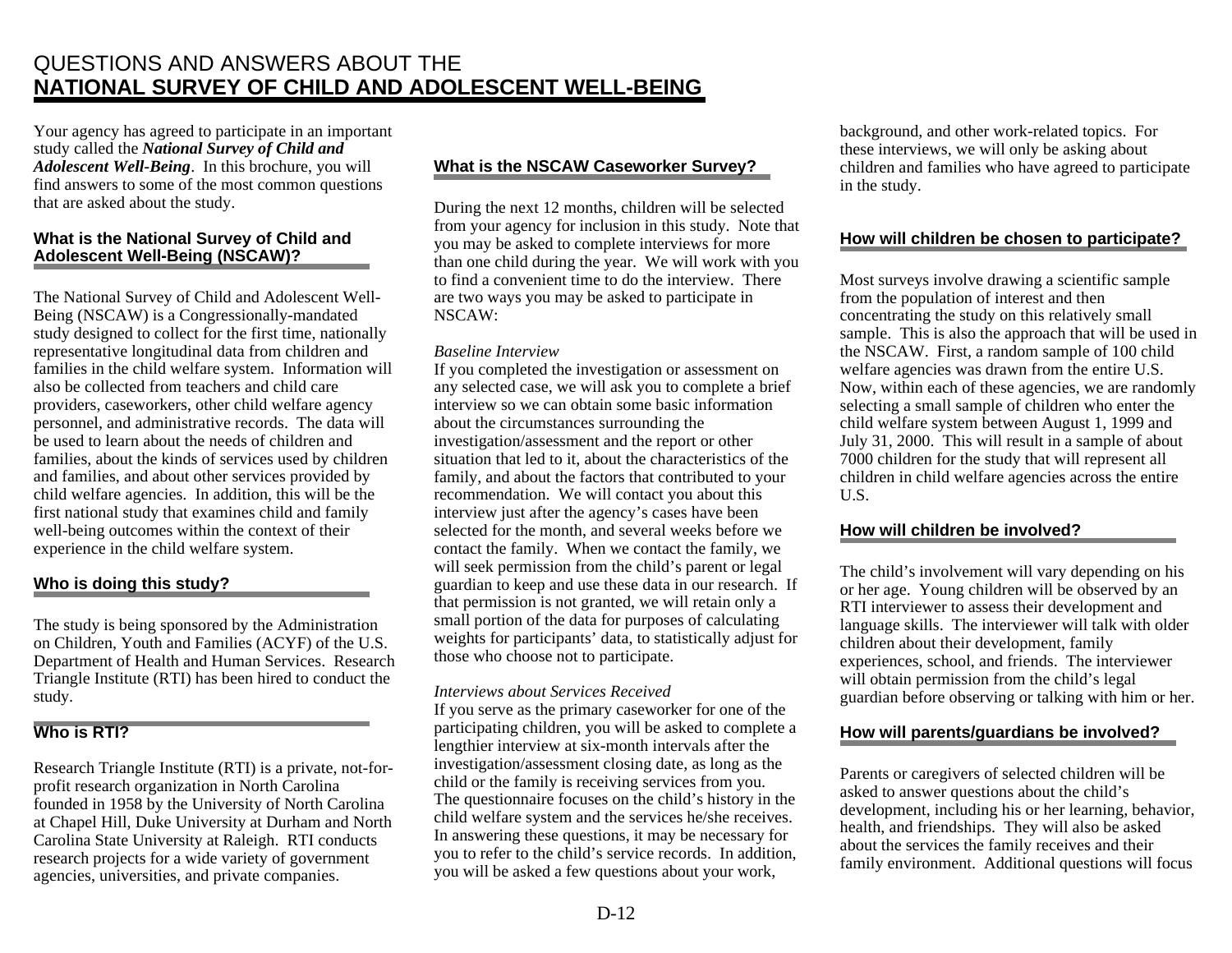on their attitudes about raising children, family support, involvement with school and community activities, and their interaction with the selected child.

Upon completion of the interview with the child's primary caregiver, the interviewer will request permission to interview the child's teacher or child care provider and child welfare caseworker.

#### **How is the Caseworker Survey conducted?**

A professional RTI interviewer will be assigned to work with your agency. This interviewer will contact you in advance to schedule a convenient time to complete the interview. In conducting the interview, the interviewer will read the questions off of a computer screen and type the answers into the computer. You may need to refer to the child's service records to answer some questions.

#### **How will I recognize the RTI interviewer?**

The interviewer will carry an RTI identification badge with his or her picture on it. The interviewer will also have letters of authorization from the Children's Bureau, the U.S. Department of Health and Human Services and the Research Triangle Institute.

#### **How long will the Caseworker interview take?**

The *Baseline Interview* which collects information concerning the investigation/assessment lasts about 15 minutes. *Interviews about Services Received*  which are conducted at six-month intervals after the investigation/assessment closing date, may average about an hour per child, depending on the child's history in the child welfare system and the amount of services he or she receives. We will schedule the interviews whenever they are most convenient for you.

#### **Will the selected child or his/her guardian know my answers?**

No. The information you provide is considered

strictly private and confidential. The selected child, his/her guardian, and agency staff will not know any of your responses to the interview questions. The information you provide will be used for research purposes only and your name will be kept separate from the information.

#### **What happens to the information?**

The information the interviewer enters into the computer is sent to RTI. The answers are then combined with other interviews and reported in summary form. Participant names will not be linked with the information they provide. They will be kept separate from the survey information. They will only be used when we contact participants again. RTI may also telephone participants or send a letter to check on the quality of the interviewer's work.

#### **What about Confidentiality?**

All information collected as part of the study will be held strictly confidential. All RTI staff members and interviewers have signed a Confidentiality Agreement guaranteeing that they

 will not reveal any information to anyone other than authorized project staff. In addition, Research Triangle Institute has obtained a federal Certificate of Confidentiality for this study to protect the identity of the research subjects. However, there is one important exception: if the interviewer feels that the life or health of the sampled child is in danger, the interviewer will follow established procedures to contact his/her supervisor and, if necessary, the appropriate county or state agency.

The selected child and his/her guardian, and other agency staff will not know any of your responses to the interview questions. You do not have to answer any question you do not want to answer and you can stop the interview at any time.

The information provided by all study participants, including caregivers, children, teachers and child care providers, caseworkers, and other agency personnel, will be kept strictly confidential. Answers obtained during all NSCAW interviews will be combined with those from thousands of others from around the country. The results will be reported only in percentages, averages and other statistics so that no single participant can be identified.

#### **Where do I get more information?**

If you have other questions about this survey, you may call:

**Kathryn Dowd** at *Research Triangle Institute*  at 1-877-254-1953, extension 59.

If you have any questions about your rights as a participant, call: **Steven Garfinkel** at *Research Triangle Institute*

at 1-800-334-8571, extension 6382.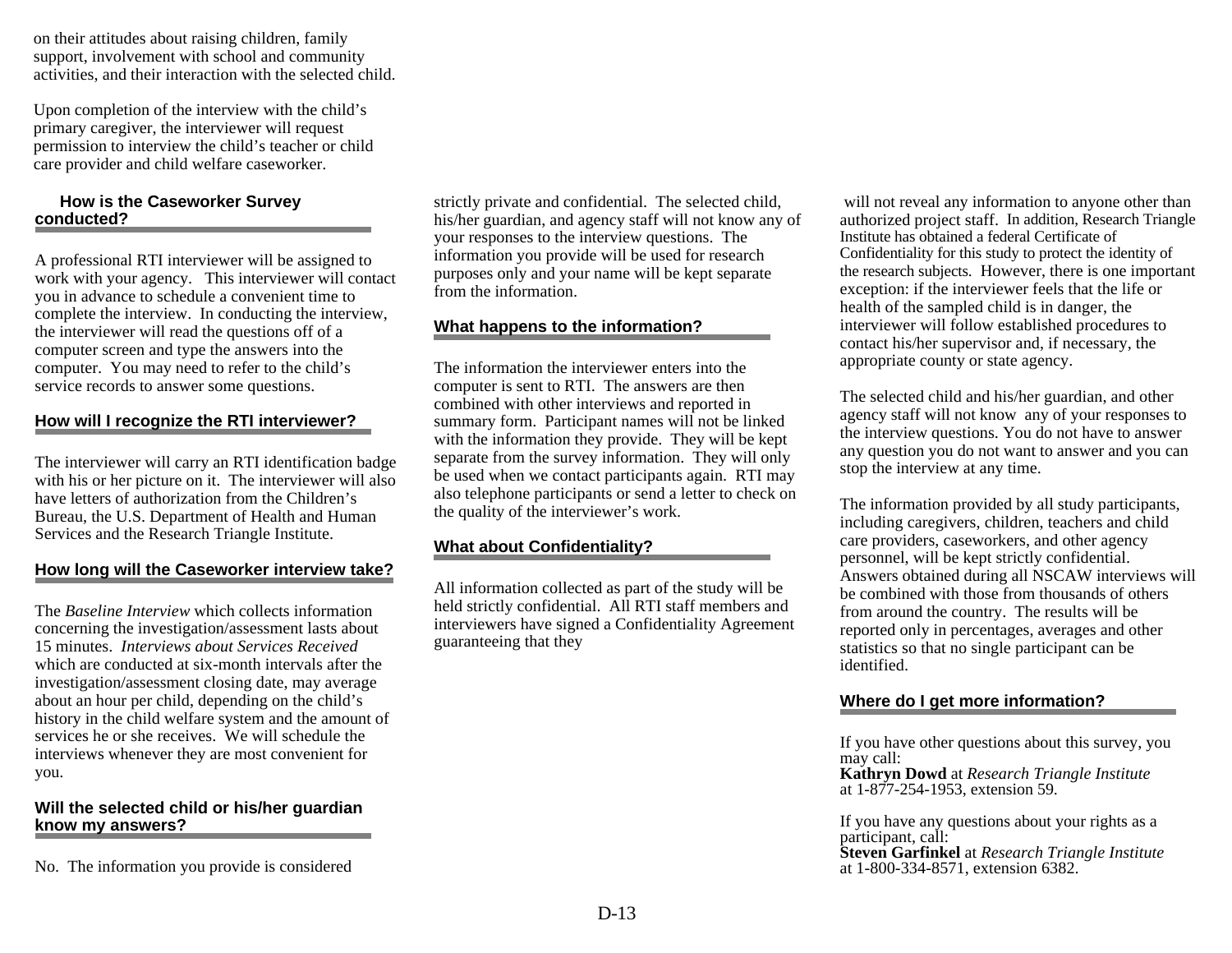### **QUESTIONS AND ANSWERS ABOUT THE**

## **NATIONAL SURVEY OF CHILD AND ADOLESCENT WELL-BEING**

**Caseworker Brochure** 



Conducted by:

*Research Triangle Institute* 

Collaborating scientists from:

*the University of California at Berkeley*, *University of North Carolina at Chapel Hill*, *and Caliber Associates* 

Sponsored by*:* 

*The Administration on Children, Youth and Families of the U.S. Department of Health and Human Services*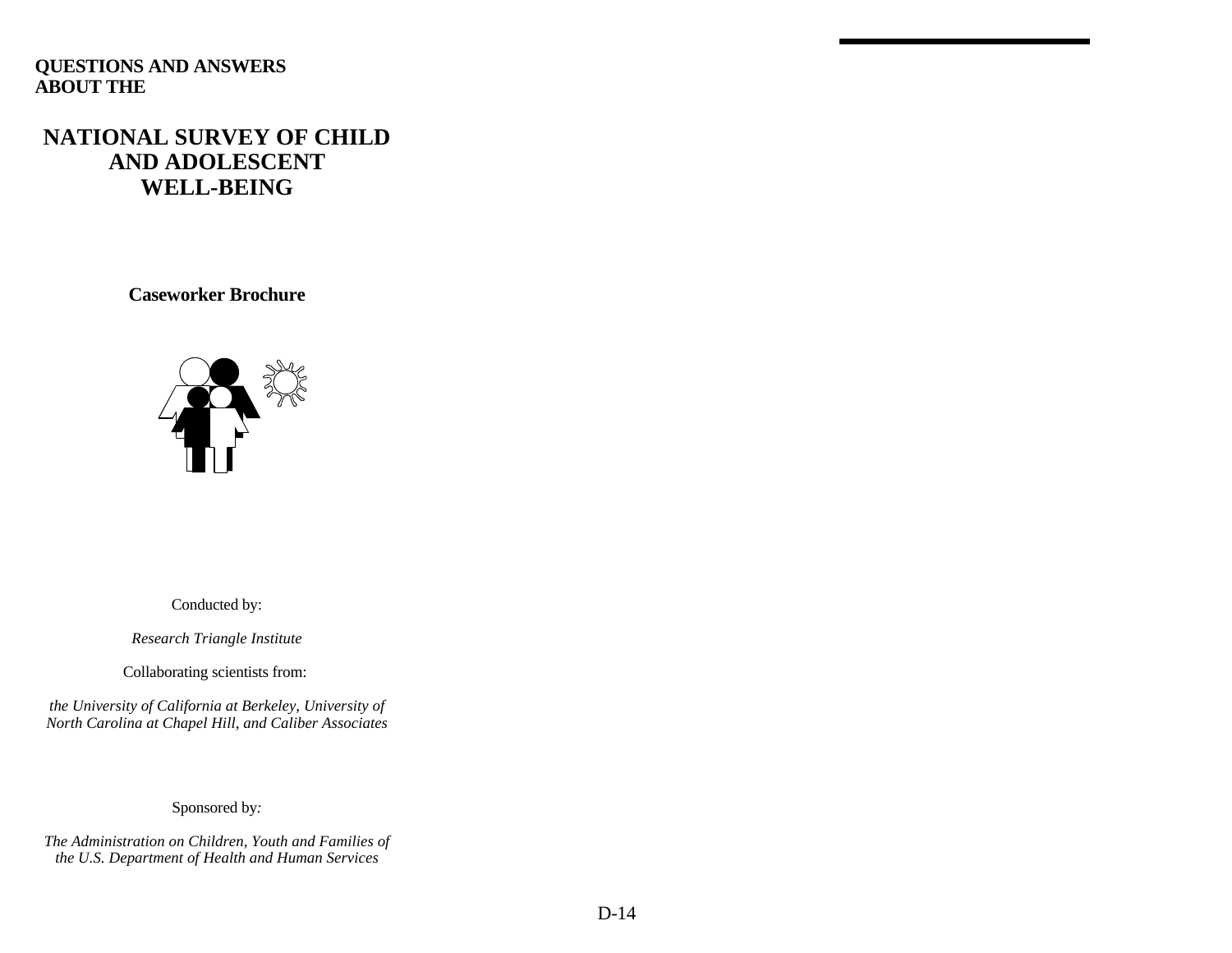## QUESTIONS AND ANSWERS ABOUT THE **NATIONAL SURVEY OF CHILD AND ADOLESCENT WELL-BEING**

 You have been chosen to participate in an important answers to some of the most common questions that survey called the National Survey of Child and Adolescent Well-Being. In this brochure, you will find are asked about the survey.

### **What is the National Survey of Child and Adolescent Well-Being?**

 Being (NSCAW) is designed to collect data from will also be collected from teachers, case workers and to learn about the needs of children and families, about the kinds of services used by children and families, and The National Survey of Child and Adolescent Wellchildren and their parents or guardians. Information other child welfare agency personnel, and administrative records. The information will be used about other services provided by child welfare agencies.

### **Why should I participate?**

 This is an opportunity to have your voice heard, to talk about your child's needs from your own point of view, and help other families in similar situations.

### **Who is doing this study?**

 The survey is being sponsored by the Children's Bureau of the United States Department of Health and conducting the survey, and is not affiliated with the Human Services. Research Triangle Institute (RTI) is

child welfare agency.

### **Who is RTI?**

 Research Triangle Institute (RTI) is a private, not-for- profit research organization located in Research Triangle Park, North Carolina. Closely associated with the University of North Carolina, Duke University and laboratory and survey research for government and conduct the interviews with children, families, and North Carolina State University, RTI conducts industrial clients. Professional RTI interviewers will case workers.

### **How was I chosen?**

 In doing this survey, we cannot talk to everyone in the So, we scientifically selected a "sample" of children who have come into contact with the child welfare interview you about your child, your experiences with the child welfare system, and your family. Because your contribution is important, we will pay you \$50 for country. That would cost too much and take too long. system during the past 12 months. Your child was selected to participate in this study. We want to participating in the study.

### **How will I be involved?**

 You will be asked to answer questions about your child's first year of life and the time they spent with you. You will also be asked about services your child

or family receives and your family's situation. **How will my child be involved?** 

 or her age. Young children will be observed by a development and language skills. The interviewer will Your child's involvement will vary depending on his professional RTI interviewer to assess their talk with older children about their development, family experiences, school, and friends.

### **How is the study being conducted?**

 A professional RTI interviewer will make a personal visit to interview you. The interviewer will read the questions off of a computer screen and type the answers into the computer.

### **How will I recognize the RTI interviewer?**

 The interviewer will carry an RTI identification badge with his or her picture on it. The interviewer will also have letters of authorization from the Children's Bureau, U.S. Department of Health and Human Services and the Research Triangle Institute.

### **How long will it take?**

 The interview may last up to 90 minutes. We will schedule the interview whenever it is most convenient for you.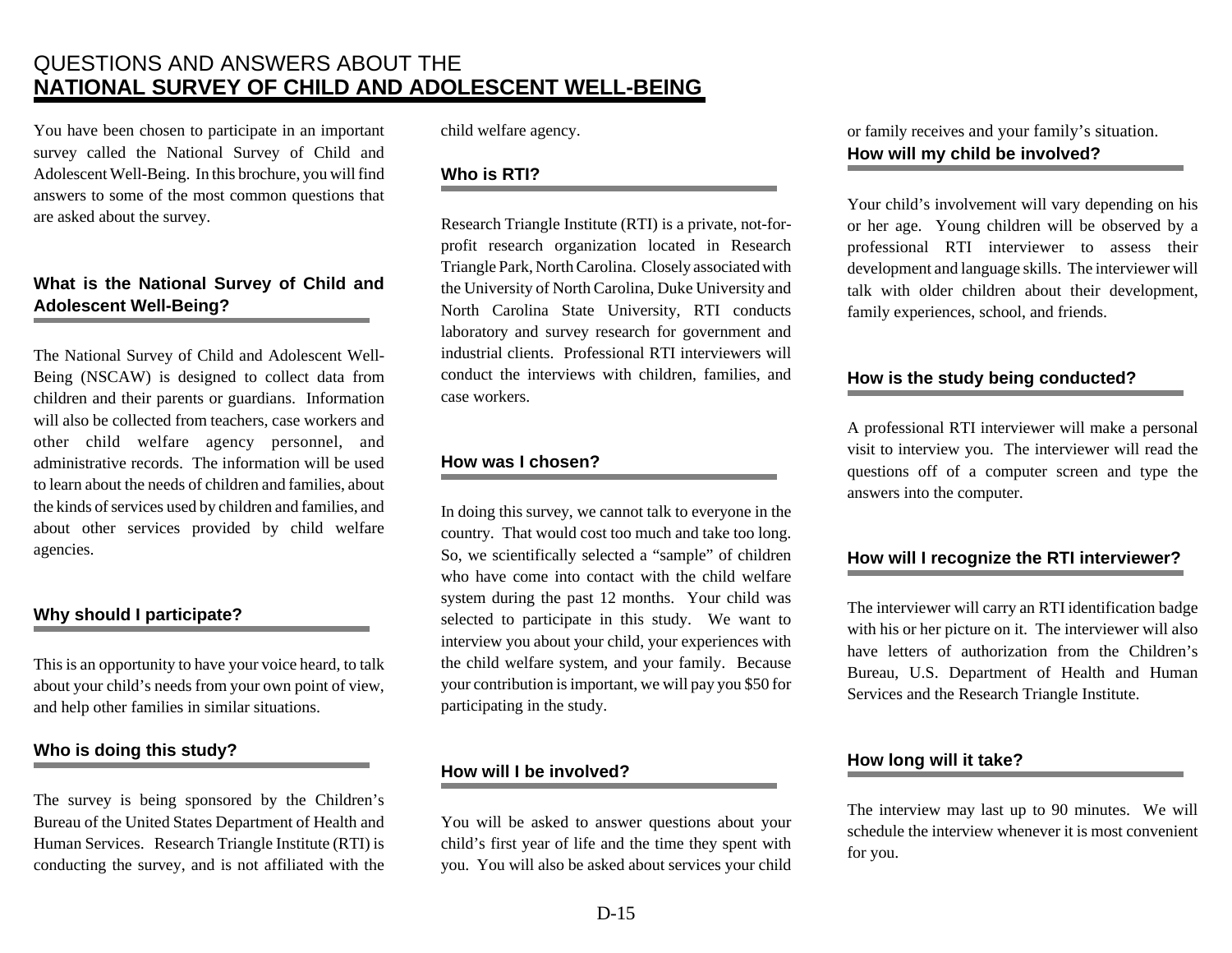#### **Are the questions personal?**

 Some questions may seem a little personal to some people. All answers are confidential; no one else (even other household members) will know what you said during the interview. Respondents do not have to answer any question that they do not want to answer.

#### **What happens to the information?**

 computer is sent to RTI. The answers are then information you provide. Your name and other identifying information will be kept separate from your The information the interviewer enters into the combined with other interviews and reported in summary form. Your name will not be linked with the answers. It will only be used when we contact you again. RTI may also telephone you or send a letter to check on the quality of the interviewer's work.

#### **What about Confidentiality?**

 All information collected as part of the study will be interviewers have signed a Confidentiality Agreement guaranteeing that they will not reveal any information addition, Research Triangle Institute has obtained a federal Certificate of Confidentiality for this study to held strictly confidential. All RTI staff members and to anyone other than authorized project staff. In protect the identity of the research subjects.

 However, there is an important exception. If the interviewer or project staff feel that your life or health is in serious danger, they will contact appropriate professional assistance.

Answers obtained during all NSCAW surveys will be

combined with those from thousands of others from around the country. The results will be reported only in percentages, averages and other statistics.

#### **Where do I get more information?**

 If you have other questions about this survey, you may call:

**Kathryn Dowd** at *Research Triangle Institute*  at 1-877-254-1953, extension 59.

 If you have any questions about your rights as a study participant, or the rights of your child, call:

**Steve Garfinkel** at *Research Triangle Institute*  at 1-800-334-8571, extension 6382.

### **QUESTIONS AND ANSWERS ABOUT THE**

## **NATIONAL SURVEY OF CHILD AND ADOLESCENT WELL-BEING**



#### **Former Caregiver Brochure**

Conducted by:

*Research Triangle Institute* 

Collaborating scientists from:

*the University of California at Berkeley*, *University of North Carolina at Chapel Hill*, *and Caliber Associates* 

Sponsored by*:* 

*The Administration on Children, Youth and Families of the U.S. Department of Health and Human Services* 

Version D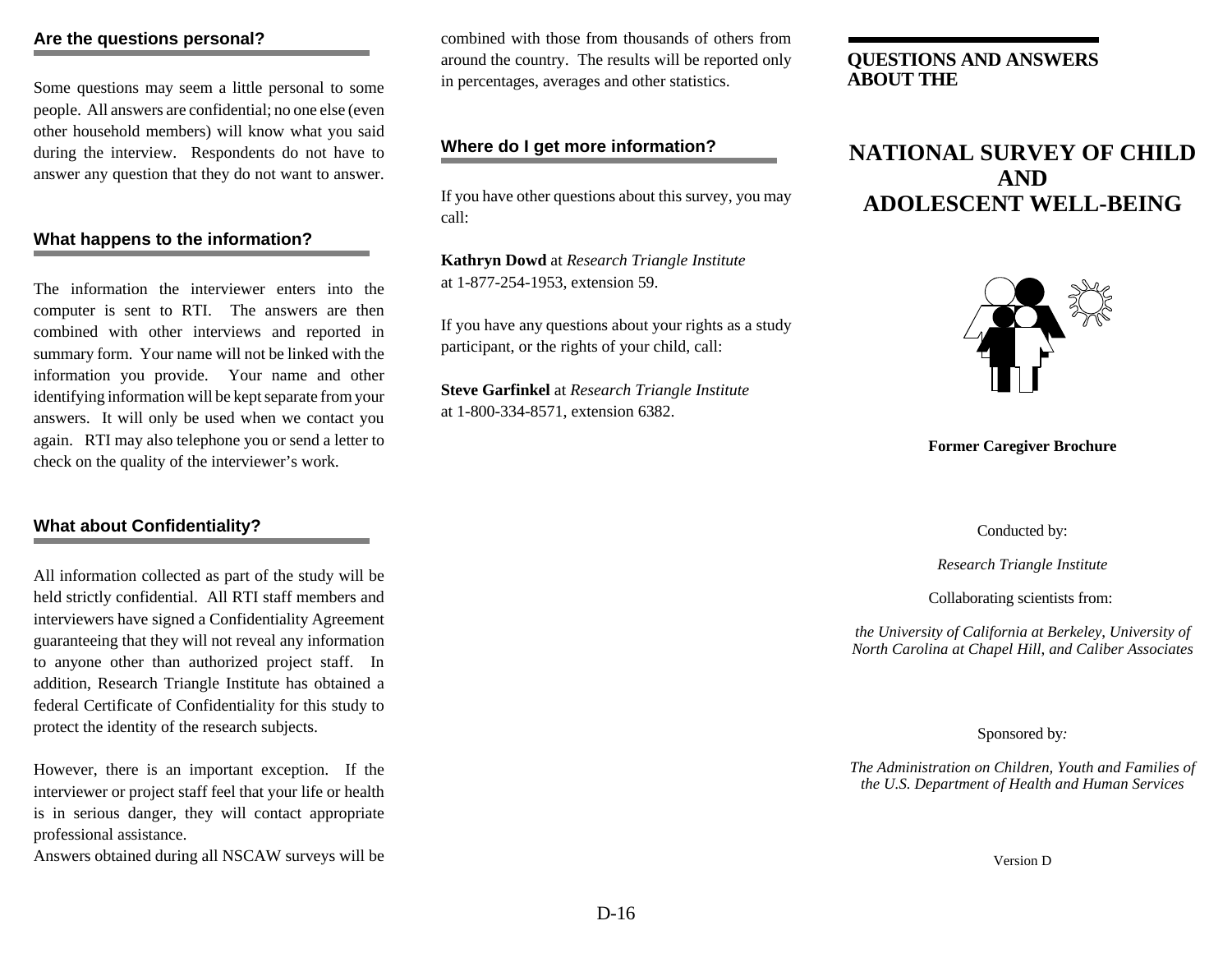## QUESTIONS AND ANSWERS ABOUT THE **NATIONAL SURVEY OF CHILD AND ADOLESCENT WELL-BEING**

 You have been chosen to participate in an important survey called the National Survey of Child and answers to some of the most common questions that Adolescent Well-Being. In this brochure, you will find are asked about the survey.

#### **What is the National Survey of Child and Adolescent Well-Being?**

 The National Survey of Child and Adolescent Well- Being (NSCAW) is designed to collect data from children and their parents or guardians. Information will also be collected from teachers, case workers and to learn about the needs of children and families, about the kinds of services used by children and families, and about other services provided by child welfare other child welfare agency personnel, and administrative records. The information will be used agencies.

### **Why should I participate?**

 This is an opportunity to have your voice heard, to talk about your child's needs from your own point of view, and help other families in similar situations.

### **Who is doing this study?**

 The survey is being sponsored by the Children's Bureau of the United States Department of Health and conducting the survey, and is not affiliated with the Human Services. Research Triangle Institute (RTI) is child welfare agency.

### **Who is RTI?**

 Research Triangle Institute (RTI) is a private, not-for- Triangle Park, North Carolina. Closely associated with the University of North Carolina, Duke University and North Carolina State University, RTI conducts profit research organization located in Research

 conduct the interviews with children, families, and case laboratory and survey research for government and industrial clients. Professional RTI interviewers will workers.

### **How was I chosen?**

 In doing this survey, we cannot talk to everyone in the selected to participate in this study. We want to interview you about your child, your experiences with the child welfare system, and your family. Because your contribution is important, we will pay you \$50 for country. That would cost too much and take too long. So, we scientifically selected a "sample" of children who have come into contact with the child welfare system during the past 12 months. Your child was participating in the study.

### **How will I be involved?**

 You will be asked to answer questions about your child's first year of life and the time they spent with you. You will also be asked about services your child or family receives and your family's situation.

 changes over time, we would like to contact you and your child again 1 year, 2 years, and 3 years after the again if the child is back in your care. Each of these additional interviews will also be completely To help us understand how the well-being of children first interview. We would also like to talk with you voluntary.

 We will also call you in between these visits to ask some questions about services you may have received.

### **How will my child be involved?**

 Your child's involvement will vary depending on his or her age. Young children will be observed by a

 development and language skills. The interviewer will talk with older children about their development, interviewer will ask your permission to observe or talk professional RTI interviewer to assess their family experiences, school, and friends. The with the sampled child.

### **How is the study being conducted?**

 A professional RTI interviewer will make a personal visit to interview you. The interviewer will read the questions off of a computer screen and type the answers into the computer.

 may choose whether or not to participate in the study. We will ask for your permission before we contact The interviewer will ask for your permission before approaching your child for an interview. Your child your child's teacher or child care provider.

### **How will I recognize the RTI interviewer?**

 The interviewer will carry an RTI identification badge with his or her picture on it. The interviewer will also have letters of authorization from the Children's Bureau, U.S. Department of Health and Human Services and the Research Triangle Institute.

### **How long will it take?**

 schedule the interview whenever it is most convenient The interview may last up to 90 minutes. We will for you.

### **Are the questions personal?**

Some questions may seem a little personal to some people. All answers are confidential; no one else (even other household members) will know what you said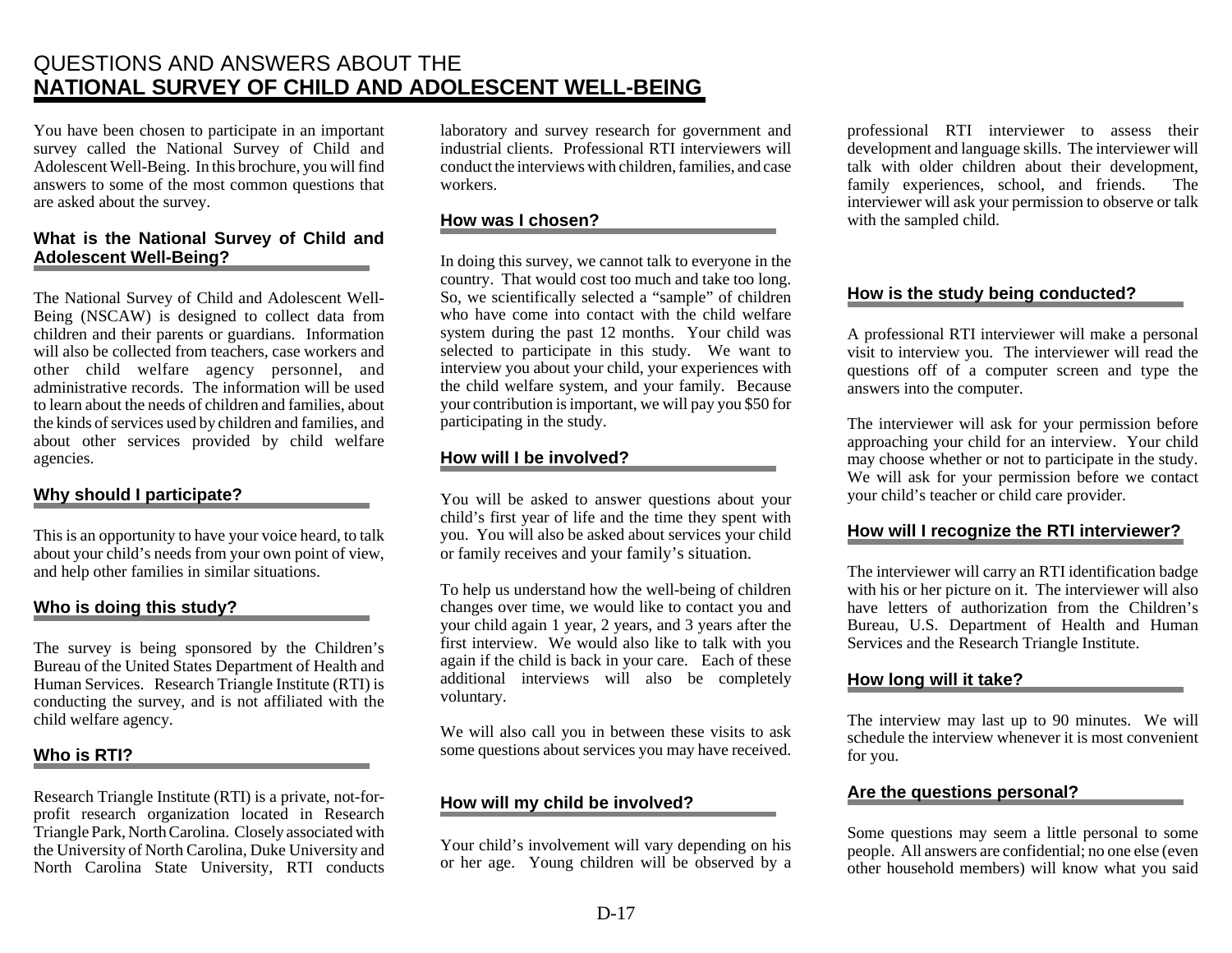during the interview. Respondents do not have to answer any question that they do not want to answer.

#### **What happens to the information?**

 The information the interviewer enters into the computer is sent to RTI. The answers are then combined with other interviews and reported in not be linked with the information you provide. Your name and other identifying information will be kept separate from your answers. It will only be used when we contact you again. RTI may also telephone you or send a letter to check on the quality of the interviewer's summary form. Your name and your child's name will work.

#### **How will teachers and child welfare agency personnel be contacted?**

 After you have given us permission, we will contact participate in the survey. Teachers will be asked questions about your child's school performance, behavior, relationships with other children, and child care, his or her play, and how he or she gets your child's teacher or child care provider by mail to participation in school activities such as sports and clubs but will not be told about the family's contact with the child welfare system. Child care providers will be asked about your child's behavior while in along with other children.

 Also we will ask permission to keep and use in our research any information we may obtain from talking to the child's caseworker. The caseworker will be asked questions about the child welfare services provided to your child and family. The caseworker will be asked to refer to your child's service records.

#### **What about Confidentiality?**

 All information collected as part of the study will be held strictly confidential. All RTI staff members and interviewers have signed a Confidentiality Agreement guaranteeing that they will not reveal any information to anyone other than authorized project staff. In addition, Research Triangle Institute has obtained a

 federal Certificate of Confidentiality for this study to protect the identity of the research subjects.

 However, there are two important exceptions. If the law to report that the life or health of your child is in danger, they will inform the appropriate county or state serious danger, they will contact appropriate interviewer or project staff feel they are required by agency. Also, if they feel that your life or health is in professional assistance.

 The interviewer will ask for your permission before approaching your child for an interview. At that point, your child may choose whether or not to participate in contact your child's teacher or child care provider. We will also request your permission to keep and use the study. We will ask for your permission before we any information we may obtain from talking to your child's caseworker.

 To protect your privacy and that of your child, neither of you will know the other's answers to the interview surveys will be combined with those from thousands of reported only in percentages, averages and other questions. Answers obtained during all NSCAW others from around the country. The results will be statistics.

#### **Where do I get more information?**

 If you have other questions about this survey, you may call:

**Kathryn Dowd** at *Research Triangle Institute*  at 1-877-254-1953, extension 59.

If you have any questions about your rights as a study participant, or the rights of your child, call:

**Steve Garfinkel** at *Research Triangle Institute*  at 1-800-334-8571, extension 6382.

### **QUESTIONS AND ANSWERS ABOUT THE**

## **NATIONAL SURVEY OF CHILD AND ADOLESCENT WELL-BEING**



#### **Former Caregiver who is also Child's Legal Guardian Brochure**

Conducted by:

*Research Triangle Institute* 

Collaborating scientists from:

*the University of California at Berkeley*, *University of North Carolina at Chapel Hill*, *and Caliber Associates* 

Sponsored by*:* 

*The Administration on Children, Youth and Families of the U.S. Department of Health and Human Services*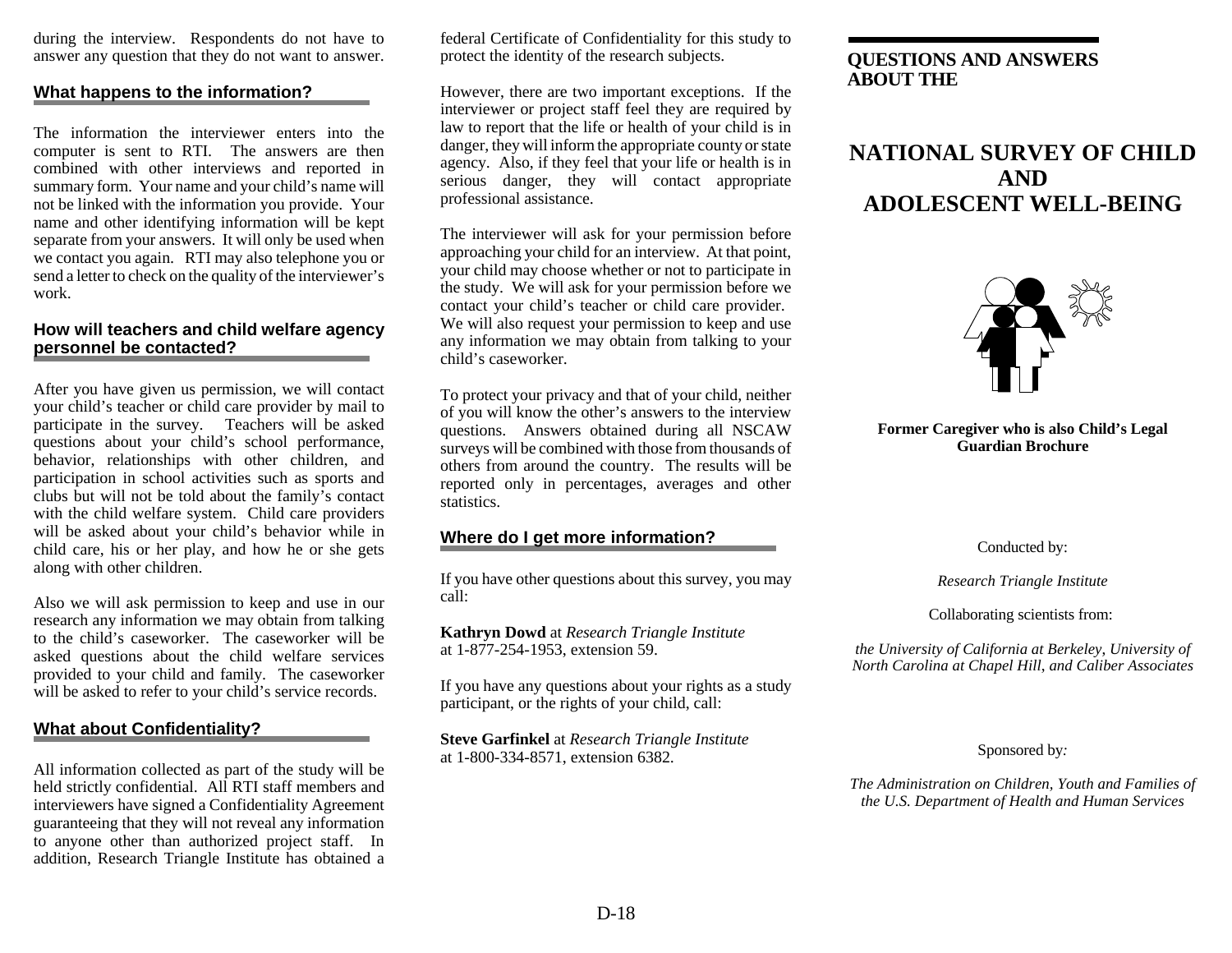### **Parent/Guardian Informed Consent/Permission for Child Interview**

National Survey of Child and Adolescent Well-Being (NSCAW)

#### **NSCAW**

The Administration on Children, Youth and Families of the U.S. Department of Health and Human Services is funding a national survey of children and families in the child welfare system. Research Triangle Institute (RTI), a not-for-profit research organization in North Carolina, and staff at the University of North Carolina at Chapel Hill, the University of California at Berkeley, and Caliber Associates are conducting this survey.

#### **SELECTION OF CHILDREN**

RTI Field Interviewers are contacting families of children selected from child welfare agencies throughout the United States. Your child is among over 6,000 children randomly selected to be interviewed. We must have permission from a parent or legal guardian before we observe or talk with the child. At that point, your child may choose whether or not to participate in the study.

#### **PURPOSE OF THIS NSCAW INTERVIEW**

We want to interview you about your child, your experiences with the child welfare system, and your family. Your answers combined with the answers of other care givers in the study will help us describe the needs of children and their use of available child welfare services. The information will be summarized in research reports and be used to help policy makers improve the child welfare system.

#### **TYPES OF QUESTIONS FOR PARENT**

Your interview may last up to 90 minutes. The interviewer will ask questions about your child's learning, behavior at home and at school, health, and relationships with friends. For older children, we will ask you about their participation in potentially risky behaviors. You will also be asked about services your child or family may receive, including your level of satisfaction with those services. In addition, we will ask questions about your attitudes about raising children, life experiences, family support, involvement with school and community activities, your interaction with your child, and things that may happen in your family like violence in the home, drug abuse, and other risky behaviors such as drinking, drug use, and involvement with the police. If you are the child's legal guardian, we will ask your permission to keep and use in our research any information we may obtain from talking to the child's caseworker. Also, we will ask your permission to contact the child's teacher or child care provider.

#### **TYPES OF QUESTIONS FOR CHILD**

The interview with your child may last from 45 to 90 minutes, depending on the child's age and personal experiences. You will not know how your child answers the questions. Very young children will be observed to assess their language skills and how well they understand and perform certain tasks. Older children will be interviewed about the kinds of things they can do, their behavior at home and at school, how they feel about family, friends, and school, and about people who help

Version C

them at school or at other places. We will also ask about their participation in potentially risky activities, such as skipping school, smoking, and drinking, and their exposure to violence. Older children will be asked about their drug use and sexual activities.

#### **VOLUNTARY PARTICIPATION**

Your participation in this study is completely voluntary. You can refuse to answer any and all questions. Your refusal would not affect any benefits that you or your child may be receiving. You have the right to stop the interview at any time.

Your child's participation in this study is also completely voluntary. He or she can refuse to answer any and all questions. His or her refusal would not affect any benefits or services that he/she may be receiving. Your child has the right to stop the interview at any time.

#### **RISKS**

There are no physical risks to you or your child from participating in this interview. It is possible that some questions might make you or your child uncomfortable or feel various emotions, such as sadness. If we learn during the course of these interviews that the life or health of the child is in danger, we will share that information with the appropriate county or state agency. More information is provided in the Confidentiality section below.

#### **BENEFITS**

There are no direct benefits to you or your child from answering our questions. However, you will be helping us learn more about the needs of children and the services available to them.

#### **FUTURE CONTACTS**

To help us understand how the well-being of children changes over time, we would like to contact you and your child again 18 months after the first interview. We would also like to talk with you again if the child is still in your care. Each of these additional interviews will also be completely voluntary.

We will also call you in between these visits to ask some questions about services the child may have received, and to ask about your child's well-being.

#### **CONFIDENTIALITY**

Your answers will be entered into a computer and labeled with a case identification number. Your name and that of your child will not be reported with any information you provide. Information you provide will be combined with answers of many others and reported in a summary form. To protect the privacy of both you and your child, neither of you will know the other's interview answers. All staff involved in this research are committed to confidentiality and have signed a Confidentiality Pledge. In addition, Research Triangle Institute has obtained a federal Certificate of Confidentiality for this study to protect the identity of the research subjects.

There are two important exceptions. If the interviewer or project staff feel that they are required by law to report that your child's life or health is in danger, they will inform the appropriate county or state agency. Also, if they feel that your life or health is in serious danger, they will contact appropriate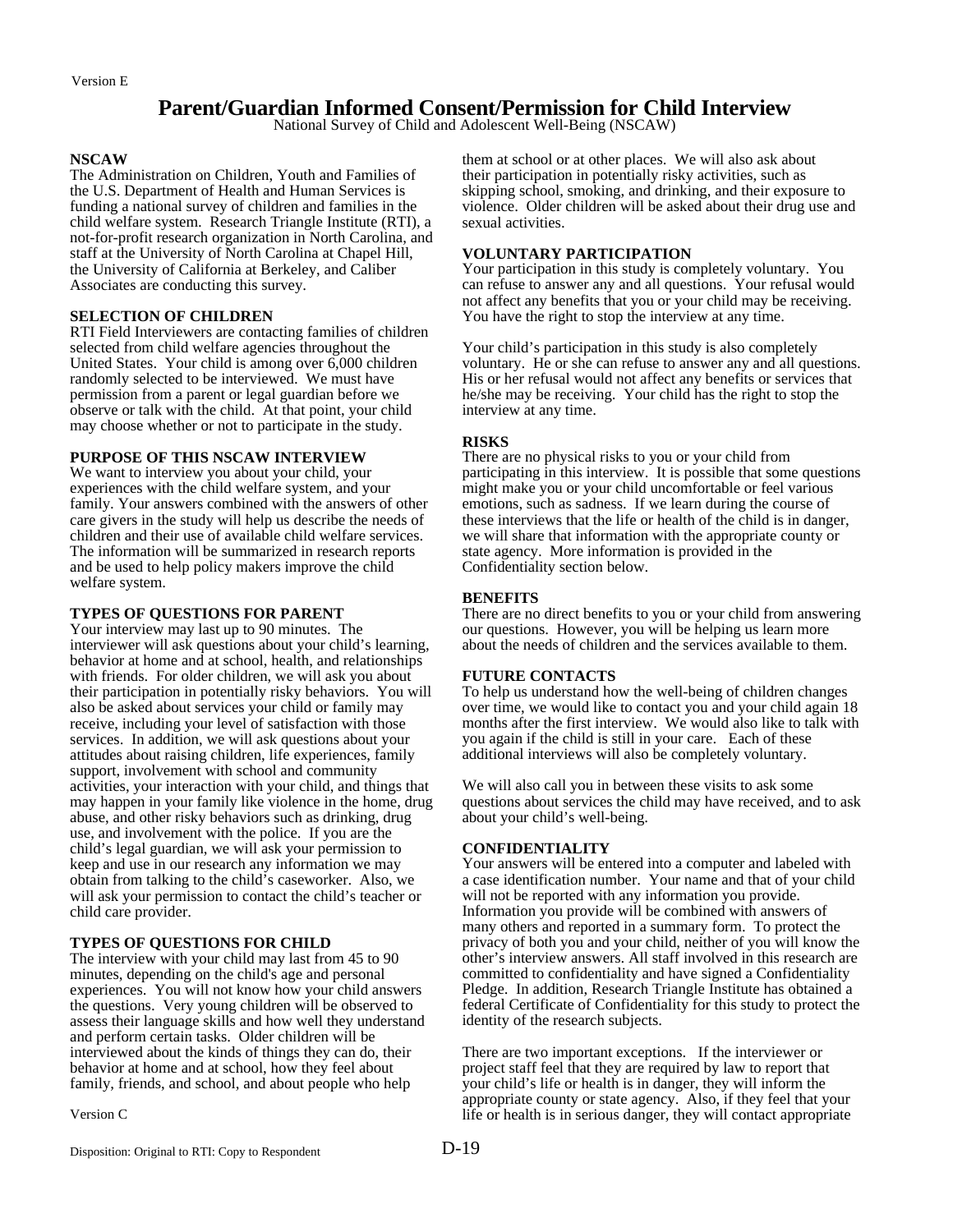professional assistance.

#### **QUESTIONS**

If you have any questions about the study, you may call Kathryn Dowd at the Research Triangle Institute, 1-877 254-1953 Extension 59 (toll-free number). If you have any questions about your rights as a study participant, you may call Steven Garfinkel at the Research Triangle Institute, 1-800-334-8571 (toll-free number).

You will be given a copy of this consent form to keep. Because your contribution is important, we will pay you \$50 in cash for participating in the interview. We will also give your child a gift certificate for participating in the study. The amount of the gift certificate is \$20 for children age 11 or older and \$10 for children age 10 or younger. If you participate in future rounds of the study, you and your child will be paid for participating in the in-person interviews.

According to the Paperwork Reduction Act of 1995, no persons are required to respond to a collection unless it displays a valid OMB control number. The valid OMB control number for this information collection is 0970-0202. The time required to complete the parent interview is estimated to be 90 minutes. The time required to complete the child interview is estimated to be 45 to 90 minutes, depending on the child's age and personal experiences.

The Federal Government has issued a Certificate of Confidentiality (authorized by the Public Health Service Act Section 301(d), 42 U.S.C Section 241 (d), 1988) to the researchers who are conducting this study which authorizes us to protect the privacy of individuals who participate.

The above information has been explained to me and I give consent for:

**\_\_\_ my interview.** 

I give my permission for:

**\_\_\_ my child to be approached for an interview.** 

Signature of Parent/Guardian **Printed Name of Youth** Printed Name of Youth

Signature of Interviewer Date

We are using a new quality control system. The system runs on the computer and may record what you and I say to each other during parts of the interview. Neither you or I will know when the computer is recording our conversation. The recording will be reviewed by project staff at RTI to monitor my work. The recordings will only be used for those purposes, and will be kept confidential. The files will be destroyed after they have been used to review my work. Those project staff who listen to the recording will know who I am, but will not know who you are. Is it all right with you if this quality control system runs during this interview?

Yes, I consent to having portions of this interview recorded by the computer

No, I do not want any portion of this interview recorded.

Version C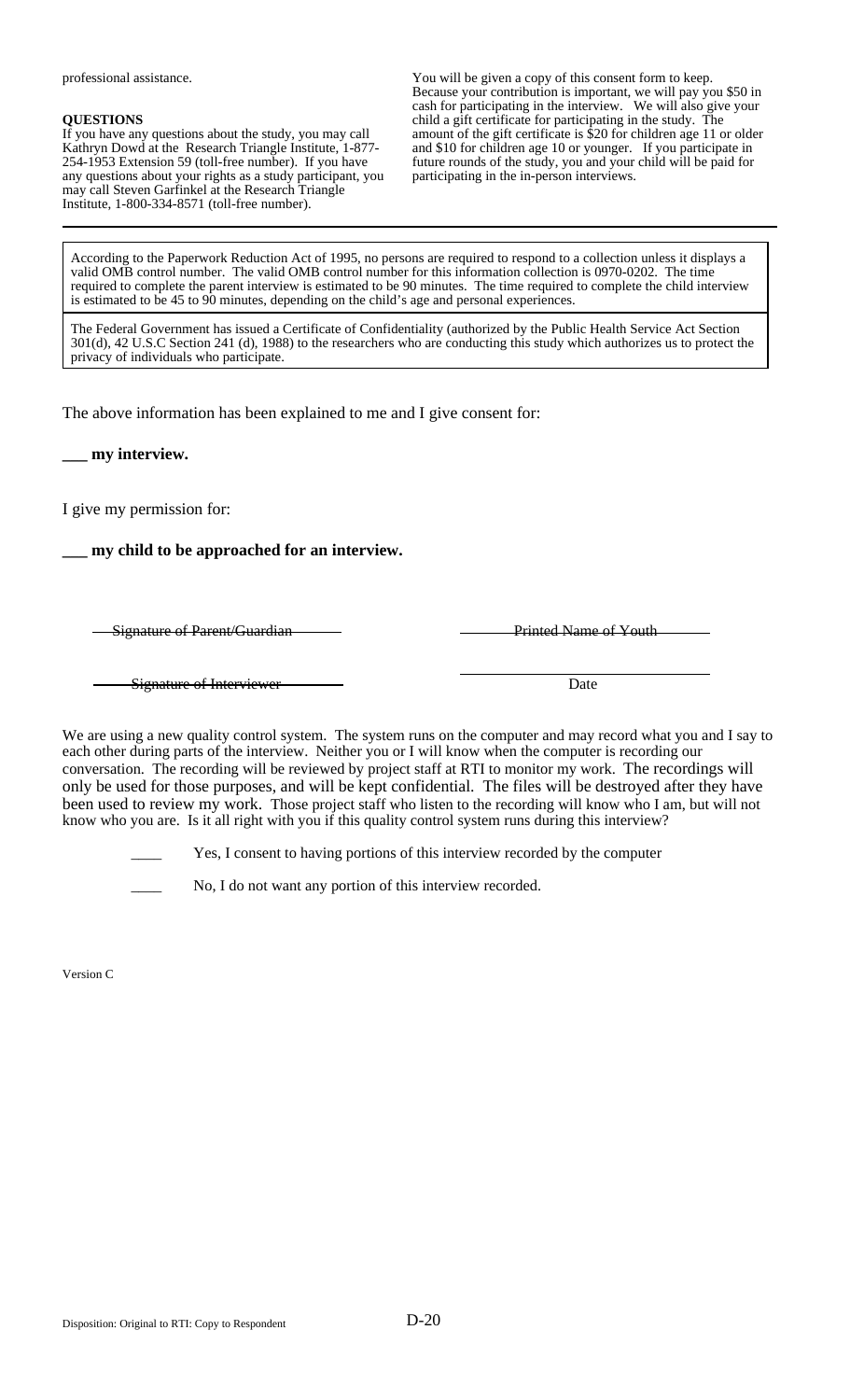### **Foster Parent Informed Consent/Permission for Child Interview**

National Survey of Child and Adolescent Well-Being (NSCAW)

#### **NSCAW**

The Administration on Children, Youth and Families of the U.S. Department of Health and Human Services is funding a national survey of children and families in the child welfare system. Research Triangle Institute (RTI), a not-for-profit research organization in North Carolina, and the University of North Carolina at Chapel Hill, the University of California at Berkeley, and Caliber Associates are conducting this survey.

#### **SELECTION OF CHILDREN**

RTI Field Interviewers are contacting families of children selected from child welfare agencies throughout the United States. Your foster child is among over 6,000 children randomly selected to be interviewed. We must have permission from a parent or legal guardian before we observe or talk with the child. At that point, your foster child may choose whether or not to participate in the study.

#### **PURPOSE OF THIS NSCAW INTERVIEW**

We want to interview you about your foster child, your experiences with the child welfare system, and your family. Your answers combined with the answers of other caregivers in the study will help us describe the needs of children and their use of available child welfare services. The information will be summarized in research reports and be used to help policy makers improve the child welfare system.

#### **TYPES OF QUESTIONS FOR FOSTER PARENT**

Your interview may last up to 90 minutes. The interviewer will ask questions about your foster child's learning, behavior at home and at school, health, and relationships with friends. For older children, we will ask about their participation in potentially risky behaviors. You will also be asked about services your foster child or family may receive. In addition, we will ask questions about your attitudes about raising children, life experiences, family support, involvement with school and community activities, and your interaction with your foster child. If you are the child's legal guardian, we will ask your permission to keep and use in our research any information we may obtain from talking to the child's caseworker. Also, we will ask your permission to contact the child's teacher or child care provider.

#### **TYPES OF QUESTIONS FOR CHILD**

The interview with your foster child may last from 45 to 90 minutes, depending on the child's age and personal experiences. You will not know how your child answers the questions. Very young children will be observed to assess their language skills and how well they understand and perform certain tasks. Older children will be interviewed about the kinds of things they can do, their behavior at home and at school, how they feel about family, friends, and school, and about people who help them at school or at other places. We will also ask about their participation in potentially risky activities, such as skipping school, smoking, and drinking, and their

Version B

exposure to violence. Older children will be asked about their drug use and sexual activities.

#### **VOLUNTARY PARTICIPATION**

Your participation in this study is completely voluntary. You can refuse to answer any and all questions. Your refusal would not affect any benefits that you or your foster child may be receiving. You have the right to stop the interview at any time.

Your foster child's participation in this study is also completely voluntary. He or she can refuse to answer any and all questions. His or her refusal would not affect any benefits or services that he/she may be receiving. Your foster child has the right to stop the interview at any time.

#### **RISKS**

There are no physical risks to you or your foster child from participating in this interview. It is possible that some questions might make you or the child uncomfortable or feel various emotions, such as sadness.

#### **BENEFITS**

There are no direct benefits to you or your foster child from answering our questions. However, you will be helping us learn more about the needs of children and the services available to them.

#### **FUTURE CONTACTS**

To help us understand how the well-being of children changes over time, we would like to contact your foster child again 18 months after this first interview. We would also like to talk with you again then if the child is still in your care. Each of these additional interviews will also be completely voluntary.

We will also call you in between these visits to ask some questions about services the child may have received, and to ask about the child's well-being.

#### **CONFIDENTIALITY**

Your answers will be entered into a computer and labeled with a case identification number. Your name and that of your foster child will not be reported with any information you provide. Information you provide will be combined with answers of many others and reported in a summary form. To protect the privacy of both you and your foster child, neither of you will know the other's interview answers. All staff involved in this research are committed to confidentiality and have signed a Confidentiality Pledge. In addition, Research Triangle Institute has obtained a federal Certificate of Confidentiality for this study to protect the identity of the research subjects.

There is an important exception. If the interviewer or project staff feel that they are required by law to report your foster child's life or health is in danger, they will inform the appropriate county or state agency.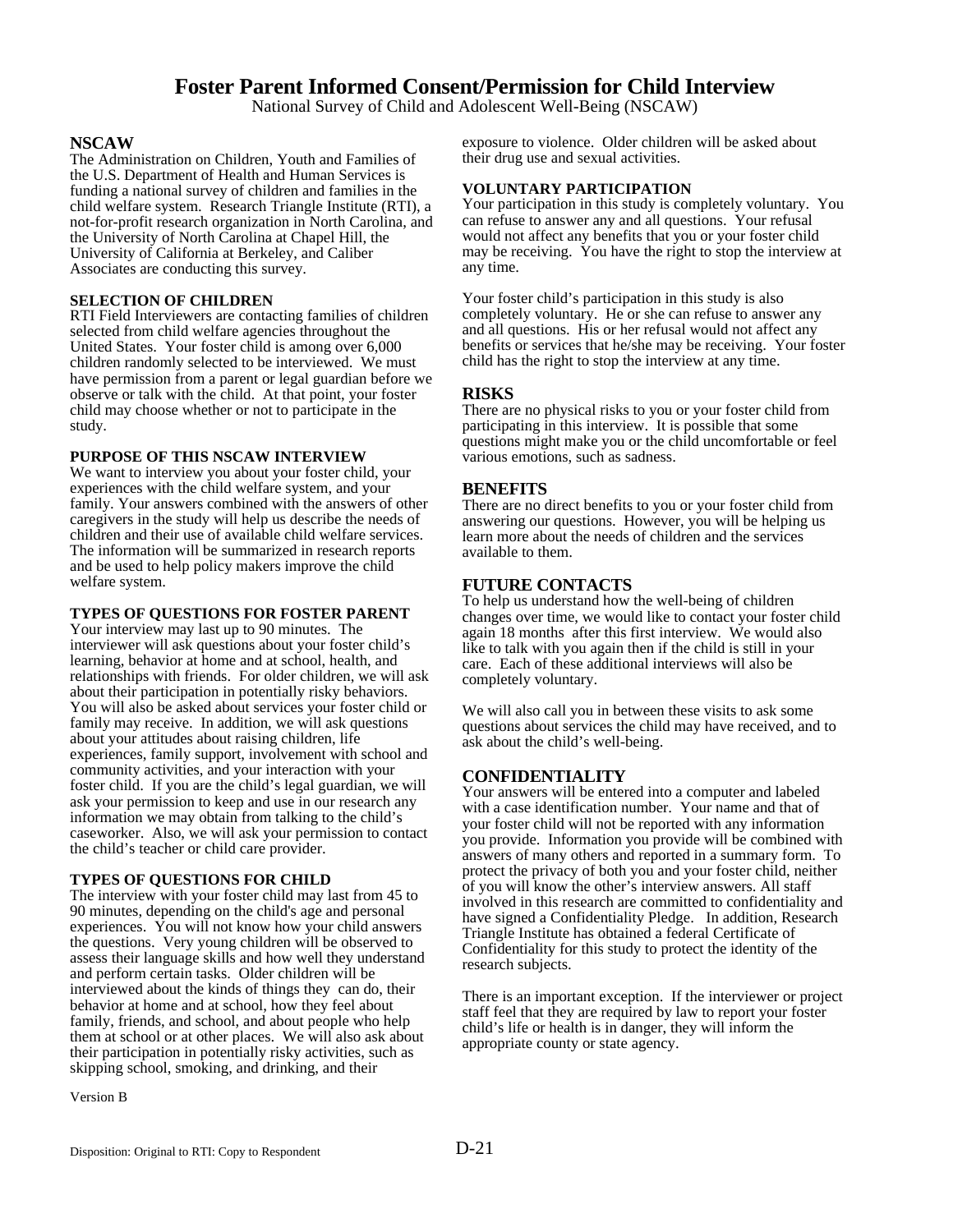#### **QUESTIONS**

If you have any questions about the study, you may call Kathryn Dowd at the Research Triangle Institute, 1-877 254-1953 Extension 59 (toll-free number). If you have any questions about your rights as a study participant, you may call Steven Garfinkel at the Research Triangle Institute, 1-800-334-8571 (toll-free number).

You will be given a copy of this consent form to keep. Because your contribution is important, we will pay you \$50 in cash for participating in the interview. We will also give your foster child a gift certificate for participating in the study. The amount of the gift certificate is \$20 for children age 11 or older and \$10 for children age 10 or younger. If you participate in future rounds of the study, you and your foster child will be paid for participating in the inperson interviews.

According to the Paperwork Reduction Act of 1995, no persons are required to respond to a collection unless it displays a valid OMB control number. The valid OMB control number for this information collection is 0970-0202. The time required to complete the foster parent interview is estimated to be 90 minutes. The time required to complete the child interview is estimated to be 45 to 90 minutes, depending on the child's age and personal experiences.

The Federal Government has issued a Certificate of Confidentiality (authorized by the Public Health Service Act Section 301(d), 42 U.S.C Section 241 (d), 1988) to the researchers who are conducting this study which authorizes us to protect the privacy of individuals who participate.

The above information has been explained to me and I give consent for:

**\_\_\_\_ my interview.** 

As legal guardian, I give my permission for:

### **\_\_\_ my foster child to be approached for an interview.**

Signature of Parent/Caregiver Printed Name of Youth

Signature of Interviewer **Date** 

We are using a new quality control (QC) system. The system runs on the computer and may record what you and I say to each other during parts of the interview. Neither you or I will know when the computer is recording our conversation. The recording will be reviewed by project staff at RTI to monitor my work. The recordings will only be used for those purposes, and will be kept confidential. The files will be destroyed after they have been used to review my work. Those project staff who listen to the recording will know who I am, but will not know who you are. Is it alright with you if this QC system runs during this interview?

Yes, I consent to having portions of this interview recorded by the computer to test the quality control system.

No, I do not want any portion of this interview recorded.

Version B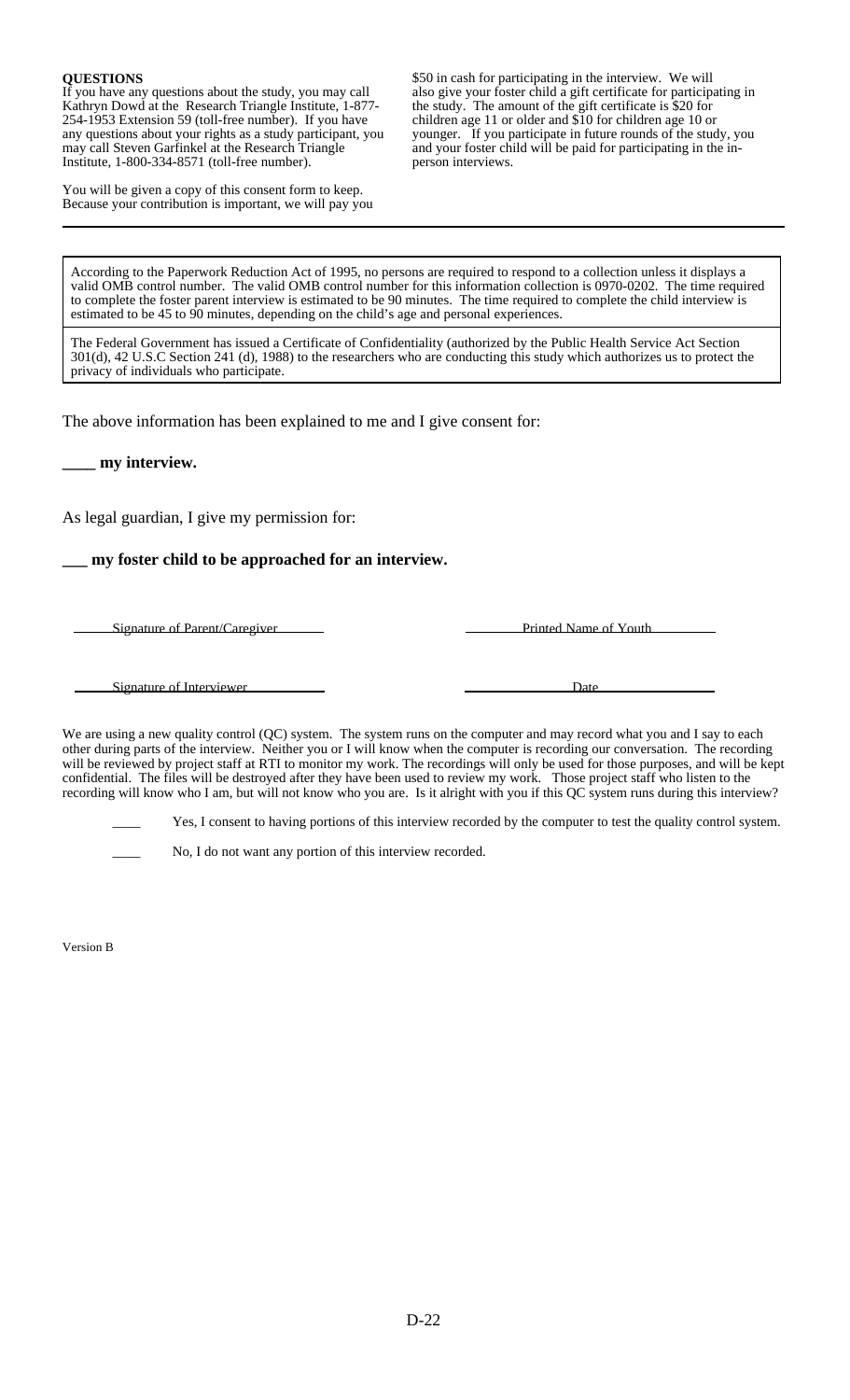## **Agreement for Youth Aged 7 to 10**

National Survey of Child and Adolescent Well-Being (NSCAW)

NAME OF YOUTH:

NAME OF PARENT/CAREGIVER:

My name is \_\_\_\_\_\_\_\_\_\_\_\_\_\_\_\_\_\_\_\_. I work for a company called the Research Triangle Institute. We are talking to some kids across the United States. The questions we will ask you are about the kinds of things you can do, how you behave at home and at school, how you feel about your family, your friends, and school, and about people who may help you. There are also some questions about things that may have happened in your home that scared or hurt you. You may also find that some of these questions bring back sad or frightening memories.

\_\_\_\_\_\_\_\_\_\_\_\_\_\_\_\_\_\_\_\_\_\_\_\_\_\_\_\_\_\_\_ said it was okay for you to talk with me about these things. If it is okay with you, I would like to ask you some questions. Our talk today will last between one and two hours, depending on how much you have to say. We'd like to come back to talk to you again in about 18 months.

I am going to enter your answers into a little computer I carry with me. Your answers will be labeled with a special number instead of your name so no one else will know these are your answers. No one will see your answers. There is one special case where I can't promise not to tell anyone. If during our talk today I learn that your life or health is in danger, I will have to tell someone whose job it is to see that you are safe and protected.

If you don't want to talk to me, that is okay. If you don't want to answer a certain question, that is also okay. If you want to take a break at any time, just tell me.

You will be given a copy of this consent form to keep. When we finish I will give \_\_\_\_\_\_\_\_\_\_\_\_\_\_\_\_\_\_\_\_\_\_\_\_\_\_\_\_ \$10 gift certificate from (TOY STORE) for you to say thanks for taking the time to talk with me.

May I ask you the questions?

YOUTH AGREES -----> Would you like to sign your name on this form?

YOUTH DOES **NOT** AGREE

YOUTH DID NOT APPEAR TO UNDERSTAND EXPLANATION

Signature of Youth **Signature of Interviewer** Date

We are using a new quality control (QC) system. The system runs on the computer and may record what you and I say to each other during parts of the interview. Neither you or I will know when the computer is recording what we say. The recording will be reviewed by people at RTI to monitor my work. The recordings will only be used for those purposes, and will be kept confidential. The files will be destroyed after they have been used to review my work. Those project staff who listen to the recording will know who I am, but will not know who you are. Is it alright with you if this QC system runs during this interview?

Yes, I consent to having portions of this interview recorded by the computer.

No, I do not want any portion of this interview recorded.

Version H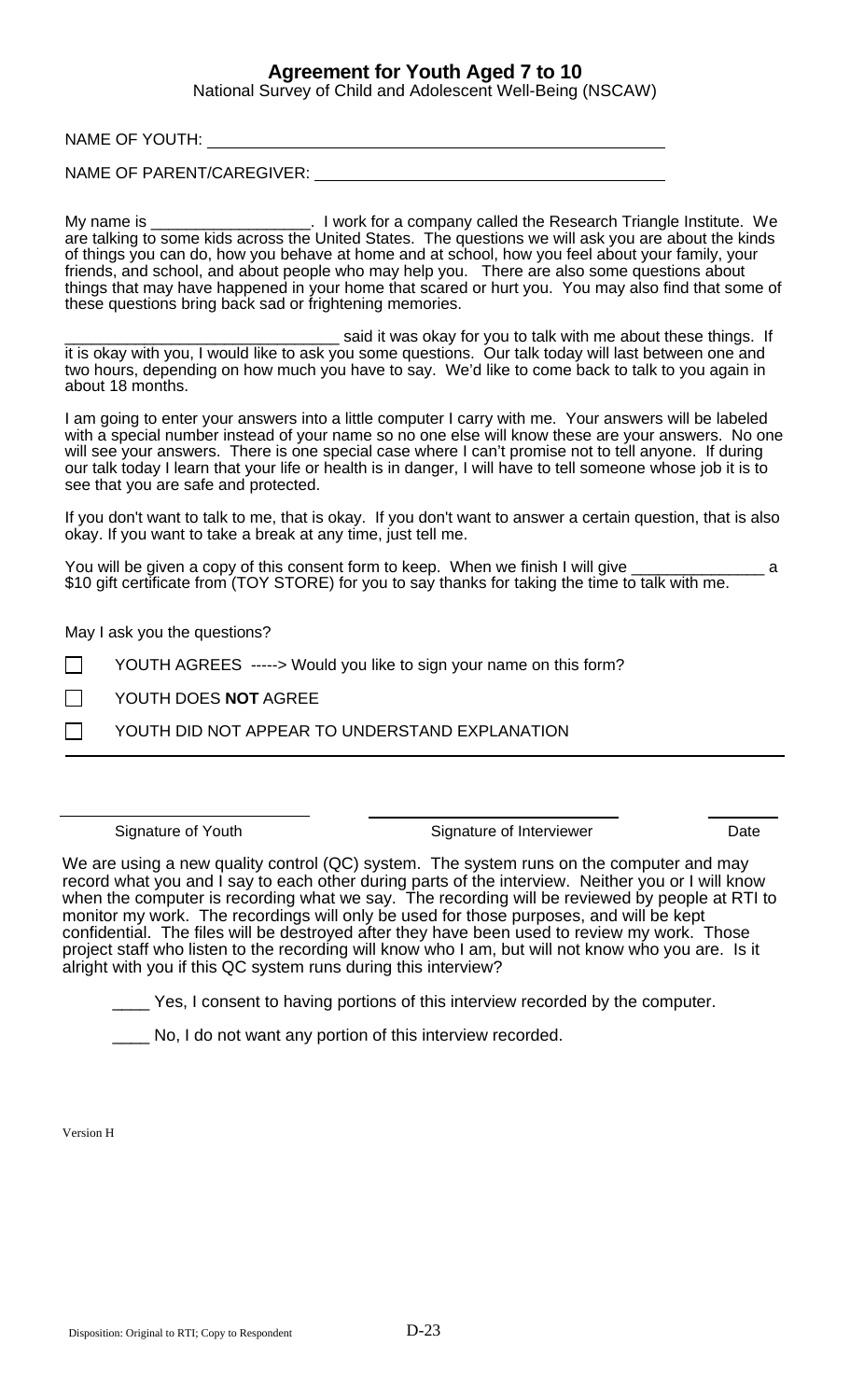## **Agreement for Youth Aged 11 to 17**

National Survey of Child and Adolescent Well-Being (NSCAW)

NAME OF YOUTH:

NAME OF PARENT/CAREGIVER:

My name is \_\_\_\_\_\_\_\_\_\_\_\_\_\_\_\_\_. I work for a company called the Research Triangle Institute. We are talking to kids all over the United States about this study. The questions we will ask you are about the kinds of things you can do, how you behave at home and at school, how you feel about your family, your friends, and school, and about people who may help you. We also want to ask you about things you may do that your parents don't know about or don't like for you to do, such as skipping school, smoking, drinking, vandalism, using drugs, sexual activities, and other risky or illegal behaviors. There are also some questions about things that may have happened in your home that scared or hurt you. You may also find that some of these questions bring back sad or frightening memories.

has given permission for you to talk with me about these things. If it is okay with you, I would like to ask you some questions. Our talk today will last between one and two hours, depending on your experiences. We'd like to come back to talk to you again in about 18 months.

I am going to enter your answers into a portable computer. Your name will be kept private. Your answers will be labeled with a special number instead of your name so no one else will know these are your answers. No one will see your answers to any of these questions. There is one exception. If I learn during our talk that your life or health could be in danger, I will tell someone whose job it is to see that you are safe and protected.

If you don't want to talk to me, that is okay. If you don't want to answer a certain question, that is also okay. If you want to take a break at any time, just tell me.

You will be given a copy of this consent form to keep. When we finish I will give you a \$20 gift certificate to thank you for taking time to talk to me.

May I talk to you and ask you the questions?

YOUTH AGREES

YOUTH DOES **NOT** AGREE

YOUTH DID NOT APPEAR TO UNDERSTAND EXPLANATION . .

The above information has been explained to me and I agree to participate in this study.

Signature of Youth Signature of Interviewer Date

We are using a new quality control (QC) system. The system runs on the computer and may record what you and I say to each other during parts of the interview. Neither you or I will know when the computer is recording what we say. The recording will be reviewed by people at RTI to monitor my work. The recordings will only be used for those purposes, and will be kept confidential. The files will be destroyed after they have been used to review my work. Those project staff who listen to the recording will know who I am, but will not know who you are. Is it alright with you if this QC system runs during this interview?

\_\_\_\_ Yes, I consent to having portions of this interview recorded by the computer.

No, I do not want any portion of this interview recorded.

Version I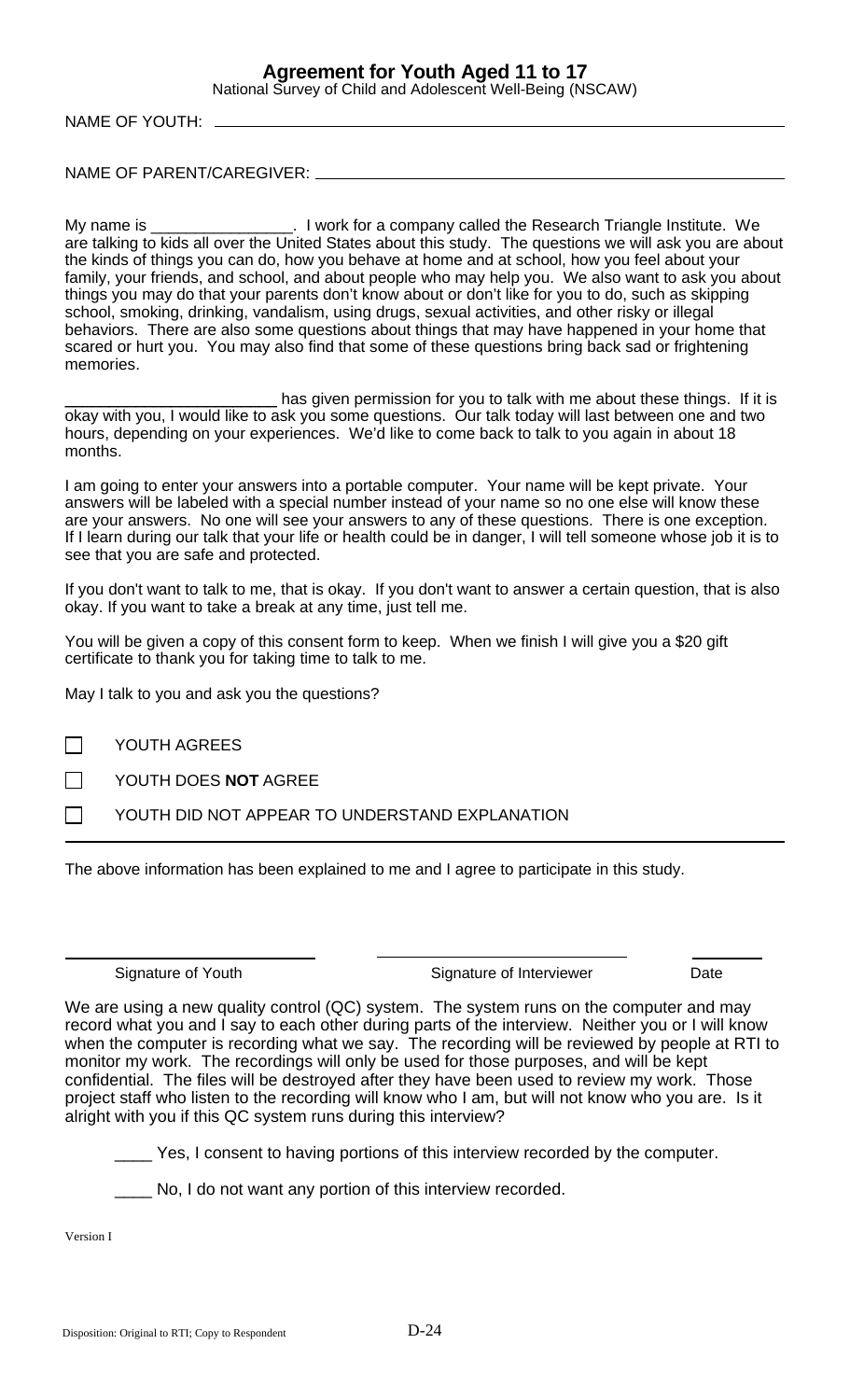### **Authorization for Child Care Provider or Teacher to Release Information**

### *Child Care Provider/Teacher Authorization Form National Teacher Survey of Children and Adolescents*

| Name of (<br>$\epsilon$ Child: | 000 |
|--------------------------------|-----|

| Case |  |  |
|------|--|--|
| ID#: |  |  |
|      |  |  |
|      |  |  |

 By signing this form, I give permission to the Research Triangle Institute to contact my child's primary teacher, language arts teacher, special education teacher, child care provider, or other classroom instructor who has taught my child for at least two months within the current or last school year. I understand that information regarding my child's behavior during class time, interactions with classmates, teachers, peers, and involvement in school-related activities such as sports and clubs will be collected. I further understand that school performance and attendance information will also be obtained.

 The purpose or need for such disclosure is to obtain information for a research study my child and I are participating in to learn more about the behavior, learning, development, and needs of children up to 18 years of age. The study is being funded by the U.S. Department of Health and Human Services (DHHS) and is being conducted by the Research Triangle Institute.

 I understand that this information will be kept strictly confidential. Any information released because I have signed this consent will be seen only by research personnel and will be used only for research purposes. This information will not be given to anyone else and will not be used in any way other than that explained in this form without my specific written permission. The time period covered by this authorization is one year, ending on

\_\_\_\_\_\_\_\_\_\_\_\_\_\_\_\_\_\_\_\_\_\_\_\_\_\_\_\_\_\_\_\_\_\_\_\_\_\_\_\_\_\_\_\_\_\_\_\_\_\_\_\_\_\_\_\_\_\_\_\_\_\_\_\_\_\_\_\_\_\_\_\_\_\_\_\_\_\_\_\_\_\_\_\_\_\_\_\_\_\_\_\_\_\_\_\_\_\_\_

 The above information has been explained to me and I give permission to my child's teacher or child care provider to release information to the researchers involved in this study.

### **PLEASE PRINT**

| Parent/Guardian's name:                |             |                   |              |            |             |
|----------------------------------------|-------------|-------------------|--------------|------------|-------------|
|                                        |             | <b>FIRST</b>      |              |            | <b>LAST</b> |
| Name of Child's Teacher/               |             |                   |              |            |             |
| Child Care Provider:                   |             |                   |              |            |             |
|                                        |             | <b>FIRST</b>      |              |            | <b>LAST</b> |
| Name of Principal/Center Director:     |             | Mr/Ms             |              |            |             |
|                                        |             | <b>FIRST</b>      |              |            | <b>LAST</b> |
| Name of School/Child Care Provider:    |             |                   |              |            |             |
| Address of School/Child Care Provider: |             |                   |              |            |             |
|                                        |             | NUMBER AND STREET |              |            |             |
|                                        | <b>CITY</b> |                   | <b>STATE</b> | <b>ZIP</b> |             |
| Signature of Parent (if applicable)    |             |                   | Date         |            |             |
|                                        |             |                   |              |            |             |
| Signature of Legal Guardian            |             |                   | Date         |            |             |

Disposition: Original (white) and yellow to RTI; pink to respondent.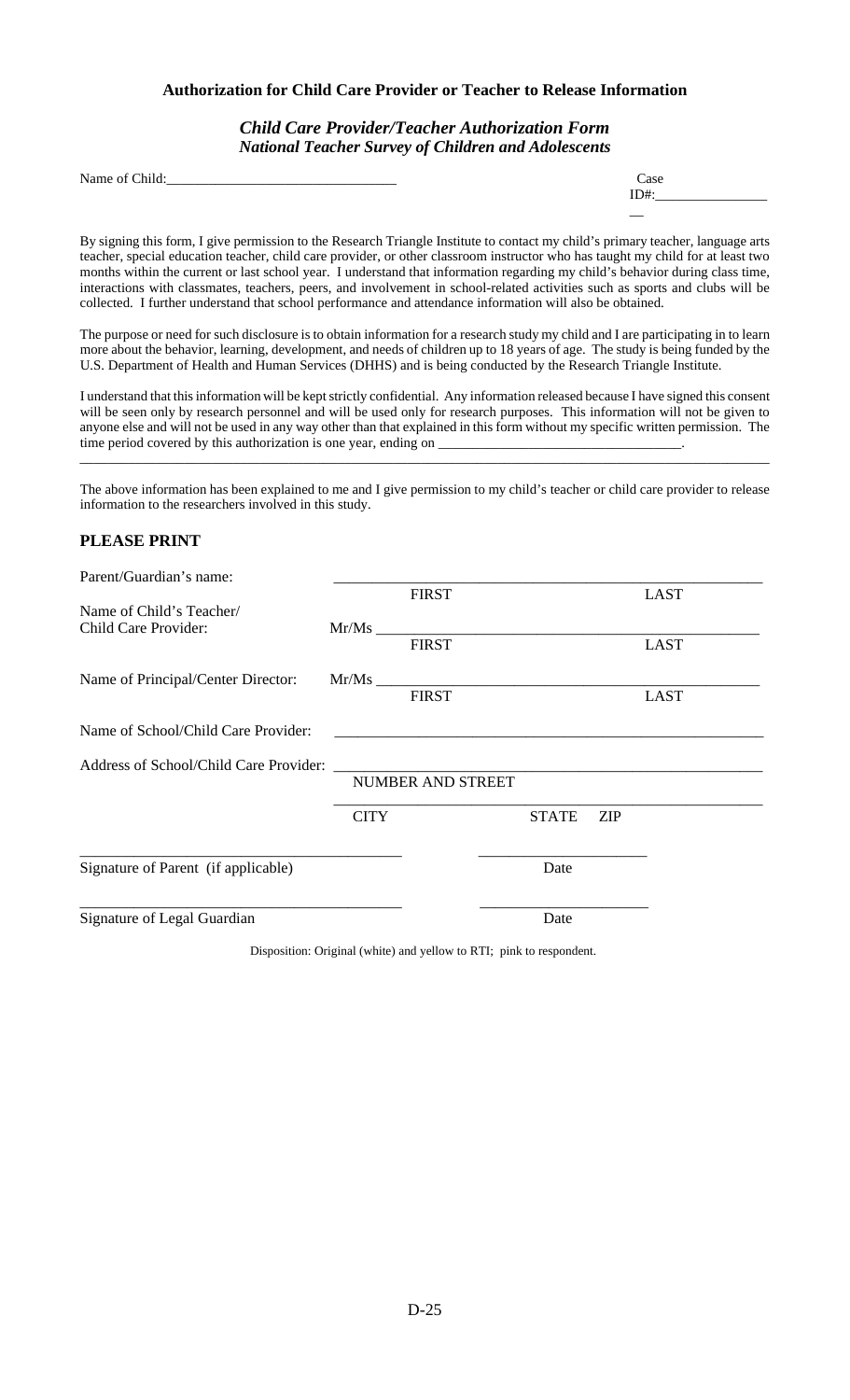### **Caseworker Informed Consent**

National Survey of Child and Adolescent Well-Being (NSCAW)

#### **NSCAW**

The Administration on Children, Youth and Families of the U.S. Department of Health and Human Services is funding a national survey of children and families in the child welfare system. Research Triangle Institute (RTI), a not-for-profit research organization in North Carolina, and staff at the University of North Carolina at Chapel Hill, the University of California at Berkeley, and Caliber Associates are conducting this survey.

#### **SELECTION OF PARTICIPANTS**

RTI project staff are contacting families of children randomly selected from child welfare agencies throughout the United States. You have been contacted because a child in your care was selected to be interviewed. We must have permission from a parent or legal guardian before we observe or talk with the child. At that point, the child may choose whether or not to participate in the study. We will be following these children and their current caregivers for three years, and may recontact you in six months, if the child is still in your care.

#### **CASEWORKER INTERVIEWS**

The majority of the information we collect regards the child, their family, the circumstances of the investigation, and services recommended or provided by your agency. In addition, we would like to ask you a few questions about yourself, your job satisfaction, and the work environment. Your answers combined with the answers of others in the study will help us describe the needs of children and their use of available child welfare services. The information will be summarized in research reports and be used to help policy makers improve the child welfare system.

#### **VOLUNTARY PARTICIPATION**

Your participation in this study is completely voluntary. You can refuse to answer any and all questions. Your decision about participation will not affect you, your job, or any services that the child may be receiving. You have the right to stop the interview at any time.

#### **RISKS**

There are no physical risks to you from participating in this interview. It is possible that some questions might make you uncomfortable or feel various emotions, such as sadness.

#### **BENEFITS**

There are no direct benefits to you or the child from answering our questions. However, you will be helping us learn more about the needs of children and the services available to them.

#### **CONFIDENTIALITY**

Your answers will be entered into a computer and labeled with a case identification number. Your name and that of the child will not be reported with any information you provide. Information you provide will be combined with answers of many others and reported in a summary form. All staff involved in this research are committed to confidentiality and have signed a Confidentiality Pledge. In addition, Research Triangle Institute has obtained a federal Certificate of Confidentiality for this study to protect the identity of the research subjects.

Version A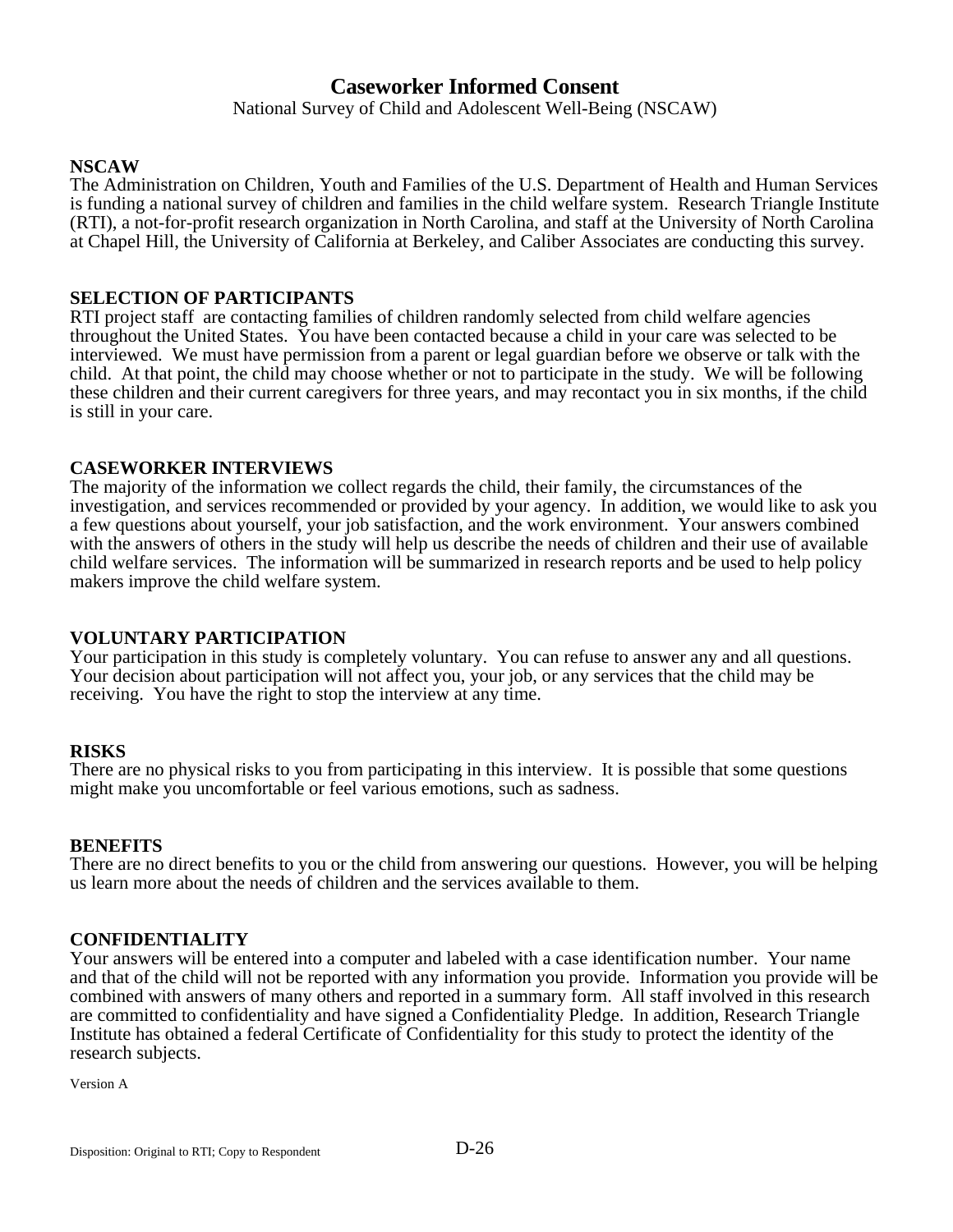### **QUESTIONS**

If you have any questions about the study, you may call Kathryn Dowd at the Research Triangle Institute, 1 877-254-1953 Extension 59 (toll-free number). If you have any questions about your rights as a study participant, you may call Steven Garfinkel at the Research Triangle Institute, 1-800-334-8571 (toll-free number).

You will be given a copy of this consent form to keep.

According to the Paperwork Reduction Act of 1995, no persons are required to respond to a collection unless it displays a valid OMB control number. The valid OMB control number for this information collection is 0970-0202. The time required to complete the initial interview is estimated to be 15 minutes. The time required to complete follow-up interviews related to services received is estimated to be one hour.

The Federal Government has issued a Certificate of Confidentiality (authorized by the Public Health Service Act Section 301(d), 42 U.S.C Section 241 (d), 1988) to the researchers who are conducting this study which authorizes us to protect the privacy of individuals who participate.

The above information has been explained to me and I give consent for my interview.

Signature of Caseworker Printed Name of Youth

Signature of Interviewer Date

We are using a new quality control (QC) system. The system runs on the computer and may record what you and I say to each other during parts of the interview. Neither you or I will know when the computer is recording our conversation. The recording will be reviewed by project staff at RTI to monitor my work. The recordings will only be used for those purposes, and will be kept confidential. The files will be destroyed after they have been used to review my work. Those project staff who listen to the recording will know who I am, but will not know who you are. Is it alright with you if this QC system runs during this interview?

٦

Yes, I consent to having portions of this interview recorded by the computer to test the quality control system.

No, I do not want any portion of this interview recorded.

Version A

 $\overline{a}$ 

 $\overline{a}$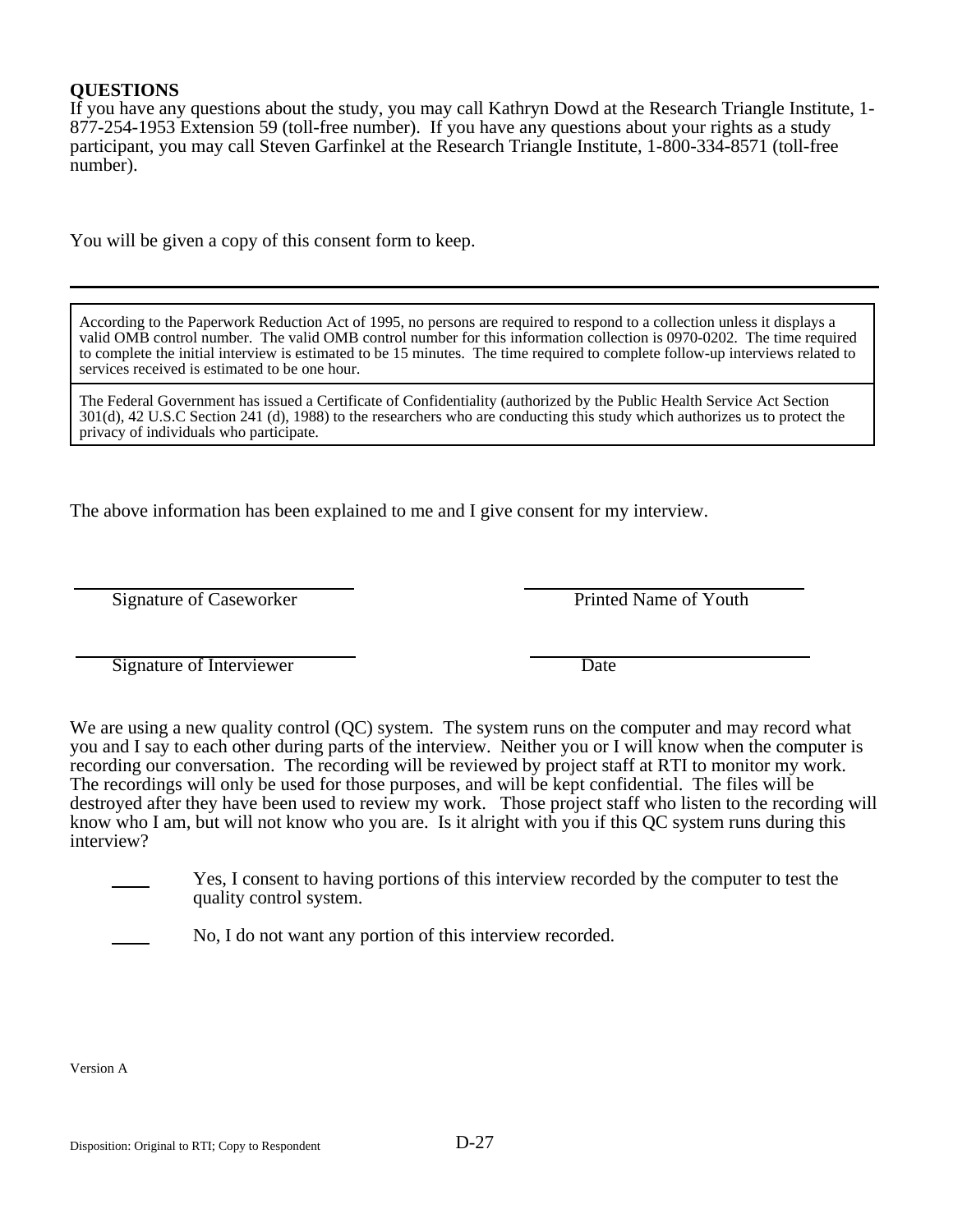### **Former Caregiver Informed Consent**

National Survey of Child and Adolescent Well-Being (NSCAW)

#### **NSCAW**

The Administration on Children, Youth and Families of the U.S. Department of Health and Human Services is funding a national survey of children and families in the child welfare system. Research Triangle Institute (RTI), a not-for-profit research organization in North Carolina, and staff at the University of North Carolina at Chapel Hill, the University of California at Berkeley, and Caliber Associates are conducting this survey.

#### **SELECTION OF CHILDREN**

RTI Field Interviewers are contacting families of children selected from child welfare agencies throughout the United States. Your child is among over  $6,000$  children randomly selected to be interviewed.

#### **PURPOSE OF THIS NSCAW INTERVIEW**

We want to interview you about your child, your experiences with the child welfare system, and your family. Your answers combined with the answers of others in the study will help us describe the needs of children and families and their use of available child welfare services. The information will be summarized in research reports and be used to help policy makers improve the child welfare system.

#### **TYPES OF QUESTIONS FOR YOU**

Your interview may last up to 90 minutes. The interviewer will ask questions about your child's first year of life and the time they spent with you. For older children, we will ask you about their participation in potentially risky behaviors. You will also be asked about services your child or family may have received, including your level of satisfaction with those services. In addition, we will ask questions about your attitudes about raising children, life experiences, family support, involvement with school and community activities, your interaction with your child, and things that may happen in your family like violence in the home, drug abuse, and other risky behaviors such as drinking, drug use, and involvement with the police.

#### **VOLUNTARY PARTICIPATION**

Your participation in this study is completely voluntary. You can refuse to answer any and all questions. Your decision about participation will not affect any benefits or services that you or your child may be receiving. You have the right to stop the interview at any time.

#### **RISKS**

There are no physical risks to you from participating in this interview. It is possible that some questions might make you uncomfortable or feel various emotions, such as sadness. It is also possible that some answers to questions will require that we share that information with the appropriate county or state agency. More information is provided in the Confidentiality section below.

#### **BENEFITS**

There are no direct benefits to you from answering our questions. However, you will be helping us learn more about the needs of children and the services available to them.

#### **FUTURE CONTACTS**

To help us understand how the well-being of children changes over time, we may contact you again by telephone 18 months after the first interview. This additional interview will also be completely voluntary.

We will also call you in between these visits to ask some questions about services the child may have received.

#### **CONFIDENTIALITY**

Your answers will be entered into a computer and labeled with a case identification number. Your name and that of your child will not be reported with any information you provide. Information you provide will be combined with answers of many others and reported in a summary form. All staff involved in this research are committed to confidentiality and have signed a Confidentiality Pledge. In addition, Research Triangle Institute has obtained a federal Certificate of Confidentiality for this study to protect the identity of the research subjects.

There is an important exception. If the interviewer or project staff feel your life or health is in serious danger, they will contact appropriate professional assistance.

#### **QUESTIONS**

If you have any questions about the study, you may call Kathryn Dowd at the Research Triangle Institute, 1-877 254-1953 Extension 59 (toll-free number). If you have any questions about your rights as a study participant, you may call Steven Garfinkel at the Research Triangle Institute, 1-800-334-8571 (toll-free number).

You will be given a copy of this consent form to keep. Because your contribution is important, we will pay you \$50 in cash for participating in the interview. If you participate in future rounds of the study, you will be paid for your participation.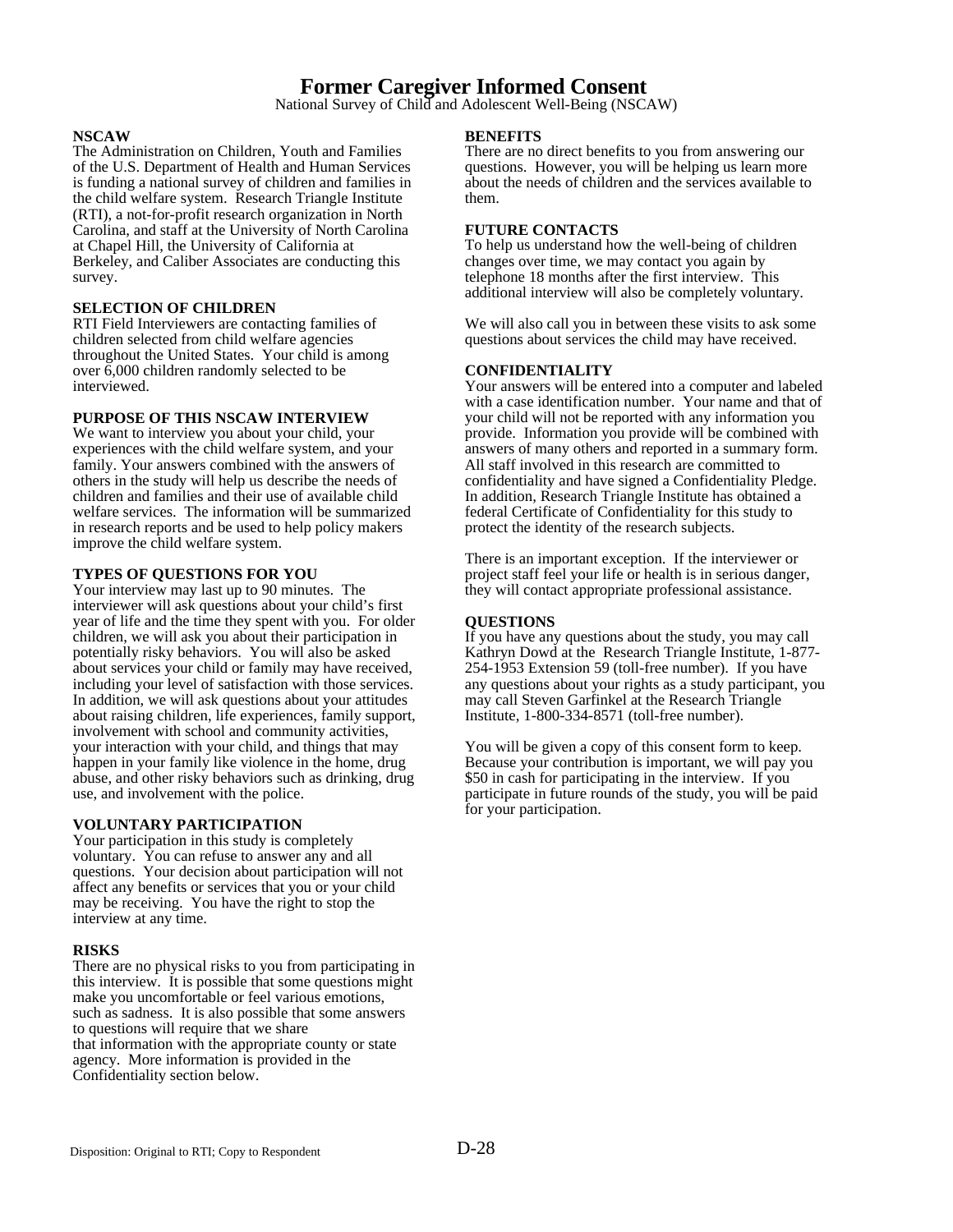According to the Paperwork Reduction Act of 1995, no persons are required to respond to a collection unless it displays a valid OMB control number. The valid OMB control number for this information collection is 0970-0202. The time required to complete this collection is estimated at 90 minutes.

The Federal Government has issued a Certificate of Confidentiality (authorized by the Public Health Service Act Section 301(d), 42 U.S.C Section 241 (d), 1988) to the researchers who are conducting this study which authorizes us to protect the privacy of individuals who participate.

The above information has been explained to me and I give consent for my interview.

Signature of Parent/Guardian Printed Name of Youth

Signature of Interviewer Date

We are using a new quality control system. The system runs on the computer and may record what you and I say to each other during parts of the interview. Neither you or I will know when the computer is recording our conversation. The recording will be reviewed by project staff at RTI to monitor my work. The recordings will only be used for those purposes, and will be kept confidential. The files will be destroyed after they have been used to review my work. Those project staff who listen to the recording will know who I am, but will not know who you are. Is it all right with you if this quality control system runs during this interview?

Yes, I consent to having portions of this interview recorded by the computer

No, I do not want any portion of this interview recorded.

Version D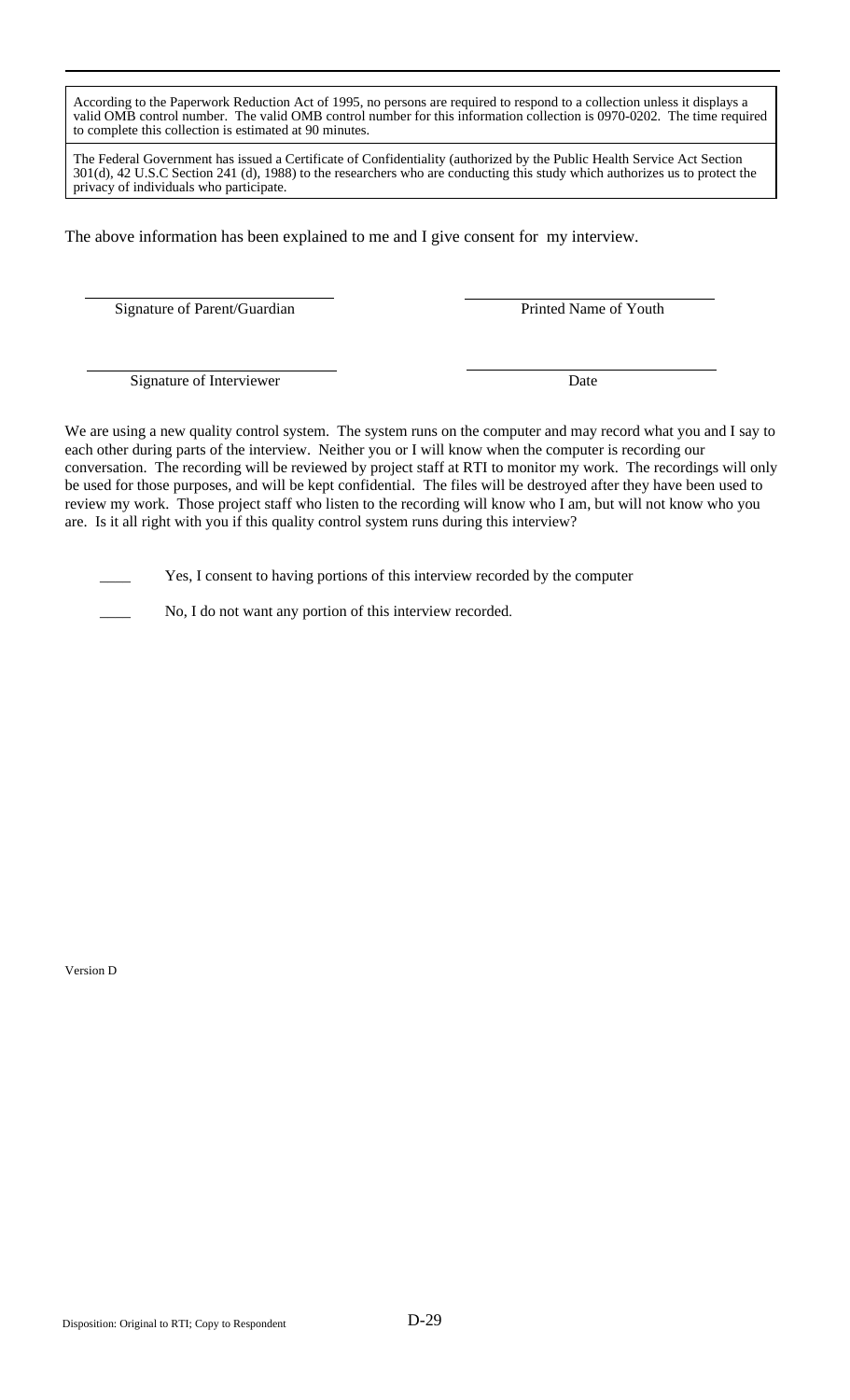# **Former Caregiver Informed Consent/Permission for Child Interview**

National Survey of Child and Adolescent Well-Being (NSCAW)

### **NSCAW**

The Administration on Children, Youth and Families of the U.S. Department of Health and Human Services is funding a national survey of children and families in the child welfare system. Research Triangle Institute (RTI), a notfor-profit research organization in North Carolina, and staff at the University of North Carolina at Chapel Hill, the University of California at Berkeley, and Caliber Associates are conducting this survey.

### **SELECTION OF CHILDREN**

RTI Field Interviewers are contacting families of children selected from child welfare agencies throughout the United States. Your child is among over 6,000 children randomly selected to be interviewed. We must have permission from a parent or legal guardian before we observe or talk with the child. At that point, your child may choose whether or not to participate in the study.

# **PURPOSE OF THIS NSCAW INTERVIEW**

We want to interview you about your child, your experiences with the child welfare system, and your family. Your answers combined with the answers of others in the study will help us describe the needs of children and families and their use of available child welfare services. The information will be summarized in research reports and be used to help policy makers improve the child welfare system.

# **TYPES OF QUESTIONS FOR YOU**

Your interview may last up to 90 minutes. The interviewer will ask questions about your child's first year of life and the time they spent with you. For older children, we will ask you about their participation in potentially risky behaviors. You will also be asked about services your child or family may have received, including your level of satisfaction with those services. In addition, we will ask questions about your attitudes about raising children, life experiences, family support, involvement with school and community activities, your interaction with your child, and things that may happen in your family like violence in the home, drug abuse, and other risky behaviors such as drinking, drug use, and involvement with the police. We will ask your permission as the child's legal guardian to keep and use in our research any information we may obtain from talking to the child's caseworker. Also, we will ask your permission to contact the child's teacher or child care provider.

# **TYPES OF QUESTIONS FOR CHILD**

The interview with your child may last from 45 to 90 minutes, depending on the child's age and personal experiences. You will not know how your child answers the questions. Very young children will be observed to assess their language skills and how well they understand and perform certain tasks. Older children will be interviewed about the kinds of things they can do, their behavior at home and at school, how they feel about family, friends, and school, and about people who help them at school or at other places. We will also ask about

Version E

their participation in potentially risky activities, such as skipping school, smoking, and drinking, and their exposure to violence. Older children will be asked about their drug use and sexual activities.

# **VOLUNTARY PARTICIPATION**

Your participation in this study is completely voluntary. You can refuse to answer any and all questions. Your refusal would not affect any benefits or services that you or your child may be receiving. You have the right to stop the interview at any time.

Your child's participation in this study is also completely voluntary. He or she can refuse to answer any and all questions. His or her decision about participation will not affect any benefits or services that he/she may be receiving. Your child has the right to stop the interview at any time.

# **RISKS**

There are no physical risks to you or your child from participating in this interview. It is possible that some questions might make you or your child uncomfortable or feel various emotions, such as sadness. It is also possible that some answers to questions will require that we share that information with the appropriate county or state agency. More information is provided in the Confidentiality section below.

# **BENEFITS**

There are no direct benefits to you or your child from answering our questions. However, you will be helping us learn more about the needs of children and the services available to them.

# **FUTURE CONTACTS**

To help us understand how the well-being of children changes over time, we would like to contact you and your child again 18 months after the first interview. We would also like to talk with you again if the child is back in your care. Each of these additional interviews will also be completely voluntary.

We will also call you in between these visits to ask some questions about services you may have received.

# **CONFIDENTIALITY**

Your answers will be entered into a computer and labeled with a case identification number. Your name and that of your child will not be reported with any information you provide. Information you provide will be combined with answers of many others and reported in a summary form. To protect the privacy of both you and your child, neither of you will know the other's interview answers. All staff involved in this research are committed to confidentiality and have signed a Confidentiality Pledge. In addition, Research Triangle Institute has obtained a federal Certificate of Confidentiality for this study to protect the identity of the research subjects.

There are two important exceptions. If the interviewer or project staff feel that they are required by law to report that your child's life or health is in danger, they will inform the appropriate county or state agency. Further, if they feel that your life or health is in serious danger, they will contact appropriate professional assistance.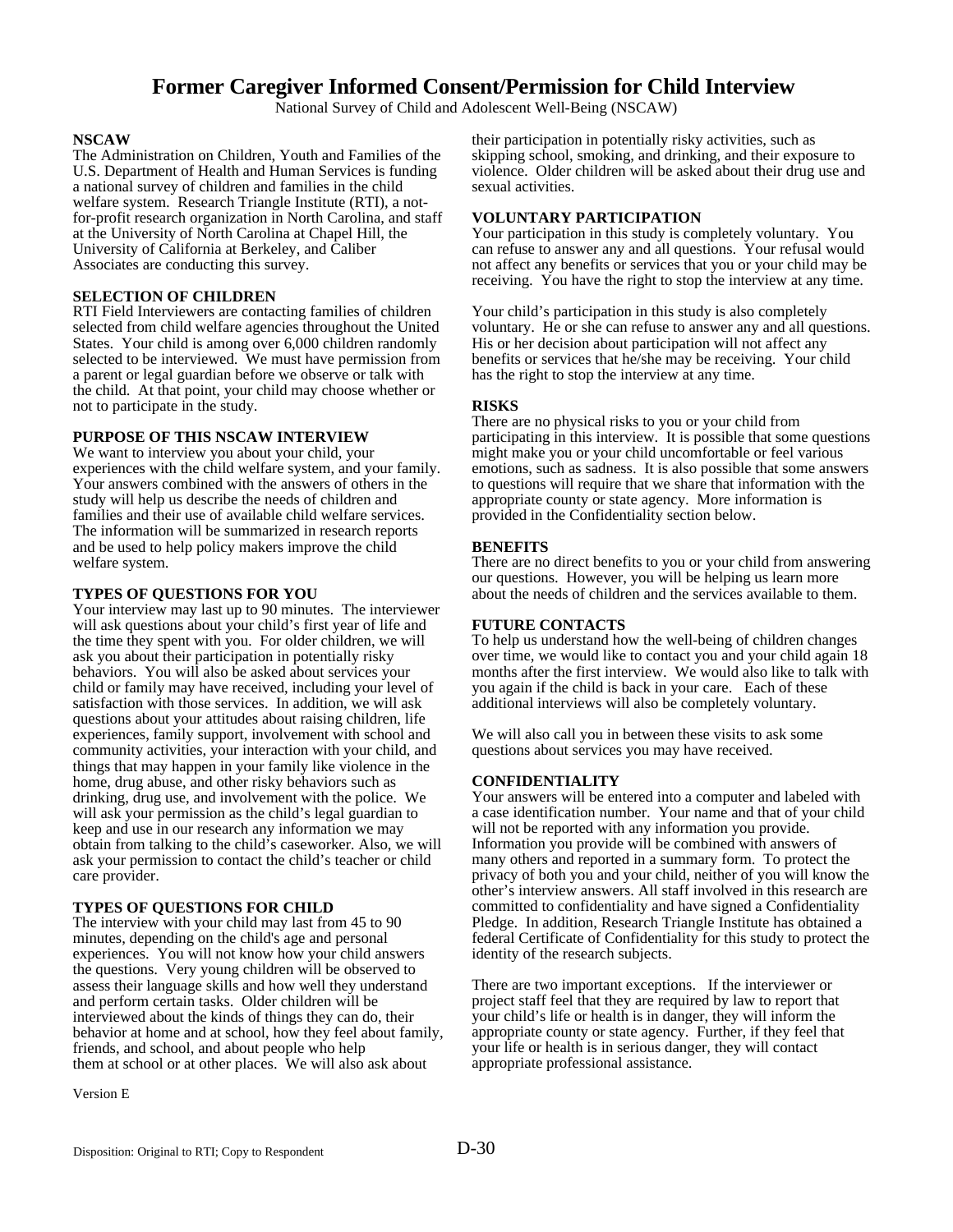**QUESTIONS You will be given a copy of this consent form to keep. Because** If you have any questions about the study, you may call **your contribution is important**, we will pay you \$50 in cash for If you have any questions about the study, you may call your contribution is important, we will pay you \$50 in cash for Kathryn Dowd at the Research Triangle Institute, 1-877- participating in the interview. We will also give your child a 254-1953 Extension 59 (toll-free number). If you have any gift certificate for participating in the study. The amount of the questions about your rights as a study participant, you may gift certificate is \$20 for children age 11 or older and \$10 for call Steven Garfinkel at the Research Triangle Institute, 1- children age 10 or younger. If you participate in future rounds 800-334-8571 (toll-free number). of the study, you and your child will be paid for participating in the in-person interviews.

According to the Paperwork Reduction Act of 1995, no persons are required to respond to a collection unless it displays a valid OMB control number. The valid OMB control number for this information collection is 0970-0202. The time required to complete your interview is estimated to be 90 minutes. The time required to complete the child interview is estimated to be 45 to 90 minutes, depending on the child's age and personal experiences.

The Federal Government has issued a Certificate of Confidentiality (authorized by the Public Health Service Act Section 301(d), 42 U.S.C Section 241 (d), 1988) to the researchers who are conducting this study which authorizes us to protect the privacy of individuals who participate.

The above information has been explained to me and I give consent for:

**\_\_\_ my interview.** 

I give my permission as legal guardian for:

**\_\_\_ my child to be approached for an interview.** 

Signature of Parent/Guardian **Princed Name of Youth** Printed Name of Youth

Signature of Interviewer Date

We are using a new quality control system. The system runs on the computer and may record what you and I say to each other during parts of the interview. Neither you or I will know when the computer is recording our conversation. The recording will be reviewed by project staff at RTI to monitor my work. The recordings will only be used for those purposes, and will be kept confidential. The files will be destroyed after they have been used to review my work. Those project staff who listen to the recording will know who I am, but will not know who you are. Is it all right with you if this quality control system runs during this interview?

Yes, I consent to having portions of this interview recorded by the computer.

No, I do not want any portion of this interview recorded.

Version E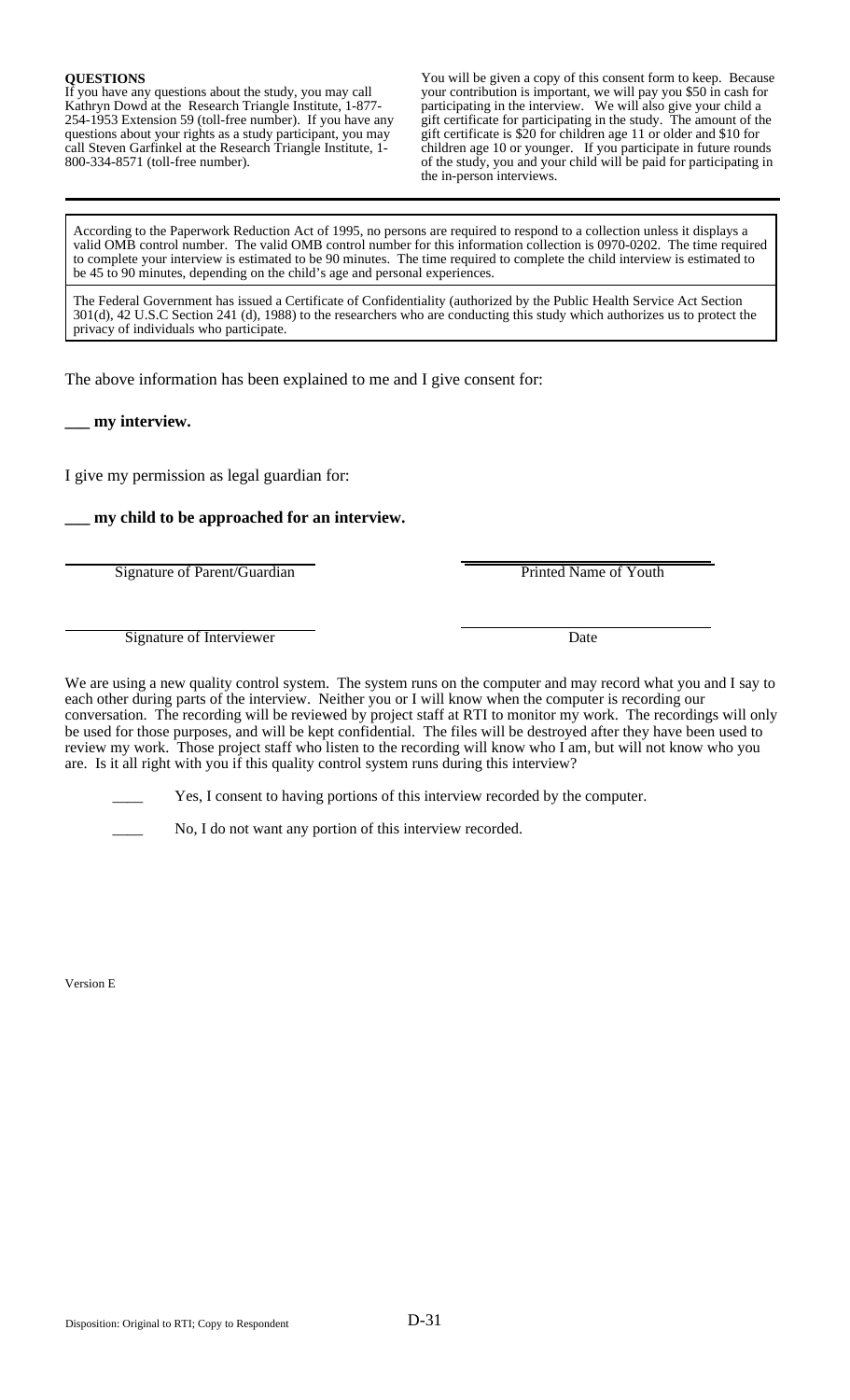# **Legal Guardian Permission for Child Interview**

National Survey of Child and Adolescent Well-Being (NSCAW)

### **NSCAW**

The Administration on Children, Youth and Families of the U.S. Department of Health and Human Services is funding a national survey of children and families in the child welfare system. Research Triangle Institute (RTI), a notfor-profit research organization in North Carolina, and staff at the University of North Carolina at Chapel Hill, the University of California at Berkeley, and Caliber Associates are conducting this survey.

# **SELECTION OF CHILDREN**

RTI Field Interviewers are contacting families of children selected from child welfare agencies throughout the United States. A child under your guardianship is among over 6,000 children randomly selected to be interviewed. We must have permission from a parent or legal guardian before we observe or talk with the child. At that point, the child may choose whether or not to participate in the study.

### **PURPOSE OF THIS NSCAW INTERVIEW**

The data we obtain from the child and about the child from his/her current and former caregivers, caseworker, and teacher or child care provider will be combined with the answers of others in the study to help us describe the needs of children and families and their use of available child welfare services. The information will be summarized in research reports and be used to help policy makers improve the child welfare system.

We are asking your permission as the child's legal guardian to keep and use in our research any information we may obtain from talking to the child's caseworker. Also, we will ask your permission to contact the child's teacher or child care provider.

# **TYPES OF QUESTIONS FOR CHILD**

The interview with the child may last from 45 to 90 minutes, depending on the child's age and personal experiences. You will not know how the child answers the questions. Very young children will be observed to assess their language skills and how well they understand and perform certain tasks. Older children will be interviewed about the kinds of things they can do, their behavior at home and at school, how they feel about family, friends, and school, and about people who help them at school or at other places. We will also ask about their participation in potentially risky activities, such as skipping school, smoking, and drinking, and their exposure to violence. Older children will be asked about their drug use and sexual activities.

#### **VOLUNTARY PARTICIPATION**

The child's participation in this study is also completely voluntary. He or she can refuse to answer any and all questions. His or her decision about participation will not affect any benefits or services that he/she may be receiving. The child has the right to stop the interview at any time.

### **RISKS**

There are no physical risks to the child from participating in this interview. It is possible that some questions might make the child uncomfortable or feel various emotions,

such as sadness. It is also possible that some answers to questions will require that we share that information with the appropriate county or state agency. More information is provided in the Confidentiality section below.

# **BENEFITS**

There are no direct benefits to you or the child from answering our questions. However, you will be helping us learn more about the needs of children and the services available to them.

### **FUTURE CONTACTS**

To help us understand how the well-being of children changes over time, we would like to contact the child and his/her family again 18 months after the first interview. We will also seek the legal guardian's permission at that time. We will also call the current and former caregiver in between these visits to ask some questions about services the child may have received, and some questions about the child's well-being. Each of these additional interviews will also be completely voluntary.

### **CONFIDENTIALITY**

The child's answers will be entered into a computer and labeled with a case identification number. The name of the child nor any other respondents will not be reported with any responses provided. Information we obtain will be combined with answers of many others and reported in a summary form. To protect the privacy of the child, neither the child nor the caregivers will know the other's interview answers. All staff involved in this research are committed to confidentiality and have signed a Confidentiality Pledge. In addition, Research Triangle Institute has obtained a federal Certificate of Confidentiality for this study to protect the identity of the research subjects.

There is an important exception. If the interviewer or project staff feel that they are required by law to report that the child's life or health is in danger, they will inform the appropriate county or state agency.

# **QUESTIONS**

If you have any questions about the study, you may call Kathryn Dowd at the Research Triangle Institute, 1-877-254-1953 Extension 59 (toll-free number). If you have any questions about the child's rights as a study participant, you may call Steven Garfinkel at the Research Triangle Institute, 1-800-334-8571 (toll-free number).

You will be given a copy of this consent form to keep. Because each respondent's contribution is important, we will pay the current caregiver \$50 in cash for participating in the interview and will also give the child a gift certificate for participating in the study. The amount of the gift certificate is \$20 for children age 11 or older and \$10 for children age 10 or younger. If the child and family participate in future rounds of the study, the caregiver and child will be paid for participating in the in-person interviews.